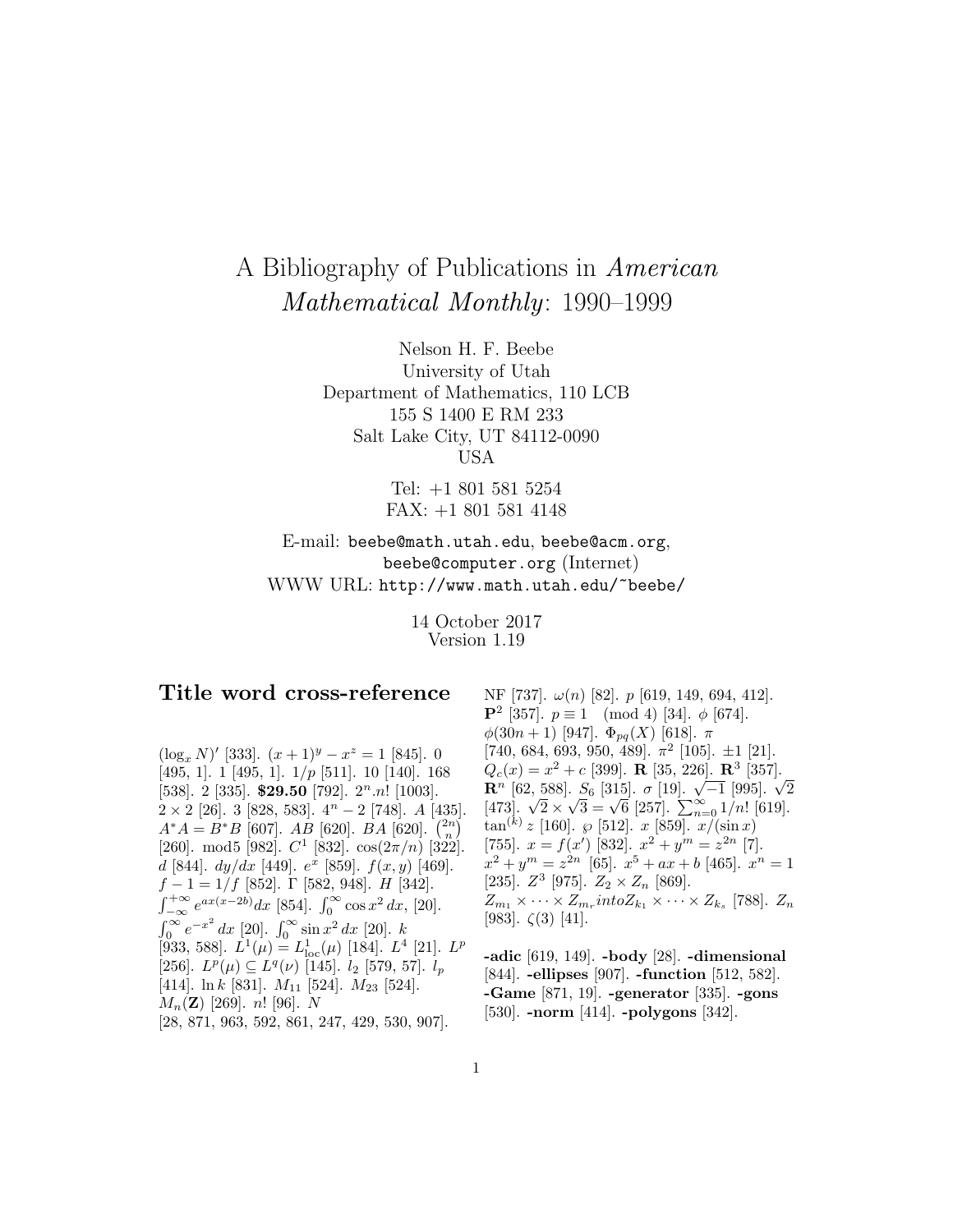**-queens** [429]. **-smooth** [828]. **-solutions** [832]. **-sphere** [583]. **-Tuples** [963]. **-volume** [588].

**101** [462, 408, 442]. **103xx** [367]. **168pp** [792]. **17th** [644]. **1832** [792]. **1860s** [351].

**500th** [448]. **51030a** [442]. **53** [495].

**8** [495]. **83g** [70]. **85m** [655]. **87e** [68]. **89** [70]. **89c** [67]. **89f** [65]. **89g** [66]. **89m** [69].

**90e** [39]. **93** [68]. **93a** [739]. **93c** [382]. **93f** [441]. **94** [67]. **95** [66, 65, 69]. **95c** [462]. **95i** [623]. **95k** [442]. **96** [39]. **99** [441, 739, 382].

**=** [404].

**Abe** [655, 898, 718, 742, 516, 536]. **Abel** [518]. **Abelian** [336, 133, 645, 488]. **abstract** [605, 516, 536]. **accumulation** [613]. **acting** [372]. **Actions** [774]. **actuarial** [617]. **add** [540]. **Addendum** [65, 495, 446]. **Adding** [493, 33]. **Addition** [983, 1113]. **Additive** [1023]. **adic** [619, 149]. **Advanced** [8, 86, 107, 369, 368]. **aerodynamic** [902]. **African** [1084]. **After** [836]. **aftermath** [901]. **again** [334, 30]. **Age** [565]. **aid** [612]. **aided** [716]. **Aitken** [97]. **Alan** [877, 517]. **Alexander** [354]. **Algebra** [835, 496, 898, 711, 27, 173, 156, 193, 288, 78, 649, 353, 516, 536, 969, 969]. **Algebraic** [133, 655, 397]. **Algebras** [775, 98, 216]. **algorithm** [685, 258, 26, 489, 30]. **Algorithms** [736, 785, 479]. **Alice** [770]. **Almost** [799, 665]. **Also** [565, 392]. **alternating** [197]. **alternative** [36, 186]. **AM** [1112]. **amazing** [662, 584]. **Ambiguous** [64]. **Amer** [66, 67, 65, 441, 739, 462, 495, 382, 68, 69, 408, 442, 39, 70]. **American** [291]. **among** [126]. **Amusing** [755, 364]. **analogy** [193]. **Analysis** [1115, 810, 771, 876, 820, 767, 619, 183, 240, 847, 834, 848, 655].

**analytic** [127]. **analytical** [157]. **Andrew** [1115, 572, 698]. **Andrews** [39, 39]. **Angle** [918, 559, 377]. **anniversary** [280, 448]. **annulus** [181]. **Answer** [1003]. **Answers** [504]. **Anthropomorphic** [113]. **Aperiodic** [301]. **Apery** [1108]. **Appearance** [1107]. **Application** [765, 784, 452, 182, 151, 333]. **Applications** [868, 649, 714, 535]. **appreciation** [381]. **Approach** [721, 977, 281, 450, 143, 601, 288, 192, 150]. **Approximate** [701]. **approximately** [189]. **Approximation** [479, 980, 342, 117, 717, 155, 96, 890, 229]. **approximations** [896, 375]. **April** [673]. **Apropos** [441]. **Arbitrary** [981, 453, 344, 81]. **Archer** [317, 329, 337, 343, 351, 359]. **Archimedes** [796]. **Archimedian** [419]. **Arcs** [121]. **Area** [1097, 323, 573, 304]. **Areas** [719, 520, 634, 114, 342, 304]. **argument** [603]. **Arguments** [736]. **arising** [498]. **Aristotle** [829]. **Arithmetic** [1078, 256, 622, 507, 405, 543, 533, 54, 674, 506]. **arithmetic-geometric** [543, 533]. **arithmetic-mean** [405]. **Arrangements** [974, 451]. **Arthur** [209]. **aspect** [488]. **aspects** [215, 668]. **Assertions** [825]. **assistance** [718]. **associated** [114, 480]. **Association** [745]. **Astronomy** [758]. **asymptotic** [8, 86]. **atonal** [565]. **attracting** [686]. **Augustus** [976]. **authorship** [837]. **automata** [569, 24, 19]. **automorphisms** [315, 523]. **avatars** [711]. **average** [540, 304]. **Avoiding** [505, 993]. **Award** [379, 209, 572, 770, 290, 656, 17, 899]. **Awards** [1028]. **Away** [731]. **axiomatic** [281, 480]. **Axiomatization** [1010, 1068]. **axioms** [900, 645]. **axis** [35, 344].

**B** [462, 382, 836, 70, 319]. **Bˆocher** [207]. **Babylonian** [258]. **Back** [939, 971, 998, 1029, 1057, 1086, 1118, 801]. **Baire** [168]. **ball** [596]. **balloon** [461]. **ballot** [165]. **balls** [651]. **Banach** [685, 697].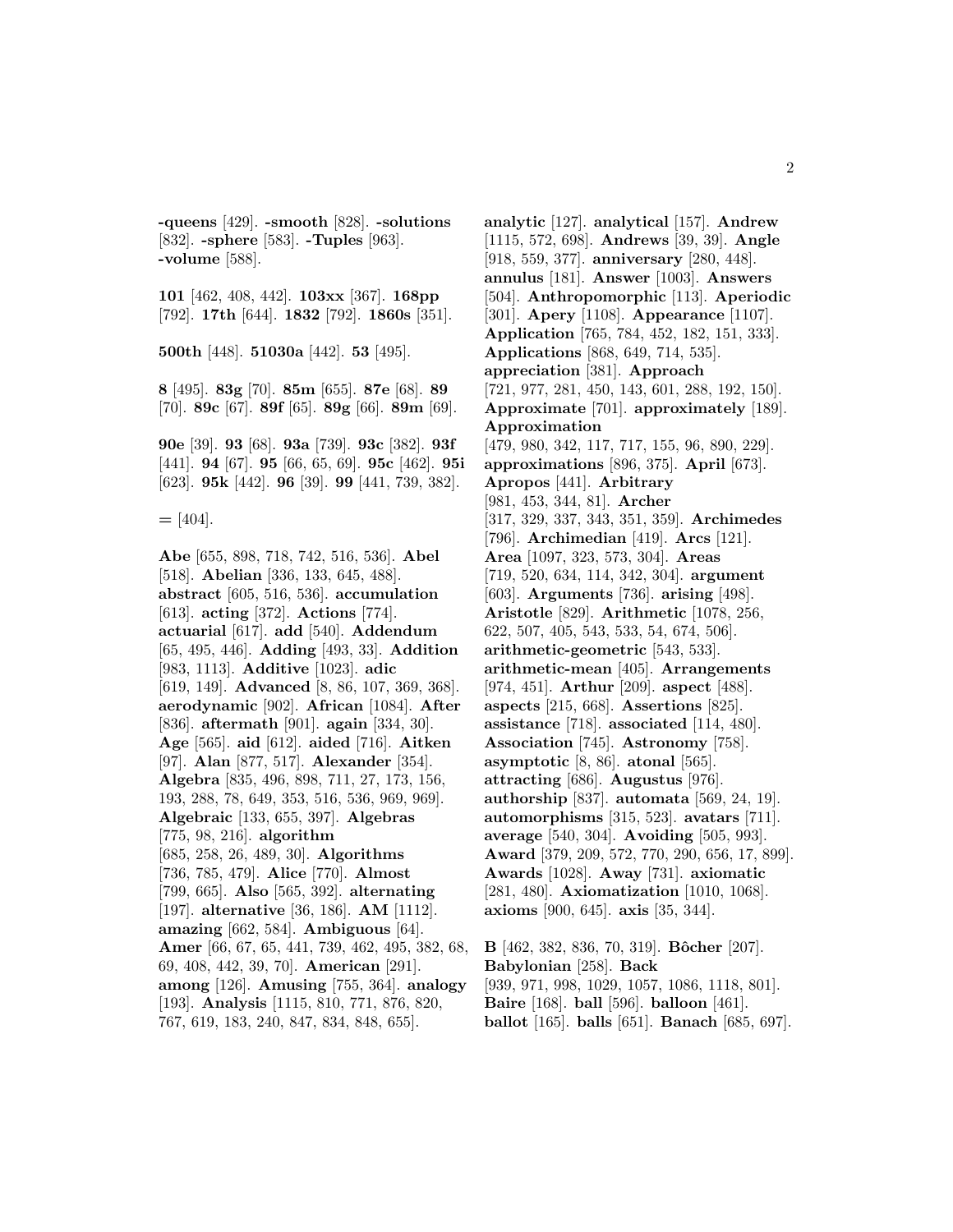**Banchoff** [442]. **Barbeau** [836]. **Baroque** [565]. **Barrow** [1116]. **Barrow-Green** [1116]. **base** [137]. **baseball** [643]. **based** [90]. **Basel** [623]. **Bases** [858, 1023, 638, 841]. **basis** [578]. **Baxter** [39]. **be** [641, 228, 888, 394, 752]. **Beauzamy** [455]. **became** [417]. **Beckman** [730]. **Beckman-Quarles** [730]. **Beeblebrox** [739, 231]. **beginners** [371]. **behaviour** [157]. **Behind** [878, 437]. **Berlin** [337]. **Bernoulli** [276, 154, 31, 460]. **Bernstein** [980]. **Bessel** [205]. **best** [187]. **Beta** [1107]. **Betting** [867]. **between** [590, 1081, 362, 559, 620, 430, 82, 661, 40, 503]. **Beverly** [850]. **Beyond** [775]. **Bicycle** [794]. **Bieberbach** [908, 650]. **big** [298]. **Bill** [673]. **Billiards** [244, 714]. **Binary** [933, 174, 10, 14, 278, 511, 239]. **Binet** [905]. **Binomial** [964, 564, 79, 8, 11, 86, 15, 254, 548]. **bipartite** [419, 661]. **Birkh¨auser** [792, 623]. **birth** [898, 648]. **Birthdates** [746]. **birthday** [61]. **bisection** [4, 67]. **bisector** [377]. **Bisectors** [338]. **bitangent** [18]. **Blatter** [1115]. **Block** [1095]. **Blows** [1090]. **Body** [1116, 28]. **Bombieri** [455]. **Bonnet** [606]. **Book** [1115, 996, 744, 995, 937, 1116, 1055, 1026, 1084, 936, 968, 969, 835]. **Boolean** [98, 216]. **Bored** [700]. **Borel** [127]. **Borromean** [144, 350]. **Borsuk** [741]. **Boundary** [876]. **Bounded** [1002, 218]. **bounds** [392]. **Box** [180, 1115]. **Box-spline** [180]. **boxes** [475]. **brachistochrone** [501, 586]. **Brain** [1026, 231, 739]. **Brainteasers** [836]. **Brams** [877]. **branches** [107, 369, 368]. **Branching** [174]. **Bredon** [781]. **breezes** [526]. **Bricklayer** [773]. **Bricklaying** [302]. **bridges** [890]. **Brouwer** [741]. **Bruce** [1026]. **bubbles** [402]. **Buffon** [446, 422, 383]. **Building** [669]. **Bull** [765]. **Bunyakowski** [73]. **Burnside** [194, 843]. **bursts** [132]. **Burtin** [917]. **Butterfly** [222, 857].

**C** [1115, 462, 382, 969]. **Cake** [877, 471, 685]. **Cake-Cutting** [877]. **Cakes** [778]. **Calculating** [476, 255, 611]. **Calculus** [762, 727, 1002, 1060, 726, 724, 848, 733, 1033, 883, 252, 689, 714, 436, 457, 649, 672, 671, 392]. **Calinger** [687]. **Cam** [375]. **cameras** [839]. **Cameron** [969]. **campanological** [906]. **Can** [752, 619, 394]. **cannot** [641]. **canonical** [594]. **Cantor** [868, 138, 447, 430, 853, 942, 911]. **Cantor-type** [911]. **Cantwell** [850]. **Carath´eodory** [400, 115]. **cards** [77]. **Care** [994]. **Careers** [698]. **Carlyle** [119]. **Carries** [662]. **Cartwright** [640]. **Carus** [901]. **Case** [976, 642, 240, 669, 529]. **cases** [157]. **casino** [470]. **Casti** [888]. **cat** [251]. **Catalan** [1094, 614, 748]. **catches** [643]. **Categories** [757]. **catenoid** [90]. **Cattle** [796]. **Cauchy** [73, 718, 136, 150, 562]. **Cauchy-Bunyakowski-Schwarz** [73]. **Cayley** [98, 870, 204, 169, 983]. **ceiling** [77]. **celebration** [280]. **Celestial** [708, 648]. **cellular** [569, 19]. **Center** [1083, 990]. **centers** [692]. **central** [517]. **century** [436, 457]. **Certain** [818, 198, 742, 81]. **chain** [403]. **challenge** [110]. **champagne** [644]. **Chan** [1115]. **Change** [1002, 973, 844]. **Chaos** [1034, 424, 942, 232, 509, 219, 546, 502, 625, 690, 404]. **Chaotic** [332, 132, 301, 157]. **character** [58]. **Characteristic** [919, 1091, 574]. **Characteristics** [864]. **Characterization** [465, 138, 133, 77, 303, 168, 22]. **Characterizations** [932, 413]. **Characterizing** [681]. **Charles** [1115, 379, 290, 656, 572, 770, 899, 612]. **Charting** [583]. **Chatters** [969]. **Chebychev** [502, 341]. **Chebyshev** [960, 191]. **chemistry** [173]. **Chernyak** [836]. **Chessboard** [866, 482, 591]. **Chicken** [836]. **Choice** [725]. **Christian** [1115]. **Christmas** [166]. **Chu** [455]. **Chui** [1115]. **Circle** [799, 390, 109, 199, 22, 520, 355]. **Circles** [1081, 688, 119, 621, 144, 360, 153].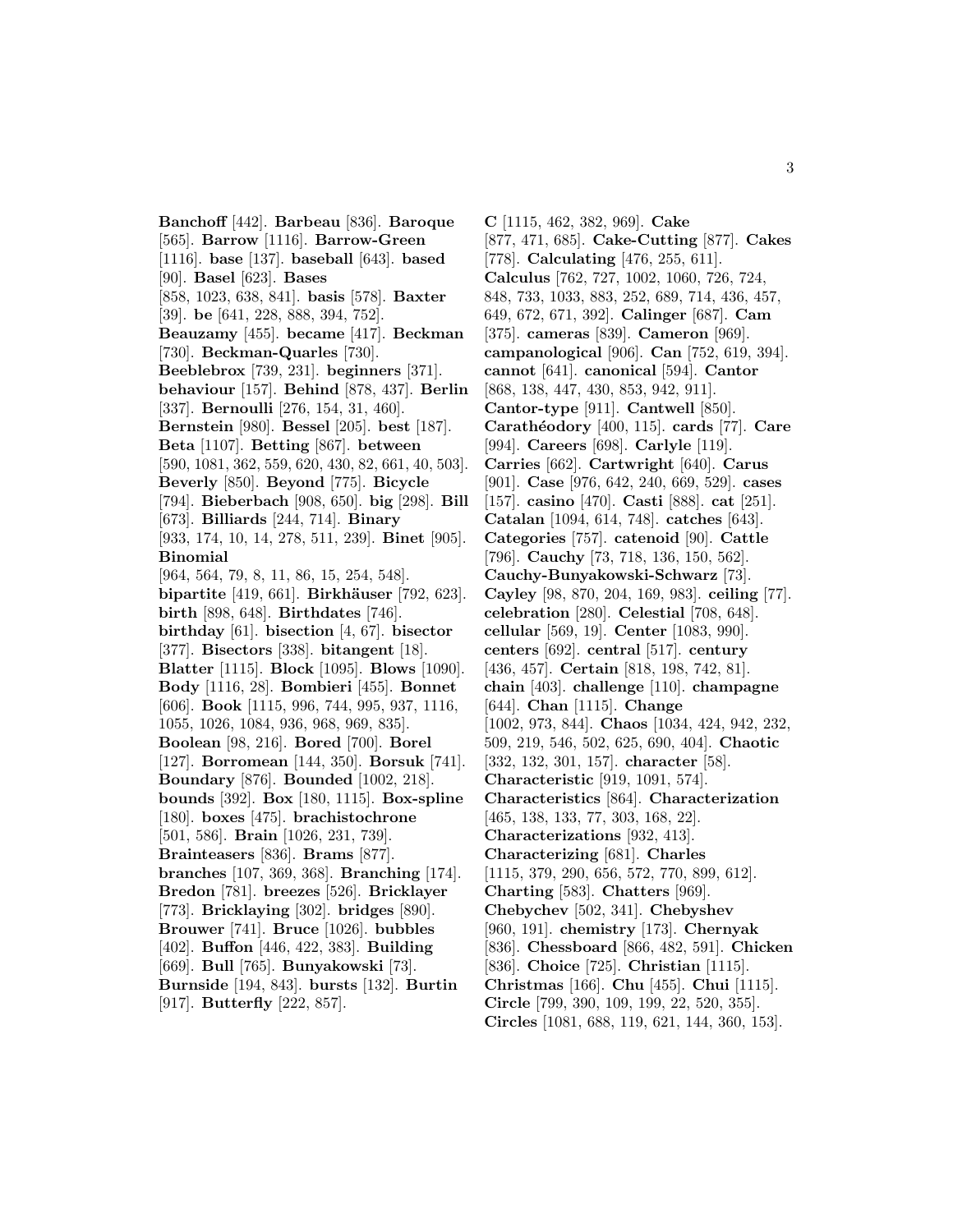**circulants** [216]. **circular** [406, 442]. **Circumscribed** [153]. **Clarke** [802]. **class** [499, 467, 134]. **Classes** [864, 803, 493, 691, 141, 514]. **Classical** [565, 848, 847]. **classification** [213]. **classifications** [364]. **Clinton** [673]. **Closed** [946]. **Closed-Form** [946]. **Cluster** [894]. **Codes** [746]. **Coefficient** [951, 564, 8, 11, 86, 15]. **coefficients** [79, 206, 21, 179, 548]. **coins** [282]. **Colaw** [291]. **collaboration** [640]. **Color** [673, 1055, 515]. **colorful** [666]. **Coloring** [68, 3, 1065, 162, 538]. **COMAP** [768]. **combinations** [506]. **combinatorial** [227]. **combinatorics** [662, 570]. **come** [385]. **Comment** [462, 408, 39, 663]. **Commentary** [672]. **Common** [1048, 541, 695, 122, 529]. **Commutative** [969, 43]. **Commuting** [1048, 1095]. **Commuting-Block** [1095]. **compact** [133]. **compactness** [221]. **Competition** [728, 856, 1064]. **competitive** [456]. **complement** [354]. **complementary** [559]. **complements** [122]. **complete** [830, 833, 661, 458]. **Complex** [834, 1021, 865, 464, 132, 270, 171, 137, 28]. **Complication** [1034]. **Composite** [1036]. **compositions** [106, 250]. **comprehension** [516, 536]. **compression** [328]. **Computation** [882, 1120]. **Computational** [820, 89]. **computations** [558, 660]. **Computer** [774, 645, 716, 702]. **computer-aided** [716]. **Computing** [1084]. **concave** [832]. **concept** [605]. **Conceptual** [757, 718]. **Concerned** [752]. **concerning** [537, 504, 236]. **concise** [578]. **Concurrent** [1049]. **condition** [62, 228, 677]. **Conditional** [1004]. **cone** [478]. **cones** [637]. **confidence** [72]. **configurations** [316]. **conflict** [657]. **conflict-free** [657]. **Confronting** [753]. **Congruence** [754, 443, 982, 493, 694]. **Congruences** [514]. **Congruent** [1081, 600, 360]. **congruential** [223]. **Conics** [855, 114].

**Conjecture** [782, 816, 277, 567, 908, 481, 22, 666, 614, 319, 584, 673]. **conjugacies** [891]. **Conjugacy** [803, 514]. **Connected** [929, 659, 1077, 56]. **Connections** [240]. **consecutive** [411]. **Constance** [887]. **Constant** [951, 1108, 948, 454, 321, 283, 297, 521]. **constants** [1120]. **Constrained** [1050, 477, 346, 553]. **Construction** [1066, 217, 741, 532]. **constructions** [119]. **Constructivism** [937]. **contained** [506]. **containing** [464]. **continental** [689]. **Continued** [219, 502, 950, 111, 83, 124, 897]. **continuity** [196, 681]. **Continuous** [56, 151, 980, 454, 201, 686]. **contour** [854, 171]. **contraction** [151]. **Control** [1034, 1031, 1061]. **Controllability** [1031]. **converge** [619]. **Convergence** [186, 1004, 321, 178, 413, 263]. **Convergence-preserving** [186]. **Convergent** [935]. **Converse** [872, 750, 949, 599, 148, 562]. **Converses** [234]. **Convex** [719, 880, 832, 571]. **Convexity** [87, 1082, 787]. **Convolution** [1022]. **Conway** [744, 941, 110, 92]. **corner** [30]. **Coronas** [804]. **correct** [684]. **Correction** [739, 382]. **Correlated** [962]. **Cosine** [539]. **Count** [498]. **Count-wheels** [498]. **Countable** [723, 335]. **counterexample** [63, 25, 384]. **Counting** [305, 821, 975, 423, 680]. **Course** [969]. **Covered** [930]. **covering** [276, 177, 277]. **Covers** [723, 5, 66, 236]. **Cramer** [1076]. **Creates** [889]. **credit** [470]. **criterion** [635, 116, 272, 40]. **critical** [485, 305, 346, 477]. **Cross** [453, 190, 283]. **crossing** [661, 458]. **cryptography** [352]. **crystallographic** [650]. **cube** [271, 315]. **cubes** [311]. **Cubic** [385]. **Cup** [1054]. **curiosity** [333]. **curious** [423]. **currencies** [373, 408]. **current** [617]. **Curtis** [808]. **Curvature** [765, 91, 1063, 297]. **curve** [544, 121, 40]. **Curves** [521, 1063, 406, 62, 625, 442, 566, 554].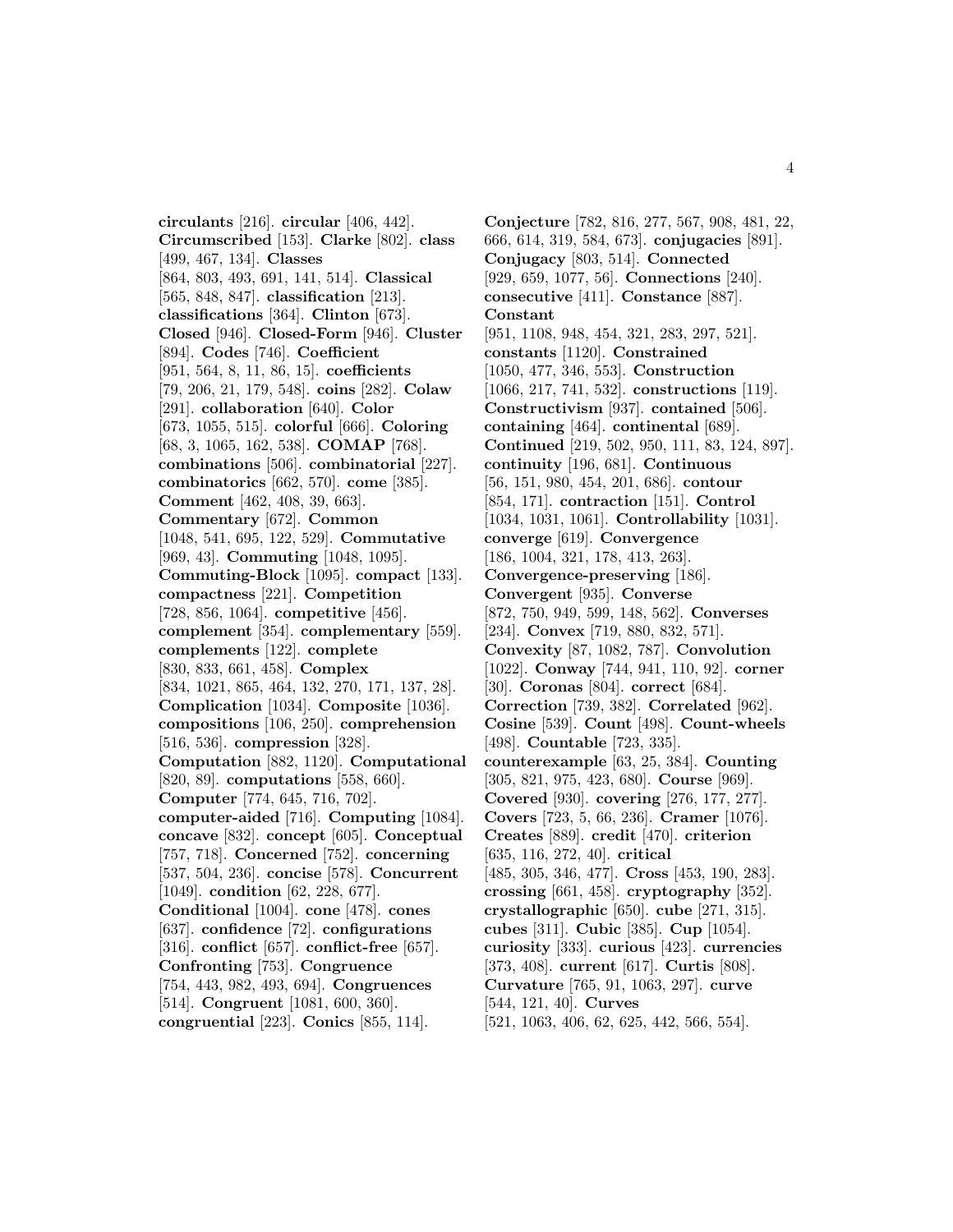**Cutting** [778, 877, 685]. **Cycle** [773]. **cyclic** [288, 247]. **cyclotomic** [676, 618].

**D** [743, 441, 68, 877, 408, 807, 794]. **Damped** [1034]. **Dan** [794]. **dark** [102]. **Data** [328, 150]. **dating** [657]. **Daubechies** [327]. **David** [731, 743]. **Day** [673]. **days** [329]. **dead** [689]. **Deadly** [882]. **Deborah** [656]. **decimal** [347, 426]. **Decision** [909, 352]. **decline** [359]. **Decomposition** [78, 24, 403, 577, 439]. **Dedekind** [951, 257]. **deducible** [432]. **Defining** [1094]. **definite** [116]. **definition** [232, 546, 449, 690]. **Degenerate** [722]. **D´egot** [455]. **degree** [518]. **Dehaene** [889]. **dense** [64]. **Densest** [360]. **Denton** [792]. **dependence** [902]. **Depends** [1063]. **deranged** [12, 16]. **Derangements** [166]. **Derek** [849]. **derivation** [75, 96, 551]. **Derivative** [797, 472, 1037, 45, 115]. **Derivatives** [857, 215, 602]. **Descartes** [815, 1066, 875]. **Descent** [799]. **descents** [418]. **description** [157]. **Design** [1084]. **designer** [850]. **desk** [509]. **Determinant** [1021]. **determinantal** [666]. **Determinants** [495, 1095, 1, 484, 601]. **determination** [208]. **determine** [507]. **Devaney** [232, 546]. **development** [623, 696, 718]. **developments** [841]. **deviations** [717]. **Devlin** [875]. **diagonalizability** [60]. **Diagonalizable** [735]. **Diagonalization** [43]. **Diagonalize** [866]. **diagram** [364]. **Diameters** [812]. **dice** [915, 410]. **Dickson** [1001]. **Did** [794, 508, 385]. **Difference** [732, 654, 430]. **Differences** [934, 916]. **differentiable** [151, 201]. **Differential** [850, 811, 806, 570]. **differentiate** [175]. **Differentiating** [604]. **Differentiation** [919, 189, 139]. **digit** [452, 500]. **digital** [192]. **digits** [684, 489]. **Digraphs** [1077]. **Dilemma** [233]. **Dilworth** [403]. **dimension** [453, 573]. **Dimensional** [772, 778, 844]. **Dimensions**

[974, 818, 592, 218, 742]. **Dinitz** [584].

**Diophantine** [655, 65, 293, 7, 845]. **Direct** [741]. **Directions** [981, 244]. **Dirichlet** [432, 1062, 42, 356]. **Disc** [1035, 374]. **Discontinuous** [1109]. **discovered** [575]. **Discovering** [743, 709]. **Discovery** [776, 812]. **Discrete** [730, 251, 416]. **discriminant** [635]. **discussion** [186]. **disk** [42]. **Disks** [129, 930, 591]. **Dispute** [877]. **disputed** [837]. **Dissections** [786]. **Dissertation** [952]. **Distance** [167, 1063, 1065, 907]. **distant** [842]. **distinct** [493]. **Distinguish** [818, 742]. **Distinguished** [17, 379, 572, 770, 290, 209, 656, 899]. **Distributed** [1094, 780]. **distribution** [124, 150]. **divergence** [651, 413]. **Diversions** [836]. **Divide** [963]. **Divisibility** [1079, 279]. **Division** [877, 775, 1092, 471]. **divisor** [695]. **Divisors** [1025, 54, 541, 503]. **Dixon** [136]. **Dmitri** [688]. **DNA** [609]. **Do** [727, 435, 752, 252, 702]. **Does** [619, 852, 900, 507, 742, 818, 607]. **Doing** [785]. **Domains** [719, 275, 665]. **Don't** [979, 801, 1090]. **Doob** [761]. **door** [911]. **dot** [437]. **Double** [801]. **Down** [484, 84]. **Dr** [379, 290, 572, 770, 899]. **Dr.** [209, 656]. **drag** [902]. **dragging** [358]. **dream** [574]. **drops** [418]. **Drums** [483]. **Dual** [825, 217]. **Duality** [1031]. **dynamical** [77]. **Dynamics** [772, 132, 170]. **Dynkin** [364]. **E.** [807, 767]. **E3062** [366]. **E3267** [6, 310].

**E3303** [10, 14]. **E3309** [11, 15]. **E3335** [12, 16]. **E3411** [106, 250]. **E3415** [289, 118]. **E3429** [108, 200]. **E3463** [109, 199]. **Early** [758, 715, 170]. **Easy** [1110]. **Economics** [820]. **Ed** [836]. **edited** [898, 698, 687, 863, 794]. **edition** [836]. **editor** [50, 824, 30]. **editorial** [718]. **editors** [284]. **Education** [1032, 752]. **Effect** [952]. **Effects** [1060]. **Eglash** [1084]. **Ehrenpreis** [159]. **Ehrhart** [951]. **eiconal** [487]. **eigenvalues** [464, 23, 26]. **Eigenvector**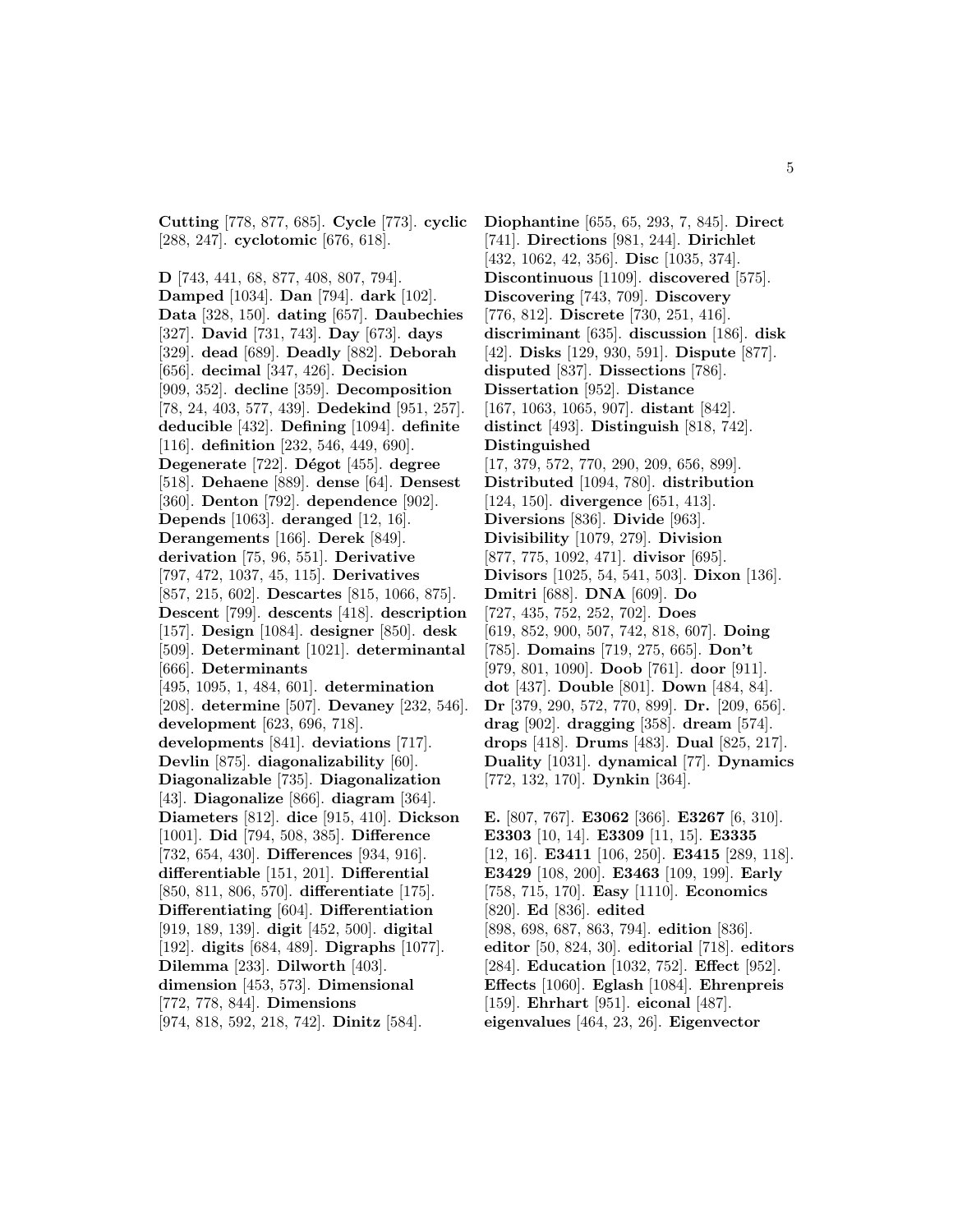[1048]. **eigenvectors** [26]. **Eighth** [864, 856]. **eighties** [91]. **eikonal** [487]. **Einstein** [382, 243]. **elastic** [576]. **electricity** [508]. **Elegant** [759, 950]. **Elementary** [289, 943, 325, 817, 118, 771, 6, 12, 10, 11, 106, 16, 14, 15, 108, 109, 200, 199, 310, 440, 250, 20, 883, 524, 416, 143, 444, 78, 350, 308, 159, 28, 905, 646, 245, 150]. **Elements** [963, 495, 1]. **Elimination** [784]. **Ellipse** [1054, 393, 545]. **ellipses** [907]. **Ellipsoids** [1062]. **Elliptic** [554, 544, 249]. **Elyadi** [732]. **embeddable** [357]. **Embedding** [335, 222]. **Emerging** [1088]. **Empty** [1093]. **enclose** [634]. **end** [689]. **Endnotes** [824]. **Energy** [736]. **Engineering** [780]. **Engineers** [1115]. **enigmatic** [903]. **enough** [48, 481]. **Enrico** [612]. **Enrique** [876]. **Entire** [561, 202, 487]. **envelope** [407]. **envy** [471]. **envy-free** [471]. **Equal** [679, 161, 323]. **equality** [184]. **Equation** [811, 1080, 845, 7, 65, 205, 487, 420, 204, 150]. **Equations** [759, 1010, 1068, 806, 880, 75, 385, 553, 518, 81, 850, 732]. **Equidissections** [610]. **equilateral** [360]. **equivalent** [475]. **Erdos** [1026, 287, 782, 816, 653, 1026]. **ergodic** [203, 58]. **Ernest** [937]. **Errata** [66, 67, 68, 69, 70]. **Erratum** [442]. **essay** [508]. **essays** [589]. **Essentially** [1109]. **estimates** [46]. **Euclidean** [701, 266, 665, 598, 30]. **Euler** [462, 432, 943, 392, 321, 380, 395, 462, 574, 948, 376, 663, 674, 593]. **Euler-Gergonne-Soddy** [593]. **Eulerian** [1022]. **evaluating** [854]. **evaluations** [20]. **Evariste ´** [792]. **eversion** [478]. **Every** [388, 454, 555, 34]. **Everyday** [709]. **evidence** [609]. **Evolution** [696, 718, 952, 766, 790, 742, 496, 463, 378, 571]. **exact** [75, 5, 66, 276, 558]. **Examination** [763, 385]. **Example** [817, 1009, 275, 298]. **Examples** [5, 66]. **Exceptional** [874]. **exchange** [505]. **excursion** [911]. **Exercise** [1051, 212]. **Existence**

[913, 830, 858, 377, 628]. **expansion** [522, 8, 86, 511]. **Expansions** [933]. **Experience** [688]. **Experimental** [1088]. **Experimentation** [481]. **explanation** [345]. **explicit** [695]. **exploding** [132]. **Exploratory** [721]. **Exploring** [501]. **exponential** [132, 551]. **Exponentiation** [474]. **exponents** [895]. **exposition** [221, 583]. **expository** [589]. **expressible** [411, 388]. **Expressing** [636]. **expressions** [660, 438]. **extended** [37]. **Extending** [35]. **Extension** [981, 45]. **extensions** [52, 94, 288, 60]. **extrema** [469]. **F.** [757]. **Fabian** [633]. **Factorial** [861].

**Factoring** [861]. **factorization** [275, 440]. **Fail** [872]. **fails** [579]. **Fair** [877, 1092]. **fall** [490, 829]. **Family** [772]. **Farey** [912]. **Farkas** [885]. **Farmer** [743]. **Fast** [793, 342, 540]. **Faster** [1093, 174]. **favorite** [544]. **Federalist** [837]. **Feedback** [1061]. **Fermat** [673, 1005, 370, 855, 895]. **few** [589]. **Fibonacci** [912, 97, 541, 535]. **Fibonacci-like** [541]. **Field** [1010, 1068, 777]. **fields** [830, 266, 35, 676, 344, 612]. **fifth** [280, 518]. **Fifty** [728, 231, 739, 856, 1064]. **Fifty-Eighth** [856]. **fifty-ninth** [231, 739, 1064]. **Fifty-Seventh** [728]. **figures** [210]. **filled** [625]. **filling** [121]. **Finance** [820]. **Financial** [810]. **Find** [990, 485, 573]. **Finding** [55, 152, 26, 695]. **Finite** [858, 777, 883, 177, 638, 24, 235, 140, 242, 104, 112, 55, 488]. **First** [727, 825, 757, 134, 436, 457, 633]. **First-class** [134]. **fit** [187]. **five** [647]. **Fixed** [811, 374, 111, 686]. **fixing** [890]. **flashlights** [598]. **flatness** [62]. **float** [131]. **floor** [77]. **fluxions** [689]. **focusing** [393]. **folding** [491, 585, 530]. **Fomin** [688]. **Fool** [673]. **Football** [525]. **Force** [808, 292]. **Forced** [1034]. **forces** [372]. **forcing** [336, 332]. **Ford** [1028]. **Form** [946, 730, 302, 143, 594, 553]. **forms**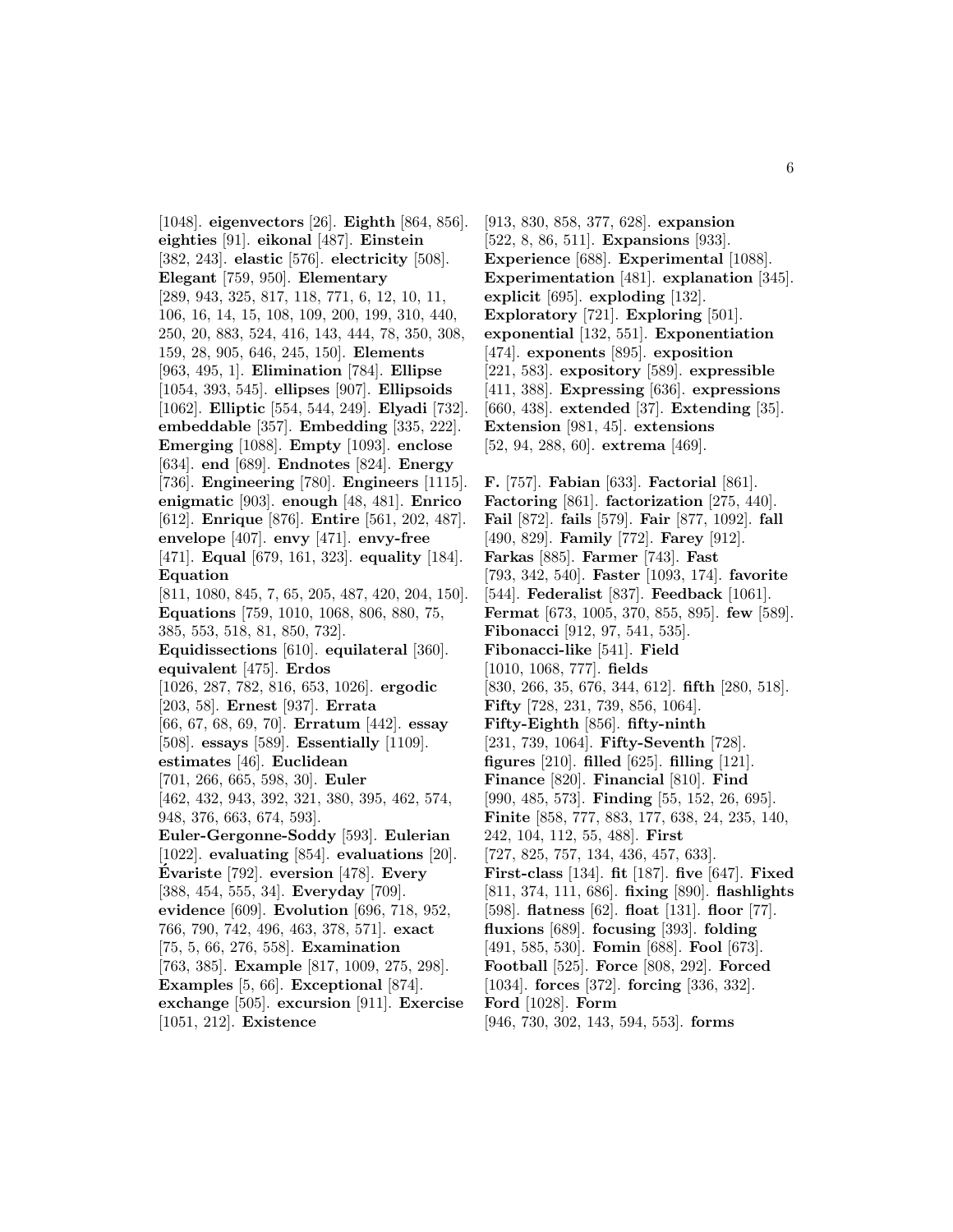[636, 239]. **Formula** [740, 943, 975, 1113, 307, 427, 512, 844, 467, 38, 695, 254, 905]. **Foucault** [519]. **Four** [1055, 480, 307, 458, 560, 673]. **Four-Color** [1055]. **four-vertex** [560]. **Fourier** [876, 793, 590, 452, 240, 539, 409, 784]. **Fourier-Motzkin** [784]. **fractal** [137]. **Fractals** [1084, 838]. **Fraction** [950, 111]. **Fractional** [438, 883]. **fractions** [135, 219, 502, 347, 83, 426, 124, 897]. **Frame** [379]. **France** [343]. **Francois** [808]. **Frank** [733]. **fraud** [253]. **Fréchet** [400]. **Fred** [584]. **Free** [576, 774, 879, 471, 470, 657]. **French** [936]. **Fresh** [526]. **friend** [604]. **Fritsch** [1055]. **Frobenius** [235]. **Front** [940, 972, 999, 1030, 1058, 1087, 1119]. **Fubini** [309]. **Function** [1036, 766, 790, 1019, 1107, 627, 289, 454, 138, 512, 118, 507, 564, 450, 896, 107, 369, 368, 201, 674, 582, 905, 399]. **Functional** [75, 183]. **functionals** [908]. **Functions** [634, 840, 929, 1052, 1109, 980, 1113, 703, 626, 561, 652, 56, 205, 914, 286, 603, 77, 838, 167, 202, 218, 189, 151, 195, 206, 141, 134, 186, 529, 264, 712]. **Fundamental** [1031, 1061, 353, 488]. **Further** [978].

**G** [862, 462, 39]. **G.** [767]. **gadfly** [164]. **Gale** [731, 497, 595]. **Gale-Ryser** [595]. **Galileo** [799]. **Galois** [792, 288, 25, 371]. **Galvin** [584]. **Game** [871, 731, 77, 881, 324, 274, 525, 6, 587, 310, 19]. **Games** [921, 181]. **gamma** [627, 450, 107, 369, 368, 905]. **Gandt** [808]. **Gardner** [836]. **Gauss** [606]. **Gaussian** [798, 895]. **Gear** [83]. **gears** [419]. **general** [568, 677]. **Generalization** [855, 706, 227, 635, 223, 376, 584]. **Generalizations** [855, 529]. **Generalized** [721, 787, 797, 777, 1037, 274, 553, 107, 369, 368, 588, 211]. **Generating** [542, 883]. **generation** [123]. **generator** [335]. **Generically** [872]. **genesis** [605]. **Genkin** [688]. **geometer** [462]. **Geometric** [627, 762, 622, 568, 59, 601, 405, 543, 533, 80, 458].

**geometric-mean** [405]. **geometrical** [695]. **geometries** [100]. **Geometry** [808, 519, 851, 1035, 406, 655, 88, 490, 839, 89, 76, 442, 318, 510, 417, 781]. **Georg** [447]. **George** [903, 508]. **Gerda** [1055]. **Gergonne** [593]. **Germain** [384]. **German** [718, 516, 536]. **Germany** [329]. **Gerstein** [848]. **Giants** [265]. **Gibbs** [117]. **Giblin** [442]. **Gilbert** [743]. **Gillman** [899]. **Gin** [379, 290, 656, 572, 899, 770]. **Giuga** [567]. **given** [916]. **gives** [413]. **Glance** [751]. **Gleason** [572]. **Glen** [781]. **Glimpses** [655]. **globally** [686]. **GM** [1112]. **Go** [794]. **Golay** [642]. **Goldbach** [269]. **Golden** [853, 909]. **gons** [530]. **González** [876]. **Gonz´alez-Velasco** [876]. **Good** [801, 749, 479]. **Goodbye** [875]. **Göttingen** [337]. **Gottschalk** [1007]. **Grade** [864]. **Grant** [718]. **granular** [372]. **Graph** [324, 549, 833, 364, 458]. **Graphical** [776]. **graphics** [187]. **Graphs** [813, 56, 419, 661, 217]. **Gravity** [1083]. **Great** [976]. **greatest** [541, 695]. **Greed** [48]. **Green** [903, 1116, 508]. **grid** [682]. **Grossman** [708]. **Group** [1039, 869, 52, 247, 538, 547, 514, 633]. **Groups** [858, 879, 638, 216, 524, 133, 335, 891, 235, 542, 242, 645, 55, 488, 92, 650]. **grow** [174]. **Growth** [1006]. **Grünbaum** [462]. **Guide** [743]. **Gung** [379, 290, 572, 770, 656, 899]. **Guy** [744]. **H** [68]. **H.** [1005]. **Hadamard** [893].

**Hadwiger** [277]. **Haimo** [656]. **Hairer** [767]. **Hajarnavis** [969]. **Half** [866, 436, 457]. **Half-Chessboard** [866]. **Halley** [510, 865]. **Halmos** [466, 835]. **Hamilton** [870, 204]. **Handbook** [862]. **Hanging** [763]. **Hanoi** [431, 246]. **Hard** [1110, 800, 479]. **Hardy** [718, 319]. **Harm** [727]. **Harmonic** [1052, 883, 652, 603, 76]. **Harmony** [1092]. **Hedlund** [1007]. **Hendrik** [518]. **Henkin** [17]. **her** [391]. **Hereditary** [691]. **Hermite** [302]. **Heron**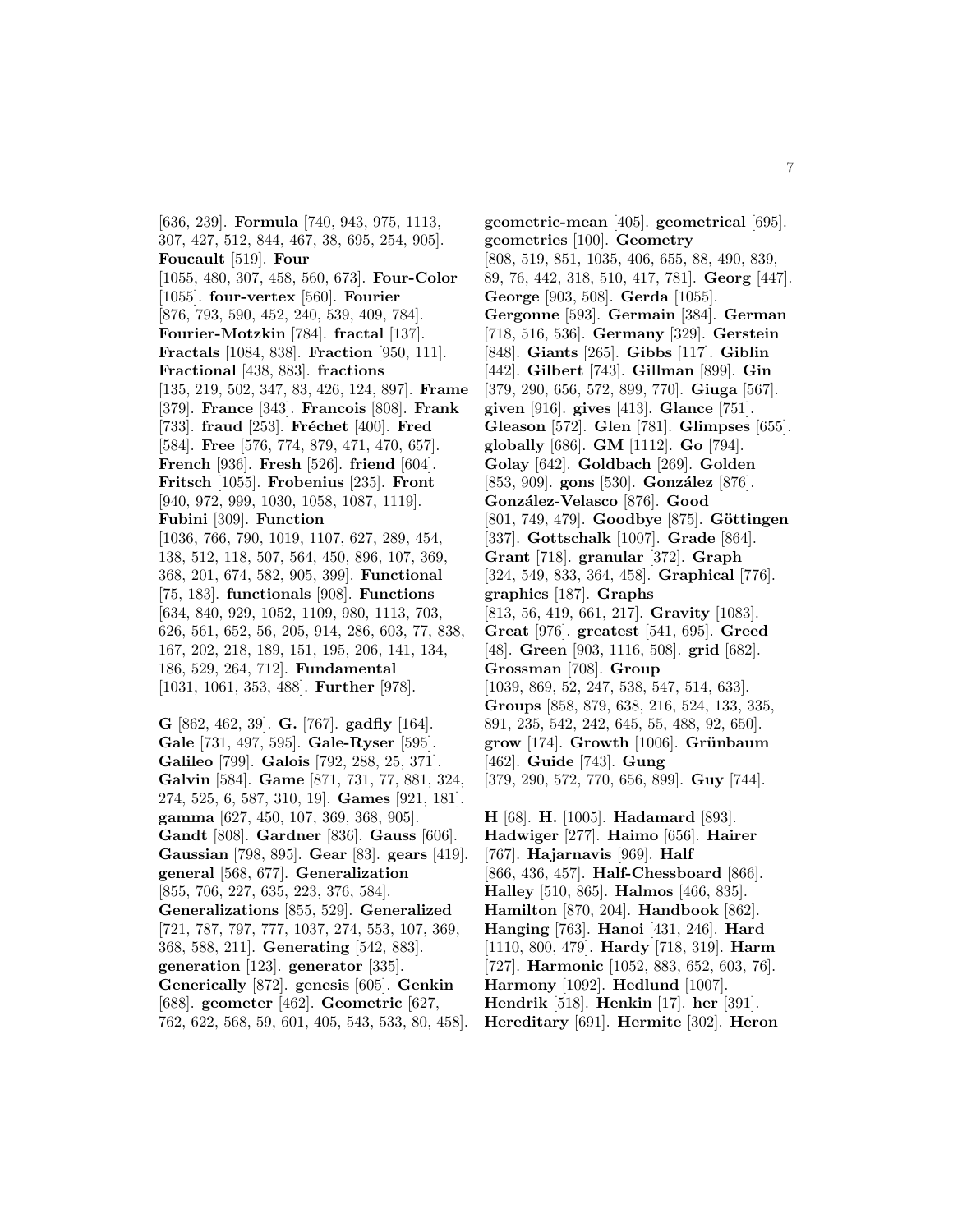[658]. **Hersh** [937]. **heuristic** [319]. **Hex** [181]. **hexagon** [361]. **hexahedra** [475]. **High** [778, 253, 300]. **High-Dimensional** [778]. **Higham** [862]. **higher** [218]. **Hijab** [848]. **Hilbert** [654, 578, 416, 172, 308, 644]. **Hilton** [849]. **Hipparchus** [683]. **Hirsch** [807]. **Hirst** [317, 329, 337, 343, 351, 359]. **Historical** [687, 696, 718]. **History** [655, 1001, 490, 847, 767]. **Hoffman** [1026]. **Hohn** [850]. **Holder** [980, 494]. **holes** [355]. **Holton** [849]. **Homomorphisms** [788]. **Hoop** [1000, 664]. **Hoops** [979]. **Hop** [979]. **Hopping** [979, 1000, 664]. **Horn** [646]. **horology** [498]. **Horton** [744]. **Hough** [683]. **hourglass** [372]. **Howard** [1115]. **Hu** [379, 290, 572, 770, 656, 899]. **Hubert** [850]. **Hugh** [758]. **human** [677, 645]. **hundred** [630]. **Hunting** [857]. **Hypatia** [391]. **Hyperbolic** [318, 1035, 120, 538, 249, 417, 529].

**Hyperbolicity** [942]. **hyperboloid** [318]. **hypergenerating** [289, 118]. **hypergeometric** [420]. **hyperplanes** [837]. **Hypocycloids** [124]. **hypothesis** [398].

**Ian** [968]. **icosahedron** [575]. **Idea** [878]. **Ideal** [817, 665]. **Ideals** [749, 49]. **Ideas** [851]. **Identities** [764, 13, 300, 453, 261, 39]. **Identity** [991, 776, 1077, 1024, 993, 260, 366, 47, 326, 666, 386, 327, 455]. **II** [392, 329, 457, 718, 790, 818, 1061, 536]. **III** [337]. **Ilia** [688]. **illuminable** [555]. **Illustrated** [584]. **Imaginary** [995]. **Impartial** [881]. **implicative** [645]. **Implies** [741, 647, 455]. **impossibility** [686]. **impossible** [491, 532, 585, 144]. **Improving** [204, 229]. **Incenters** [1106]. **Incircles** [1096]. **including** [402]. **inclusion** [188, 145]. **Incommensurability** [812]. **incongruent** [5, 66]. **Indecomposable** [961]. **indeed** [904]. **independence** [901]. **independent** [107, 369, 368]. **index** [346]. **India** [745]. **Indigenous** [1084]. **Induction** [800]. **inductive** [533]. **Inequalities**

[114, 1020, 713, 59, 163]. **Inequality** [1114, 965, 920, 622, 220, 325, 73, 675, 188, 405, 11, 15, 543, 494, 533, 345, 308, 425, 552, 570, 375, 191, 53, 415, 562, 455]. **inequivalent** [52]. **inference** [80]. **Infinite** [1004, 5, 66, 177, 255, 658, 628, 440, 236, 245, 619]. **infinitesimal** [696, 718]. **infinitesimals** [641]. **infinity** [561, 996]. **influence** [689]. **influences** [436, 457]. **Information** [1117, 1115]. **Injective** [523]. **inner** [303]. **Input** [1061]. **Inscribed** [918, 520]. **Integer** [475, 307, 841, 895]. **integers** [581, 828, 613, 149, 182, 636, 397]. **Integrable** [1036, 195]. **Integral** [104, 748, 454, 392, 624, 275, 281, 171, 136, 81]. **Integrals** [973, 978, 883, 893, 844, 2, 195, 910, 712, 70, 707]. **integrate** [264]. **Integrating** [1067]. **Integration** [651, 687, 784, 854, 130, 349, 378]. **Interactive** [850]. **interior** [374]. **Intermediate** [1006, 208]. **international** [669]. **interpretation** [568, 171]. **Intersections** [719, 230]. **interval** [72]. **Intervals** [506, 101, 404]. **Intractable** [881]. **Introduction** [914, 370, 848, 757, 732, 170, 655, 969]. **Introductory** [969]. **invariant** [515, 95]. **Inverse** [891, 616, 670, 553, 206]. **inverse-similarity** [670]. **Inversion** [787]. **Invertible** [780, 678]. **Inverting** [654]. **Investing** [977]. **Involving** [1080, 1024, 47]. **irrational** [347, 426]. **Irrationality** [142, 859, 105, 693]. **Isogonal** [316]. **Isometries** [414, 531, 701, 94]. **Isoperimetric** [945]. **Isoptic** [22]. **issues** [480]. **Italian** [792]. **Italy** [343]. **Itenberg** [688]. **Iteration** [626]. **Itself** [1079, 799]. **IV** [343].

**J** [379, 1005, 995, 862, 495, 1055, 848, 877, 408, 669, 39, 969]. **J.** [640, 669]. **Jacobi** [307, 776, 897]. **Jacobson** [1009, 70]. **James** [1115]. **jazz** [565]. **Jean** [849, 850]. **jeep** [497]. **Jensen** [345]. **John**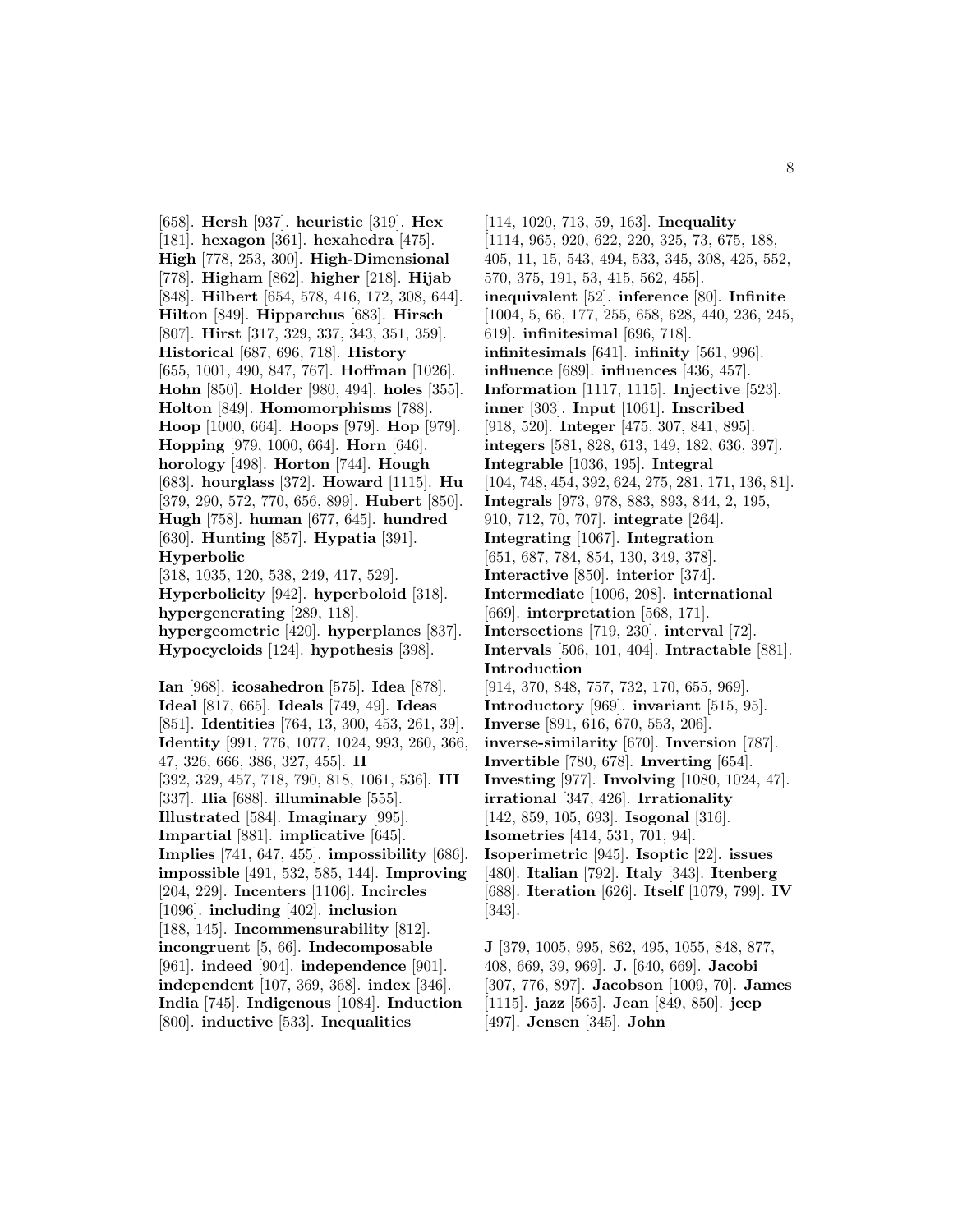[744, 792, 850, 888, 291]. **Johnson** [863]. **Jones** [408]. **Jordan** [354, 577, 143, 40, 213]. **Jordan-Alexander** [354]. **Jordan-Schönflies** [213]. **Joseph** [794]. **Journeys** [1026]. **Joy** [708, 709]. **Jr.** [1115, 807]. **Juggling** [418]. **Julia** [887]. **June** [1116].

**Kac** [901]. **Kaluza** [697]. **Kantorovich** [552]. **Kaplansky** [721, 214]. **Keith** [875]. **Kelly** [272]. **Kempe** [779]. **Kepler** [205, 362]. **key** [352]. **Klamkin** [22]. **Knaster** [685]. **knight** [367]. **knockouts** [833]. **knot** [632]. **Knots** [743, 515]. **Know** [1090, 607, 435]. **Knuth** [441]. **Konhauser** [794]. **K¨onig** [222]. **Kotz** [863]. **Krantz** [862]. **Kreiss** [383]. **Kronecker** [522]. **Krylov** [878]. **Kummer** [420, 550, 413]. **Kuratowski** [40].

**L** [1115, 863, 888, 640]. **Lambert** [693]. **Lanczos** [797, 1037]. **Large** [1053, 230, 890, 296, 51, 717, 473, 127]. **Larry** [848]. **Lasker** [439]. **Last** [673, 867, 370, 895]. **late** [495]. **Latin** [699, 666, 169]. **lattice** [225]. **Laura** [792]. **Law** [951, 1002, 817, 473, 127]. **laws** [362]. **Lawvere** [757]. **Leading** [863]. **Leads** [721]. **Leaning** [996]. **Learning** [825, 726]. **Lebesgue** [748]. **Lecturing** [700]. **Left** [1001]. **Legacy** [759]. **Legendre** [786]. **Lehmer** [313, 68]. **Lemma** [721, 885, 773, 1092, 917, 194, 505, 147, 212]. **Lemoine** [119]. **length** [573]. **lengths** [377]. **Lengthy** [751]. **lenses** [249]. **Leon** [17]. **Leonard** [899]. **Lester** [1028]. **Letter** [50]. **Level** [777]. **Lexell** [918]. **L'Hˆopital** [75, 130]. **Life** [697, 887, 709, 968]. **like** [541]. **Limit** [966, 992, 517]. **Lindemann** [36]. **Lindemann-Weierstrass** [36]. **line** [454, 187, 686]. **Linear** [735, 881, 173, 193, 835, 27, 117, 156, 288, 78, 649, 353]. **Linearization** [1061]. **Lines** [187, 259, 1049, 634]. **link** [40]. **links** [515].

**Liouville** [198, 148]. **Lite** [733]. **literal** [898]. **little** [298]. **Littlewood** [640, 319]. **Liu** [1115]. **Local** [1060, 469]. **logarithm** [312]. **Logarithmic** [1082, 254]. **logic** [182]. **logical** [716]. **Logistic** [942]. **London** [351]. **long** [680]. **look** [380, 462, 402, 663]. **looking** [917]. **Lost** [747]. **Loved** [1026]. **low** [204]. **low-rank** [204]. **lowbrows** [340]. **Lowell** [728, 856, 1064]. **Löwner** [206]. **Lucas** [37, 313, 223]. **Lucas-Lehmer** [313]. **Luxembourg** [623]. **Lynn** [209].

**M** [836]. **M.** [640, 22]. **Maclaurin** [689, 1111]. **Magic** [904, 27, 915, 156, 944, 401]. **Magical** [968]. **magnetism** [508]. **Major** [221, 692, 436, 457, 612]. **make** [838, 330]. **Makes** [976]. **making** [909]. **Malgrange** [159]. **Malgrange-Ehrenpreis** [159]. **Man** [1026]. **Mandelbrot** [912]. **Many** [684, 849, 711, 248, 388]. **map** [551]. **mapping** [251, 183, 103]. **mappings** [151, 686]. **Maps** [772, 942, 181, 434, 523]. **Marie** [850]. **Mark** [901]. **market** [272]. **Markov** [352]. **Marriage** [944]. **Marriages** [813]. **Martin** [836]. **marvelous** [389]. **Marvin** [291]. **Mascheroni** [444]. **master** [648]. **Match** [871]. **matching** [459]. **Matchings** [931]. **material** [372]. **Math** [66, 67, 65, 441, 739, 462, 495, 382, 68, 69, 408, 442, 39, 836, 70]. **Mathematica** [687, 820]. **Mathematical** [728, 849, 609, 862, 856, 1064, 848, 291, 1026, 836, 688, 769, 794, 642, 716, 623, 240, 362, 267, 640, 911, 498, 516, 536]. **Mathematician** [1032, 643, 903, 317, 329, 337, 343, 351, 359, 677, 936]. **Mathematicians** [402, 525, 902]. **Mathematics** [782, 1088, 734, 709, 822, 937, 842, 757, 952, 864, 615, 818, 976, 785, 752, 391, 623, 900, 606, 84, 565, 526, 463, 436, 457, 696, 718, 677, 557, 742, 565, 887, 698, 743, 937, 889, 768]. **Mathieu** [524]. **Matrices**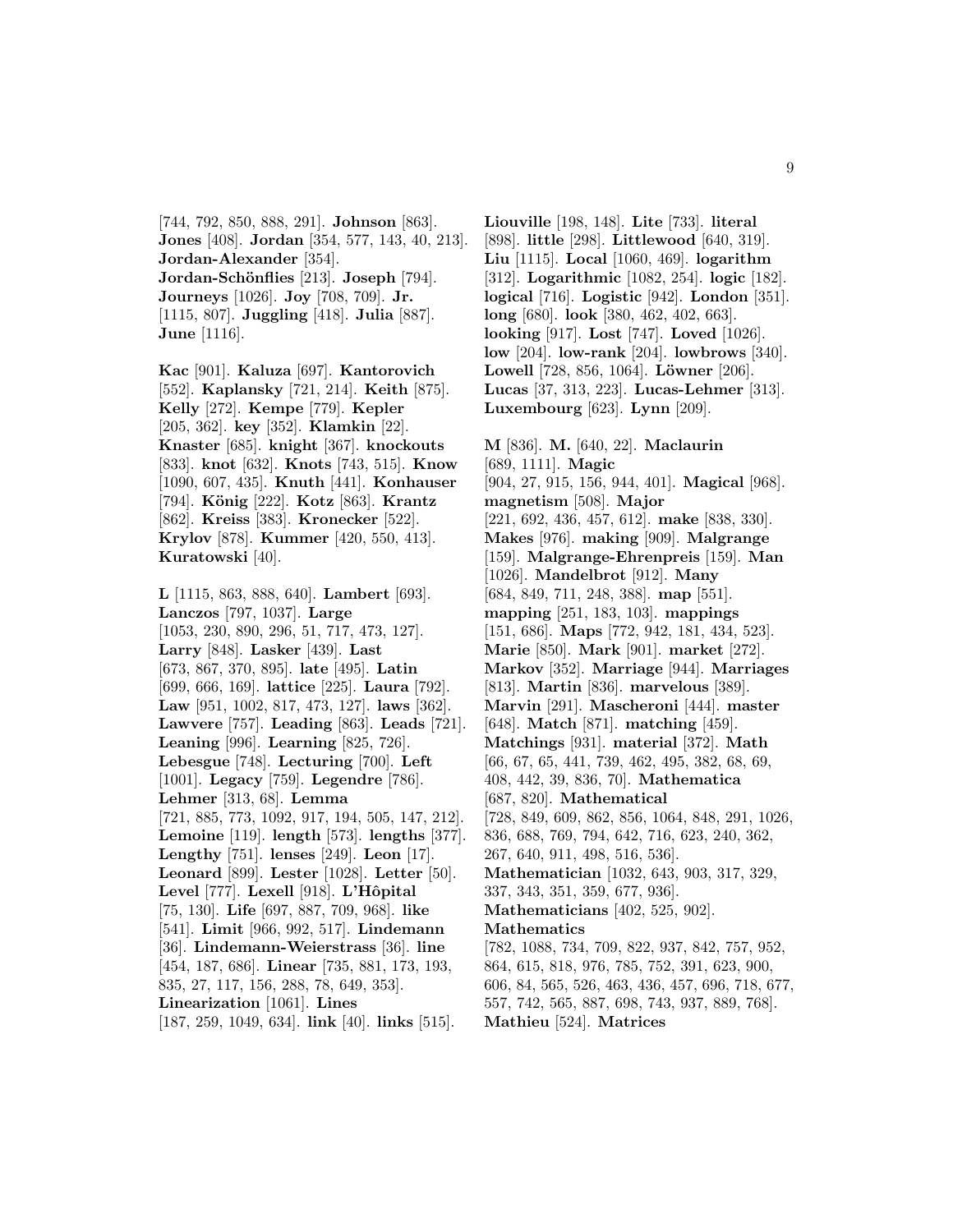[1048, 1095, 1076, 749, 678, 185, 314, 197, 116, 577, 670, 123, 691, 534, 26, 95, 438, 551, 415]. **Matrix** [522, 1020, 866, 948, 464, 63, 662, 163, 843, 57, 331, 383]. **Matter** [939, 971, 998, 1029, 1057, 1086, 1118, 940, 972, 999, 1030, 1058, 1087, 1119]. **max** [94, 74, 365]. **max-min** [74]. **Maxima** [884]. **Maximization** [1050]. **maximum** [331]. **May** [872]. **Maze** [968]. **McDill** [850]. **McPeak** [793]. **Mean** [872, 920, 978, 1008, 622, 72, 188, 2, 405, 543, 533, 128, 672, 671, 70, 707, 750, 949]. **mean-geometric** [622]. **Means** [787, 81]. **measure** [428, 121]. **measures** [628]. **Mechanical** [851]. **mechanics** [648, 708]. **mechanisms** [558]. **medalist** [612]. **Medial** [1097, 932]. **medians** [658]. **Medium** [616]. **Mercedes** [632]. **Merton** [811]. **Method** [784, 4, 67, 499, 286, 695, 179, 510, 263, 584]. **Methods** [878, 865, 571]. **Metric** [722, 120, 94, 914]. **metric-preserving** [914]. **middle** [8, 86]. **Milin** [908]. **min** [74]. **Mind** [889]. **mini** [490, 589]. **mini-essays** [589]. **mini-history** [490]. **Minimal** [237, 90, 676, 322]. **minimalist** [565]. **minimization** [586]. **Minimum** [799, 907]. **Minkowski** [494]. **Minsk** [836]. **Mira** [421]. **Miranda** [705]. **mirror** [827]. **mirrors** [249, 849]. **Mixed** [920, 857, 405, 533]. **Mixed-Mean** [920]. **Mixing** [103]. **Mixtilinear** [1096]. **Mixtures** [224]. **M¨obius** [348, 507]. **mod** [412]. **Model** [1035]. **Modeling** [810, 820]. **Models** [860, 100, 780]. **Modern** [1059, 724, 1084, 615]. **modified** [499, 258]. **Modular** [1039]. **modules** [667]. **Modulo** [754, 493, 694, 124]. **Moebius** [102]. **Mohr** [444]. **Mohr-Mascheroni** [444]. **moment** [178]. **Moments** [960]. **Monograph** [901]. **Monotonicity** [884]. **Monthly** [66, 67, 65, 441, 739, 563, 462, 495, 382, 68, 69, 408, 756, 442, 39, 70, 284, 291, 702]. **Moore** [499]. **Mordell** [287, 653]. **Morgan** [976, 733]. **Morphisms** [431]. **Mosaic** [769].

**Moscow** [655]. **most** [452]. **motion** [332, 553]. **Motivated** [978, 13, 39]. **Motzkin** [784]. **MR** [655, 66, 67, 65, 623, 441, 739, 462, 495, 382, 68, 69, 442, 39, 70]. **multidimensional** [492]. **Multiple** [158, 973, 712]. **multiplicative** [507]. **Multivariable** [1033]. **Multivision** [881]. **Musings** [54]. **My** [544, 1026]. **mylar** [461].

**N.** [743]. **Nahin** [995]. **Napierian** [312]. **Napoleon** [234]. **Nathaniel** [708]. **National** [1060]. **Nauka** [655]. **Need** [1090, 900, 807]. **Needham** [834]. **needle** [383]. **negative** [826]. **Negatively** [962]. **Nelson** [1065]. **Nested** [176]. **nets** [273]. **Neugebauer** [381]. **Never** [495]. **Newman** [720]. **Newton** [808, 382, 286, 689, 362, 261, 292, 648, 243, 865]. **Newtonian** [28]. **Nicholas** [862]. **Niels** [518]. **Nim** [191]. **ninth** [231, 739, 1064]. **No** [727, 66, 67, 65, 441, 739, 462, 382, 68, 69, 408, 442, 39, 70]. **Nobel** [557]. **nod** [392]. **Noether** [439]. **Non** [858, 1076, 777, 454, 826, 198, 841, 440, 598]. **non-constant** [454]. **Non-Euclidean** [598]. **Non-existence** [858]. **non-integer** [841]. **non-Liouville** [198]. **non-negative** [826]. **Non-Square** [1076]. **non-unique** [440]. **none** [619]. **Nonlinear** [1061]. **nonmeasurable** [226]. **nonnegativity** [433]. **nonperiodicity** [424]. **nonsplittable** [350]. **Nonstandard** [847]. **nontransitive** [410]. **nonunique** [275]. **Nonzero** [859]. **noodles** [446, 422]. **Norm** [163, 57, 414, 21, 455]. **norm-inequality** [455]. **normal** [476, 72, 302, 901]. **Norman** [863]. **norms** [63]. **notation** [441, 238]. **Note** [858, 978, 802, 860, 293, 152, 309, 675, 585, 685, 487, 136, 596, 426, 326, 707, 897]. **Notebook** [747]. **Notes** [717, 764, 729, 710, 730, 441, 238]. **Nothing** [886]. **novice** [459]. **nowhere** [151, 201]. **nowhere-differentiable** [151]. **Number** [946, 873, 137, 886, 814, 889, 164, 1006, 803,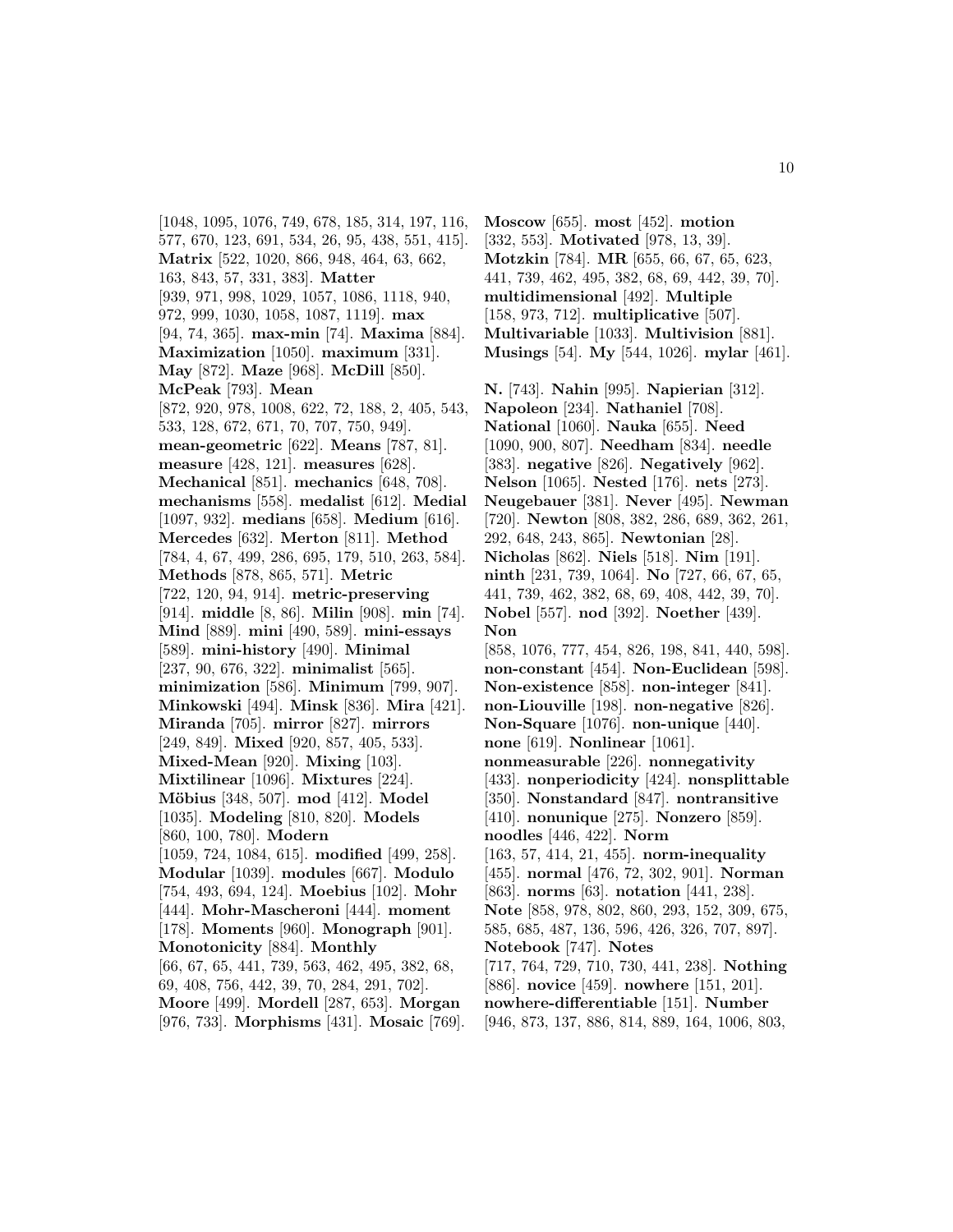1111, 788, 720, 307, 142, 558, 158, 182, 467, 388, 198, 514, 460, 458, 503]. **Numbers** [1094, 1001, 709, 961, 1022, 1026, 748, 296, 630, 276, 154, 262, 51, 31, 901, 447, 388, 97, 279, 473, 127, 64, 535, 661, 165, 744]. **numerators** [31]. **Numerical** [882].

**O** [1115, 290]. **Objects** [874]. **Observability** [1031]. **obvious** [194]. **occurrence** [165]. **oceans** [198]. **Odd** [401]. **ODE** [817]. **old** [604, 74, 434, 49, 890, 560]. **oldest** [448]. **Omar** [848]. **One** [772, 1110, 532, 607, 124, 34]. **One-Dimensional** [772]. **one-sentence** [34]. **Only** [1026]. **opaque** [271]. **Open** [1026]. **operation** [278]. **Operator** [735, 165]. **Operators** [787, 691, 81]. **Optimal** [274]. **optimization** [571]. **orbits** [301]. **Order** [509, 224, 247, 140, 538, 259, 514, 80, 81]. **order-restricted** [80]. **ordered** [830]. **Orderly** [373, 408]. **Ordinary** [806]. **origami** [491]. **Origin** [1063]. **orthogonal** [522, 670, 123, 146]. **oscillations** [890]. **oscillators** [76]. **oscillatory** [332]. **Other** [968, 132, 35]. **Otto** [381]. **our** [436, 457]. **outer** [315]. **Overview** [267].

**P** [442]. **Packability** [647]. **packings** [360]. **Paper** [1054, 491, 274, 585]. **paperfolding** [892]. **papers** [837]. **Parabolic** [249]. **Paradox** [763, 710, 407, 410]. **paradoxes** [463]. **Parallel** [833, 783]. **Parallelogram** [1097, 854]. **parallels** [576]. **Parameters** [1094]. **Parametric** [139]. **Part** [120, 818, 766, 790]. **Partial** [857, 811, 135]. **partials** [469]. **parties** [657]. **Partition** [982]. **partitioning** [268]. **Partitions** [723, 771, 668, 503]. **Pascal** [739, 37, 314, 231, 246, 361]. **Path** [799, 486]. **Pathological** [286]. **Paths** [801, 869]. **Patterns** [769]. **Paul** [995, 937, 1026, 782, 835]. **pay** [679]. **Pebbling** [482]. **pedal** [58, 103]. **Pedersen**

[849]. **Pendulum** [1034, 332, 519]. **Percy** [612]. **Perfect** [931, 475]. **perimeter** [125]. **Period** [251]. **Periodic** [929, 244, 399]. **Periodicity** [650]. **Periods** [921, 992]. **permanent** [427]. **permanents** [166]. **permutahedron** [53]. **Permutations** [513, 111]. **Personalities** [863]. **Perspective** [724, 839]. **Peschke** [1055]. **Peter** [969, 849]. **Peters** [1115]. **Petsinis** [936]. **phenomenon** [117, 500]. **phi** [398]. **Philosophy** [937, 526]. **Physically** [978]. **Pi** [1040, 229]. **Picard** [202]. **pick** [182, 220, 512, 342, 295]. **Pick-type** [342]. **pieces** [600]. **piecewise** [406, 117, 442]. **piecewise-linear** [117]. **pigeonhole** [434, 214]. **pills** [108, 200]. **Pinhole** [839]. **Pizza** [398]. **Place** [785]. **planar** [419]. **planarity** [40]. **Plane** [974, 930, 454, 464, 445, 100, 140, 538, 128, 530, 294, 531]. **planes** [451]. **planet** [842]. **Platonic** [68, 3]. **Pleasures** [821]. **Plus** [1033]. **Plutarch** [814, 683]. **Poincaré** [705, 1035, 1116]. **Poincar´e-Miranda** [705]. **Point** [811, 374, 346, 208, 458, 555]. **points** [485, 225, 613, 111, 305, 109, 199, 112, 686, 477, 399]. **Poisson** [75, 195, 375]. **Poker** [867]. **Polar** [304]. **Pollak** [290]. **P´olya** [574, 1051]. **Polygon** [786, 119, 600]. **Polygonal** [869, 555, 388]. **polygons** [244, 342, 520, 409, 341, 113]. **polyhedra** [380, 462, 663, 386]. **Polyhedron** [780, 784]. **polylogarithmic** [1120]. **Polynomial** [358, 1111, 880, 1113, 485, 568, 228, 618, 625, 21, 523, 322]. **Polynomials** [786, 960, 51, 776, 967, 980, 1067, 502, 305, 99, 363, 826, 472, 676, 433, 341, 306]. **Polytope** [631]. **Polytopes** [880, 631]. **Pompeiu** [320, 387]. **pools** [525]. **popular** [467]. **Porter** [743]. **Poset** [1079]. **Positive** [787, 116, 613, 121, 413]. **possible** [427, 490]. **Post** [352]. **Post-Markov** [352]. **Postcards** [365]. **posters** [85]. **Power** [699, 709, 590]. **Powers** [933, 581, 33, 604, 838, 163, 401]. **Practices** [768]. **precession** [521].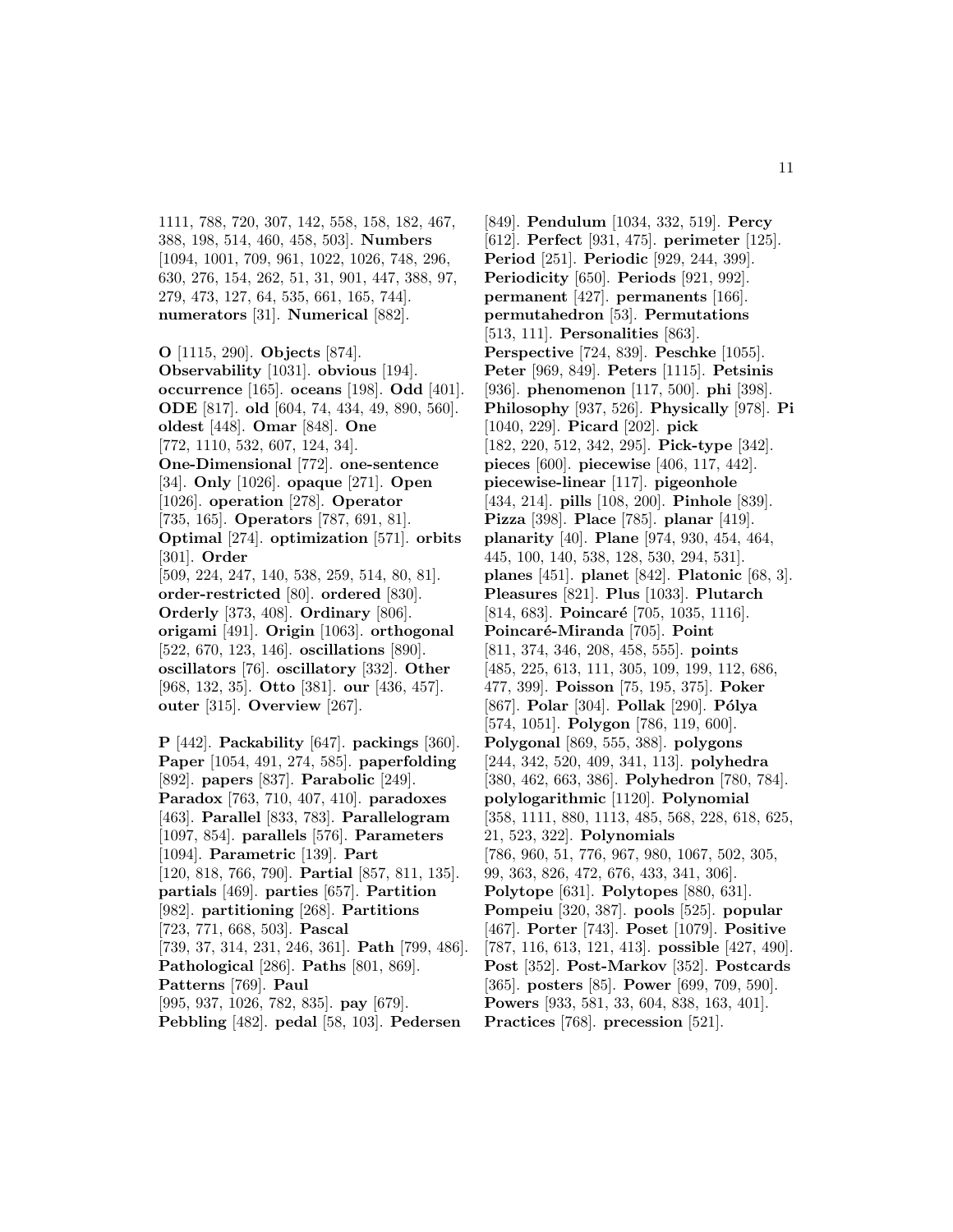**precision** [253]. **prescribed** [377]. **present** [61]. **presents** [166]. **Preserve** [749]. **preserving** [914, 186]. **primality** [567]. **primary** [439]. **Prime** [704, 777, 296, 493, 630, 51, 54, 34, 720]. **Prime-producing** [704]. **Primer** [1115, 862, 902, 1115]. **Primes** [798, 751, 894, 527, 248, 285, 548, 636, 239, 504]. **Primitive** [975]. **Principal** [665, 713, 35, 344]. **Principia** [808]. **principle** [348, 603, 434]. **Principles** [768]. **prisoners** [679]. **Prize** [557]. **Pro** [725]. **Probabilistic** [682, 668]. **probabilities** [476]. **Probability** [871, 761, 558, 623, 628, 458, 448]. **Problem** [925, 924, 1062, 926, 616, 855, 945, 927, 279, 278, 367, 923, 835, 922, 928, 773, 1065, 769, 796, 289, 452, 271, 466, 227, 74, 118, 162, 18, 670, 629, 497, 501, 6, 172, 632, 366, 8, 12, 10, 11, 106, 86, 16, 14, 15, 47, 107, 108, 109, 200, 199, 369, 368, 320, 42, 310, 911, 644, 429, 28, 458, 907, 448, 250, 387, 236, 269, 383, 498, 150, 1116]. **Problems** [958, 987, 1075, 1072, 1105, 791, 805, 819, 1101, 1014, 1042, 731, 984, 1018, 1099, 699, 953, 1017, 1074, 1043, 1070, 1015, 1103, 1044, 1013, 986, 957, 1045, 954, 1100, 989, 756, 1098, 928, 988, 1011, 1047, 1102, 1071, 1073, 1069, 1046, 1041, 956, 1016, 1012, 959, 794, 985, 1104, 955, 352, 556, 563, 428, 479, 537, 702, 876]. **processes** [174]. **producing** [704]. **Product** [879, 453, 197, 303, 628]. **Product-Free** [879]. **Products** [1052, 1040, 1004, 522, 190, 893, 215, 161, 47, 513, 539, 245]. **program** [660]. **progress** [84]. **Progressions** [1078, 283, 674]. **Projecting** [981]. **projection** [631]. **projections** [654]. **projective** [839, 140]. **Proof** [754, 941, 982, 172, 405, 885, 789, 883, 720, 622, 13, 307, 287, 36, 194, 325, 222, 313, 578, 524, 273, 844, 354, 609, 403, 183, 363, 577, 389, 416, 444, 198, 653, 595, 693, 528, 586, 147, 155, 136, 494, 533, 356, 350, 22, 308, 349, 39, 159, 214, 319, 628, 905, 32, 906, 646, 361, 34, 584]. **Proofs** [785, 913, 848]. **properties**

[627, 59, 245]. **Property** [919, 423, 374, 393, 279, 223, 323, 103]. **proportional** [634]. **protocol** [471]. **Prove** [782, 127]. **Proved** [799]. **Proving** [785, 830]. **public** [352]. **public-key** [352]. **punk** [565]. **Pure** [1032]. **pursuits** [682]. **Putnam** [728, 856, 1064, 485, 227]. **Puzzle** [1059, 431, 29]. **Puzzles** [836]. **pyramid** [29]. **Pythagorean** [158, 588, 1035].

### **Quadratic**

[1001, 729, 266, 636, 239, 32, 399]. **Quadratics** [527, 704]. **Quadrilateral** [1083]. **quantum** [173]. **Quarles** [730]. **quartic** [568]. **quasiperiodicity** [650]. **quaternion** [626]. **Quaternions** [775]. **queens** [429]. **Queenwood** [343]. **Question** [1003, 385]. **questions** [504]. **Quick** [870]. **quicker** [321]. **Quine** [737]. **quintics** [465]. **Quotients** [285, 504].

**R** [1028, 835, 39, 969]. **Rabinowitz** [794]. **Radicals** [745, 176]. **radius** [57]. **Ramanujan** [39, 13, 747, 340, 745, 754, 61, 764, 982, 326, 746]. **Random** [974, 592, 101, 967, 931, 44, 390, 278, 539, 294, 437]. **randomness** [608]. **rank** [204]. **Rankin** [906]. **ranks** [185, 534]. **rapid** [1120]. **Rates** [860]. **Ratio** [1082, 613, 283]. **Rational** [812, 859, 399, 244, 658, 594, 896, 123, 264]. **Rationals** [1039, 182]. **Ratios** [964]. **Ravi** [769]. **Raymond** [1115]. **Reading** [648, 580]. **Real** [771, 967, 491, 305, 670, 228]. **Really** [937, 313, 619]. **rearrangement** [53]. **reasoning** [716, 645]. **rebel** [639]. **Reciprocal** [991, 175]. **Reciprocity** [951, 1001, 32]. **rectangles** [339, 212]. **Rectangular** [678]. **rectilinear** [458]. **Recurrence** [1110, 966, 294, 12, 16, 537]. **Recurrent** [1019]. **recursive** [172]. **redefined** [840]. **Reflected** [1049]. **reflection** [827]. **Reflections** [849, 421, 827, 394, 372]. **Reform**

[1060, 753, 1089, 752]. **Regions** [464].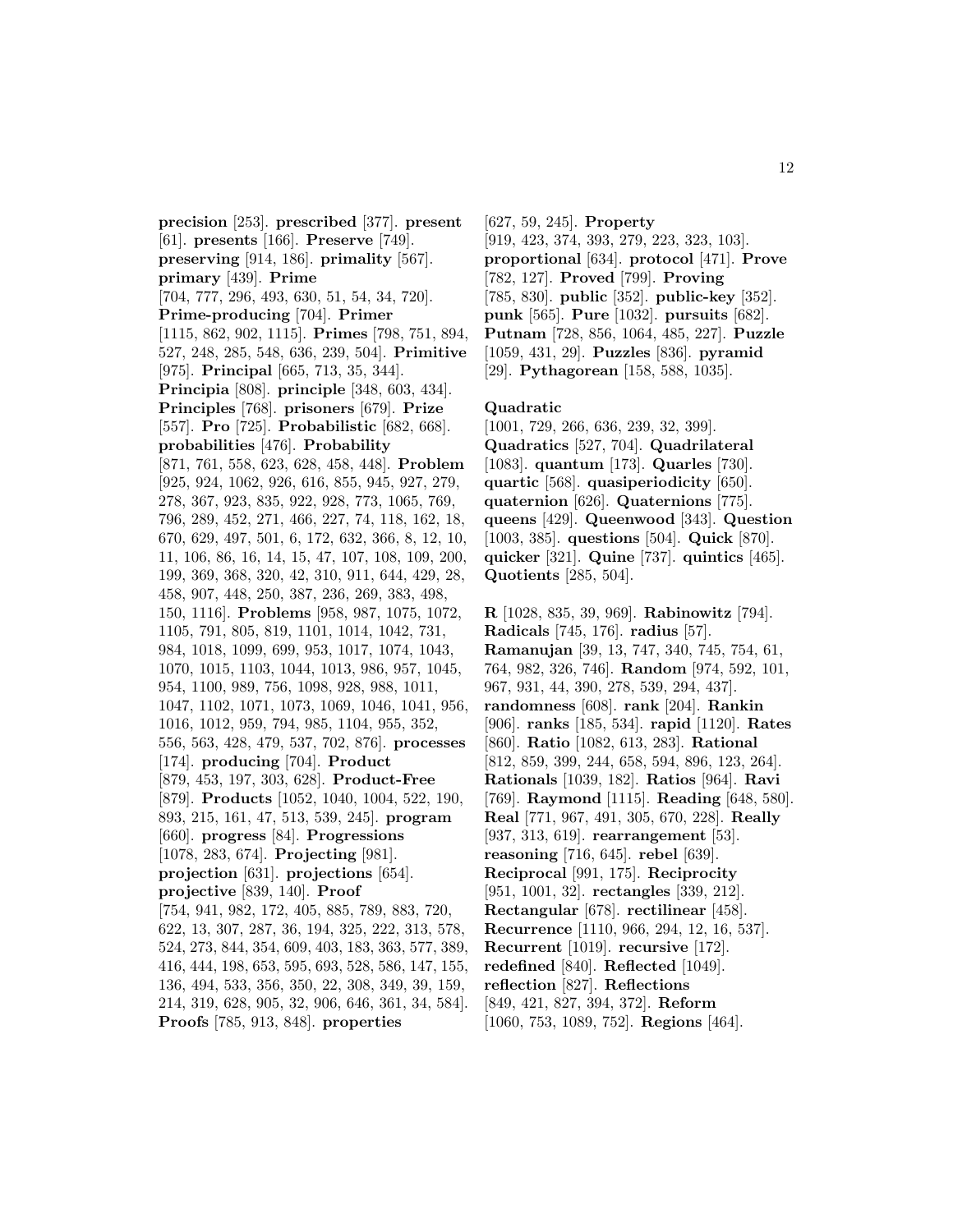**Regular** [858, 297, 660, 869, 638, 445, 341]. **regularity** [80]. **Reid** [887]. **related** [37, 466]. **relating** [514]. **relation** [216, 503]. **Relations** [1110, 82, 661]. **relationship** [362, 620]. **relatives** [277, 202]. **reliability** [609]. **Remainder** [46, 392, 38]. **remark** [72]. **Remarks** [738, 196]. **Remez** [325]. **reminiscences** [381]. **removal** [594]. **Rental** [1092]. **repeatedly** [175]. **Replacement** [860]. **Replication** [203]. **reply** [39]. **Representation** [755, 948, 41, 104]. **representations** [307, 293, 828]. **Representing** [79, 239, 527]. **reputation** [669]. **Require** [994]. **Research** [687, 642]. **Resistive** [616]. **Resnikoff** [1115]. **Resolution** [877]. **respectable** [417]. **respond** [462]. **response** [462]. **restricted** [80]. **result** [363]. **Resultant** [721]. **results** [37]. **Rethinking** [726, 671, 672]. **Return** [624]. **Reuben** [937]. **Reverend** [612]. **reverse** [425]. **reversing** [891]. **Review** [1115, 996, 995, 937, 1116, 1055, 1026, 1084, 936, 968, 969]. **Reviews** [697, 744, 698, 708, 743, 709, 781, 687, 732, 795, 809, 823, 938, 970, 997, 1027, 1056, 1085, 780, 768, 733, 688, 769, 767, 794, 793]. **revised** [836]. **Revisited** [815, 779, 1000, 1051, 684, 139, 129, 73, 74, 846, 97, 890, 439, 560]. **revolution** [576]. **Rewriteability** [242]. **Richard** [744, 793]. **Riemann** [624, 398, 183, 195, 952]. **Rigatelli** [792]. **rigor** [623, 672, 671]. **Ring** [788, 605, 269]. **rings** [843, 350, 474, 43, 440]. **rise** [490]. **road** [625]. **roads** [516, 536]. **Robert** [836]. **Rogers** [39, 13]. **role** [546, 463, 672, 671]. **Rolle** [270, 579, 492]. **Roman** [575, 697]. **Romantic** [565]. **Romberg** [349]. **Ron** [1084]. **Ronald** [687]. **Rook** [866]. **Room** [849]. **rooms** [555]. **root** [358, 4, 67]. **Rooted** [1024]. **Roots** [960, 967, 865, 896, 228, 412]. **rose** [125, 836]. **Rota** [666]. **Roth** [594]. **Rouché** [99]. **Round** [867, 854, 497]. **round-trip** [497]. **row** [231, 739]. **Rudin** [642]. **Rudolf** [1055].

**Rule** [815, 1066, 1076, 75, 130, 594, 909]. **Russian** [655, 688, 898]. **Ryser** [595].

**S** [1115, 1005, 22]. **Saber** [732]. **saddlepoint** [152]. **same** [483]. **sampler** [608]. **Samuel** [863]. **Sandra** [793]. **Scalable** [1115]. **scenes** [437]. **Schafer** [770]. **Schanuel** [757]. **Schechter** [1026]. **Scheduling** [657]. **Schönflies** [213]. **School** [785, 300]. **Schools** [807]. **Schröder** [683]. **Schur** [789]. **Schwarz** [220, 73, 212]. **Schwarz-Pick** [220]. **science** [617]. **sciences** [267, 862, 863]. **scientist** [639]. **Scientists** [1115]. **scissors** [274]. **sculptures** [85]. **Search** [774, 1026, 428, 140]. **Searching** [529]. **Secant** [1067, 472, 263]. **Second** [814, 825, 469]. **second-partials** [469]. **Secret** [968]. **secrets** [652]. **sections** [445]. **seeing** [283]. **seen** [641]. **Self** [580, 573, 217]. **self-dual** [217]. **Self-reading** [580]. **self-similarity** [573]. **Semigroups** [1006]. **semisimple** [667]. **Sense** [889]. **sensitive** [569]. **sentence** [34]. **Separable** [60]. **Separating** [837]. **Separation** [760, 306]. **Sequence** [1019, 642, 912, 110]. **Sequences** [296, 248, 423, 396, 97, 58, 54, 541, 537, 580, 680]. **Sequential** [268]. **Sergey** [688]. **Series** [762, 810, 831, 935, 883, 590, 135, 392, 253, 452, 255, 619, 154, 41, 240, 409, 413]. **Service** [379, 572, 770, 290, 209, 656, 657, 17, 899]. **Set** [868, 94, 699, 853, 658, 912, 916, 911, 668, 298]. **Sets** [929, 942, 613, 621, 336, 230, 430, 506]. **Seven** [882]. **Seventh** [728]. **seventy** [280]. **seventy-fifth** [280]. **Shannon** [587]. **shape** [461]. **Shapiro** [642]. **share** [677]. **sharing** [448]. **Sharkovsky** [599, 738]. **Sheer** [708]. **shells** [129]. **Shenitzer** [655, 898, 718, 742, 516, 536]. **Shephard** [462, 462]. **Sherman** [709]. **Short** [982, 720, 307, 287, 363, 444, 653, 486, 349, 680].

**Shorter** [754]. **shortest** [72, 486]. **Should**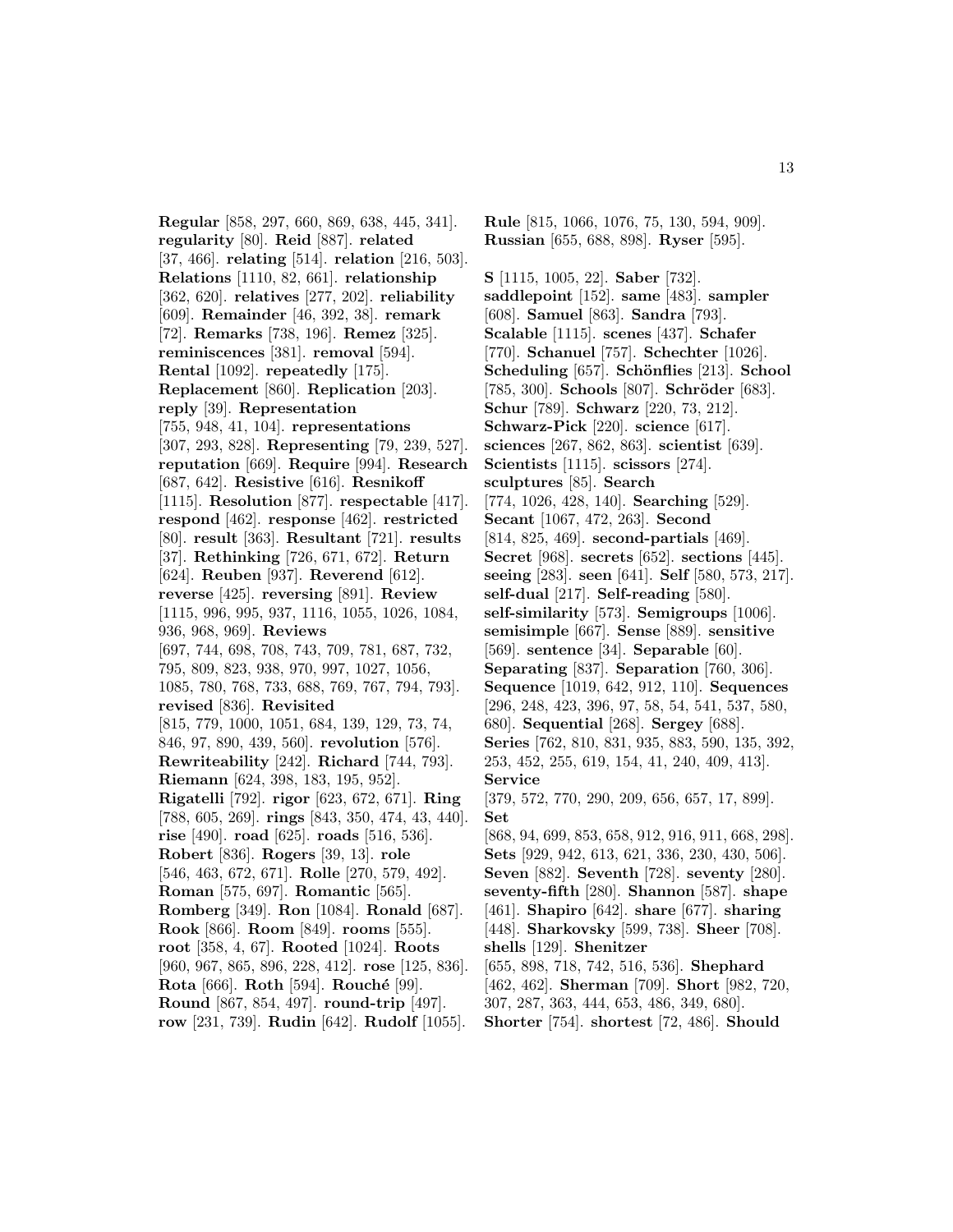[752]. **side** [102]. **Sierpiński** [432]. **significance** [677]. **significant** [452, 500, 480]. **significant-digit** [500]. **Signs** [815, 1066, 962]. **Silo** [765]. **Similarities** [590]. **similarity** [670, 573]. **Simple** [740, 804, 885, 789, 275, 273, 711, 354, 183, 171, 577, 694, 595, 147, 155, 538, 494, 26, 319, 294, 906, 157, 298, 361]. **simplices** [297]. **Simplicity** [747, 524, 119]. **Simplifying** [356]. **Simson** [981]. **Simultaneous** [1078]. **Simultaneously** [703]. **Sine** [934]. **SING** [556]. **SING-SING** [556]. **Single** [1061, 645]. **Singular** [71, 23]. **Sins** [882]. **Six** [917, 647]. **sleeping** [233]. **slicing** [398]. **slowed** [84]. **small** [108, 200]. **Smallest** [947]. **Smith** [1005]. **smooth** [828]. **Smoothness** [112]. **Snyder** [780]. **soap** [402]. **social** [267, 937]. **sociology** [606]. **Soddy** [593]. **software** [850]. **solids** [419, 68, 3]. **Solitaire** [944, 6, 310]. **Solution** [289, 366, 86, 16, 14, 15, 47, 200, 199, 369, 368, 947, 310, 250, 568, 81]. **Solutions** [791, 805, 819, 794, 832, 235, 487, 479, 420]. **solvable** [465]. **Solving** [759, 769]. **Some** [558, 215, 196, 713, 994, 100, 864, 537, 668, 1031, 1061, 245, 37, 619, 347, 426, 480, 535, 157]. **sometimes** [48]. **Somewhat** [751]. **Sorting** [783]. **sound** [483]. **sources** [440]. **space** [654, 121]. **space-filling** [121]. **Spaces** [818, 722, 701, 303, 168, 9, 69, 297, 742]. **specialization** [584]. **specified** [189]. **spectral** [71, 57]. **spectrum** [611]. **Sperner** [1092]. **sphere** [647, 18, 55, 583]. **spheres** [647, 651]. **spherical** [827, 566]. **spigot** [489]. **spike** [104]. **spline** [180]. **Splitting** [921, 600, 174]. **sprouts** [324, 659]. **Square** [1076, 412, 29, 416, 896]. **squarefree** [431]. **Squares** [411, 1005, 1078, 307, 904, 27, 262, 79, 156, 161, 666, 169, 34]. **Squaring** [355]. **Stability** [59, 1038, 95]. **stacking** [203]. **Stalking** [545]. **Stan** [794]. **Stanford** [743].

**Stanislas** [889]. **Stanley** [794]. **starlike**

[206]. **state** [617]. **Statistical** [901, 863, 80]. **Statistics** [734, 224]. **stay** [456]. **Stedman** [633]. **Steen** [209]. **Stefan** [697]. **Stein** [709, 236]. **stepping** [126]. **stereogram** [437]. **Sterrett** [698]. **Steve** [1115]. **Steven** [850, 862, 757, 877]. **Stewart** [968, 968]. **Stirling** [154, 1082, 279, 96]. **stochastic** [450, 547]. **stock** [272]. **stockbroker** [233]. **Stolarsky** [425]. **stone** [274]. **stones** [126]. **Story** [995, 1026, 548]. **Strang** [210]. **Strange** [253, 210]. **Strategies** [587, 274]. **Strategy** [881]. **Strength** [709]. **strengthening** [220]. **strict** [152]. **strikes** [334, 30]. **String** [459]. **strings** [431]. **strip** [102, 304]. **Strogatz** [850]. **Stroll** [798]. **Strong** [773, 127]. **Strongly** [1077]. **Structure** [1115, 716, 146]. **Structures** [848]. **Student** [329]. **Study** [864, 642]. **Subdifferential** [802]. **subgroups** [226]. **submatrices** [713]. **subordinate** [63]. **Subset** [731]. **Subsets** [879]. **Subspaces** [760, 559, 95, 122]. **successive** [634]. **Sue** [996]. **sufficient** [228]. **Sum** [963, 307, 411, 619, 388, 907, 34]. **summability** [416]. **Summation** [943, 991, 10, 14]. **Sums** [581, 951, 994, 1025, 255, 262, 826, 79, 161, 106, 47, 539, 311, 250]. **superlinear** [263]. **Supremum** [934]. **surface** [576, 597]. **Surfaces** [743, 945, 774, 237, 90, 213, 743]. **Surjectivity** [868]. **Surprise** [747, 763, 367]. **surveyor** [317]. **suspension** [890]. **Sutherland** [379]. **Swiftest** [799]. **switching** [587]. **Sylvester** [116, 669, 458]. **symbols** [897]. **symmetric** [703, 542, 433, 712]. **Symmetries** [315, 55]. **Symmetry** [857, 141, 348, 891]. **Synthesis** [1089]. **Systems** [1061, 276, 177, 77, 137, 480]. **Szeged** [299]. **Szegö** [1051]. **T** [442]. **T.** [743]. **Table** [983]. **tables** [169].

**Tagged** [771]. **Take** [731]. **Take-Away** [731]. **Taking** [921]. **Tale** [995, 544, 910].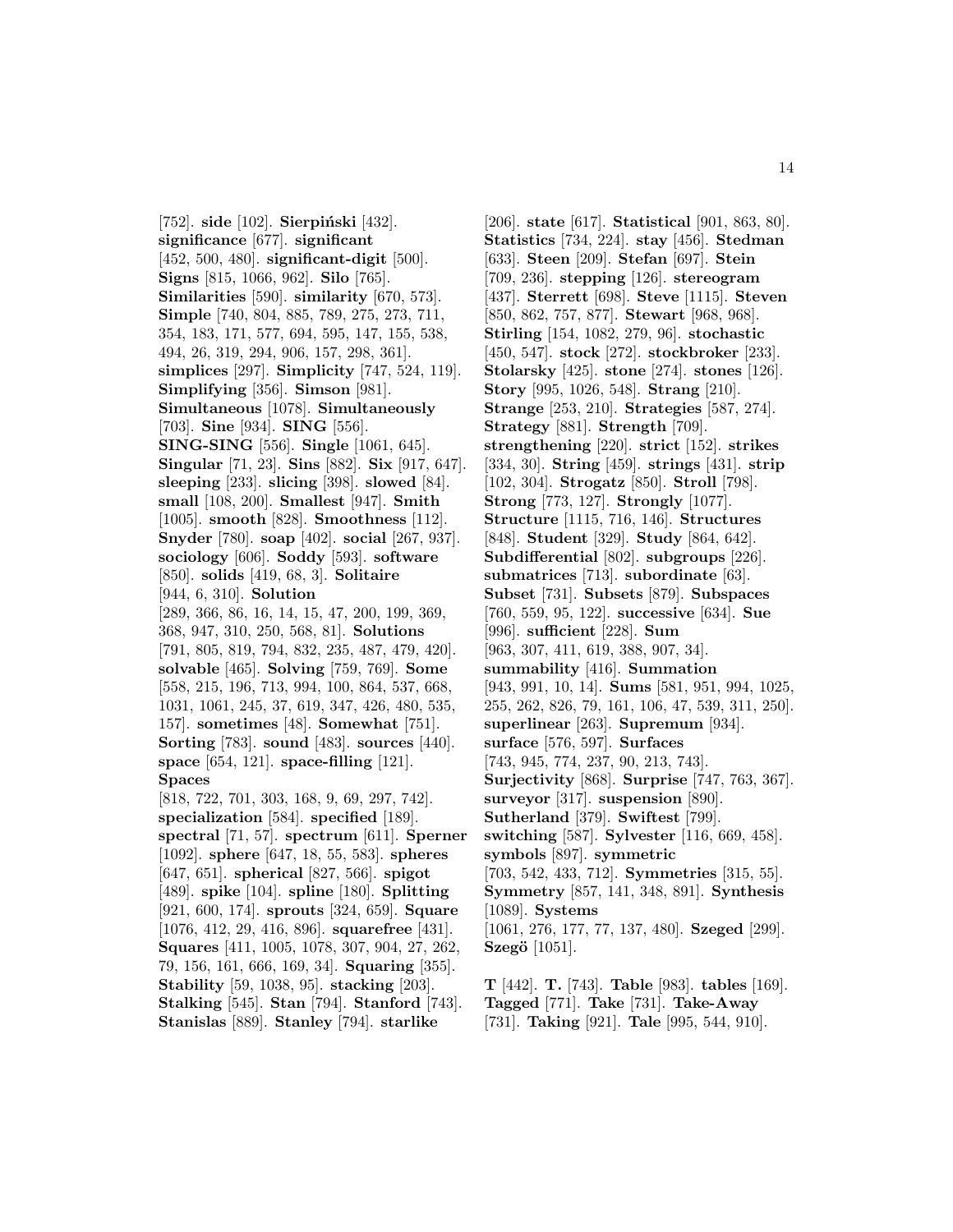**Tangent** [1053, 1067, 634, 472]. **Tanks** [1093]. **Tantrices** [566]. **Tarski** [300]. **Tartaglia** [616]. **Taxicabs** [746, 311]. **Taylor** [46, 877, 208, 38]. **teach** [252, 499]. **Teacher** [976]. **Teaching** [734, 825, 137, 78, 687]. **TEAM** [977]. **technique** [127]. **technology** [615]. **Telegraphic** [795, 809, 823, 938, 970, 997, 1027, 1056, 1085]. **Temple** [382]. **tennis** [596]. **tenth** [172]. **Tepper** [656]. **Tessellations** [241]. **test** [313, 469, 550, 413]. **Tetrahedra** [975, 338, 445]. **Tetrahedron** [1097]. **Texts** [806]. **th** [933]. **Their** [963, 94]. **them** [480]. **theme** [485, 560]. **Theodore** [743]. **Theorem** [872, 1005, 918, 1007, 789, 738, 1038, 978, 1008, 730, 1035, 883, 432, 549, 468, 352, 287, 207, 651, 706, 36, 98, 37, 222, 578, 273, 24, 370, 309, 354, 599, 270, 579, 99, 46, 257, 35, 188, 492, 403, 183, 202, 31, 577, 148, 295, 380, 717, 395, 462, 71, 444, 235, 2, 653, 595, 705, 843, 206, 155, 136, 596, 208, 376, 356, 344, 663, 588, 582, 159, 128, 214, 353, 488, 32, 906, 672, 560, 178, 40, 213, 671, 650, 646, 383, 234, 70, 361, 517, 707, 895, 750, 673, 949, 720, 981, 1055]. **Theorems** [873, 221, 85, 23]. **theorist** [633]. **Theory** [736, 1001, 886, 1010, 1068, 811, 1006, 1031, 1061, 142, 558, 324, 182, 203, 288, 25, 78, 164, 460, 165, 448, 371]. **There** [699]. **thin** [621]. **things** [131]. **Thinking** [726, 718]. **Thomas** [317, 329, 337, 343, 351, 359]. **Three** [974, 556, 652, 1081, 1116, 764, 428, 161, 141, 911]. **three-door** [911]. **Thurston** [758]. **Tie** [871]. **tiled** [339]. **tiling** [92]. **tilings** [180]. **Time** [810, 799, 619]. **TIMSS** [864]. **Toetjes** [93]. **Tom** [936]. **too** [495]. **tool** [137]. **Tools** [1088]. **topological** [451, 192, 9, 69, 128]. **topologies** [167, 49]. **topologist** [462]. **Topology** [781, 1033, 516, 536, 137, 192]. **Toricelli** [817]. **Torricelli** [855]. **torsional** [890]. **Totally** [491]. **Toti** [792]. **Totient** [1080].

**tour** [89]. **tournament** [185, 534]. **Tower** [431, 246]. **trace** [415]. **Tracking** [1106]. **Tracy** [382]. **Tradition** [1089]. **trains** [83]. **transcendental** [447, 198]. **transcendentals** [715]. **transfiguration** [490]. **Transform** [793, 416]. **transformations** [348, 146, 204]. **Transforming** [530]. **transforms** [539]. **Transitive** [569]. **transitivity** [546, 404]. **Translated** [792, 516, 536, 808, 655, 898, 718, 742]. **transmutation** [292]. **transpositions** [513]. **trapezoidal** [611]. **trapezoids** [610]. **trapped** [394]. **traversal** [396]. **treatise** [689]. **Treatment** [1059]. **tree** [912, 126]. **Trees** [1024, 434]. **trials** [460]. **Triangle** [965, 932, 490, 231, 739, 246, 360, 377, 593]. **Triangles** [225, 1081, 722, 338, 37, 658, 592, 445, 443, 544, 692, 58, 44]. **Triangular** [873, 262, 714]. **Triangulating** [390]. **tricks** [434]. **Trigonometric** [893, 826, 438]. **Trio** [873, 729]. **trip** [497]. **triples** [158]. **Tristan** [834]. **trivial** [313]. **Truth** [1026]. **Tuples** [963]. **Turán** [549]. **Turing** [517]. **Turner** [770]. **twist** [181]. **Twists** [746]. **Two** [1110, 1094, 1005, 441, 85, 838, 1081, 202, 714, 825, 764, 161, 238, 23, 364, 777, 658, 197, 305, 600, 544, 106, 407, 311, 504, 250, 560, 910, 516, 536, 34]. **Tychonoff** [273]. **type** [342, 911]. **types** [544].

**Ulam** [741]. **undergraduates** [402, 583]. **undetermined** [179, 584]. **Unexpected** [763]. **unified** [221]. **Uniform** [1002]. **uniformization** [212]. **Uniformly** [1094]. **Union** [1040]. **Unions** [122]. **Unique** [841, 440]. **uniqueness** [247, 488]. **Unit** [1065]. **unitary** [415]. **Unity** [723]. **Univalent** [826]. **Universal** [868, 396, 9, 69]. **Universally** [226]. **Unsettled** [1114]. **unsolvability** [172]. **Unsolved** [731, 699, 756, 1098, 563]. **unstable** [686]. **Urn** [860]. **Use** [771, 570]. **Using** [573, 990].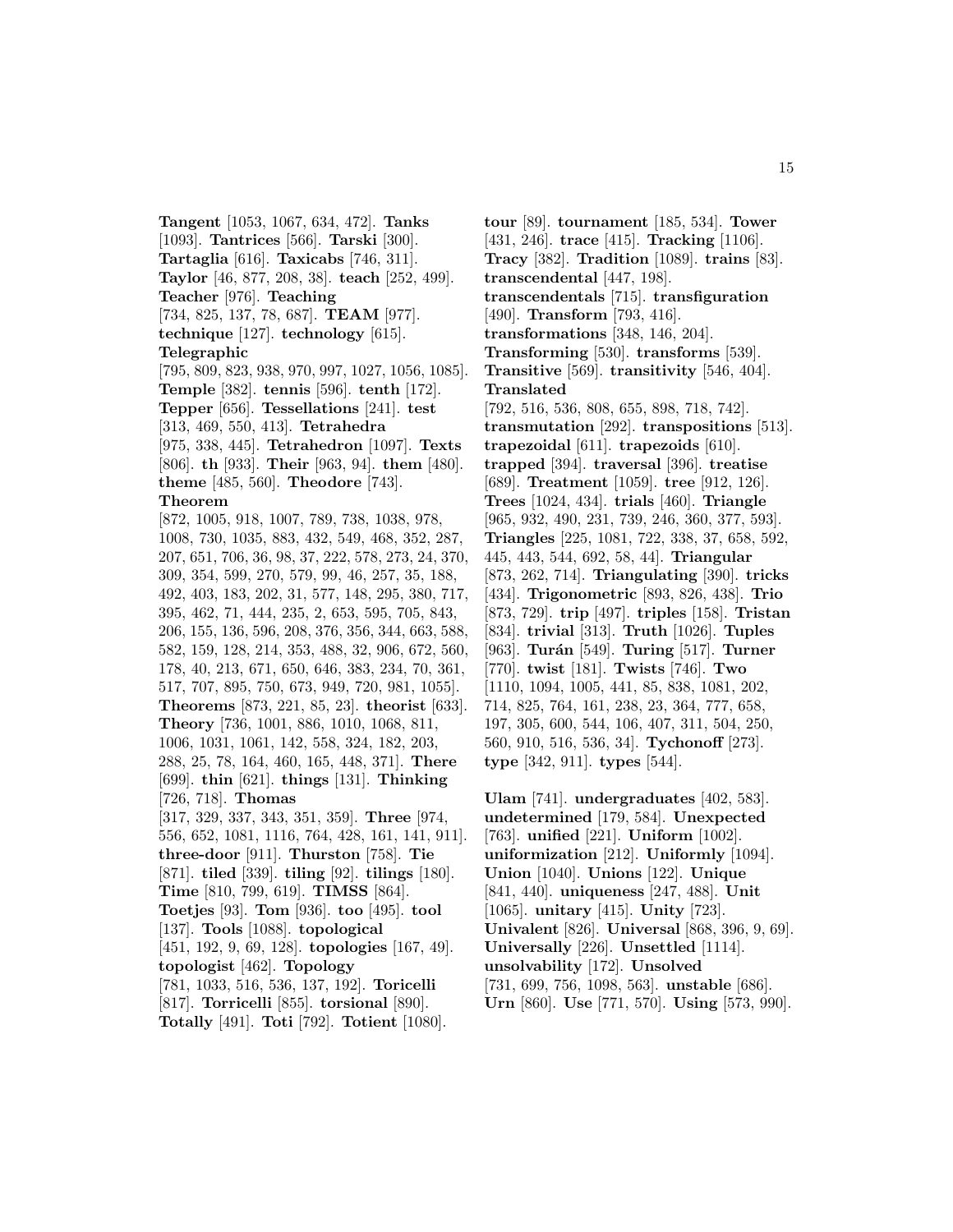**V** [351]. **Vakil** [769]. **Value** [872, 750, 949, 876, 978, 1008, 188, 2, 128, 672, 671, 70, 707]. **Values** [1053, 296, 51, 71, 23]. **Vandermonde** [334]. **vanish** [561]. **Variable** [860, 844]. **Variables** [973, 305, 141, 28]. **Variation** [1023, 1112, 485, 218]. **Variations** [468, 436, 457, 560]. **various** [1120]. **vector** [63]. **Vectors** [962]. **Velasco** [876]. **Velleman** [794]. **velocity** [902]. **Versa** [825]. **Versatile** [282, 366]. **version** [492, 183]. **vertex** [435, 560]. **vertices** [225]. **Very** [667, 159]. **VI** [359]. **via** [951, 558, 273, 512, 130, 49, 918, 28, 455]. **Vice** [825]. **Videotape** [864]. **Vieta** [1040]. **View** [943]. **visit** [28]. **Visitor** [794]. **Visual** [834, 345]. **Visualizing** [149]. **Vita** [687]. **Volume** [1117, 760, 588]. **Volumes** [637]. **vs** [400].

**W** [743, 969]. **Wagon** [794]. **Wald** [187]. **walk** [294]. **Walker** [1115]. **Walks** [974]. **Wallace** [981]. **Wallet** [710]. **Wallis** [1040]. **Walls** [990]. **Wanner** [767]. **want** [607]. **Was** [799, 689]. **wave** [150]. **Wavelet** [1115]. **Wavelets** [1115, 330, 1115, 1115]. **Way** [1090, 800, 794, 606, 435]. **ways** [917]. **weak** [196]. **Weatherman** [1090]. **Weierstrass** [36, 512, 717, 155]. **Weighted** [920]. **Wells** [1115]. **West** [850]. **Weyl** [675]. **Weyr** [1091]. **wheels** [498]. **Where** [485, 385]. **Which** [445, 804, 1093, 1090, 722, 169, 794, 4, 67, 561, 532]. **whirlwind** [89]. **Who** [1026]. **Whose** [963, 1063, 454, 634, 838, 495, 1]. **Wielandt** [582]. **wild** [545]. **William** [728, 856, 1064, 757]. **Williamson** [495]. **Wilson** [808]. **Wind** [1090]. **Winning** [881]. **without** [142, 424, 259]. **Wolstenholme** [468, 706, 846]. **Woolfe** [996]. **Work** [799]. **Workable** [419]. **works** [179]. **Workshop** [793]. **Worlds** [888]. **worth** [470]. **Would** [888]. **Would-be** [888]. **write** [508, 528]. **Writing** [862, 862]. **wrong** [449]. **Wythoff**

[191].

**xtravagant** [317, 329, 337, 343, 351, 359].

**years** [284, 630, 737, 359]. **Yorkshire** [317]. **Yueh** [379, 290, 656, 572, 899, 770]. **Yueh-Gin** [379, 290, 656, 572, 899, 770]. **Yuri** [836].

**Zaphod** [739, 231]. **zero** [454, 602]. **Zeros** [1111, 198, 160, 306]. **Zeta** [1019]. **ZIP** [941, 746]. **zones** [323]. **Zonohedra** [211]. **Zorn** [147].

# **References**

### **Williamson:1946:DWE**

[1] J. Williamson. Determinants whose elements are 0 and 1. American Mathematical Monthly, 53(??):427–434, ???? 1946. CODEN AMMYAE. ISSN 0002- 9890 (print), 1930-0972 (electronic). See addendum [495].

### **Jacobson:1982:MVT**

[2] Bernard Jacobson. On the mean value theorem for integrals. American Mathematical Monthly, 89(5):300–301, ???? 1982. CODEN AMMYAE. ISSN 0002- 9890 (print), 1930-0972 (electronic). See errata [70].

### **Lehmer:1986:CPS**

[3] D. H. Lehmer. Coloring the Platonic solids. American Mathematical Monthly, 93(4):288-292, ???? 1986. CODEN AMMYAE. ISSN 0002-9890 (print), 1930-0972 (electronic). See errata [68].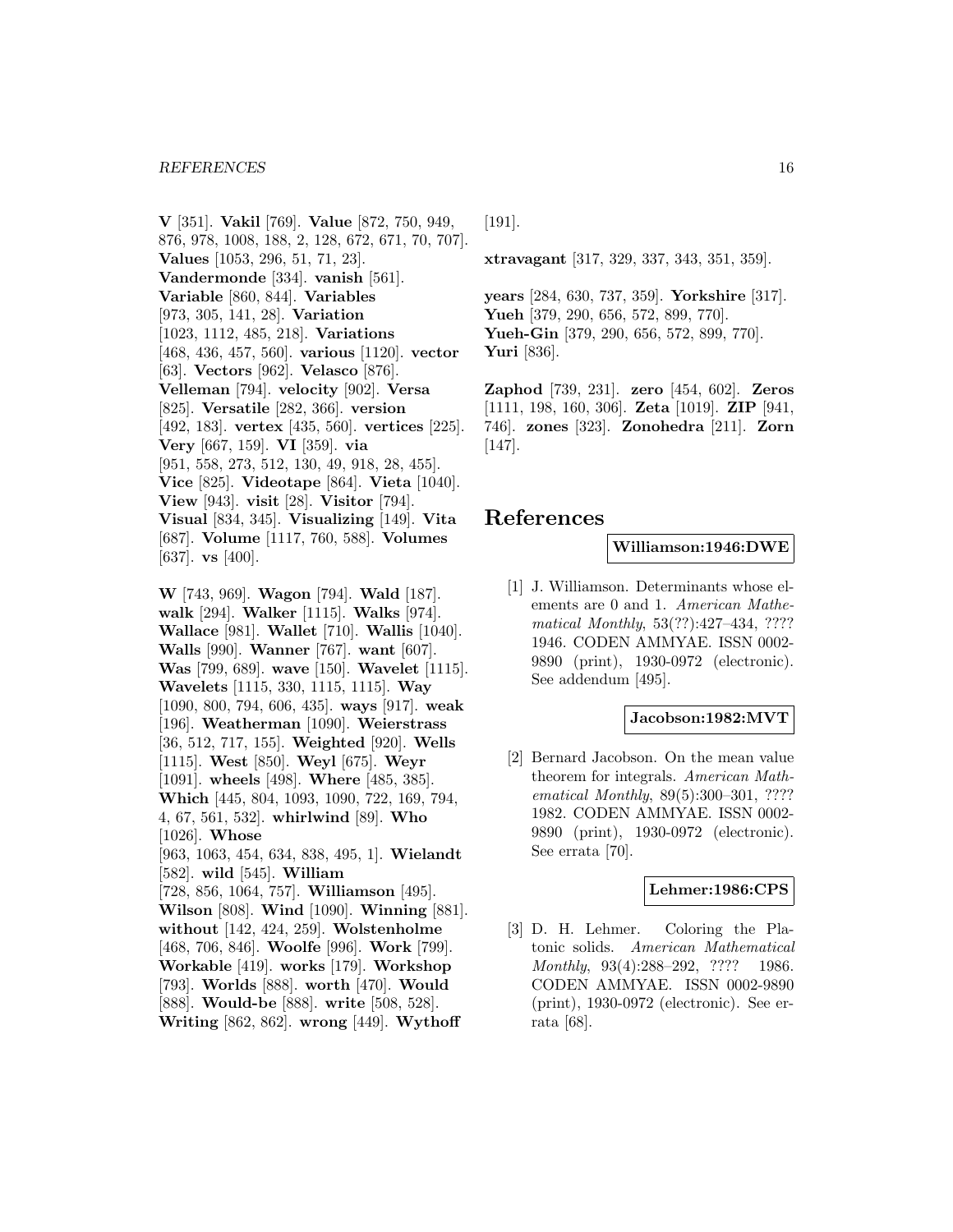### **Benjamin:1987:BMW**

[4] Arthur Benjamin. The bisection method: which root. American Mathematical Monthly, 94(9):861–863, ???? 1987. CODEN AMMYAE. ISSN 0002- 9890 (print), 1930-0972 (electronic). See errata [67].

### **Beebee:1988:EII**

[5] John Beebee. Examples of infinite, incongruent exact covers. American Mathematical Monthly, 95(2):121– 123, ???? 1988. CODEN AM-MYAE. ISSN 0002-9890 (print), 1930- 0972 (electronic). See errata [66].

# **Hayes:1988:EPE**

[6] Barry Hayes, Donald E. Knuth, and Carlos Subi. Elementary problem E3267, a solitaire game. American Mathematical Monthly, 95(5):456–457, May 1988. ISSN 0002-9890 (print), 1930-0972 (electronic). Solutions in [310].

### **Boyd:1988:DE**

[7] David W. Boyd. The Diophantine equation  $x^2 + y^m = z^{2n}$ . American Mathematical Monthly, 95(6):544– 547, ???? 1988. CODEN AM-MYAE. ISSN 0002-9890 (print), 1930- 0972 (electronic). See addendum [65].

### **Knuth:1988:APA**

[8] Donald E. Knuth and Ilan Vardi. Advanced problem 6581, the asymptotic expansion of the middle binomial coefficient. American Mathematical Monthly, 95(8):774, October 1988. ISSN 0002-9890 (print), 1930- 0972 (electronic). Solutions in [86].

### **Magill:1988:UTS**

[9] K. D. Magill, Jr. Universal topological spaces. American Mathematical Monthly, 95(10):942–946, ???? 1988. CODEN AMMYAE. ISSN 0002-9890 (print), 1930-0972 (electronic). See errata [69].

# **Knuth:1989:EPEb**

[10] Donald E. Knuth. Elementary problem E3303, a binary summation. American Mathematical Monthly, 96(??):54, 1989. ISSN 0002-9890 (print), 1930- 0972 (electronic). Solutions in [14].

### **Knuth:1989:EPEc**

[11] Donald E. Knuth. Elementary problem E3309, a binomial coefficient inequality. American Mathematical Monthly, 96(??):154, 1989. ISSN 0002-9890 (print), 1930-0972 (electronic). Solutions in [15].

# **Knuth:1989:EPEa**

[12] Donald E. Knuth. Elementary problem E3335, a deranged recurrence. American Mathematical Monthly, 96(??):525, 1989. ISSN 0002-9890 (print), 1930- 0972 (electronic). Solutions in [16].

### **Andrews:1989:MPR**

[13] George E. Andrews and R. J. Baxter. A motivated proof of the Rogers– Ramanujan identities. American Mathematical Monthly, 96(5):401-409, ???? 1989. CODEN AMMYAE. ISSN 0002- 9890 (print), 1930-0972 (electronic). See comment [39].

### **Knuth:1990:SEPb**

[14] Donald E. Knuth. Solution to elementary problem E3303, a binary summa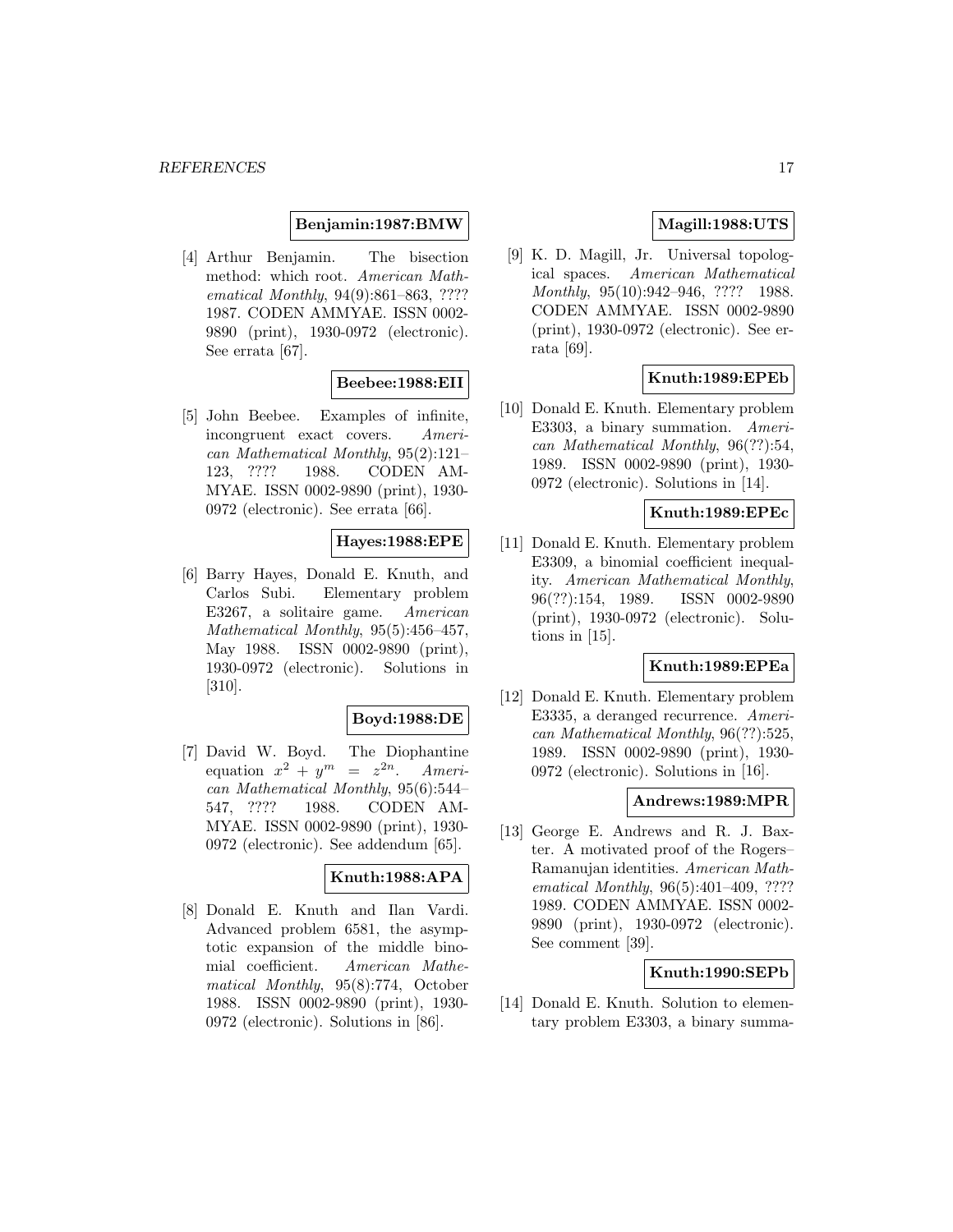tion. American Mathematical Monthly, 97(??):348–349, 1990. ISSN 0002-9890 (print), 1930-0972 (electronic). Original problem in [10].

# **Knuth:1990:SEPc**

[15] Donald E. Knuth. Solution to elementary problem E3309, a binomial coefficient inequality. American Mathematical Monthly, 97(??):614, 1990. ISSN 0002-9890 (print), 1930-0972 (electronic). Original problem in [11].

# **Knuth:1990:SEPa**

[16] Donald E. Knuth. Solution to elementary problem E3335, a deranged recurrence. American Mathematical Monthly, 97(??):927, 1990. ISSN 0002- 9890 (print), 1930-0972 (electronic). Original problem in [12].

# **Alder:1990:ADS**

[17] Henry L. Alder and Ivan Niven. Award for Distinguished Service to Leon Henkin. American Mathematical Monthly,  $97(1):3-4$ , January 1990. CODEN AMMYAE. ISSN 0002-9890 (print), 1930-0972 (electronic).

# **Giblin:1990:BSP**

[18] Peter J. Giblin and Donal B. O'Shea. The bitangent sphere problem. American Mathematical Monthly, 97(1):5– 23, January 1990. CODEN AM-MYAE. ISSN 0002-9890 (print), 1930- 0972 (electronic).

# **Sutner:1990:GCA**

[19] Klaus Sutner. The  $\sigma$ -game and cellular automata. American Mathematical Monthly, 97(1):24–34, January 1990. CODEN AMMYAE. ISSN 0002-9890 (print), 1930-0972 (electronic).

# **Weinstock:1990:EE**

[20] Robert Weinstock. Elementary evaluations of  $\int_0^\infty e^{-x^2} dx$  and  $\int_0^\infty \cos x^2 dx$ , and  $\int_0^\infty \sin x^2 dx$ . American Mathematical Monthly, 97(1):39–42, January 1990. CODEN AMMYAE. ISSN 0002- 9890 (print), 1930-0972 (electronic).

# **Newman:1990:NPC**

[21] Donald J. Newman and J. S. Byrnes. The  $L^4$  norm of a polynomial with coefficients ±1. American Mathematical Monthly, 97(1):42–45, January 1990. CODEN AMMYAE. ISSN 0002-9890 (print), 1930-0972 (electronic).

# **Nitsche:1990:ICC**

[22] Johannes C. C. Nitsche. Isoptic characterization of a circle (proof of a conjecture of M. S. Klamkin). American Mathematical Monthly, 97(1):45– 47, January 1990. CODEN AM-MYAE. ISSN 0002-9890 (print), 1930- 0972 (electronic).

# **Mathias:1990:TTS**

[23] Roy Mathias. Two theorems on singular values and eigenvalues. American Mathematical Monthly, 97(1):47– 50, January 1990. CODEN AM-MYAE. ISSN 0002-9890 (print), 1930- 0972 (electronic).

### **Coloma:1990:DTF**

[24] Teresa L. Santa Coloma and Ralph P. Tucci. A decomposition theorem for finite automata. American Mathematical Monthly, 97(1):51–54, January 1990. CODEN AMMYAE. ISSN 0002-9890 (print), 1930-0972 (electronic).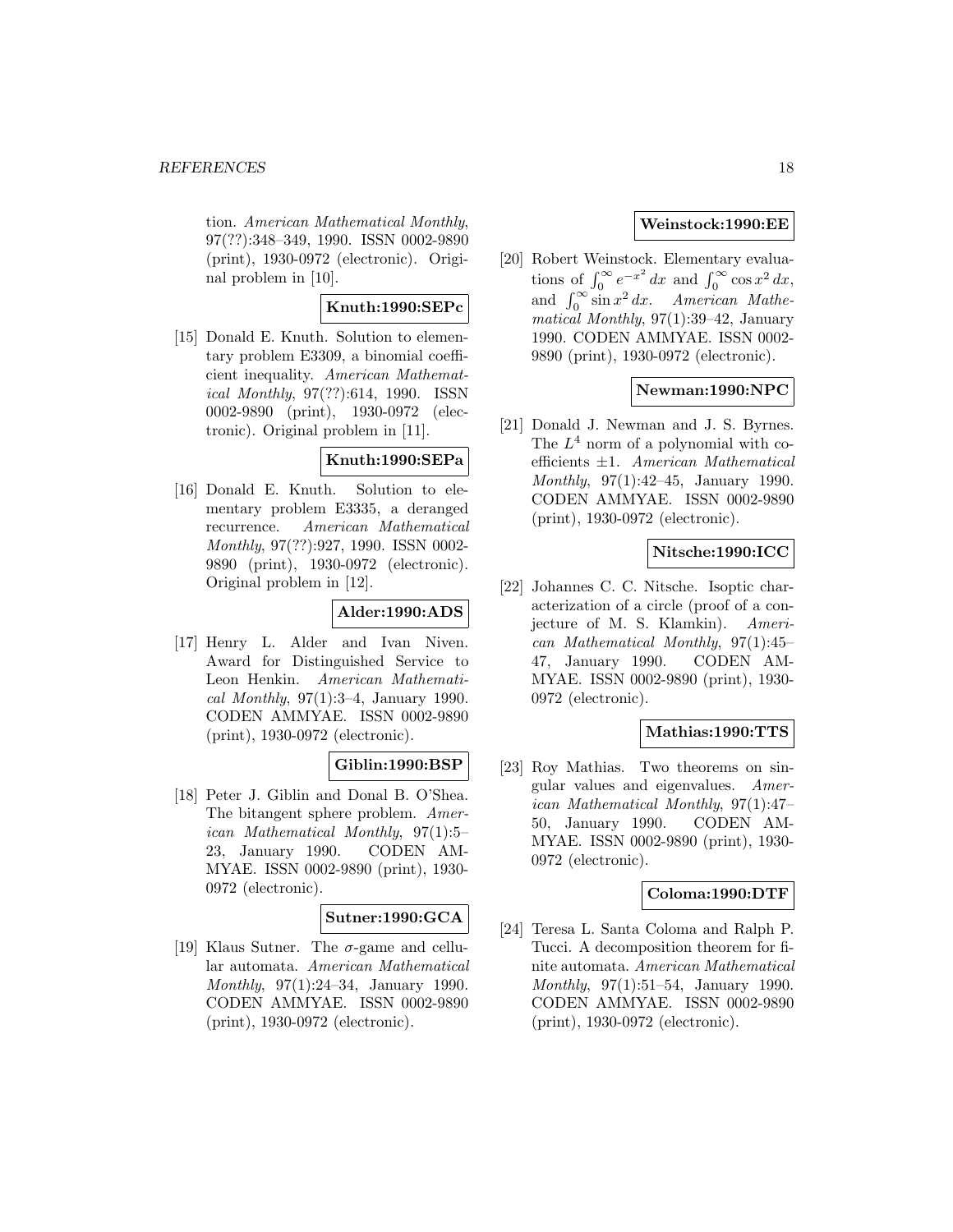#### **Hungerford:1990:CGT**

[25] Thomas W. Hungerford. A counterexample in Galois theory. American Mathematical Monthly, 97(1):54– 57, January 1990. CODEN AM-MYAE. ISSN 0002-9890 (print), 1930- 0972 (electronic).

#### **Newton:1990:SAF**

[26] Tyre A. Newton. A simple algorithm for finding eigenvalues and eigenvectors for  $2 \times 2$  matrices. American Mathematical Monthly, 97(1):57–60, January 1990. CODEN AMMYAE. ISSN 0002- 9890 (print), 1930-0972 (electronic).

### **Essen:1990:MSL**

[27] Arno van den Essen. Magic squares and linear algebra. American Mathematical Monthly, 97(1):60–62, January 1990. CODEN AMMYAE. ISSN 0002- 9890 (print), 1930-0972 (electronic).

### **Saari:1990:VNB**

[28] Donald G. Saari. A visit to the Newtonian N-body problem via elementary complex variables. American Mathematical Monthly, 97(2):105– 119, February 1990. CODEN AM-MYAE. ISSN 0002-9890 (print), 1930- 0972 (electronic).

### **Anglin:1990:SPP**

[29] W. S. Anglin. The square pyramid puzzle. American Mathematical Monthly, 97(2):120–124, February 1990. CO-DEN AMMYAE. ISSN 0002-9890 (print), 1930-0972 (electronic).

### **Wagon:1990:ECE**

[30] Stan Wagon. Editor's corner: the Euclidean algorithm strikes again. Amer-

ican Mathematical Monthly, 97(2):125– 129, February 1990. CODEN AM-MYAE. ISSN 0002-9890 (print), 1930- 0972 (electronic).

### **Girstmair:1990:TNB**

[31] Kurt Girstmair. A theorem on the numerators of the Bernoulli numbers. American Mathematical Monthly, 97 (2):136–138, February 1990. CODEN AMMYAE. ISSN 0002-9890 (print), 1930-0972 (electronic).

### **Swan:1990:APQ**

[32] Richard G. Swan. Another proof of the quadratic reciprocity theorem. American Mathematical Monthly, 97(2):138– 139, February 1990. CODEN AM-MYAE. ISSN 0002-9890 (print), 1930- 0972 (electronic).

### **Bender:1990:AP**

[33] Edward A. Bender, Fred Kochman, and Douglas B. West. Adding up to powers. American Mathematical Monthly,  $97(2):139-143$ , February 1990. CODEN AMMYAE. ISSN 0002- 9890 (print), 1930-0972 (electronic).

#### **Zagier:1990:OSP**

[34] D. Zagier. A one-sentence proof that every prime  $p \equiv 1 \pmod{4}$  is a sum of two squares. American Mathematical Monthly, 97(2):144, February 1990. CODEN AMMYAE. ISSN 0002-9890 (print), 1930-0972 (electronic).

#### **Friedberg:1990:EPA**

[35] Stephen H. Friedberg. Extending the principal axis theorem to fields other than **R**. American Mathemat*ical Monthly*,  $97(2):147-149$ , February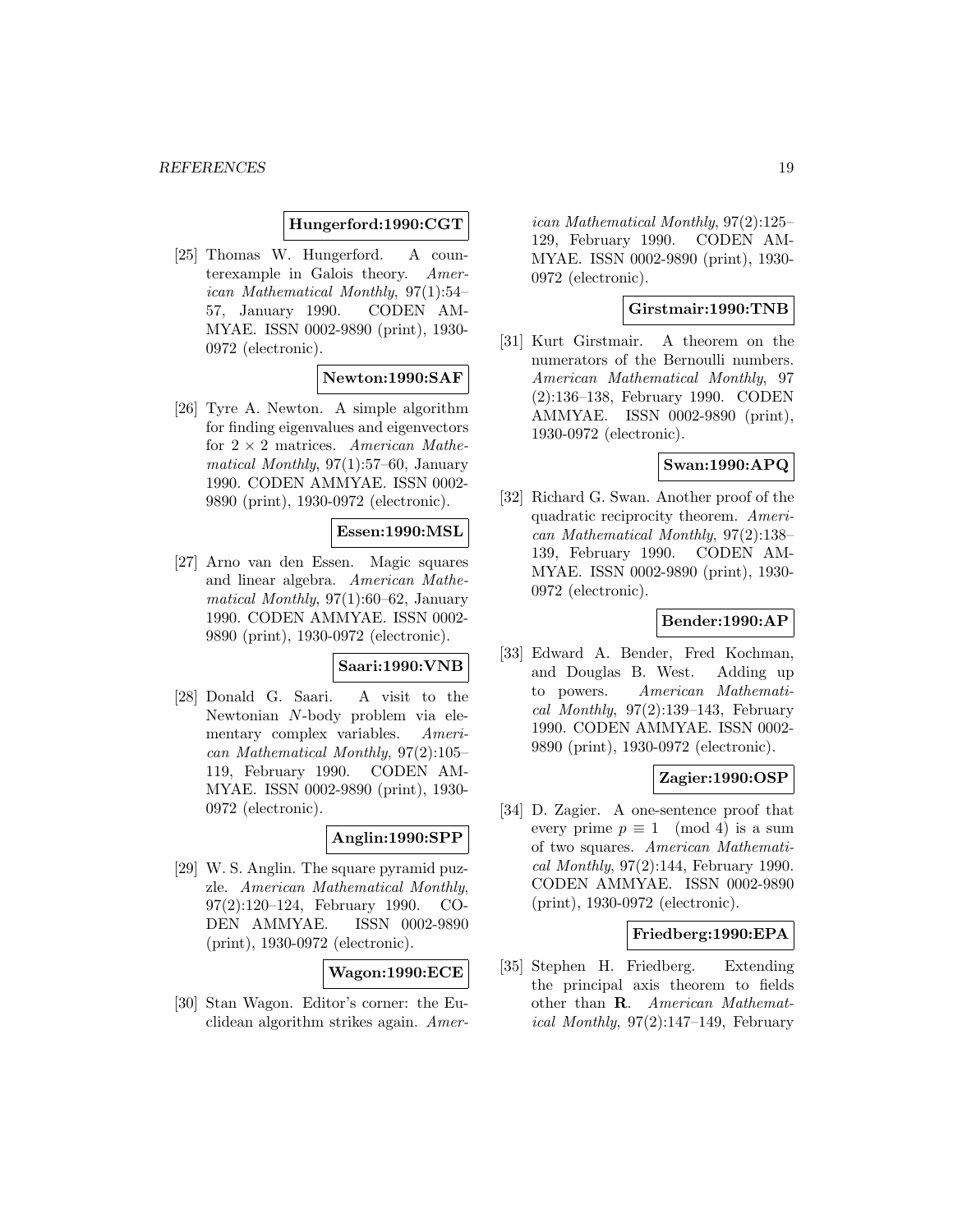1990. CODEN AMMYAE. ISSN 0002- 9890 (print), 1930-0972 (electronic).

#### **Beukers:1990:APL**

[36] F. Beukers, J.-P. Bézivin, and P. Robba. An alternative proof of the Lindemann-Weierstrass theorem. American Mathematical Monthly, 97 (3):193–197, March 1990. CODEN AMMYAE. ISSN 0002-9890 (print), 1930-0972 (electronic).

#### **Bollinger:1990:LTS**

[37] Richard C. Bollinger and Charles L. Burchard. Lucas's theorem and some related results for extended Pascal triangles. American Mathematical Monthly, 97(3):198–204, March 1990. CODEN AMMYAE. ISSN 0002-9890 (print), 1930-0972 (electronic).

### **Poffald:1990:RTF**

[38] Esteban I. Poffald. The remainder in Taylor's formula. American Mathematical Monthly, 97(3):205–213, March 1990. CODEN AMMYAE. ISSN 0002- 9890 (print), 1930-0972 (electronic).

#### **Robinson:1990:CMP**

[39] Raphael M. Robinson. Comment to: "A motivated proof of the Rogers– Ramanujan identities" [Amer. Math. Monthly **96** (1989), no. 5, 401–409, MR 90e:11147] by G. E. Andrews and R. J. Baxter. With a reply by Andrews. American Mathematical Monthly, 97 (3):214–215, March 1990. CODEN AMMYAE. ISSN 0002-9890 (print), 1930-0972 (electronic). See [13].

#### **Thomassen:1990:LBJ**

[40] Carsten Thomassen. A link between the Jordan curve theorem and the Kuratowski planarity criterion. American Mathematical Monthly, 97(3):216– 218, March 1990. CODEN AM-MYAE. ISSN 0002-9890 (print), 1930- 0972 (electronic).

### **Ewell:1990:NSR**

[41] John A. Ewell. A new series representation for  $\zeta(3)$ . American Mathematical Monthly, 97(3):219–220, March 1990. CODEN AMMYAE. ISSN 0002-9890 (print), 1930-0972 (electronic).

### **Minda:1990:DPD**

[42] David Minda. The Dirichlet problem for a disk. American Mathematical Monthly, 97(3):220–223, March 1990. CODEN AMMYAE. ISSN 0002-9890 (print), 1930-0972 (electronic).

# **Richter:1990:DCR**

[43] R. Bruce Richter and William P. Wardlaw. Diagonalization over commutative rings. American Mathematical Monthly, 97(3):223–227, March 1990. CODEN AMMYAE. ISSN 0002-9890 (print), 1930-0972 (electronic).

#### **Whittaker:1990:RT**

[44] Joe Whittaker. Random triangles. American Mathematical Monthly, 97 (3):228–230, March 1990. CODEN AMMYAE. ISSN 0002-9890 (print), 1930-0972 (electronic).

# **Kopel:1990:NED**

[45] Daniel Kopel and Michael Schramm. A new extension of the derivative. American Mathematical Monthly, 97 (3):230–233, March 1990. CODEN AMMYAE. ISSN 0002-9890 (print), 1930-0972 (electronic).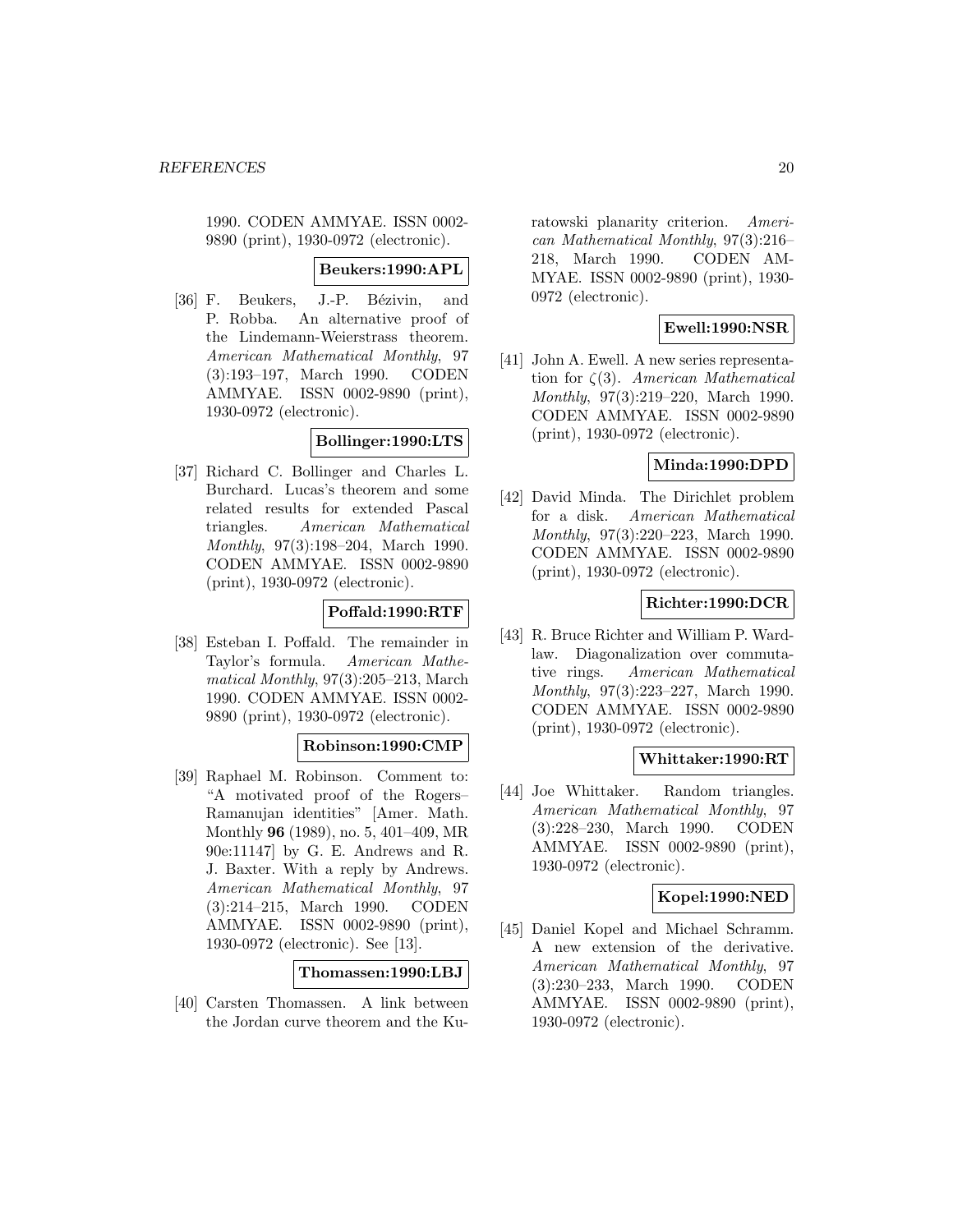# **Folland:1990:RET**

[46] G. B. Folland. Remainder estimates in Taylor's theorem. American Mathematical Monthly, 97(3):233–235, March 1990. CODEN AMMYAE. ISSN 0002- 9890 (print), 1930-0972 (electronic).

### **Knuth:1990:SPI**

[47] Donald E. Knuth. Solution to problem 6575, an identity involving sums and products. American Mathematical Monthly, 97(3):256, March 1990. ISSN 0002-9890 (print), 1930-0972 (electronic).

### **Beck:1990:GSE**

[48] Anatole Beck. Greed is (sometimes) not enough. American Mathematical Monthly, 97(4):289–294, April 1990. CODEN AMMYAE. ISSN 0002-9890 (print), 1930-0972 (electronic).

### **Jankovic:1990:NTO**

[49] Dragan Janković and T. R. Hamlett. New topologies from old via ideals. American Mathematical Monthly, 97 (4):295–310, April 1990. CODEN AM-MYAE. ISSN 0002-9890 (print), 1930- 0972 (electronic).

### **Calderon:1990:LE**

[50] Calixto P. Calderón. Letter to the editor. American Mathematical Monthly, 97(4):311–312, April 1990. CODEN AMMYAE. ISSN 0002-9890 (print), 1930-0972 (electronic).

#### **Garrison:1990:PLN**

[51] Betty Garrison. Polynomials with large numbers of prime values. American Mathematical Monthly, 97(4):316–317, April 1990. CODEN AMMYAE. ISSN

0002-9890 (print), 1930-0972 (electronic).

### **Cannonito:1990:IGE**

[52] F. B. Cannonito. On inequivalent group extensions. American Mathematical Monthly, 97(4):317–319, April 1990. CODEN AMMYAE. ISSN 0002- 9890 (print), 1930-0972 (electronic).

#### **Vince:1990:RIP**

[53] A. Vince. A rearrangement inequality and the permutahedron. American Mathematical Monthly, 97(4):319–323, April 1990. CODEN AMMYAE. ISSN 0002-9890 (print), 1930-0972 (electronic).

### **Morton:1990:MPD**

[54] Patrick Morton. Musings on the prime divisors of arithmetic sequences. American Mathematical Monthly, 97 (4):323–328, April 1990. CODEN AM-MYAE. ISSN 0002-9890 (print), 1930- 0972 (electronic).

#### **Senechal:1990:FFG**

[55] Marjorie Senechal. Finding the finite groups of symmetries of the sphere. American Mathematical Monthly, 97 (4):329–335, April 1990. CODEN AM-MYAE. ISSN 0002-9890 (print), 1930- 0972 (electronic).

#### **Burgess:1990:CFC**

[56] C. E. Burgess. Continuous functions and connected graphs. American Mathematical Monthly, 97(4):337–339, April 1990. CODEN AMMYAE. ISSN 0002- 9890 (print), 1930-0972 (electronic).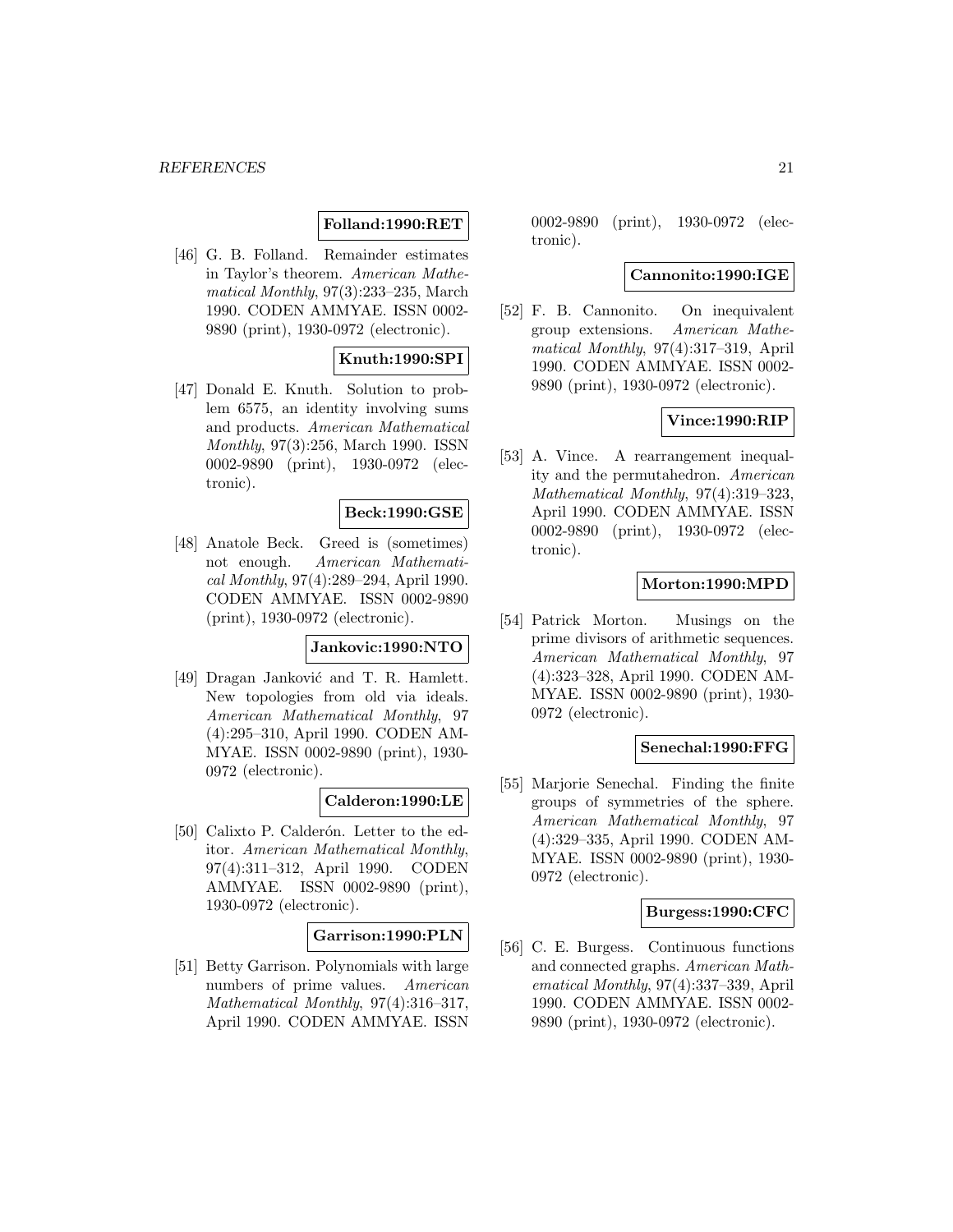# **Leslie:1990:MNS**

[57] Robert A. Leslie. The  $l_2$  matrix norm and the spectral radius. American Mathematical Monthly, 97(4):339–341, April 1990. CODEN AMMYAE. ISSN 0002-9890 (print), 1930-0972 (electronic).

# **Lax:1990:ECS**

[58] Peter D. Lax. The ergodic character of sequences of pedal triangles. American Mathematical Monthly, 97 (5):377–381, May 1990. CODEN AM-MYAE. ISSN 0002-9890 (print), 1930- 0972 (electronic).

### **Groemer:1990:SPG**

[59] H. Groemer. Stability properties of geometric inequalities. American Mathematical Monthly, 97(5):382–394, May 1990. CODEN AMMYAE. ISSN 0002- 9890 (print), 1930-0972 (electronic).

#### **Richman:1990:SED**

[60] Fred Richman. Separable extensions and diagonalizability. American Mathematical Monthly, 97(5):395–398, May 1990. CODEN AMMYAE. ISSN 0002- 9890 (print), 1930-0972 (electronic).

### **Hirschhorn:1990:BPR**

[61] M. D. Hirschhorn. A birthday present for Ramanujan. American Mathematical Monthly, 97(5):398–400, May 1990. CODEN AMMYAE. ISSN 0002-9890 (print), 1930-0972 (electronic).

### **Kupitz:1990:CFC**

[62] Yaakov S. Kupitz and Micha A. Perles. A condition for flatness of curves in  $\mathbb{R}^n$ . American Mathematical Monthly, 97(5):401–405, May 1990. CODEN

AMMYAE. ISSN 0002-9890 (print), 1930-0972 (electronic).

#### **Groen:1990:CVN**

[63] Pieter P. N. de Groen. A counterexample on vector norms and the subordinate matrix norms. American Mathematical Monthly,  $97(5):406-407$ , May 1990. CODEN AMMYAE. ISSN 0002- 9890 (print), 1930-0972 (electronic).

#### **Petkovsek:1990:AND**

[64] Marko Petkovšek. Ambiguous numbers are dense. American Mathematical Monthly, 97(5):408–411, May 1990. CODEN AMMYAE. ISSN 0002-9890 (print), 1930-0972 (electronic).

### **Boyd:1990:ADE**

[65] David W. Boyd. Addendum: "The Diophantine equation  $x^2 + y^m = z^{2n}$ [Amer. Math. Monthly **95** (1988), no. 6, 544–547, MR 89f:11046]. American Mathematical Monthly, 97(5):411–412, May 1990. CODEN AMMYAE. ISSN 0002-9890 (print), 1930-0972 (electronic). See [7].

#### **Beebee:1990:EEI**

[66] John Beebee. Errata: "Examples of infinite, incongruent exact covers" [Amer. Math. Monthly **95** (1988), no. 2, 121–123, MR 89g:11013]. American Mathematical Monthly, 97(5):412, May 1990. CODEN AMMYAE. ISSN 0002- 9890 (print), 1930-0972 (electronic). See [5].

#### **Benjamin:1990:EBM**

[67] Arthur T. Benjamin. Errata: "The bisection method: which root?" [Amer. Math. Monthly **94** (1987), no. 9, 861– 863, MR 89c:26016]. American Mathe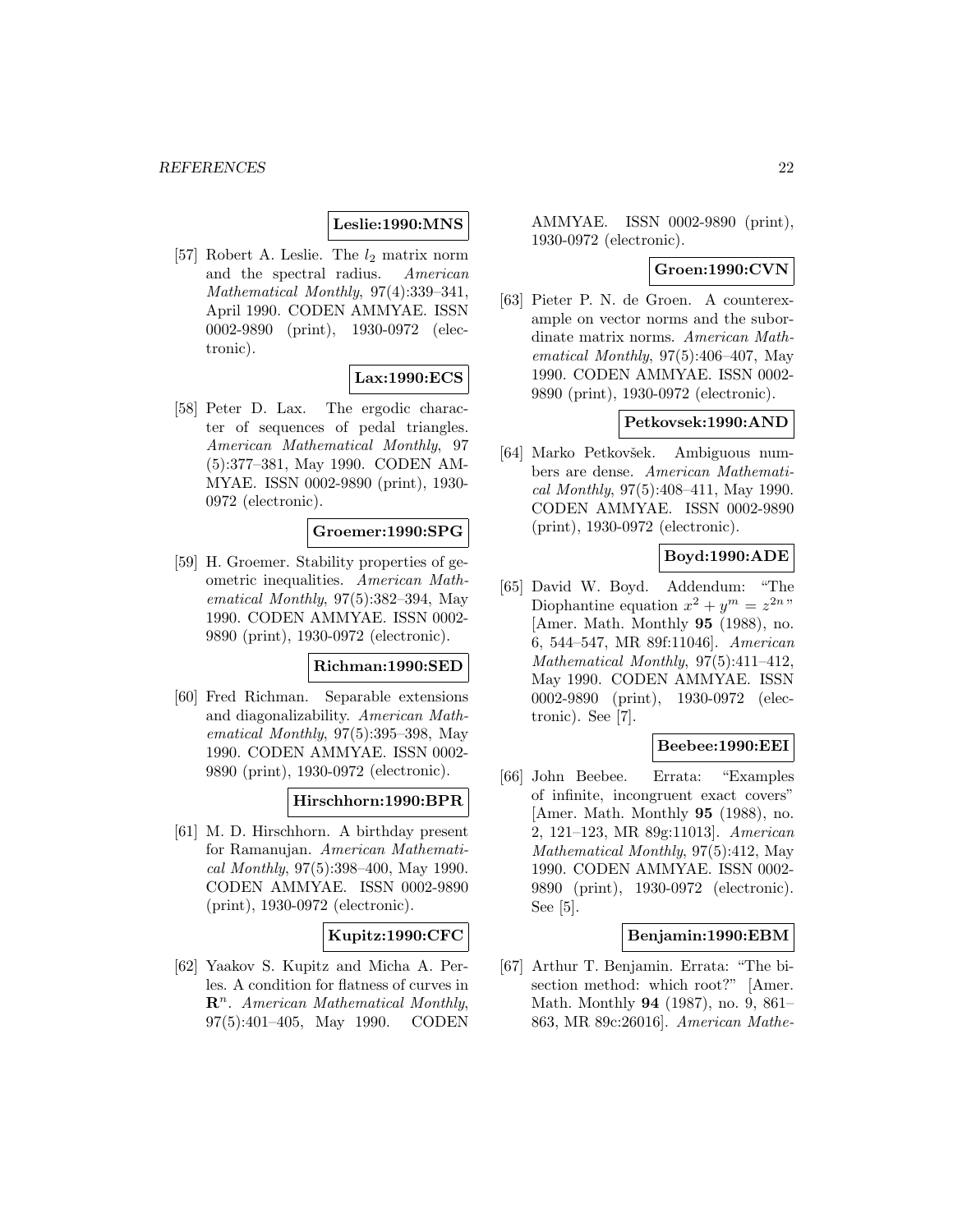matical Monthly, 97(5):412, May 1990. CODEN AMMYAE. ISSN 0002-9890 (print), 1930-0972 (electronic). See [4].

# **Kleiner:1990:ECP**

[68] Hans-J. Kleiner. Errata: "Coloring the Platonic solids" [Amer. Math. Monthly **93** (1986), no. 4, 288–292, MR 87e:05072] by D. H. Lehmer. American Mathematical Monthly, 97(5):412, May 1990. CODEN AMMYAE. ISSN 0002- 9890 (print), 1930-0972 (electronic). See [3].

### **Magill:1990:EUT**

[69] K. D. Magill, Jr. Errata: "Universal topological spaces" [Amer. Math. Monthly **95** (1988), no. 10, 942–946, MR 89m:54018]. American Mathematical Monthly, 97(5):412, May 1990. CODEN AMMYAE. ISSN 0002-9890 (print), 1930-0972 (electronic). See [9].

# **Wong:1990:EMV**

[70] Jingcheng Wong. Errata: "On the mean value theorem for integrals" [Amer. Math. Monthly **89** (1982), no. 5, 300–301, MR 83g:26002] by B. Jacobson. American Mathematical Monthly, 97(5):412, May 1990. CO-DEN AMMYAE. ISSN 0002-9890 (print), 1930-0972 (electronic). See [2].

### **Hoechsmann:1990:SVS**

[71] K. Hoechsmann. Singular values and the spectral theorem. American Mathematical Monthly, 97(5):413–414, May 1990. CODEN AMMYAE. ISSN 0002- 9890 (print), 1930-0972 (electronic).

#### **Bartoszynski:1990:RSC**

[72] Robert Bartoszyński and Wai Chan. A remark on the shortest confidence in-

terval of a normal mean. American Mathematical Monthly, 97(5):415–417, May 1990. CODEN AMMYAE. ISSN 0002-9890 (print), 1930-0972 (electronic).

# **Dubeau:1990:CBS**

[73] François Dubeau. Cauchy-Bunyakowski-Schwarz inequality revisited. American Mathematical Monthly, 97(5):419–421, May 1990. CODEN AMMYAE. ISSN 0002-9890 (print), 1930-0972 (electronic).

# **Embry-Wardrop:1990:OMM**

[74] Mary Embry-Wardrop. An old maxmin problem revisited. American Mathematical Monthly, 97(5):421–423, May 1990. CODEN AMMYAE. ISSN 0002-9890 (print), 1930-0972 (electronic).

### **Aczel:1990:FEL**

[75] J. Aczél. Functional equations and L'Hôpital's rule in an exact Poisson derivation. American Mathematical Monthly, 97(5):423–426, May 1990. CODEN AMMYAE. ISSN 0002-9890 (print), 1930-0972 (electronic).

# **Meyer:1990:GHO**

[76] Kenneth R. Meyer. The geometry of harmonic oscillators. American Mathematical Monthly, 97(6):457– 465, June/July 1990. CODEN AM-MYAE. ISSN 0002-9890 (print), 1930- 0972 (electronic).

### **Eisele:1990:GCD**

[77] P. Eisele and K. P. Hadeler. Game of cards, dynamical systems, and a characterization of the floor and ceiling functions. American Mathemati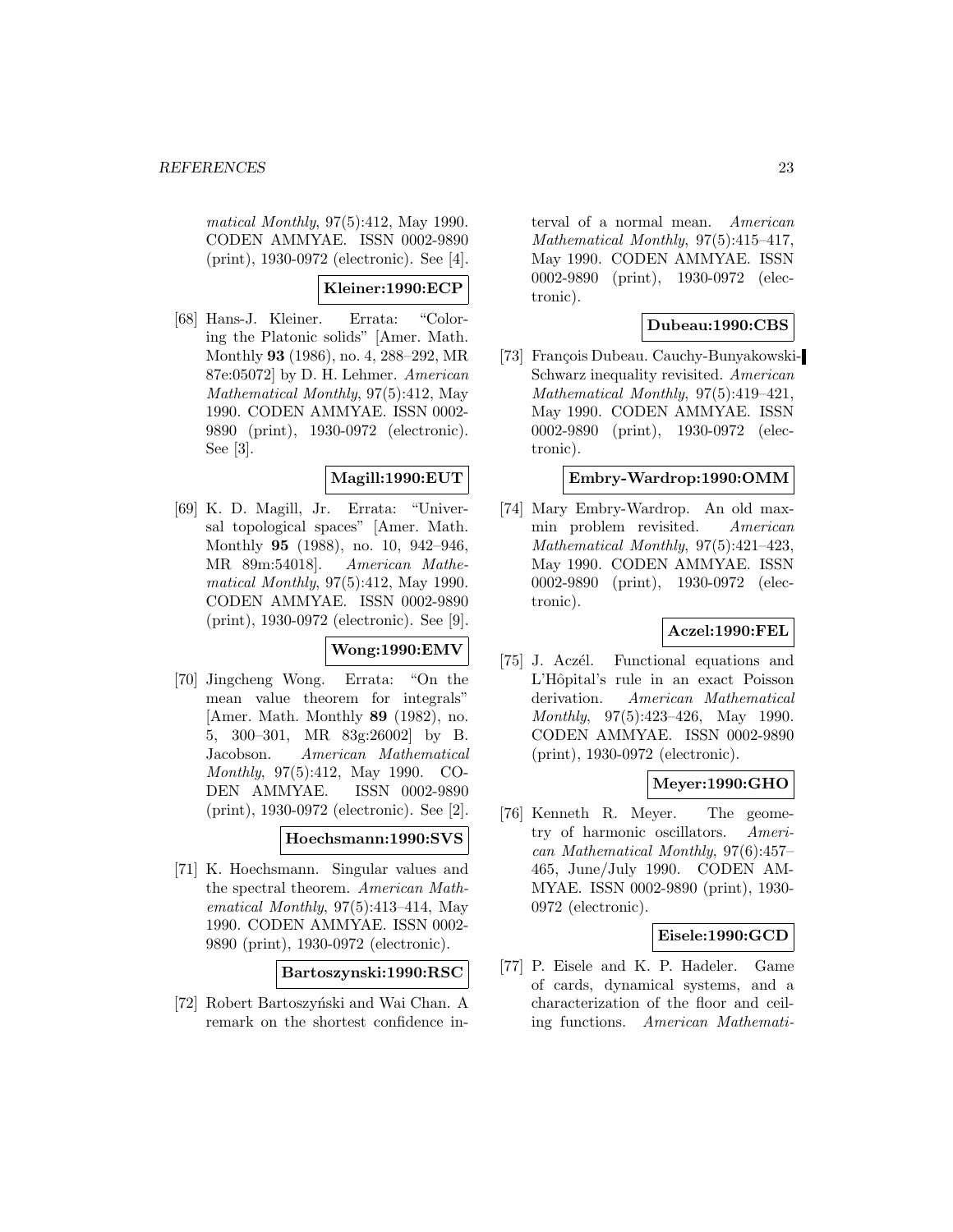cal Monthly,  $97(6)$ :466-477, June/July 1990. CODEN AMMYAE. ISSN 0002- 9890 (print), 1930-0972 (electronic).

# **London:1990:DTT**

[78] R. R. London and H. P. Rogosinski. Decomposition theory in the teaching of elementary linear algebra. American Mathematical Monthly, 97(6):478– 485, June/July 1990. CODEN AM-MYAE. ISSN 0002-9890 (print), 1930- 0972 (electronic).

# **Granville:1990:RBC**

[79] Andrew Granville and Yiliang Zhu. Representing binomial coefficients as sums of squares. American Mathematical Monthly,  $97(6)$ :486-493, June/July 1990. CODEN AMMYAE. ISSN 0002- 9890 (print), 1930-0972 (electronic).

### **Robertson:1990:GRO**

[80] Tim Robertson and Carolyn Pillers. A geometric regularity from orderrestricted statistical inference. American Mathematical Monthly, 97(6):496– 498, June/July 1990. CODEN AM-MYAE. ISSN 0002-9890 (print), 1930- 0972 (electronic).

# **Ross:1990:SCI**

[81] Bertram Ross and Baldev K. Sachdeva. The solution of certain integral equations by means of operators of arbitrary order. American Mathematical Monthly,  $97(6):498-503$ , June/July 1990. CODEN AMMYAE. ISSN 0002- 9890 (print), 1930-0972 (electronic).

# **Mercier:1990:RB**

[82] Armel Mercier. Relations between  $\omega(n)$  and  $\Omega(n)$ . American Mathematical Monthly,  $97(6):503-505$ , June/July

1990. CODEN AMMYAE. ISSN 0002- 9890 (print), 1930-0972 (electronic).

### **Mathews:1990:GTC**

[83] Jerold Mathews. Gear trains and continued fractions. American Mathematical Monthly,  $97(6):505-510$ , June/July 1990. CODEN AMMYAE. ISSN 0002- 9890 (print), 1930-0972 (electronic).

# **Halmos:1990:PMS**

[84] Paul R. Halmos. Has progress in mathematics slowed down. American Mathematical Monthly, 97(7):561–588, August/September 1990. CODEN AM-MYAE. ISSN 0002-9890 (print), 1930- 0972 (electronic).

# **Ferguson:1990:TTT**

[85] Helaman Ferguson. Two theorems, two sculptures, two posters. American Mathematical Monthly, 97(7):589–610, August/September 1990. CODEN AM-MYAE. ISSN 0002-9890 (print), 1930- 0972 (electronic).

# **Knuth:1990:SAP**

[86] Donald E. Knuth. Solution to advanced problem 6581, the asymptotic expansion of the middle binomial coefficient. American Mathematical Monthly, 97(7):629–630, August/September 1990. ISSN 0002-9890 (print), 1930-0972 (electronic). Original problem in [8].

# **Berger:1990:C**

[87] Marcel Berger. Convexity. American Mathematical Monthly, 97(8):650– 678, October 1990. CODEN AM-MYAE. ISSN 0002-9890 (print), 1930- 0972 (electronic).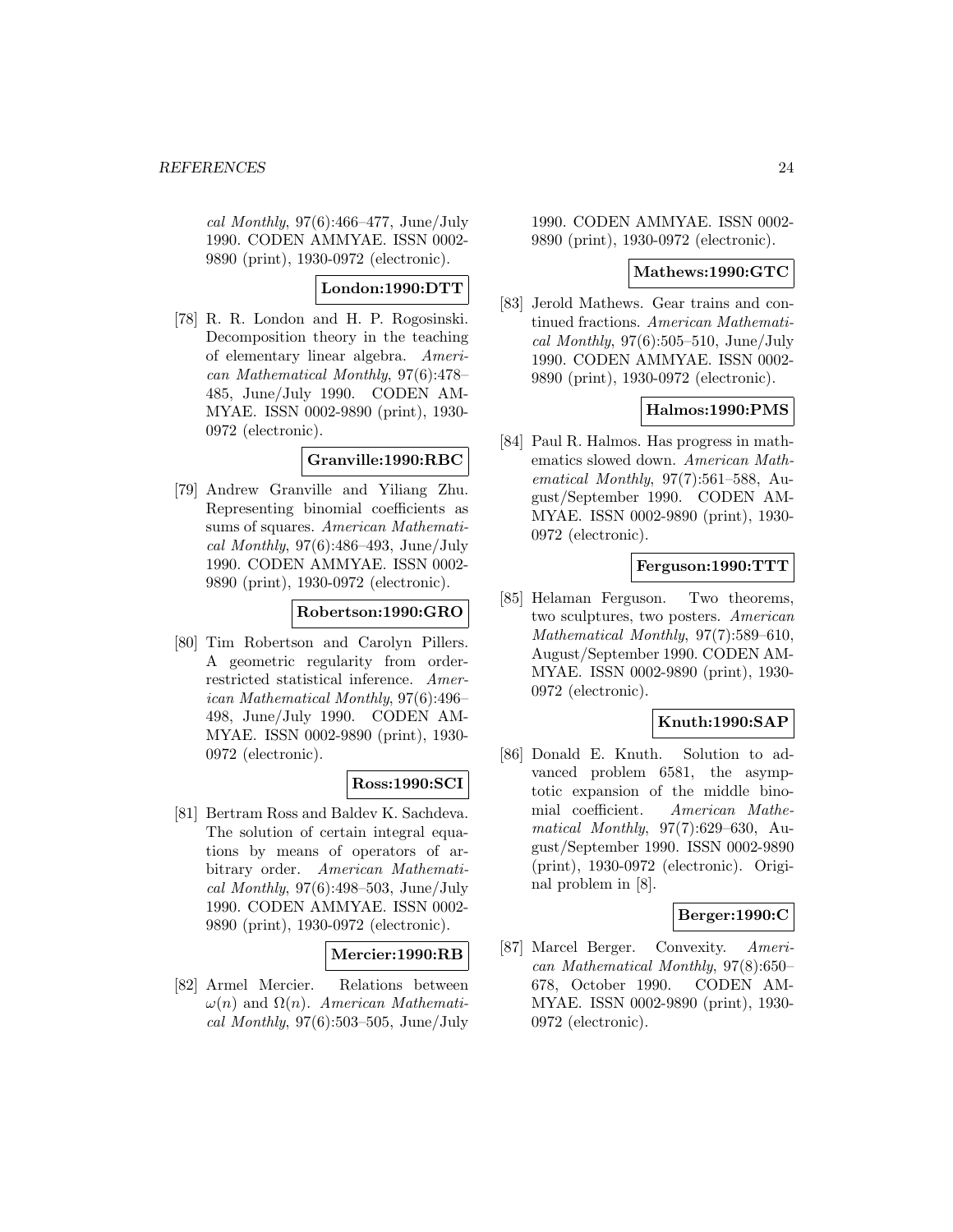### **Chern:1990:WG**

[88] Shiing Shen Chern. What is geometry. American Mathematical Monthly, 97(8):679–686, October 1990. CODEN AMMYAE. ISSN 0002-9890 (print), 1930-0972 (electronic).

#### **Graham:1990:WTC**

[89] Ron Graham and Frances Yao. A whirlwind tour of computational geometry. American Mathematical Monthly, 97(8):687–701, October 1990. CODEN AMMYAE. ISSN 0002-9890 (print), 1930-0972 (electronic).

### **Hoffman:1990:MSB**

[90] David Hoffman and William H. Meeks, III. Minimal surfaces based on the catenoid. American Mathematical Monthly, 97(8):702–730, October 1990. CODEN AMMYAE. ISSN 0002-9890 (print), 1930-0972 (electronic).

#### **Osserman:1990:CE**

[91] Robert Osserman. Curvature in the eighties. American Mathematical Monthly, 97(8):731–756, October 1990. CODEN AMMYAE. ISSN 0002-9890 (print), 1930-0972 (electronic).

### **Thurston:1990:CTG**

[92] William P. Thurston. Conway's tiling groups. American Mathematical Monthly, 97(8):757–773, October 1990. CODEN AMMYAE. ISSN 0002-9890 (print), 1930-0972 (electronic).

#### **Feder:1990:T**

[93] Tomás Feder. Toetjes. American Mathematical Monthly, 97(9):785– 794, November 1990. CODEN AM-

MYAE. ISSN 0002-9890 (print), 1930- 0972 (electronic).

### **Cohen:1990:SIT**

[94] Regina B. Cohen. Set isometries and their extensions in the max metric. American Mathematical Monthly, 97 (9):795–808, November 1990. CODEN AMMYAE. ISSN 0002-9890 (print), 1930-0972 (electronic).

### **Ran:1990:SIS**

[95] A. C. M. Ran and L. Rodman. On stability of invariant subspaces of matrices. American Mathematical Monthly, 97(9):809–823, November 1990. CO-DEN AMMYAE. ISSN 0002-9890 (print), 1930-0972 (electronic).

#### **Marsaglia:1990:NDS**

[96] George Marsaglia and John C. W. Marsaglia. A new derivation of Stirling's approximation to n!. American Mathematical Monthly, 97(9):826– 829, November 1990. CODEN AM-MYAE. ISSN 0002-9890 (print), 1930- 0972 (electronic).

#### **Jamieson:1990:FNA**

[97] M. J. Jamieson. Fibonacci numbers and Aitken sequences revisited. American Mathematical Monthly, 97(9):829– 831, November 1990. CODEN AM-MYAE. ISSN 0002-9890 (print), 1930- 0972 (electronic).

#### **Bloom:1990:CTB**

[98] Stephen L. Bloom, Zoltán Ésik, and Ernest G. Manes. A Cayley theorem for Boolean algebras. American Mathematical Monthly, 97(9):831– 833, November 1990. CODEN AM-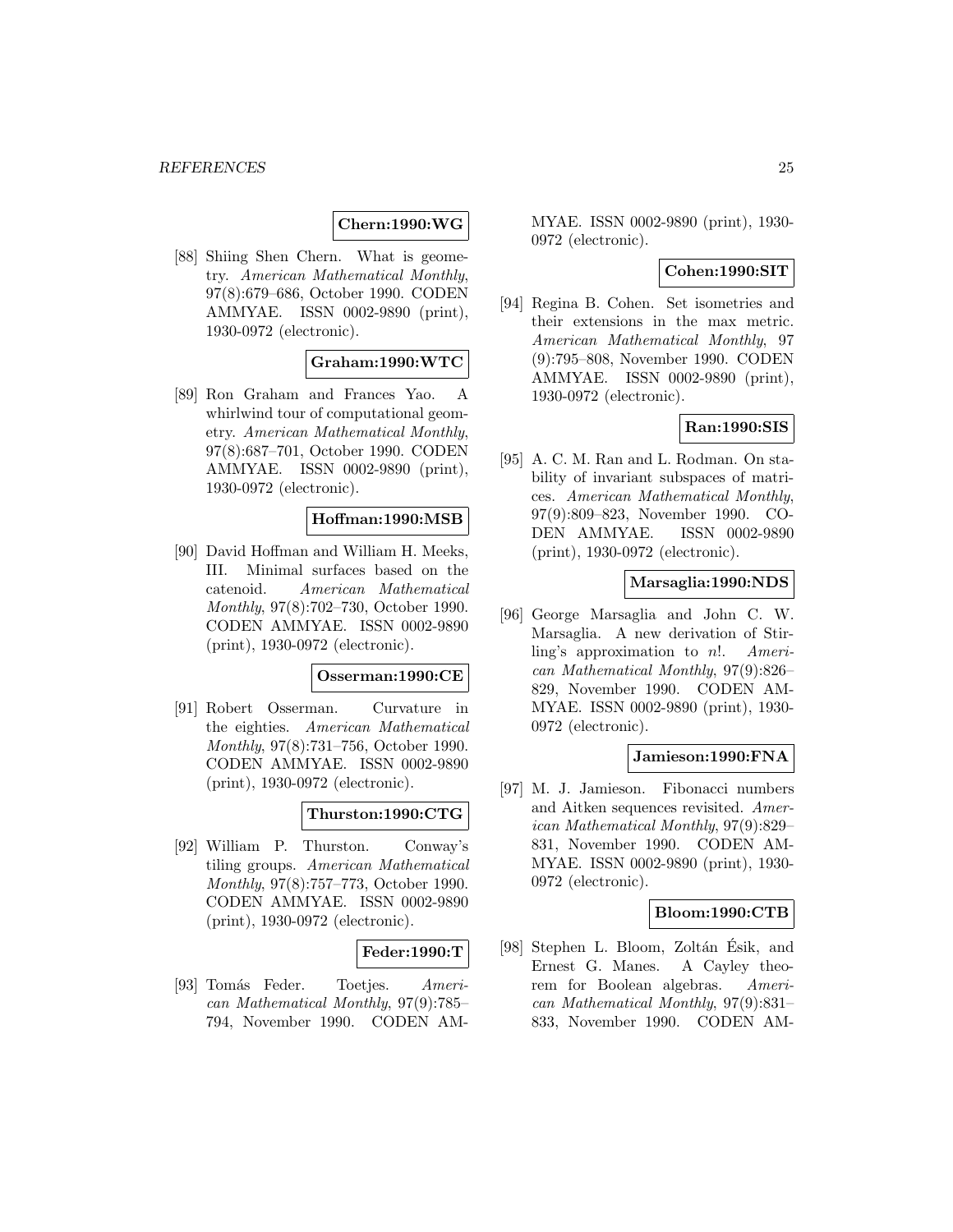MYAE. ISSN 0002-9890 (print), 1930- 0972 (electronic).

### **Filaseta:1990:RTP**

[99] Michael Filaseta. Rouché's theorem for polynomials. American Mathematical Monthly, 97(9):834–835, November 1990. CODEN AMMYAE. ISSN 0002- 9890 (print), 1930-0972 (electronic).

### **Grunbaum:1990:SMP**

[100] Branko Grünbaum and Jan Mycielski. Some models of plane geometries. American Mathematical Monthly, 97 (9):839–846, November 1990. CODEN AMMYAE. ISSN 0002-9890 (print), 1930-0972 (electronic).

### **Justicz:1990:RI**

[101] Joyce Justicz, Edward R. Scheinerman, and Peter M. Winkler. Random intervals. American Mathematical Monthly, 97(10):881–889, December 1990. CODEN AMMYAE. ISSN 0002- 9890 (print), 1930-0972 (electronic).

#### **Schwarz:1990:DSM**

[102] Gideon E. Schwarz. The dark side of the Moebius strip. American Mathematical Monthly, 97(10):890–897, December 1990. CODEN AMMYAE. ISSN 0002-9890 (print), 1930-0972 (electronic).

### **Ungar:1990:MPP**

[103] Peter Ungar. Mixing property of the pedal mapping. American Mathematical Monthly, 97(10):898–900, December 1990. CODEN AMMYAE. ISSN 0002- 9890 (print), 1930-0972 (electronic).

# **Mirollo:1990:IRF**

[104] R. E. Mirollo and S. H. Strogatz. Integral representation of a finite spike. American Mathematical Monthly, 97 (10):901–903, December 1990. CODEN AMMYAE. ISSN 0002-9890 (print), 1930-0972 (electronic).

# **Desbrow:1990:I**

[105] D. Desbrow. On the irrationality of  $\pi^2$ . American Mathematical Monthly, 97 (10):903–906, December 1990. CODEN AMMYAE. ISSN 0002-9890 (print), 1930-0972 (electronic).

# **Knuth:1990:EPEb**

[106] Donald E. Knuth and Boris Pittel. Elementary problem E3411, two sums over compositions. American Mathematical Monthly, 97(10):916–917, December 1990. ISSN 0002-9890 (print), 1930- 0972 (electronic). Solutions in [250].

# **Knuth:1991:APG**

[107] Donald E. Knuth. Advanced problem 6649, a generalized gamma function with independent branches. American Mathematical Monthly, 98(??):168, 1991. ISSN 0002-9890 (print), 1930- 0972 (electronic). Solutions in [369, 368].

### **Knuth:1991:EPEb**

[108] Donald E. Knuth and John McCarthy. Elementary problem E3429, small pills. American Mathematical Monthly, 98 (??):264, 1991. ISSN 0002-9890 (print), 1930-0972 (electronic).

# **Knuth:1991:EPEc**

[109] Donald E. Knuth. Elementary problem E3463, points in a circle. Ameri-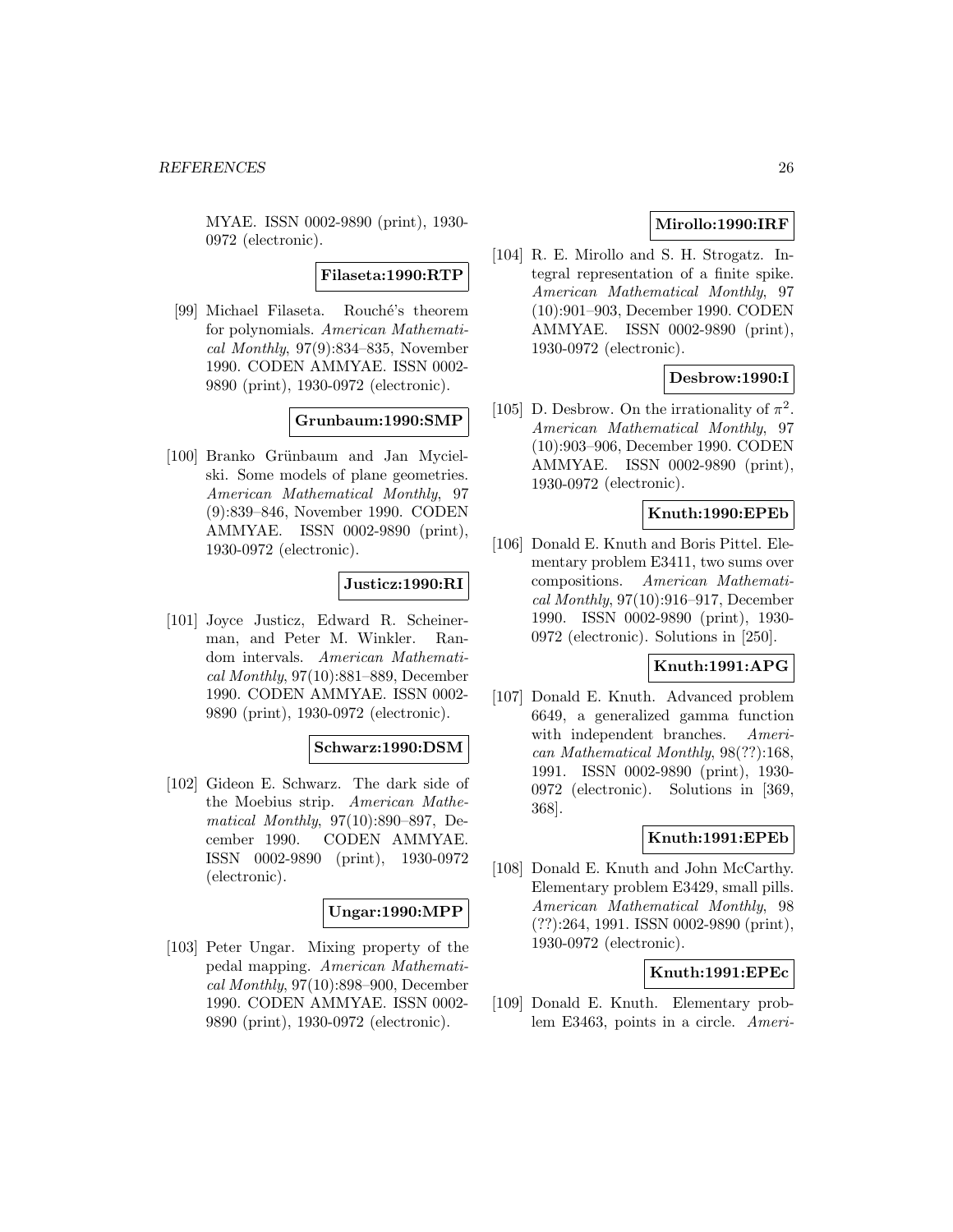can Mathematical Monthly, 98(??):852, 1991. ISSN 0002-9890 (print), 1930- 0972 (electronic).

### **Mallows:1991:CCS**

[110] Colin L. Mallows. Conway's challenge sequence. American Mathematical Monthly,  $98(1):5-20$ , January 1991. CODEN AMMYAE. ISSN 0002-9890 (print), 1930-0972 (electronic).

### **Darmon:1991:CFP**

[111] Henri Darmon and John McKay. A continued fraction and permutations with fixed points. American Mathematical Monthly, 98(1):25–27, January 1991. CODEN AMMYAE. ISSN 0002- 9890 (print), 1930-0972 (electronic).

# **Neves:1991:SFP**

[112] Vítor Neves. Smoothness from finite points. American Mathematical Monthly, 98(1):27–31, January 1991. CODEN AMMYAE. ISSN 0002-9890 (print), 1930-0972 (electronic).

### **Toussaint:1991:AP**

[113] Godfried Toussaint. Anthropomorphic polygons. American Mathematical Monthly, 98(1):31–35, January 1991. CODEN AMMYAE. ISSN 0002-9890 (print), 1930-0972 (electronic).

# **Day:1991:IAA**

[114] W. A. Day. Inequalities for areas associated with conics. American Mathematical Monthly, 98(1):36–39, January 1991. CODEN AMMYAE. ISSN 0002- 9890 (print), 1930-0972 (electronic).

# **Kuhn:1991:DC**

[115] Stephen Kuhn. The derivative à la carathéodory. American Mathematical

Monthly, 98(1):40–44, January 1991. CODEN AMMYAE. ISSN 0002-9890 (print), 1930-0972 (electronic).

# **Gilbert:1991:PDM**

[116] George T. Gilbert. Positive definite matrices and Sylvester's criterion. American Mathematical Monthly, 98 (1):44–46, January 1991. CODEN AM-MYAE. ISSN 0002-9890 (print), 1930- 0972 (electronic).

# **Foster:1991:GPP**

[117] J. Foster and F. B. Richards. The Gibbs phenomenon for piecewise-linear approximation. American Mathematical Monthly, 98(1):47–49, January 1991. CODEN AMMYAE. ISSN 0002- 9890 (print), 1930-0972 (electronic).

# **Flajolet:1991:EPE**

[118] Philippe Flajolet and Donald E. Knuth. Elementary problem E3415, a hypergenerating function. American Mathematical Monthly, 98(1):54, January 1991. ISSN 0002-9890 (print), 1930-0972 (electronic). Solutions in [289].

# **DeTemple:1991:CCL**

[119] Duane W. DeTemple. Carlyle circles and the Lemoine simplicity of polygon constructions. American Mathematical Monthly, 98(2):97–108, February 1991. CODEN AMMYAE. ISSN 0002-9890 (print), 1930-0972 (electronic).

#### **Bear:1991:PMH**

[120] H. S. Bear. Part metric and hyperbolic metric. American Mathematical Monthly,  $98(2):109-123$ , February 1991. CODEN AMMYAE. ISSN 0002- 9890 (print), 1930-0972 (electronic).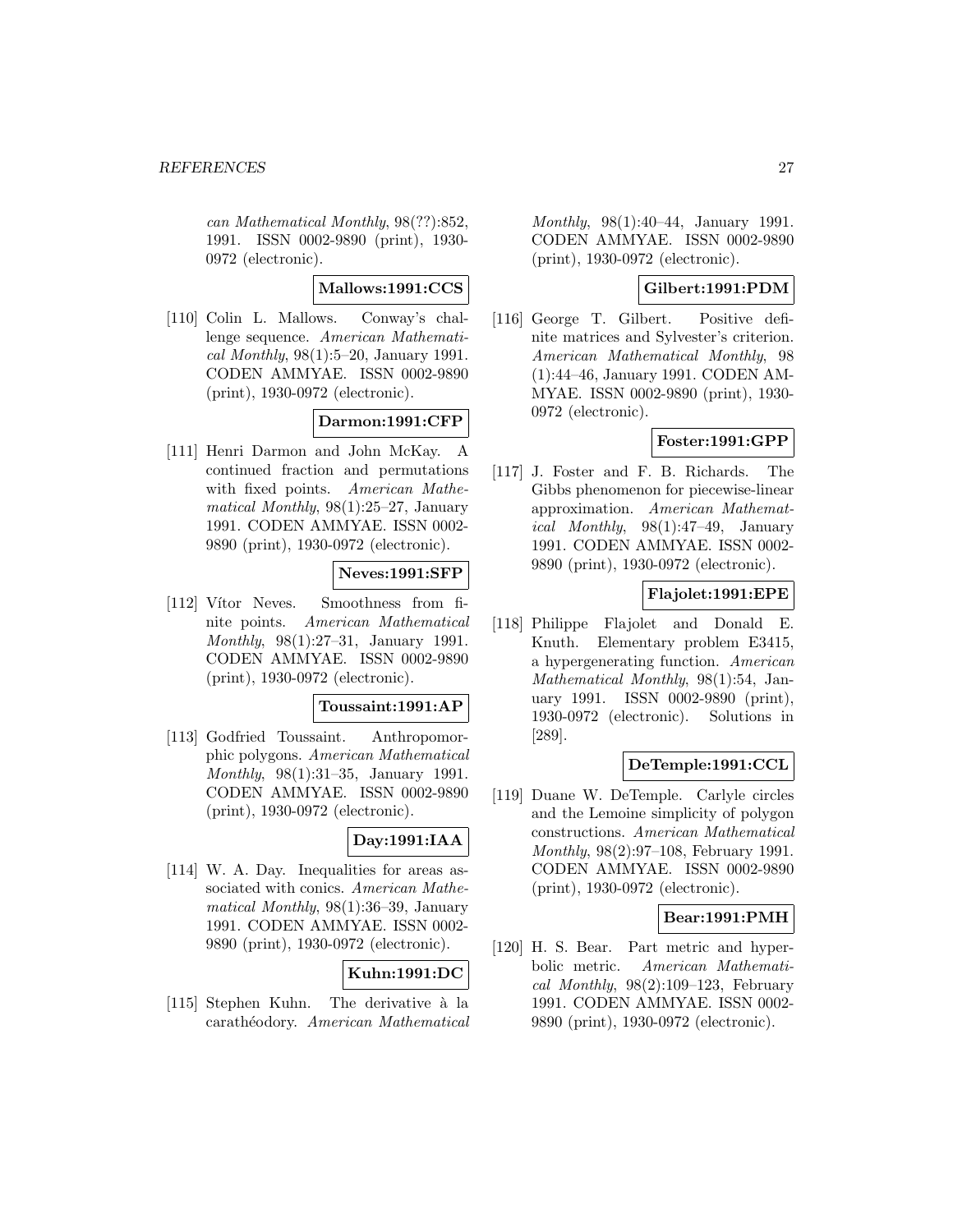### **Lance:1991:APM**

[121] Timothy Lance and Edward Thomas. Arcs with positive measure and a space-filling curve. American Mathematical Monthly,  $98(2):124-127$ , February 1991. CODEN AMMYAE. ISSN 0002-9890 (print), 1930-0972 (electronic).

#### **Rao:1991:UCC**

[122] K. P. S. Bhaskara Rao and A. Ramachandra Rao. Unions and common complements of subspaces. American Mathematical Monthly, 98(2):127– 131, February 1991. CODEN AM-MYAE. ISSN 0002-9890 (print), 1930- 0972 (electronic).

#### **Liebeck:1991:GAR**

[123] Hans Liebeck and Anthony Osborne. The generation of all rational orthogonal matrices. American Mathematical Monthly,  $98(2):131-133$ , February 1991. CODEN AMMYAE. ISSN 0002- 9890 (print), 1930-0972 (electronic).

### **Richert:1991:HCF**

[124] Norman Richert. Hypocycloids, continued fractions, and distribution modulo one. American Mathematical Monthly, 98(2):133–139, February 1991. CO-DEN AMMYAE. ISSN 0002-9890 (print), 1930-0972 (electronic).

### **Butler:1991:PR**

[125] James P. Butler. The perimeter of a rose. American Mathematical Monthly, 98(2):139–143, February 1991. CO-DEN AMMYAE. ISSN 0002-9890 (print), 1930-0972 (electronic).

### **Meijer:1991:TAS**

[126] A. R. Meijer. A tree among the stepping stones. American Mathematical Monthly,  $98(2):144-146$ , February 1991. CODEN AMMYAE. ISSN 0002- 9890 (print), 1930-0972 (electronic).

### **Liu:1991:ATP**

[127] Wen Liu. An analytic technique to prove Borel's strong law of large numbers. American Mathematical Monthly, 98(2):146–148, February 1991. CO-DEN AMMYAE. ISSN 0002-9890 (print), 1930-0972 (electronic).

### **Rosenholtz:1991:TMV**

[128] Ira Rosenholtz. A topological mean value theorem for the plane. American Mathematical Monthly, 98(2):149– 154, February 1991. CODEN AM-MYAE. ISSN 0002-9890 (print), 1930- 0972 (electronic).

#### **Carlip:1991:DSR**

[129] Walter Carlip. Disks and shells revisited. American Mathematical Monthly, 98(2):154–156, February 1991. CO-DEN AMMYAE. ISSN 0002-9890 (print), 1930-0972 (electronic).

#### **Hartig:1991:LRI**

[130] Donald Hartig. L'Hôpital's rule via integration. American Mathematical Monthly,  $98(2):156-157$ , February 1991. CODEN AMMYAE. ISSN 0002- 9890 (print), 1930-0972 (electronic).

### **Gilbert:1991:HTF**

[131] E. N. Gilbert. How things float. American Mathematical Monthly, 98 (3):201–216, March 1991. CODEN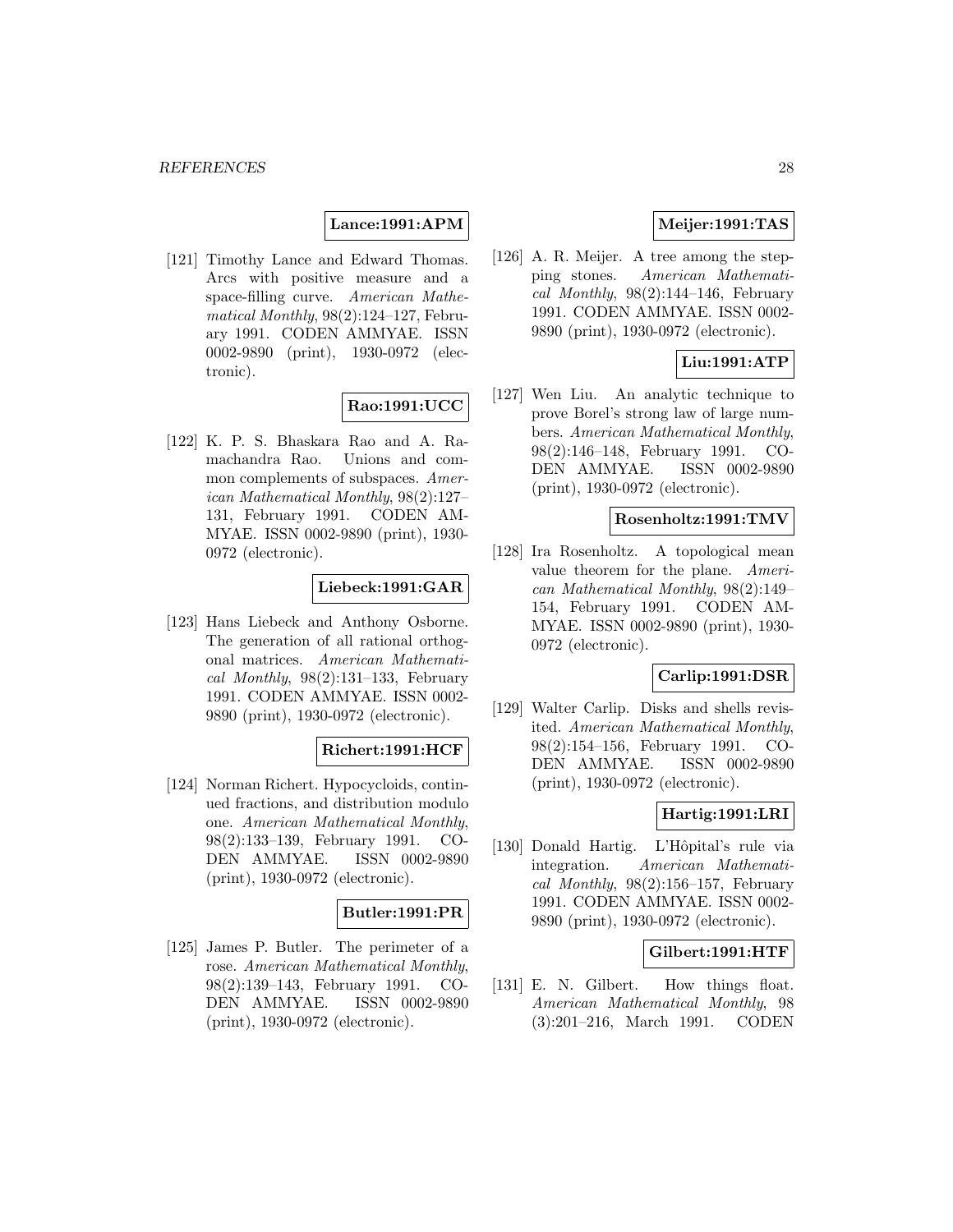AMMYAE. ISSN 0002-9890 (print), 1930-0972 (electronic).

# **Devaney:1991:EEO**

[132] Robert L. Devaney and Marilyn B. Durkin. The exploding exponential and other chaotic bursts in complex dynamics. American Mathematical Monthly, 98(3):217–233, March 1991. CODEN AMMYAE. ISSN 0002-9890 (print), 1930-0972 (electronic).

### **Deshpande:1991:ACC**

[133] M. V. Deshpande and Sudhir R. Ghorpade. Algebraic characterization of compact abelian groups. American Mathematical Monthly, 98(3):235–237, March 1991. CODEN AMMYAE. ISSN 0002-9890 (print), 1930-0972 (electronic).

### **Myerson:1991:FCF**

[134] G. Myerson. First-class functions. American Mathematical Monthly, 98 (3):237–240, March 1991. CODEN AMMYAE. ISSN 0002-9890 (print), 1930-0972 (electronic).

#### **Barry:1991:SPF**

[135] P. D. Barry and D. J. Hurley. On series of partial fractions. American Mathematical Monthly, 98(3):240–242, March 1991. CODEN AMMYAE. ISSN 0002- 9890 (print), 1930-0972 (electronic).

# **Loeb:1991:NDP**

[136] Peter A. Loeb. A note on Dixon's proof of Cauchy's integral theorem. American Mathematical Monthly, 98 (3):242–244, March 1991. CODEN AMMYAE. ISSN 0002-9890 (print), 1930-0972 (electronic).

# **Goffinet:1991:NSC**

[137] Daniel Goffinet. Number systems with a complex base: a fractal tool for teaching topology. American Mathematical Monthly, 98(3):249–255, March 1991. CODEN AMMYAE. ISSN 0002-9890 (print), 1930-0972 (electronic).

# **Chalice:1991:CCF**

[138] Donald R. Chalice. A characterization of the Cantor function. American Mathematical Monthly, 98(3):255– 258, March 1991. CODEN AM-MYAE. ISSN 0002-9890 (print), 1930- 0972 (electronic).

# **Bragg:1991:PDR**

[139] L. R. Bragg. Parametric differentiation revisited. American Mathematical Monthly, 98(3):259–262, March 1991. CODEN AMMYAE. ISSN 0002-9890 (print), 1930-0972 (electronic).

# **Lam:1991:SFP**

[140] C. W. H. Lam. The search for a finite projective plane of order 10. American Mathematical Monthly, 98 (4):305–318, April 1991. CODEN AM-MYAE. ISSN 0002-9890 (print), 1930- 0972 (electronic).

# **Metropolis:1991:SCF**

[141] N. Metropolis and Gian-Carlo Rota. Symmetry classes: functions of three variables. American Mathematical Monthly, 98(4):328–332, April 1991. CODEN AMMYAE. ISSN 0002-9890 (print), 1930-0972 (electronic).

### **Beigel:1991:INT**

[142] Richard Beigel. Irrationality without number theory. American Mathemati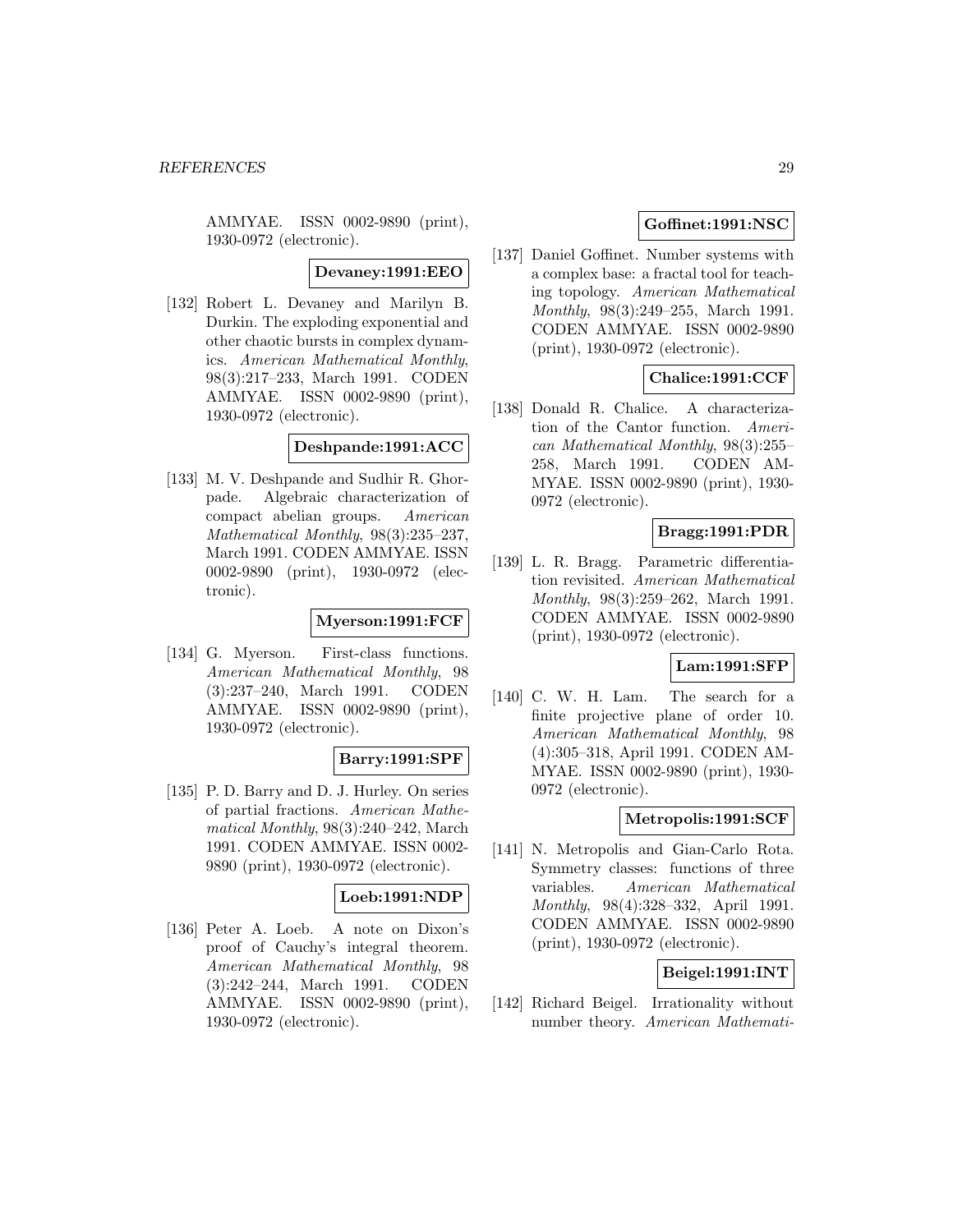cal Monthly, 98(4):332–335, April 1991. CODEN AMMYAE. ISSN 0002-9890 (print), 1930-0972 (electronic).

**Hall:1991:AEA**

[143] J. I. Hall. Another elementary approach to the Jordan form. American Mathematical Monthly, 98(4):336–340, April 1991. CODEN AMMYAE. ISSN 0002-9890 (print), 1930-0972 (electronic).

### **Lindstrom:1991:BCI**

[144] Bernt Lindström and Hans-Olov Zetterström. Borromean circles are impossible. American Mathematical Monthly, 98(4):340–341, April 1991. CODEN AMMYAE. ISSN 0002-9890 (print), 1930-0972 (electronic).

# **Miamee:1991:I**

[145] A. G. Miamee. The inclusion  $L^p(\mu) \subseteq L^q(\nu)$ . American Mathematical Monthly, 98(4):342–345, April 1991. CODEN AMMYAE. ISSN 0002-9890 (print), 1930-0972 (electronic).

# **Rudolph:1991:SOT**

[146] Lee Rudolph. The structure of orthogonal transformations. American Mathematical Monthly, 98(4):349–352, April 1991. CODEN AMMYAE. ISSN 0002- 9890 (print), 1930-0972 (electronic).

### **Lewin:1991:SPZ**

[147] Jonathan Lewin. A simple proof of Zorn's lemma. American Mathematical Monthly, 98(4):353–354, April 1991. CODEN AMMYAE. ISSN 0002-9890 (print), 1930-0972 (electronic).

# **Grant:1991:CLT**

[148] Richard Grant. The converse of Liouville's theorem. American Mathematical Monthly, 98(4):354, April 1991. CODEN AMMYAE. ISSN 0002-9890 (print), 1930-0972 (electronic).

# **Cuoco:1991:VAI**

[149] Albert A. Cuoco. Visualizing the padic integers. American Mathematical Monthly, 98(4):355–364, April 1991. CODEN AMMYAE. ISSN 0002-9890 (print), 1930-0972 (electronic).

### **Wilcox:1991:CPW**

[150] Calvin H. Wilcox. The Cauchy problem for the wave equation with distribution data: an elementary approach. American Mathematical Monthly, 98 (5):401–410, May 1991. CODEN AM-MYAE. ISSN 0002-9890 (print), 1930- 0972 (electronic).

#### **Katsuura:1991:CND**

[151] Hidefumi Katsuura. Continuous nowhere-differentiable functions — an application of contraction mappings. American Mathematical Monthly, 98 (5):411–416, May 1991. CODEN AM-MYAE. ISSN 0002-9890 (print), 1930- 0972 (electronic).

#### **Bienstock:1991:NFS**

[152] Daniel Bienstock, Fan Chung, Michael L. Fredman, Alejandro A. Schäffer, Peter W. Shor, and Subhash Suri. A note on finding a strict saddlepoint. American Mathematical Monthly, 98 (5):418–419, May 1991. CODEN AM-MYAE. ISSN 0002-9890 (print), 1930- 0972 (electronic).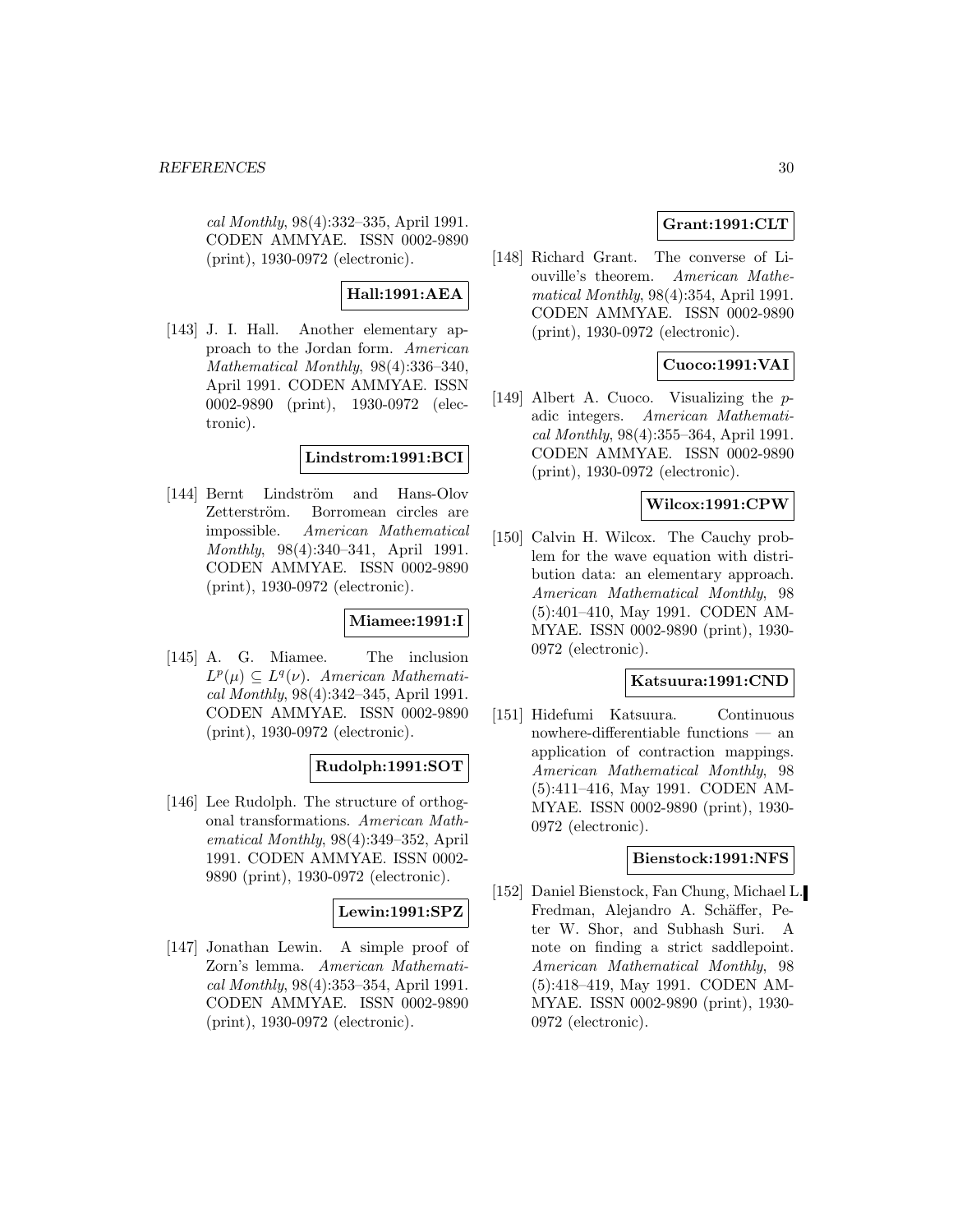#### **Osserman:1991:CC**

[153] Robert Osserman. Circumscribed circles. American Mathematical Monthly, 98(5):419–422, May 1991. CODEN AMMYAE. ISSN 0002-9890 (print), 1930-0972 (electronic).

#### **Deeba:1991:SSB**

[154] Elias Y. Deeba and Dennis M. Rodriguez. Stirling's series and Bernoulli numbers. American Mathematical Monthly, 98(5):423–426, May 1991. CODEN AMMYAE. ISSN 0002-9890 (print), 1930-0972 (electronic).

# **Lindsey:1991:SPW**

[155] J. H. Lindsey, II. A simple proof of the Weierstrass approximation theorem. American Mathematical Monthly, 98(5):429–430, May 1991. CODEN AMMYAE. ISSN 0002-9890 (print), 1930-0972 (electronic).

#### **Henrich:1991:MSL**

[156] Christopher J. Henrich. Magic squares and linear algebra. American Mathematical Monthly,  $98(6)$ :481–488, June/ July 1991. CODEN AMMYAE. ISSN 0002-9890 (print), 1930-0972 (electronic).

#### **Whittaker:1991:ADS**

[157] James V. Whittaker. An analytical description of some simple cases of chaotic behaviour. American Mathematical Monthly, 98(6):489–504, June/ July 1991. CODEN AMMYAE. ISSN 0002-9890 (print), 1930-0972 (electronic).

### **Fassler:1991:MPN**

[158] Albert Fässler. Multiple Pythagorean number triples. American Mathematical Monthly,  $98(6):505-517$ , June/July 1991. CODEN AMMYAE. ISSN 0002- 9890 (print), 1930-0972 (electronic).

### **Rosay:1991:VEP**

[159] Jean-Pierre Rosay. A very elementary proof of the Malgrange-Ehrenpreis theorem. American Mathematical Monthly,  $98(6):518-523$ , June/ July 1991. CODEN AMMYAE. ISSN 0002-9890 (print), 1930-0972 (electronic).

#### **Shen:1991:Z**

[160] Li-Chien Shen. On the zeros of  $\tan^{(k)} z$ . American Mathematical Monthly, 98 (6):524–527, June/July 1991. CODEN AMMYAE. ISSN 0002-9890 (print), 1930-0972 (electronic).

### **Kelly:1991:TES**

[161] John B. Kelly. Two equal sums of three squares with equal products. American Mathematical Monthly, 98(6):527– 529, June/July 1991. CODEN AM-MYAE. ISSN 0002-9890 (print), 1930- 0972 (electronic).

### **Gessel:1991:CP**

[162] Ira M. Gessel. A coloring problem. American Mathematical Monthly, 98 (6):530–533, June/July 1991. CODEN AMMYAE. ISSN 0002-9890 (print), 1930-0972 (electronic).

### **Kwong:1991:NIP**

[163] Man Kam Kwong and A. Zettl. Norm inequalities for the powers of a matrix. American Mathematical Monthly, 98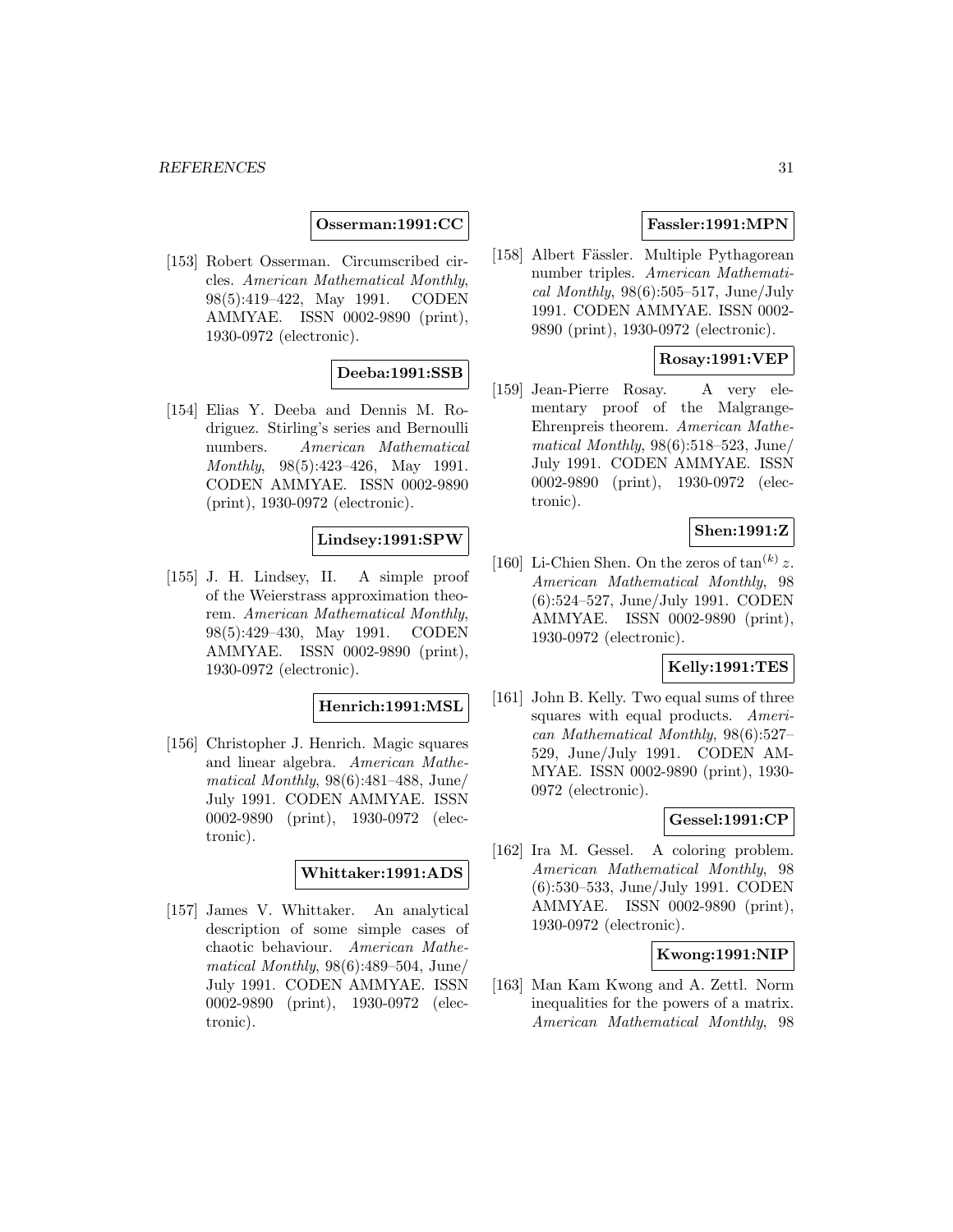(6):533–538, June/July 1991. CODEN AMMYAE. ISSN 0002-9890 (print), 1930-0972 (electronic).

### **Mazur:1991:NTG**

[164] B. Mazur. Number theory as gadfly. American Mathematical Monthly, 98 (7):593–610, August/September 1991. CODEN AMMYAE. ISSN 0002-9890 (print), 1930-0972 (electronic).

# **Riddle:1991:OBN**

[165] Lawrence H. Riddle. An occurrence of the ballot numbers in operator theory. American Mathematical Monthly, 98 (7):613–617, August/September 1991. CODEN AMMYAE. ISSN 0002-9890 (print), 1930-0972 (electronic).

# **Penrice:1991:DPC**

[166] Stephen G. Penrice. Derangements, permanents, and Christmas presents. American Mathematical Monthly, 98 (7):617–620, August/September 1991. CODEN AMMYAE. ISSN 0002-9890 (print), 1930-0972 (electronic).

# **Galvin:1991:DFT**

[167] Fred Galvin and S. D. Shore. Distance functions and topologies. American Mathematical Monthly, 98(7):620– 623, August/September 1991. CODEN AMMYAE. ISSN 0002-9890 (print), 1930-0972 (electronic).

### **Jankovic:1991:CBS**

[168] Dragan Janković, Maximilian Ganster, and Ivan Reilly. A characterization of Baire spaces. American Mathematical Monthly, 98(7):624–625, August/September 1991. CODEN AM-MYAE. ISSN 0002-9890 (print), 1930- 0972 (electronic).

# **Siu:1991:WLS**

[169] Man Keung Siu. Which Latin squares are Cayley tables. American Mathematical Monthly, 98(7):625–627, August/September 1991. CODEN AM-MYAE. ISSN 0002-9890 (print), 1930- 0972 (electronic).

# **Weiss:1991:EID**

[170] Marysia T. Weiss. An early introduction to dynamics. American Mathematical Monthly, 98(7):635–641, August/September 1991. CODEN AM-MYAE. ISSN 0002-9890 (print), 1930- 0972 (electronic).

# **Gluchoff:1991:SIC**

[171] Alan Gluchoff. A simple interpretation of the complex contour integral. American Mathematical Monthly, 98(7):641– 644, August/September 1991. CODEN AMMYAE. ISSN 0002-9890 (print), 1930-0972 (electronic).

### **Jones:1991:PRU**

[172] J. P. Jones and Y. V. Matijasevič. Proof of recursive unsolvability of Hilbert's tenth problem. American Mathematical Monthly, 98(8):689– 709, October 1991. CODEN AM-MYAE. ISSN 0002-9890 (print), 1930- 0972 (electronic).

### **Goldstein:1991:LAQ**

[173] Jerome A. Goldstein and Mel Levy. Linear algebra and quantum chemistry. American Mathematical Monthly, 98 (8):710–718, October 1991. CODEN AMMYAE. ISSN 0002-9890 (print), 1930-0972 (electronic).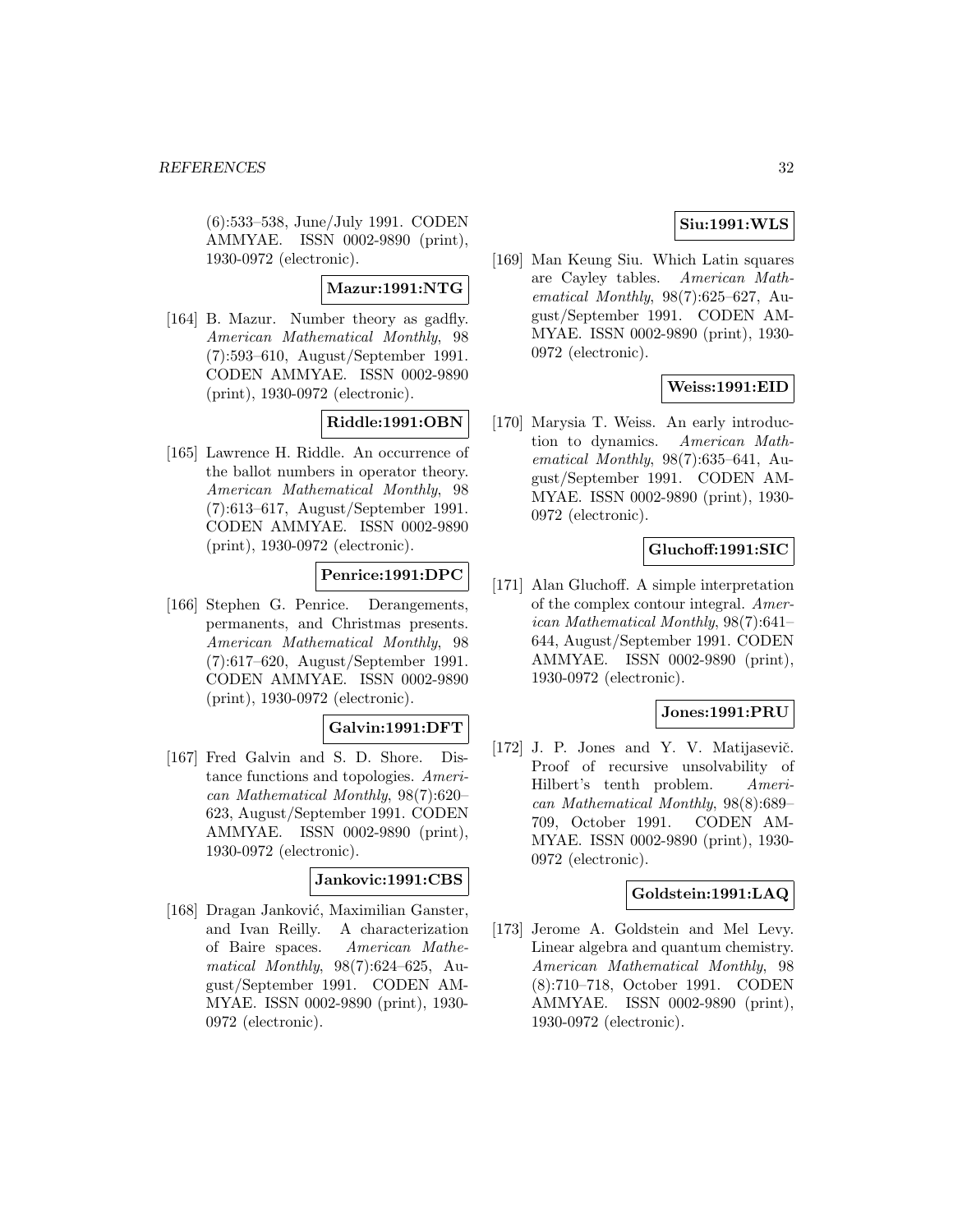### **Dekking:1991:BPG**

[174] F. M. Dekking. Branching processes that grow faster than binary splitting. American Mathematical Monthly, 98 (8):728–731, October 1991. CODEN AMMYAE. ISSN 0002-9890 (print), 1930-0972 (electronic).

# **Leslie:1991:HRD**

[175] Robert A. Leslie. How not to repeatedly differentiate a reciprocal. American Mathematical Monthly, 98(8):732– 735, October 1991. CODEN AM-MYAE. ISSN 0002-9890 (print), 1930- 0972 (electronic).

### **Borwein:1991:NR**

[176] Jonathan M. Borwein and G. de Barra. Nested radicals. American Mathematical Monthly, 98(8):735–739, October 1991. CODEN AMMYAE. ISSN 0002- 9890 (print), 1930-0972 (electronic).

# **Berger:1991:IFC**

[177] M. A. Berger, A. Felzenbaum, A. S. Fraenkel, and R. Holzman. On infinite and finite covering systems. American Mathematical Monthly, 98(8):739– 742, October 1991. CODEN AM-MYAE. ISSN 0002-9890 (print), 1930- 0972 (electronic).

### **Takacs:1991:MCT**

[178] Lajos Takács. A moment convergence theorem. American Mathematical Monthly, 98(8):742–746, October 1991. CODEN AMMYAE. ISSN 0002- 9890 (print), 1930-0972 (electronic).

# **Ross:1991:WMU**

[179] Clay C. Ross, Jr. Why the method of undetermined coefficients works.

American Mathematical Monthly, 98 (8):747–749, October 1991. CODEN AMMYAE. ISSN 0002-9890 (print), 1930-0972 (electronic).

# **Boor:1991:BST**

[180] Carl de Boor and Klaus Höllig. Boxspline tilings. American Mathematical Monthly,  $98(9)$ :793–802, November 1991. CODEN AMMYAE. ISSN 0002- 9890 (print), 1930-0972 (electronic).

#### **Alpern:1991:HGT**

[181] Steve Alpern and Anatole Beck. Hex games and twist maps on the annulus. American Mathematical Monthly, 98 (9):803–811, November 1991. CODEN AMMYAE. ISSN 0002-9890 (print), 1930-0972 (electronic).

### **Flath:1991:HPI**

[182] Dan Flath and Stan Wagon. How to pick out the integers in the rationals: an application of number theory to logic. American Mathematical Monthly, 98(9):812–823, November 1991. CODEN AMMYAE. ISSN 0002- 9890 (print), 1930-0972 (electronic).

#### **Garabedian:1991:SPS**

[183] P. R. Garabedian. A simple proof of a simple version of the Riemann mapping theorem by simple functional analysis. American Mathematical Monthly, 98 (9):824–826, November 1991. CODEN AMMYAE. ISSN 0002-9890 (print), 1930-0972 (electronic).

### **Villani:1991:E**

[184] Alfonso Villani. On the equality  $L^1(\mu) = L^1_{loc}(\mu)$ . American Mathematical Monthly, 98(9):826–828, November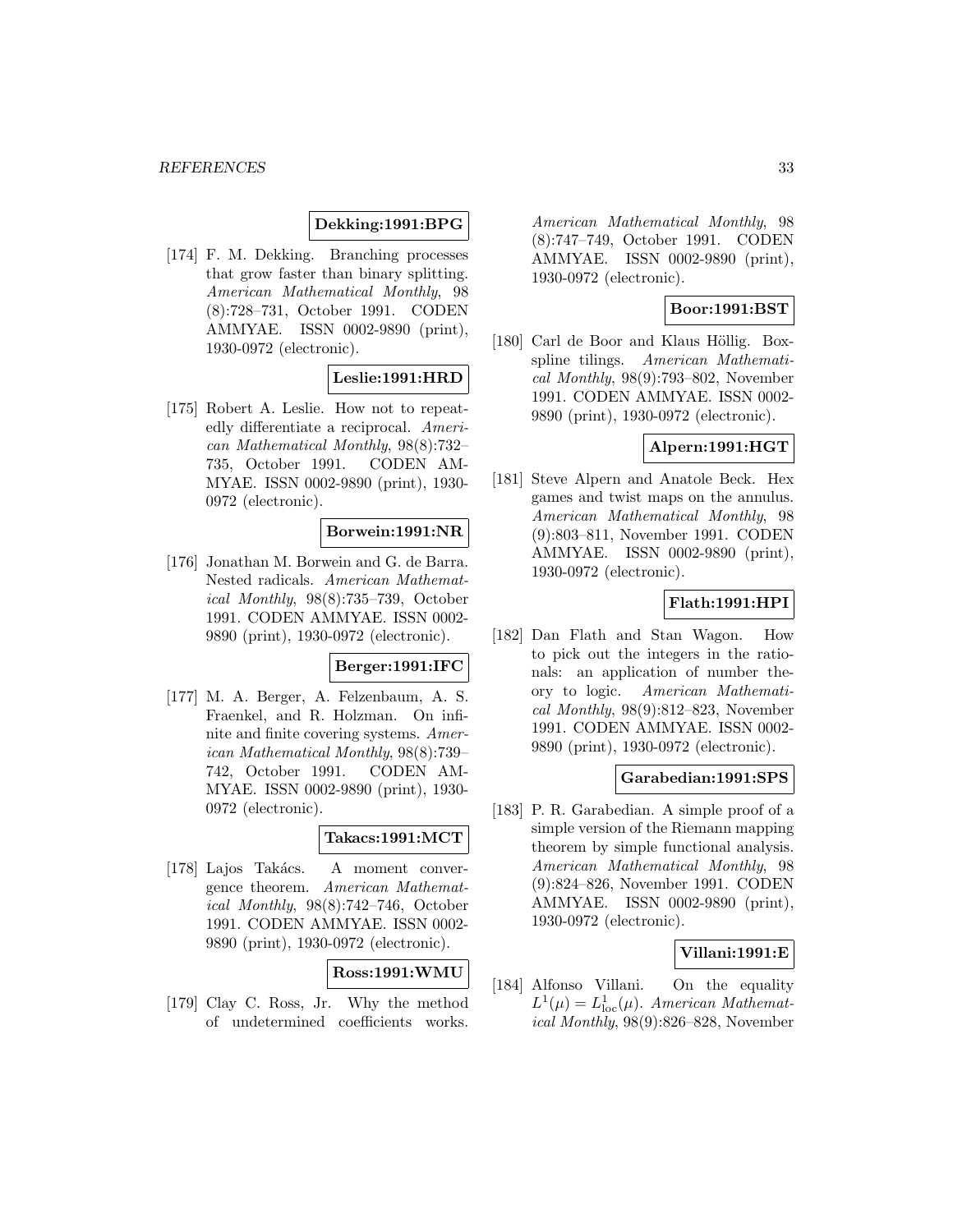1991. CODEN AMMYAE. ISSN 0002- 9890 (print), 1930-0972 (electronic).

# **Caen:1991:RTM**

[185] D. de Caen. The ranks of tournament matrices. American Mathematical Monthly, 98(9):829–831, November 1991. CODEN AMMYAE. ISSN 0002- 9890 (print), 1930-0972 (electronic).

# **Smith:1991:CPF**

[186] Arthur Smith. Convergence-preserving functions: an alternative discussion. American Mathematical Monthly, 98 (9):831–833, November 1991. CODEN AMMYAE. ISSN 0002-9890 (print), 1930-0972 (electronic).

# **Duffin:1991:LBF**

[187] R. J. Duffin. Lines of best fit by graphics and the Wald line. American Mathematical Monthly, 98(9):835– 839, November 1991. CODEN AM-MYAE. ISSN 0002-9890 (print), 1930- 0972 (electronic).

### **Furi:1991:MVT**

[188] M. Furi and M. Martelli. On the mean value theorem, inequality, and inclusion. American Mathematical Monthly, 98(9):840–846, November 1991. CO-DEN AMMYAE. ISSN 0002-9890 (print), 1930-0972 (electronic).

### **Groetsch:1991:DAS**

[189] C. W. Groetsch. Differentiation of approximately specified functions. American Mathematical Monthly, 98(9):847– 850, November 1991. CODEN AM-MYAE. ISSN 0002-9890 (print), 1930- 0972 (electronic).

# **Binding:1991:MCP**

[190] Paul Binding. More on cross products. American Mathematical Monthly, 98 (9):850–851, November 1991. CODEN AMMYAE. ISSN 0002-9890 (print), 1930-0972 (electronic).

### **Stolarsky:1991:WNC**

[191] Kenneth B. Stolarsky. From Wythoff's Nim to Chebyshev's inequality. American Mathematical Monthly, 98(10): 889–900, December 1991. CODEN AMMYAE. ISSN 0002-9890 (print), 1930-0972 (electronic).

# **Kong:1991:TAD**

[192] T. Yung Kong, Ralph Kopperman, and Paul R. Meyer. A topological approach to digital topology. American Mathematical Monthly, 98(10): 901–917, December 1991. CODEN AMMYAE. ISSN 0002-9890 (print), 1930-0972 (electronic).

### **Hochwald:1991:LAA**

[193] Scott H. Hochwald. Linear algebra by analogy. American Mathematical Monthly, 98(10):918–926, December 1991. CODEN AMMYAE. ISSN 0002- 9890 (print), 1930-0972 (electronic).

# **Bogart:1991:OPB**

[194] Kenneth P. Bogart. An obvious proof of Burnside's lemma. American Mathematical Monthly, 98(10): 927–928, December 1991. CODEN AMMYAE. ISSN 0002-9890 (print), 1930-0972 (electronic).

# **Kral:1991:PIR**

[195] J. Král and W. F. Pfeffer. Poisson integrals of Riemann integrable functions.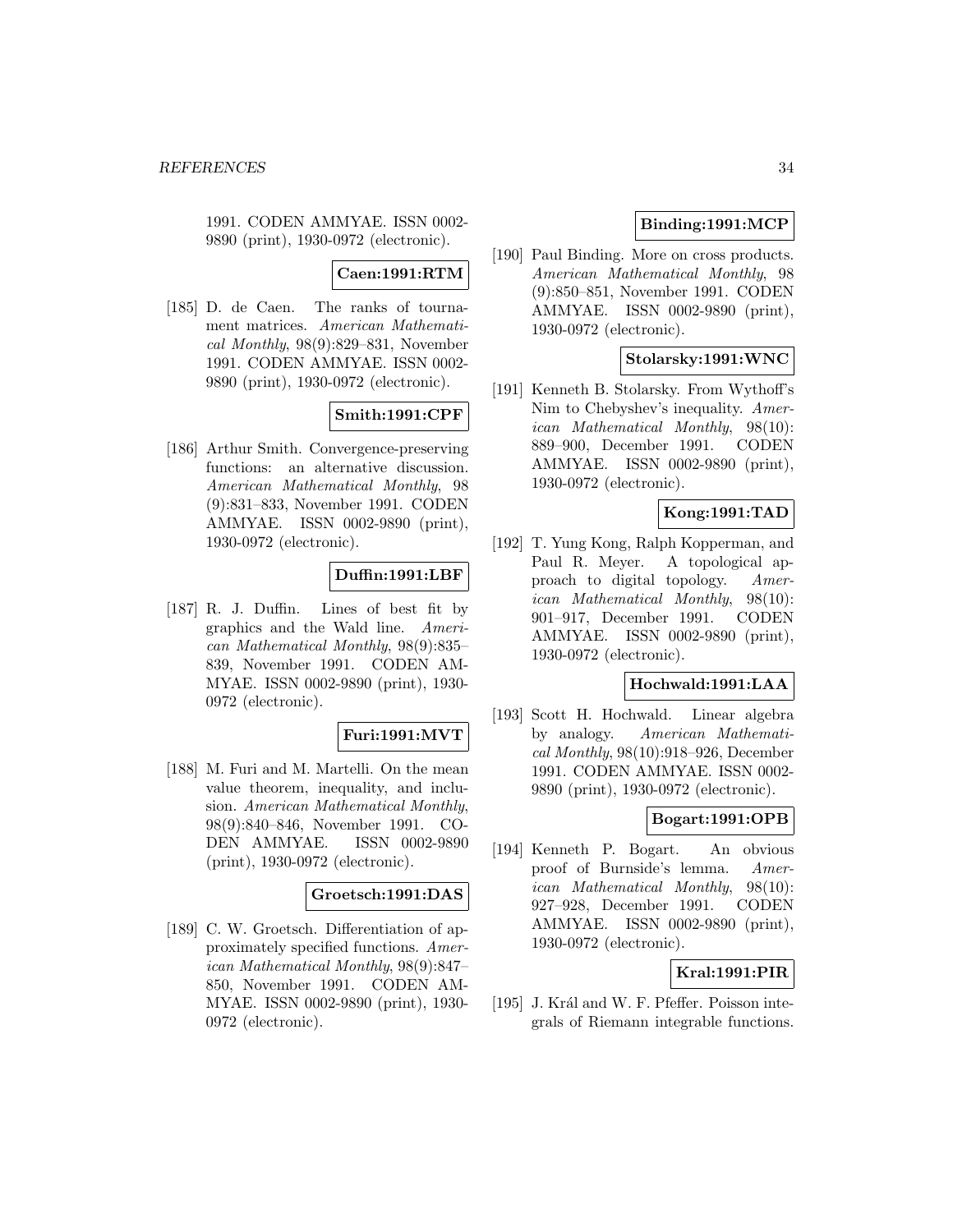American Mathematical Monthly, 98 (10):929–931, December 1991. CODEN AMMYAE. ISSN 0002-9890 (print), 1930-0972 (electronic).

# **Chew:1991:SRW**

[196] James Chew and Jing Cheng Tong. Some remarks on weak continuity. American Mathematical Monthly, 98 (10):931–934, December 1991. CODEN AMMYAE. ISSN 0002-9890 (print), 1930-0972 (electronic).

### **Dokovic:1991:PTA**

[197] Dragomir Ž. Đoković. On the product of two alternating matrices. American Mathematical Monthly, 98(10): 935–936, December 1991. CODEN AMMYAE. ISSN 0002-9890 (print), 1930-0972 (electronic).

# **Knight:1991:OZP**

[198] M. J. Knight. An "oceans of zeros" proof that a certain non-liouville number is transcendental. American Mathematical Monthly, 98(10): 947–949, December 1991. CODEN AMMYAE. ISSN 0002-9890 (print), 1930-0972 (electronic).

### **Knuth:1993:SEPc**

[199] Donald E. Knuth. Solution to elementary problem E3463, points in a circle. American Mathematical Monthly, 100(??):693–694, 1993. ISSN 0002-9890 (print), 1930-0972 (electronic).

### **Knuth:1992:SEPb**

[200] Donald E. Knuth and John McCarthy. Solution to elementary problem E3429, small pills. American Mathematical Monthly, 99(??):684, 1992. ISSN 0002- 9890 (print), 1930-0972 (electronic).

# **Lynch:1992:CND**

[201] Mark Lynch. A continuous, nowhere differentiable function. American Mathematical Monthly, 99(1):8–9, January 1992. CODEN AMMYAE. ISSN 0002-9890 (print), 1930-0972 (electronic).

# **Gethner:1992:TRP**

[202] Robert M. Gethner. Two relatives of Picard's theorem on entire functions. American Mathematical Monthly, 99 (1):13–19, January 1992. CODEN AM-MYAE. ISSN 0002-9890 (print), 1930- 0972 (electronic).

### **Friedman:1992:RSE**

[203] Nathaniel A. Friedman. Replication and stacking in ergodic theory. American Mathematical Monthly, 99(1):31– 41, January 1992. CODEN AM-MYAE. ISSN 0002-9890 (print), 1930- 0972 (electronic).

### **Segercrantz:1992:ICH**

[204] J. Segercrantz. Improving the Cayley– Hamilton equation for low-rank transformations. American Mathematical Monthly, 99(1):42–44, January 1992. CODEN AMMYAE. ISSN 0002-9890 (print), 1930-0972 (electronic).

# **Colwell:1992:BFK**

[205] Peter Colwell. Bessel functions and Kepler's equation. American Mathematical Monthly, 99(1):45–48, January 1992. CODEN AMMYAE. ISSN 0002- 9890 (print), 1930-0972 (electronic).

# **Libera:1992:LIC**

[206] Richard J. Libera and Eligiusz J. Złotkiewicz. Löwner's inverse coeffi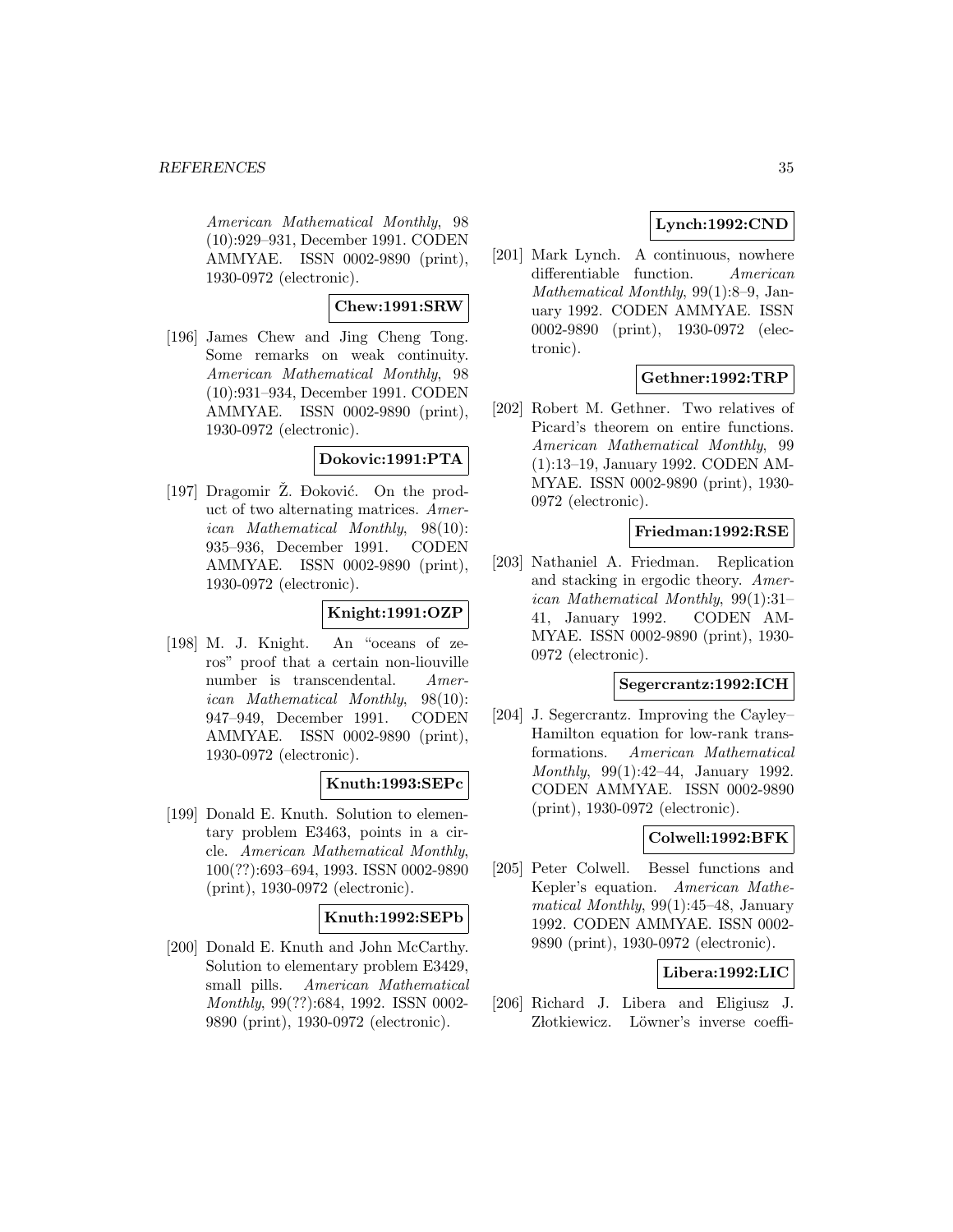cients theorem for starlike functions. American Mathematical Monthly, 99 (1):49–50, January 1992. CODEN AM-MYAE. ISSN 0002-9890 (print), 1930- 0972 (electronic).

# **Axler:1992:BT**

[207] Sheldon Axler, Paul Bourdon, and Wade Ramey. Bôcher's theorem. American Mathematical Monthly, 99 (1):51–55, January 1992. CODEN AM-MYAE. ISSN 0002-9890 (print), 1930- 0972 (electronic).

# **Mera:1992:DIP**

[208] Ruben Mera. On the determination of the intermediate point in Taylor's theorem. American Mathematical Monthly, 99(1):56–58, January 1992. CODEN AMMYAE. ISSN 0002-9890 (print), 1930-0972 (electronic).

### **Hoffman:1992:ADS**

[209] Kenneth M. Hoffman and James R. C. Leitzel. Award for distinguished service to Dr. Lynn Arthur Steen. American Mathematical Monthly, 99(2):99– 100, February 1992. CODEN AM-MYAE. ISSN 0002-9890 (print), 1930- 0972 (electronic).

### **Richert:1992:SSF**

[210] Norman Richert. Strang's strange figures. American Mathematical Monthly, 99(2):101–107, February 1992. CO-DEN AMMYAE. ISSN 0002-9890 (print), 1930-0972 (electronic).

### **Taylor:1992:ZGZ**

[211] Jean E. Taylor. Zonohedra and generalized zonohedra. American Mathemat*ical Monthly*,  $99(2):108-111$ , February

1992. CODEN AMMYAE. ISSN 0002- 9890 (print), 1930-0972 (electronic).

#### **Velling:1992:URE**

[212] John A. Velling. The uniformization of rectangles, an exercise in Schwarz's lemma. American Mathematical Monthly, 99(2):112–115, February 1992. CODEN AMMYAE. ISSN 0002-9890 (print), 1930-0972 (electronic).

#### **Thomassen:1992:JST**

[213] Carsten Thomassen. The Jordan-Schönflies theorem and the classification of surfaces. American Mathematical Monthly,  $99(2):116-130$ , February 1992. CODEN AMMYAE. ISSN 0002- 9890 (print), 1930-0972 (electronic).

### **Rosenholtz:1992:PPK**

[214] Ira Rosenholtz. A pigeonhole proof of Kaplansky's theorem. American Mathematical Monthly, 99(2):132– 133, February 1992. CODEN AM-MYAE. ISSN 0002-9890 (print), 1930- 0972 (electronic).

#### **Bruckner:1992:SAP**

 $[215]$  A. M. Bruckner, J. Mařík, and C. E. Weil. Some aspects of products of derivatives. American Mathematical Monthly,  $99(2):134-145$ , February 1992. CODEN AMMYAE. ISSN 0002- 9890 (print), 1930-0972 (electronic).

#### **Brink:1992:BCG**

[216] Chris Brink and Jan Pretorius. Boolean circulants, groups, and relation algebras. American Mathematical Monthly,  $99(2):146-152$ , February 1992. CODEN AMMYAE. ISSN 0002- 9890 (print), 1930-0972 (electronic).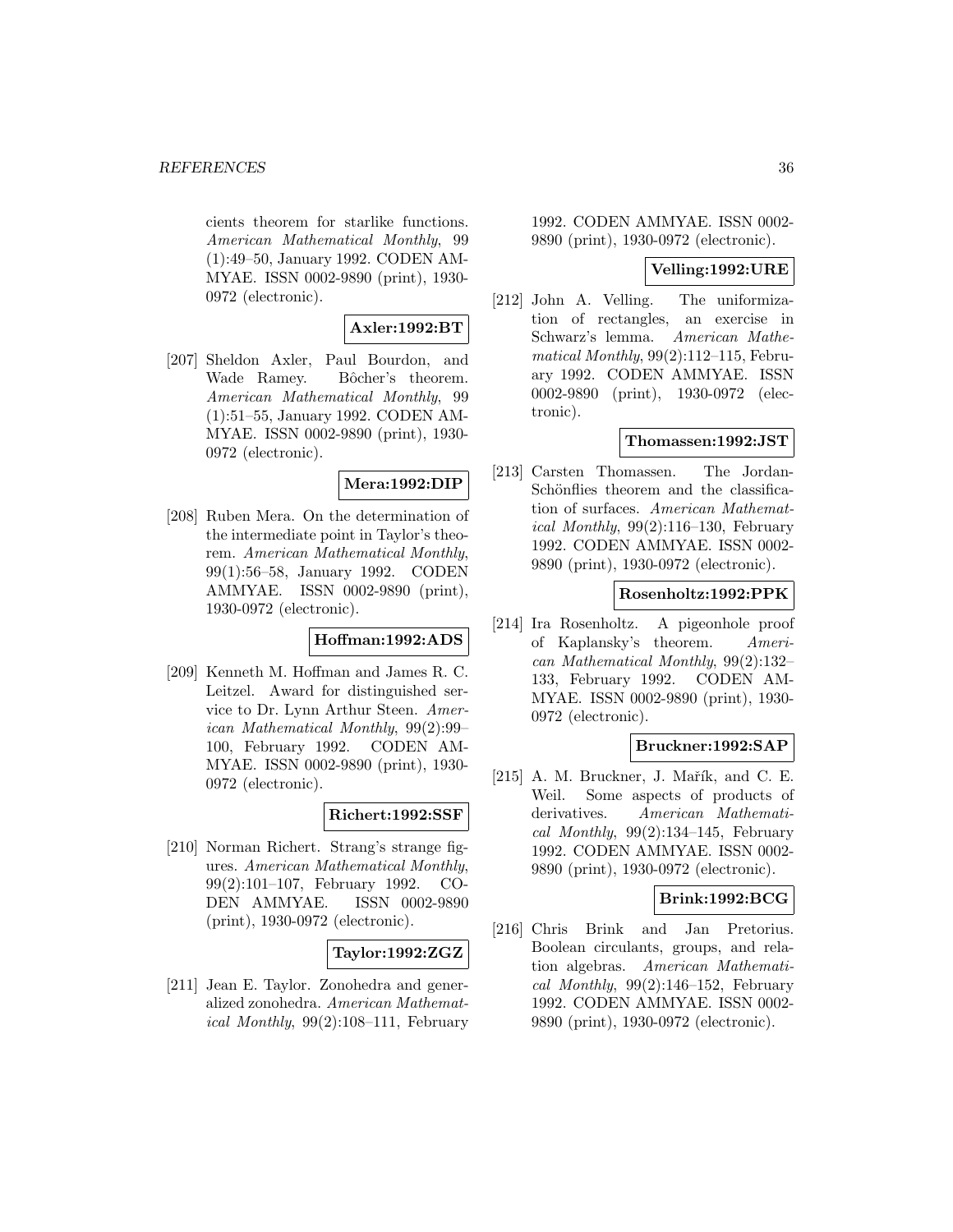#### **Servatius:1992:CSD**

[217] Brigitte Servatius and Peter R. Christopher. Construction of selfdual graphs. American Mathematical Monthly,  $99(2):153-158$ , February 1992. CODEN AMMYAE. ISSN 0002- 9890 (print), 1930-0972 (electronic).

# **Gora:1992:FBV**

[218] Pawel Góra and Abraham Boyarsky. On functions of bounded variation in higher dimensions. American Mathematical Monthly, 99(2):159–160, February 1992. CODEN AMMYAE. ISSN 0002-9890 (print), 1930-0972 (electronic).

## **Corless:1992:CFC**

[219] R. M. Corless. Continued fractions and chaos. American Mathematical Monthly, 99(3):203–215, March 1992. CODEN AMMYAE. ISSN 0002-9890 (print), 1930-0972 (electronic).

#### **Beardon:1992:SSP**

[220] A. F. Beardon and T. K. Carne. A strengthening of the Schwarz-Pick inequality. American Mathematical Monthly, 99(3):216–217, March 1992. CODEN AMMYAE. ISSN 0002-9890 (print), 1930-0972 (electronic).

# **Dydak:1992:MTC**

[221] Jerzy Dydak and Nathan Feldman. Major theorems on compactness: a unified exposition. American Mathematical Monthly, 99(3):220–227, March 1992. CODEN AMMYAE. ISSN 0002- 9890 (print), 1930-0972 (electronic).

## **Brualdi:1992:BEP**

[222] R. A. Brualdi and J. Csima. Butterfly embedding proof of a theorem of König. American Mathematical Monthly, 99 (3):228–230, March 1992. CODEN AMMYAE. ISSN 0002-9890 (print), 1930-0972 (electronic).

# **McIntosh:1992:GCP**

[223] Richard J. McIntosh. A generalization of a congruential property of Lucas. American Mathematical Monthly, 99(3):231–238, March 1992. CODEN AMMYAE. ISSN 0002-9890 (print), 1930-0972 (electronic).

#### **Huff:1992:MOS**

[224] Barthel W. Huff. Mixtures and order statistics. American Mathematical Monthly, 99(3):239–242, March 1992. CODEN AMMYAE. ISSN 0002-9890 (print), 1930-0972 (electronic).

## **Beeson:1992:TVL**

[225] Michael J. Beeson. Triangles with vertices on lattice points. American Mathematical Monthly, 99(3):243– 252, March 1992. CODEN AM-MYAE. ISSN 0002-9890 (print), 1930- 0972 (electronic).

# **Stromberg:1992:UNS**

[226] Karl R. Stromberg. Universally nonmeasurable subgroups of **R**. American Mathematical Monthly, 99(3):253– 255, March 1992. CODEN AM-MYAE. ISSN 0002-9890 (print), 1930- 0972 (electronic).

## **Egecioglu:1992:CGP**

 $[227]$  Ömer Eğecioğlu. A combinatorial generalization of a Putnam problem.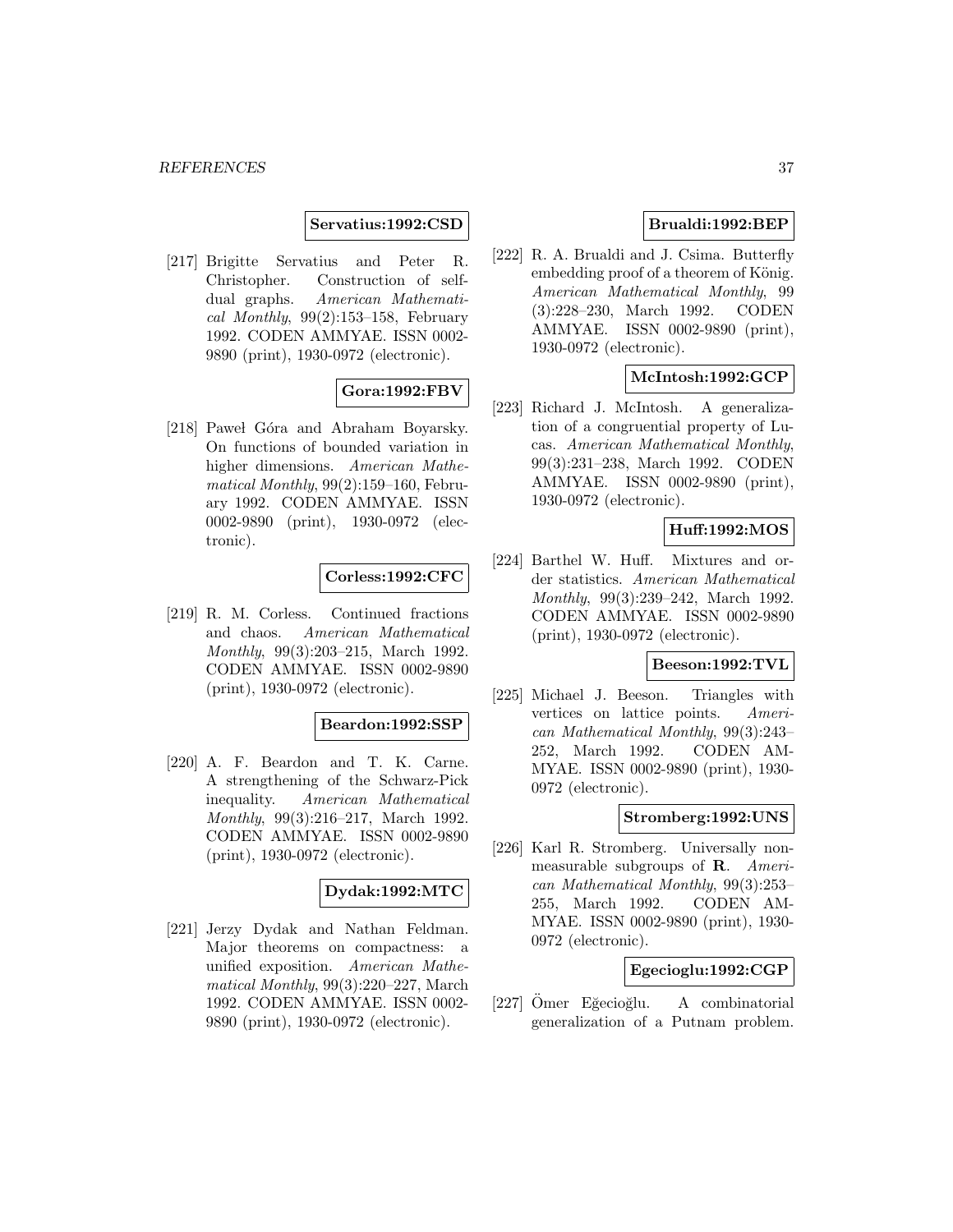American Mathematical Monthly, 99 (3):256–258, March 1992. CODEN AMMYAE. ISSN 0002-9890 (print), 1930-0972 (electronic).

# **Kurtz:1992:SCA**

[228] David C. Kurtz. A sufficient condition for all the roots of a polynomial to be real. American Mathematical Monthly, 99(3):259–263, March 1992. CODEN AMMYAE. ISSN 0002-9890 (print), 1930-0972 (electronic).

## **Shanks:1992:IAP**

[229] Daniel Shanks. Improving an approximation for pi. American Mathematical Monthly, 99(3):263, March 1992. CODEN AMMYAE. ISSN 0002-9890 (print), 1930-0972 (electronic).

## **Halmos:1992:LIL**

[230] Paul R. Halmos. Large intersections of large sets. American Mathematical Monthly, 99(4):307–312, April 1992. CODEN AMMYAE. ISSN 0002-9890 (print), 1930-0972 (electronic).

## **Granville:1992:ZBB**

[231] Andrew Granville. Zaphod Beeblebrox's brain and the fifty-ninth row of Pascal's triangle. American Mathematical Monthly, 99(4):318–331, April 1992. CODEN AMMYAE. ISSN 0002- 9890 (print), 1930-0972 (electronic). See correction [739].

# **Banks:1992:DDC**

[232] J. Banks, J. Brooks, G. Cairns, G. Davis, and P. Stacey. On Devaney's definition of chaos. American Mathematical Monthly, 99(4):332–334, April 1992. CODEN AMMYAE. ISSN 0002- 9890 (print), 1930-0972 (electronic).

# **King:1992:DSS**

[233] Jonathan L. King. Dilemma of the sleeping stockbroker. American Mathematical Monthly, 99(4):335–338, April 1992. CODEN AMMYAE. ISSN 0002- 9890 (print), 1930-0972 (electronic).

# **Wetzel:1992:CNT**

[234] John E. Wetzel. Converses of Napoleon's theorem. American Mathematical Monthly, 99(4):339–351, April 1992. CODEN AMMYAE. ISSN 0002- 9890 (print), 1930-0972 (electronic).

### **Isaacs:1992:TFS**

[235] I. M. Isaacs and G. R. Robinson. On a theorem of Frobenius: solutions of  $x^n = 1$  in finite groups. American Mathematical Monthly, 99 (4):352–354, April 1992. CODEN AM-MYAE. ISSN 0002-9890 (print), 1930- 0972 (electronic).

#### **VandenEynden:1992:PSC**

[236] Charles Vanden Eynden. On a problem of Stein concerning infinite covers. American Mathematical Monthly, 99(4):355–358, April 1992. CODEN AMMYAE. ISSN 0002-9890 (print), 1930-0972 (electronic).

## **Cliborn:1992:MS**

[237] James H. Cliborn and Blake Jordan. Minimal surfaces. American Mathematical Monthly, 99(4):376, April 1992. CODEN AMMYAE. ISSN 0002-9890 (print), 1930-0972 (electronic).

## **Knuth:1992:TNN**

[238] Donald E. Knuth. Two notes on notation. American Mathematical Monthly, 99(5):403–422, May 1992. CODEN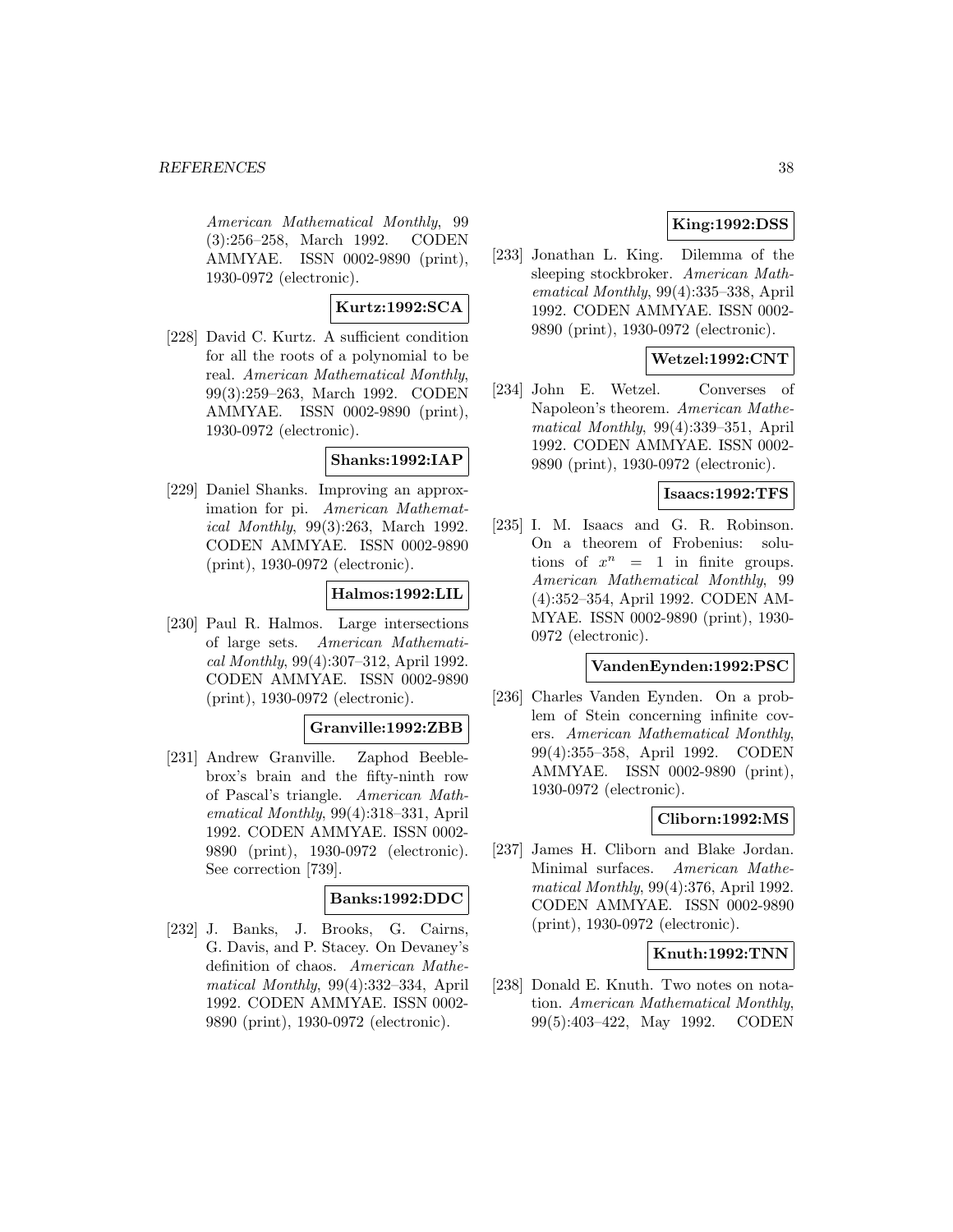AMMYAE. ISSN 0002-9890 (print), 1930-0972 (electronic). See also remarks in [441].

#### **Spearman:1992:RPB**

[239] Blair K. Spearman and Kenneth S. Williams. Representing primes by binary quadratic forms. American Mathematical Monthly,  $99(5):423-426$ , May 1992. CODEN AMMYAE. ISSN 0002- 9890 (print), 1930-0972 (electronic).

#### **Gonzalez-Velasco:1992:CMA**

[240] Enrique A. González-Velasco. Connections in mathematical analysis: the case of Fourier series. American Mathematical Monthly, 99(5):427–441, May 1992. CODEN AMMYAE. ISSN 0002- 9890 (print), 1930-0972 (electronic).

## **Fulton:1992:T**

[241] Chandler Fulton. Tessellations. American Mathematical Monthly, 99(5):442– 445, May 1992. CODEN AMMYAE. ISSN 0002-9890 (print), 1930-0972 (electronic).

## **Leavitt:1992:RFG**

[242] J. L. Leavitt, G. J. Sherman, and M. E. Walker. Rewriteability in finite groups. American Mathematical Monthly, 99 (5):446–452, May 1992. CODEN AM-MYAE. ISSN 0002-9890 (print), 1930- 0972 (electronic).

# **Temple:1992:NE**

[243] Blake Temple and Craig A. Tracy. From Newton to Einstein. American Mathematical Monthly, 99(6):507– 521, June/July 1992. CODEN AM-MYAE. ISSN 0002-9890 (print), 1930- 0972 (electronic). See correction [382].

#### **Boshernitzan:1992:BRP**

[244] Michael D. Boshernitzan. Billiards and rational periodic directions in polygons. American Mathematical Monthly, 99(6):522–529, June/July 1992. CO-DEN AMMYAE. ISSN 0002-9890 (print), 1930-0972 (electronic).

## **Wermuth:1992:SEP**

[245] Edgar M. E. Wermuth. Some elementary properties of infinite products. American Mathematical Monthly, 99 (6):530–537, June/July 1992. CODEN AMMYAE. ISSN 0002-9890 (print), 1930-0972 (electronic).

# **Hinz:1992:PTT**

[246] Andreas M. Hinz. Pascal's triangle and the Tower of Hanoi. American Mathematical Monthly, 99(6):538– 544, June/July 1992. CODEN AM-MYAE. ISSN 0002-9890 (print), 1930- 0972 (electronic).

#### **Jungnickel:1992:UCG**

[247] Dieter Jungnickel. On the uniqueness of the cyclic group of order  $n$ . American Mathematical Monthly, 99(6):545– 547, June/July 1992. CODEN AM-MYAE. ISSN 0002-9890 (print), 1930- 0972 (electronic).

## **Forman:1992:SMP**

[248] Robin Forman. Sequences with many primes. American Mathematical Monthly,  $99(6):548-557$ , June/July 1992. CODEN AMMYAE. ISSN 0002- 9890 (print), 1930-0972 (electronic).

## **Maesumi:1992:PME**

[249] Mohsen Maesumi. Parabolic mirrors, elliptic and hyperbolic lenses. Ameri-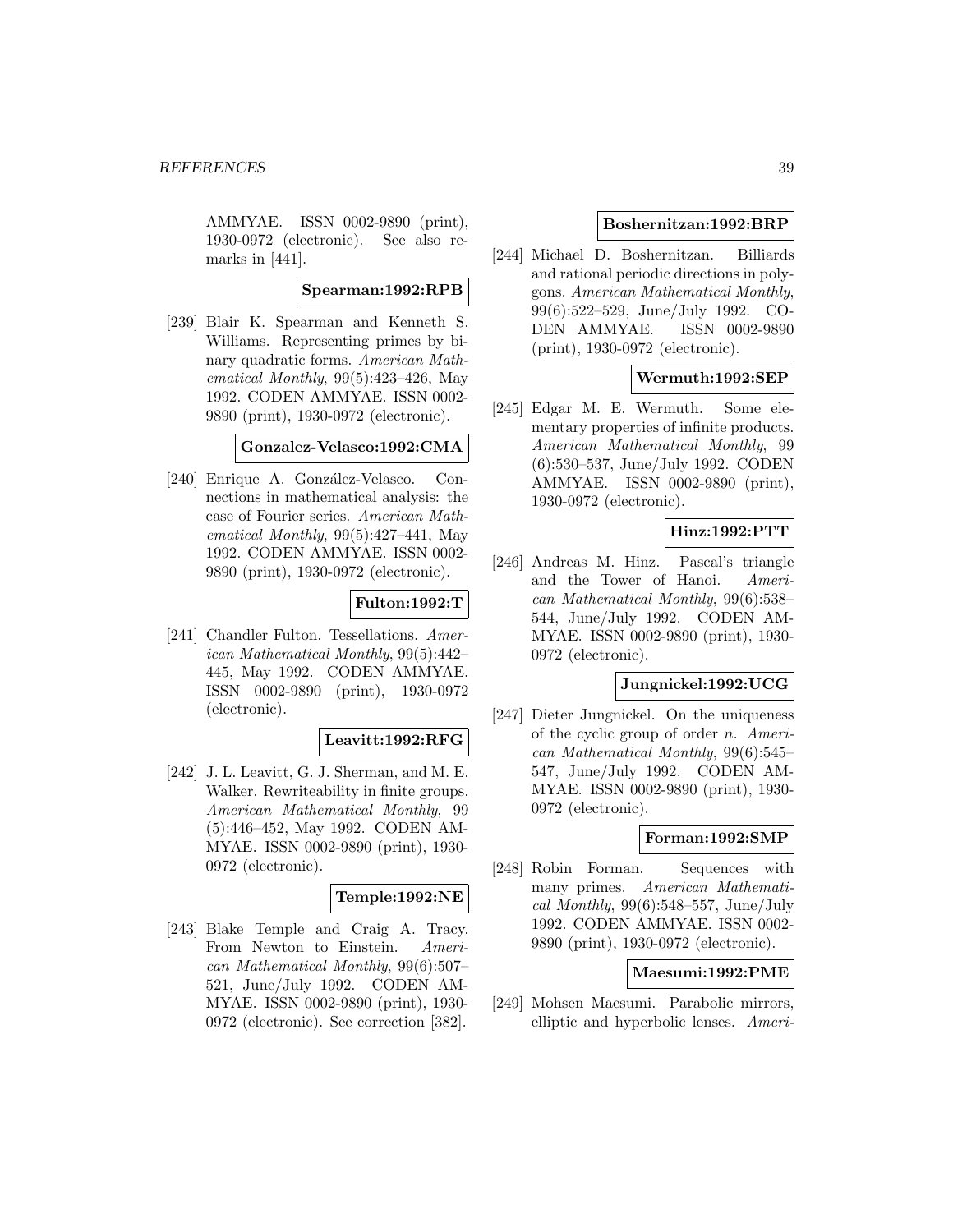can Mathematical Monthly, 99(6):558– 560, June/July 1992. CODEN AM-MYAE. ISSN 0002-9890 (print), 1930- 0972 (electronic).

## **Strong:1992:SEP**

[250] Richard Strong. Solution to elementary problem E3411, two sums over compositions. American Mathematical Monthly,  $99(6):578-579$ , June/July 1992. ISSN 0002-9890 (print), 1930- 0972 (electronic). Original problem in [106].

## **Dyson:1992:PDC**

[251] Freeman J. Dyson and Harold Falk. Period of a discrete cat mapping. American Mathematical Monthly, 99(7):603– 614, August/September 1992. CODEN AMMYAE. ISSN 0002-9890 (print), 1930-0972 (electronic).

## **Bressoud:1992:WDW**

[252] David M. Bressoud. Why do we teach calculus. American Mathematical Monthly,  $99(7):615-617$ , August/September 1992. CODEN AM-MYAE. ISSN 0002-9890 (print), 1930- 0972 (electronic).

## **Borwein:1992:SSH**

[253] J. M. Borwein and P. B. Borwein. Strange series and high precision fraud. American Mathematical Monthly, 99 (7):622–640, August/September 1992. CODEN AMMYAE. ISSN 0002-9890 (print), 1930-0972 (electronic).

## **Roman:1992:LBF**

[254] Steven Roman. The logarithmic binomial formula. American Mathematical Monthly, 99(7):641–648, August/September 1992. CODEN AM- MYAE. ISSN 0002-9890 (print), 1930- 0972 (electronic).

## **Braden:1992:CSI**

[255] Bart Braden. Calculating sums of infinite series. American Mathematical Monthly,  $99(7):649-655$ , August/ September 1992. CODEN AMMYAE. ISSN 0002-9890 (print), 1930-0972 (electronic).

## **Alvarez:1992:A**

[256] Sergio A. Alvarez.  $L^p$  arithmetic. American Mathematical Monthly, 99 (7):656–662, August/September 1992. CODEN AMMYAE. ISSN 0002-9890 (print), 1930-0972 (electronic).

# **Fowler:1992:DT**

[257] David Fowler. Dedekind's theorem:  $\sqrt{2} \times \sqrt{3} = \sqrt{6}$ . American Mathematical Monthly, 99(8):725–733, October 1992. CODEN AMMYAE. ISSN 0002- 9890 (print), 1930-0972 (electronic).

## **Knill:1992:MBA**

[258] Ronald J. Knill. A modified Babylonian algorithm. American Mathematical Monthly, 99(8):734–737, October 1992. CODEN AMMYAE. ISSN 0002- 9890 (print), 1930-0972 (electronic).

#### **Marchisotto:1992:LO**

[259] E. A. Marchisotto. Lines without order. American Mathematical Monthly, 99(8):738–745, October 1992. CODEN AMMYAE. ISSN 0002-9890 (print), 1930-0972 (electronic).

## **Golomb:1992:I**

[260] Solomon W. Golomb. An identity for  $\binom{2n}{n}$ . American Mathematical Monthly,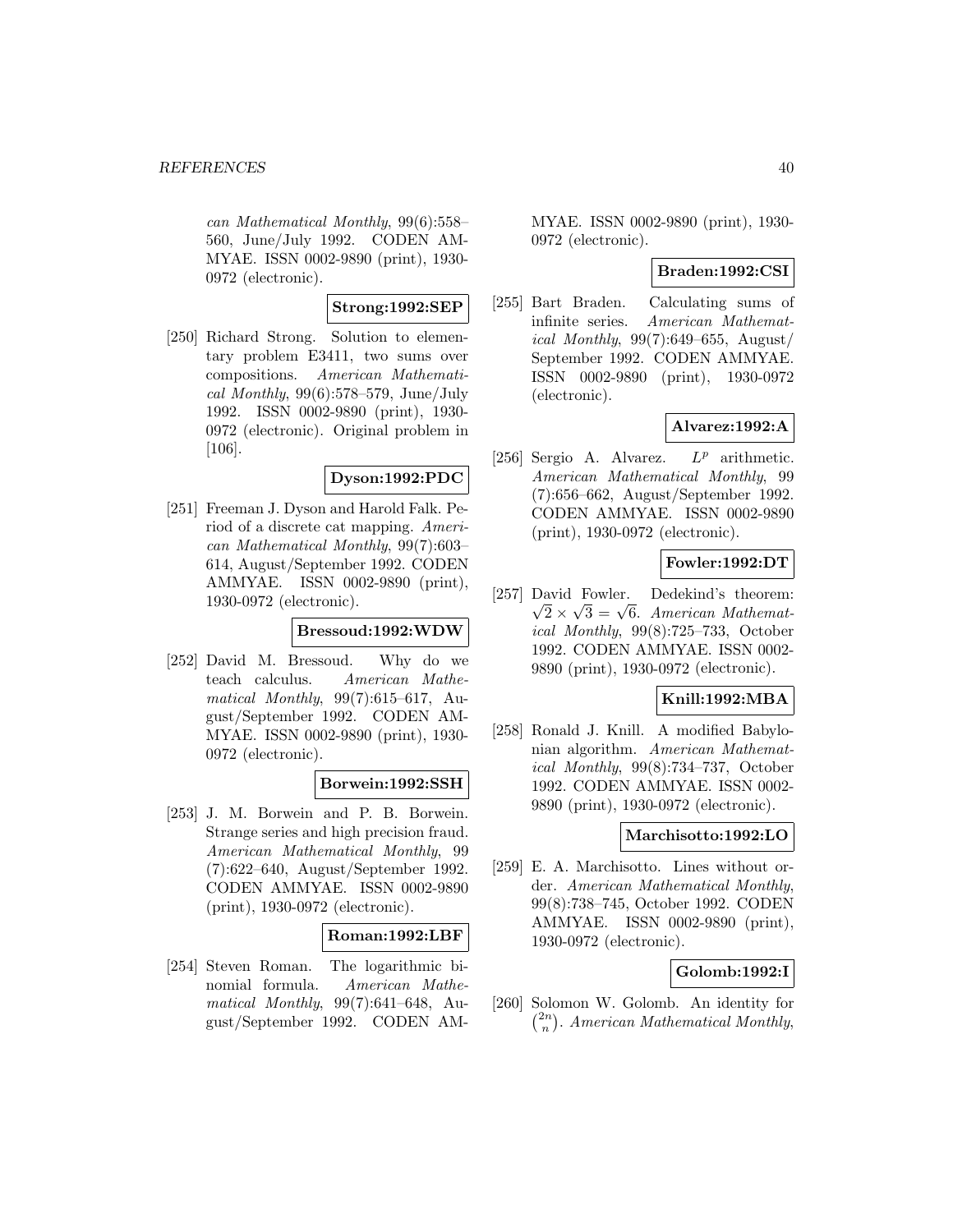99(8):746–748, October 1992. CODEN AMMYAE. ISSN 0002-9890 (print), 1930-0972 (electronic).

## **Mead:1992:NI**

[261] D. G. Mead. Newton's identities. American Mathematical Monthly, 99 (8):749–751, October 1992. CODEN AMMYAE. ISSN 0002-9890 (print), 1930-0972 (electronic).

# **Ewell:1992:STN**

[262] John A. Ewell. On sums of triangular numbers and sums of squares. American Mathematical Monthly, 99(8):752– 757, October 1992. CODEN AM-MYAE. ISSN 0002-9890 (print), 1930- 0972 (electronic).

#### **Vianello:1992:SCS**

[263] Marco Vianello and Renato Zanovello. On the superlinear convergence of the secant method. American Mathematical Monthly, 99(8):758–761, October 1992. CODEN AMMYAE. ISSN 0002- 9890 (print), 1930-0972 (electronic).

#### **Subramaniam:1992:HIR**

[264] T. N. Subramaniam and Donald E. G. Malm. How to integrate rational functions. American Mathematical Monthly, 99(8):762–772, October 1992. CODEN AMMYAE. ISSN 0002-9890 (print), 1930-0972 (electronic).

## **Morawetz:1992:G**

[265] Cathleen S. Morawetz. Giants. American Mathematical Monthly, 99(9):819– 828, November 1992. CODEN AM-MYAE. ISSN 0002-9890 (print), 1930- 0972 (electronic).

# **Eggleton:1992:EQF**

[266] R. B. Eggleton, C. B. Lacampagne, and J. L. Selfridge. Euclidean quadratic fields. American Mathematical Monthly, 99(9):829–837, November 1992. CODEN AMMYAE. ISSN 0002- 9890 (print), 1930-0972 (electronic).

# **Kim:1992:OMS**

[267] K. H. Kim, F. W. Roush, and M. D. Intriligator. Overview of mathematical social sciences. American Mathematical Monthly, 99(9):838–844, November 1992. CODEN AMMYAE. ISSN 0002- 9890 (print), 1930-0972 (electronic).

## **Schilling:1992:SP**

[268] Mark F. Schilling. Sequential partitioning. American Mathematical Monthly, 99(9):846–855, November 1992. CO-DEN AMMYAE. ISSN 0002-9890 (print), 1930-0972 (electronic).

#### **Wang:1992:GPR**

[269] Jun Wang. Goldbach's problem in the ring  $M_n(\mathbf{Z})$ . American Mathematical Monthly, 99(9):856–857, November 1992. CODEN AMMYAE. ISSN 0002- 9890 (print), 1930-0972 (electronic).

# **Evard:1992:CRT**

[270] J.-Cl. Evard and F. Jafari. A complex Rolle's theorem. American Mathematical Monthly, 99(9):858–861, November 1992. CODEN AMMYAE. ISSN 0002- 9890 (print), 1930-0972 (electronic).

## **Brakke:1992:OCP**

[271] Kenneth A. Brakke. The opaque cube problem. American Mathematical Monthly,  $99(9):866-871$ , November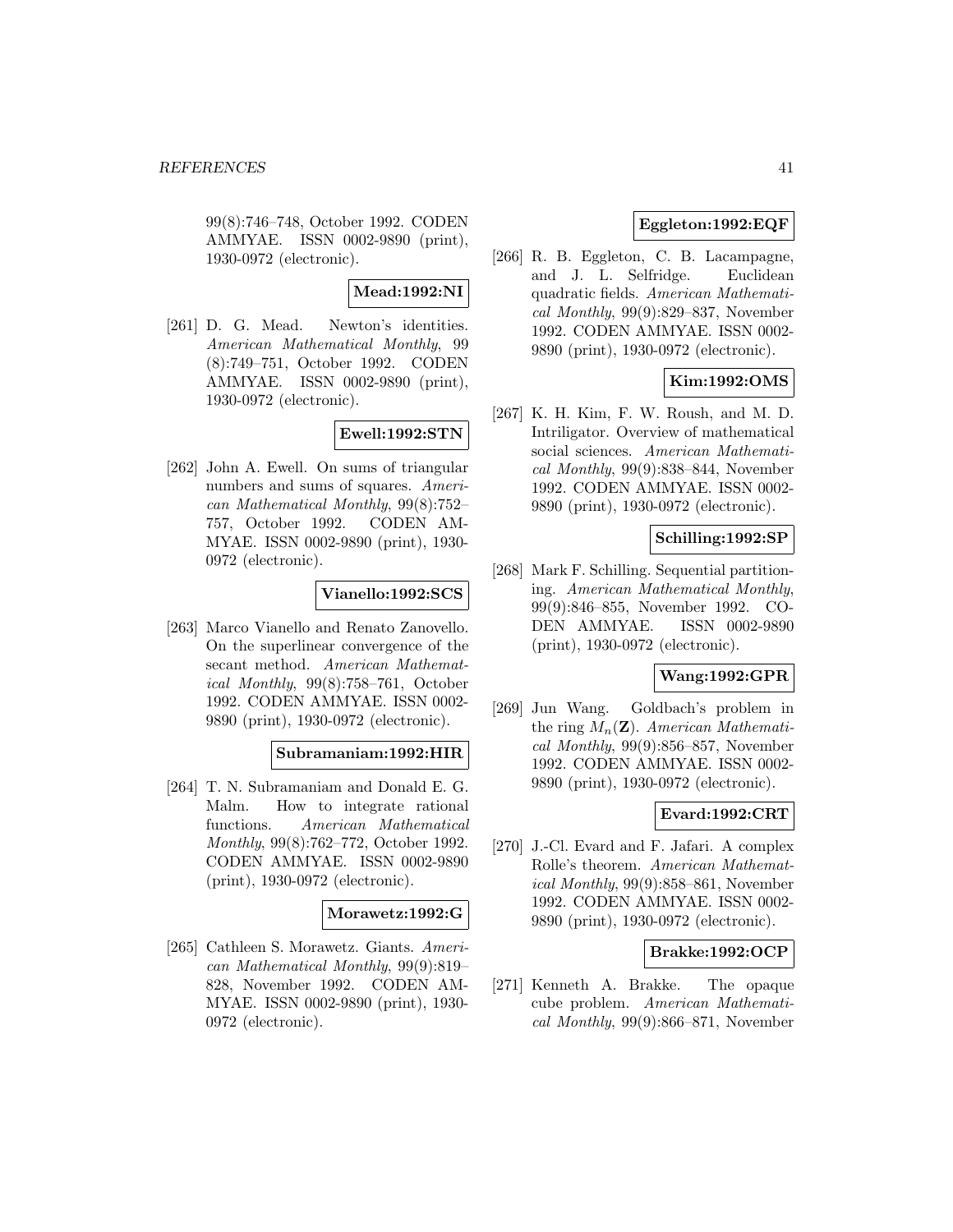1992. CODEN AMMYAE. ISSN 0002- 9890 (print), 1930-0972 (electronic).

## **Rotando:1992:KCS**

[272] Louis M. Rotando and Edward O. Thorp. The Kelly criterion and the stock market. American Mathematical Monthly, 99(10):922–931, December 1992. CODEN AMMYAE. ISSN 0002- 9890 (print), 1930-0972 (electronic).

## **Chernoff:1992:SPT**

[273] Paul R. Chernoff. A simple proof of Tychonoff's theorem via nets. American Mathematical Monthly, 99(10): 932–934, December 1992. CODEN AMMYAE. ISSN 0002-9890 (print), 1930-0972 (electronic).

## **Fisher:1992:OSG**

[274] David C. Fisher and Jennifer Ryan. Optimal strategies for a generalized "scissors, paper, and stone" game. American Mathematical Monthly, 99 (10):935–942, December 1992. CODEN AMMYAE. ISSN 0002-9890 (print), 1930-0972 (electronic).

#### **Chapman:1992:SEN**

[275] Scott T. Chapman. A simple example of nonunique factorization in integral domains. American Mathematical Monthly, 99(10):943–945, December 1992. CODEN AMMYAE. ISSN 0002- 9890 (print), 1930-0972 (electronic).

# **Beebee:1992:BNE**

[276] John Beebee. Bernoulli numbers and exact covering systems. American Mathematical Monthly, 99(10): 946–948, December 1992. CODEN AMMYAE. ISSN 0002-9890 (print), 1930-0972 (electronic).

# **Bezdek:1992:HCC**

[277] Károly Bezdek. Hadwiger's covering conjecture and its relatives. American Mathematical Monthly, 99(10): 954–956, December 1992. CODEN AMMYAE. ISSN 0002-9890 (print), 1930-0972 (electronic).

# **Knuth:1993:PRB**

[278] Donald E. Knuth. Problem 10280, a random binary operation. American Mathematical Monthly, 100(??):76, 1993. ISSN 0002-9890 (print), 1930- 0972 (electronic). Solution to appear.

# **Knuth:1993:PDP**

[279] Donald E. Knuth. Problem 10298, a divisibility property of Stirling numbers. American Mathematical Monthly, 100 (??):400, 1993. ISSN 0002-9890 (print), 1930-0972 (electronic). Solution to appear.

# **Price:1993:SFA**

[280] G. Baley Price. The seventy-fifth anniversary celebration. American Mathematical Monthly,  $100(1):4-15$ , January 1993. CODEN AMMYAE. ISSN 0002-9890 (print), 1930-0972 (electronic).

## **Gillman:1993:AAI**

[281] Leonard Gillman. An axiomatic approach to the integral. American Mathematical Monthly,  $100(1):16-25$ , January 1993. CODEN AMMYAE. ISSN 0002-9890 (print), 1930-0972 (electronic).

#### **Szalkai:1993:VC**

[282] István Szalkai and Dan Velleman. Versatile coins. American Mathematical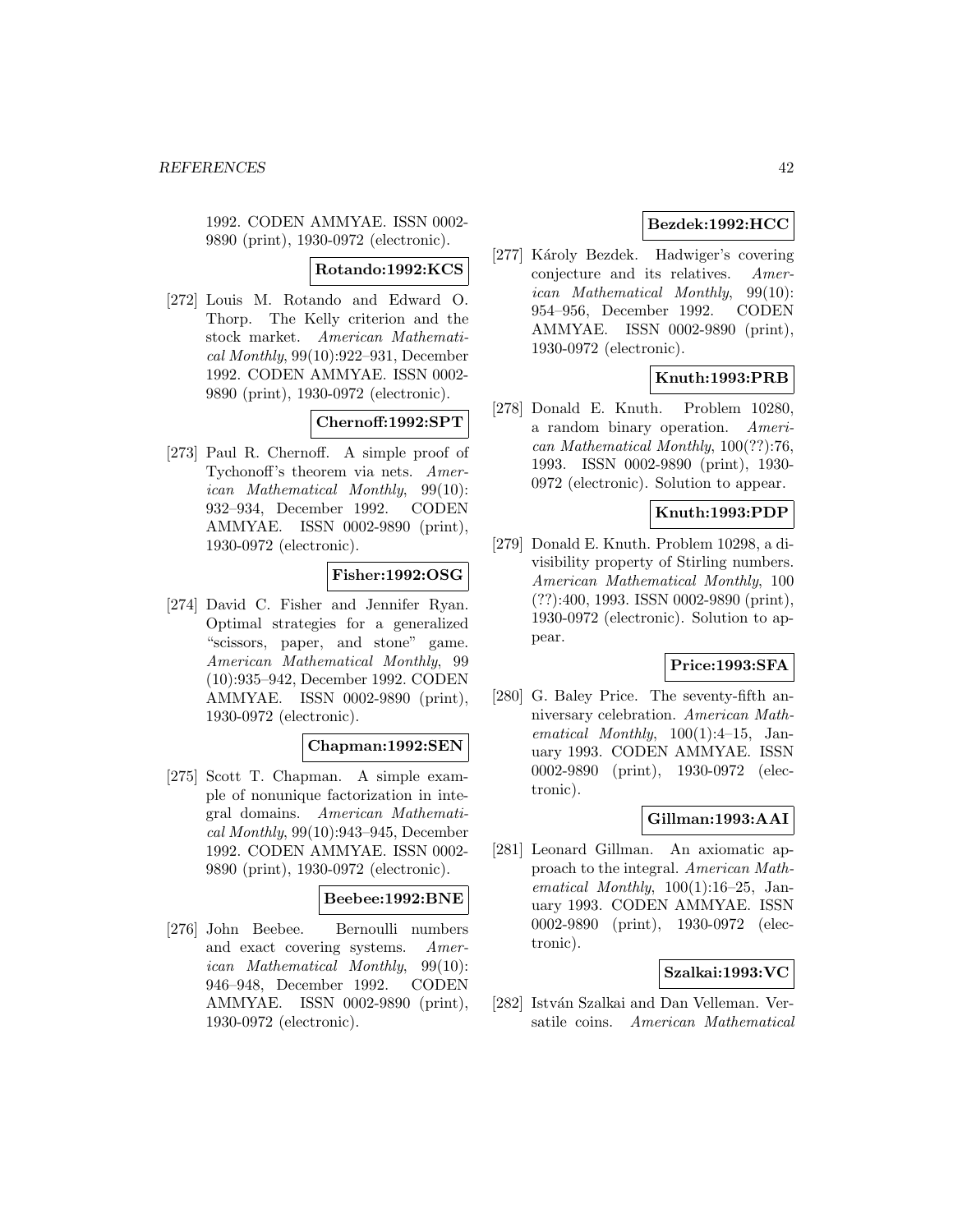Monthly, 100(1):26–33, January 1993. CODEN AMMYAE. ISSN 0002-9890 (print), 1930-0972 (electronic).

# **Duffin:1993:SPC**

[283] R. J. Duffin. On seeing progressions of constant cross ratio. American Mathematical Monthly, 100(1):38– 47, January 1993. CODEN AM-MYAE. ISSN 0002-9890 (print), 1930- 0972 (electronic).

## **Anonymous:1993:YME**

[284] Anonymous. 100 years of Monthly editors. American Mathematical Monthly, 100(1):48–49, January 1993. CODEN AMMYAE. ISSN 0002-9890 (print), 1930-0972 (electronic).

## **Hobby:1993:QP**

[285] David Hobby and D. M. Silberger. Quotients of primes. American Mathematical Monthly, 100(1):50–52, January 1993. CODEN AMMYAE. ISSN 0002-9890 (print), 1930-0972 (electronic).

## **Donovan:1993:PFN**

[286] George C. Donovan, Arnold R. Miller, and Timothy J. Moreland. Pathological functions for Newton's method. American Mathematical Monthly, 100 (1):53–58, January 1993. CODEN AM-MYAE. ISSN 0002-9890 (print), 1930- 0972 (electronic).

# **Avez:1993:SPT**

[ $287$ ] André Avez. A short proof of a theorem of Erdős and Mordell. American Mathematical Monthly, 100(1):60– 62, January 1993. CODEN AM-MYAE. ISSN 0002-9890 (print), 1930- 0972 (electronic).

# **Houston:1993:LAA**

[288] Evan G. Houston. A linear algebra approach to cyclic extensions in Galois theory. American Mathematical Monthly, 100(1):64–66, January 1993. CODEN AMMYAE. ISSN 0002-9890 (print), 1930-0972 (electronic).

# **Alvis:1993:SEP**

[289] Dean Alvis. Solution to elementary problem E3415, a hypergenerating function. American Mathematical Monthly,  $100(1):84-85$ , January 1993. ISSN 0002-9890 (print), 1930- 0972 (electronic). Original problem in [118].

#### **Gnanadesikan:1993:YGG**

[290] Ramanathan Gnanadesikan and Henry J. Landau. Yueh-Gin Gung and Dr. Charles Y. Hu award for distinguished service to Henry O. Pollak. American Mathematical Monthly, 100(2): 115–116, February 1993. CODEN AM-MYAE. ISSN 0002-9890 (print), 1930- 0972 (electronic).

#### **Maxwell:1993:JMC**

[291] John D. Maxwell. John Marvin Colaw: and the American Mathematical Monthly. American Mathematical Monthly,  $100(2):117-118$ , February 1993. CODEN AMMYAE. ISSN 0002- 9890 (print), 1930-0972 (electronic).

#### **Needham:1993:NTF**

[292] Tristan Needham. Newton and the transmutation of force. American Mathematical Monthly, 100(2):119– 137, February 1993. CODEN AM-MYAE. ISSN 0002-9890 (print), 1930- 0972 (electronic).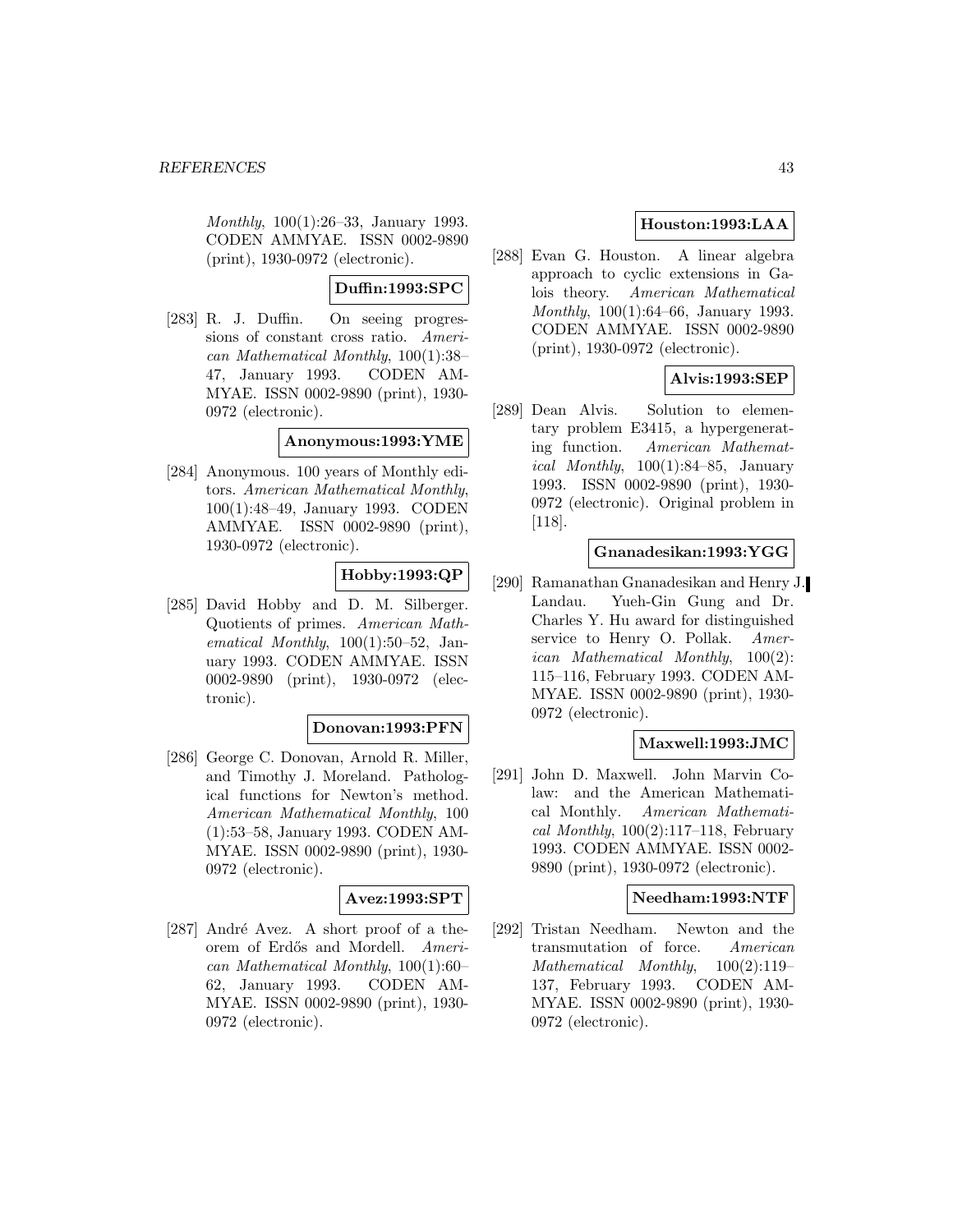## **Baxa:1993:NDR**

[293] Christoph Baxa. A note on Diophantine representations. American Mathematical Monthly, 100(2): 138–143, February 1993. CODEN AM-MYAE. ISSN 0002-9890 (print), 1930- 0972 (electronic).

# **Shore:1993:RSR**

[294] Terence R. Shore and Douglas B. Tyler. Recurrence of simple random walk in the plane. American Mathematical Monthly,  $100(2):144-149$ , February 1993. CODEN AMMYAE. ISSN 0002- 9890 (print), 1930-0972 (electronic).

## **Grunbaum:1993:PT**

[295] Branko Grünbaum and G. C. Shephard. Pick's theorem. American Mathematical Monthly, 100(2): 150–161, February 1993. CODEN AM-MYAE. ISSN 0002-9890 (print), 1930- 0972 (electronic).

## **Abel:1993:SLN**

[296] Ulrich Abel and Hartmut Siebert. Sequences with large numbers of prime values. American Mathematical Monthly,  $100(2):167-169$ , February 1993. CODEN AMMYAE. ISSN 0002- 9890 (print), 1930-0972 (electronic).

## **Martini:1993:RSS**

[297] Horst Martini. Regular simplices in spaces of constant curvature. American Mathematical Monthly, 100(2): 169–171, February 1993. CODEN AM-MYAE. ISSN 0002-9890 (print), 1930- 0972 (electronic).

# **Williams:1993:SEL**

[298] John K. Williams. A simple example of little big set. American Mathematical Monthly,  $100(2):172-174$ , February 1993. CODEN AMMYAE. ISSN 0002- 9890 (print), 1930-0972 (electronic).

# **Lorch:1993:S**

[299] Edgar R. Lorch. Szeged in 1934. American Mathematical Monthly, 100 (3):219–230, March 1993. CODEN AMMYAE. ISSN 0002-9890 (print), 1930-0972 (electronic).

### **Burris:1993:THS**

[300] Stanley Burris and Simon Lee. Tarski's high school identities. American Mathematical Monthly, 100(3):231– 236, March 1993. CODEN AMMYAE. ISSN 0002-9890 (print), 1930-0972 (electronic).

#### **MacEachern:1993:ACO**

[301] Steven N. MacEachern and L. Mark Berliner. Aperiodic chaotic orbits. American Mathematical Monthly, 100 (3):237–241, March 1993. CODEN AMMYAE. ISSN 0002-9890 (print), 1930-0972 (electronic).

## **Gilbert:1993:BHN**

[302] William J. Gilbert. Bricklaying and the Hermite normal form. American Mathematical Monthly, 100(3): 242–245, March 1993. CODEN AM-MYAE. ISSN 0002-9890 (print), 1930- 0972 (electronic).

## **Falkner:1993:CIP**

[303] Neil Falkner. A characterization of inner product spaces. American Mathematical Monthly, 100(3):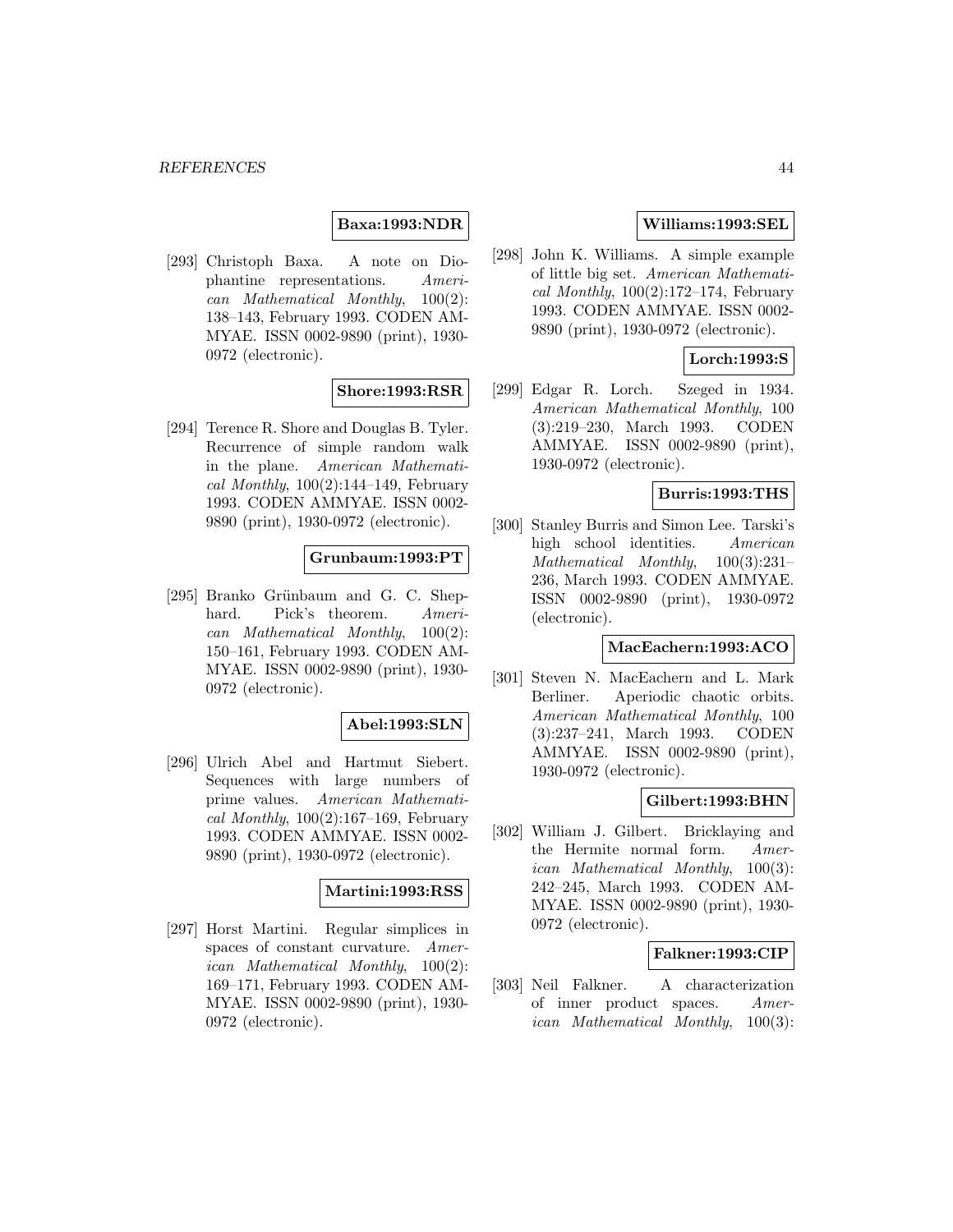246–249, March 1993. CODEN AM-MYAE. ISSN 0002-9890 (print), 1930- 0972 (electronic).

**Strang:1993:PAA**

[304] Gilbert Strang. Polar area is the average of strip areas. American Mathematical Monthly, 100(3):250–254, March 1993. CODEN AMMYAE. ISSN 0002- 9890 (print), 1930-0972 (electronic).

# **Durfee:1993:CCP**

[305] Alan Durfee, Nathan Kronenfeld, Heidi Munson, Jeff Roy, and Ina Westby. Counting critical points of real polynomials in two variables. American Mathematical Monthly, 100(3): 255–271, March 1993. CODEN AM-MYAE. ISSN 0002-9890 (print), 1930- 0972 (electronic).

# **Walker:1993:SZP**

[306] Peter Walker. Separation of the zeros of polynomials. American Mathematical Monthly, 100(3):272–273, March 1993. CODEN AMMYAE. ISSN 0002-9890 (print), 1930-0972 (electronic).

## **Andrews:1993:SPJ**

[307] George E. Andrews, Shalosh B. Ekhad, and Doron Zeilberger. A short proof of Jacobi's formula for the number of representations of an integer as a sum of four squares. American Mathematical Monthly, 100(3):274–276, March 1993. CODEN AMMYAE. ISSN 0002-9890 (print), 1930-0972 (electronic).

## **Oleszkiewicz:1993:EPH**

[308] Krzysztof Oleszkiewicz. An elementary proof of Hilbert's inequality. American Mathematical Monthly, 100(3):

276–280, March 1993. CODEN AM-MYAE. ISSN 0002-9890 (print), 1930- 0972 (electronic).

#### **Debieve:1993:NFT**

[309] Camille Debiève. A note on Fubini's theorem. American Mathematical Monthly, 100(3):281, March 1993. CODEN AMMYAE. ISSN 0002-9890 (print), 1930-0972 (electronic).

#### **Nijenhuis:1993:SEP**

[310] Albert Nijenhuis. Solution to elementary problem E3267, a solitaire game. American Mathematical Monthly, 100 (3):292–294, March 1993. ISSN 0002- 9890 (print), 1930-0972 (electronic). Original problem in [6].

#### **Silverman:1993:TST**

[311] Joseph H. Silverman. Taxicabs and sums of two cubes. American Mathematical Monthly, 100(4):331–340, April 1993. CODEN AMMYAE. ISSN 0002- 9890 (print), 1930-0972 (electronic).

## **Ayoub:1993:WNL**

[312] Raymond Ayoub. What is a Napierian logarithm. American Mathematical Monthly, 100(4):351–364, April 1993. CODEN AMMYAE. ISSN 0002-9890 (print), 1930-0972 (electronic).

#### **Bruce:1993:RTP**

[313] J. W. Bruce. A really trivial proof of the Lucas-Lehmer test. American Mathematical Monthly, 100(4): 370–371, April 1993. CODEN AM-MYAE. ISSN 0002-9890 (print), 1930- 0972 (electronic).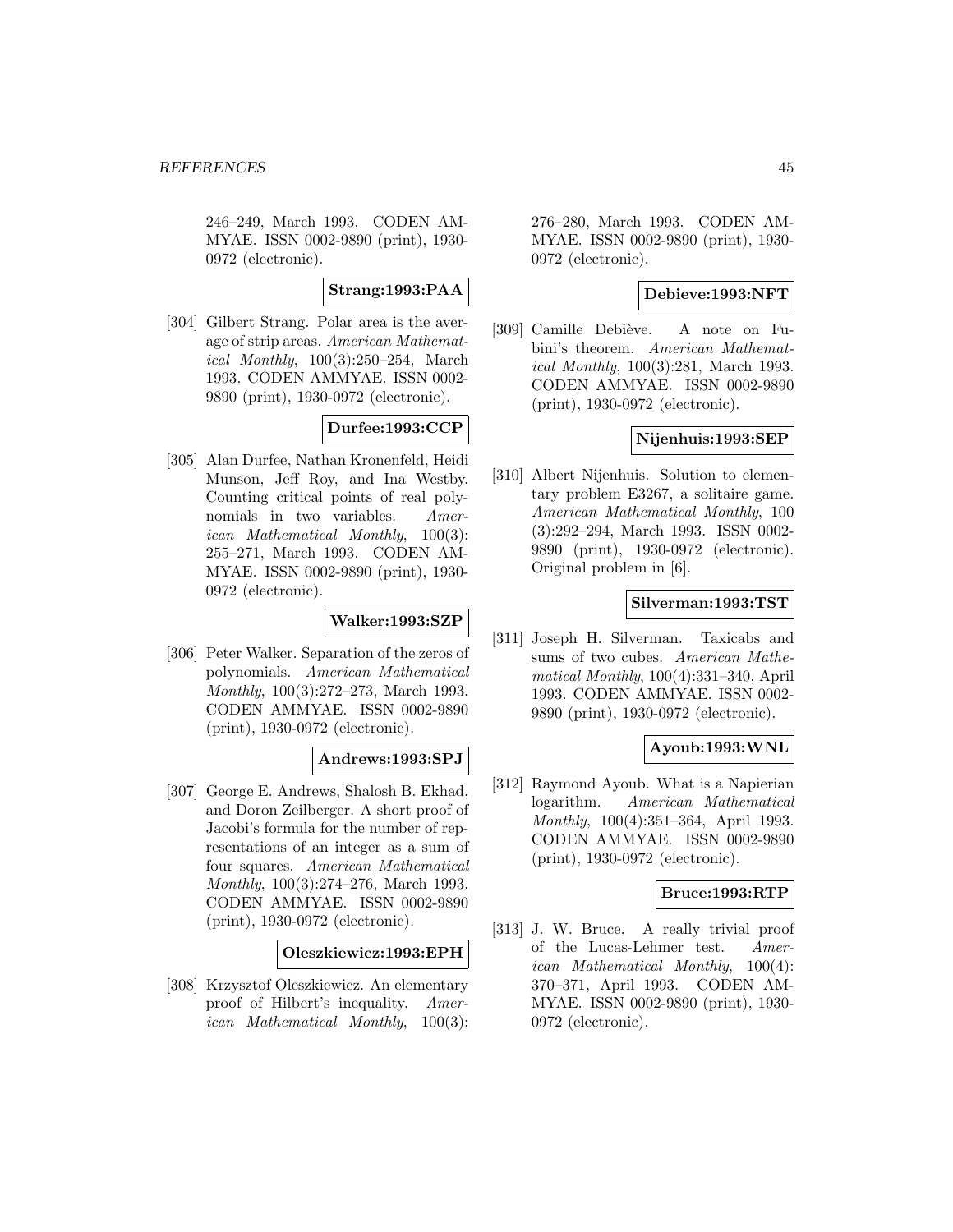# **Call:1993:PM**

[314] Gregory S. Call and Daniel J. Velleman. Pascal's matrices. American Mathematical Monthly, 100(4): 372–376, April 1993. CODEN AM-MYAE. ISSN 0002-9890 (print), 1930- 0972 (electronic).

## **Fournelle:1993:SCO**

[315] Thomas A. Fournelle. Symmetries of the cube and outer automorphisms of  $S_6$ . American Mathematical Monthly, 100(4):377–380, April 1993. CODEN AMMYAE. ISSN 0002-9890 (print), 1930-0972 (electronic).

## **Murdoch:1993:IC**

[316] Timothy A. Murdoch. Isogonal configurations. American Mathematical Monthly, 100(4):381–384, April 1993. CODEN AMMYAE. ISSN 0002-9890 (print), 1930-0972 (electronic).

#### **Gardner:1993:TAHa**

[317] J. Helen Gardner and Robin J. Wilson. Thomas Archer Hirst—mathematician xtravagant. I. A Yorkshire surveyor. American Mathematical Monthly, 100 (5):435–441, May 1993. CODEN AM-MYAE. ISSN 0002-9890 (print), 1930- 0972 (electronic).

#### **Reynolds:1993:HGH**

[318] William F. Reynolds. Hyperbolic geometry on a hyperboloid. American Mathematical Monthly, 100(5): 442–455, May 1993. CODEN AM-MYAE. ISSN 0002-9890 (print), 1930- 0972 (electronic).

#### **Rubinstein:1993:SHP**

[319] Michael Rubinstein. A simple heuristic proof of Hardy and Littlewood's conjecture B. American Mathematical Monthly, 100(5):456–460, May 1993. CODEN AMMYAE. ISSN 0002-9890 (print), 1930-0972 (electronic).

## **Laquer:1993:PP**

[320] H. Turner Laquer. The Pompeiu problem. American Mathematical Monthly, 100(5):461–467, May 1993. CODEN AMMYAE. ISSN 0002-9890 (print), 1930-0972 (electronic).

## **DeTemple:1993:QCE**

[321] Duane W. DeTemple. A quicker convergence to Euler's constant. American Mathematical Monthly, 100(5): 468–470, May 1993. CODEN AM-MYAE. ISSN 0002-9890 (print), 1930- 0972 (electronic).

## **Watkins:1993:MP**

[322] William Watkins and Joel Zeitlin. The minimal polynomial of  $\cos(2\pi/n)$ . American Mathematical Monthly, 100 (5):471–474, May 1993. CODEN AM-MYAE. ISSN 0002-9890 (print), 1930- 0972 (electronic).

#### **Richmond:1993:EAZ**

[323] B. Richmond and T. Richmond. The equal area zones property. American Mathematical Monthly, 100(5): 475–477, May 1993. CODEN AM-MYAE. ISSN 0002-9890 (print), 1930- 0972 (electronic).

# **Copper:1993:GTG**

[324] Mark Copper. Graph theory and the game of sprouts. American Mathe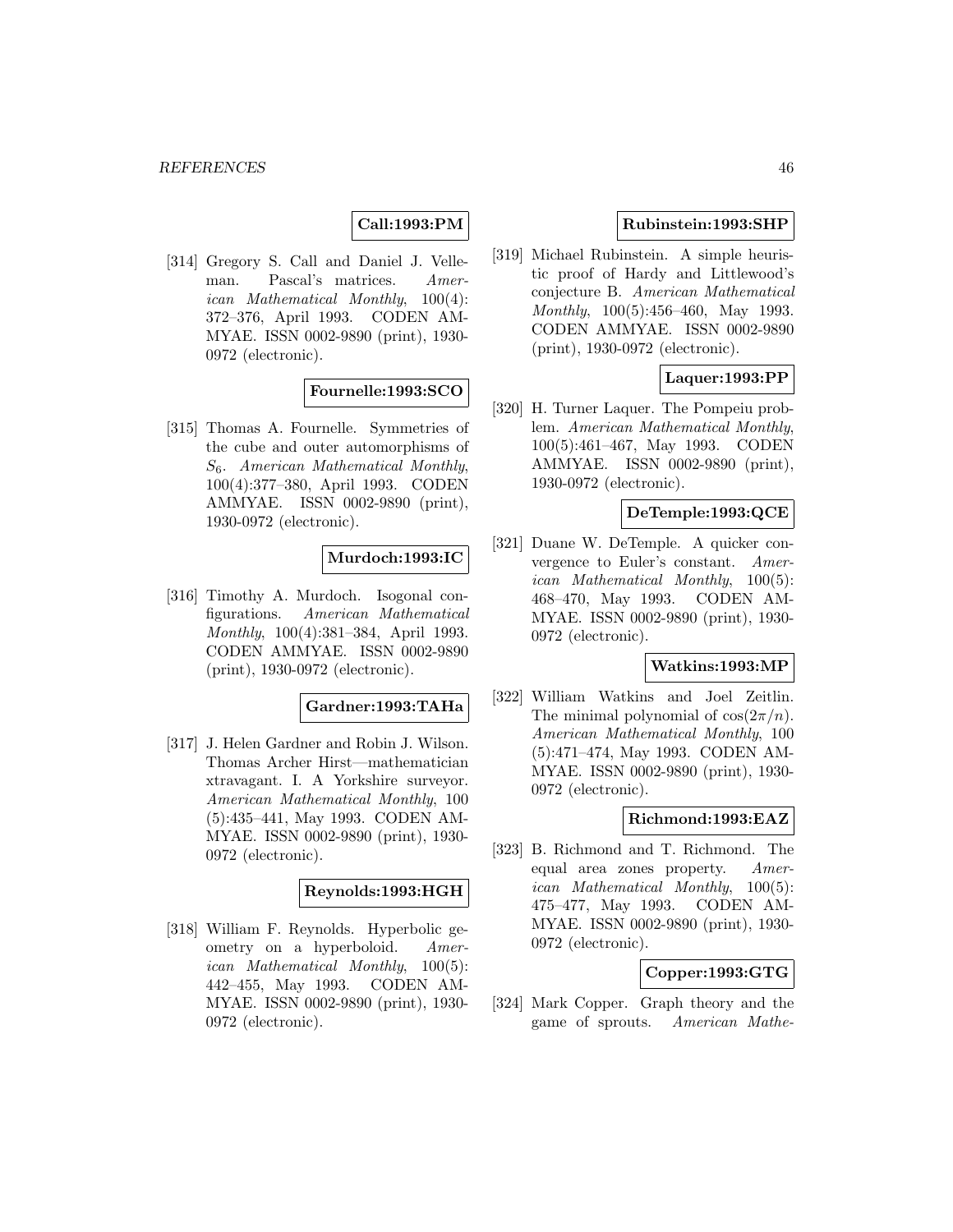matical Monthly, 100(5):478–482, May 1993. CODEN AMMYAE. ISSN 0002- 9890 (print), 1930-0972 (electronic).

## **Bojanov:1993:EPR**

[325] Borislav Bojanov. Elementary proof of the Remez inequality. American Mathematical Monthly, 100(5):483–485, May 1993. CODEN AMMYAE. ISSN 0002- 9890 (print), 1930-0972 (electronic).

## **Nanjundiah:1993:NIR**

[326] T. S. Nanjundiah. A note on an identity of Ramanujan. American Mathematical Monthly, 100(5):485–487, May 1993. CODEN AMMYAE. ISSN 0002- 9890 (print), 1930-0972 (electronic).

# **Zeilberger:1993:ID**

[327] Doron Zeilberger. On an identity of Daubechies. American Mathematical Monthly, 100(5):487, May 1993. CODEN AMMYAE. ISSN 0002-9890 (print), 1930-0972 (electronic).

## **McGeoch:1993:DC**

[328] Catherine C. McGeoch. Data compression. American Mathematical Monthly, 100(5):493–497, May 1993. CODEN AMMYAE. ISSN 0002-9890 (print), 1930-0972 (electronic).

## **Gardner:1993:TAHb**

[329] J. Helen Gardner and Robin J. Wilson. Thomas Archer Hirst mathematician xtravagant. II. Student days in Germany. American Mathemat*ical Monthly*,  $100(6):531-538$ , June/ July 1993. CODEN AMMYAE. ISSN 0002-9890 (print), 1930-0972 (electronic).

## **Strichartz:1993:HMW**

[330] Robert S. Strichartz. How to make wavelets. American Mathematical Monthly, 100(6):539–556, June/July 1993. CODEN AMMYAE. ISSN 0002- 9890 (print), 1930-0972 (electronic).

# **Waterhouse:1993:MM**

[331] William C. Waterhouse. A matrix maximum. American Mathematical Monthly, 100(6):557–562, June/July 1993. CODEN AMMYAE. ISSN 0002- 9890 (print), 1930-0972 (electronic).

#### **Hastings:1993:CMP**

[332] S. P. Hastings and J. B. McLeod. Chaotic motion of a pendulum with oscillatory forcing. American Mathemat*ical Monthly*,  $100(6):563-572$ , June/ July 1993. CODEN AMMYAE. ISSN 0002-9890 (print), 1930-0972 (electronic).

## **Wagstaff:1993:AC**

[333] David A. Wagstaff, Theodore A. Norman, and Douglas M. Campbell. An application for the curiosity  $(\log_x N)'$ . American Mathematical Monthly, 100 (6):573–574, June/July 1993. CODEN AMMYAE. ISSN 0002-9890 (print), 1930-0972 (electronic).

#### **Grosof:1993:VSA**

[334] Miriam Schapiro Grosof and Geraldine Taiani. Vandermonde strikes again. American Mathematical Monthly, 100 (6):575–577, June/July 1993. CODEN AMMYAE. ISSN 0002-9890 (print), 1930-0972 (electronic).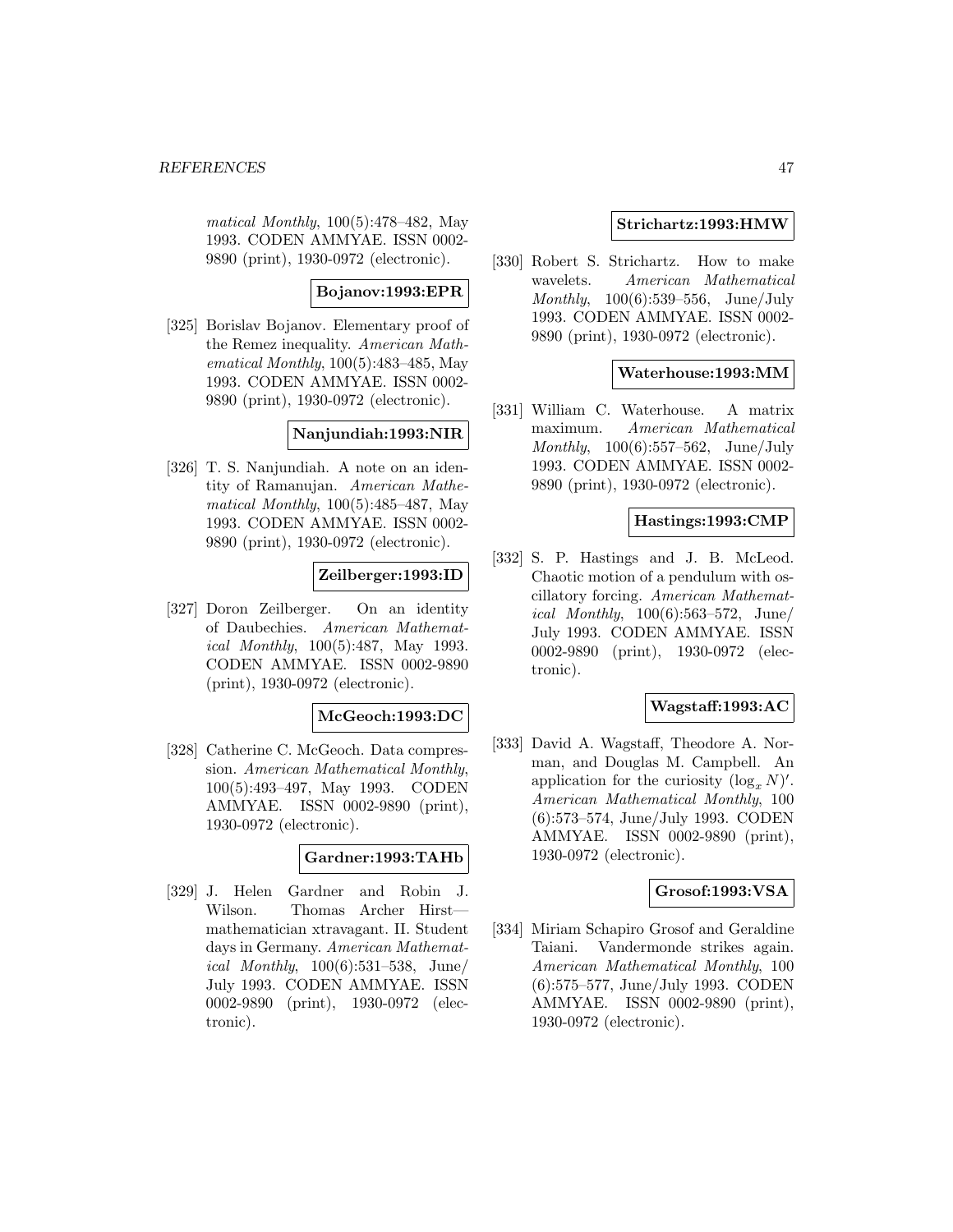# **Galvin:1993:ECG**

[335] Fred Galvin. Embedding countable groups in 2-generator groups. American Mathematical Monthly, 100(6): 578–580, June/July 1993. CODEN AMMYAE. ISSN 0002-9890 (print), 1930-0972 (electronic).

## **Gallian:1993:AFS**

[336] Joseph A. Gallian and Michael Reid. Abelian forcing sets. American Mathematical Monthly, 100(6):580– 582, June/July 1993. CODEN AM-MYAE. ISSN 0002-9890 (print), 1930- 0972 (electronic).

#### **Gardner:1993:TAHc**

[337] J. Helen Gardner and Robin J. Wilson. Thomas Archer Hirst—mathematician xtravagant. III. Göttingen and Berlin. American Mathematical Monthly, 100 (7):619–625, August/September 1993. CODEN AMMYAE. ISSN 0002-9890 (print), 1930-0972 (electronic).

#### **Beyer:1993:BTT**

[338] W. A. Beyer and Blair Swartz. Bisectors of triangles and tetrahedra. American Mathematical Monthly, 100 (7):626–640, August/September 1993. CODEN AMMYAE. ISSN 0002-9890 (print), 1930-0972 (electronic).

## **Mead:1993:MRT**

[339] D. G. Mead and S. K. Stein. More on rectangles tiled by rectangles. American Mathematical Monthly, 100(7): 641–643, August/September 1993. CO-DEN AMMYAE. ISSN 0002-9890 (print), 1930-0972 (electronic).

## **Berndt:1993:RL**

[340] Bruce C. Berndt and S. Bhargava. Ramanujan — for lowbrows.  $A$ merican Mathematical Monthly, 100(7): 644–656, August/September 1993. CO-DEN AMMYAE. ISSN 0002-9890 (print), 1930-0972 (electronic).

# **Savio:1993:CPR**

[341] D. Y. Savio and E. R. Suryanarayan. Chebychev polynomials and regular polygons. American Mathematical Monthly,  $100(7):657-661$ , August/ September 1993. CODEN AMMYAE. ISSN 0002-9890 (print), 1930-0972 (electronic).

# **Ding:1993:FPT**

[342] Ren Ding, Krzysztof Kołodziejczyk, Grattan Murphy, and John Reay. A fast Pick-type approximation for areas of H-polygons. American Mathematical Monthly, 100(7):669–673, August/September 1993. CODEN AM-MYAE. ISSN 0002-9890 (print), 1930- 0972 (electronic).

## **Gardner:1993:TAHd**

[343] J. Helen Gardner and Robin J. Wilson. Thomas Archer Hirst—mathematician xtravagant. IV. Queenwood, France and Italy. American Mathematical Monthly, 100(8):723–731, October 1993. CODEN AMMYAE. ISSN 0002- 9890 (print), 1930-0972 (electronic).

## **Mornhinweg:1993:PAT**

[344] David Mornhinweg, Daniel B. Shapiro, and K. G. Valente. The principal axis theorem over arbitrary fields. American Mathematical Monthly, 100(8):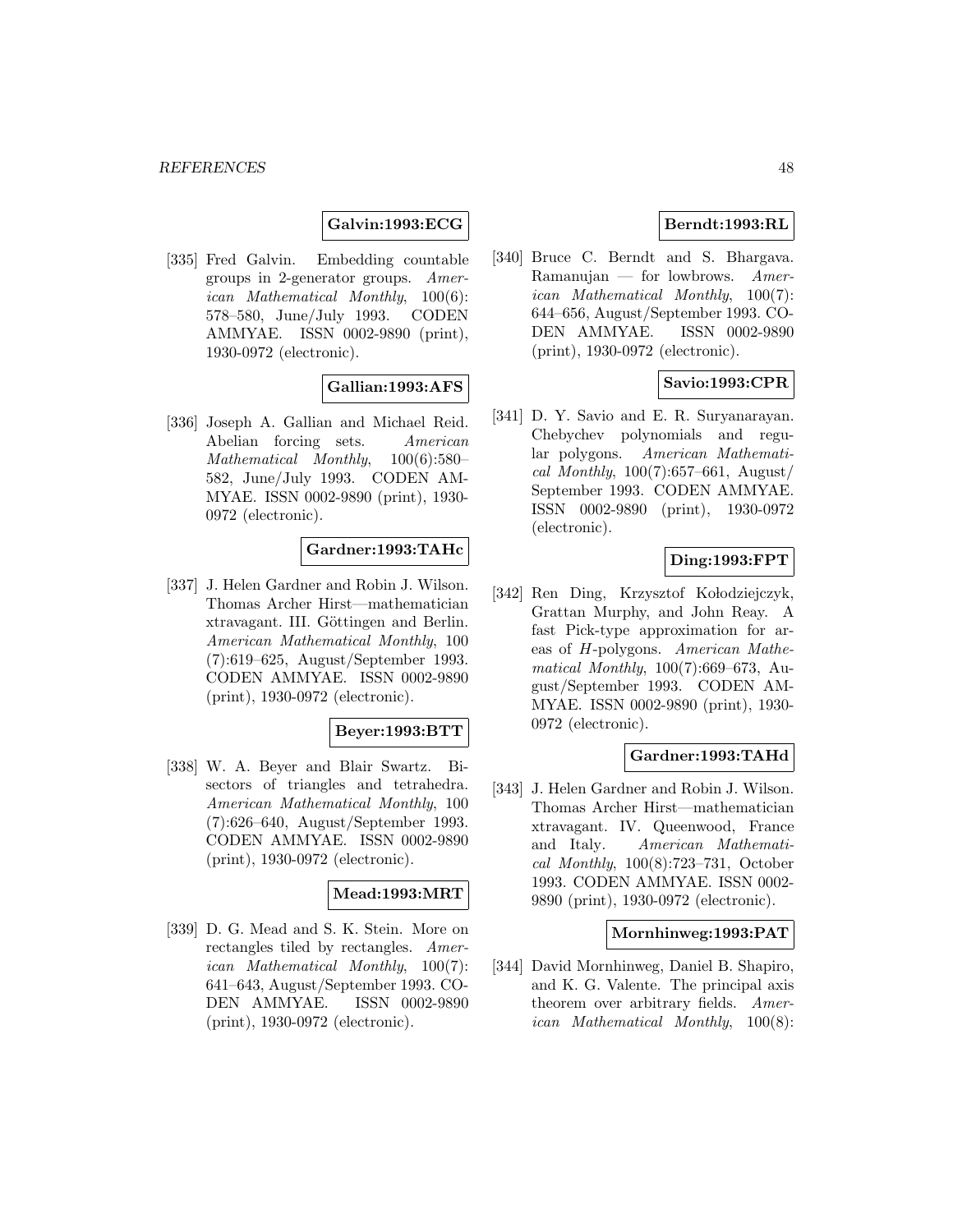749–754, October 1993. CODEN AM-MYAE. ISSN 0002-9890 (print), 1930- 0972 (electronic).

# **Needham:1993:VEJ**

[345] Tristan Needham. A visual explanation of Jensen's inequality. American Mathematical Monthly, 100(8): 768–771, October 1993. CODEN AM-MYAE. ISSN 0002-9890 (print), 1930- 0972 (electronic).

# **Hassell:1993:ICC**

[346] Catherine Hassell and Elmer Rees. The index of a constrained critical point. American Mathematical Monthly, 100 (8):772–778, October 1993. CODEN AMMYAE. ISSN 0002-9890 (print), 1930-0972 (electronic).

# **Hegyvari:1993:SID**

[347] Norbert Hegyvári. On some irrational decimal fractions. American Mathematical Monthly, 100(8):779–780, October 1993. CODEN AMMYAE. ISSN 0002-9890 (print), 1930-0972 (electronic).

## **Brickman:1993:SPM**

[348] Louis Brickman. The symmetry principle for Möbius transformations. American Mathematical Monthly, 100(8): 781–782, October 1993. CODEN AM-MYAE. ISSN 0002-9890 (print), 1930- 0972 (electronic).

# **Petersdorff:1993:SPR**

[349] T. von Petersdorff. A short proof for Romberg integration. American Mathematical Monthly, 100(8):783–785, October 1993. CODEN AMMYAE. ISSN 0002-9890 (print), 1930-0972 (electronic).

# **Nanyes:1993:EPB**

[350] Ollie Nanyes. An elementary proof that the Borromean rings are nonsplittable. American Mathematical Monthly, 100 (8):786–789, October 1993. CODEN AMMYAE. ISSN 0002-9890 (print), 1930-0972 (electronic).

# **Gardner:1993:TAHe**

[351] J. Helen Gardner and Robin J. Wilson. Thomas Archer Hirst—mathematician xtravagant. V. London in the 1860s. American Mathematical Monthly, 100 (9):827–834, November 1993. CODEN AMMYAE. ISSN 0002-9890 (print), 1930-0972 (electronic).

## **Anshel:1993:PMT**

[352] Iris Lee Anshel and Michael Anshel. From the Post-Markov theorem through decision problems to public-key cryptography. American Mathematical Monthly, 100(9):835– 844, November 1993. CODEN AM-MYAE. ISSN 0002-9890 (print), 1930- 0972 (electronic).

# **Strang:1993:FTL**

[353] Gilbert Strang. The fundamental theorem of linear algebra. American Mathematical Monthly, 100(9): 848–855, November 1993. CODEN AMMYAE. ISSN 0002-9890 (print), 1930-0972 (electronic).

## **Dold:1993:SPJ**

[354] Albrecht Dold. A simple proof of the Jordan-Alexander complement theorem. American Mathematical Monthly, 100(9):856–857, November 1993. CO-DEN AMMYAE. ISSN 0002-9890 (print), 1930-0972 (electronic).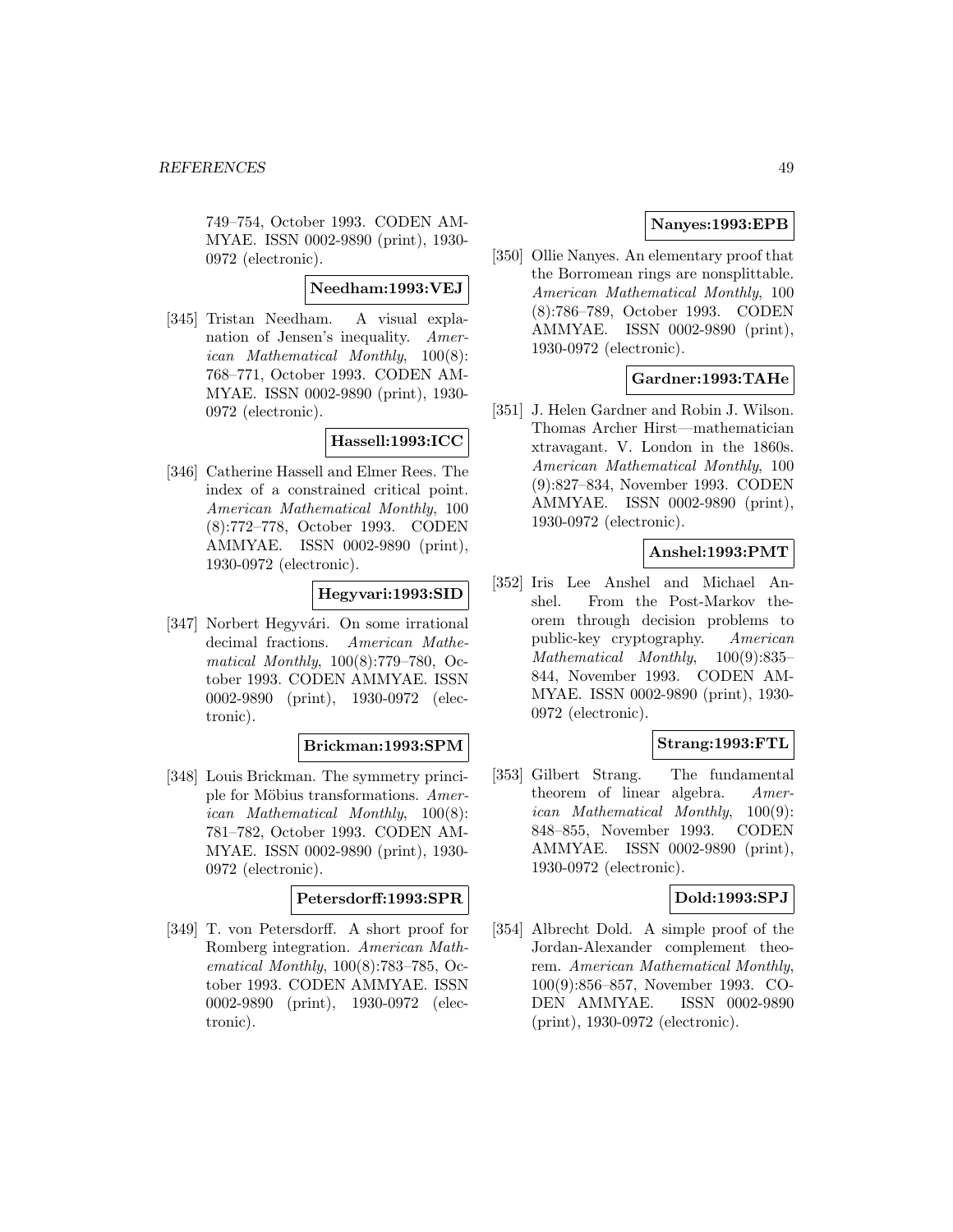## **Rummler:1993:SCH**

[355] Hansklaus Rummler. Squaring the circle with holes. American Mathematical Monthly, 100(9):858–860, November 1993. CODEN AMMYAE. ISSN 0002- 9890 (print), 1930-0972 (electronic).

## **Monsky:1993:SPD**

[356] Paul Monsky. Simplifying the proof of Dirichlet's theorem. American Mathematical Monthly, 100(9):861– 862, November 1993. CODEN AM-MYAE. ISSN 0002-9890 (print), 1930- 0972 (electronic).

### **Maehara:1993:WE**

[357] Hiroshi Maehara. Why is **P**<sup>2</sup> not embeddable in **R**<sup>3</sup>. American Mathematical Monthly, 100(9):862–864, November 1993. CODEN AMMYAE. ISSN 0002-9890 (print), 1930-0972 (electronic).

# **Anderson:1993:PRD**

[358] Bruce Anderson. Polynomial root dragging. American Mathematical Monthly, 100(9):864–866, November 1993. CO-DEN AMMYAE. ISSN 0002-9890 (print), 1930-0972 (electronic).

## **Gardner:1993:TAHf**

[359] J. Helen Gardner and Robin J. Wilson. Thomas Archer Hirst—mathematician xtravagant. VI. Years of decline. American Mathematical Monthly, 100(10): 907–915, December 1993. CODEN AMMYAE. ISSN 0002-9890 (print), 1930-0972 (electronic).

#### **Melissen:1993:DPC**

[360] Hans Melissen. Densest packings of congruent circles in an equilateral triangle. American Mathematical Monthly, 100(10):916–925, December 1993. CODEN AMMYAE. ISSN 0002- 9890 (print), 1930-0972 (electronic).

# **Yzeren:1993:SPP**

[361] Jan van Yzeren. A simple proof of Pascal's hexagon theorem. American Mathematical Monthly, 100(10): 930–931, December 1993. CODEN AMMYAE. ISSN 0002-9890 (print), 1930-0972 (electronic).

## **Hyman:1993:MRB**

[362] Andrew T. Hyman. The mathematical relationship between Kepler's laws and Newton's laws. American Mathematical Monthly, 100(10):932– 936, December 1993. CODEN AM-MYAE. ISSN 0002-9890 (print), 1930- 0972 (electronic).

# **Gelca:1993:SPR**

[363] Răzvan Gelca. A short proof of a result on polynomials. American Mathematical Monthly, 100(10):936– 937, December 1993. CODEN AM-MYAE. ISSN 0002-9890 (print), 1930- 0972 (electronic).

# **Proctor:1993:TAD**

[364] Robert A. Proctor. Two amusing Dynkin diagram graph classifications. American Mathematical Monthly, 100 (10):937–941, December 1993. CODEN AMMYAE. ISSN 0002-9890 (print), 1930-0972 (electronic).

#### **Halmos:1993:PM**

[365] Paul Halmos. Postcards from Max. American Mathematical Monthly, 100 (10):942–944, December 1993. CODEN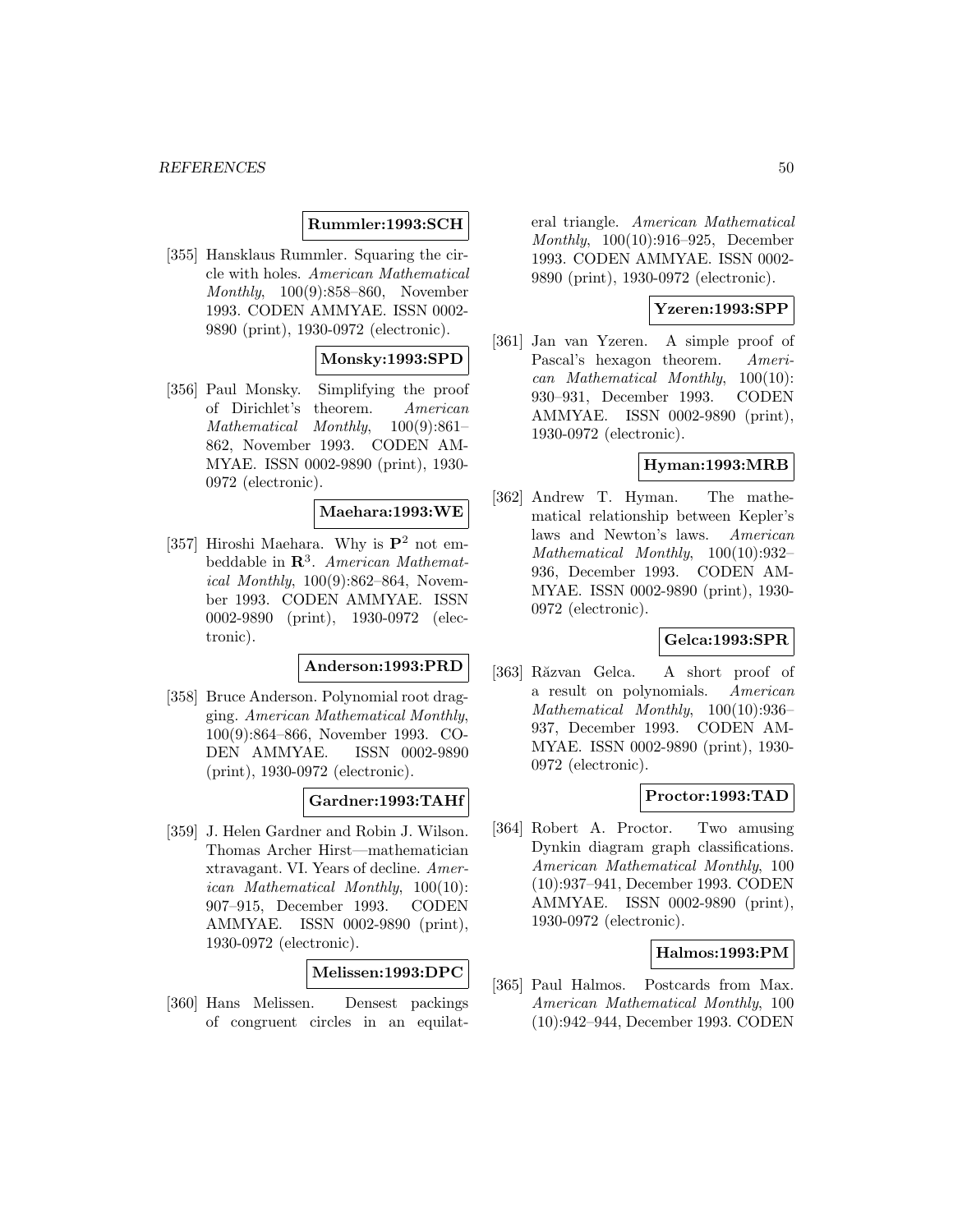AMMYAE. ISSN 0002-9890 (print), 1930-0972 (electronic).

#### **Knuth:1987:SPEb**

[366] Donald E. Knuth. Solution to problem E3062, A versatile identity. American Mathematical Monthly, 94(3):376–377, March 1987. ISSN 0002-9890 (print), 1930-0972 (electronic).

# **Knuth:1994:PKS**

[367] Donald E. Knuth. Problem 103xx, a knight's surprise. American Mathematical Monthly,  $101(??)$ :(to appear), 1994. ISSN 0002-9890 (print), 1930- 0972 (electronic). Solution to appear.

# **Knuth:1994:SAPb**

[368] Donald E. Knuth. Solution to advanced problem 6649, a generalized gamma function with independent branches. American Mathematical Monthly, 101 (??):(to appear), 1994. ISSN 0002-9890 (print), 1930-0972 (electronic). Original problem in [107], and other solutions in [369].

## **Knuth:1994:SAPa**

[369] Donald E. Knuth. Solution to advanced problem 6649, a generalized gamma function with independent branches. American Mathematical Monthly, 101 (??):77–78, 1994. ISSN 0002-9890 (print), 1930-0972 (electronic). Original problem in [107], and other solutions in [368].

## **Cox:1994:IFL**

[370] David A. Cox. Introduction to Fermat's last theorem. American Mathematical Monthly,  $101(1):3-14$ , January 1994. CODEN AMMYAE. ISSN 0002- 9890 (print), 1930-0972 (electronic).

# **Stillwell:1994:GTB**

[371] John Stillwell. Galois theory for beginners. American Mathematical Monthly, 101(1):22–27, January 1994. CODEN AMMYAE. ISSN 0002-9890 (print), 1930-0972 (electronic).

# **Pitman:1994:HRF**

[372] E. Bruce Pitman. Into the hourglass: reflections on the forces acting on a granular material. American Mathematical Monthly, 101(1):28– 35, January 1994. CODEN AM-MYAE. ISSN 0002-9890 (print), 1930- 0972 (electronic).

#### **Jones:1994:OC**

[373] John Dewey Jones. Orderly currencies. American Mathematical Monthly, 101 (1):36–38, January 1994. CODEN AM-MYAE. ISSN 0002-9890 (print), 1930- 0972 (electronic).

## **Brown:1994:IFP**

[374] Robert F. Brown and Robert E. Greene. An interior fixed point property of the disc. American Mathematical Monthly,  $101(1):39-47$ , January 1994. CODEN AMMYAE. ISSN 0002- 9890 (print), 1930-0972 (electronic).

## **Steele:1994:CIP**

[375] J. Michael Steele. Le Cam's inequality and Poisson approximations. American Mathematical Monthly, 101(1):48– 54, January 1994. CODEN AM-MYAE. ISSN 0002-9890 (print), 1930- 0972 (electronic).

## **Mitrea:1994:GTE**

[376] Dorina Mitrea and Marius Mitrea. A generalization of a theorem of Euler.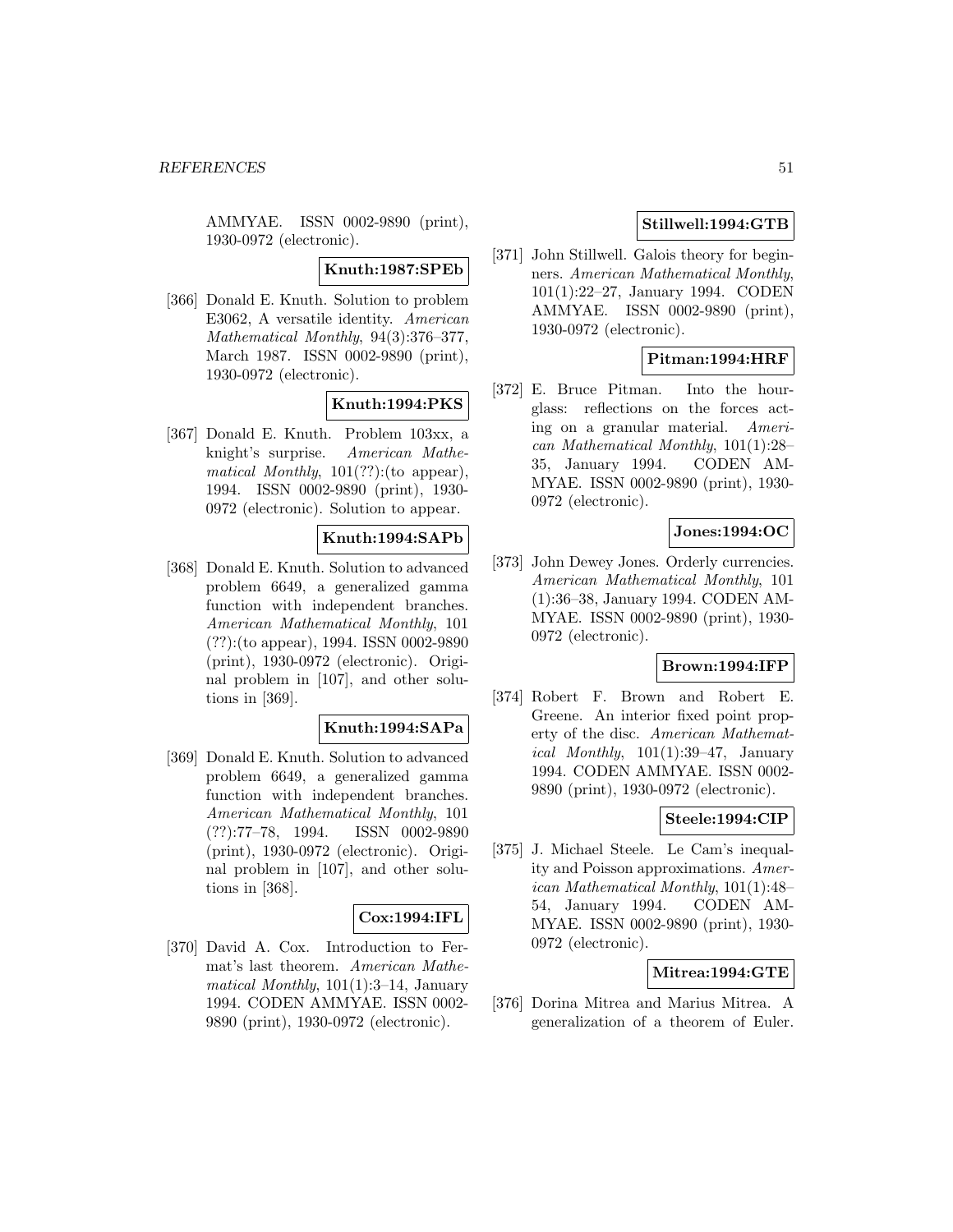American Mathematical Monthly, 101 (1):55–58, January 1994. CODEN AM-MYAE. ISSN 0002-9890 (print), 1930- 0972 (electronic).

# **Mironescu:1994:ETP**

[377] Petru Mironescu and Laurentiu Panaitopol. The existence of a triangle with prescribed angle bisector lengths. American Mathematical Monthly, 101 (1):58–60, January 1994. CODEN AM-MYAE. ISSN 0002-9890 (print), 1930- 0972 (electronic).

## **Shenitzer:1994:EI**

[378] A. Shenitzer and J. Steprāns. The evolution of integration. American Mathematical Monthly,  $101(1):66-72$ , January 1994. CODEN AMMYAE. ISSN 0002-9890 (print), 1930-0972 (electronic).

## **Ballew:1994:YGG**

[379] David W. Ballew. Yueh-Gin Gung and Dr. Charles Y. Hu Award for Distinguished Service to J. Sutherland Frame. American Mathematical Monthly,  $101(2):107-108$ , February 1994. CODEN AMMYAE. ISSN 0002- 9890 (print), 1930-0972 (electronic).

# **Grunbaum:1994:NLE**

[380] Branko Grünbaum and G. C. Shephard. A new look at Euler's theorem for polyhedra. American Mathematical Monthly,  $101(2):109-128$ , February 1994. CODEN AMMYAE. ISSN 0002- 9890 (print), 1930-0972 (electronic). See comment and response [462].

## **Davis:1994:ONR**

[381] Philip J. Davis. Otto Neugebauer: reminiscences and appreciation. Amer-

ican Mathematical Monthly, 101(2): 129–131, February 1994. CODEN AM-MYAE. ISSN 0002-9890 (print), 1930- 0972 (electronic).

# **Kavinoky:1994:CNE**

[382] Richard Kavinoky. Correction to: "From Newton to Einstein" [Amer. Math. Monthly **99** (1992), no. 6, 507– 521, MR 93c:01001] by B. Temple and C. A. Tracy. American Mathematical Monthly, 101(2):131, February 1994. CODEN AMMYAE. ISSN 0002-9890 (print), 1930-0972 (electronic). See [243].

# **Wegert:1994:BNP**

[383] Elias Wegert and Lloyd N. Trefethen. From the Buffon needle problem to the Kreiss matrix theorem. American Mathematical Monthly, 101(2): 132–139, February 1994. CODEN AM-MYAE. ISSN 0002-9890 (print), 1930- 0972 (electronic).

## **Waterhouse:1994:CG**

[384] William C. Waterhouse. A counterexample for Germain. American Mathematical Monthly, 101(2): 140–150, February 1994. CODEN AM-MYAE. ISSN 0002-9890 (print), 1930- 0972 (electronic).

## **Griffiths:1994:CEW**

[385] H. B. Griffiths and A. E. Hirst. Cubic equations, or Where did the examination question come from? American Mathematical Monthly, 101(2): 151–161, February 1994. CODEN AM-MYAE. ISSN 0002-9890 (print), 1930- 0972 (electronic).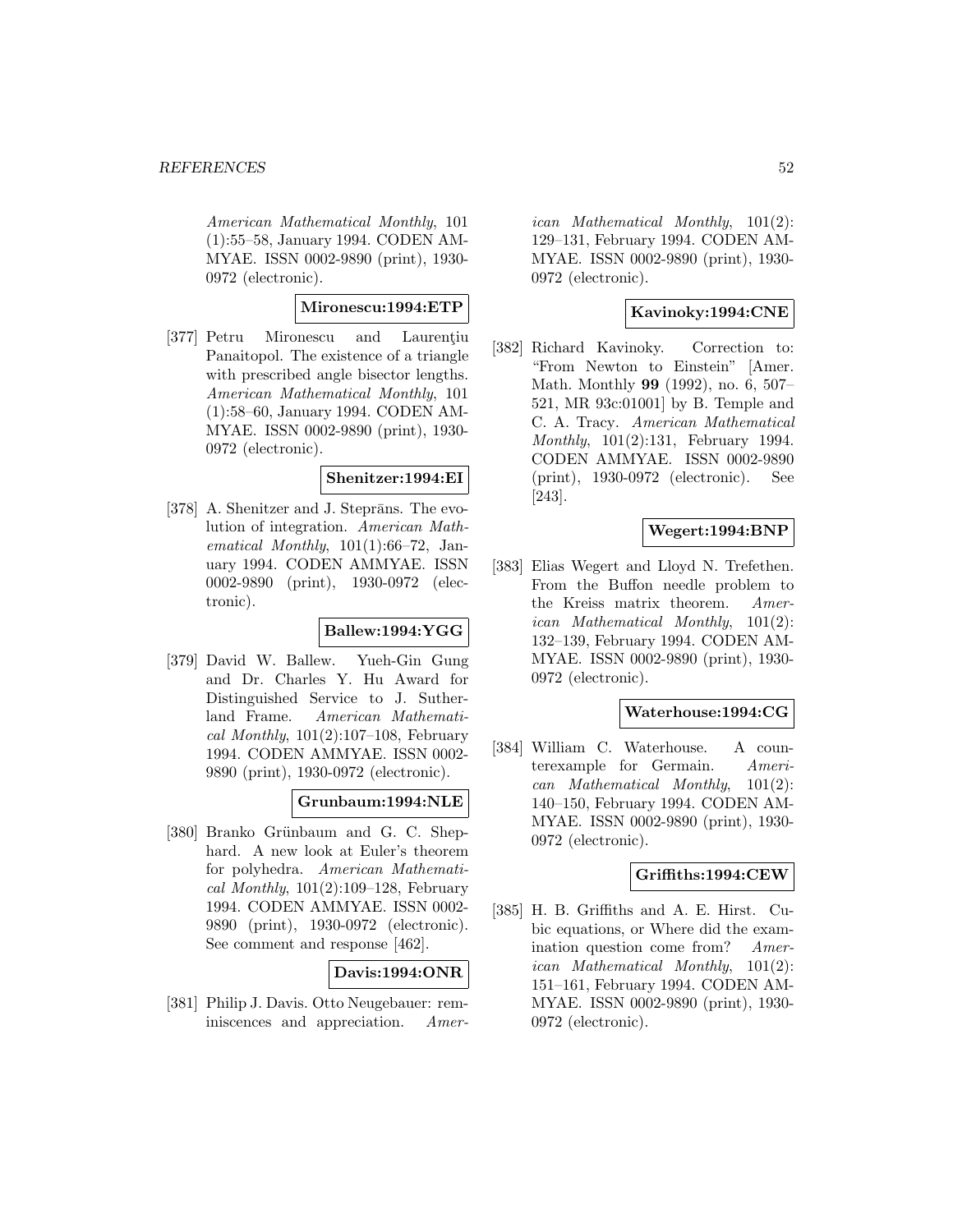# **Stachel:1994:IP**

[386] Hellmuth Stachel. On the identity of polyhedra. American Mathematical Monthly,  $101(2):162-165$ , February 1994. CODEN AMMYAE. ISSN 0002- 9890 (print), 1930-0972 (electronic).

## **Ullrich:1994:MPP**

[387] David C. Ullrich. More on the Pompeiu problem. American Mathematical Monthly,  $101(2):165-168$ , February 1994. CODEN AMMYAE. ISSN 0002- 9890 (print), 1930-0972 (electronic).

## **Guy:1994:ENE**

[388] Richard K. Guy. Every number is expressible as the sum of how many polygonal numbers. American Mathematical Monthly, 101(2): 169–172, February 1994. CODEN AM-MYAE. ISSN 0002-9890 (print), 1930- 0972 (electronic).

#### **Gouvea:1994:MP**

[389] Fernando Q. Gouvêa. A marvelous proof. American Mathematical Monthly, 101(3):203–222, March 1994. CODEN AMMYAE. ISSN 0002-9890 (print), 1930-0972 (electronic).

# **Aldous:1994:TCR**

[390] David Aldous. Triangulating the circle, at random. American Mathematical Monthly, 101(3):223–233, March 1994. CODEN AMMYAE. ISSN 0002-9890 (print), 1930-0972 (electronic).

## **Deakin:1994:HHM**

[391] Michael A. B. Deakin. Hypatia and her mathematics. American Mathematical Monthly, 101(3):234–243, March 1994.

CODEN AMMYAE. ISSN 0002-9890 (print), 1930-0972 (electronic).

## **Barshinger:1994:CIE**

[392] Richard Barshinger. Calculus II and Euler also (with a nod to series integral remainder bounds). American Mathematical Monthly, 101(3): 244–249, March 1994. CODEN AM-MYAE. ISSN 0002-9890 (print), 1930- 0972 (electronic).

#### **Frantz:1994:FPE**

[393] Marc Frantz. A focusing property of the ellipse. American Mathematical Monthly, 101(3):250–258, March 1994. CODEN AMMYAE. ISSN 0002-9890 (print), 1930-0972 (electronic).

#### **Peirone:1994:RCT**

[394] Roberto Peirone. Reflections can be trapped. American Mathematical Monthly, 101(3):259–260, March 1994. CODEN AMMYAE. ISSN 0002-9890 (print), 1930-0972 (electronic).

## **Heinrich:1994:ET**

[395] Katherine Heinrich and Peter Horák. Euler's theorem. American Mathematical Monthly, 101(3):260–261, March 1994. CODEN AMMYAE. ISSN 0002- 9890 (print), 1930-0972 (electronic).

#### **Feigenbaum:1994:UTS**

[396] Joan Feigenbaum and Nick Reingold. Universal traversal sequences. American Mathematical Monthly, 101(3): 262–265, March 1994. CODEN AM-MYAE. ISSN 0002-9890 (print), 1930- 0972 (electronic).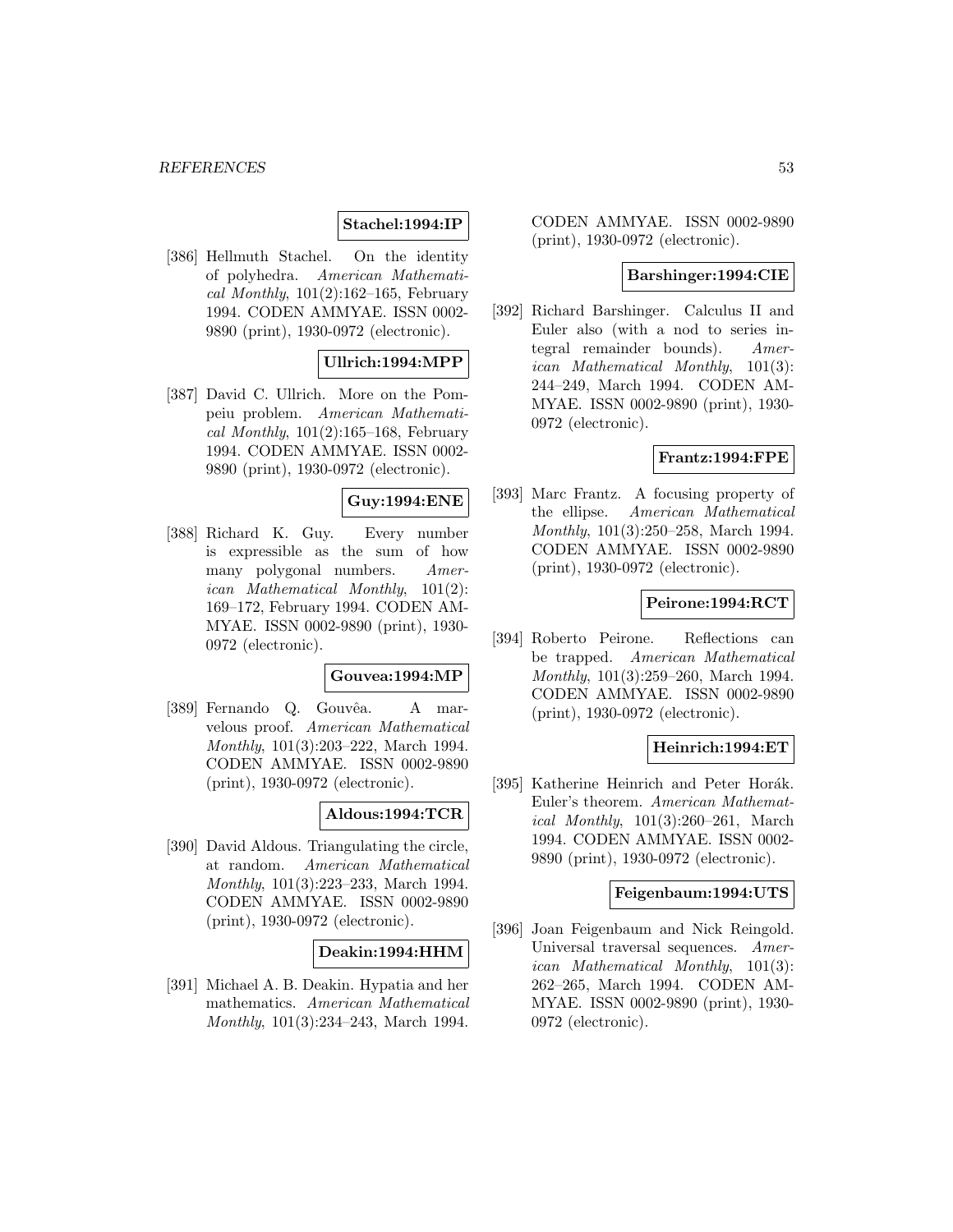# **Stillwell:1994:WAI**

[397] John Stillwell. What are algebraic integers and what are they for. American Mathematical Monthly, 101(3): 266–270, March 1994. CODEN AM-MYAE. ISSN 0002-9890 (print), 1930- 0972 (electronic).

# **Bender:1994:PSP**

[398] Edward A. Bender, Oren Patashnik, and Howard Rumsey, Jr. Pizza slicing, phi's, and the Riemann hypothesis. American Mathematical Monthly, 101 (4):307–317, April 1994. CODEN AM-MYAE. ISSN 0002-9890 (print), 1930- 0972 (electronic).

# **Walde:1994:RPP**

[399] Ralph Walde and Paula Russo. Rational periodic points of the quadratic function  $Q_c(x) = x^2 + c$ . American Mathematical Monthly, 101(4): 318–331, April 1994. CODEN AM-MYAE. ISSN 0002-9890 (print), 1930- 0972 (electronic).

## **G:1994:FVC**

[400] Ernesto Acosta G. and Cesar Delgado G. Fréchet vs. carathéodory. American Mathematical Monthly, 101 (4):332–338, April 1994. CODEN AM-MYAE. ISSN 0002-9890 (print), 1930- 0972 (electronic).

## **Thompson:1994:OMP**

[401] A. C. Thompson. Odd magic powers. American Mathematical Monthly, 101 (4):339–342, April 1994. CODEN AM-MYAE. ISSN 0002-9890 (print), 1930- 0972 (electronic).

# **Morgan:1994:MIU**

[402] Frank Morgan. Mathematicians, including undergraduates, look at soap bubbles. American Mathematical Monthly, 101(4):343–351, April 1994. CODEN AMMYAE. ISSN 0002-9890 (print), 1930-0972 (electronic).

# **Galvin:1994:PDC**

[403] Fred Galvin. A proof of Dilworth's chain decomposition theorem. American Mathematical Monthly, 101(4): 352–353, April 1994. CODEN AM-MYAE. ISSN 0002-9890 (print), 1930- 0972 (electronic).

#### **Vellekoop:1994:ITC**

[404] Michel Vellekoop and Raoul Berglund. On intervals, transitivity = chaos. American Mathematical Monthly, 101 (4):353–355, April 1994. CODEN AM-MYAE. ISSN 0002-9890 (print), 1930- 0972 (electronic).

#### **Kedlaya:1994:PMA**

[405] Kiran Kedlaya. Proof of a mixed arithmetic-mean, geometric-mean inequality. American Mathematical Monthly, 101(4):355–357, April 1994. CODEN AMMYAE. ISSN 0002-9890 (print), 1930-0972 (electronic).

#### **Banchoff:1994:GPC**

[406] Thomas Banchoff and Peter Giblin. On the geometry of piecewise circular curves. American Mathematical Monthly, 101(5):403–416, May 1994. CODEN AMMYAE. ISSN 0002-9890 (print), 1930-0972 (electronic). See errata [442].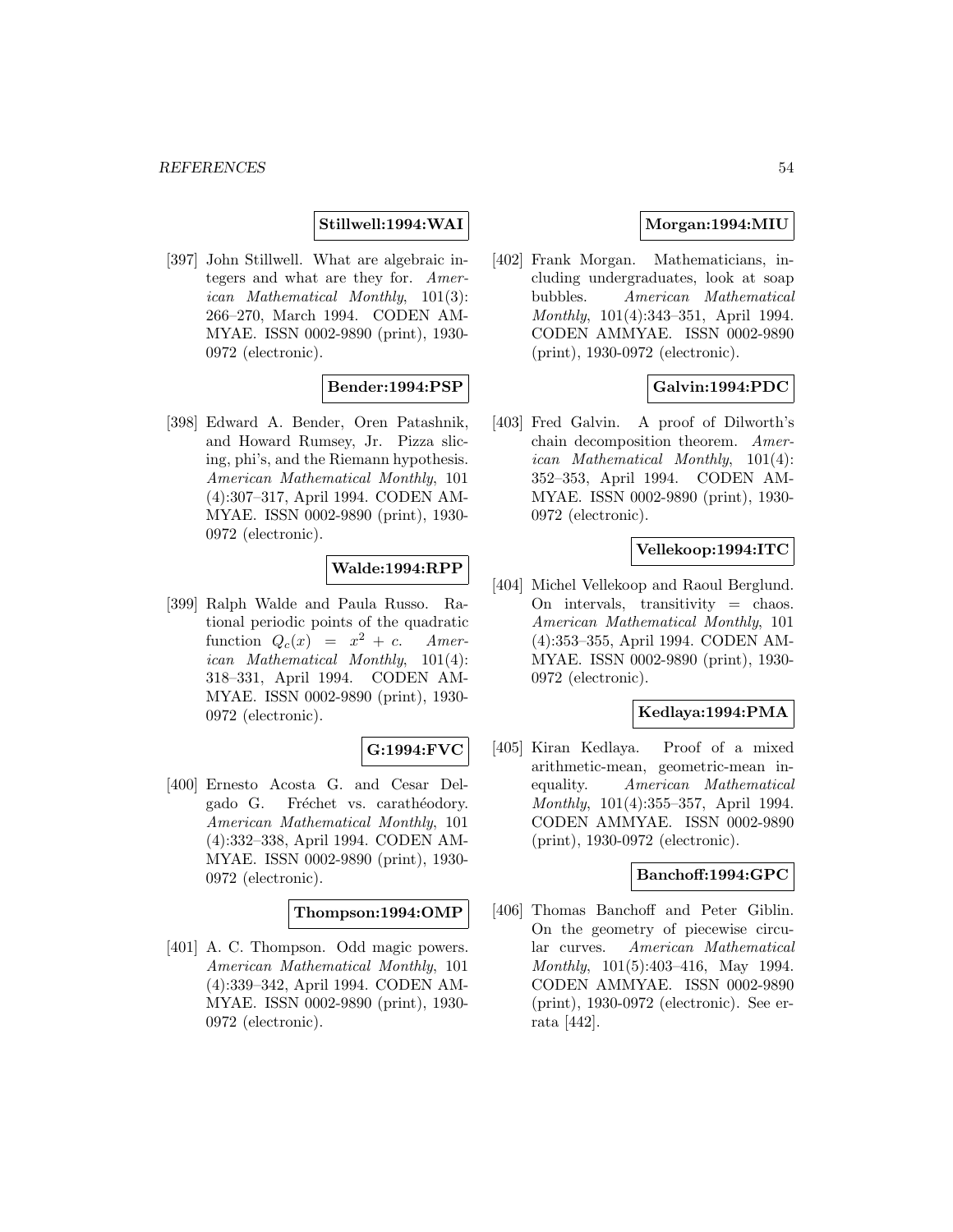# **Linzer:1994:TEP**

[407] Elliot Linzer. The two envelope paradox. American Mathematical Monthly, 101(5):417–419, May 1994. CODEN AMMYAE. ISSN 0002-9890 (print), 1930-0972 (electronic).

## **Maurer:1994:COC**

[408] Stephen B. Maurer. Comment: "Orderly currencies" [Amer. Math. Monthly **101** (1994), no. 1, 36–38] by J. D. Jones. American Mathematical Monthly, 101(5):419, May 1994. CODEN AMMYAE. ISSN 0002-9890 (print), 1930-0972 (electronic).

## **Robert:1994:FSP**

[409] Alain Robert. Fourier series of polygons. American Mathematical Monthly, 101(5):420–428, May 1994. CODEN AMMYAE. ISSN 0002-9890 (print), 1930-0972 (electronic).

## **Savage:1994:PND**

[410] Richard P. Savage, Jr. The paradox of nontransitive dice. American Mathematical Monthly, 101(5):429–436, May 1994. CODEN AMMYAE. ISSN 0002- 9890 (print), 1930-0972 (electronic).

#### **Beeckmans:1994:SES**

[411] Laurent Beeckmans. Squares expressible as sum of consecutive squares. American Mathematical Monthly, 101 (5):437–442, May 1994. CODEN AM-MYAE. ISSN 0002-9890 (print), 1930- 0972 (electronic).

## **Turner:1994:SRM**

[412] Stephen M. Turner. Square roots mod p. American Mathematical Monthly, 101(5):443–449, May 1994. CODEN

AMMYAE. ISSN 0002-9890 (print), 1930-0972 (electronic).

#### **Tong:1994:KTG**

[413] Jing Cheng Tong. Kummer's test gives characterizations for convergence or divergence of all positive series. American Mathematical Monthly, 101 (5):450–452, May 1994. CODEN AM-MYAE. ISSN 0002-9890 (print), 1930- 0972 (electronic).

# **Li:1994:IN**

[414] Chi-Kwong Li and Wasin So. Isometries of  $l_p$ -norm. American Mathematical Monthly, 101(5):452–453, May 1994. CODEN AMMYAE. ISSN 0002- 9890 (print), 1930-0972 (electronic).

## **Wang:1994:TIU**

[415] Bo Ying Wang and Fu Zhen Zhang. A trace inequality for unitary matrices. American Mathematical Monthly, 101 (5):453–455, May 1994. CODEN AM-MYAE. ISSN 0002-9890 (print), 1930- 0972 (electronic).

## **Grafakos:1994:EPS**

[416] Loukas Grafakos. An elementary proof of the square summability of the discrete Hilbert transform. American Mathematical Monthly, 101(5): 456–458, May 1994. CODEN AM-MYAE. ISSN 0002-9890 (print), 1930- 0972 (electronic).

#### **Shenitzer:1994:HHG**

[417] Abe Shenitzer. How hyperbolic geometry became respectable. American Mathematical Monthly, 101(5): 464–470, May 1994. CODEN AM-MYAE. ISSN 0002-9890 (print), 1930- 0972 (electronic).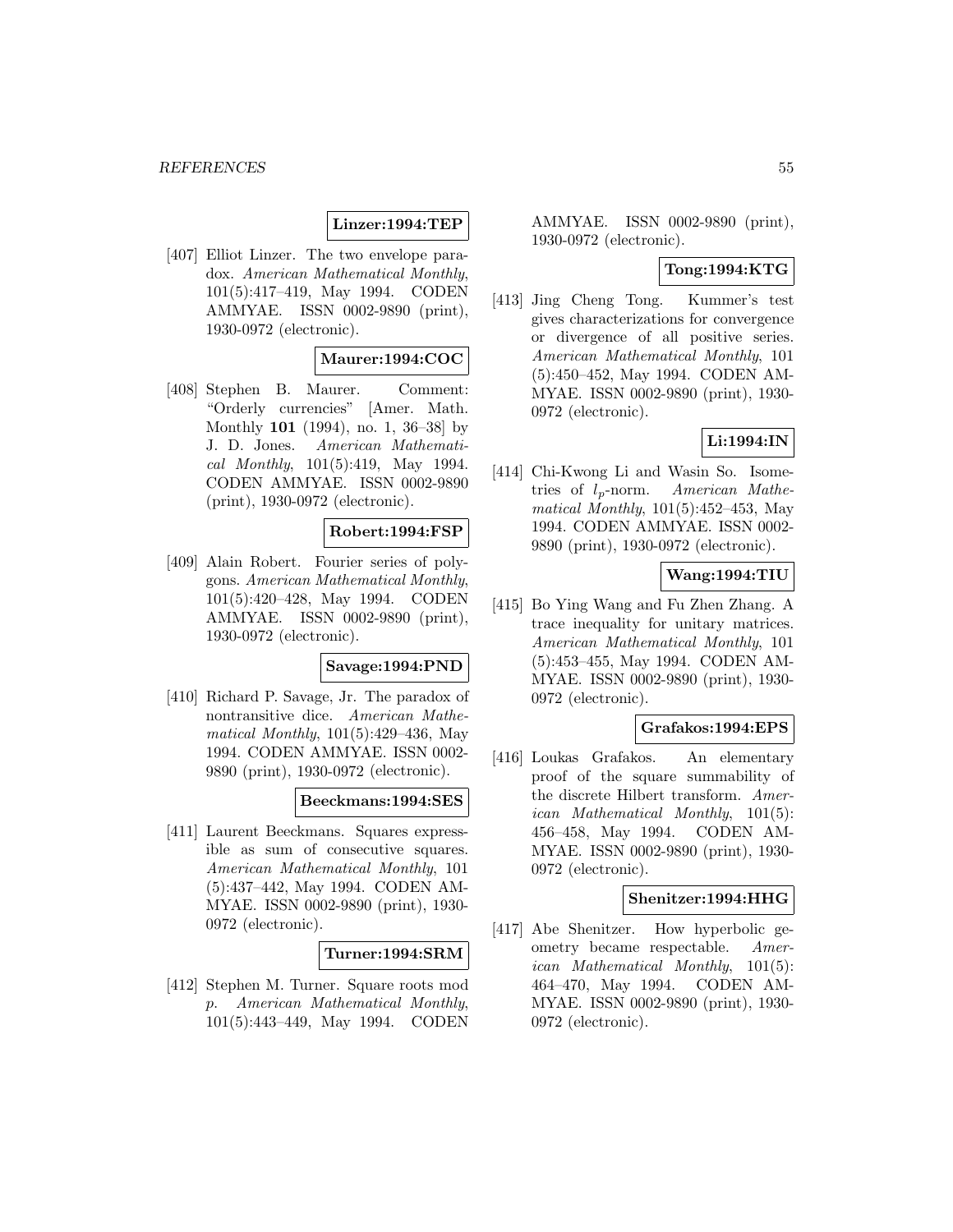## **Buhler:1994:JDD**

[418] Joe Buhler, David Eisenbud, Ron Graham, and Colin Wright. Juggling drops and descents. American Mathematical Monthly, 101(6):507–519, June/July 1994. CODEN AMMYAE. ISSN 0002- 9890 (print), 1930-0972 (electronic).

# **Gordon:1994:WGA**

[419] Gary Gordon. Workable gears, Archimedian solids and planar bipartite graphs. American Mathematical Monthly, 101(6):527–534, June/July 1994. CODEN AMMYAE. ISSN 0002- 9890 (print), 1930-0972 (electronic).

#### **Prosser:1994:KSH**

[420] Reese T. Prosser. On the Kummer solutions of the hypergeometric equation. American Mathematical Monthly, 101 (6):535–543, June/July 1994. CODEN AMMYAE. ISSN 0002-9890 (print), 1930-0972 (electronic).

#### **Emert:1994:RM**

[421] John W. Emert, Kay I. Meeks, and Roger B. Nelson. Reflections on a Mira. American Mathematical Monthly, 101 (6):544–549, June/July 1994. CODEN AMMYAE. ISSN 0002-9890 (print), 1930-0972 (electronic).

## **Waymire:1994:BN**

[422] Ed Waymire. Buffon noodles. American Mathematical Monthly, 101(6): 550–559, June/July 1994. CODEN AMMYAE. ISSN 0002-9890 (print), 1930-0972 (electronic).

## **Bronstein:1994:CPC**

[423] Victor Bronstein and Aviezri S. Fraenkel. On a curious property of counting sequences. American Mathematical Monthly, 101(6):560– 563, June/July 1994. CODEN AM-MYAE. ISSN 0002-9890 (print), 1930- 0972 (electronic).

## **Knudsen:1994:CN**

[424] Carsten Knudsen. Chaos without nonperiodicity. American Mathematical Monthly, 101(6):563–565, June/July 1994. CODEN AMMYAE. ISSN 0002- 9890 (print), 1930-0972 (electronic).

## **Pecaric:1994:RSI**

[425] Josip Pečarić. A reverse Stolarsky's inequality. American Mathematical Monthly, 101(6):565–567, June/July 1994. CODEN AMMYAE. ISSN 0002- 9890 (print), 1930-0972 (electronic).

#### **Mercer:1994:NSI**

[426] A. McD. Mercer. A note on some irrational decimal fractions. American Mathematical Monthly, 101(6): 567–568, June/July 1994. CODEN AMMYAE. ISSN 0002-9890 (print), 1930-0972 (electronic).

#### **Callan:1994:PPF**

[427] David Callan. A possible permanent formula. American Mathematical Monthly, 101(6):571–573, June/July 1994. CODEN AMMYAE. ISSN 0002- 9890 (print), 1930-0972 (electronic).

## **King:1994:TPS**

[428] Jonathan L. King. Three problems in search of a measure. American Mathematical Monthly, 101(7):609–628, August/September 1994. CODEN AM-MYAE. ISSN 0002-9890 (print), 1930- 0972 (electronic).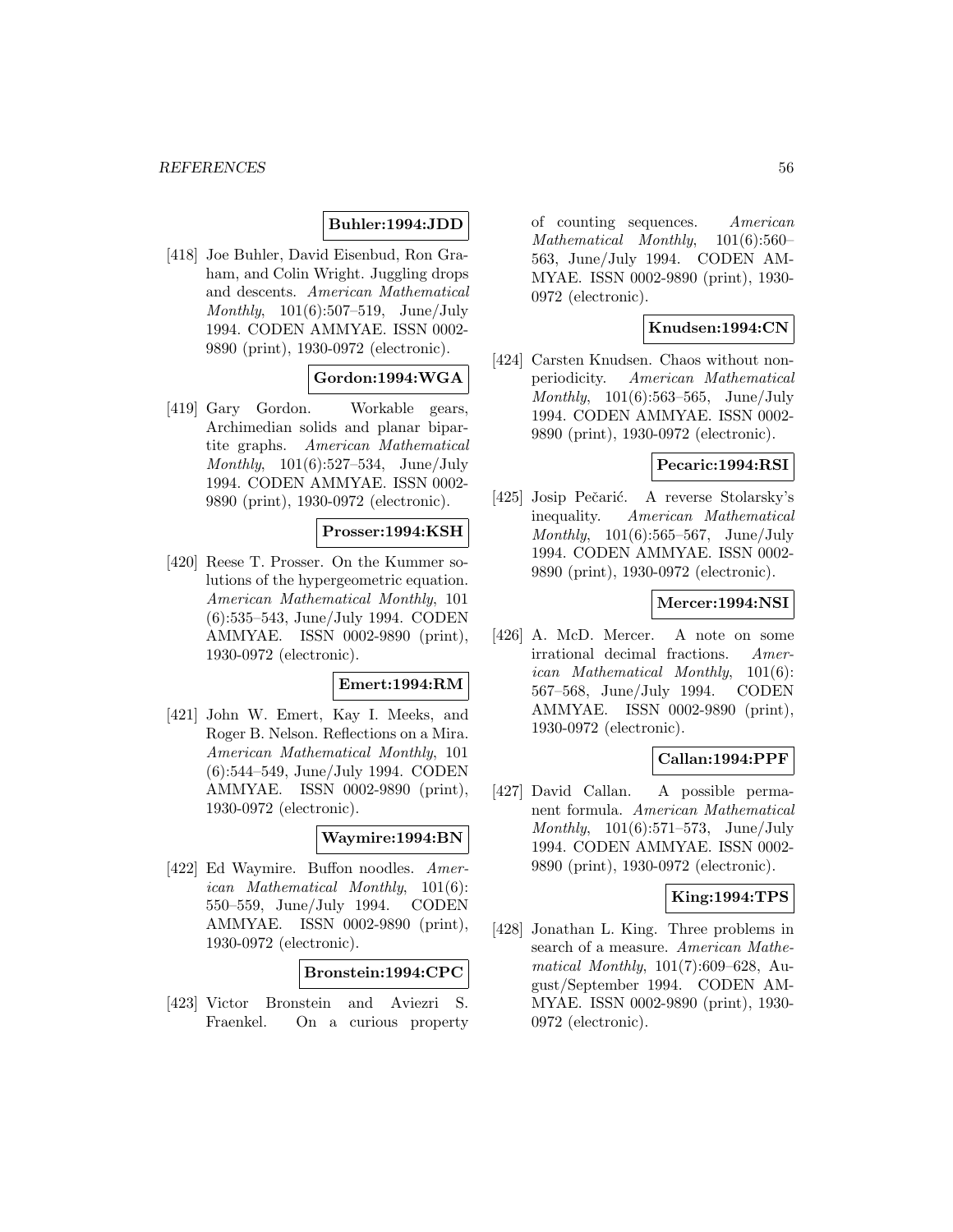# **Rivin:1994:QP**

[429] Igor Rivin, Ilan Vardi, and Paul Zimmermann. The *n*-queens problem. American Mathematical Monthly, 101 (7):629–639, August/September 1994. CODEN AMMYAE. ISSN 0002-9890 (print), 1930-0972 (electronic).

# **Kraft:1994:WDB**

[430] Roger L. Kraft. What's the difference between Cantor sets. American Mathematical Monthly, 101(7):640–650, August/September 1994. CODEN AM-MYAE. ISSN 0002-9890 (print), 1930- 0972 (electronic).

# **Allouche:1994:MSS**

[431] Jean-Paul Allouche, Dan Astoorian, Jim Randall, and Jeffrey Shallit. Morphisms, squarefree strings, and the Tower of Hanoi puzzle. American Mathematical Monthly, 101(7): 651–658, August/September 1994. CO-DEN AMMYAE. ISSN 0002-9890 (print), 1930-0972 (electronic).

## **Ageev:1994:STD**

[432] A. A. Ageev. Sierpiński's theorem is deducible from Euler and Dirichlet. American Mathematical Monthly, 101 (7):659–660, August/September 1994. CODEN AMMYAE. ISSN 0002-9890 (print), 1930-0972 (electronic).

## **Matus:1994:NSP**

[433] F. Matúš. On nonnegativity of symmetric polynomials. American Mathematical Monthly, 101(7):661–664, August/September 1994. CODEN AM-MYAE. ISSN 0002-9890 (print), 1930- 0972 (electronic).

# **Graham:1994:NTO**

[434] N. Graham, R. C. Entringer, and L. A. Székely. New tricks for old trees: maps and the pigeonhole principle. American Mathematical Monthly, 101 (7):664–667, August/September 1994. CODEN AMMYAE. ISSN 0002-9890 (print), 1930-0972 (electronic).

# **Ondich:1994:DYK**

[435] Jeffrey Ondich. Do you know the way to vertex A. American Mathematical Monthly, 101(7):668–673, August/September 1994. CODEN AM-MYAE. ISSN 0002-9890 (print), 1930- 0972 (electronic).

#### **Kreyszig:1994:CVMa**

[436] Erwin Kreyszig. On the calculus of variations and its major influences on the mathematics of the first half of our century. I. American Mathematical Monthly, 101(7):674–678, August/September 1994. CODEN AM-MYAE. ISSN 0002-9890 (print), 1930- 0972 (electronic).

# **Terrell:1994:BSR**

[437] Maria S. Terrell and Robert E. Terrell. Behind the scenes of a random dot stereogram. American Mathematical Monthly, 101(8):715–724, October 1994. CODEN AMMYAE. ISSN 0002- 9890 (print), 1930-0972 (electronic).

## **Shimura:1994:FTE**

[438] Goro Shimura. Fractional and trigonometric expressions for matrices. American Mathematical Monthly, 101(8): 744–758, October 1994. CODEN AM-MYAE. ISSN 0002-9890 (print), 1930- 0972 (electronic).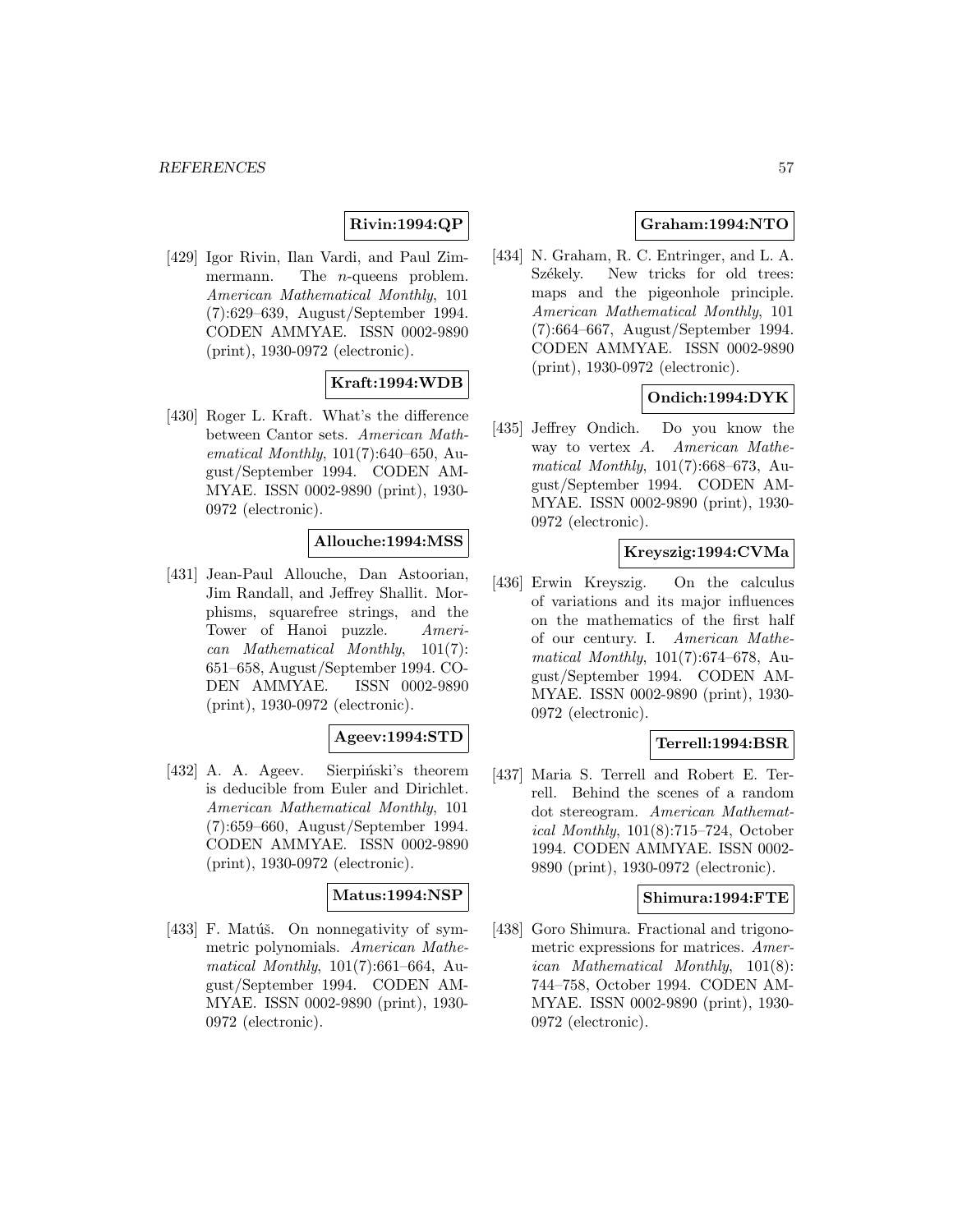## **Osofsky:1994:NLP**

[439] Barbara L. Osofsky. Noether Lasker primary decomposition revisited. American Mathematical Monthly, 101(8):759–768, October 1994. CO-DEN AMMYAE. ISSN 0002-9890 (print), 1930-0972 (electronic).

# **Stein:1994:EIS**

[440] S. Stein and S. Szabó. Elementary infinite sources of non-unique factorization rings. American Mathematical Monthly, 101(8):769–770, October 1994. CODEN AMMYAE. ISSN 0002- 9890 (print), 1930-0972 (electronic).

#### **Fekete:1994:ATN**

[441] Antal E. Fekete. Apropos "Two notes on notation" [Amer. Math. Monthly **99** (1992), no. 5, 403–422, MR 93f:05001] by D. E. Knuth. American Mathematical Monthly, 101(8):771–778, October 1994. CODEN AMMYAE. ISSN 0002- 9890 (print), 1930-0972 (electronic). See [238].

#### **Ramshaw:1994:EGP**

[442] Lyle Ramshaw. Erratum: "On the geometry of piecewise circular curves" [Amer. Math. Monthly **101** (1994), no. 5, 403–416, MR 95k:51030a] by T. Banchoff and P. Giblin. American Mathematical Monthly, 101(8):778, October 1994. CODEN AMMYAE. ISSN 0002- 9890 (print), 1930-0972 (electronic). See [406].

#### **Gillman:1994:CT**

[443] Leonard Gillman. Congruence of triangles. American Mathematical Monthly, 101(8):782–783, October 1994. CO-DEN AMMYAE. ISSN 0002-9890 (print), 1930-0972 (electronic).

#### **Hungerbuhler:1994:SEP**

[444] Norbert Hungerbühler. A short elementary proof of the Mohr-Mascheroni theorem. American Mathematical Monthly, 101(8):784–787, October 1994. CODEN AMMYAE. ISSN 0002- 9890 (print), 1930-0972 (electronic).

## **Eriksson:1994:WTP**

[445] Folke Eriksson. Which triangles are plane sections of regular tetrahedra. American Mathematical Monthly, 101 (8):788–789, October 1994. CODEN AMMYAE. ISSN 0002-9890 (print), 1930-0972 (electronic).

#### **Waymire:1994:ABN**

[446] Edward C. Waymire. Addendum: "Buffon noodles". American Mathematical Monthly, 101(8):791, October 1994. CODEN AMMYAE. ISSN 0002- 9890 (print), 1930-0972 (electronic).

# **Gray:1994:GCT**

[447] Robert Gray. Georg Cantor and transcendental numbers. American Mathematical Monthly, 101(9):819– 832, November 1994. CODEN AM-MYAE. ISSN 0002-9890 (print), 1930- 0972 (electronic).

## **Sobel:1994:ASP**

[448] Milton Sobel and Krzysztof Frankowski. The 500th anniversary of the sharing problem (the oldest problem in the theory of probability). American Mathematical Monthly, 101(9): 833–847, November 1994. CODEN AMMYAE. ISSN 0002-9890 (print), 1930-0972 (electronic).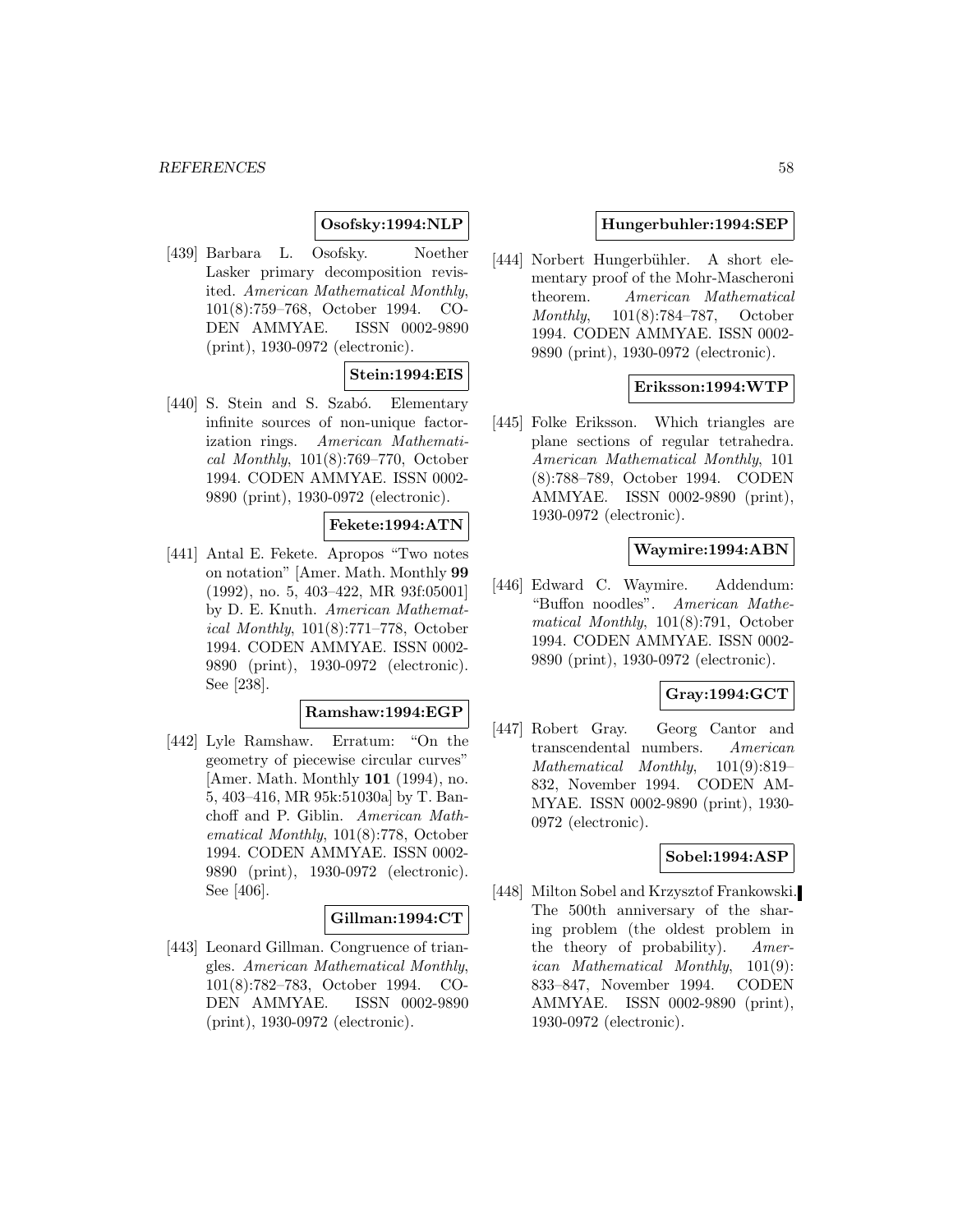#### **Thurston:1994:WWD**

[449] Hugh Thurston. What is wrong with the definition of  $dy/dx$ . American Mathematical Monthly, 101(9): 855–857, November 1994. CODEN AMMYAE. ISSN 0002-9890 (print), 1930-0972 (electronic).

## **Gordon:1994:SAG**

[450] Louis Gordon. A stochastic approach to the gamma function. American Mathematical Monthly, 101(9): 858–865, November 1994. CODEN AMMYAE. ISSN 0002-9890 (print), 1930-0972 (electronic).

#### **Goodman:1994:ATP**

[451] Jacob E. Goodman, Richard Pollack, Rephael Wenger, and Tudor Zamfirescu. Arrangements and topological planes. American Mathematical Monthly, 101(9):866–878, November 1994. CODEN AMMYAE. ISSN 0002- 9890 (print), 1930-0972 (electronic).

#### **Boyle:1994:AFS**

[452] Jeff Boyle. An application of Fourier series to the most significant digit problem. American Mathematical Monthly, 101(9):879–886, November 1994. CO-DEN AMMYAE. ISSN 0002-9890 (print), 1930-0972 (electronic).

# **Dittmer:1994:CPI**

[453] Andrew Dittmer. Cross product identities in arbitrary dimension. American Mathematical Monthly, 101(9): 887–891, November 1994. CODEN AMMYAE. ISSN 0002-9890 (print), 1930-0972 (electronic).

# **Armitage:1994:NCC**

[454] D. H. Armitage. A non-constant continuous function on the plane whose integral on every line is zero. American Mathematical Monthly, 101(9): 892–894, November 1994. CODEN AMMYAE. ISSN 0002-9890 (print), 1930-0972 (electronic).

## **Zeilberger:1994:CII**

[455] Doron Zeilberger. Chu's 1303 identity implies Bombieri's 1990 norminequality (via an identity of Beauzamy and Dégot). American Mathematical Monthly, 101(9):894–896, November 1994. CODEN AMMYAE. ISSN 0002- 9890 (print), 1930-0972 (electronic).

## **McGeoch:1994:HSC**

[456] Catherine C. McGeoch. How to stay competitive. American Mathematical Monthly, 101(9):897–901, November 1994. CODEN AMMYAE. ISSN 0002- 9890 (print), 1930-0972 (electronic).

# **Kreyszig:1994:CVMb**

[457] Erwin Kreyszig. On the calculus of variations and its major influences on the mathematics of the first half of our century. II. American Mathematical Monthly, 101(9):902–908, November 1994. CODEN AMMYAE. ISSN 0002- 9890 (print), 1930-0972 (electronic).

#### **Scheinerman:1994:RCN**

[458] Edward R. Scheinerman and Herbert S. Wilf. The rectilinear crossing number of a complete graph and Sylvester's "four point problem" of geometric probability. American Mathematical Monthly, 101(10):939–943, December 1994. CODEN AMMYAE. ISSN 0002- 9890 (print), 1930-0972 (electronic).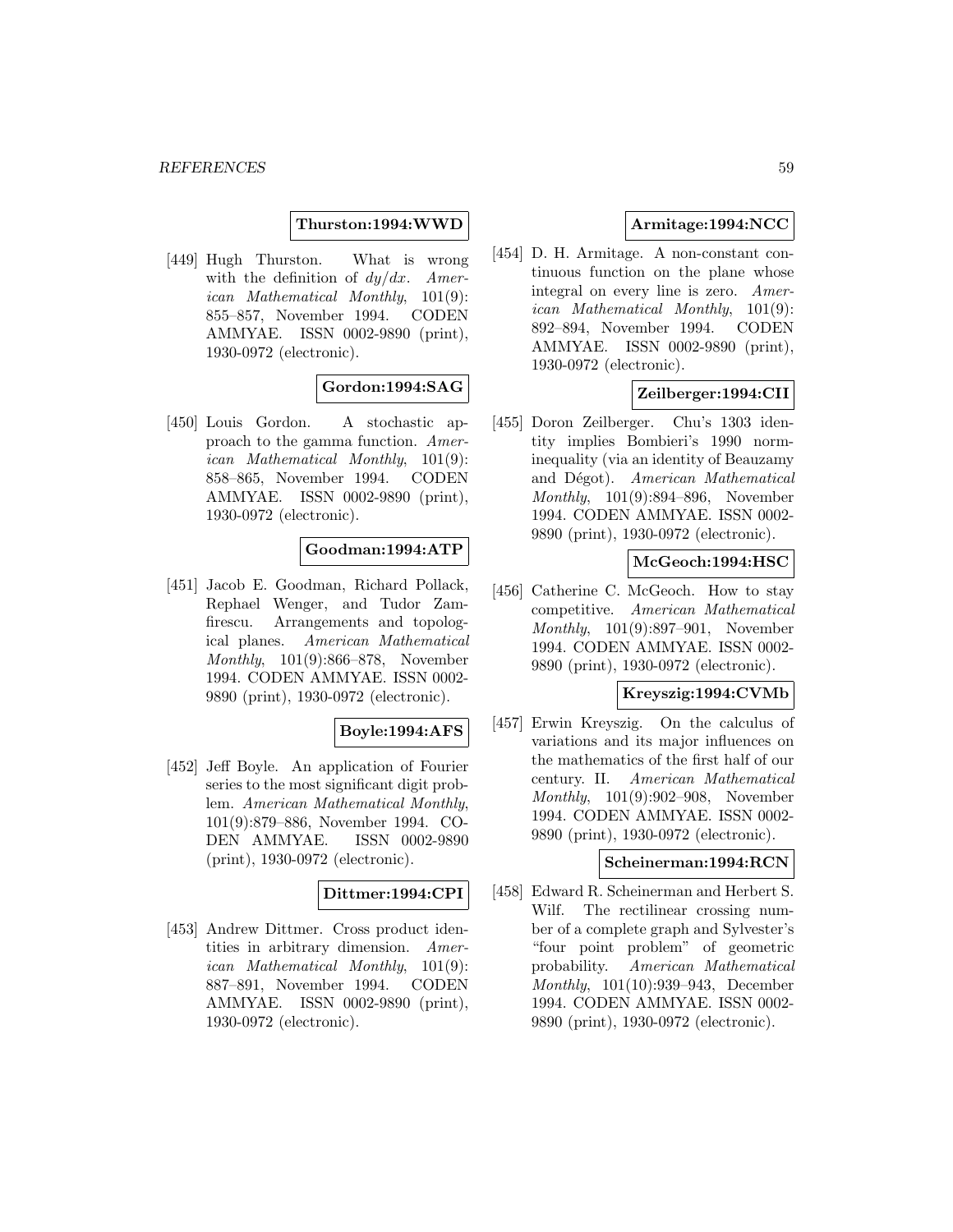## **Percus:1994:SMN**

[459] Ora E. Percus and Jerome K. Percus. String matching for the novice. American Mathematical Monthly, 101 (10):944–947, December 1994. CODEN AMMYAE. ISSN 0002-9890 (print), 1930-0972 (electronic).

#### **Rawlings:1994:BTN**

[460] Don Rawlings. Bernoulli trials and number theory. American Mathematical Monthly, 101(10):948–952, December 1994. CODEN AMMYAE. ISSN 0002-9890 (print), 1930-0972 (electronic).

### **Paulsen:1994:WSM**

[461] William H. Paulsen. What is the shape of a mylar balloon. American Mathematical Monthly, 101(10): 953–958, December 1994. CODEN AMMYAE. ISSN 0002-9890 (print), 1930-0972 (electronic).

#### **Hilton:1994:ETP**

[462] Peter Hilton and Jean Pedersen. Euler's theorem for polyhedra: a topologist and geometer respond. comment to: "A new look at Euler's theorem for polyhedra" [Amer. Math. Monthly **101** (1994), no. 2, 109–128, MR 95c:52032] by B. Grünbaum and G. C. Shephard. With a response by Grünbaum and Shephard. American Mathematical Monthly, 101(10):959–962, December 1994. CODEN AMMYAE. ISSN 0002- 9890 (print), 1930-0972 (electronic). See [380].

## **Kleiner:1994:RPE**

[463] I. Kleiner and N. Movshovitz-Hadar. The role of paradoxes in the evolution

of mathematics. American Mathematical Monthly, 101(10):963–974, December 1994. CODEN AMMYAE. ISSN 0002-9890 (print), 1930-0972 (electronic).

## **Brualdi:1994:RCP**

[464] Richard A. Brualdi and Stephen Mellendorf. Regions in the complex plane containing the eigenvalues of a matrix. American Mathematical Monthly, 101 (10):975–985, December 1994. CODEN AMMYAE. ISSN 0002-9890 (print), 1930-0972 (electronic).

#### **Spearman:1994:CSQ**

[465] Blair K. Spearman and Kenneth S. Williams. Characterization of solvable quintics  $x^5 + ax + b$ . American Mathematical Monthly, 101(10): 986–992, December 1994. CODEN AMMYAE. ISSN 0002-9890 (print), 1930-0972 (electronic).

## **Cosgrave:1994:HPR**

[466] John B. Cosgrave. A Halmos problem and a related problem. American Mathematical Monthly, 101(10): 993–996, December 1994. CODEN AMMYAE. ISSN 0002-9890 (print), 1930-0972 (electronic).

#### **Girstmair:1994:PCN**

[467] Kurt Girstmair. A "popular" class number formula. American Mathematical Monthly, 101(10):997–1001, December 1994. CODEN AMMYAE. ISSN 0002-9890 (print), 1930-0972 (electronic).

#### **Alkan:1994:VWT**

[468] Emre Alkan. Variations on Wolstenholme's theorem. American Mathemat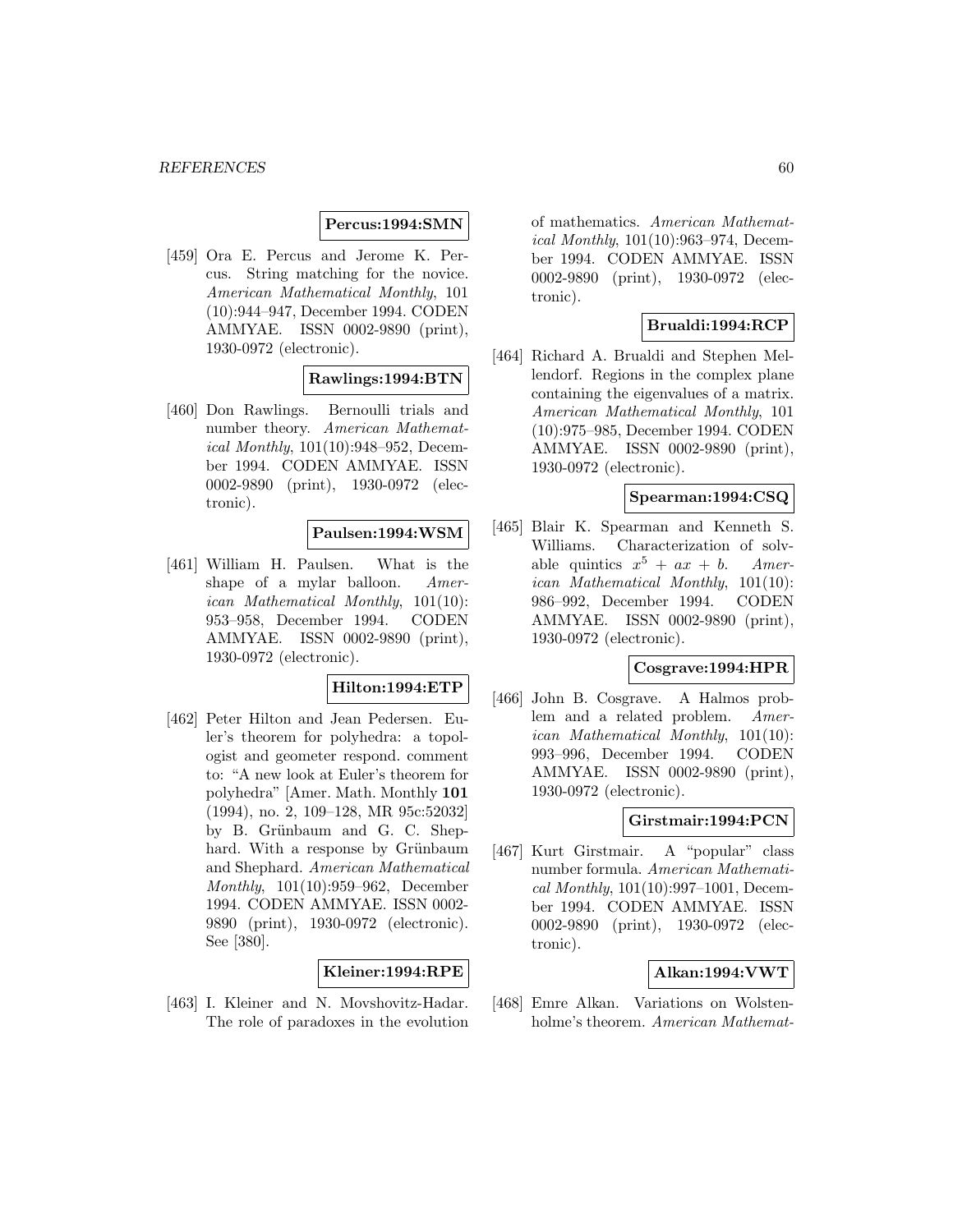ical Monthly, 101(10):1001–1004, December 1994. CODEN AMMYAE. ISSN 0002-9890 (print), 1930-0972 (electronic).

## **Gillman:1994:SPT**

[469] Leonard Gillman. The second-partials test for local extrema of  $f(x, y)$ . American Mathematical Monthly, 101(10): 1004–1006, December 1994. CODEN AMMYAE. ISSN 0002-9890 (print), 1930-0972 (electronic).

#### **Orkin:1995:WWF**

[470] Michael Orkin and Richard Kakigi. What is the worth of free casino credit. American Mathematical Monthly, 102 (1):3–8, January 1995. CODEN AM-MYAE. ISSN 0002-9890 (print), 1930- 0972 (electronic).

## **Brams:1995:EFC**

[471] Steven J. Brams and Alan D. Taylor. An envy-free cake division protocol. American Mathematical Monthly, 102(1):9–18, January 1995. CODEN AMMYAE. ISSN 0002-9890 (print), 1930-0972 (electronic).

# **Hoffman:1995:DPT**

[472] Michael E. Hoffman. Derivative polynomials for tangent and secant. American Mathematical Monthly, 102(1):23– 30, January 1995. CODEN AM-MYAE. ISSN 0002-9890 (print), 1930- 0972 (electronic).

## **Liggett:1995:LLN**

[473] Thomas M. Liggett and Peter Petersen. The law of large numbers and  $\sqrt{2}$ . American Mathematical Monthly, 102 (1):31–35, January 1995. CODEN AM-

MYAE. ISSN 0002-9890 (print), 1930- 0972 (electronic).

# **Redfield:1995:ER**

[474] R. H. Redfield. Exponentiation in rings. American Mathematical Monthly, 102(1):36–40, January 1995. CODEN AMMYAE. ISSN 0002-9890 (print), 1930-0972 (electronic).

## **Peterson:1995:IHE**

[475] Blake E. Peterson and James H. Jordan. Integer hexahedra equivalent to perfect boxes. American Mathematical Monthly, 102(1):41–45, January 1995. CODEN AMMYAE. ISSN 0002-9890 (print), 1930-0972 (electronic).

# **Bagby:1995:CNP**

[476] Richard J. Bagby. Calculating normal probabilities. American Mathematical Monthly, 102(1):46–48, January 1995. CODEN AMMYAE. ISSN 0002-9890 (print), 1930-0972 (electronic).

#### **Shutler:1995:CCP**

[477] Paul Shutler. Constrained critical points. American Mathematical Monthly, 102(1):49–52, January 1995. CODEN AMMYAE. ISSN 0002-9890 (print), 1930-0972 (electronic).

#### **Tabachnikov:1995:CE**

[478] S. Tabachnikov. A cone eversion. American Mathematical Monthly, 102 (1):52–56, January 1995. CODEN AM-MYAE. ISSN 0002-9890 (print), 1930- 0972 (electronic).

## **Libeskind-Hadas:1995:AAG**

[479] Ran Libeskind-Hadas. Approximation algorithms: good solutions to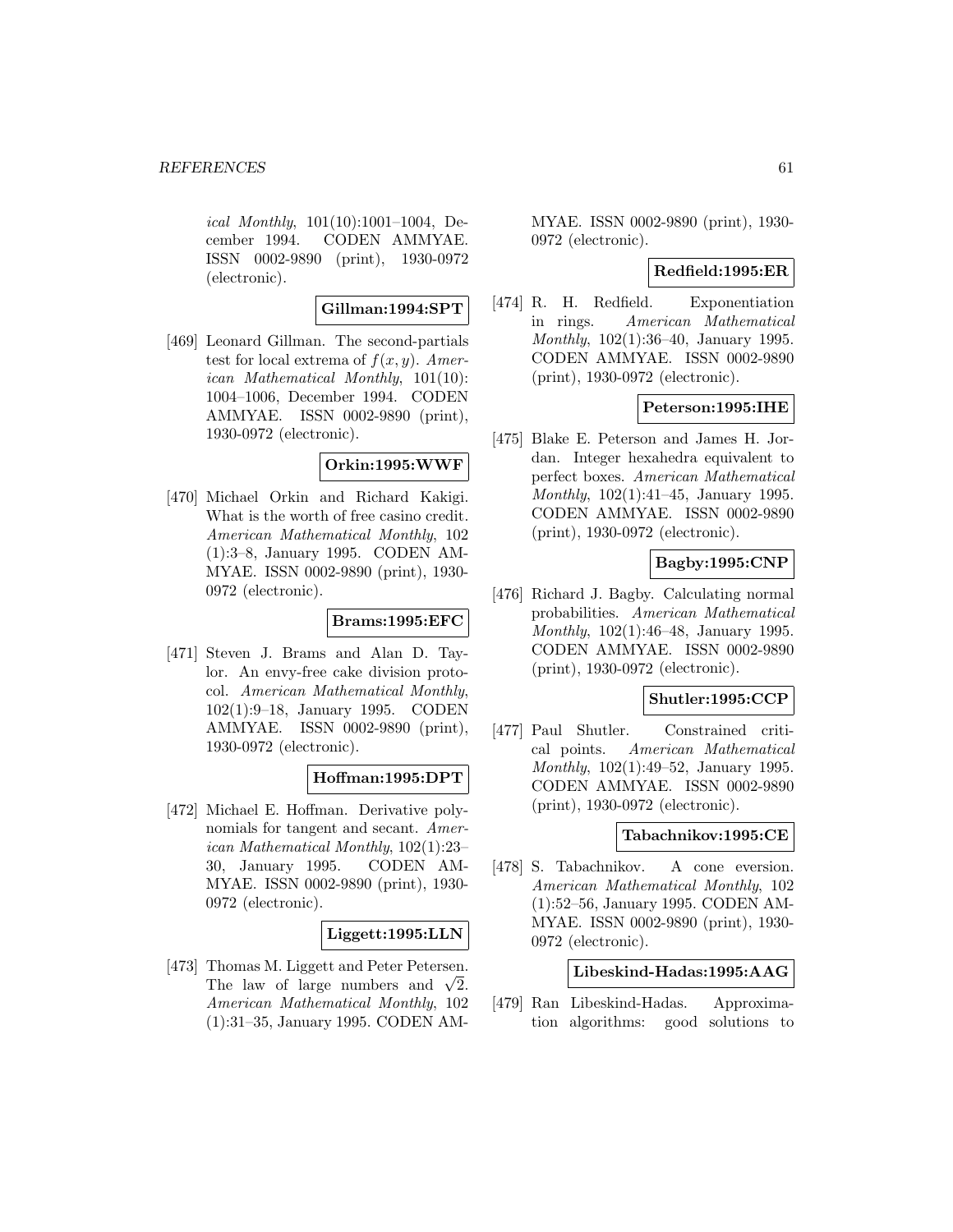hard problems. American Mathematical Monthly,  $102(1):57-61$ , January 1995. CODEN AMMYAE. ISSN 0002- 9890 (print), 1930-0972 (electronic).

# **Mykytiuk:1995:FSA**

[480] Stefan Mykytiuk and Abe Shenitzer. Four significant axiomatic systems and some of the issues associated with them. American Mathematical Monthly, 102(1):62–67, January 1995. CODEN AMMYAE. ISSN 0002-9890 (print), 1930-0972 (electronic).

## **Haimo:1995:ECE**

[481] Deborah Tepper Haimo. Experimentation and conjecture are not enough. American Mathematical Monthly, 102 (2):102–112, February 1995. CODEN AMMYAE. ISSN 0002-9890 (print), 1930-0972 (electronic).

## **Chung:1995:PC**

[482] Fan Chung, Ron Graham, John Morrison, and Andrew Odlyzko. Pebbling a chessboard. American Mathematical Monthly,  $102(2):113-123$ , February 1995. CODEN AMMYAE. ISSN 0002- 9890 (print), 1930-0972 (electronic).

# **Chapman:1995:DSS**

[483] S. J. Chapman. Drums that sound the same. American Mathematical Monthly,  $102(2):124-138$ , February 1995. CODEN AMMYAE. ISSN 0002- 9890 (print), 1930-0972 (electronic).

# **Axler:1995:D**

[484] Sheldon Axler. Down with determinants. American Mathematical Monthly,  $102(2):139-154$ , February 1995. CODEN AMMYAE. ISSN 0002- 9890 (print), 1930-0972 (electronic).

# **Andrews:1995:WFC**

[485] Peter Andrews. Where not to find the critical points of a polynomial variation on a Putnam theme. American Mathematical Monthly, 102(2): 155–158, February 1995. CODEN AM-MYAE. ISSN 0002-9890 (print), 1930- 0972 (electronic).

# **Lax:1995:SPS**

[486] Peter D. Lax. A short path to the shortest path. American Mathematical Monthly,  $102(2):158-159$ , February 1995. CODEN AMMYAE. ISSN 0002- 9890 (print), 1930-0972 (electronic).

#### **Khavinson:1995:NES**

[487] Dmitry Khavinson. A note on entire solutions of the eiconal [eikonal] equation. American Mathematical Monthly, 102 (2):159–161, February 1995. CODEN AMMYAE. ISSN 0002-9890 (print), 1930-0972 (electronic).

#### **Surowski:1995:UAF**

[488] David B. Surowski. The uniqueness aspect of the fundamental theorem of finite abelian groups. American Mathematical Monthly, 102(2): 162–163, February 1995. CODEN AM-MYAE. ISSN 0002-9890 (print), 1930- 0972 (electronic).

#### **Rabinowitz:1995:SAD**

[489] Stanley Rabinowitz and Stan Wagon. A spigot algorithm for the digits of π. American Mathematical Monthly, 102(3):195–203, March 1995. CODEN AMMYAE. ISSN 0002-9890 (print), 1930-0972 (electronic).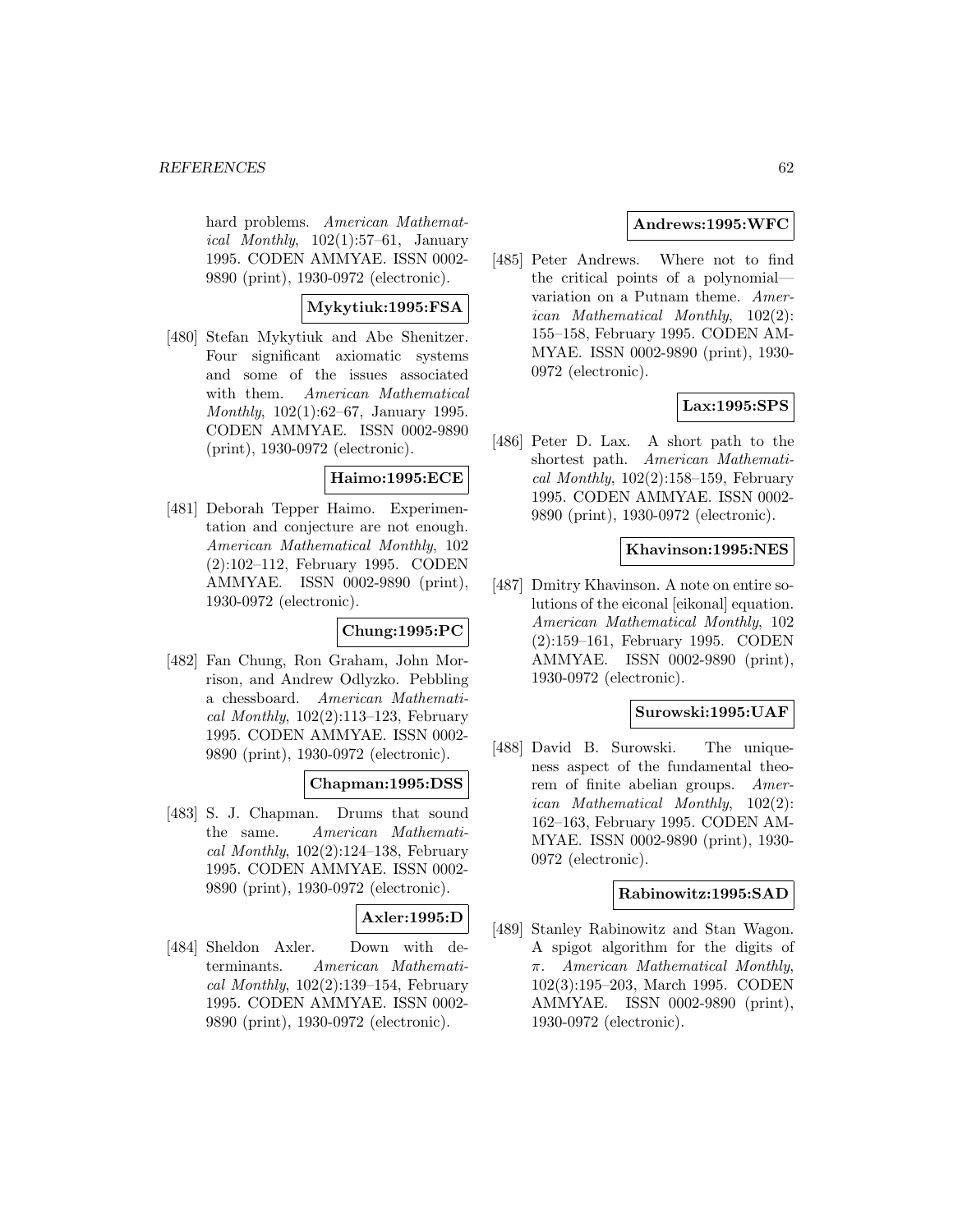#### **Davis:1995:RFP**

[490] Philip J. Davis. The rise, fall, and possible transfiguration of triangle geometry: a mini-history. American Mathematical Monthly, 102(3): 204–214, March 1995. CODEN AM-MYAE. ISSN 0002-9890 (print), 1930- 0972 (electronic).

# **Auckly:1995:TRO**

[491] David Auckly and John Cleveland. Totally real origami and impossible paper folding. American Mathematical Monthly, 102(3):215–226, March 1995. CODEN AMMYAE. ISSN 0002-9890 (print), 1930-0972 (electronic).

## **Furi:1995:MVR**

[492] Massimo Furi and Mario Martelli. A multidimensional version of Rolle's theorem. American Mathematical Monthly, 102(3):243–249, March 1995. CODEN AMMYAE. ISSN 0002-9890 (print), 1930-0972 (electronic).

#### **Alon:1995:ADC**

[493] Noga Alon, Melvyn B. Nathanson, and Imre Ruzsa. Adding distinct congruence classes modulo a prime. American Mathematical Monthly, 102(3): 250–255, March 1995. CODEN AM-MYAE. ISSN 0002-9890 (print), 1930- 0972 (electronic).

## **Maligranda:1995:SPH**

[494] Lech Maligranda. A simple proof of the Hölder and the Minkowski inequality. American Mathematical Monthly, 102(3):256–259, March 1995. CODEN AMMYAE. ISSN 0002-9890 (print), 1930-0972 (electronic).

## **Kaplansky:1995:NTL**

[495] Irving Kaplansky. Never too late. addendum to: "Determinants whose elements are 0 and 1" [Amer. Math. Monthly **53** (1946), 427–434, MR **8**, 128] by J. Williamson. American Mathematical Monthly, 102(3):259, March 1995. CODEN AMMYAE. ISSN 0002- 9890 (print), 1930-0972 (electronic). See [1].

## **Bashmakova:1995:EA**

[496] I. G. Bashmakova and A. N. Rudakov. The evolution of algebra 1800–1870. American Mathematical Monthly, 102 (3):266–270, March 1995. CODEN AMMYAE. ISSN 0002-9890 (print), 1930-0972 (electronic).

#### **Hausrath:1995:GRT**

[497] Alan Hausrath, Bradley Jackson, John Mitchem, and Edward Schmeichel. Gale's round-trip jeep problem. American Mathematical Monthly, 102(4): 299–309, April 1995. CODEN AM-MYAE. ISSN 0002-9890 (print), 1930- 0972 (electronic).

## **Weintraub:1995:CWM**

[498] Steven H. Weintraub. Count-wheels: a mathematical problem arising in horology. American Mathematical Monthly, 102(4):310–316, April 1995. CODEN AMMYAE. ISSN 0002-9890 (print), 1930-0972 (electronic).

#### **Chalice:1995:HTC**

[499] Donald R. Chalice. How to teach a class by the modified Moore method. American Mathematical Monthly, 102 (4):317–321, April 1995. CODEN AM-MYAE. ISSN 0002-9890 (print), 1930- 0972 (electronic).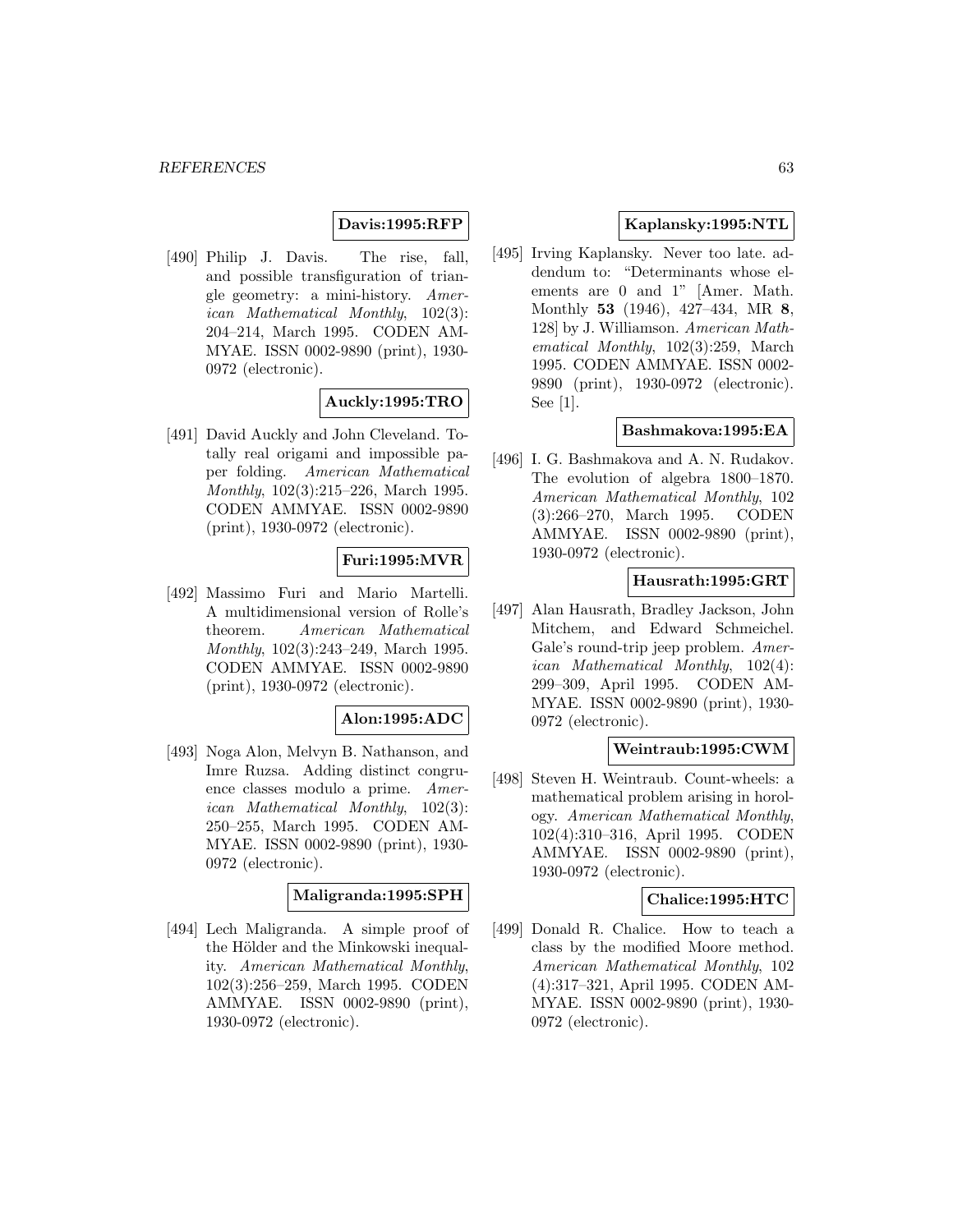# **Hill:1995:SDP**

[500] Theodore P. Hill. The significant-digit phenomenon. American Mathematical Monthly, 102(4):322–327, April 1995. CODEN AMMYAE. ISSN 0002-9890 (print), 1930-0972 (electronic).

## **Haws:1995:EBP**

[501] LaDawn Haws and Terry Kiser. Exploring the brachistochrone problem. American Mathematical Monthly, 102 (4):328–336, April 1995. CODEN AM-MYAE. ISSN 0002-9890 (print), 1930- 0972 (electronic).

## **Derrick:1995:CFC**

[502] William Derrick and Jack Eidswick. Continued fractions, Chebychev polynomials, and chaos. American Mathematical Monthly, 102(4):337–344, April 1995. CODEN AMMYAE. ISSN 0002- 9890 (print), 1930-0972 (electronic).

#### **Wang:1995:RBP**

[503] Zheng Bing Wang, Robert Fokkink, and Wan Fokkink. A relation between partitions and the number of divisors. American Mathematical Monthly, 102 (4):345–346, April 1995. CODEN AM-MYAE. ISSN 0002-9890 (print), 1930- 0972 (electronic).

## **Starni:1995:ATQ**

[504] Paolo Starni. Answers to two questions concerning quotients of primes. American Mathematical Monthly, 102 (4):347–349, April 1995. CODEN AM-MYAE. ISSN 0002-9890 (print), 1930- 0972 (electronic).

# **Ford:1995:AEL**

[505] James W. M. Ford. Avoiding the exchange lemma. American Mathematical Monthly, 102(4):350–351, April 1995. CODEN AMMYAE. ISSN 0002-9890 (print), 1930-0972 (electronic).

# **Silverman:1995:ICA**

[506] Stephen Silverman. Intervals contained in arithmetic combinations of sets. American Mathematical Monthly, 102(4):351–353, April 1995. CODEN AMMYAE. ISSN 0002-9890 (print), 1930-0972 (electronic).

# **Flath:1995:DMF**

[507] D. Flath and A. Zulauf. Does the Möbius function determine multiplicative arithmetic. American Mathematical Monthly, 102(4):354–356, April 1995. CODEN AMMYAE. ISSN 0002- 9890 (print), 1930-0972 (electronic).

# **Grattan-Guinness:1995:WDG**

[508] I. Grattan-Guinness. Why did George Green write his essay of 1828 on electricity and magnetism. American Mathematical Monthly, 102(5): 387–396, May 1995. CODEN AM-MYAE. ISSN 0002-9890 (print), 1930- 0972 (electronic).

## **Bassein:1995:OCY**

[509] Susan Bassein. Order and chaos on your desk. American Mathematical Monthly, 102(5):409–416, May 1995. CODEN AMMYAE. ISSN 0002-9890 (print), 1930-0972 (electronic).

#### **Scavo:1995:GHM**

[510] T. R. Scavo and J. B. Thoo. On the geometry of Halley's method. Amer-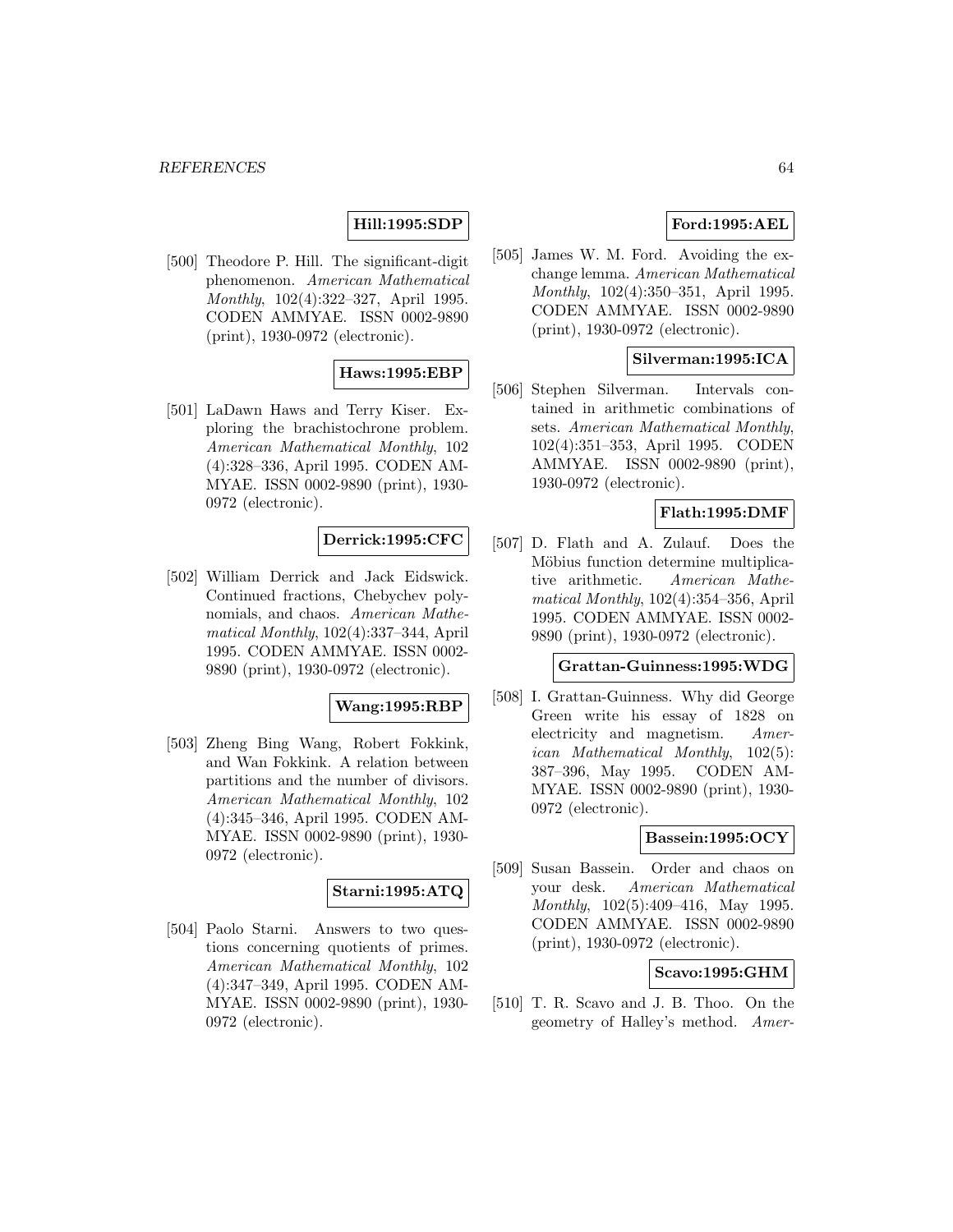ican Mathematical Monthly, 102(5): 417–426, May 1995. CODEN AM-MYAE. ISSN 0002-9890 (print), 1930- 0972 (electronic).

# **Meijer:1995:BE**

[511] A. R. Meijer. The binary expansion of 1/p. American Mathematical Monthly, 102(5):427–430, May 1995. CODEN AMMYAE. ISSN 0002-9890 (print), 1930-0972 (electronic).

# **Diaz:1995:PFW**

[512] Ricardo Diaz and Sinai Robins. Pick's formula via the Weierstrass  $\wp$ -function. American Mathematical Monthly, 102 (5):431–437, May 1995. CODEN AM-MYAE. ISSN 0002-9890 (print), 1930- 0972 (electronic).

## **Mackiw:1995:PPT**

[513] George Mackiw. Permutations as products of transpositions. American Mathematical Monthly, 102(5):438–440, May 1995. CODEN AMMYAE. ISSN 0002- 9890 (print), 1930-0972 (electronic).

# **Poonen:1995:CRO**

[514] Bjorn Poonen. Congruences relating the order of a group to the number of conjugacy classes. American Mathematical Monthly, 102(5):440–442, May 1995. CODEN AMMYAE. ISSN 0002- 9890 (print), 1930-0972 (electronic).

#### **Andersson:1995:CIK**

[515] Peter Andersson. The color invariant for knots and links. American Mathematical Monthly, 102(5):442–448, May 1995. CODEN AMMYAE. ISSN 0002- 9890 (print), 1930-0972 (electronic).

# **Weyl:1995:TAAa**

[516] Hermann Weyl. Topology and abstract algebra as two roads of mathematical comprehension. I. translated from the German by Abe Shenitzer. American Mathematical Monthly, 102 (5):453–460, May 1995. CODEN AM-MYAE. ISSN 0002-9890 (print), 1930- 0972 (electronic).

## **Zabell:1995:ATC**

[517] S. L. Zabell. Alan Turing and the central limit theorem. American Mathematical Monthly, 102(6): 483–494, June/July 1995. CODEN AMMYAE. ISSN 0002-9890 (print), 1930-0972 (electronic).

# **Rosen:1995:NHA**

[518] Michael I. Rosen. Niels Hendrik Abel and equations of the fifth degree. American Mathematical Monthly, 102 (6):495–505, June/July 1995. CODEN AMMYAE. ISSN 0002-9890 (print), 1930-0972 (electronic).

## **Oprea:1995:GFP**

[519] John Oprea. Geometry and the Foucault pendulum. American Mathemat*ical Monthly*,  $102(6):515-522$ , June/ July 1995. CODEN AMMYAE. ISSN 0002-9890 (print), 1930-0972 (electronic).

## **Robbins:1995:API**

[520] David P. Robbins. Areas of polygons inscribed in a circle. American Mathematical Monthly, 102(6): 523–530, June/July 1995. CODEN AMMYAE. ISSN 0002-9890 (print), 1930-0972 (electronic).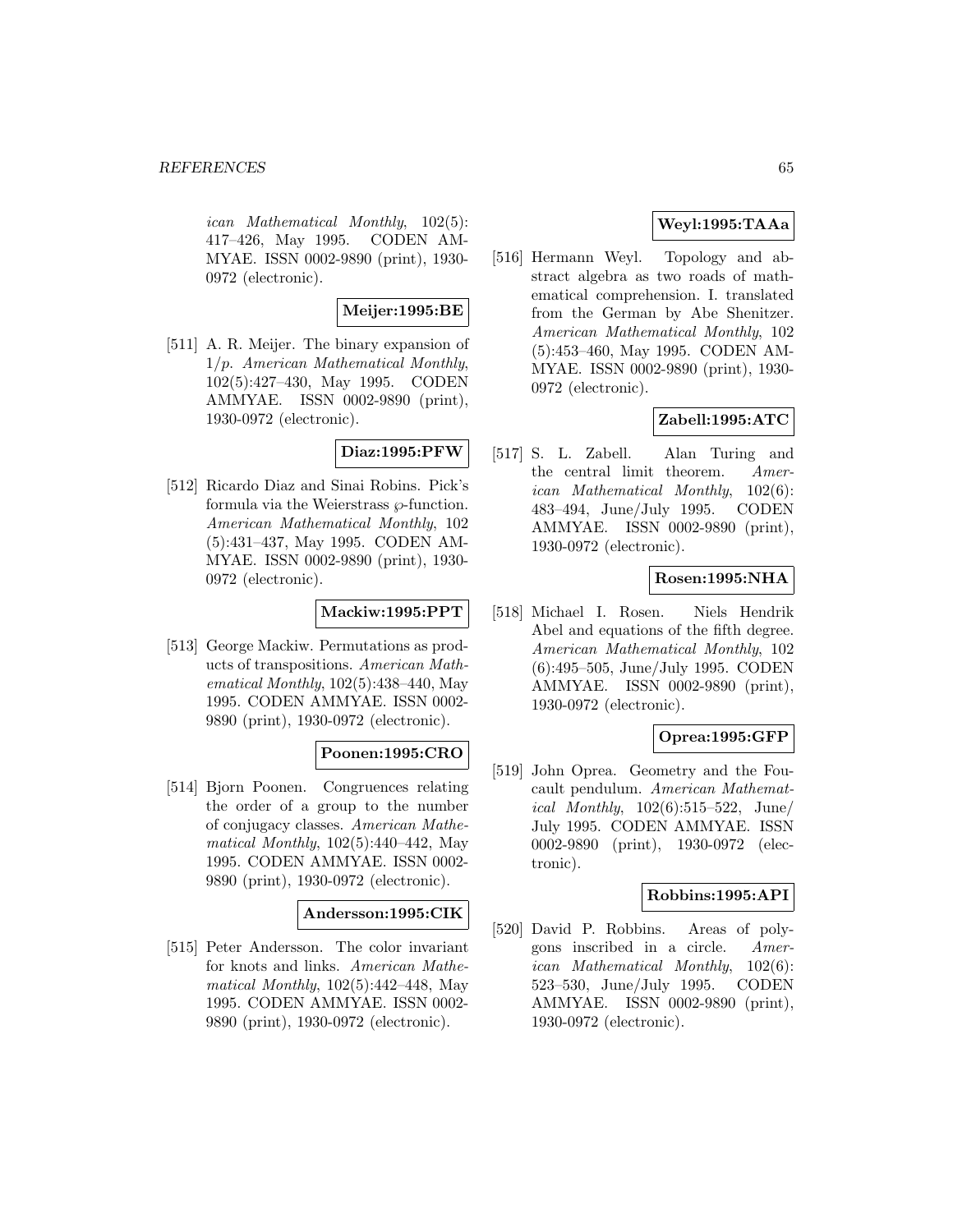## **Scofield:1995:CCP**

[521] Paul D. Scofield. Curves of constant precession. American Mathematical *Monthly*,  $102(6):531-537$ , June/July 1995. CODEN AMMYAE. ISSN 0002- 9890 (print), 1930-0972 (electronic).

# **Allen:1995:MEO**

[522] Jeffery C. Allen. Matrix expansion by orthogonal Kronecker products. American Mathematical Monthly, 102(6): 538–540, June/July 1995. CODEN AMMYAE. ISSN 0002-9890 (print), 1930-0972 (electronic).

## **Rudin:1995:IPM**

[523] Walter Rudin. Injective polynomial maps are automorphisms. American Mathematical Monthly, 102(6): 540–543, June/July 1995. CODEN AMMYAE. ISSN 0002-9890 (print), 1930-0972 (electronic).

#### **Chapman:1995:EPS**

[524] Robin J. Chapman. An elementary proof of the simplicity of the Mathieu groups  $M_{11}$  and  $M_{23}$ . American Mathematical Monthly, 102(6): 544–545, June/July 1995. CODEN AMMYAE. ISSN 0002-9890 (print), 1930-0972 (electronic).

#### **Hamalainen:1995:FPG**

[525] Heikki Hämäläinen, Iiro Honkala, Simon Litsyn, and Patric Ostergård. Football pools  $-$  a game for mathematicians. American Mathematical Monthly,  $102(7):579-588$ , August/ September 1995. CODEN AMMYAE. ISSN 0002-9890 (print), 1930-0972 (electronic).

# **Hersh:1995:FBP**

[526] Reuben Hersh. Fresh breezes in the philosophy of mathematics. American Mathematical Monthly, 102(7): 589–594, August/September 1995. CO-DEN AMMYAE. ISSN 0002-9890 (print), 1930-0972 (electronic).

# **Boston:1995:QRP**

[527] Nigel Boston and Marshall L. Greenwood. Quadratics representing primes. American Mathematical Monthly, 102 (7):595–599, August/September 1995. CODEN AMMYAE. ISSN 0002-9890 (print), 1930-0972 (electronic).

#### **Lamport:1995:HWP**

[528] Leslie Lamport. How to write a proof. American Mathematical Monthly, 102 (7):600–608, August/September 1995. CODEN AMMYAE. ISSN 0002-9890 (print), 1930-0972 (electronic).

#### **Stolarsky:1995:SCG**

[529] Kenneth B. Stolarsky. Searching for common generalizations: the case of hyperbolic functions. American Mathematical Monthly, 102(7):609–619, August/September 1995. CODEN AM-MYAE. ISSN 0002-9890 (print), 1930- 0972 (electronic).

## **Sabinin:1995:TGF**

[530] P. Sabinin and M. G. Stone. Transforming  $n$ -gons by folding the plane. American Mathematical Monthly, 102 (7):620–627, August/September 1995. CODEN AMMYAE. ISSN 0002-9890 (print), 1930-0972 (electronic).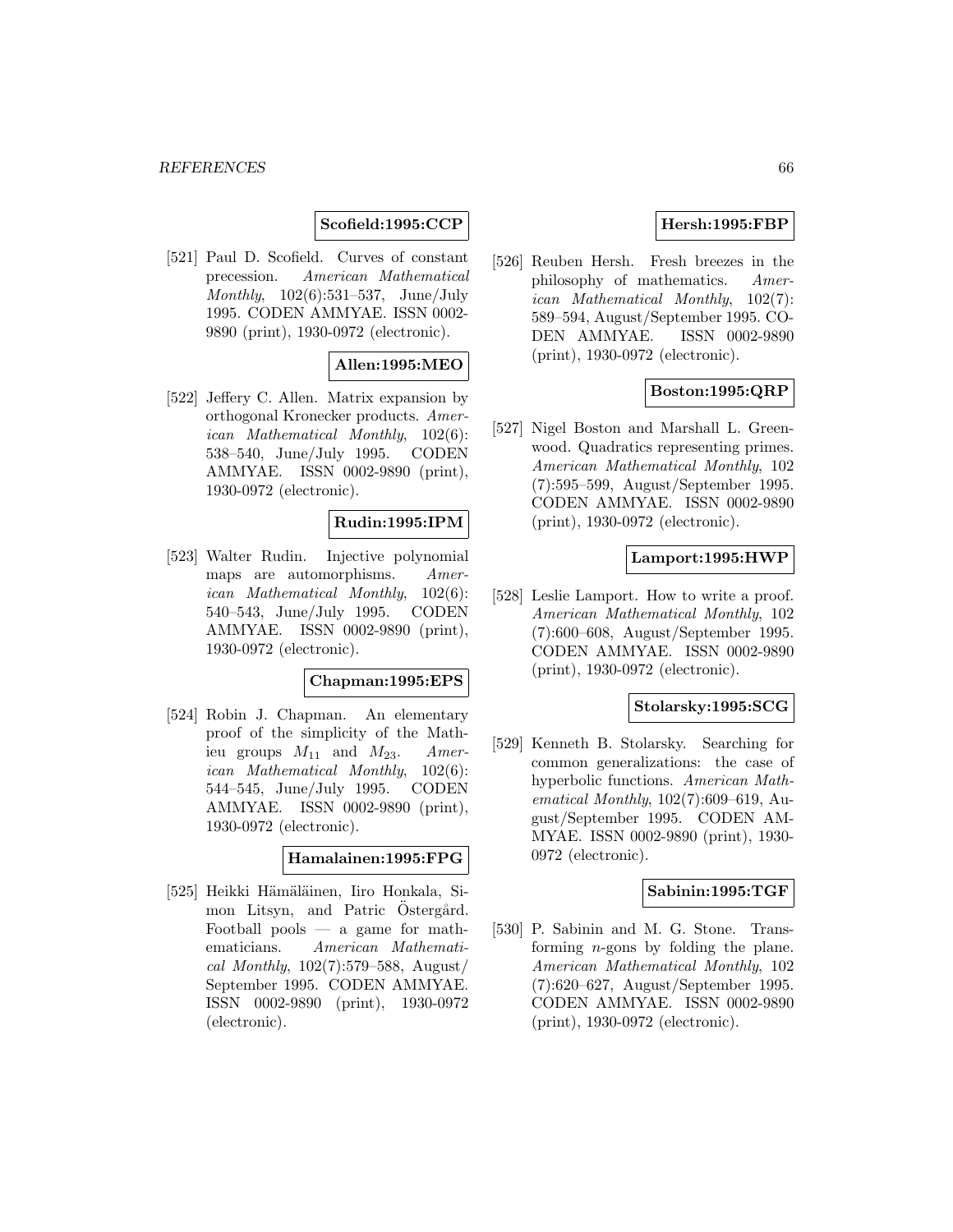# **Singer:1995:IP**

[531] David A. Singer. Isometries of the plane. American Mathematical Monthly,  $102(7):628-631$ , August/ September 1995. CODEN AMMYAE. ISSN 0002-9890 (print), 1930-0972 (electronic).

# **Geyler:1995:OMC**

[532] V. A. Geyler. One more construction which is impossible. American Mathematical Monthly, 102(7):632–634, August/September 1995. CODEN AM-MYAE. ISSN 0002-9890 (print), 1930- 0972 (electronic).

## **Matsuda:1995:IPM**

[533] Takashi Matsuda. An inductive proof of a mixed arithmetic-geometric mean inequality. American Mathematical Monthly, 102(7):634–637, August/September 1995. CODEN AM-MYAE. ISSN 0002-9890 (print), 1930- 0972 (electronic).

#### **Michael:1995:RTM**

[534] T. S. Michael. The ranks of tournament matrices. American Mathematical Monthly, 102(7):637–639, August/September 1995. CODEN AM-MYAE. ISSN 0002-9890 (print), 1930- 0972 (electronic).

## **Ranum:1995:SAF**

[535] David L. Ranum. On some applications of Fibonacci numbers. American Mathematical Monthly, 102(7):640–645, August/September 1995. CODEN AM-MYAE. ISSN 0002-9890 (print), 1930- 0972 (electronic).

# **Weyl:1995:TAAb**

[536] Hermann Weyl. Topology and abstract algebra as two roads of mathematical comprehension. II. translated from the German by Abe Shenitzer. American Mathematical Monthly, 102 (7):646–651, August/September 1995. CODEN AMMYAE. ISSN 0002-9890 (print), 1930-0972 (electronic).

#### **Myerson:1995:SPC**

[537] G. Myerson and A. J. van der Poorten. Some problems concerning recurrence sequences. American Mathematical Monthly, 102(8):698–705, October 1995. CODEN AMMYAE. ISSN 0002- 9890 (print), 1930-0972 (electronic).

#### **Mackenzie:1995:HPC**

[538] Dana Mackenzie. A hyperbolic plane coloring and the simple group of order 168. American Mathematical Monthly, 102(8):706–715, October 1995. CO-DEN AMMYAE. ISSN 0002-9890 (print), 1930-0972 (electronic).

#### **Morrison:1995:CPF**

[539] Kent E. Morrison. Cosine products, Fourier transforms, and random sums. American Mathematical Monthly, 102 (8):716–724, October 1995. CODEN AMMYAE. ISSN 0002-9890 (print), 1930-0972 (electronic).

#### **Schay:1995:HAF**

[540] Geza Schay. How to add fast — on average. American Mathematical Monthly, 102(8):725–730, October 1995. CO-DEN AMMYAE. ISSN 0002-9890 (print), 1930-0972 (electronic).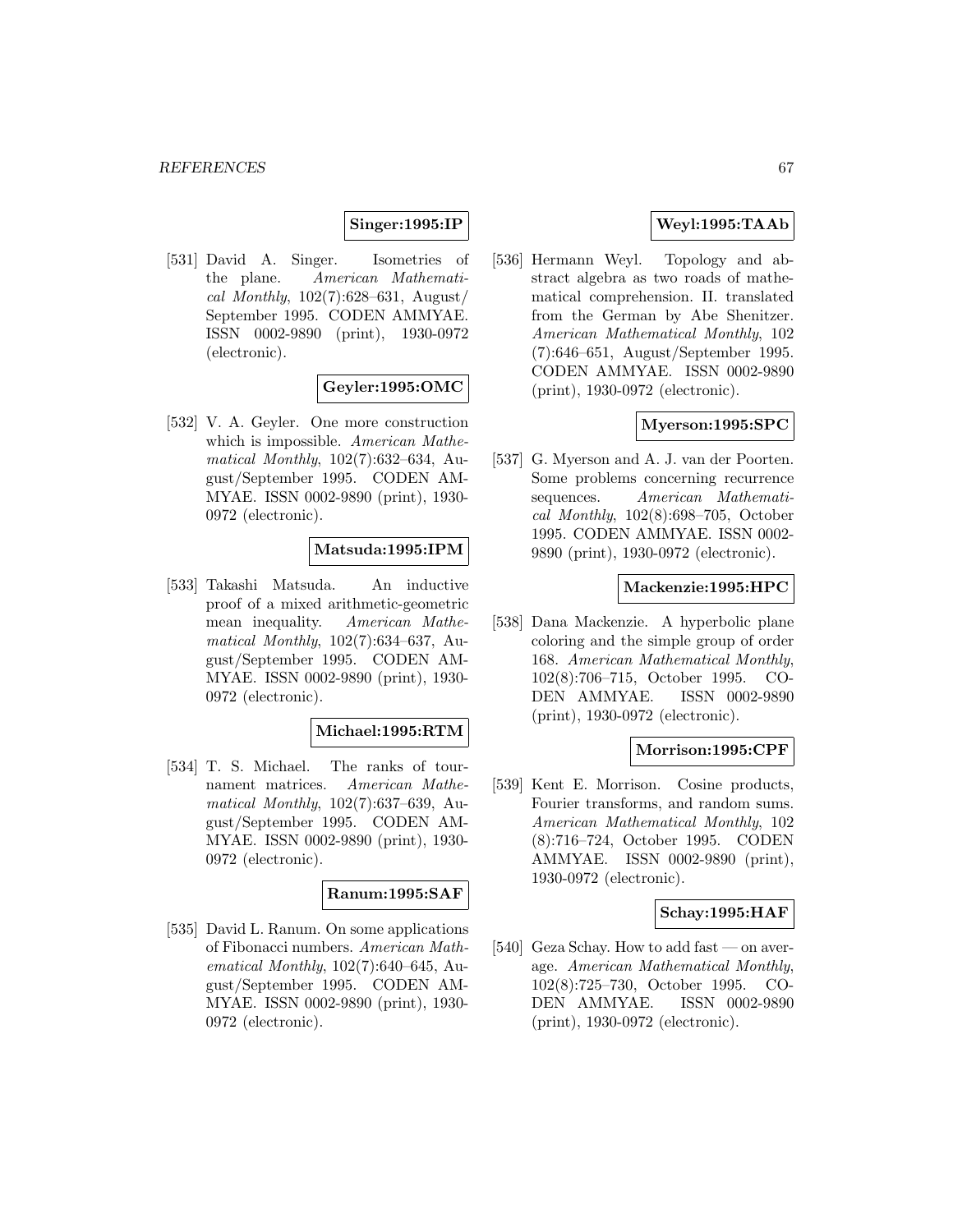#### **Morton:1995:FLS**

[541] H. R. Morton. Fibonacci-like sequences and greatest common divisors. American Mathematical Monthly, 102(8): 731–734, October 1995. CODEN AM-MYAE. ISSN 0002-9890 (print), 1930- 0972 (electronic).

# **Isaacs:1995:GSG**

[542] I. M. Isaacs and Thilo Zieschang. Generating symmetric groups. American Mathematical Monthly, 102(8): 734–739, October 1995. CODEN AM-MYAE. ISSN 0002-9890 (print), 1930- 0972 (electronic).

# **Lucht:1995:AGM**

[543] Lutz G. Lucht. On the arithmeticgeometric mean inequality. American Mathematical Monthly, 102(8): 739–740, October 1995. CODEN AM-MYAE. ISSN 0002-9890 (print), 1930- 0972 (electronic).

## **Guy:1995:MFE**

[544] Richard K. Guy. My favorite elliptic curve: a tale of two types of triangles. American Mathematical Monthly, 102 (9):771–781, November 1995. CODEN AMMYAE. ISSN 0002-9890 (print), 1930-0972 (electronic).

# **Kendig:1995:SWE**

[545] Keith M. Kendig. Stalking the wild ellipse. American Mathematical Monthly, 102(9):782–787, November 1995. CO-DEN AMMYAE. ISSN 0002-9890 (print), 1930-0972 (electronic).

## **Crannell:1995:RTD**

[546] Annalisa Crannell. The role of transitivity in Devaney's definition of chaos.

American Mathematical Monthly, 102 (9):788–797, November 1995. CODEN AMMYAE. ISSN 0002-9890 (print), 1930-0972 (electronic).

#### **Poole:1995:SG**

[547] David G. Poole. The stochastic group. American Mathematical Monthly, 102 (9):798–801, November 1995. CODEN AMMYAE. ISSN 0002-9890 (print), 1930-0972 (electronic).

# **Sander:1995:SBC**

[548] J. W. Sander. A story of binomial coefficients and primes. American Mathematical Monthly, 102(9): 802–807, November 1995. CODEN AMMYAE. ISSN 0002-9890 (print), 1930-0972 (electronic).

# **Aigner:1995:TGT**

[549] Martin Aigner. Turán's graph theorem. American Mathematical Monthly, 102 (9):808–816, November 1995. CODEN AMMYAE. ISSN 0002-9890 (print), 1930-0972 (electronic).

### **Samelson:1995:MKT**

[550] Hans Samelson. More on Kummer's test. American Mathematical Monthly, 102(9):817–818, November 1995. CO-DEN AMMYAE. ISSN 0002-9890 (print), 1930-0972 (electronic).

#### **Tuynman:1995:DEM**

[551] G. M. Tuynman. The derivation of the exponential map of matrices. American Mathematical Monthly, 102(9): 818–820, November 1995. CODEN AMMYAE. ISSN 0002-9890 (print), 1930-0972 (electronic).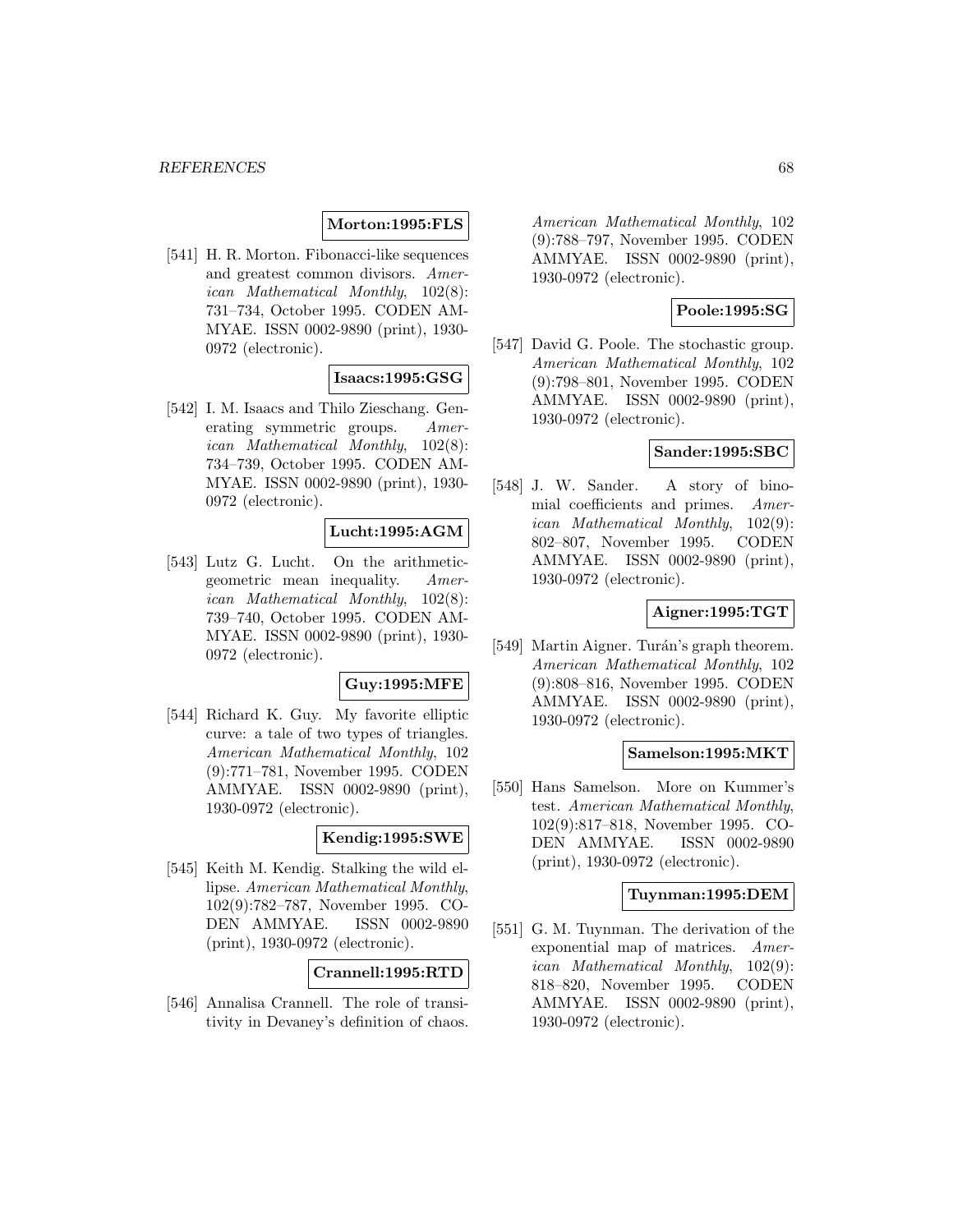# **Ptak:1995:KI**

[552] Vlastimil Pták. The Kantorovich inequality. American Mathematical Monthly, 102(9):820–821, November 1995. CODEN AMMYAE. ISSN 0002- 9890 (print), 1930-0972 (electronic).

## **Kalaba:1995:GIF**

[553] Robert Kalaba and Rong Xu. On the generalized inverse form of the equations of constrained motion. American Mathematical Monthly, 102(9): 821–825, November 1995. CODEN AMMYAE. ISSN 0002-9890 (print), 1930-0972 (electronic).

## **Stillwell:1995:EC**

[554] John Stillwell. Elliptic curves. American Mathematical Monthly, 102(9): 831–837, November 1995. CODEN AMMYAE. ISSN 0002-9890 (print), 1930-0972 (electronic).

# **Tokarsky:1995:PRI**

[555] George W. Tokarsky. Polygonal rooms not illuminable from every point. American Mathematical Monthly, 102 (10):867–879, December 1995. CODEN AMMYAE. ISSN 0002-9890 (print), 1930-0972 (electronic).

## **Blom:1995:TSS**

[556] Gunnar Blom, Lars Holst, and Dennis Sandell. Three SING-SING problems. American Mathematical Monthly, 102 (10):880–887, December 1995. CODEN AMMYAE. ISSN 0002-9890 (print), 1930-0972 (electronic).

#### **Morrill:1995:NPM**

[557] John E. Morrill. A Nobel Prize in mathematics. American Mathematical

Monthly, 102(10):888–891, December 1995. CODEN AMMYAE. ISSN 0002- 9890 (print), 1930-0972 (electronic).

## **Blecksmith:1995:SEN**

[558] Richard Blecksmith and Purushottam W. Laud. Some exact number theory computations via probability mechanisms. American Mathematical Monthly, 102(10):893–903, December 1995. CODEN AMMYAE. ISSN 0002- 9890 (print), 1930-0972 (electronic).

#### **Ipsen:1995:ABC**

[559] Ilse C. F. Ipsen and Carl D. Meyer. The angle between complementary subspaces. American Mathematical Monthly, 102(10):904–911, December 1995. CODEN AMMYAE. ISSN 0002- 9890 (print), 1930-0972 (electronic).

#### **Tabachnikov:1995:FVT**

[560] Serge Tabachnikov. The four-vertex theorem revisited — two variations on the old theme. American Mathematical Monthly, 102(10):912–916, December 1995. CODEN AMMYAE. ISSN 0002- 9890 (print), 1930-0972 (electronic).

#### **Burckel:1995:EFW**

[561] R. B. Burckel. Entire functions which vanish at infinity. American Mathemat*ical Monthly*,  $102(10):916-918$ , December 1995. CODEN AMMYAE. ISSN 0002-9890 (print), 1930-0972 (electronic).

#### **Zagier:1995:CCI**

[562] D. Zagier. A converse to Cauchy's inequality. American Mathematical Monthly, 102(10):919–920, December 1995. CODEN AMMYAE. ISSN 0002- 9890 (print), 1930-0972 (electronic).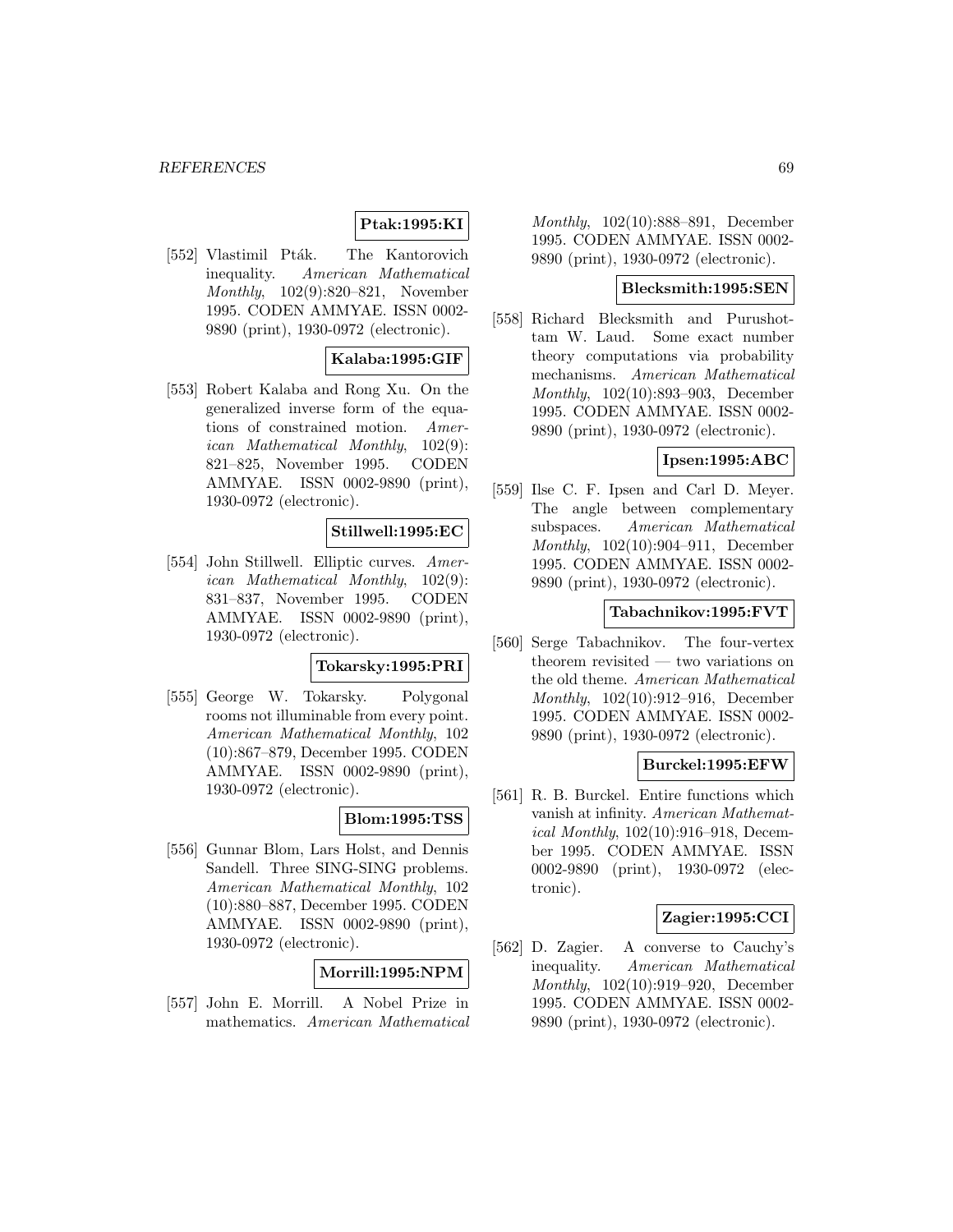#### **Guy:1995:MUP**

[563] Richard K. Guy and Richard J. Nowakowski. Monthly unsolved problems, 1969–1995. American Mathematical Monthly, 102(10):921–926, December 1995. CODEN AMMYAE. ISSN 0002-9890 (print), 1930-0972 (electronic).

# **Fowler:1996:BCF**

[564] David Fowler. The binomial coefficient function. American Mathematical Monthly, 103(1):1–17, January 1996. CODEN AMMYAE. ISSN 0002-9890 (print), 1930-0972 (electronic).

# **Henle:1996:CMB**

[565] Jim Henle. Classical mathematics. Baroque mathematics. Romantic mathematics? Mathematics jazz! also atonal, New Age, minimalist, and punk mathematics. American Mathematical Monthly, 103(1):18–29, January 1996. CODEN AMMYAE. ISSN 0002-9890 (print), 1930-0972 (electronic).

#### **Solomon:1996:TSC**

[566] Bruce Solomon. Tantrices of spherical curves. American Mathematical Monthly, 103(1):30–39, January 1996. CODEN AMMYAE. ISSN 0002-9890 (print), 1930-0972 (electronic).

#### **Borwein:1996:GCP**

[567] D. Borwein, J. M. Borwein, P. B. Borwein, and R. Girgensohn. Giuga's conjecture on primality. American Mathematical Monthly, 103(1):40–50, January 1996. CODEN AMMYAE. ISSN 0002-9890 (print), 1930-0972 (electronic).

# **Faucette:1996:GIS**

[568] William M. Faucette. A geometric interpretation of the solution of the general quartic polynomial. American Mathematical Monthly, 103(1):51– 57, January 1996. CODEN AM-MYAE. ISSN 0002-9890 (print), 1930- 0972 (electronic).

# **Codenotti:1996:TCA**

[569] Bruno Codenotti and Luciano Margara. Transitive cellular automata are sensitive. American Mathematical Monthly, 103(1):58–62, January 1996. CODEN AMMYAE. ISSN 0002-9890 (print), 1930-0972 (electronic).

## **Redheffer:1996:UDI**

[570] Ray Redheffer. Use of a differential inequality in combinatorics. American Mathematical Monthly, 103(1):62– 64, January 1996. CODEN AM-MYAE. ISSN 0002-9890 (print), 1930- 0972 (electronic).

#### **Tikhomirov:1996:EMC**

[571] V. M. Tikhomirov. The evolution of methods of convex optimization. American Mathematical Monthly, 103 (1):65–71, January 1996. CODEN AM-MYAE. ISSN 0002-9890 (print), 1930- 0972 (electronic).

## **Pollak:1996:YGG**

[572] H. O. Pollak. Yueh-Gin Gung and Dr. Charles Y. Hu Award for Distinguished Service to Andrew Gleason. American Mathematical Monthly, 103 (2):105–106, February 1996. CODEN AMMYAE. ISSN 0002-9890 (print), 1930-0972 (electronic).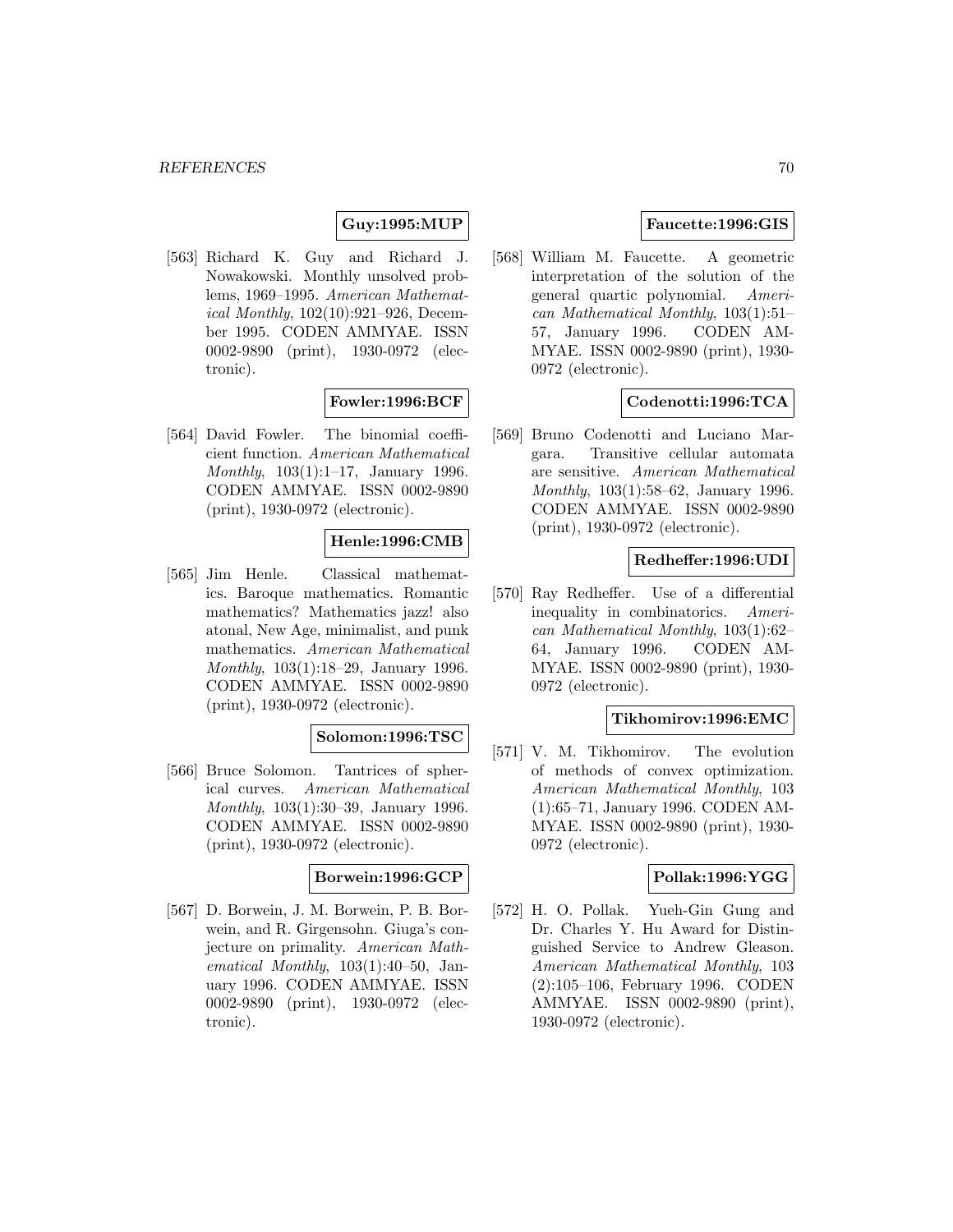## **Sandefur:1996:USS**

[573] James T. Sandefur. Using selfsimilarity to find length, area, and dimension. American Mathematical Monthly,  $103(2):107-120$ , February 1996. CODEN AMMYAE. ISSN 0002- 9890 (print), 1930-0972 (electronic).

## **Hilton:1996:ECP**

[574] Peter Hilton and Jean Pedersen. The Euler characteristic and Pólya's dream. American Mathematical Monthly, 103 (2):121–131, February 1996. CODEN AMMYAE. ISSN 0002-9890 (print), 1930-0972 (electronic).

# **Artmann:1996:RID**

[575] Benno Artmann. A Roman icosahedron discovered. American Mathematical Monthly,  $103(2):132-133$ , February 1996. CODEN AMMYAE. ISSN 0002- 9890 (print), 1930-0972 (electronic).

#### **Barros:1996:FEP**

[576] Manuel Barros and Oscar J. Garay. Free elastic parallels in a surface of revolution. American Mathematical Monthly,  $103(2):149-156$ , February 1996. CODEN AMMYAE. ISSN 0002- 9890 (print), 1930-0972 (electronic).

#### **Gohberg:1996:SPJ**

[577] Israel Gohberg and Seymour Goldberg. A simple proof of the Jordan decomposition theorem for matrices. American Mathematical Monthly, 103 (2):157–159, February 1996. CODEN AMMYAE. ISSN 0002-9890 (print), 1930-0972 (electronic).

## **Caruth:1996:CPH**

[578] A. Caruth. A concise proof of Hilbert's basis theorem. American Mathematical Monthly,  $103(2):160-161$ , February 1996. CODEN AMMYAE. ISSN 0002- 9890 (print), 1930-0972 (electronic).

## **Ferrer:1996:RTF**

[579] Jesús Ferrer. Rolle's theorem fails in  $l_2$ . American Mathematical Monthly, 103 (2):161–165, February 1996. CODEN AMMYAE. ISSN 0002-9890 (print), 1930-0972 (electronic).

# **Paun:1996:SRS**

[580] Gheorghe Păun and Arto Salomaa. Self-reading sequences. American Mathematical Monthly, 103(2):166– 168, February 1996. CODEN AM-MYAE. ISSN 0002-9890 (print), 1930- 0972 (electronic).

#### **Beardon:1996:SPI**

[581] A. F. Beardon. Sums of powers of integers. American Mathematical Monthly, 103(3):201–213, March 1996. CODEN AMMYAE. ISSN 0002-9890 (print), 1930-0972 (electronic).

#### **Remmert:1996:WTA**

[582] Reinhold Remmert. Wielandt's theorem about the Γ-function. American Mathematical Monthly, 103(3): 214–220, March 1996. CODEN AM-MYAE. ISSN 0002-9890 (print), 1930- 0972 (electronic).

#### **Zulli:1996:CSE**

[583] Louis Zulli. Charting the 3-sphere — an exposition for undergraduates. American Mathematical Monthly, 103 (3):221–229, March 1996. CODEN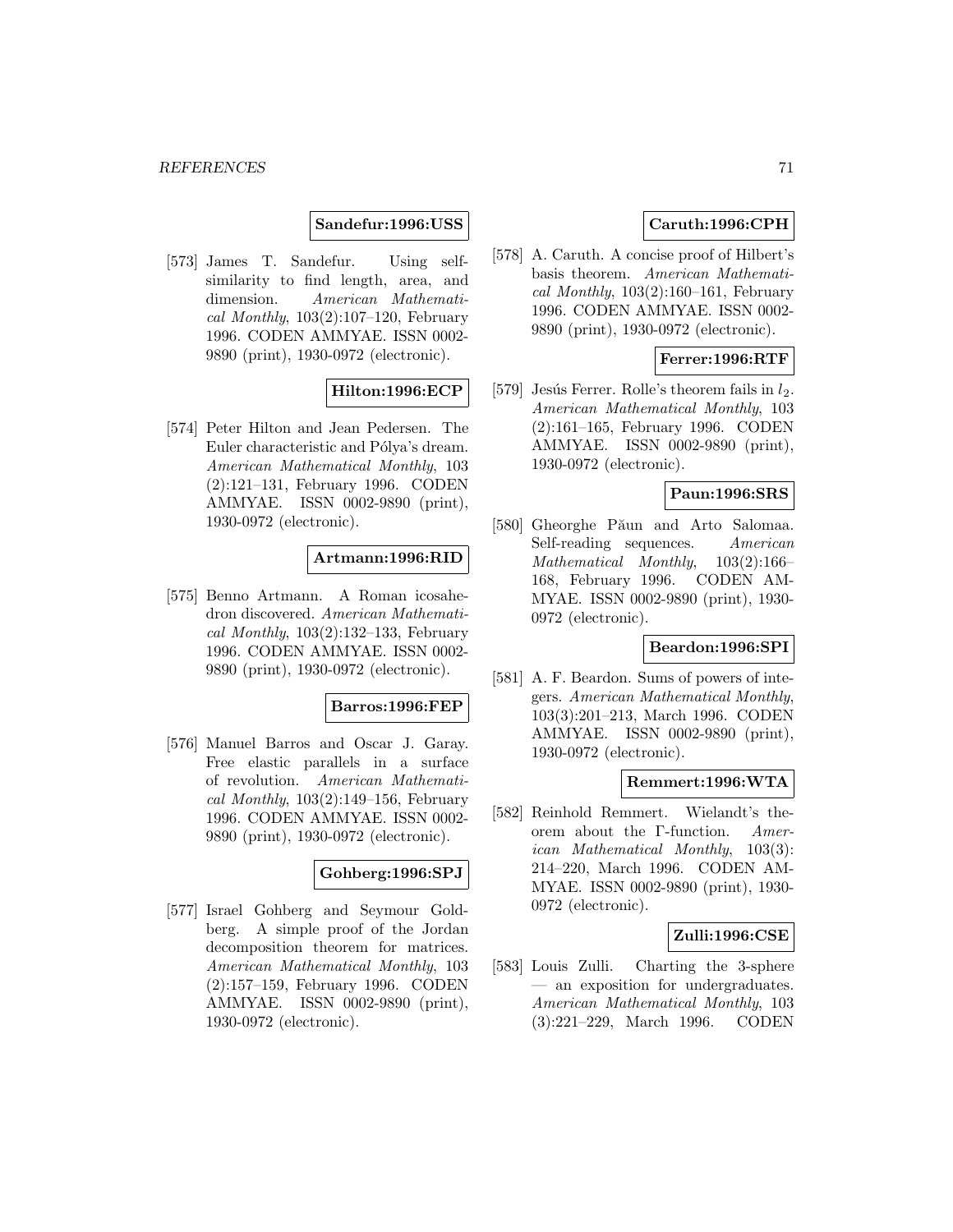AMMYAE. ISSN 0002-9890 (print), 1930-0972 (electronic).

## **Zeilberger:1996:MUG**

[584] Doron Zeilberger. The method of undetermined generalization and specialization. illustrated with Fred Galvin's amazing proof of the Dinitz conjecture. American Mathematical Monthly, 103(3):233–239, March 1996. CODEN AMMYAE. ISSN 0002-9890 (print), 1930-0972 (electronic).

## **Hull:1996:NIP**

[585] Thomas Hull. A note on "impossible" paper folding. American Mathematical Monthly, 103(3):240–241, March 1996. CODEN AMMYAE. ISSN 0002-9890 (print), 1930-0972 (electronic).

#### **Lawlor:1996:NMP**

[586] Gary Lawlor. A new minimization proof for the brachistochrone. American Mathematical Monthly, 103(3): 242–249, March 1996. CODEN AM-MYAE. ISSN 0002-9890 (print), 1930- 0972 (electronic).

#### **Mansfield:1996:SSS**

[587] Richard Mansfield. Strategies for the Shannon switching game. American Mathematical Monthly, 103(3): 250–252, March 1996. CODEN AM-MYAE. ISSN 0002-9890 (print), 1930- 0972 (electronic).

#### **Porter:1996:VGP**

[588] Gerald J. Porter. k-volume in  $\mathbb{R}^n$ and the generalized Pythagorean theorem. American Mathematical Monthly, 103(3):252–256, March 1996. CODEN AMMYAE. ISSN 0002-9890 (print), 1930-0972 (electronic).

## **Shenitzer:1996:FEM**

[589] Abe Shenitzer. A few expository mini-essays. American Mathematical Monthly, 103(3):257–263, March 1996. CODEN AMMYAE. ISSN 0002-9890 (print), 1930-0972 (electronic).

# **Askey:1996:SBF**

[590] Richard Askey and Deborah Tepper Haimo. Similarities between Fourier and power series. American Mathematical Monthly, 103(4):297–304, April 1996. CODEN AMMYAE. ISSN 0002- 9890 (print), 1930-0972 (electronic).

### **Warren:1996:DC**

[591] Richard H. Warren. Disks on a chessboard. American Mathematical Monthly, 103(4):305–307, April 1996. CODEN AMMYAE. ISSN 0002-9890 (print), 1930-0972 (electronic).

#### **Eisenberg:1996:RTD**

[592] Bennett Eisenberg and Rosemary Sullivan. Random triangles in n dimensions. American Mathematical Monthly, 103 (4):308–318, April 1996. CODEN AM-MYAE. ISSN 0002-9890 (print), 1930- 0972 (electronic).

#### **Oldknow:1996:EGS**

[593] Adrian Oldknow. The Euler-Gergonne-Soddy triangle of a triangle. American Mathematical Monthly, 103(4): 319–329, April 1996. CODEN AM-MYAE. ISSN 0002-9890 (print), 1930- 0972 (electronic).

## **Hartwig:1996:RRR**

[594] Robert E. Hartwig. Roth's removal rule and the rational canonical form. American Mathematical Monthly, 103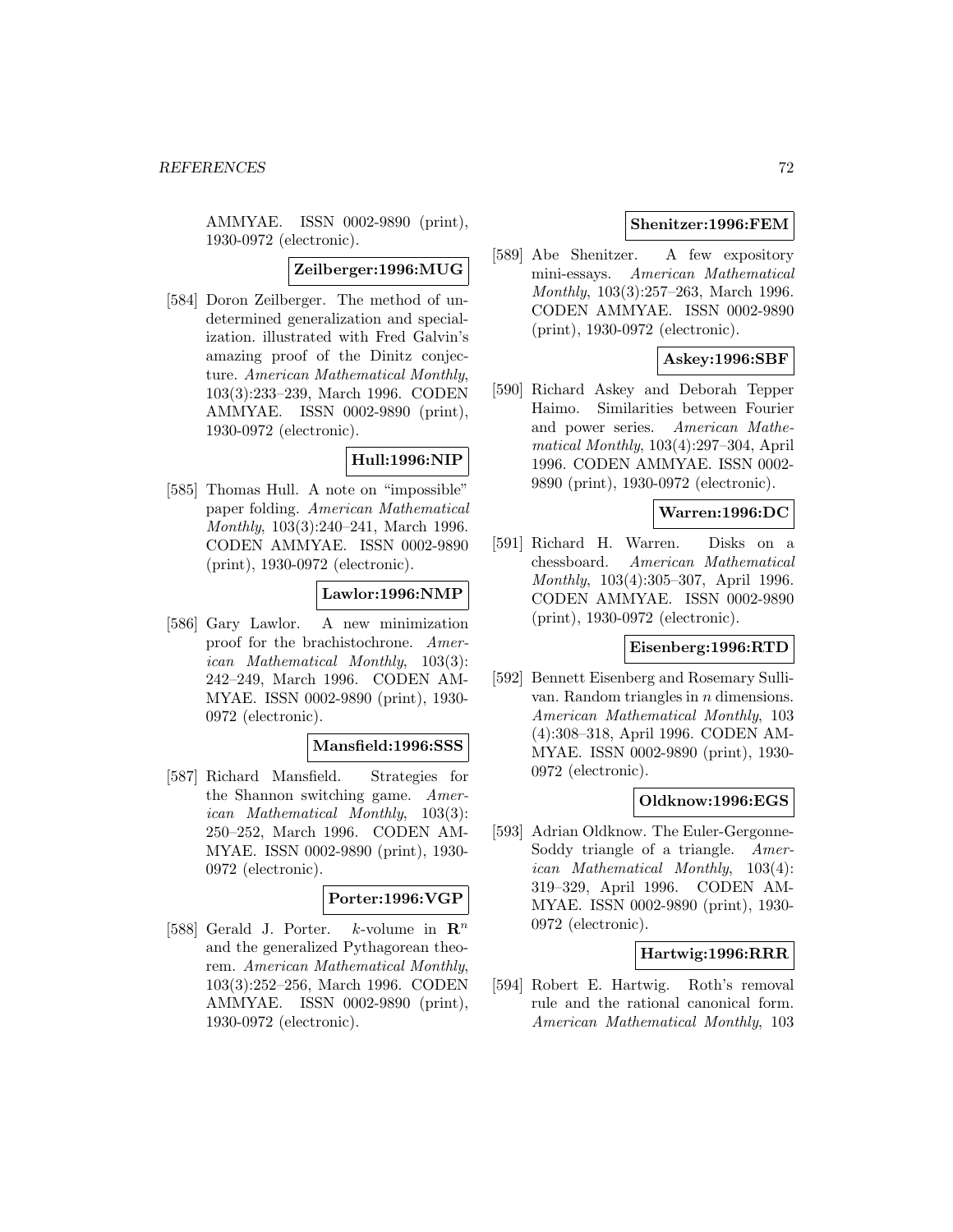(4):332–335, April 1996. CODEN AM-MYAE. ISSN 0002-9890 (print), 1930- 0972 (electronic).

## **Krause:1996:SPG**

[595] Manfred Krause. A simple proof of the Gale-Ryser theorem. American Mathematical Monthly, 103(4):335–337, April 1996. CODEN AMMYAE. ISSN 0002- 9890 (print), 1930-0972 (electronic).

### **Martinez-Maure:1996:NTB**

[596] Yves Martinez-Maure. A note on the tennis ball theorem. American Mathematical Monthly, 103(4):338–340, April 1996. CODEN AMMYAE. ISSN 0002- 9890 (print), 1930-0972 (electronic).

# **Morgan:1996:WS**

[597] Frank Morgan. What is a surface. American Mathematical Monthly, 103 (5):369–376, May 1996. CODEN AM-MYAE. ISSN 0002-9890 (print), 1930- 0972 (electronic).

#### **Perline:1996:NEF**

[598] Ron Perline. Non-Euclidean flashlights. American Mathematical Monthly, 103 (5):377–385, May 1996. CODEN AM-MYAE. ISSN 0002-9890 (print), 1930- 0972 (electronic).

## **Elaydi:1996:CST**

[599] Saber Elaydi. On a converse of Sharkovsky's theorem. American Mathematical Monthly, 103(5):386– 392, May 1996. CODEN AMMYAE. ISSN 0002-9890 (print), 1930-0972 (electronic).

### **Eriksson:1996:SPT**

[600] Kimmo Eriksson. Splitting a polygon into two congruent pieces. Amer-

ican Mathematical Monthly, 103(5): 393–400, May 1996. CODEN AM-MYAE. ISSN 0002-9890 (print), 1930- 0972 (electronic).

# **Hannah:1996:GAD**

[601] John Hannah. A geometric approach to determinants. American Mathematical Monthly, 103(5):401–409, May 1996. CODEN AMMYAE. ISSN 0002-9890 (print), 1930-0972 (electronic).

### **Desbrow:1996:ZD**

[602] Darrell Desbrow. On zero derivatives. American Mathematical Monthly, 103 (5):410–411, May 1996. CODEN AM-MYAE. ISSN 0002-9890 (print), 1930- 0972 (electronic).

## **Duren:1996:APH**

[603] Peter Duren, Walter Hengartner, and Richard S. Laugesen. The argument principle for harmonic functions. American Mathematical Monthly, 103 (5):411–415, May 1996. CODEN AM-MYAE. ISSN 0002-9890 (print), 1930- 0972 (electronic).

## **Darst:1996:DPO**

[604] Richard B. Darst and Gerald D. Taylor. Differentiating powers of an old friend. American Mathematical Monthly, 103 (5):415–416, May 1996. CODEN AM-MYAE. ISSN 0002-9890 (print), 1930- 0972 (electronic).

## **Kleiner:1996:GAR**

[605] Israel Kleiner. The genesis of the abstract ring concept. American Mathematical Monthly, 103(5):417–424, May 1996. CODEN AMMYAE. ISSN 0002- 9890 (print), 1930-0972 (electronic).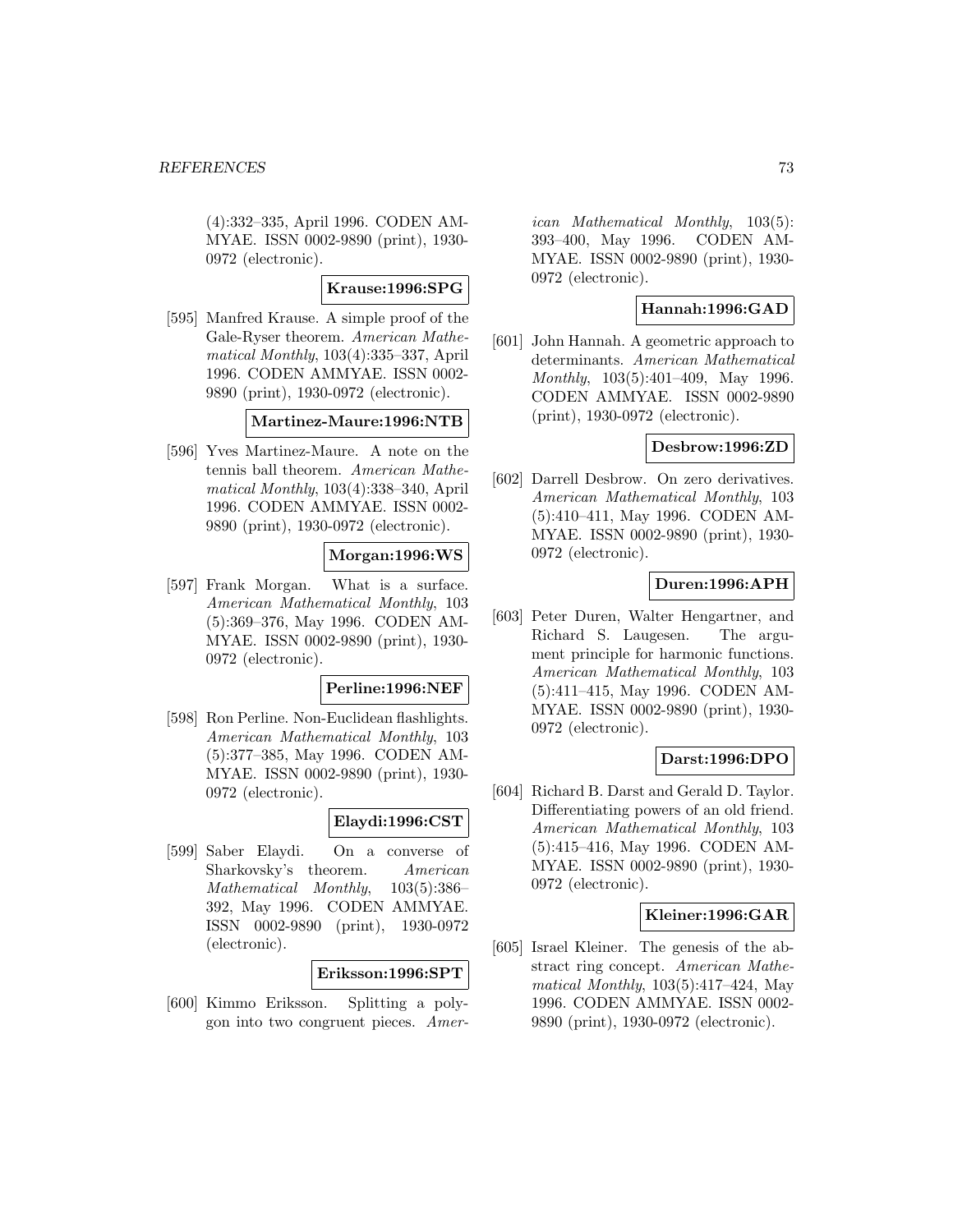## **Gottlieb:1996:AWG**

[606] Daniel Henry Gottlieb. All the way with Gauss–Bonnet and the sociology of mathematics. American Mathematical Monthly, 103(6):457–469, June/ July 1996. CODEN AMMYAE. ISSN 0002-9890 (print), 1930-0972 (electronic).

## **Horn:1996:WDW**

[607] Roger A. Horn and Ingram Olkin. When does  $A^*A = B^*B$  and why does one want to know. American Mathematical Monthly, 103(6): 470–482, June/July 1996. CODEN AMMYAE. ISSN 0002-9890 (print), 1930-0972 (electronic).

## **Bassein:1996:SR**

[608] Susan Bassein. A sampler of randomness. American Mathematical Monthly, 103(6):483–490, June/July 1996. CO-DEN AMMYAE. ISSN 0002-9890 (print), 1930-0972 (electronic).

## **Fallis:1996:MPR**

[609] Don Fallis. Mathematical proof and the reliability of DNA evidence. American Mathematical Monthly, 103(6): 491–497, June/July 1996. CODEN AMMYAE. ISSN 0002-9890 (print), 1930-0972 (electronic).

#### **Jepsen:1996:ET**

[610] Charles H. Jepsen. Equidissections of trapezoids. American Mathematical Monthly, 103(6):498–500, June/July 1996. CODEN AMMYAE. ISSN 0002- 9890 (print), 1930-0972 (electronic).

# **Monsky:1996:CTS**

[611] Paul Monsky. Calculating a trapezoidal spectrum. American Mathematical Monthly, 103(6):500–501, June/July 1996. CODEN AMMYAE. ISSN 0002- 9890 (print), 1930-0972 (electronic).

## **Zeilberger:1996:RCA**

[612] Doron Zeilberger. Reverend Charles to the aid of Major Percy and Fields medalist Enrico. American Mathemat*ical Monthly*,  $103(6):501-502$ , June/ July 1996. CODEN AMMYAE. ISSN 0002-9890 (print), 1930-0972 (electronic).

### **Bukor:1996:APR**

[613] József Bukor and János T. Tóth. On accumulation points of ratio sets of positive integers. American Mathematical Monthly, 103(6):502–504, June/July 1996. CODEN AMMYAE. ISSN 0002- 9890 (print), 1930-0972 (electronic).

#### **Ribenboim:1996:CC**

[614] Paulo Ribenboim. Catalan's conjecture. American Mathematical Monthly, 103(7):529–538, August/September 1996. CODEN AMMYAE. ISSN 0002- 9890 (print), 1930-0972 (electronic).

### **Pinkham:1996:MMT**

[615] Roger S. Pinkham. Mathematics and modern technology. American Mathematical Monthly, 103(7):539–545, August/September 1996. CODEN AM-MYAE. ISSN 0002-9890 (print), 1930- 0972 (electronic).

## **Groetsch:1996:TIP**

[616] C. W. Groetsch. Tartaglia's inverse problem in a resistive medium.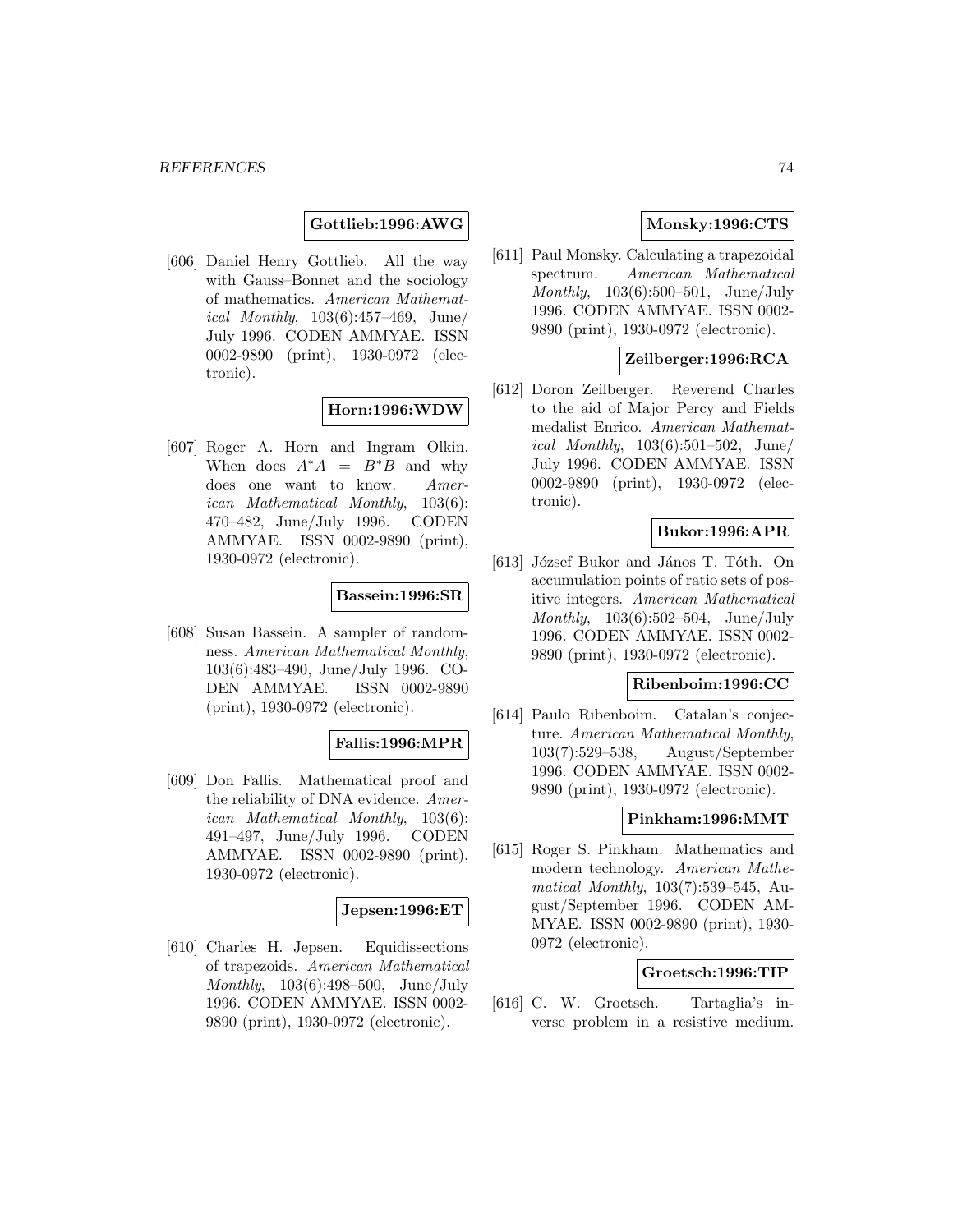American Mathematical Monthly, 103(7):546–551, August/September 1996. CODEN AMMYAE. ISSN 0002-9890 (print), 1930-0972 (electronic). URL http://www.jstor.org/ stable/2974665.

### **Minassian:1996:CSA**

[617] Donald P. Minassian. The current state of actuarial science. American Mathematical Monthly, 103(7):552–561, August/September 1996. CODEN AM-MYAE. ISSN 0002-9890 (print), 1930- 0972 (electronic).

## **Lam:1996:CP**

[618] T. Y. Lam and K. H. Leung. On the cyclotomic polynomial  $\Phi_{pq}(X)$ . American Mathematical Monthly, 103(7): 562–564, August/September 1996. CO-DEN AMMYAE. ISSN 0002-9890 (print), 1930-0972 (electronic).

## **Burger:1996:DRC**

[619] Edward B. Burger and Thomas Struppeck. Does  $\sum_{n=0}^{\infty} 1/n!$  really converge? Infinite series and p-adic analysis or "You can sum some of the series some of the time and some of the series none of the time... but can you sum some of the series all of the time?". American Mathematical Monthly, 103 (7):565–577, August/September 1996. CODEN AMMYAE. ISSN 0002-9890 (print), 1930-0972 (electronic).

## **Johnson:1996:RB**

[620] Charles R. Johnson and Erik A. Schreiner. The relationship between AB and BA. American Mathematical Monthly, 103(7):578–582, August/September 1996. CODEN AM- MYAE. ISSN 0002-9890 (print), 1930- 0972 (electronic).

## **Fejzic:1996:TSC**

[621] Hajrudin Fejzić. On thin sets of circles. American Mathematical Monthly, 103 (7):582–585, August/September 1996. CODEN AMMYAE. ISSN 0002-9890 (print), 1930-0972 (electronic).

## **Alzer:1996:PAM**

[622] Horst Alzer. A proof of the arithmetic mean-geometric mean inequality. American Mathematical Monthly, 103(7):585, August/September 1996. CODEN AMMYAE. ISSN 0002-9890 (print), 1930-0972 (electronic).

# **Doob:1996:DRM**

[623] Joseph L. Doob. The development of rigor in mathematical probability (1900–1950) [in Development of mathematics 1900–1950 (Luxembourg, 1992), 157–170, Birkhäuser, Basel, 1994, MR 95i:60001]. American Mathematical Monthly, 103(7):586–595, August/September 1996. CODEN AM-MYAE. ISSN 0002-9890 (print), 1930- 0972 (electronic).

## **Bartle:1996:RRI**

[624] Robert G. Bartle. Return to the Riemann integral. American Mathematical Monthly, 103(8):625–632, October 1996. CODEN AMMYAE. ISSN 0002- 9890 (print), 1930-0972 (electronic).

### **Neidinger:1996:RCF**

[625] Richard D. Neidinger and R. John Annen, III. The road to chaos is filled with polynomial curves. American Mathematical Monthly, 103(8):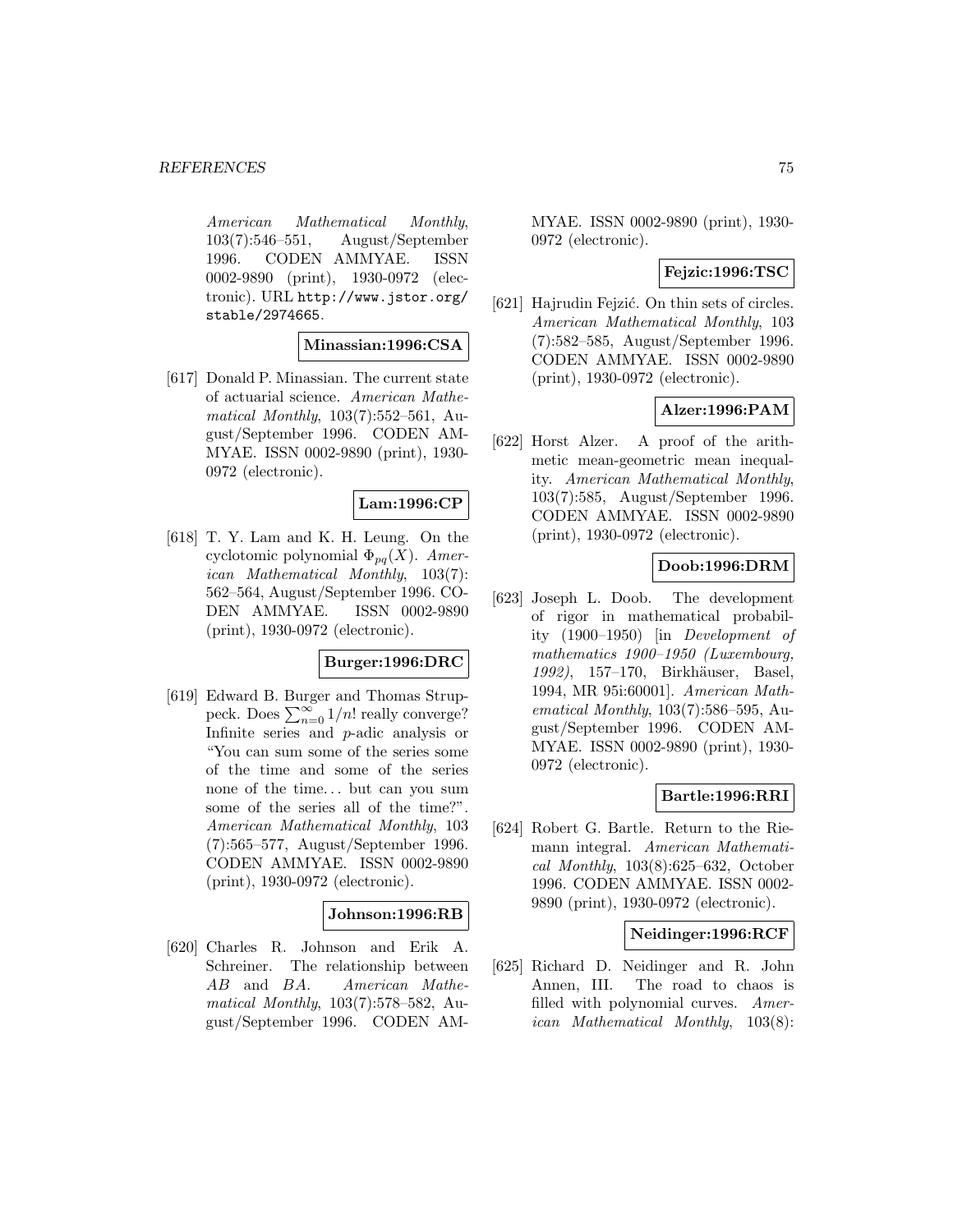640–653, October 1996. CODEN AM-MYAE. ISSN 0002-9890 (print), 1930- 0972 (electronic).

### **Bedding:1996:IQF**

[626] Stephen Bedding and Keith Briggs. Iteration of quaternion functions. American Mathematical Monthly, 103(8): 654–664, October 1996. CODEN AM-MYAE. ISSN 0002-9890 (print), 1930- 0972 (electronic).

## **Ahern:1996:GPG**

[627] Patrick Ahern and Walter Rudin. Geometric properties of the gamma function. American Mathematical Monthly, 103(8):678–681, October 1996. CO-DEN AMMYAE. ISSN 0002-9890 (print), 1930-0972 (electronic).

## **Saeki:1996:PEI**

[628] Sadahiro Saeki. A proof of the existence of infinite product probability measures. American Mathematical Monthly, 103(8):682–683, October 1996. CODEN AMMYAE. ISSN 0002- 9890 (print), 1930-0972 (electronic).

## **Gurin:1996:P**

[629] Leo S. Gurin. A problem. American Mathematical Monthly, 103(8): 683–686, October 1996. CODEN AM-MYAE. ISSN 0002-9890 (print), 1930- 0972 (electronic).

## **Bateman:1996:HYP**

[630] Paul T. Bateman and Harold G. Diamond. A hundred years of prime numbers. American Mathematical Monthly, 103(9):729–741, November 1996. CO-DEN AMMYAE. ISSN 0002-9890 (print), 1930-0972 (electronic).

# **Burger:1996:PPP**

[631] Thomas Burger, Peter Gritzmann, and Victor Klee. Polytope projection and projection polytopes. American Mathematical Monthly, 103(9): 742–755, November 1996. CODEN AMMYAE. ISSN 0002-9890 (print), 1930-0972 (electronic).

## **Jurisic:1996:MKP**

[632] Aleksandar Jurišić. The Mercedes knot problem. American Mathematical Monthly, 103(9):756–770, November 1996. CODEN AMMYAE. ISSN 0002- 9890 (print), 1930-0972 (electronic).

## **White:1996:FSF**

[633] Arthur T. White. Fabian Stedman: the first group theorist. American Mathematical Monthly, 103(9): 771–778, November 1996. CODEN AMMYAE. ISSN 0002-9890 (print), 1930-0972 (electronic).

## **Brown:1996:FWS**

[634] Herbert I. Brown, James W. Burgmeier, and David S. Dummit. Functions whose successive tangent lines enclose proportional areas. American Mathematical Monthly, 103(9):779– 787, November 1996. CODEN AM-MYAE. ISSN 0002-9890 (print), 1930- 0972 (electronic).

# **Eggar:1996:DCG**

[635] M. H. Eggar. On the discriminant criterion and a generalization. American Mathematical Monthly, 103(9): 788–792, November 1996. CODEN AMMYAE. ISSN 0002-9890 (print), 1930-0972 (electronic).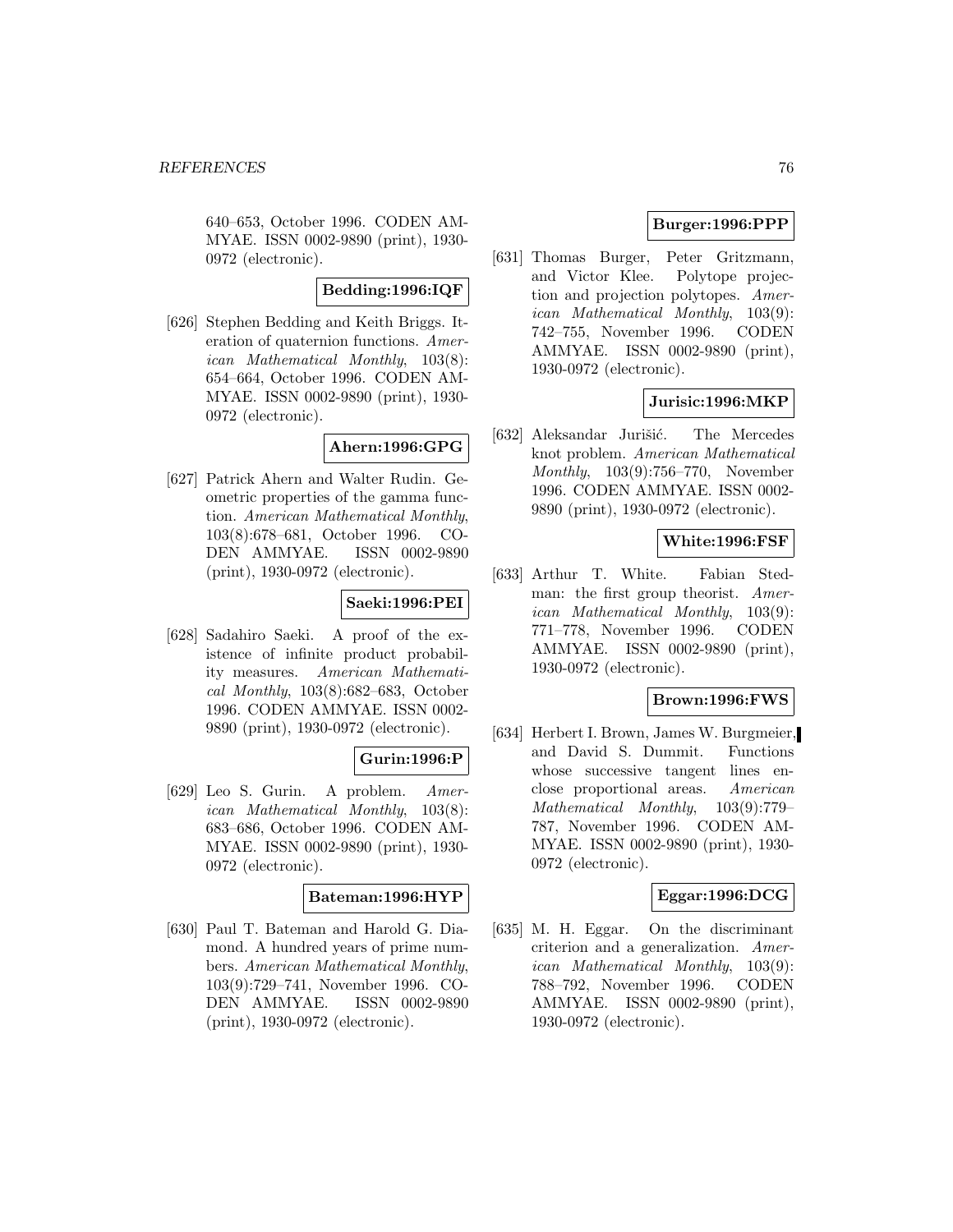## **Snapper:1996:EPQ**

[636] Ernst Snapper. Expressing primes as quadratic forms of integers. American Mathematical Monthly, 103(9): 793–794, November 1996. CODEN AMMYAE. ISSN 0002-9890 (print), 1930-0972 (electronic).

## **Bagby:1996:VC**

[637] Richard J. Bagby. Volumes of cones. American Mathematical Monthly, 103 (9):794–796, November 1996. CODEN AMMYAE. ISSN 0002-9890 (print), 1930-0972 (electronic).

## **Bertram:1996:RBF**

[638] Edward Bertram and Marcel Herzog. On regular bases of finite groups. American Mathematical Monthly, 103 (9):796–799, November 1996. CODEN AMMYAE. ISSN 0002-9890 (print), 1930-0972 (electronic).

#### **Dyson:1996:SR**

[639] Freeman Dyson. The scientist as rebel. American Mathematical Monthly, 103 (9):800–805, November 1996. CODEN AMMYAE. ISSN 0002-9890 (print), 1930-0972 (electronic).

## **McMurran:1996:MCM**

[640] Shawnee L. McMurran and James J. Tattersall. The mathematical collaboration of M. L. Cartwright and J. E. Littlewood. American Mathematical Monthly, 103(10):833–845, December 1996. CODEN AMMYAE. ISSN 0002- 9890 (print), 1930-0972 (electronic).

### **Kossak:1996:WIW**

[641] Roman Kossak. What are infinitesimals and why they cannot be seen.

American Mathematical Monthly, 103 (10):846–853, December 1996. CODEN AMMYAE. ISSN 0002-9890 (print), 1930-0972 (electronic).

## **Brillhart:1996:CSM**

[642] John Brillhart and Patrick Morton. A case study in mathematical research: the Golay–Rudin–Shapiro sequence. American Mathematical Monthly, 103 (10):854–869, December 1996. CODEN AMMYAE. ISSN 0002-9890 (print), 1930-0972 (electronic).

### **Aboufadel:1996:MCB**

[643] Edward Aboufadel. A mathematician catches a baseball. American Mathematical Monthly, 103(10):870– 878, December 1996. CODEN AM-MYAE. ISSN 0002-9890 (print), 1930- 0972 (electronic).

## **Powers:1996:HPC**

[644] Victoria Powers. Hilbert's 17th problem and the champagne problem. American Mathematical Monthly, 103 (10):879–887, December 1996. CODEN AMMYAE. ISSN 0002-9890 (print), 1930-0972 (electronic).

#### **McCune:1996:CHR**

[645] W. McCune and A. D. Sands. Computer and human reasoning: single implicative axioms for groups and for abelian groups. American Mathematical Monthly, 103(10):888–892, December 1996. CODEN AMMYAE. ISSN 0002-9890 (print), 1930-0972 (electronic).

## **Webster:1996:EPH**

[646] Roger Webster. An elementary proof of Horn's theorem. American Mathemat-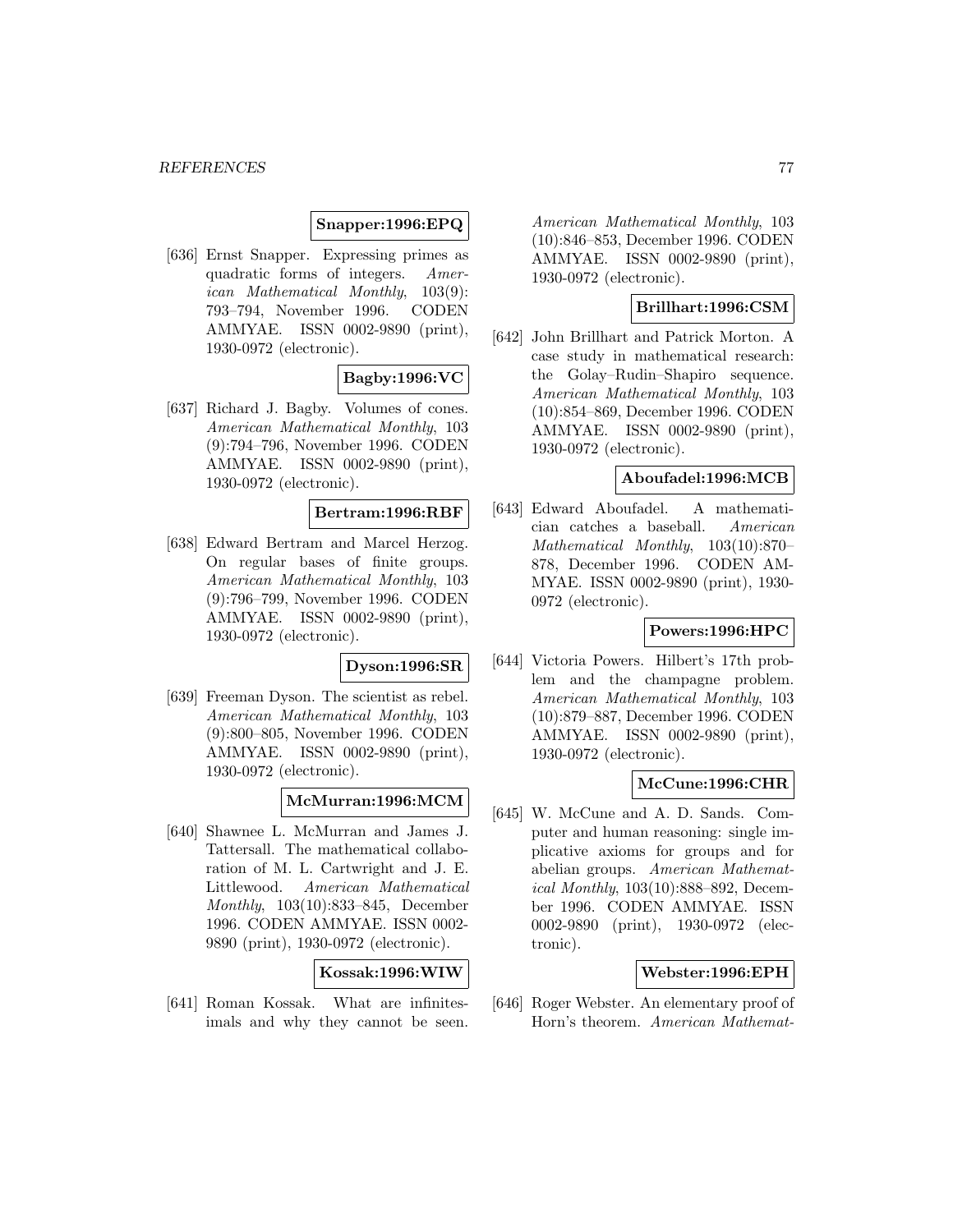ical Monthly, 103(10):892–894, December 1996. CODEN AMMYAE. ISSN 0002-9890 (print), 1930-0972 (electronic).

## **Angelos:1996:PFS**

[647] James Angelos, George Grossman, Yury Ionin, Edwin Kaufman, Terry Lenker, and Leela Rakesh. Packability of five spheres on a sphere implies packability of six. American Mathematical Monthly, 103(10):894–896, December 1996. CODEN AMMYAE. ISSN 0002- 9890 (print), 1930-0972 (electronic).

## **Pourciau:1997:RMN**

[648] Bruce Pourciau. Reading the master: Newton and the birth of celestial mechanics. American Mathematical Monthly,  $104(1):1-19$ , January 1997. CODEN AMMYAE. ISSN 0002-9890 (print), 1930-0972 (electronic). URL http://www.maa.org/ pubs/monthly\_jan97\_toc.html.

### **Rogers:1997:ALA**

[649] Jack W. Rogers, Jr. Applications of linear algebra in calculus. American Mathematical Monthly, 104(1):20–26, January 1997. CODEN AMMYAE. ISSN 0002-9890 (print), 1930-0972 (electronic). URL http://www.maa. org/pubs/monthly\_jan97\_toc.html.

# **Vince:1997:PQB**

[650] A. Vince. Periodicity, quasiperiodicity, and Bieberbach's theorem on crystallographic groups. American Mathematical Monthly, 104(1):27–35, January 1997. CODEN AMMYAE. ISSN 0002-9890 (print), 1930-0972 (electronic). URL http://www.maa.org/ pubs/monthly\_jan97\_toc.html.

## **Baker:1997:ISD**

[651] John A. Baker. Integration over spheres and the divergence theorem for balls. American Mathematical Monthly,  $104(1):36-47$ , January 1997. CODEN AMMYAE. ISSN 0002-9890 (print), 1930-0972 (electronic). URL http://www.maa.org/ pubs/monthly\_jan97\_toc.html.

# **Burckel:1997:TSA**

[652] R. B. Burckel. Three secrets about harmonic functions. American Mathematical Monthly,  $104(1):52-56$ , January 1997. CODEN AMMYAE. ISSN 0002-9890 (print), 1930-0972 (electronic). URL http://www.maa.org/ pubs/monthly\_jan97\_toc.html.

## **Komornik:1997:SPE**

[653] Vilmos Komornik. A short proof of the Erdős–Mordell theorem. American Mathematical Monthly, 104(1):57– 60, January 1997. CODEN AMMYAE. ISSN 0002-9890 (print), 1930-0972 (electronic). URL http://www.maa. org/pubs/monthly\_jan97\_toc.html.

## **Buckholtz:1997:IDH**

[654] Don Buckholtz. Inverting the difference of Hilbert space projections. American Mathematical Monthly, 104(1):60– 61, January 1997. CODEN AMMYAE. ISSN 0002-9890 (print), 1930-0972 (electronic). URL http://www.maa. org/pubs/monthly\_jan97\_toc.html.

### **Bashmakova:1997:GAG**

[655] I. G. Bashmakova and E. I. Slavutin. Glimpses of algebraic geometry. Introduction to: A History of Diophantine analysis (Russian) ["Nauka", Moscow,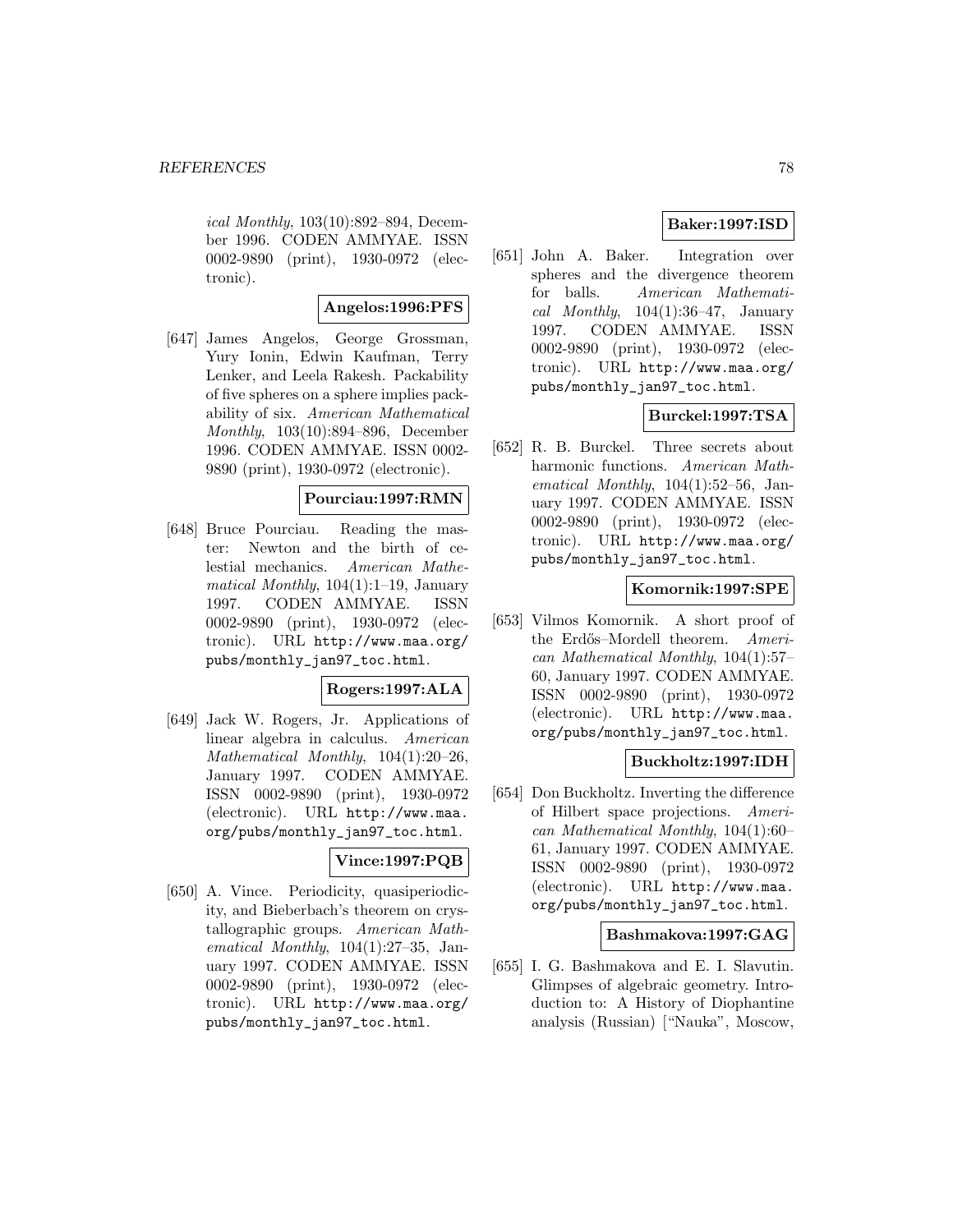1984; MR 85m:01004]. Translated by Abe Shenitzer. American Mathematical Monthly,  $104(1):62-67$ , January 1997. CODEN AMMYAE. ISSN 0002-9890 (print), 1930-0972 (electronic). URL http://www.maa.org/ pubs/monthly\_jan97\_toc.html. Introduction to: History of Diophantine analysis (Russian) ["Nauka", Moscow, 1984; MR 85m:01004], Translated by Abe Shenitzer.

## **Lacampagne:1997:YGG**

[656] Carole B. Lacampagne. Yueh-Gin Gung and Dr. Charles Y. Hu award for distinguished service to Deborah Tepper Haimo. American Mathematical Monthly, 104(2):97–98, February 1997. CODEN AMMYAE. ISSN 0002-9890 (print), 1930-0972 (electronic). URL http://www.maa.org/ pubs/monthly\_feb97\_toc.html.

## **Shader:1997:SCF**

[657] Bryan L. Shader and Chanyoung Lee Shader. Scheduling conflict-free parties for a dating service. American Mathematical Monthly, 104(2):99–106, February 1997. CODEN AMMYAE. ISSN 0002-9890 (print), 1930-0972 (electronic). URL http://www.maa.org/ pubs/monthly\_feb97\_toc.html.

## **Buchholz:1997:ISH**

[658] Ralph H. Buchholz and Randall L. Rathbun. An infinite set of Heron triangles with two rational medians. American Mathematical Monthly, 104 (2):107–115, February 1997. CODEN AMMYAE. ISSN 0002-9890 (print), 1930-0972 (electronic). URL http:/ /www.maa.org/pubs/monthly\_feb97\_ toc.html.

# **Lam:1997:CS**

[659] T. K. Lam. Connected Sprouts. American Mathematical Monthly, 104(2): 116–119, February 1997. CODEN AMMYAE. ISSN 0002-9890 (print), 1930-0972 (electronic). URL http:/ /www.maa.org/pubs/monthly\_feb97\_ toc.html.

## **Prather:1997:REP**

[660] Ronald E. Prather. Regular expressions for program computations. American Mathematical Monthly, 104(2): 120–130, February 1997. CODEN AMMYAE. ISSN 0002-9890 (print), 1930-0972 (electronic). URL http:/ /www.maa.org/pubs/monthly\_feb97\_ toc.html.

## **Richter:1997:RBC**

[661] R. Bruce Richter and Carsten Thomassen. Relations between crossing numbers of complete and complete bipartite graphs. American Mathematical Monthly, 104(2):131–137, February 1997. CODEN AMMYAE. ISSN 0002-9890 (print), 1930-0972 (electronic). URL http://www.maa.org/ pubs/monthly\_feb97\_toc.html.

## **Holte:1997:CCA**

[662] John M. Holte. Carries, combinatorics, and an amazing matrix. American Mathematical Monthly, 104(2): 138–149, February 1997. CODEN AMMYAE. ISSN 0002-9890 (print), 1930-0972 (electronic). URL http:/ /www.maa.org/pubs/monthly\_feb97\_ toc.html.

#### **Nef:1997:NLE**

[663] Walter Nef. A new look at Euler's theorem for polyhedra: a comment.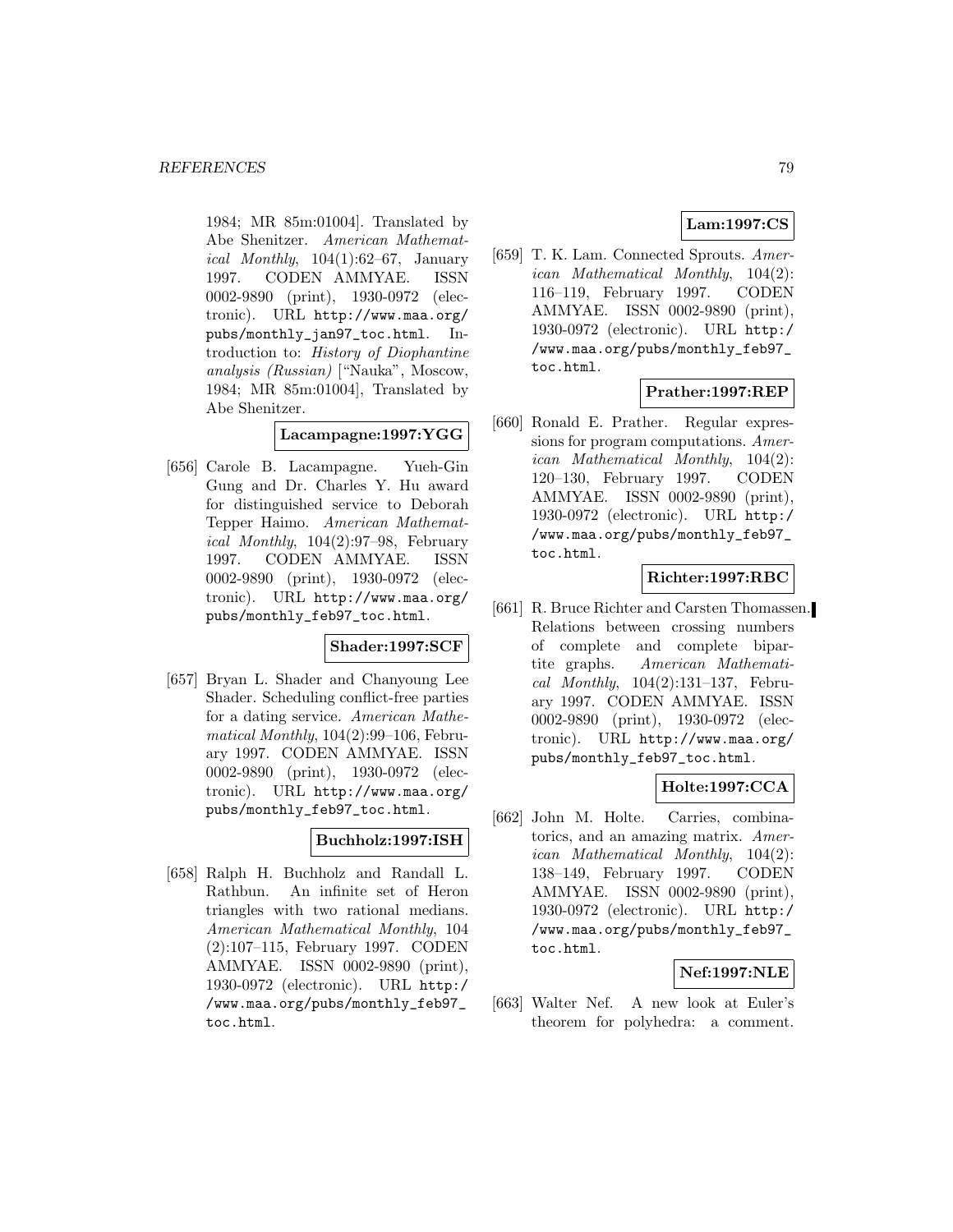American Mathematical Monthly, 104 (2):150–151, February 1997. CODEN AMMYAE. ISSN 0002-9890 (print), 1930-0972 (electronic). URL http:/ /www.maa.org/pubs/monthly\_feb97\_ toc.html.

## **Tokieda:1997:HH**

[664] Tadashi F. Tokieda. The hopping hoop. American Mathematical Monthly,  $104(2):152-154$ , February 1997. CODEN AMMYAE. ISSN 0002-9890 (print), 1930-0972 (electronic). URL http://www.maa.org/ pubs/monthly\_feb97\_toc.html.

## **Greene:1997:PID**

[665] John Greene. Principal ideal domains are almost Euclidean. American Mathematical Monthly, 104(2): 154–156, February 1997. CODEN AMMYAE. ISSN 0002-9890 (print), 1930-0972 (electronic). URL http:/ /www.maa.org/pubs/monthly\_feb97\_ toc.html.

## **Onn:1997:CDI**

[666] Shmuel Onn. A colorful determinantal identity, a conjecture of Rota, and Latin squares. American Mathematical Monthly, 104(2):156–159, February 1997. CODEN AMMYAE. ISSN 0002-9890 (print), 1930-0972 (electronic). URL http://www.maa.org/ pubs/monthly\_feb97\_toc.html.

### **Nicholson:1997:VSM**

[667] W. K. Nicholson. Very semisimple modules. American Mathematical Monthly, 104(2):159–162, February 1997. CODEN AMMYAE. ISSN 0002-9890 (print), 1930-0972 (electronic). URL http://www.maa.org/ pubs/monthly\_feb97\_toc.html.

# **Pitman:1997:SPA**

[668] Jim Pitman. Some probabilistic aspects of set partitions. American Mathematical Monthly, 104(3):201– 209, March 1997. CODEN AMMYAE. ISSN 0002-9890 (print), 1930-0972 (electronic). URL http://www.maa. org/pubs/monthly\_mar97\_toc.html.

# **Parshall:1997:BIR**

[669] Karen Hunger Parshall and Eugene Seneta. Building an international reputation: the case of J. J. Sylvester (1814–1897). American Mathematical Monthly, 104(3):210–222, March 1997. CODEN AMMYAE. ISSN 0002-9890 (print), 1930-0972 (electronic). URL http://www.maa.org/ pubs/monthly\_mar97\_toc.html.

## **Goodson:1997:ISP**

[670] Geoffrey R. Goodson. The inversesimilarity problem for real orthogonal matrices. American Mathematical Monthly, 104(3):223–230, March 1997. CODEN AMMYAE. ISSN 0002-9890 (print), 1930-0972 (electronic). URL http://www.maa.org/ pubs/monthly\_mar97\_toc.html.

# **Tucker:1997:RRC**

[671] Thomas W. Tucker. Rethinking rigor in calculus: the role of the mean value theorem. American Mathematical Monthly, 104(3):231–240, March 1997. CODEN AMMYAE. ISSN 0002-9890 (print), 1930-0972 (electronic). URL http://www.maa.org/ pubs/monthly\_mar97\_toc.html.

# **Swann:1997:CRR**

[672] Howard Swann. Commentary on rethinking rigor in calculus: the role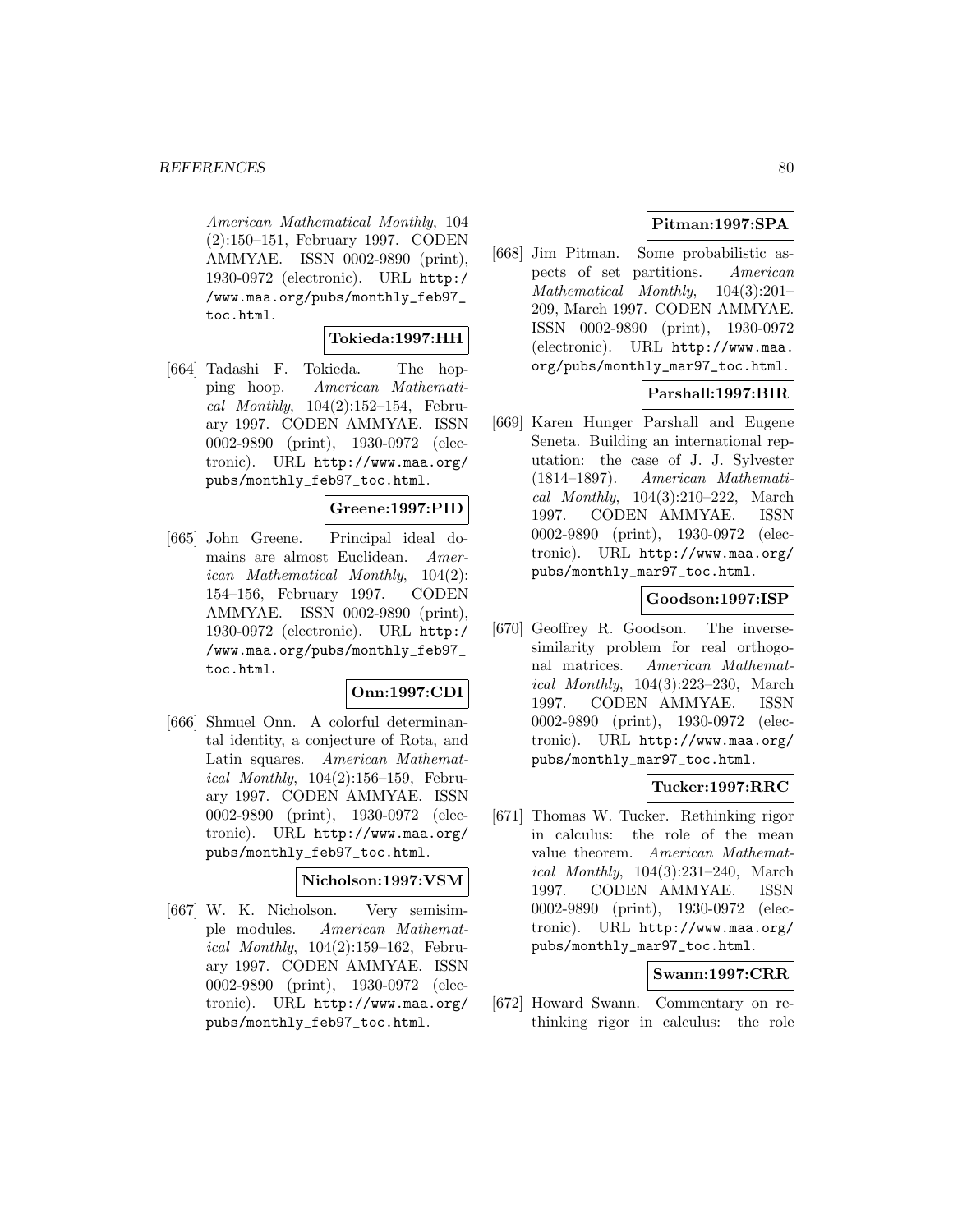of the mean value theorem. American Mathematical Monthly, 104(3): 241–245, March 1997. CODEN AM-MYAE. ISSN 0002-9890 (print), 1930- 0972 (electronic). URL http://www. maa.org/pubs/monthly\_mar97\_toc. html.

## **Burger:1997:FLT**

[673] Edward B. Burger and Frank Morgan. Fermat's Last Theorem, the Four Color Conjecture, and Bill Clinton for April Fools' Day. American Mathematical Monthly, 104(3):246–255, March 1997. CODEN AMMYAE. ISSN 0002-9890 (print), 1930-0972 (electronic). URL http://www.maa.org/ pubs/monthly\_mar97\_toc.html.

## **Newman:1997:EFA**

[674] D. J. Newman. Euler's  $\phi$  function on arithmetic progressions. American Mathematical Monthly, 104(3): 256–257, March 1997. CODEN AM-MYAE. ISSN 0002-9890 (print), 1930- 0972 (electronic). URL http://www. maa.org/pubs/monthly\_mar97\_toc. html.

## **Fisk:1997:NWI**

[675] Steve Fisk. A note on Weyl's inequality. American Mathematical Monthly, 104(3):257–258, March 1997. CODEN AMMYAE. ISSN 0002-9890 (print), 1930-0972 (electronic). URL http://www.maa.org/ pubs/monthly\_mar97\_toc.html.

## **Kang:1997:MPC**

[676] Ming chang Kang. Minimal polynomials over cyclotomic fields. American Mathematical Monthly, 104(3): 258–260, March 1997. CODEN AM-

MYAE. ISSN 0002-9890 (print), 1930- 0972 (electronic). URL http://www. maa.org/pubs/monthly\_mar97\_toc. html.

## **Magnus:1997:SMM**

[677] Wilhelm Magnus. The significance of mathematics: the mathematicians' share in the general human condition. American Mathematical Monthly, 104 (3):261–269, March 1997. CODEN AMMYAE. ISSN 0002-9890 (print), 1930-0972 (electronic). URL http:/ /www.maa.org/pubs/monthly\_mar97\_ toc.html.

## **Berrick:1997:RIM**

[678] A. J. Berrick and M. E. Keating. Rectangular invertible matrices. American Mathematical Monthly, 104(4): 297–302, April 1997. CODEN AM-MYAE. ISSN 0002-9890 (print), 1930- 0972 (electronic). URL http://www. maa.org/pubs/monthly\_apr97\_toc. html.

## **Boerlijst:1997:EPA**

[679] Maarten C. Boerlijst, Martin A. Nowak, and Karl Sigmund. Equal pay for all prisoners. American Mathematical Monthly, 104(4):303–305, April 1997. CODEN AMMYAE. ISSN 0002-9890 (print), 1930-0972 (electronic). URL http://www.maa.org/ pubs/monthly\_apr97\_toc.html.

## **Sauerberg:1997:LSC**

[680] Jim Sauerberg and Linghsueh Shu. The long and the short on counting sequences. American Mathematical Monthly, 104(4):306–317, April 1997. CODEN AMMYAE. ISSN 0002-9890 (print), 1930-0972 (elec-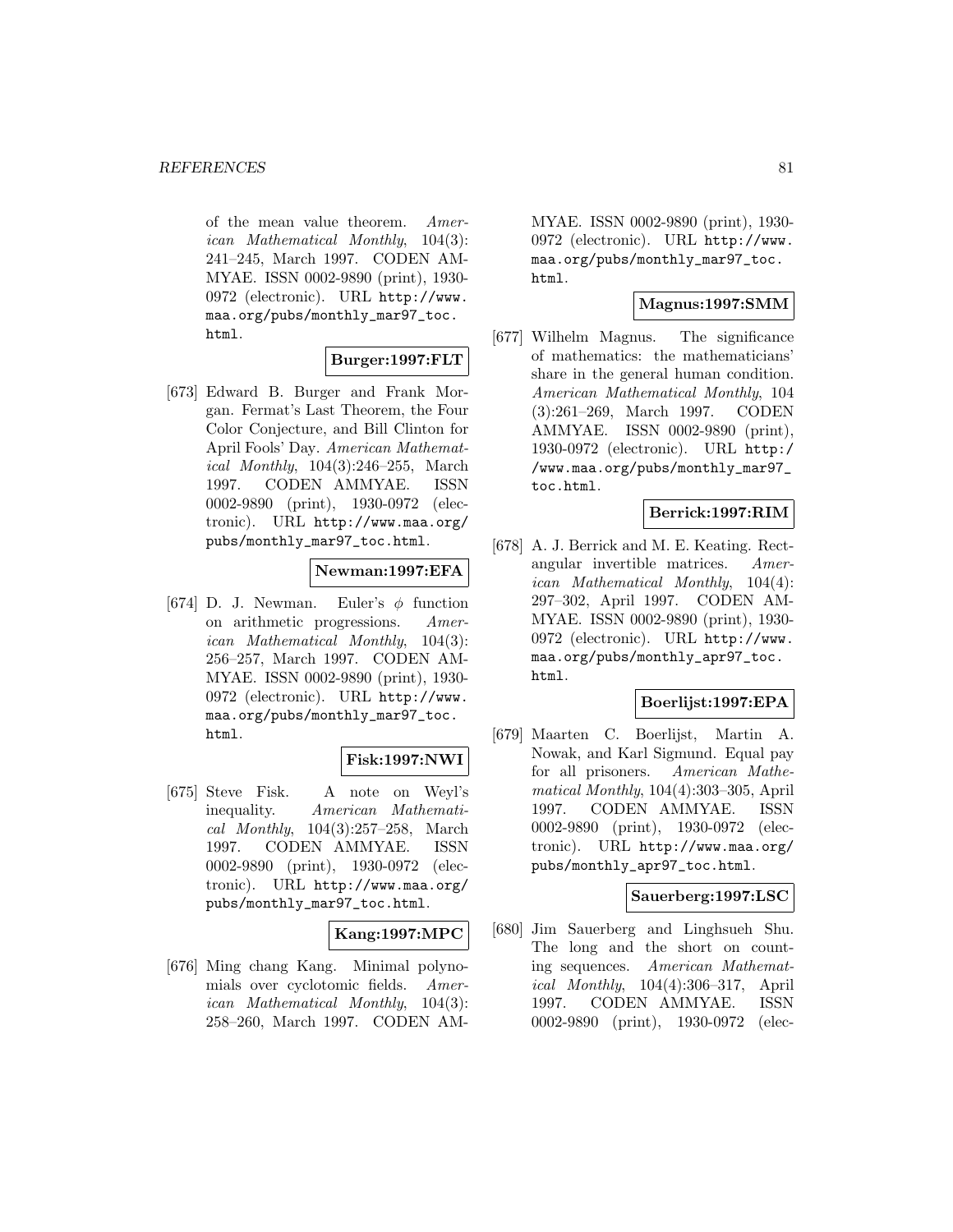tronic). URL http://www.maa.org/ pubs/monthly\_apr97\_toc.html.

### **Velleman:1997:CC**

[681] Daniel J. Velleman. Characterizing continuity. American Mathematical Monthly, 104(4):318–322, April 1997. CODEN AMMYAE. ISSN 0002-9890 (print), 1930-0972 (electronic). URL http://www.maa.org/ pubs/monthly\_apr97\_toc.html.

# **Bruckstein:1997:PPG**

[682] A. M. Bruckstein, C. L. Mallows, and I. A. Wagner. Probabilistic pursuits on the grid. American Mathematical Monthly, 104(4):323–343, April 1997. CODEN AMMYAE. ISSN 0002-9890 (print), 1930-0972 (electronic). URL http://www.maa.org/ pubs/monthly\_apr97\_toc.html.

### **Stanley:1997:HPS**

[683] Richard P. Stanley. Hipparchus, Plutarch, Schröder, and Hough. American Mathematical Monthly, 104(4): 344–350, April 1997. CODEN AM-MYAE. ISSN 0002-9890 (print), 1930- 0972 (electronic). URL http://www. maa.org/pubs/monthly\_apr97\_toc. html.

#### **Almkvist:1997:MCD**

[684] Gert Almkvist. Many correct digits of  $\pi$ , revisited. American Mathematical Monthly, 104(4):351–353, April 1997. CODEN AMMYAE. ISSN 0002-9890 (print), 1930-0972 (electronic). URL http://www.maa.org/ pubs/monthly\_apr97\_toc.html.

**Jones:1997:NCC**

[685] Martin L. Jones. A note on a cake cutting algorithm of Banach

and Knaster. American Mathematical Monthly, 104(4):353–355, April 1997. CODEN AMMYAE. ISSN 0002-9890 (print), 1930-0972 (electronic). URL http://www.maa.org/ pubs/monthly\_apr97\_toc.html.

### **Sedaghat:1997:IUG**

[686] Hassan Sedaghat. The impossibility of unstable, globally attracting fixed points for continuous mappings of the line. American Mathematical Monthly, 104(4):356–358, April 1997. CODEN AMMYAE. ISSN 0002-9890 (print), 1930-0972 (electronic). URL http://www.maa.org/ pubs/monthly\_apr97\_toc.html.

## **Grant:1997:RVM**

[687] Hardy Grant. Reviews: Vita Mathematica: Historical Research and Integration with Teaching, edited by Ronald Calinger. American Mathematical Monthly, 104(5):??, May 1997. CODEN AMMYAE. ISSN 0002-9890 (print), 1930-0972 (electronic). URL http://www.maa.org/pubs/monthly\_ may97\_toc.html.

## **Toom:1997:RMC**

[688] Andre Toom. Reviews: Mathematical Circles (Russian Experience), by Dmitri Fomin, Sergey Genkin, and Ilia Itenberg. American Mathematical Monthly, 104(5):??, May 1997. CODEN AMMYAE. ISSN 0002-9890 (print), 1930-0972 (electronic). URL http://www.maa.org/pubs/monthly\_ may97\_toc.html.

## **Grabiner:1997:WNC**

[689] Judith V. Grabiner. Was Newton's calculus a dead end? the conti-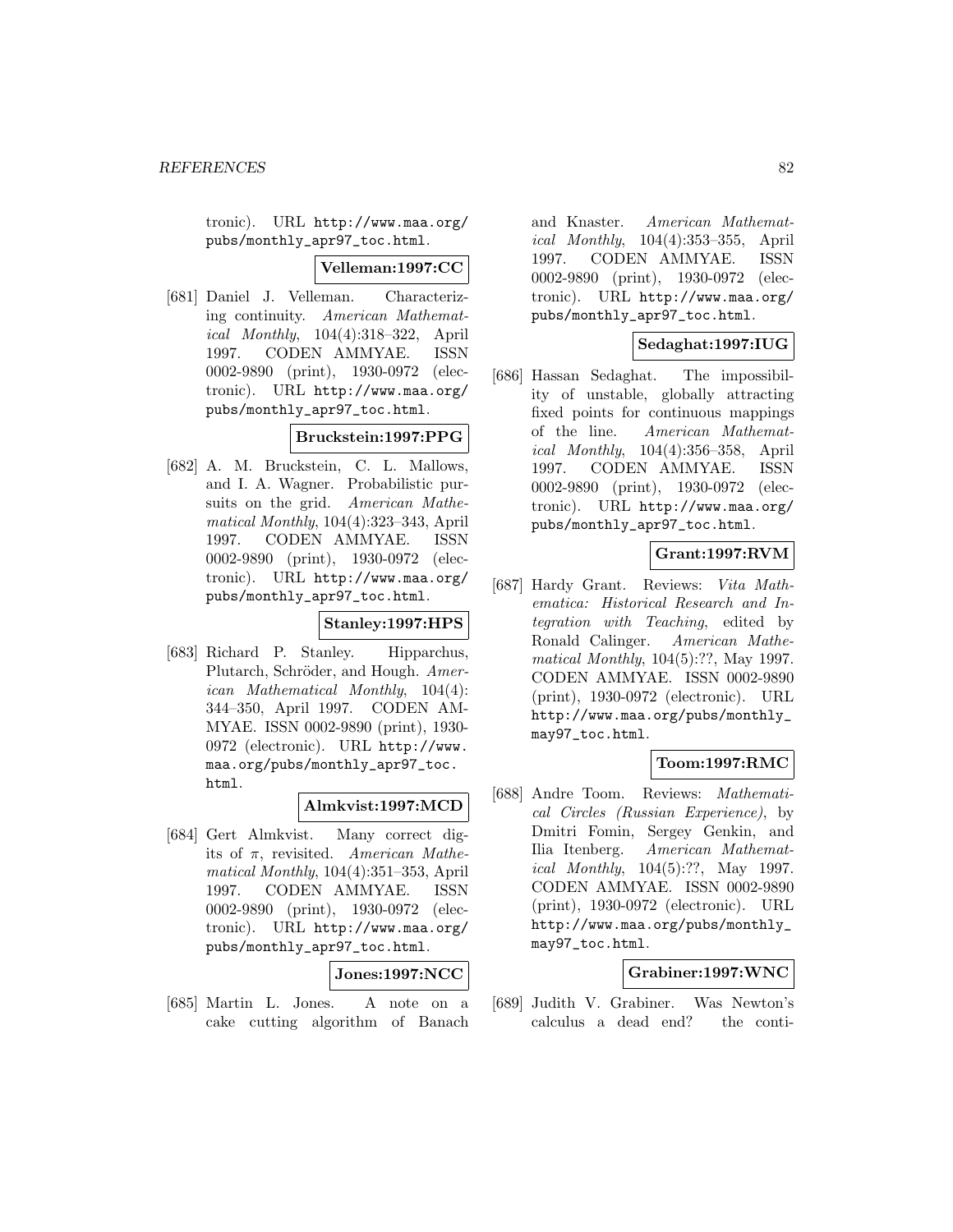nental influence of Maclaurin's treatise of fluxions. American Mathematical Monthly, 104(5):393–410, May 1997. CODEN AMMYAE. ISSN 0002-9890 (print), 1930-0972 (electronic). URL http://www.maa.org/ pubs/monthly\_may97\_toc.html.

## **Touhey:1997:YAD**

[690] Pat Touhey. Yet another definition of chaos. American Mathematical Monthly, 104(5):411–414, May 1997. CODEN AMMYAE. ISSN 0002-9890 (print), 1930-0972 (electronic). URL http://www.maa.org/ pubs/monthly\_may97\_toc.html.

## **McCullough:1997:HCO**

[691] Scott A. McCullough and Leiba Rodman. Hereditary classes of operators and matrices. American Mathematical Monthly, 104(5):415–430, May 1997. CODEN AMMYAE. ISSN 0002-9890 (print), 1930-0972 (electronic). URL http://www.maa.org/ pubs/monthly\_may97\_toc.html.

## **Kimberling:1997:MCT**

[692] Clark Kimberling. Major centers of triangles. American Mathematical Monthly, 104(5):431–438, May 1997. CODEN AMMYAE. ISSN 0002-9890 (print), 1930-0972 (electronic). URL http://www.maa.org/ pubs/monthly\_may97\_toc.html.

## **Laczkovich:1997:LPI**

[693] M. Laczkovich. On Lambert's proof of the irrationality of  $\pi$ . American Mathematical Monthly, 104(5):439–443, May 1997. CODEN AMMYAE. ISSN 0002-9890 (print), 1930-0972 (elec-

tronic). URL http://www.maa.org/ pubs/monthly\_may97\_toc.html.

### **Kohnen:1997:SCM**

[694] Winfried Kohnen. A simple congruence modulo p. American Mathematical Monthly, 104(5):444–445, May 1997. CODEN AMMYAE. ISSN 0002-9890 (print), 1930-0972 (electronic). URL http://www.maa.org/ pubs/monthly\_may97\_toc.html.

## **Polezzi:1997:GMF**

[695] Marcelo Polezzi. A geometrical method for finding an explicit formula for the greatest common divisor. American Mathematical Monthly, 104(5): 445–446, May 1997. CODEN AM-MYAE. ISSN 0002-9890 (print), 1930- 0972 (electronic). URL http://www. maa.org/pubs/monthly\_may97\_toc. html.

## **Laugwitz:1997:ELHa**

[696] Detlef Laugwitz. The evolution of ... : On the historical development of infinitesimal mathematics. American Mathematical Monthly, 104(5): 447–455, May 1997. CODEN AM-MYAE. ISSN 0002-9890 (print), 1930- 0972 (electronic). URL http://www. maa.org/pubs/monthly\_may97\_toc. html.

## **Axler:1997:RLS**

[697] Sheldon Axler. Reviews: The Life of Stefan Banach, by Roman Kaluza. American Mathematical Monthly, 104 (6):??, June/July 1997. CODEN AM-MYAE. ISSN 0002-9890 (print), 1930- 0972 (electronic). URL http://www. maa.org/pubs/monthly\_june97\_toc. html.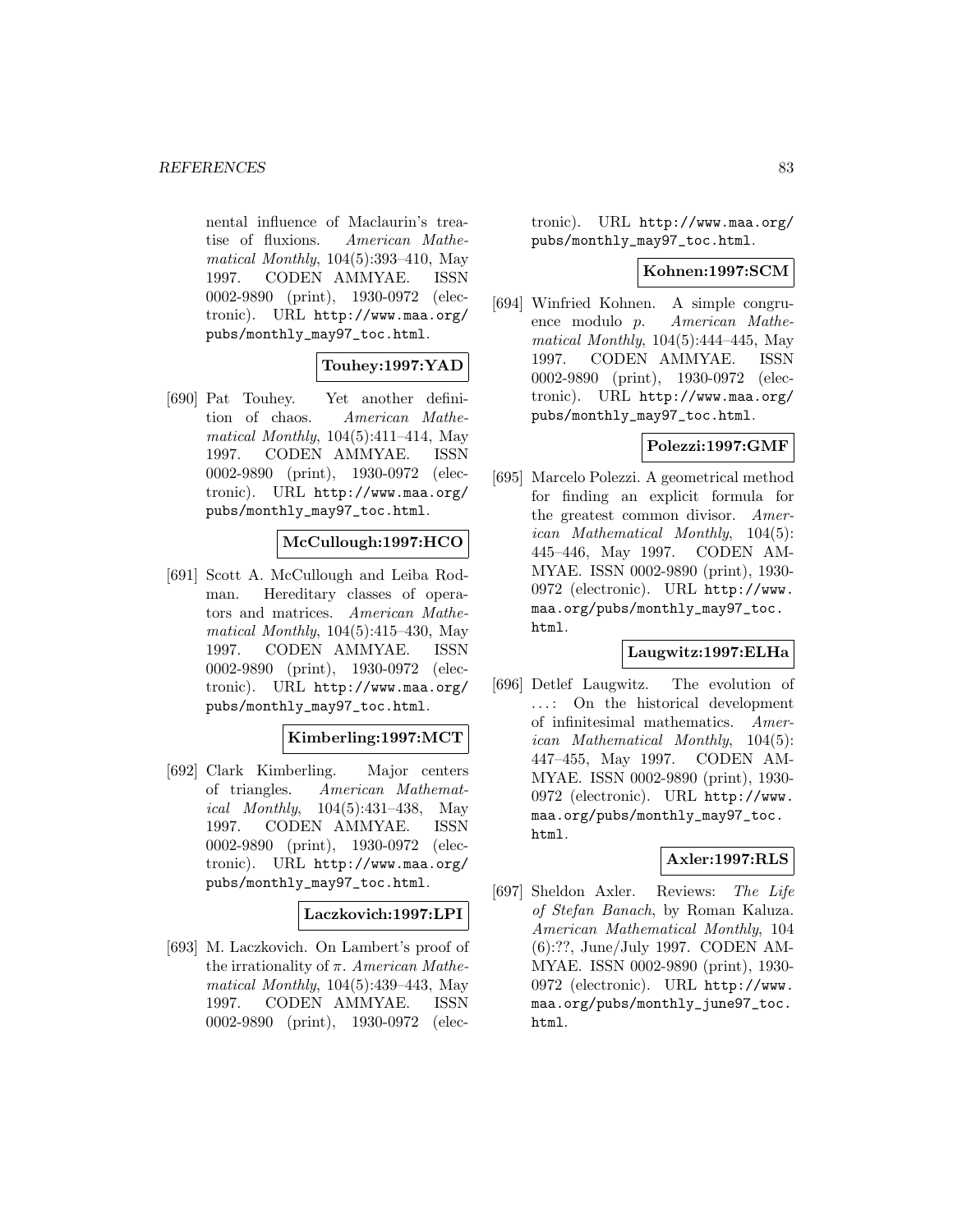## **Colligan:1997:RCM**

[698] J. Kevin Colligan. Reviews: 101 Careers in Mathematics, edited by Andrew Sterrett. American Mathematical Monthly, 104(6):??, June/July 1997. CODEN AMMYAE. ISSN 0002-9890 (print), 1930-0972 (electronic). URL http://www.maa.org/ pubs/monthly\_june97\_toc.html.

## **Denes:1997:UPW**

[699] J. Dénes. Unsolved problems: When is there a Latin power set? American Mathematical Monthly, 104(6): ??, June/July 1997. CODEN AM-MYAE. ISSN 0002-9890 (print), 1930- 0972 (electronic). URL http://www. maa.org/pubs/monthly\_june97\_toc. html.

### **King:1997:LB**

[700] Melanie A. King. Lecturing at the 'bored'. American Mathematical Monthly,  $104(6)$ :??, June/July 1997. CODEN AMMYAE. ISSN 0002-9890 (print), 1930-0972 (electronic). URL http://www.maa.org/ pubs/monthly\_june97\_toc.html.

## **Bhatia:1997:AIE**

[701] Rajendra Bhatia and Peter Semrl. Approximate isometries on Euclidean spaces. American Mathematical Monthly, 104(6):497–504, June/July 1997. CODEN AMMYAE. ISSN 0002-9890 (print), 1930-0972 (electronic). URL http://www.maa.org/ pubs/monthly\_june97\_toc.html.

#### **Nemes:1997:HDM**

[702] István Nemes, Marko Petkovšek, Herbert S. Wilf, and Doron Zeilberger. How to do Monthly problems with your computer. American Mathematical Monthly,  $104(6):505-519$ , June/ July 1997. CODEN AMMYAE. ISSN 0002-9890 (print), 1930-0972 (electronic). URL http://www.maa.org/ pubs/monthly\_june97\_toc.html.

# **Baggett:1997:SSF**

[703] Lawrence W. Baggett, Herbert A. Medina, and Kathy D. Merrill. Simultaneously symmetric functions. American Mathematical Monthly, 104(6): 520–528, June/July 1997. CODEN AMMYAE. ISSN 0002-9890 (print), 1930-0972 (electronic). URL http:// www.maa.org/pubs/monthly\_june97\_ toc.html.

## **Mollin:1997:PPQ**

[704] R. A. Mollin. Prime-producing quadratics. American Mathematical Monthly, 104(6):529–544, June/July 1997. CODEN AMMYAE. ISSN 0002-9890 (print), 1930-0972 (electronic). URL http://www.maa.org/ pubs/monthly\_june97\_toc.html.

## **Kulpa:1997:PMT**

[705] Wladyslaw Kulpa. The Poincaré-Miranda theorem. American Mathematical Monthly, 104(6):545–550, June/July 1997. CODEN AM-MYAE. ISSN 0002-9890 (print), 1930- 0972 (electronic). URL http://www. maa.org/pubs/monthly\_june97\_toc. html.

# **Bayat:1997:GWT**

[706] M. Bayat. A generalization of Wolstenholme's theorem. American Mathematical Monthly, 104(6):557–560, June/ July 1997. CODEN AMMYAE. ISSN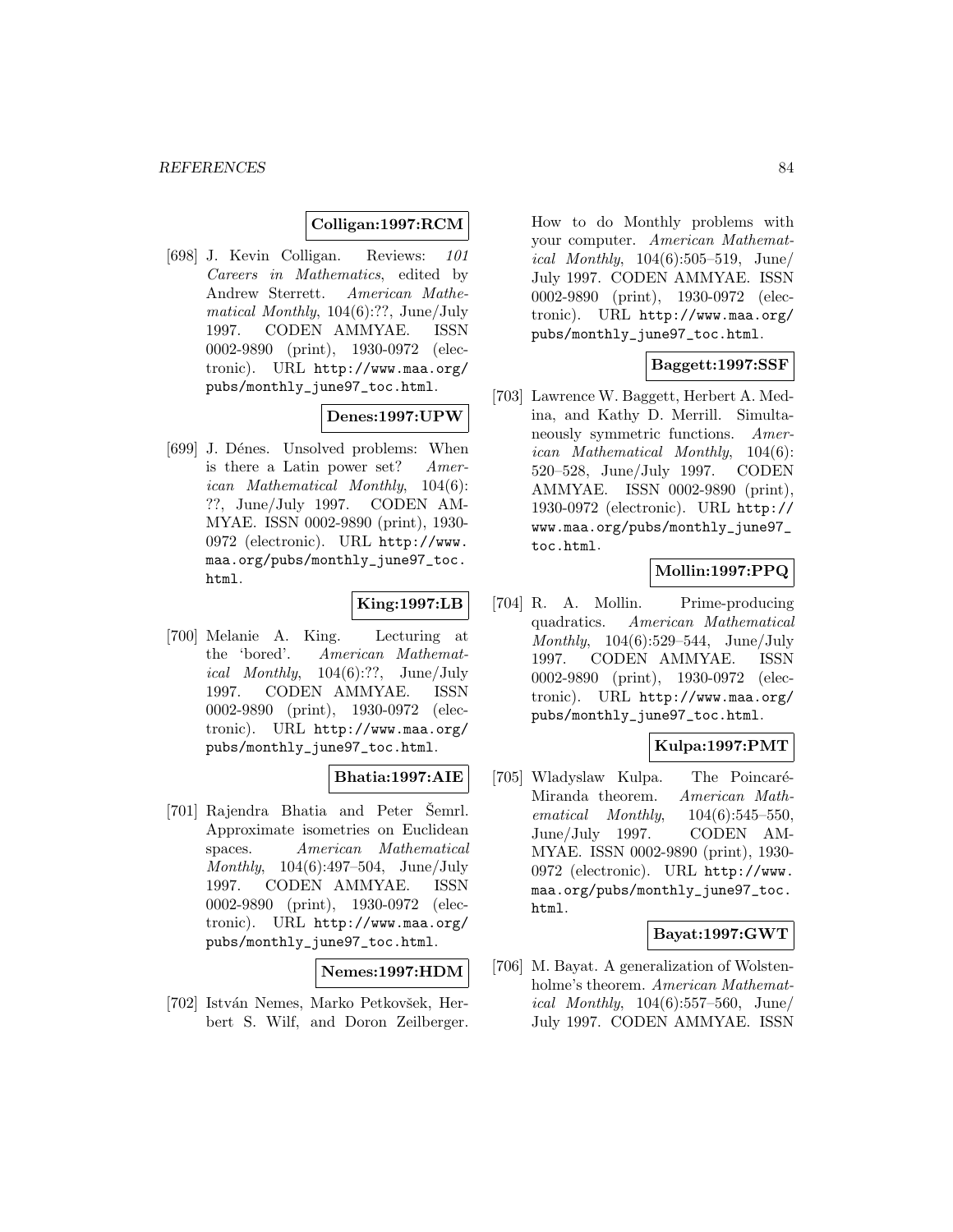0002-9890 (print), 1930-0972 (electronic). URL http://www.maa.org/ pubs/monthly\_june97\_toc.html.

# **Zhang:1997:NMV**

[707] Bao lin Zhang. A note on the mean value theorem for integrals. American Mathematical Monthly, 104(6): 561–562, June/July 1997. CODEN AMMYAE. ISSN 0002-9890 (print), 1930-0972 (electronic). URL http:// www.maa.org/pubs/monthly\_june97\_ toc.html.

## **Danby:1997:RSJ**

[708] J. N. Anthony Danby. Reviews: The Sheer Joy of Celestial Mechanics, by Nathaniel Grossman. American Mathematical Monthly, 104(7):??, August/ September 1997. CODEN AMMYAE. ISSN 0002-9890 (print), 1930-0972 (electronic). URL http://www.maa. org/pubs/monthly\_aug97\_toc.html.

## **Galovich:1997:RSN**

[709] Jennifer R. Galovich. Reviews: Strength in Numbers: Discovering the Joy and Power of Mathematics in Everyday Life, by Sherman K. Stein. American Mathematical Monthly, 104 (7):??, August/September 1997. CO-DEN AMMYAE. ISSN 0002-9890 (print), 1930-0972 (electronic). URL http://www.maa.org/pubs/monthly\_ aug97\_toc.html.

## **Merryfield:1997:NWP**

[710] Kent G. Merryfield, Ngo Viet, and Saleem Wats. Notes: The wallet paradox. American Mathematical Monthly, 104(7):??, August/September 1997. CODEN AMMYAE. ISSN 0002-9890 (print), 1930-0972 (electronic). URL http://www.maa.org/ pubs/monthly\_aug97\_toc.html.

### **Coutinho:1997:MAS**

[711] S. C. Coutinho. The many avatars of a simple algebra. American Mathemat*ical Monthly*,  $104(7):593-604$ , August/ September 1997. CODEN AMMYAE. ISSN 0002-9890 (print), 1930-0972 (electronic). URL http://www.maa. org/pubs/monthly\_aug97\_toc.html.

# **Trif:1997:MIS**

[712] Tiberiu Trif. Multiple integrals of symmetric functions. American Mathematical Monthly, 104(7):605–608, August/ September 1997. CODEN AMMYAE. ISSN 0002-9890 (print), 1930-0972 (electronic). URL http://www.maa. org/pubs/monthly\_aug97\_toc.html.

## **Chollet:1997:SIP**

[713] John Chollet. Some inequalities for principal submatrices. American Mathematical Monthly,  $104(7)$ :609–617, August/September 1997. CODEN AM-MYAE. ISSN 0002-9890 (print), 1930- 0972 (electronic). URL http://www. maa.org/pubs/monthly\_aug97\_toc. html.

# **Gutkin:1997:TAC**

[714] Eugene Gutkin. Two applications of calculus to triangular billiards. American Mathematical Monthly, 104(7): 618–622, August/September 1997. CO-DEN AMMYAE. ISSN 0002-9890 (print), 1930-0972 (electronic). URL http://www.maa.org/pubs/monthly\_ aug97\_toc.html.

## **Weintraub:1997:ET**

[715] Steven H. Weintraub. Early transcendentals. American Mathemati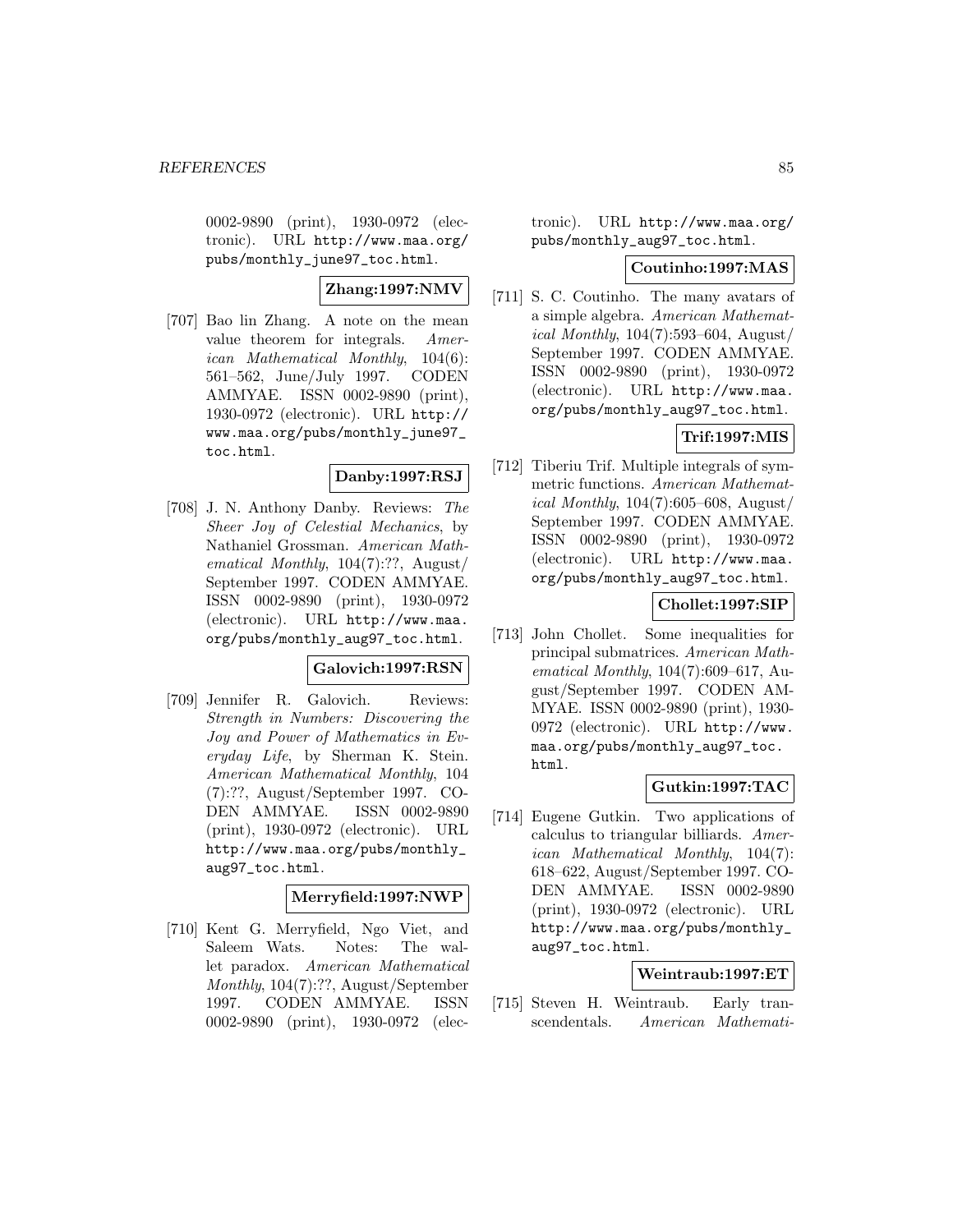cal Monthly,  $104(7):623-631$ , August/ September 1997. CODEN AMMYAE. ISSN 0002-9890 (print), 1930-0972 (electronic). URL http://www.maa. org/pubs/monthly\_aug97\_toc.html.

# **Devlin:1997:LSC**

[716] Keith Devlin. The logical structure of computer-aided mathematical reasoning. American Mathematical Monthly,  $104(7)$ :632–646, August/ September 1997. CODEN AMMYAE. ISSN 0002-9890 (print), 1930-0972 (electronic). URL http://www.maa. org/pubs/monthly\_aug97\_toc.html.

# **Gzyl:1997:NWA**

[717] Henryk Gzyl and José Luis Palacios. Notes: The Weierstrass approximation theorem and large deviations. American Mathematical Monthly, 104(7): 651–653, August/September 1997. CO-DEN AMMYAE. ISSN 0002-9890 (print), 1930-0972 (electronic). URL http://www.maa.org/pubs/monthly\_ aug97\_toc.html.

## **Laugwitz:1997:ELHb**

[718] Detlef Laugwitz. The evolution of ... : On the historical development of infinitesimal mathematics. II. The conceptual thinking of Cauchy. Translated from the German by Abe Shenitzer with the editorial assistance of Hardy Grant. American Mathematical Monthly,  $104(7):654-663$ , August/ September 1997. CODEN AMMYAE. ISSN 0002-9890 (print), 1930-0972 (electronic). URL http://www.maa. org/pubs/monthly\_aug97\_toc.html. Translated from the German by Abe Shenitzer with the editorial assistance of Hardy Grant.

# **Peyerimhoff:1997:AIC**

[719] Norbert Peyerimhoff. Areas and intersections in convex domains. American Mathematical Monthly, 104(8): 697–704, October 1997. CODEN AMMYAE. ISSN 0002-9890 (print), 1930-0972 (electronic). URL http:/ /www.maa.org/pubs/monthly\_oct97\_ toc.html.

# **Zagier:1997:NSP**

[720] D. Zagier. Newman's short proof of the Prime Number Theorem. American Mathematical Monthly, 104(8): 705–708, October 1997. CODEN AMMYAE. ISSN 0002-9890 (print), 1930-0972 (electronic). URL http:/ /www.maa.org/pubs/monthly\_oct97\_ toc.html.

# **Callan:1997:EAK**

[721] David Callan. An exploratory approach to Kaplansky's lemma leads to a generalized resultant. American Mathematical Monthly, 104(8):709–712, October 1997. CODEN AMMYAE. ISSN 0002-9890 (print), 1930-0972 (electronic). URL http://www.maa.org/ pubs/monthly\_oct97\_toc.html.

## **Richmond:1997:MSW**

[722] Bettina Richmond and Thomas Richmond. Metric spaces in which all triangles are degenerate. American Mathematical Monthly, 104(8):713–719, October 1997. CODEN AMMYAE. ISSN 0002-9890 (print), 1930-0972 (electronic). URL http://www.maa.org/ pubs/monthly\_oct97\_toc.html.

# **Fathi:1997:PUC**

[723] Albert Fathi. Partitions of unity for countable covers. American Mathe-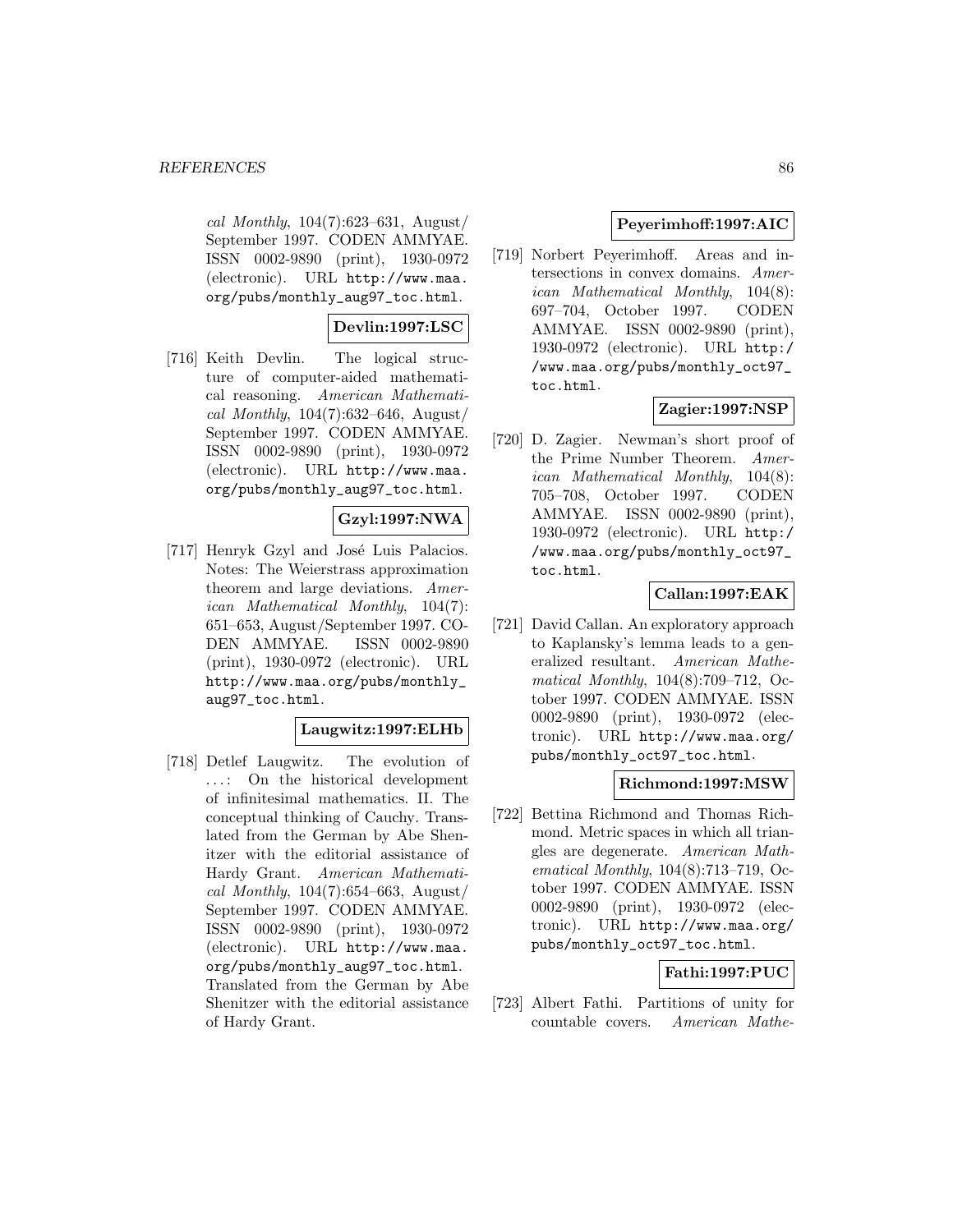matical Monthly, 104(8):720–723, October 1997. CODEN AMMYAE. ISSN 0002-9890 (print), 1930-0972 (electronic). URL http://www.maa.org/ pubs/monthly\_oct97\_toc.html.

## **Knisley:1997:CMP**

[724] Jeff Knisley. Calculus: a modern perspective. American Mathematical Monthly, 104(8):724–??, October 1997. CODEN AMMYAE. ISSN 0002-9890 (print), 1930-0972 (electronic). URL http://www.maa.org/ pubs/monthly\_oct97\_toc.html.

# **Zorn:1997:PC**

[725] Paul Zorn and Arnold Ostebee. Pro choice. American Mathematical Monthly, 104(8):728–??, October 1997. CODEN AMMYAE. ISSN 0002-9890 (print), 1930-0972 (electronic). URL http://www.maa.org/pubs/monthly\_ oct97\_toc.html.

# **Kaput:1997:RCL**

[726] James J. Kaput. Rethinking calculus: Learning and thinking. American Mathematical Monthly, 104(8):731–??, October 1997. CODEN AMMYAE. ISSN 0002-9890 (print), 1930-0972 (electronic). URL http://www.maa. org/pubs/monthly\_oct97\_toc.html.

#### **Askey:1997:WDW**

[727] Richard Askey. What do we do about calculus? first, do no harm. American Mathematical Monthly, 104(8):738–??, October 1997. CODEN AMMYAE. ISSN 0002-9890 (print), 1930-0972 (electronic). URL http://www.maa. org/pubs/monthly\_oct97\_toc.html.

## **Alexanderson:1997:FSW**

[728] Gerald L. Alexanderson, Leonard F. Klosinski, and Loren C. Larson. The Fifty-Seventh William Lowell Putnam Mathematical Competition. American Mathematical Monthly, 104(8):744–??, October 1997. CODEN AMMYAE. ISSN 0002-9890 (print), 1930-0972 (electronic). URL http://www.maa. org/pubs/monthly\_oct97\_toc.html.

# **Kupka:1997:NQT**

[729] Joseph Kupka. Notes: a quadratic trio. American Mathematical Monthly, 104 (8):755–757, October 1997. CODEN AMMYAE. ISSN 0002-9890 (print), 1930-0972 (electronic). URL http:/ /www.maa.org/pubs/monthly\_oct97\_ toc.html.

## **Tyszka:1997:NDF**

[730] Apoloniusz Tyszka. Notes: a discrete form of the Beckman-Quarles theorem. American Mathematical Monthly, 104 (8):757–761, October 1997. CODEN AMMYAE. ISSN 0002-9890 (print), 1930-0972 (electronic). URL http:/ /www.maa.org/pubs/monthly\_oct97\_ toc.html.

## **Christensen:1997:UPD**

[731] J. Daniel Christensen and Mark Tilford. Unsolved problems: David Gale's subset take-away game. American Mathematical Monthly,  $104(8)$ :762-??, October 1997. CODEN AMMYAE. ISSN 0002-9890 (print), 1930-0972 (electronic). URL http://www.maa. org/pubs/monthly\_oct97\_toc.html.

## **Mickens:1997:RID**

[732] Ronald E. Mickens. Reviews: An Introduction to Difference Equations,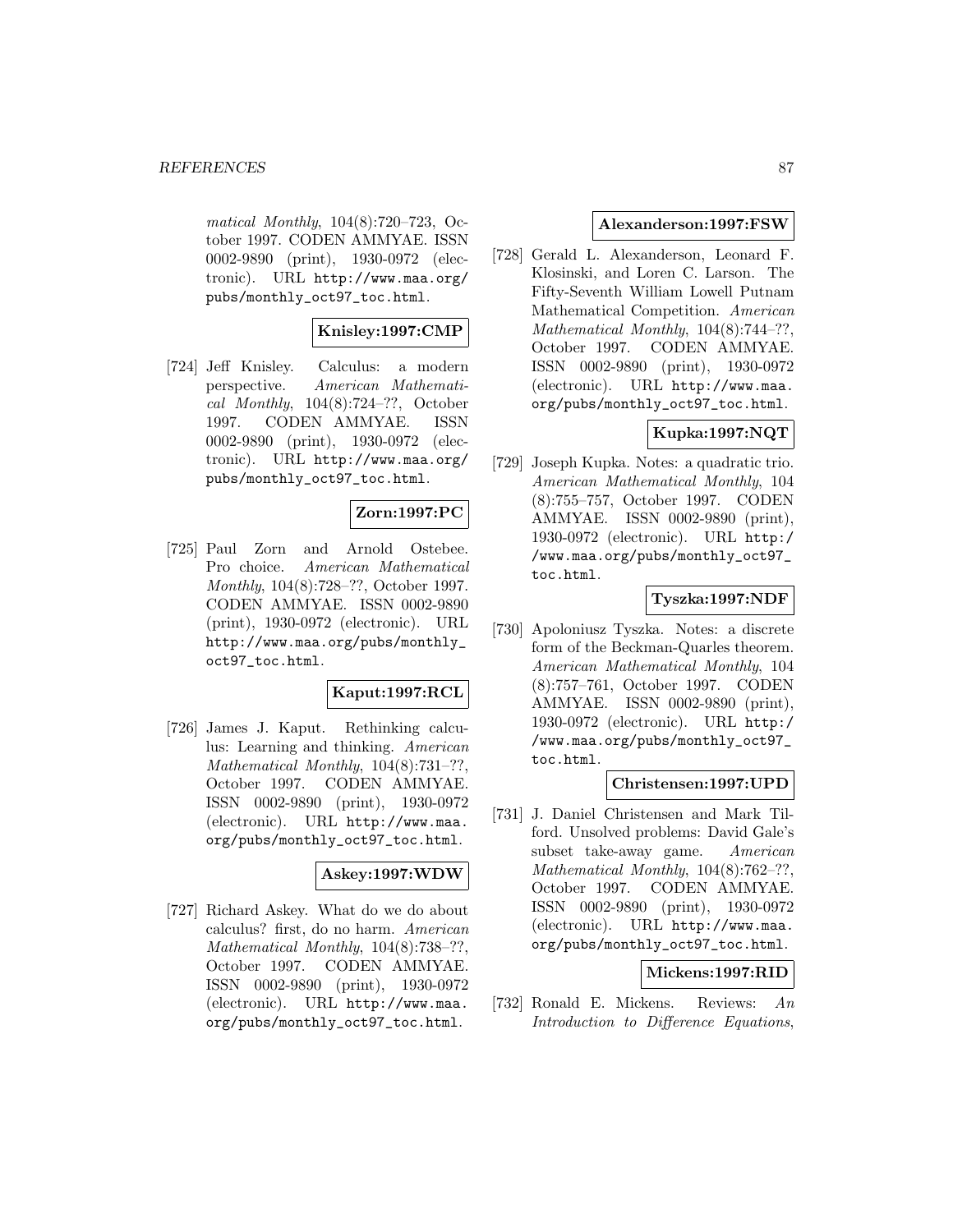by Saber Elyadi. American Mathematical Monthly,  $104(8):777-??$ , October 1997. CODEN AMMYAE. ISSN 0002-9890 (print), 1930-0972 (electronic). URL http://www.maa.org/ pubs/monthly\_oct97\_toc.html.

## **Roberts:1997:RCL**

[733] Wayne Roberts. Reviews: Calculus Lite, by Frank Morgan. American Mathematical Monthly, 104(8):780–??, October 1997. CODEN AMMYAE. ISSN 0002-9890 (print), 1930-0972 (electronic). URL http://www.maa. org/pubs/monthly\_oct97\_toc.html.

## **Cobb:1997:MST**

[734] George W. Cobb and David S. Moore. Mathematics, statistics, and teaching. American Mathematical Monthly, 104 (9):801–??, November 1997. CODEN AMMYAE. ISSN 0002-9890 (print), 1930-0972 (electronic). URL http:/ /www.maa.org/pubs/monthly\_nov97\_ toc.html.

## **Abate:1997:WLO**

[735] Marco Abate. When is a linear operator diagonalizable? American Mathematical Monthly, 104(9): 824–830, November 1997. CODEN AMMYAE. ISSN 0002-9890 (print), 1930-0972 (electronic). URL http:/ /www.maa.org/pubs/monthly\_nov97\_ toc.html.

# **Bach:1997:EAT**

[736] Eric Bach. Energy arguments in the theory of algorithms. American Mathematical Monthly, 104(9): 831–837, November 1997. CODEN AMMYAE. ISSN 0002-9890 (print), 1930-0972 (electronic). URL http:/

/www.maa.org/pubs/monthly\_nov97\_ toc.html.

## **Forster:1997:QY**

[737] Thomas Forster. Quine's NF—60 years on. American Mathematical Monthly, 104(9):838–845, November 1997. CODEN AMMYAE. ISSN 0002-9890 (print), 1930-0972 (electronic). URL http://www.maa.org/ pubs/monthly\_nov97\_toc.html.

## **Misiurewicz:1997:RST**

[738] Michał Misiurewicz. Remarks on Sharkovsky's theorem. American Mathematical Monthly, 104(9):846– 847, November 1997. CODEN AM-MYAE. ISSN 0002-9890 (print), 1930- 0972 (electronic). URL http://www. maa.org/pubs/monthly\_nov97\_toc. html.

## **Granville:1997:CZB**

[739] Andrew Granville. Correction to: "Zaphod Beeblebrox's brain and the fifty-ninth row of Pascal's triangle" [Amer. Math. Monthly **99** (1992), no. 4, 318–331; MR 93a:05008]. American Mathematical Monthly, 104(9): 848–851, November 1997. CODEN AMMYAE. ISSN 0002-9890 (print), 1930-0972 (electronic). URL http:/ /www.maa.org/pubs/monthly\_nov97\_ toc.html. See [231].

## **Adamchik:1997:SF**

[740] Victor Adamchik and Stan Wagon. A simple formula for  $\pi$ . American Mathematical Monthly, 104(9): 852–855, November 1997. CODEN AMMYAE. ISSN 0002-9890 (print), 1930-0972 (electronic). URL http:/ /www.maa.org/pubs/monthly\_nov97\_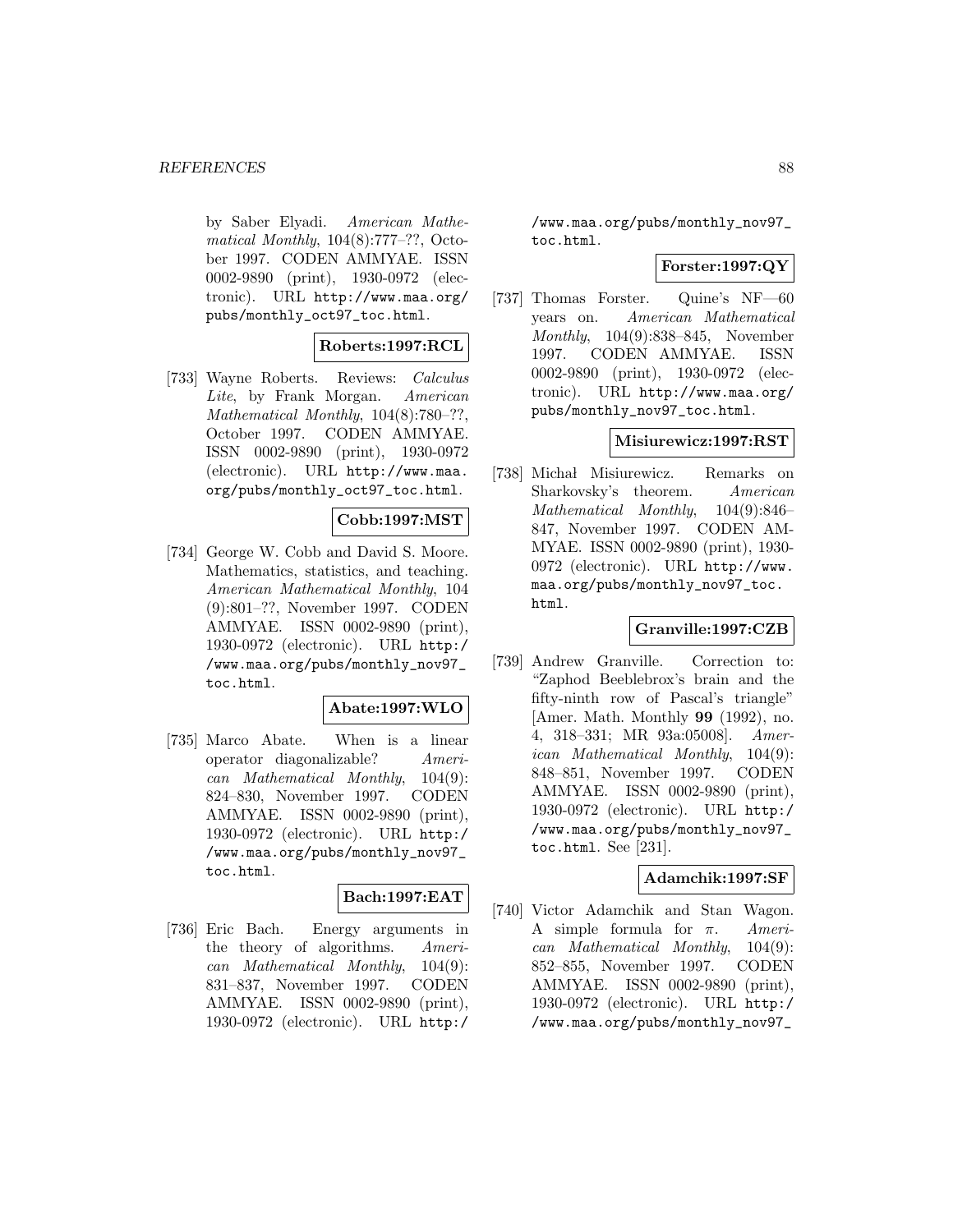toc.html. The authors employ Mathematica to extend earlier work of Bailey, Borwein, and Plouffe, [1120], done in 1995, but only just published, that discovered an amazing formula for  $\pi$  as is a power series in  $16^{-k}$ , enabling any base-16 digit of  $\pi$  to be computed without knowledge of any prior digits. In this paper, Mathematica is used to find several simpler formulas having powers of  $4^{-k}$ . They also note that it has been proven that their methods cannot be used to exhibit similar formulas in powers of  $10^{-k}$ .

## **Su:1997:BUI**

[741] Francis Edward Su. Borsuk–Ulam implies Brouwer: a direct construction. American Mathematical Monthly, 104 (9):855–859, November 1997. CODEN AMMYAE. ISSN 0002-9890 (print), 1930-0972 (electronic). URL http:/ /www.maa.org/pubs/monthly\_nov97\_ toc.html.

#### **Pogoda:1997:EOD**

[742] Zdzisław Pogoda and Leszek M. Sokolowski. The evolution of... Does mathematics distinguish certain dimensions of spaces? Translated by Abe Shenitzer. American Mathematical Monthly, 104(9): 860–869, November 1997. CODEN AMMYAE. ISSN 0002-9890 (print), 1930-0972 (electronic). URL http:/ /www.maa.org/pubs/monthly\_nov97\_ toc.html. Translated by Abe Shenitzer.

#### **Dunbar:1997:RKS**

[743] William D. Dunbar. Reviews: Knots and Surfaces: A Guide to Discovering Mathematics, by David W. Farmer and Theodore Stanford &

Knots and Surfaces, by N. D. Gilbert and T. Porter. American Mathematical Monthly, 104(9):882–??, November 1997. CODEN AMMYAE. ISSN 0002-9890 (print), 1930-0972 (electronic). URL http://www.maa.org/ pubs/monthly\_nov97\_toc.html.

## **Bremner:1997:RBN**

[744] Andrew Bremner. Reviews: The Book of Numbers, by John Horton Conway and Richard K. Guy. American Mathematical Monthly, 104(9):884–??, November 1997. CODEN AMMYAE. ISSN 0002-9890 (print), 1930-0972 (electronic). URL http://www.maa. org/pubs/monthly\_nov97\_toc.html.

## **Berndt:1997:RAR**

[745] Bruce C. Berndt, Heng Huat Chan, and Liang-Cheng Zhang. Ramanujan's association with radicals in India. American Mathematical Monthly, 104(10): 905–911, December 1997. CODEN AMMYAE. ISSN 0002-9890 (print), 1930-0972 (electronic). URL http:/ /www.maa.org/pubs/monthly\_dec97\_ toc.html.

## **Ono:1997:RTB**

[746] Ken Ono. Ramanujan, taxicabs, birthdates, ZIP codes, and twists. American Mathematical Monthly, 104(10): 912–917, December 1997. CODEN AMMYAE. ISSN 0002-9890 (print), 1930-0972 (electronic). URL http:/ /www.maa.org/pubs/monthly\_dec97\_ toc.html.

## **Andrews:1997:SSR**

[747] George E. Andrews. Simplicity and surprise in Ramanujan's "lost" notebook. American Mathematical Monthly, 104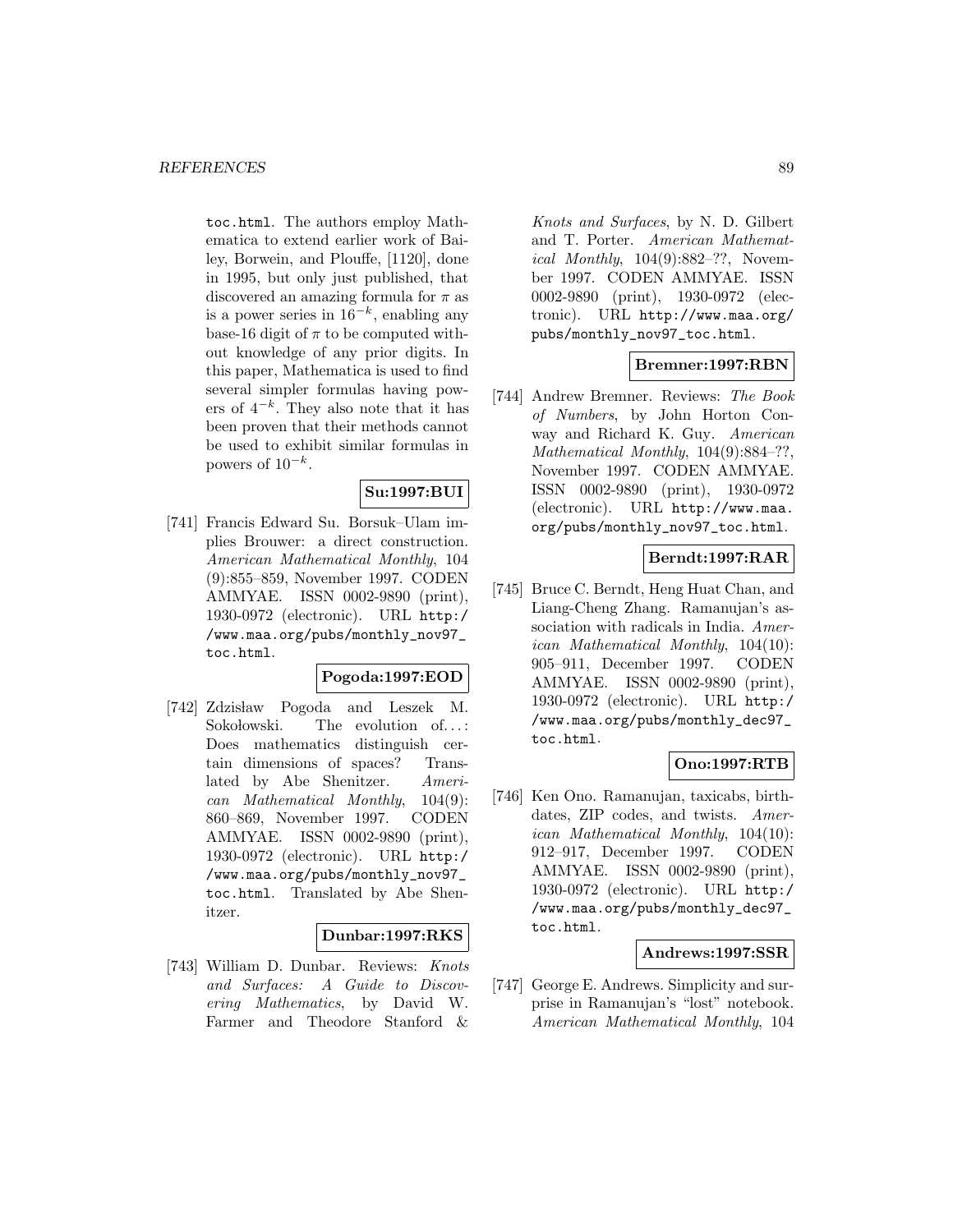(10):918–925, December 1997. CODEN AMMYAE. ISSN 0002-9890 (print), 1930-0972 (electronic). URL http:/ /www.maa.org/pubs/monthly\_dec97\_ toc.html.

# **Shapiro:1997:CNL**

[748] Lou Shapiro, D. G. Rogers, and Wen-Jin Woan. The Catalan numbers, the Lebesgue integral, and  $4^n - 2$ . American Mathematical Monthly, 104(10): 926–931, December 1997. CODEN AMMYAE. ISSN 0002-9890 (print), 1930-0972 (electronic). URL http:/ /www.maa.org/pubs/monthly\_dec97\_ toc.html.

## **Richter:1997:GMM**

[749] R. Bruce Richter and William P. Wardlaw. Good matrices: Matrices that preserve ideals. American Mathematical Monthly, 104(10):932–938, December 1997. CODEN AMMYAE. ISSN 0002-9890 (print), 1930-0972 (electronic). URL http://www.maa.org/ pubs/monthly\_dec97\_toc.html.

## **Braza:1997:CMV**

[750] Peter A. Braza and Jingcheng Tong. A converse of the Mean Value Theorem. American Mathematical Monthly, 104 (10):939–942, December 1997. CODEN AMMYAE. ISSN 0002-9890 (print), 1930-0972 (electronic). URL http:/ /www.maa.org/pubs/monthly\_dec97\_ toc.html.

#### **Granville:1997:PSL**

[751] Andrew Granville, Takashi Agoh, and Paul Erdős. Primes at a (somewhat lengthy) glance. American Mathematical Monthly, 104(10):943–945, December 1997. CODEN AMMYAE. ISSN

0002-9890 (print), 1930-0972 (electronic). URL http://www.maa.org/ pubs/monthly\_dec97\_toc.html.

# **Wu:1997:MER**

[752] H. Wu. The mathematics education reform: Why you should be concerned and what you can do. American Mathematical Monthly, 104(10):946–??, December 1997. CODEN AMMYAE. ISSN 0002-9890 (print), 1930-0972 (electronic). URL http://www.maa. org/pubs/monthly\_dec97\_toc.html.

# **Kilpatrick:1997:CR**

[753] Jeremy Kilpatrick. Confronting reform. American Mathematical Monthly, 104 (10):955–??, December 1997. CODEN AMMYAE. ISSN 0002-9890 (print), 1930-0972 (electronic). URL http:/ /www.maa.org/pubs/monthly\_dec97\_ toc.html.

#### **Drost:1997:SPR**

[754] John L. Drost. A shorter proof of the Ramanujan congruence modulo 5. American Mathematical Monthly, 104 (10):963–964, December 1997. CODEN AMMYAE. ISSN 0002-9890 (print), 1930-0972 (electronic). URL http:/ /www.maa.org/pubs/monthly\_dec97\_ toc.html.

## **Ahlgren:1997:AR**

[755] Scott Ahlgren, Lars English, and Ron Winters. An amusing representation of  $x/(\sin x)$ . American Mathematical Monthly, 104(10):964–966, December 1997. CODEN AMMYAE. ISSN 0002-9890 (print), 1930-0972 (electronic). URL http://www.maa.org/ pubs/monthly\_dec97\_toc.html.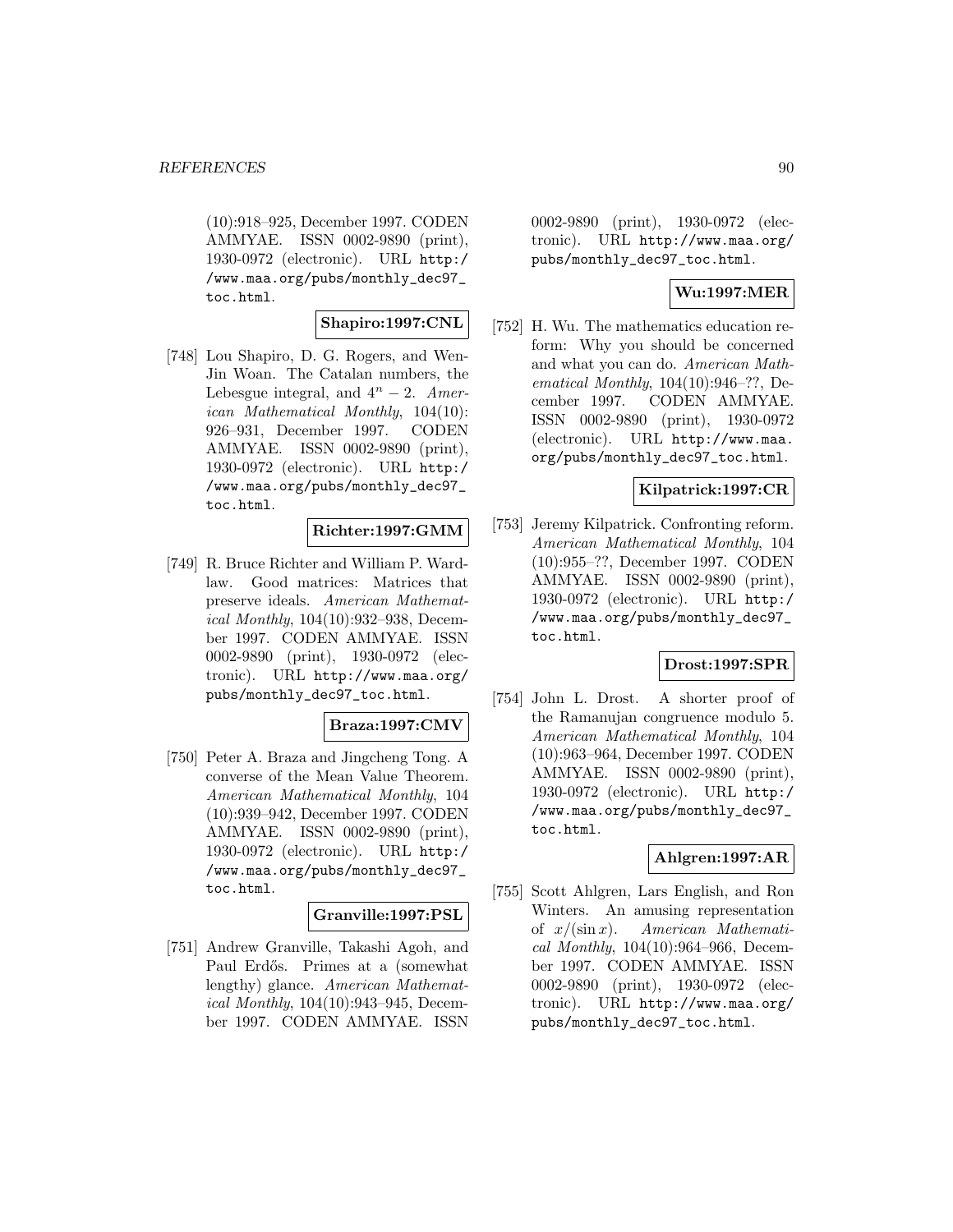### **Nowakowski:1997:MUP**

[756] Richard J. Nowakowski and Richard K. Guy. Monthly unsolved problems, 1969–1997. American Mathematical Monthly, 104(10):967–??, December 1997. CODEN AMMYAE. ISSN 0002-9890 (print), 1930-0972 (electronic). URL http://www.maa.org/ pubs/monthly\_dec97\_toc.html.

# **Lane:1997:CMF**

[757] Saunders Mac Lane. Conceptual Mathematics: A First Introduction to Categories, by F. William Lawvere and Steven Schanuel. American Mathematical Monthly, 104(10):985–??, December 1997. CODEN AMMYAE. ISSN 0002-9890 (print), 1930-0972 (electronic). URL http://www.maa.org/ pubs/monthly\_dec97\_toc.html.

## **Brown:1997:EAH**

[758] Ezra Brown. Early Astronomy, by Hugh Thurston. American Mathematical Monthly, 104(10):988–??, December 1997. CODEN AMMYAE. ISSN 0002-9890 (print), 1930-0972 (electronic). URL http://www.maa.org/ pubs/monthly\_dec97\_toc.html.

## **Kazdan:1998:SEE**

[759] Jerry L. Kazdan. Solving equations, an elegant legacy. American Mathematical Monthly,  $105(1):1-21$ , January 1998. CODEN AMMYAE. ISSN 0002-9890 (print), 1930-0972 (electronic). URL http://www.maa.org/ pubs/monthly\_jan98\_toc.html.

#### **Robinson:1998:SSV**

[760] Donald W. Robinson. Separation of subspaces by volume. American Math-

ematical Monthly,  $105(1):22-27$ , January 1998. CODEN AMMYAE. ISSN 0002-9890 (print), 1930-0972 (electronic). URL http://www.maa.org/ pubs/monthly\_jan98\_toc.html.

## **Chung:1998:PD**

[761] Kai Lai Chung. Probability and Doob. American Mathematical Monthly, 105 (1):28–35, January 1998. CODEN AMMYAE. ISSN 0002-9890 (print), 1930-0972 (electronic). URL http:/ /www.maa.org/pubs/monthly\_jan98\_ toc.html.

### **Andrews:1998:GSC**

[762] George E. Andrews. The geometric series in calculus. American Mathematical Monthly,  $105(1):36-40$ , January 1998. CODEN AMMYAE. ISSN 0002-9890 (print), 1930-0972 (electronic). URL http://www.maa.org/ pubs/monthly\_jan98\_toc.html.

#### **Chow:1998:SEU**

[763] Timothy Y. Chow. The surprise examination or unexpected hanging paradox. American Mathematical Monthly, 105(1):41–51, January 1998. CODEN AMMYAE. ISSN 0002-9890 (print), 1930-0972 (electronic). URL http:/ /www.maa.org/pubs/monthly\_jan98\_ toc.html.

### **Hirschhorn:1998:NTT**

[764] Michael David Hirschhorn. Notes: Two or three identities of Ramanujan. American Mathematical Monthly, 105(1):52–55, January 1998. CODEN AMMYAE. ISSN 0002-9890 (print), 1930-0972 (electronic). URL http:/ /www.maa.org/pubs/monthly\_jan98\_ toc.html.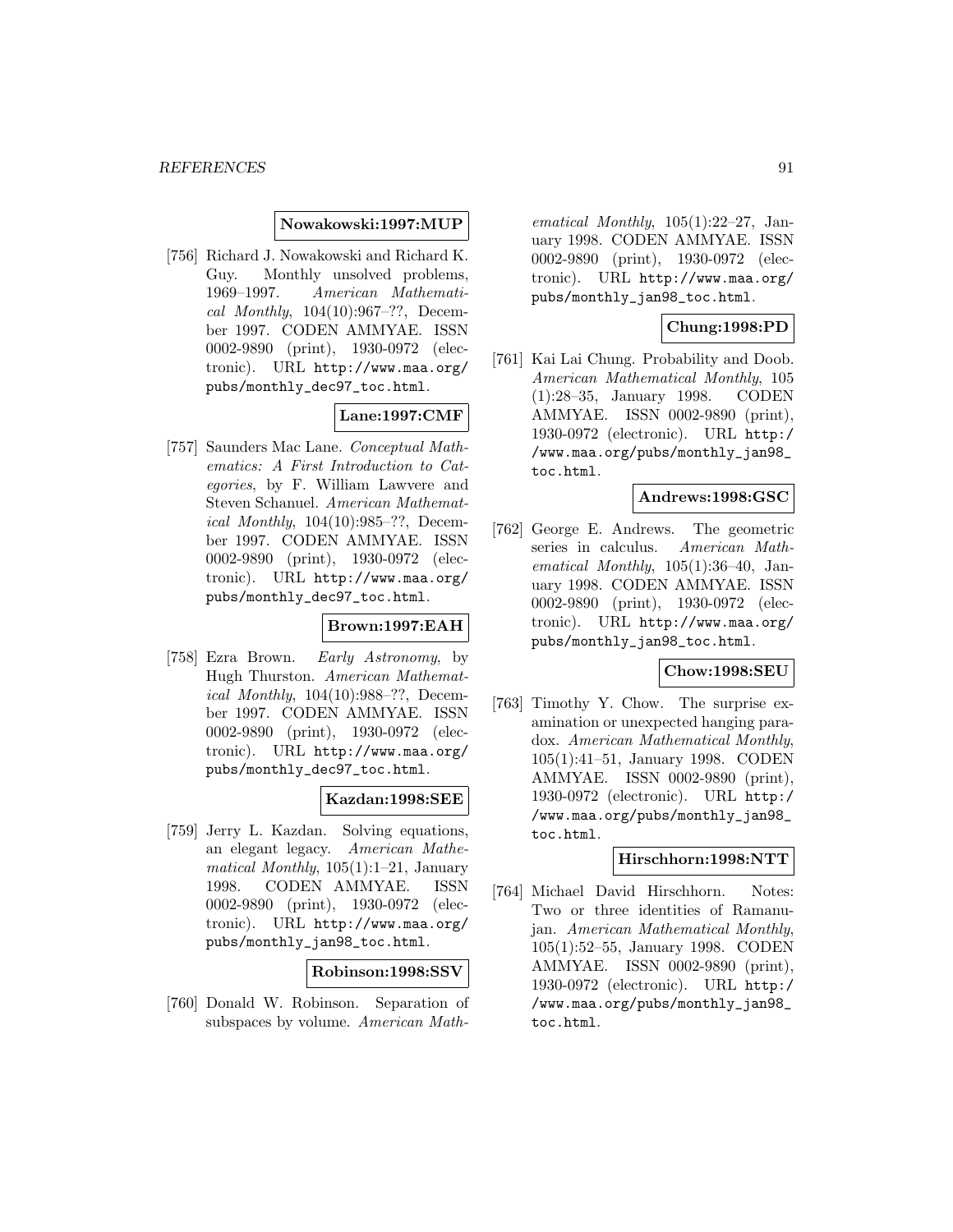### **Hoffman:1998:BSA**

[765] Michael E. Hoffman. The bull and the silo: An application of curvature. American Mathematical Monthly,  $105(1):55-58$ , January 1998. CODEN AMMYAE. ISSN 0002-9890 (print), 1930-0972 (electronic). URL http://www.maa.org/ pubs/monthly\_jan98\_toc.html.

## **Luzin:1998:ELFa**

[766] N. Luzin. The evolution of ... function: Part I. American Mathematical Monthly, 105(1):59–67, January 1998. CODEN AMMYAE. ISSN 0002-9890 (print), 1930-0972 (electronic). URL http://www.maa.org/pubs/monthly\_ jan98\_toc.html. Translated from the Polish by Abe Shenitzer.

## **Troutman:1998:RAH**

[767] John Troutman. Reviews: Analysis by its History, by E. Hairer and G. Wanner. American Mathematical Monthly,  $105(1):79-??$ , January 1998. CODEN AMMYAE. ISSN 0002-9890 (print), 1930-0972 (electronic). URL http://www.maa.org/ pubs/monthly\_jan98\_toc.html.

## **Ralston:1998:RPP**

[768] Anthony Ralston. Reviews: Principles and Practices of Mathematics, by COMAP. American Mathematical Monthly,  $105(1):81-??$ , January 1998. CODEN AMMYAE. ISSN 0002-9890 (print), 1930-0972 (electronic). URL http://www.maa.org/ pubs/monthly\_jan98\_toc.html.

## **Toom:1998:RMM**

[769] Andre Toom. Reviews: A Mathematical Mosaic: Patterns & Problem Solv-

ing, by Ravi Vakil. American Mathematical Monthly, 105(1):86–??, January 1998. CODEN AMMYAE. ISSN 0002-9890 (print), 1930-0972 (electronic). URL http://www.maa.org/ pubs/monthly\_jan98\_toc.html.

## **Sons:1998:YGG**

[770] Linda R. Sons. Yueh-Gin Gung and Dr. Charles Y. Hu Award for Distinguished Service to Alice Turner Schafer. American Mathematical Monthly, 105(2): 105–??, February 1998. CODEN AM-MYAE. ISSN 0002-9890 (print), 1930- 0972 (electronic). URL http://www. maa.org/pubs/monthly\_feb98\_toc. html.

## **Gordon:1998:UTP**

[771] Russell A. Gordon. The use of tagged partitions in elementary real analysis. American Mathematical Monthly, 105 (2):107–117, February 1998. CODEN AMMYAE. ISSN 0002-9890 (print), 1930-0972 (electronic). URL http:/ /www.maa.org/pubs/monthly\_feb98\_ toc.html.

## **Bassein:1998:DFO**

[772] Susan Bassein. The dynamics of a family of one-dimensional maps. American Mathematical Monthly, 105(2): 118–130, February 1998. CODEN AMMYAE. ISSN 0002-9890 (print), 1930-0972 (electronic). URL http:/ /www.maa.org/pubs/monthly\_feb98\_ toc.html.

## **Snevily:1998:BPS**

[773] Hunter S. Snevily and Douglas B. West. The bricklayer problem and the strong cycle lemma. American Mathematical Monthly, 105(2):131–143, February 1998. CODEN AMMYAE. ISSN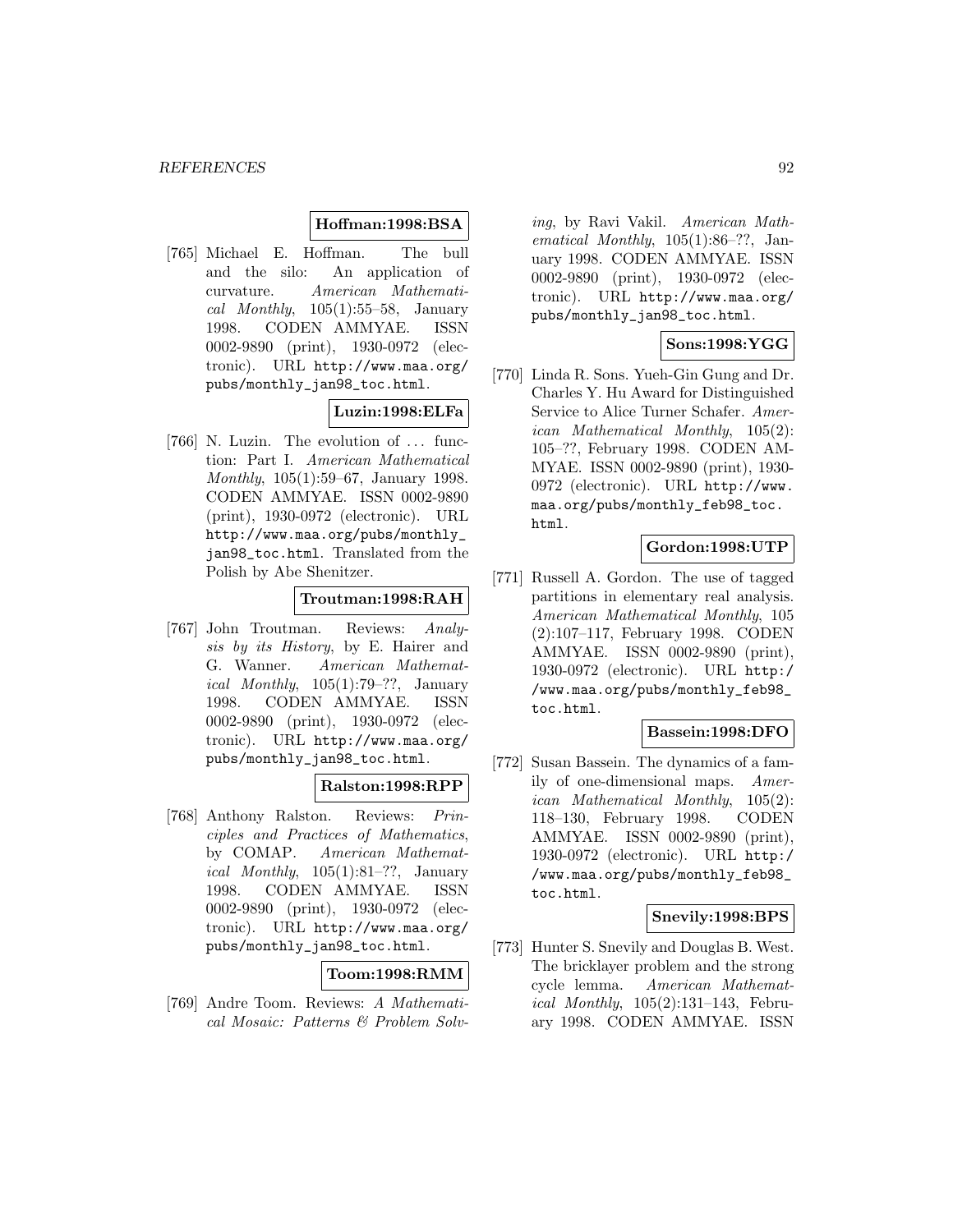0002-9890 (print), 1930-0972 (electronic). URL http://www.maa.org/ pubs/monthly\_feb98\_toc.html.

## **Johnson:1998:CSF**

[774] Craig M. Johnson. A computer search for free actions on surfaces. American Mathematical Monthly, 105(2): 144–153, February 1998. CODEN AMMYAE. ISSN 0002-9890 (print), 1930-0972 (electronic). URL http:/ /www.maa.org/pubs/monthly\_feb98\_ toc.html.

### **McConnell:1998:DAB**

[775] John C. McConnell. Division algebras — beyond the quaternions.  $A$ merican Mathematical Monthly, 105(2): 154–162, February 1998. CODEN AMMYAE. ISSN 0002-9890 (print), 1930-0972 (electronic). URL http:/ /www.maa.org/pubs/monthly\_feb98\_ toc.html.

### **Gerard:1998:GDN**

[776] Brian Gerard and Lawrence Roberts. Graphical discovery of a new identity for Jacobi polynomials. American Mathematical Monthly, 105(2): 163–166, February 1998. CODEN AMMYAE. ISSN 0002-9890 (print), 1930-0972 (electronic). URL http:/ /www.maa.org/pubs/monthly\_feb98\_ toc.html.

## **Revoy:1998:GLN**

[777] Philippe Revoy. The generalized level of a non prime finite field is two. American Mathematical Monthly, 105 (2):167–168, February 1998. CODEN AMMYAE. ISSN 0002-9890 (print), 1930-0972 (electronic). URL http:/ /www.maa.org/pubs/monthly\_feb98\_ toc.html.

## **Kuhn:1998:CHD**

[778] Wolfgang Kühn and Zuzana Kühn. Cutting high-dimensional cakes. American Mathematical Monthly, 105(2): 168–169, February 1998. CODEN AMMYAE. ISSN 0002-9890 (print), 1930-0972 (electronic). URL http:/ /www.maa.org/pubs/monthly\_feb98\_ toc.html.

## **Hutchinson:1998:KR**

[779] Joan Hutchinson and Stan Wagon. Kempe revisited. American Mathematical Monthly, 105(2):170–174, February 1998. CODEN AMMYAE. ISSN 0002-9890 (print), 1930-0972 (electronic). URL http://www.maa.org/ pubs/monthly\_feb98\_toc.html.

## **Pedersen:1998:RIP**

[780] Jean Pedersen and Gerald L. Alexanderson. Reviews: "Invertible" Polyhedron Models, distributed by Snyder Engineering. American Mathematical Monthly,  $105(2):186-??$ , February 1998. CODEN AMMYAE. ISSN 0002-9890 (print), 1930-0972 (electronic). URL http://www.maa.org/ pubs/monthly\_feb98\_toc.html.

## **Goldman:1998:RTG**

[781] William Goldman. Reviews: Topology and Geometry, by Glen E. Bredon. American Mathematical Monthly, 105 (2):192–??, February 1998. CODEN AMMYAE. ISSN 0002-9890 (print), 1930-0972 (electronic). URL http:/ /www.maa.org/pubs/monthly\_feb98\_ toc.html.

## **Bollobas:1998:PCP**

[782] Béla Bollobás. To prove and conjecture: Paul Erdős and his mathemat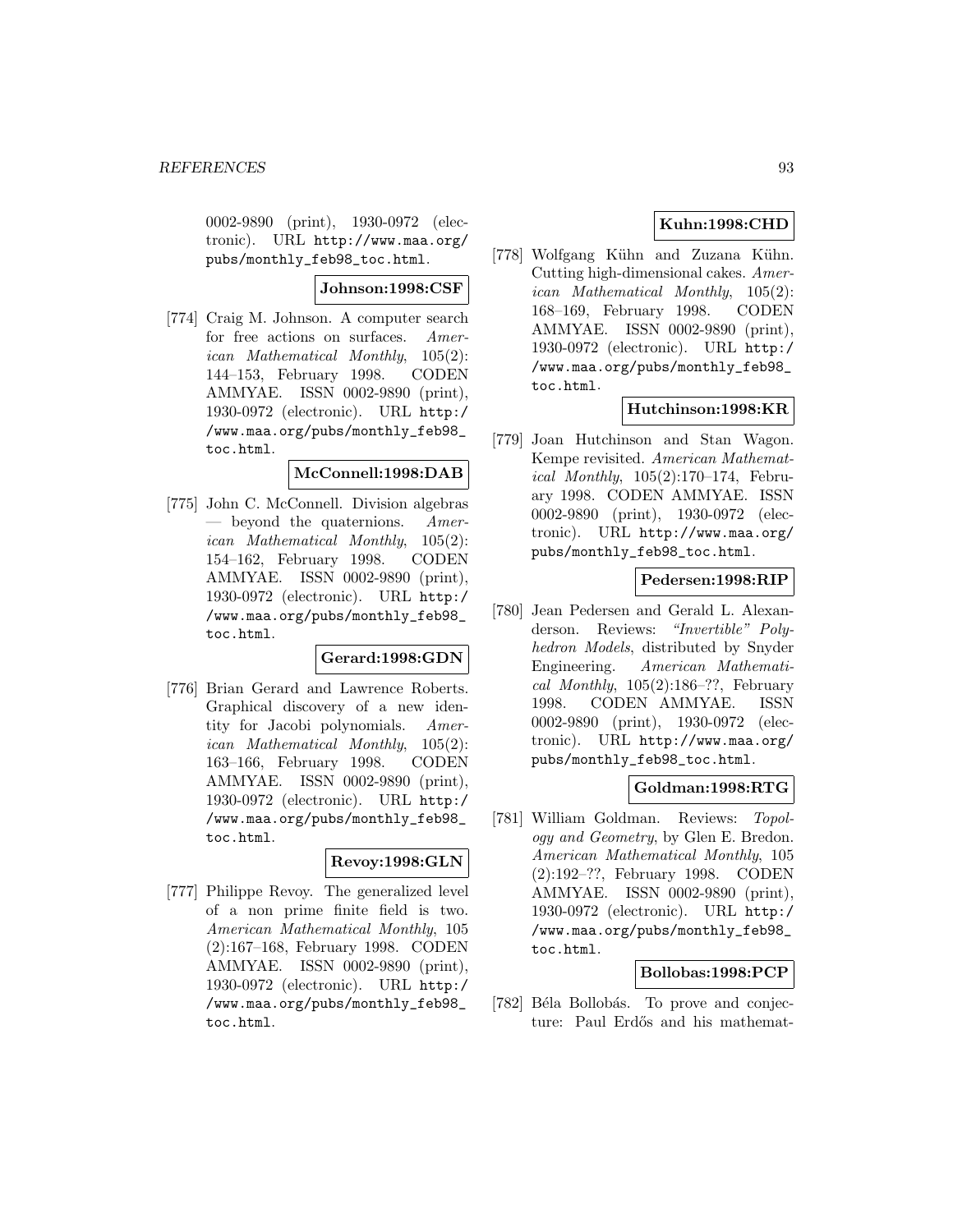ics. American Mathematical Monthly, 105(3):209–237, March 1998. CODEN AMMYAE. ISSN 0002-9890 (print), 1930-0972 (electronic). URL http:/ /www.maa.org/pubs/monthly\_mar98\_ toc.html.

### **Libeskind-Hadas:1998:SP**

[783] Ran Libeskind-Hadas. Sorting in parallel. American Mathematical Monthly, 105(3):238–245, March 1998. CODEN AMMYAE. ISSN 0002-9890 (print), 1930-0972 (electronic). URL http:/ /www.maa.org/pubs/monthly\_mar98\_ toc.html.

### **Schechter:1998:IPA**

[784] Murray Schechter. Integration over a polyhedron: An application of the Fourier-Motzkin elimination method. American Mathematical Monthly, 105 (3):246–251, March 1998. CODEN AMMYAE. ISSN 0002-9890 (print), 1930-0972 (electronic). URL http:/ /www.maa.org/pubs/monthly\_mar98\_ toc.html.

#### **Ross:1998:DPP**

[785] Kenneth A. Ross. Doing and proving: The place of algorithms and proofs in school mathematics. American Mathematical Monthly, 105(3): 252–255, March 1998. CODEN AM-MYAE. ISSN 0002-9890 (print), 1930- 0972 (electronic). URL http://www. maa.org/pubs/monthly\_mar98\_toc. html.

#### **Beckwith:1998:LPP**

[786] David Beckwith. Legendre polynomials and polygon dissections? American Mathematical Monthly, 105(3): 256–257, March 1998. CODEN AM-MYAE. ISSN 0002-9890 (print), 1930-

0972 (electronic). URL http://www. maa.org/pubs/monthly\_mar98\_toc. html.

# **Furuta:1998:GMC**

[787] Takayuki Furuta and Masahiro Yanagida. Generalized means and convexity of inversion for positive operators. American Mathematical Monthly, 105(3): 258–259, March 1998. CODEN AM-MYAE. ISSN 0002-9890 (print), 1930- 0972 (electronic). URL http://www. maa.org/pubs/monthly\_mar98\_toc. html.

# **Saleh:1998:NRH**

[788] Mohammad Saleh and Hasan Yousef. The number of ring homomorphisms from  $Z_{m_1}\times\cdots\times Z_{m_r}$  into  $Z_{k_1}\times\cdots\times Z_{k_s}$ . American Mathematical Monthly, 105 (3):259–260, March 1998. CODEN AMMYAE. ISSN 0002-9890 (print), 1930-0972 (electronic). URL http:/ /www.maa.org/pubs/monthly\_mar98\_ toc.html.

## **Mirzakhani:1998:SPT**

[789] M. Mirzakhani. A simple proof of a theorem of Schur. American Mathematical Monthly, 105(3):260–262, March 1998. CODEN AMMYAE. ISSN 0002-9890 (print), 1930-0972 (electronic). URL http://www.maa.org/ pubs/monthly\_mar98\_toc.html.

## **Luzin:1998:ELFb**

[790] N. Luzin. The evolution of ... function: Part II. American Mathematical Monthly, 105(3):263–270, March 1998. CODEN AMMYAE. ISSN 0002-9890 (print), 1930-0972 (electronic). URL http://www.maa.org/pubs/monthly\_ mar98\_toc.html. Translated by Abe Schenitzer.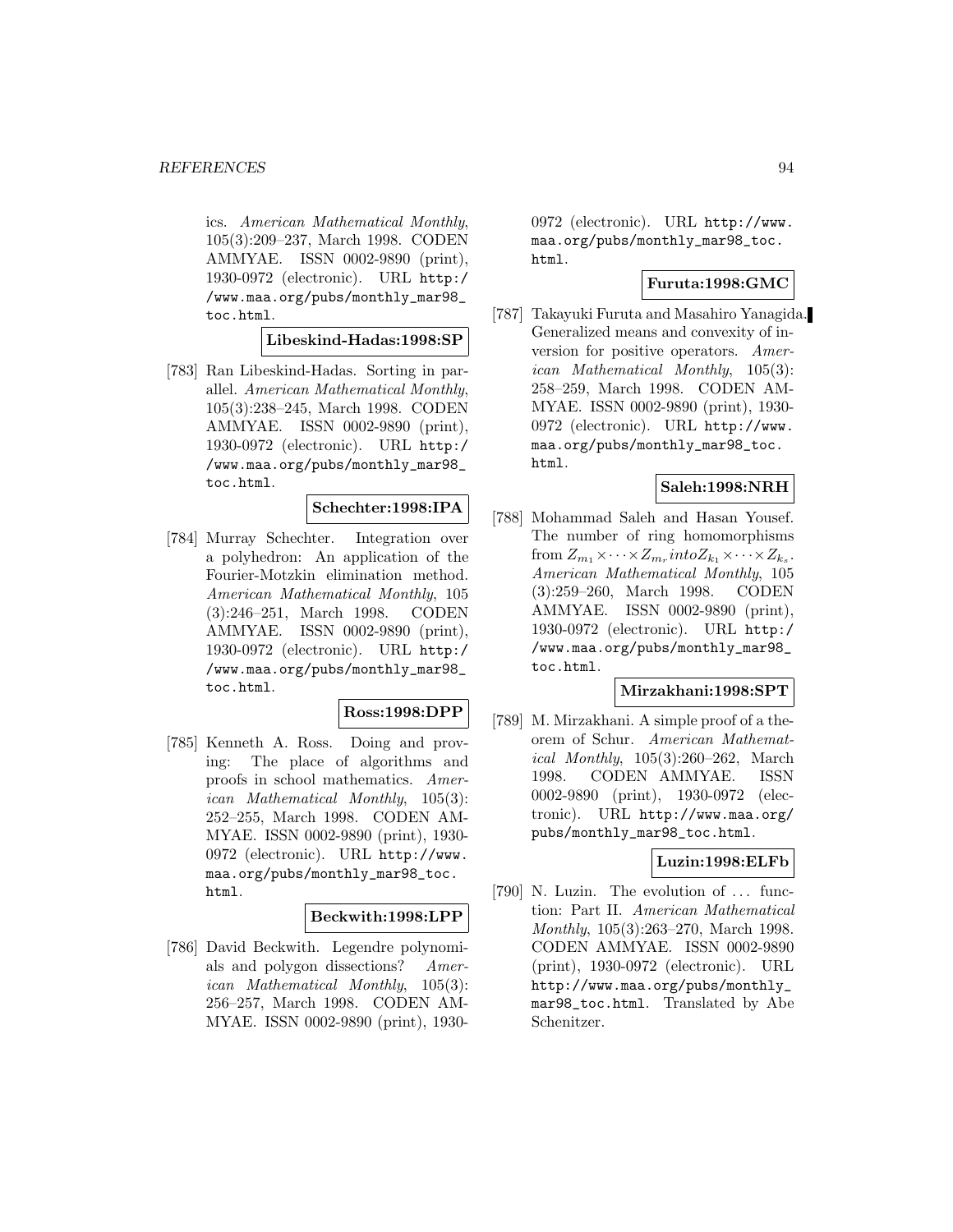### **Anonymous:1998:PSa**

[791] Anonymous. Problems and solutions. American Mathematical Monthly, 105 (3):271–283, March 1998. CODEN AMMYAE. ISSN 0002-9890 (print), 1930-0972 (electronic).

## **Cooke:1998:EG**

[792] Roger Cooke. *Évariste Galois*  $1811-$ 1832, by Laura Toti Rigatelli. translated from the Italian by John Denton. birkhäuser, 1996, 168pp., \$29.50. American Mathematical Monthly, 105 (3):284–288, March 1998. CODEN AMMYAE. ISSN 0002-9890 (print), 1930-0972 (electronic). URL http:/ /www.maa.org/pubs/monthly\_mar98\_ toc.html.

### **Wimp:1998:FFT**

[793] Jet Wimp. Reviews: The Fast Fourier Transform Workshop, by Richard and Sandra McPeak. American Mathematical Monthly, 105(3):289–292, March 1998. CODEN AMMYAE. ISSN 0002-9890 (print), 1930-0972 (electronic). URL http://www.maa.org/ pubs/monthly\_mar98\_toc.html.

## **Ullman:1998:RWW**

[794] Daniel H. Ullman. Reviews: Which Way Did the Bicycle Go?, by Joseph D. E. Konhauser, Dan Velleman, and Stan Wagon and Problems and Solutions from the Mathematical Visitor, edited by Stanley Rabinowitz. American Mathematical Monthly, 105 (3):292–296, March 1998. CODEN AMMYAE. ISSN 0002-9890 (print), 1930-0972 (electronic). URL http:/ /www.maa.org/pubs/monthly\_mar98\_ toc.html.

## **Ostebee:1998:TRa**

[795] Arnold Ostebee. Telegraphic reviews. American Mathematical Monthly, 105 (3):297–301, March 1998. CODEN AMMYAE. ISSN 0002-9890 (print), 1930-0972 (electronic).

## **Vardi:1998:ACP**

[796] Ilan Vardi. Archimedes' cattle problem. American Mathematical Monthly, 105(4):305–319, April 1998. CODEN AMMYAE. ISSN 0002-9890 (print), 1930-0972 (electronic). URL http:/ /www.maa.org/pubs/monthly\_apr98\_ toc.html.

### **Groetsch:1998:LGD**

[797] C. W. Groetsch. Lanczos' generalized derivative. American Mathematical Monthly, 105(4):320–326, April 1998. CODEN AMMYAE. ISSN 0002-9890 (print), 1930-0972 (electronic). URL http://www.maa.org/ pubs/monthly\_apr98\_toc.html.

### **Gethner:1998:STG**

[798] Ellen Gethner, Stan Wagon, and Brian Wick. A stroll through the Gaussian primes. American Mathematical Monthly, 105(4):327–337, April 1998. CODEN AMMYAE. ISSN 0002-9890 (print), 1930-0972 (electronic). URL http://www.maa.org/ pubs/monthly\_apr98\_toc.html.

### **Erlichson:1998:GWS**

[799] Herman Erlichson. Galileo's work on swiftest descent from a circle and how he almost proved the circle itself was the minimum time path. American Mathematical Monthly, 105(4): 338–347, April 1998. CODEN AM-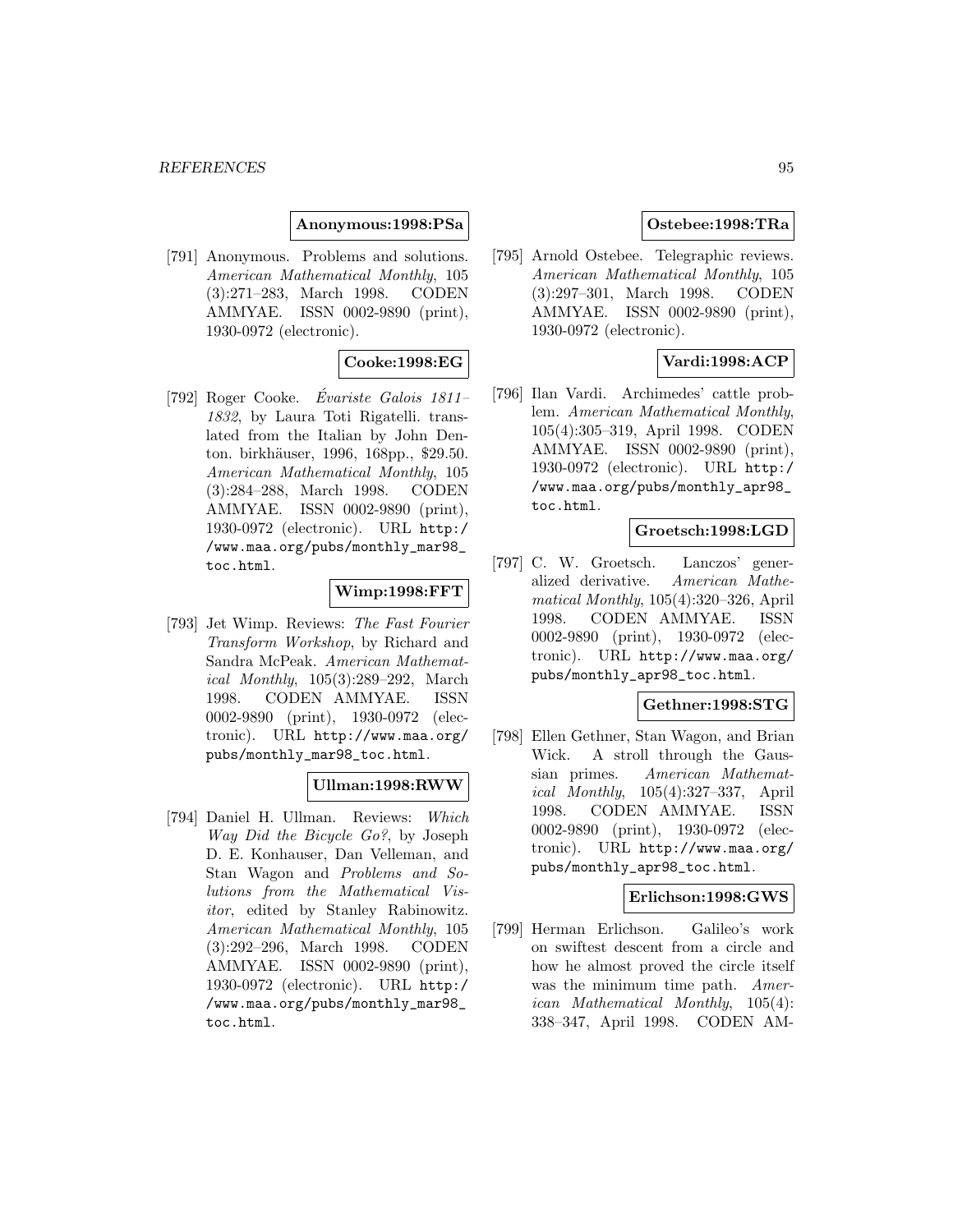MYAE. ISSN 0002-9890 (print), 1930- 0972 (electronic). URL http://www. maa.org/pubs/monthly\_apr98\_toc. html.

## **Sheard:1998:IHW**

[800] Michael Sheard. Induction the hard way. American Mathematical Monthly, 105(4):348–353, April 1998. CODEN AMMYAE. ISSN 0002-9890 (print), 1930-0972 (electronic). URL http:/ /www.maa.org/pubs/monthly\_apr98\_ toc.html.

## **Howard:1998:GPD**

[801] C. Douglas Howard. Good paths don't double back. American Mathematical Monthly, 105(4):354–357, April 1998. CODEN AMMYAE. ISSN 0002-9890 (print), 1930-0972 (electronic). URL http://www.maa.org/ pubs/monthly\_apr98\_toc.html.

### **Wang:1998:NCS**

[802] Xianfu Wang. A note on the Clarke subdifferential. American Mathematical Monthly, 105(4):357–359, April 1998. CODEN AMMYAE. ISSN 0002-9890 (print), 1930-0972 (electronic). URL http://www.maa.org/ pubs/monthly\_apr98\_toc.html.

## **Reid:1998:NCC**

[803] Michael Reid. The number of conjugacy classes. American Mathematical Monthly, 105(4):359–361, April 1998. CODEN AMMYAE. ISSN 0002-9890 (print), 1930-0972 (electronic). URL http://www.maa.org/ pubs/monthly\_apr98\_toc.html.

## **Grunbaum:1998:WCS**

[804] Branko Grünbaum. Which coronas are simple? American Mathemat-

ical Monthly, 105(4):362–365, April 1998. CODEN AMMYAE. ISSN 0002-9890 (print), 1930-0972 (electronic). URL http://www.maa.org/ pubs/monthly\_apr98\_toc.html.

## **Anonymous:1998:PSb**

[805] Anonymous. Problems and solutions. American Mathematical Monthly, 105 (4):366–376, April 1998. CODEN AMMYAE. ISSN 0002-9890 (print), 1930-0972 (electronic). URL http:/ /www.maa.org/pubs/monthly\_apr98\_ toc.html.

### **Sanchez:1998:ODE**

[806] David A. Sánchez. Ordinary differential equations texts. American Mathematical Monthly, 105(4):377–383, April 1998. CODEN AMMYAE. ISSN 0002-9890 (print), 1930-0972 (electronic). URL http://www.maa.org/ pubs/monthly\_apr98\_toc.html.

## **Thomas:1998:SWN**

[807] Owen Thomas. The Schools We Need, by E. D. Hirsch, Jr. American Mathematical Monthly, 105(4):384–386, April 1998. CODEN AMMYAE. ISSN 0002-9890 (print), 1930-0972 (electronic). URL http://www.maa.org/ pubs/monthly\_apr98\_toc.html.

# **Katz:1998:FGN**

[808] Victor J. Katz. Force and Geometry in Newton's Principia, by François De Gandt, translated by Curtis Wilson. American Mathematical Monthly, 105(4):386–392, April 1998. CODEN AMMYAE. ISSN 0002-9890 (print), 1930-0972 (electronic). URL http://www.maa.org/ pubs/monthly\_apr98\_toc.html.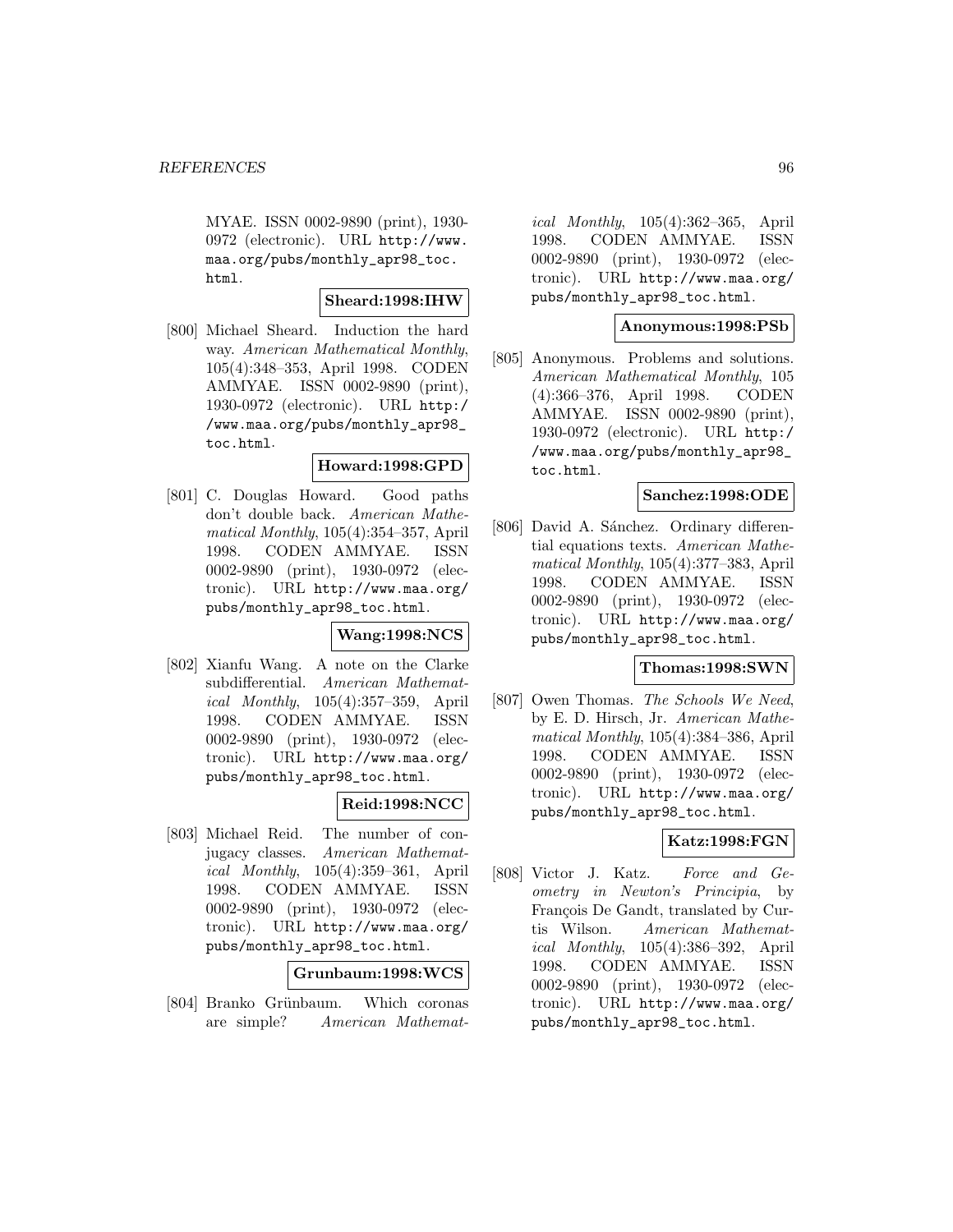### **Ostebee:1998:TRb**

[809] Arnold Ostebee. Telegraphic reviews. American Mathematical Monthly, 105 (4):393–397, April 1998. CODEN AMMYAE. ISSN 0002-9890 (print), 1930-0972 (electronic). URL http:/ /www.maa.org/pubs/monthly\_apr98\_ toc.html.

### **Case:1998:MAF**

[810] James Case. The modeling and analysis of financial time series. American Mathematical Monthly, 105(5): 401–411, May 1998. CODEN AM-MYAE. ISSN 0002-9890 (print), 1930- 0972 (electronic). URL http://www. maa.org/pubs/monthly\_may98\_toc. html.

## **Lowenthal:1998:MPD**

[811] Franklin Lowenthal, Arnold Langsen, and Clark T. Benson. Merton's partial differential equation and fixed point theory. American Mathematical Monthly, 105(5):412–420, May 1998. CODEN AMMYAE. ISSN 0002-9890 (print), 1930-0972 (electronic). URL http://www.maa.org/ pubs/monthly\_may98\_toc.html.

## **Knorr:1998:RDD**

[812] Wilbur R. Knorr. "rational diameters" and the discovery of incommensurability. American Mathemat*ical Monthly*,  $105(5):421-429$ , May 1998. CODEN AMMYAE. ISSN 0002-9890 (print), 1930-0972 (electronic). URL http://www.maa.org/ pubs/monthly\_may98\_toc.html.

#### **Balinski:1998:GM**

[813] Michel Balinski and Guillaume Ratier. Graphs and marriages. American

Mathematical Monthly, 105(5):430– 445, May 1998. CODEN AMMYAE. ISSN 0002-9890 (print), 1930-0972 (electronic). URL http://www.maa. org/pubs/monthly\_may98\_toc.html.

### **Habsieger:1998:SNP**

[814] Laurent Habsieger, Maxim Kazarian, and Sergei Lando. On the second number of Plutarch. American Mathematical Monthly, 105(5):446, May 1998. CODEN AMMYAE. ISSN 0002-9890 (print), 1930-0972 (electronic). URL http://www.maa.org/ pubs/monthly\_may98\_toc.html.

### **Anderson:1998:DRS**

[815] Bruce Anderson, Jeffrey Jackson, and Meera Sitharam. Descartes' rule of signs revisited. American Mathematical Monthly, 105(5):447–451, May 1998. CODEN AMMYAE. ISSN 0002-9890 (print), 1930-0972 (electronic). URL http://www.maa.org/ pubs/monthly\_may98\_toc.html.

## **Faudree:1998:CE**

[816] Ralph Faudree. A conjecture of Erdős. American Mathematical Monthly, 105 (5):451–453, May 1998. CODEN AMMYAE. ISSN 0002-9890 (print), 1930-0972 (electronic). URL http:/ /www.maa.org/pubs/monthly\_may98\_ toc.html.

## **Driver:1998:TLI**

[817] R. D. Driver. Toricelli's law — an ideal example of an elementary ODE. American Mathematical Monthly, 105 (5):453–455, May 1998. CODEN AMMYAE. ISSN 0002-9890 (print), 1930-0972 (electronic). URL http:/ /www.maa.org/pubs/monthly\_may98\_ toc.html.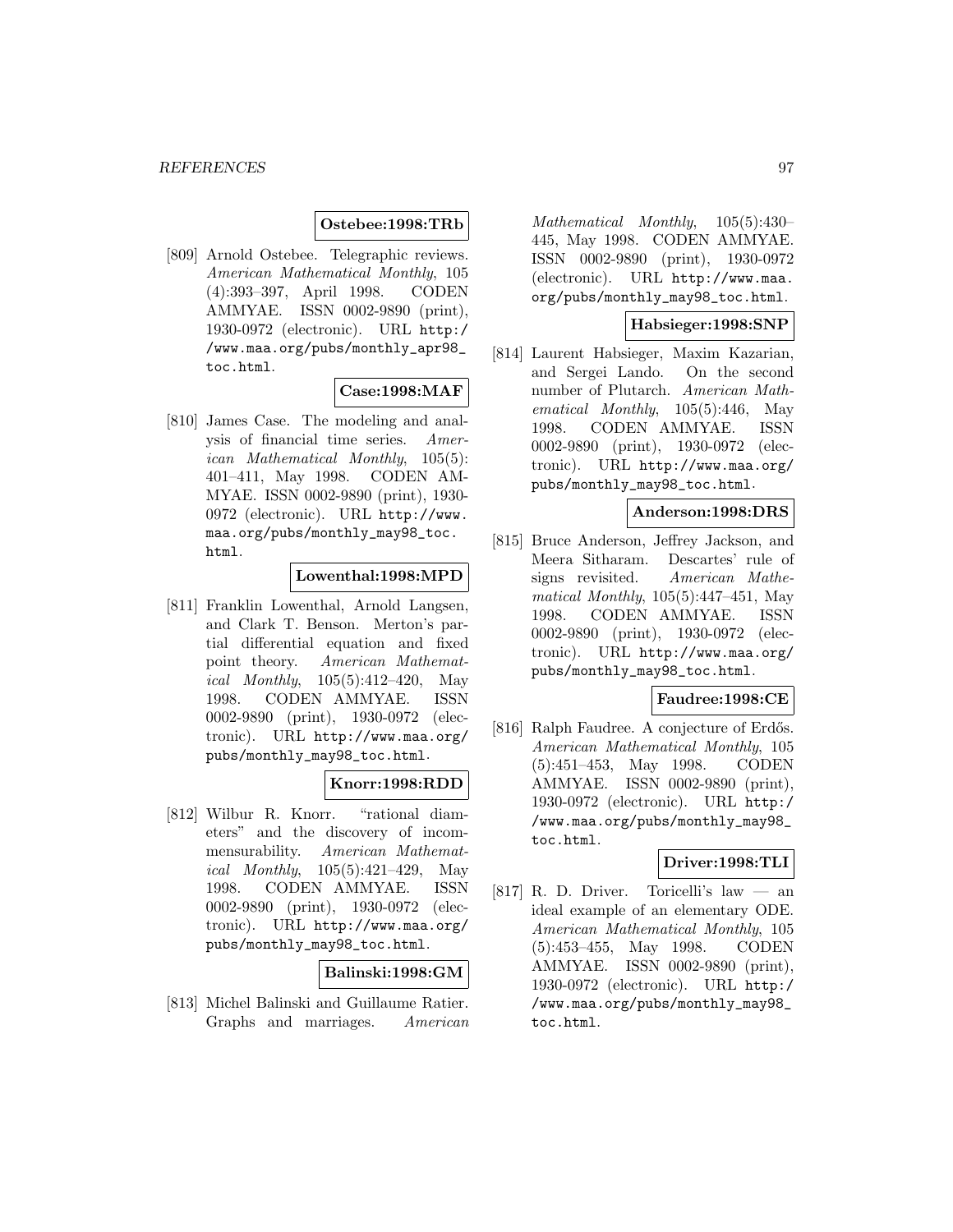### **Pogoda:1998:DMD**

[818] Zdzisław Pogoda and Leszek M. Sokołowski. Does mathematics distinguish certain dimensions of spaces? part II. American Mathematical Monthly, 105(5):456–463, May 1998. CODEN AMMYAE. ISSN 0002-9890 (print), 1930-0972 (electronic). URL http://www.maa.org/pubs/monthly\_ may98\_toc.html. Translated from the Polish by Abe Shenitzer.

#### **Anonymous:1998:PSc**

[819] Anonymous. Problems and solutions. American Mathematical Monthly, 105 (5):464–476, May 1998. CODEN AMMYAE. ISSN 0002-9890 (print), 1930-0972 (electronic). URL http:/ /www.maa.org/pubs/monthly\_may98\_ toc.html.

### **Schwalbe:1998:CEF**

[820] Daniel Schwalbe and Hal R. Varian. Computational economics and finance: Modeling and analysis with Mathematica. American Mathematical Monthly, 105(5):477–481, May 1998. CODEN AMMYAE. ISSN 0002-9890 (print), 1930-0972 (electronic). URL http://www.maa.org/ pubs/monthly\_may98\_toc.html.

# **Hilton:1998:PC**

[821] Peter Hilton and T. W. Korner. The pleasures of counting. American Mathematical Monthly, 105(5):481–485, May 1998. CODEN AMMYAE. ISSN 0002-9890 (print), 1930-0972 (electronic). URL http://www.maa.org/ pubs/monthly\_may98\_toc.html.

## **Gillman:1998:WM**

[822] Leonard Gillman, Richard Courant, Herbert Robbins, and Ian Stewart. What is mathematics? American Mathematical Monthly, 105(5):485– 488, May 1998. CODEN AMMYAE. ISSN 0002-9890 (print), 1930-0972 (electronic). URL http://www.maa. org/pubs/monthly\_may98\_toc.html.

## **Ostebee:1998:TRc**

[823] Arnold Ostebee. Telegraphic reviews. American Mathematical Monthly, 105 (5):489–493, May 1998. CODEN AMMYAE. ISSN 0002-9890 (print), 1930-0972 (electronic). URL http:/ /www.maa.org/pubs/monthly\_may98\_ toc.html.

## **Horn:1998:EE**

[824] Roger A. Horn. Editor's endnotes. American Mathematical Monthly, 105 (5):494, May 1998. CODEN AM-MYAE. ISSN 0002-9890 (print), 1930- 0972 (electronic). URL http://www. maa.org/pubs/monthly\_may98\_toc. html.

## **Harel:1998:TDA**

[825] Guershon Harel. Two dual assertions: The first on learning and the second on teaching (or vice versa). American Mathematical Monthly, 105 (6):497–??, June/July 1998. CODEN AMMYAE. ISSN 0002-9890 (print), 1930-0972 (electronic).

#### **Gluchoff:1998:UPN**

[826] Alan Gluchoff and Frederick Hartmann. Univalent polynomials and nonnegative trigonometric sums. American Mathematical Monthly, 105(6): 508–522, June/July 1998. CODEN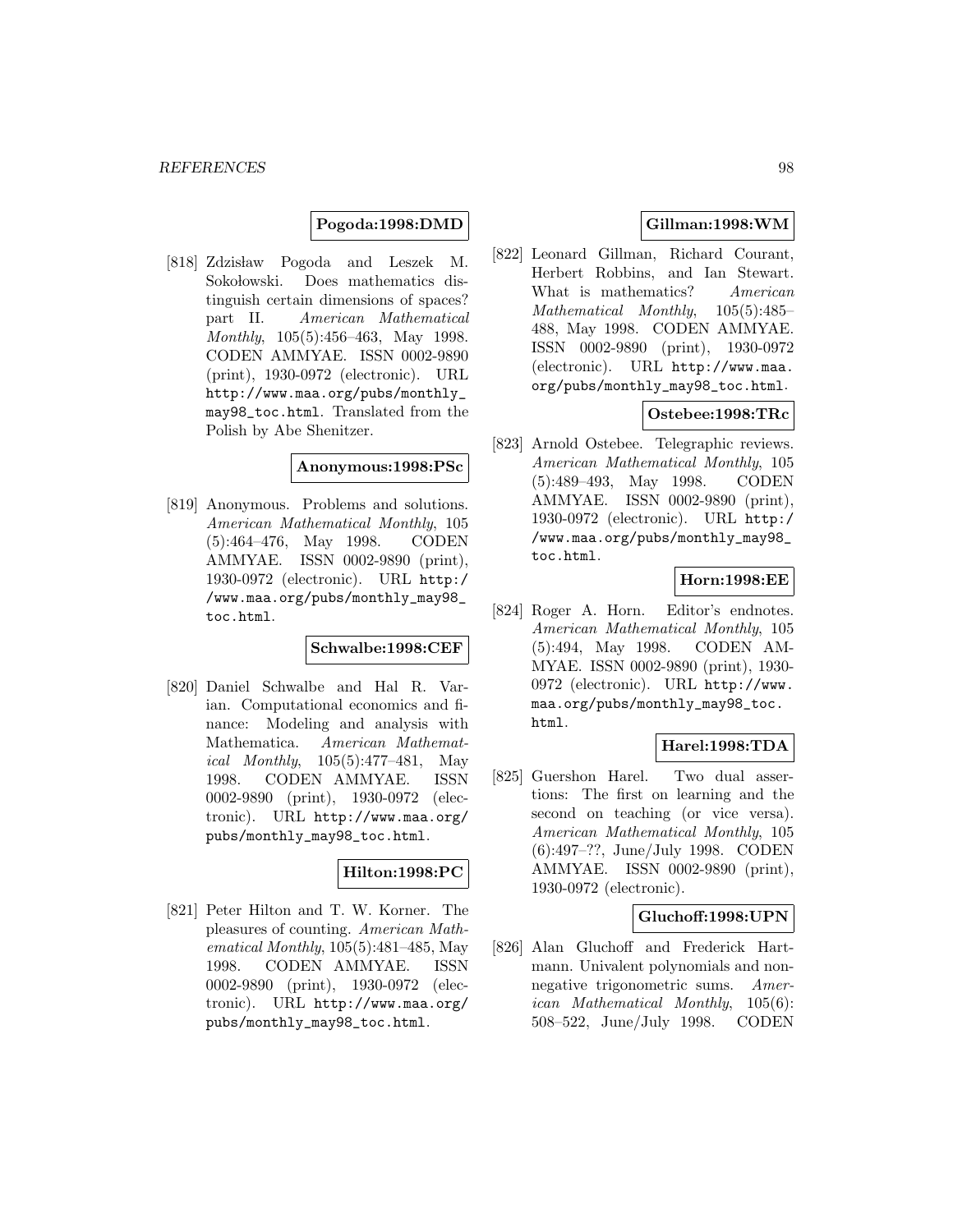AMMYAE. ISSN 0002-9890 (print), 1930-0972 (electronic).

**Neumann:1998:RRS**

[827] Peter M. Neumann. Reflections on reflection in a spherical mirror. American Mathematical Monthly, 105(6): 523–528, June/July 1998. CODEN AMMYAE. ISSN 0002-9890 (print), 1930-0972 (electronic).

**Blecksmith:1998:SRI**

[828] Richard Blecksmith, Michael McCallum, and J. L. Selfridge. 3-smooth representations of integers. American Mathematical Monthly, 105(6): 529–543, June/July 1998. CODEN AMMYAE. ISSN 0002-9890 (print), 1930-0972 (electronic).

## **Groetsch:1998:AF**

[829] C. W. Groetsch. Aristotle's fall. American Mathematical Monthly, 105(6): 544–547, June/July 1998. CODEN AMMYAE. ISSN 0002-9890 (print), 1930-0972 (electronic).

### **Banaschewski:1998:PEC**

[830] B. Banaschewski. On proving the existence of complete ordered fields. American Mathematical Monthly, 105 (6):548–551, June/July 1998. CODEN AMMYAE. ISSN 0002-9890 (print), 1930-0972 (electronic).

## **Kicey:1998:S**

[831] Charles Kicey and Sudhir Goel. A series for ln k. American Mathematical Monthly, 105(6):552–554, June/July 1998. CODEN AMMYAE. ISSN 0002- 9890 (print), 1930-0972 (electronic).

## **Herzog:1998:SCC**

[832] Gerd Herzog.  $C^1$ -solutions of  $x =$  $f(x')$  are convex or concave. American Mathematical Monthly, 105(6): 554–555, June/July 1998. CODEN AMMYAE. ISSN 0002-9890 (print), 1930-0972 (electronic).

# **Lampert:1998:PKC**

[833] Douglas E. Lampert and Peter J. Slater. Parallel knockouts in the complete graph. American Mathematical Monthly, 105(6):556–558, June/July 1998. CODEN AMMYAE. ISSN 0002- 9890 (print), 1930-0972 (electronic).

## **Farris:1998:VCA**

[834] Frank A. Farris. Visual Complex Analysis, by Tristan Needham. American Mathematical Monthly, 105(6): 570–??, June/July 1998. CODEN AM-MYAE. ISSN 0002-9890 (print), 1930- 0972 (electronic).

### **Messer:1998:LAP**

[835] Robert Messer. Linear Algebra Problem Book, by Paul R. Halmos. American Mathematical Monthly, 105(6): 577–??, June/July 1998. CODEN AM-MYAE. ISSN 0002-9890 (print), 1930- 0972 (electronic).

#### **Singmaster:1998:AMP**

[836] David Singmaster. After Math. Puzzles and Brainteasers, by Ed Barbeau; The Chicken from Minsk, by Yuri B. Chernyak and Robert M. Rose; New Mathematical Diversions, revised edition, by Martin Gardner. American Mathematical Monthly, 105(6): 579–??, June/July 1998. CODEN AM-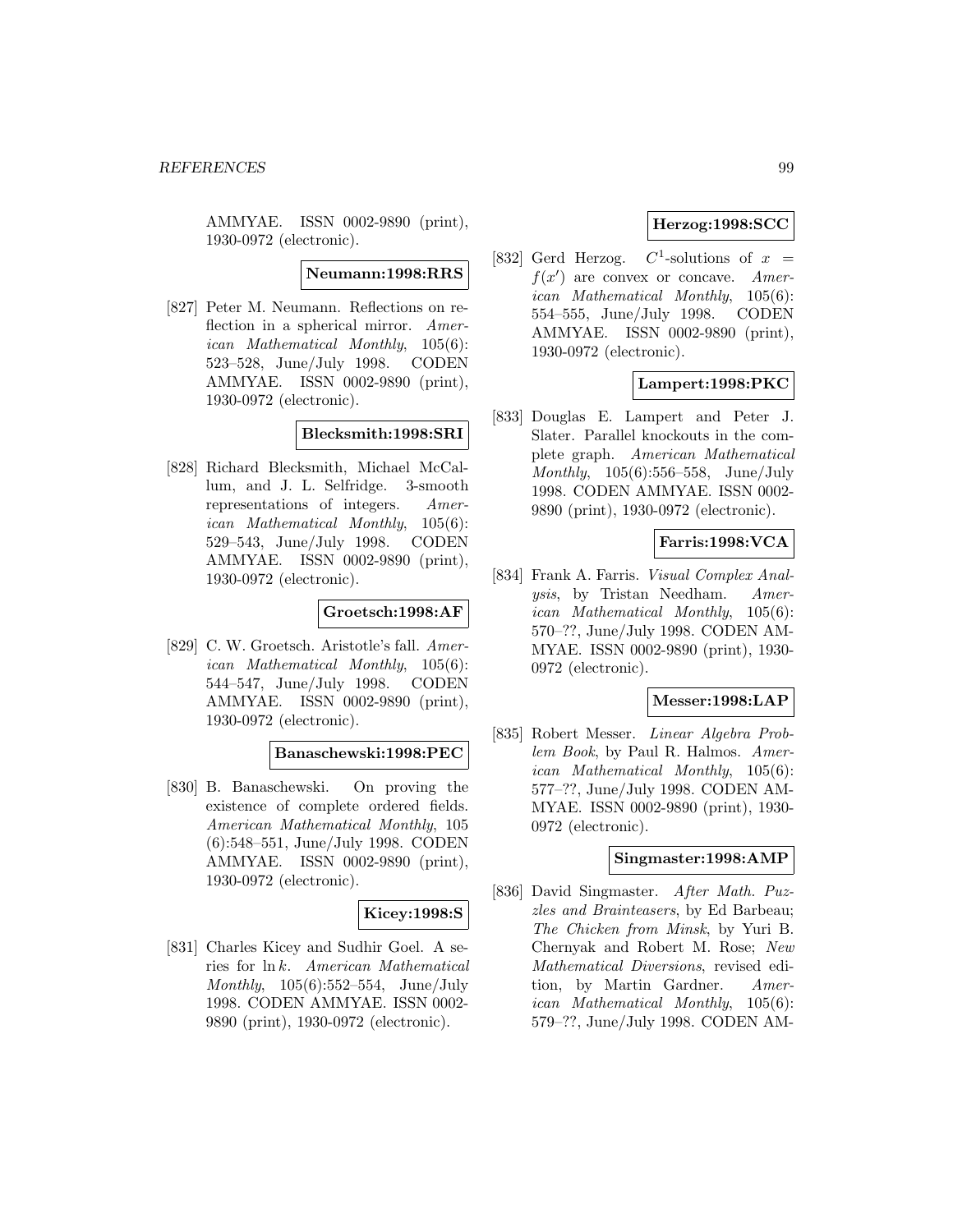MYAE. ISSN 0002-9890 (print), 1930- 0972 (electronic).

**Bosch:1998:SHA**

[837] Robert A. Bosch and Jason A. Smith. Separating hyperplanes and the authorship of the disputed Federalist papers. American Mathematical Monthly,  $105(7):601-608$ , August/ September 1998. CODEN AMMYAE. ISSN 0002-9890 (print), 1930-0972 (electronic).

#### **Frantz:1998:TFW**

[838] Marc Frantz. Two functions whose powers make fractals. American Mathematical Monthly, 105(7):609–617, August/September 1998. CODEN AM-MYAE. ISSN 0002-9890 (print), 1930- 0972 (electronic).

# **Eggar:1998:PCP**

[839] M. H. Eggar. Pinhole cameras, perspective, and projective geometry. American Mathematical Monthly, 105(7): 618–630, August/September 1998. CO-DEN AMMYAE. ISSN 0002-9890 (print), 1930-0972 (electronic).

## **Dosen:1998:FR**

[840] Kosta Došen. Functions redefined. American Mathematical Monthly, 105 (7):631–635, August/September 1998. CODEN AMMYAE. ISSN 0002-9890 (print), 1930-0972 (electronic).

## **Komornik:1998:UDN**

[841] Vilmos Komornik and Paola Loreti. Unique developments in non-integer bases. American Mathematical Monthly, 105(7):636–639, August/ September 1998. CODEN AMMYAE.

ISSN 0002-9890 (print), 1930-0972 (electronic).

## **Hamming:1998:MDP**

[842] R. W. Hamming. Mathematics on a distant planet. American Mathematical Monthly, 105(7):640–650, August/September 1998. CODEN AM-MYAE. ISSN 0002-9890 (print), 1930- 0972 (electronic).

# **Lam:1998:TBM**

[843] T. Y. Lam. A theorem of Burnside on matrix rings. American Mathematical Monthly, 105(7):651–653, August/September 1998. CODEN AM-MYAE. ISSN 0002-9890 (print), 1930- 0972 (electronic).

# **Dierolf:1998:PCV**

[844] Peter Dierolf and Volker Schmidt. A proof of the change of variable formula for d-dimensional integrals. American Mathematical Monthly, 105(7): 654–656, August/September 1998. CO-DEN AMMYAE. ISSN 0002-9890 (print), 1930-0972 (electronic).

## **Yu:1998:DE**

[845] Hong Bing Yu. On the Diophantine equation  $(x + 1)^y - x^z = 1$ . American Mathematical Monthly, 105 (7):656–657, August/September 1998. CODEN AMMYAE. ISSN 0002-9890 (print), 1930-0972 (electronic).

## **Gessel:1998:WR**

[846] Ira M. Gessel. Wolstenholme revisited. American Mathematical Monthly, 105 (7):657–658, August/September 1998. CODEN AMMYAE. ISSN 0002-9890 (print), 1930-0972 (electronic).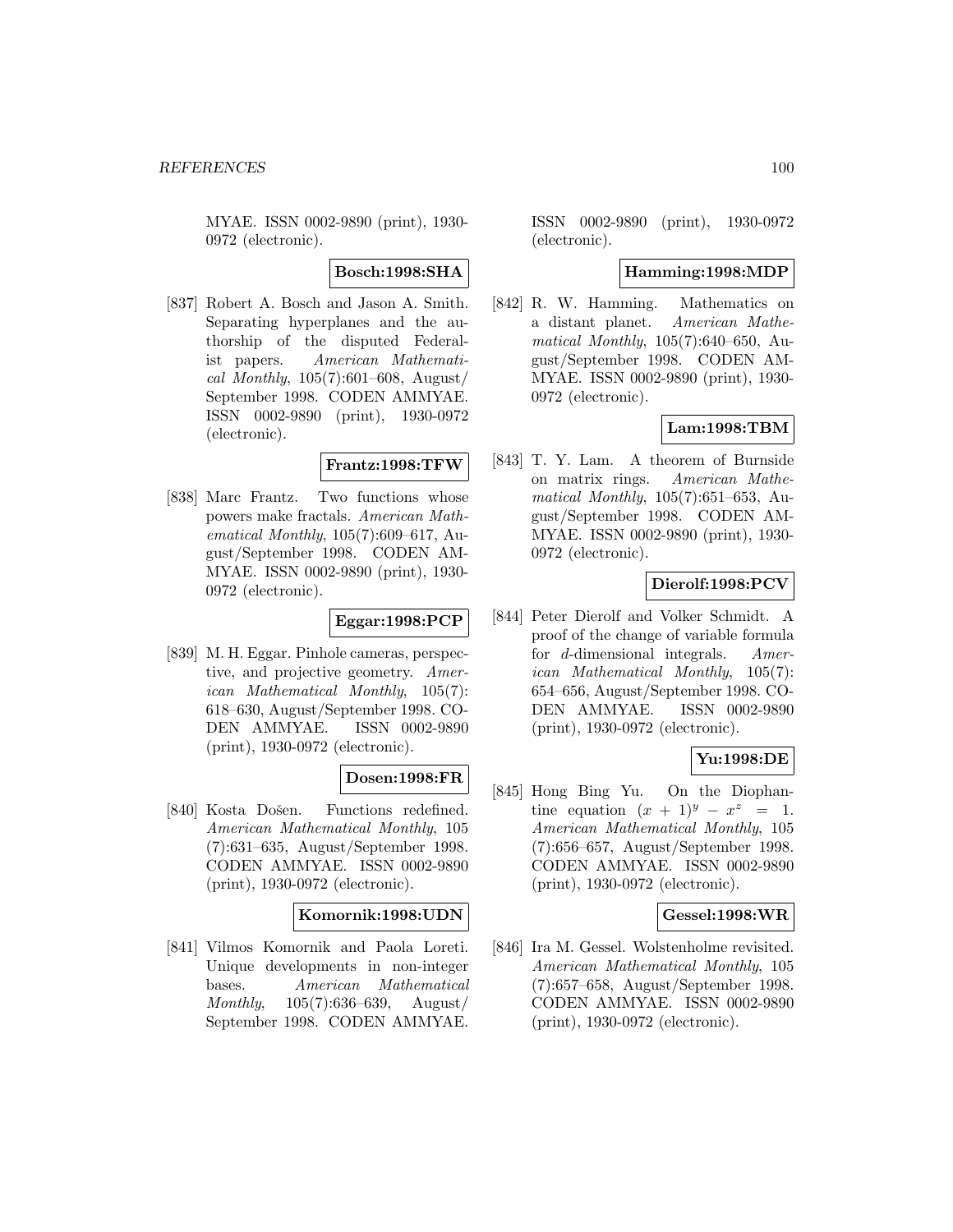**Medvedev:1998:NAH**

[847] F. A. Medvedev. Nonstandard analysis and the history of classical analysis. American Mathematical Monthly, 105 (7):659–664, August/September 1998. CODEN AMMYAE. ISSN 0002-9890 (print), 1930-0972 (electronic). Translated by Abe Shenitzer.

## **Krantz:1998:ICC**

[848] Steven G. Krantz. Introduction to Calculus and Classical Analysis, by Omar Hijab; Introduction to Mathematical Structures and Proofs, by Larry J. Gerstein. American Mathematical Monthly, 105(7):677–??, August/September 1998. CODEN AM-MYAE. ISSN 0002-9890 (print), 1930- 0972 (electronic).

## **Anthony:1998:MRR**

[849] Joby Milo Anthony. Mathematical Reflections: In a Room with Many Mirrors, by Peter Hilton, Derek Holton, and Jean Pedersen. American Mathematical Monthly, 105(7):682–??, August/September 1998. CODEN AM-MYAE. ISSN 0002-9890 (print), 1930- 0972 (electronic).

## **Devaney:1998:IDE**

[850] Robert L. Devaney. Interactive Differential Equations, by Beverly West, Steven Strogatz, Jean Marie McDill, and John Cantwell; software designer Hubert Hohn. American Mathematical Monthly, 105(7):687–??, August/September 1998. CODEN AM-MYAE. ISSN 0002-9890 (print), 1930- 0972 (electronic).

# **Tokieda:1998:MIG**

[851] Tadashi F. Tokieda. Mechanical ideas in geometry. American Mathematical Monthly, 105(8):697–703, October 1998. CODEN AMMYAE. ISSN 0002- 9890 (print), 1930-0972 (electronic).

## **Cheng:1998:WD**

[852] R. Cheng, A. Dasgupta, B. R. Ebanks, L. F. Kinch, L. M. Larson, and R. B. McFadden. When does  $f - 1 = 1/f$  ? American Mathematical Monthly, 105 (8):704–717, October 1998. CODEN AMMYAE. ISSN 0002-9890 (print), 1930-0972 (electronic).

### **Kraft:1998:GCS**

[853] Roger L. Kraft. A golden Cantor set. American Mathematical Monthly, 105 (8):718–725, October 1998. CODEN AMMYAE. ISSN 0002-9890 (print), 1930-0972 (electronic).

## **Desbrow:1998:ECI**

[854] Darrell Desbrow. On evaluating  $\int_{-\infty}^{+\infty} e^{ax(x-2b)}dx$  by contour integration round a parallelogram. American Mathematical Monthly, 105(8): 726–731, October 1998. CODEN AM-MYAE. ISSN 0002-9890 (print), 1930- 0972 (electronic).

#### **Gross:1998:GCG**

[855] C. Groß and T.-K. Strempel. On generalizations of conics and on a generalization of the Fermat–Torricelli problem. American Mathematical Monthly, 105 (8):732–743, October 1998. CODEN AMMYAE. ISSN 0002-9890 (print), 1930-0972 (electronic).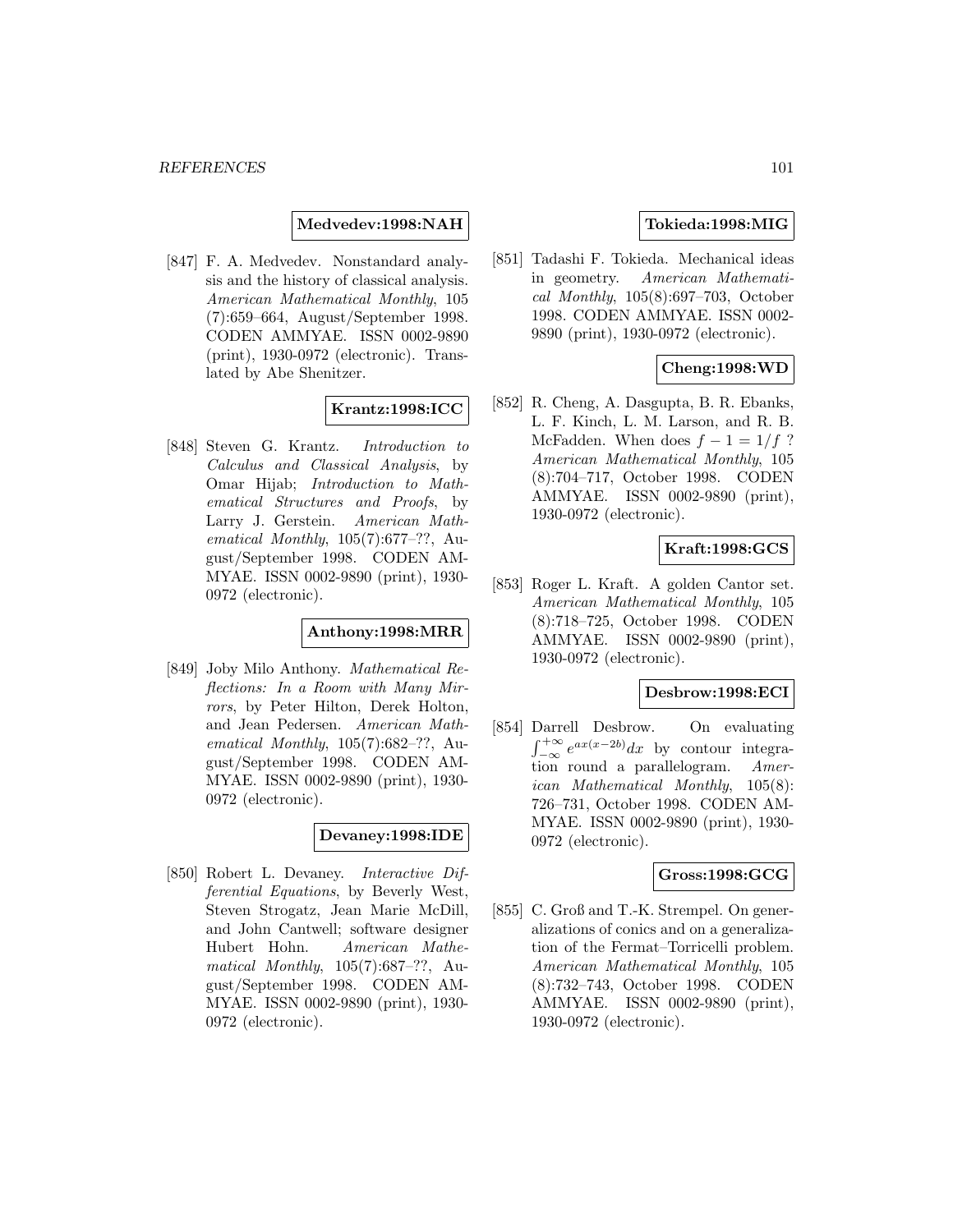## **Klosinski:1998:FEW**

[856] Leonard F. Klosinski, Gerald L. Alexanderson, and Loren C. Larson. The Fifty-Eighth William Lowell Putnam Mathematical Competition. American Mathematical Monthly, 105 (8):744–??, October 1998. CODEN AMMYAE. ISSN 0002-9890 (print), 1930-0972 (electronic).

## **Korner:1998:BHS**

[857] T. W. Körner. Butterfly hunting and the symmetry of mixed partial derivatives. American Mathematical Monthly, 105(8):756–758, October 1998. CODEN AMMYAE. ISSN 0002- 9890 (print), 1930-0972 (electronic).

### **Gagola:1998:NNE**

[858] Stephen M. Gagola, Jr. A note on the non-existence of regular bases for finite groups. American Mathematical Monthly, 105(8):759–761, October 1998. CODEN AMMYAE. ISSN 0002- 9890 (print), 1930-0972 (electronic).

## **Nathan:1998:INR**

[859] Joseph Amal Nathan. The irrationality of  $e^x$  for nonzero rational x. American Mathematical Monthly, 105(8): 762–763, October 1998. CODEN AM-MYAE. ISSN 0002-9890 (print), 1930- 0972 (electronic).

### **Warrack:1998:NVR**

[860] Giles Warrack. A note on variable replacement rates in urn models. American Mathematical Monthly, 105(8): 764–765, October 1998. CODEN AM-MYAE. ISSN 0002-9890 (print), 1930- 0972 (electronic).

# **Guy:1998:FF**

[861] Richard K. Guy and John L. Selfridge. Factoring factorial n. American Mathematical Monthly, 105(8): 766–??, October 1998. CODEN AM-MYAE. ISSN 0002-9890 (print), 1930- 0972 (electronic).

## **Folland:1998:HWM**

[862] Gerald B. Folland. Handbook of Writing for the Mathematical Sciences, by Nicholas J. Higham; A Primer of Mathematical Writing, by Steven G. Krantz. American Mathematical Monthly, 105 (8):779–??, October 1998. CODEN AMMYAE. ISSN 0002-9890 (print), 1930-0972 (electronic).

# **Hogg:1998:LPS**

[863] Robert V. Hogg. Leading Personalities in Statistical Sciences, edited by Norman L. Johnson and Samuel Kotz. American Mathematical Monthly, 105 (8):782–??, October 1998. CODEN AMMYAE. ISSN 0002-9890 (print), 1930-0972 (electronic).

### **Manaster:1998:SCE**

[864] Alfred B. Manaster. Some characteristics of eighth grade mathematics classes in the TIMSS videotape study. American Mathematical Monthly, 105 (9):793–??, November 1998. CODEN AMMYAE. ISSN 0002-9890 (print), 1930-0972 (electronic).

## **Yau:1998:NHM**

[865] Lily Yau and Adi Ben-Israel. The Newton and Halley methods for complex roots. American Mathematical Monthly, 105(9):806–818, November 1998. CODEN AMMYAE. ISSN 0002- 9890 (print), 1930-0972 (electronic).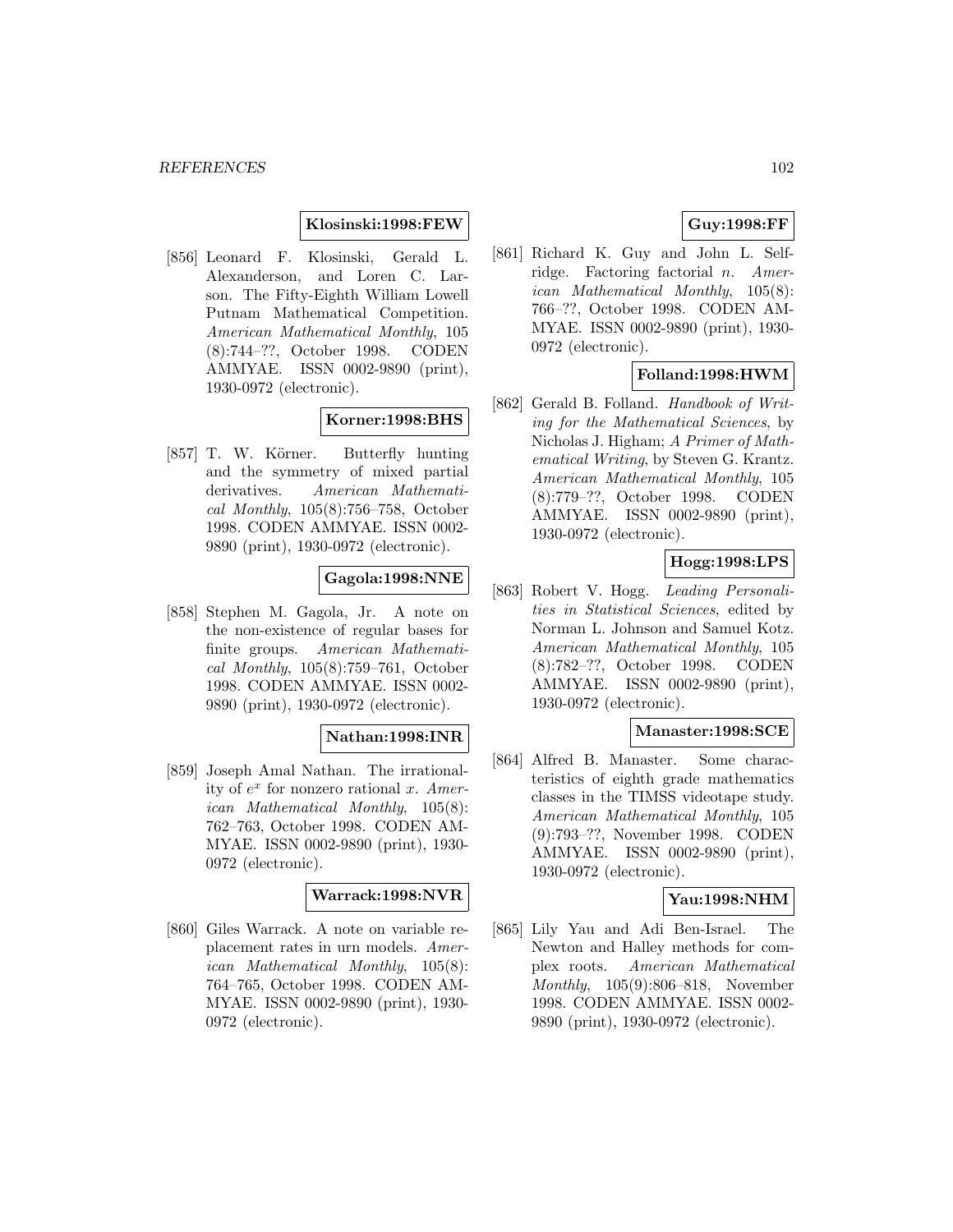## **Kedlaya:1998:RHC**

[866] Kiran S. Kedlaya and Lenhard L. Ng. The rook on the half-chessboard, or how not to diagonalize a matrix. American Mathematical Monthly, 105(9): 819–824, November 1998. CODEN AMMYAE. ISSN 0002-9890 (print), 1930-0972 (electronic).

### **Cassidy:1998:LRB**

[867] Jack Cassidy. The last round of betting in poker. American Mathematical Monthly, 105(9):825–831, November 1998. CODEN AMMYAE. ISSN 0002- 9890 (print), 1930-0972 (electronic).

### **Benyamini:1998:AUS**

[868] Yoav Benyamini. Applications of the universal surjectivity of the Cantor set. American Mathematical Monthly, 105 (9):832–839, November 1998. CODEN AMMYAE. ISSN 0002-9890 (print), 1930-0972 (electronic).

#### **Thoma:1998:GRP**

[869] Apostolos Thoma. The group  $Z_2 \times Z_n$ and regular polygonal paths. American Mathematical Monthly, 105(9): 840–841, November 1998. CODEN AMMYAE. ISSN 0002-9890 (print), 1930-0972 (electronic).

## **Chisala:1998:QCH**

[870] Busiso P. Chisala. A quick Cayley– Hamilton. American Mathematical Monthly, 105(9):842–844, November 1998. CODEN AMMYAE. ISSN 0002- 9890 (print), 1930-0972 (electronic).

#### **Ash:1998:PTG**

[871] J. Marshall Ash. The probability of a tie in an n-game match. Amer-

ican Mathematical Monthly, 105(9): 844–846, November 1998. CODEN AMMYAE. ISSN 0002-9890 (print), 1930-0972 (electronic).

## **Borwein:1998:CMV**

[872] J. M. Borwein and Xianfu Wang. The converse of the mean value theorem may fail generically. American Mathematical Monthly, 105(9): 847–848, November 1998. CODEN AMMYAE. ISSN 0002-9890 (print), 1930-0972 (electronic).

### **Ewell:1998:TTN**

[873] John A. Ewell. A trio of triangular number theorems. American Mathematical Monthly, 105(9): 848–849, November 1998. CODEN AMMYAE. ISSN 0002-9890 (print), 1930-0972 (electronic).

## **Stillwell:1998:EO**

[874] John Stillwell. Exceptional objects. American Mathematical Monthly, 105 (9):850–858, November 1998. CODEN AMMYAE. ISSN 0002-9890 (print), 1930-0972 (electronic).

### **Schnabel:1998:GDK**

[875] Dan Schnabel. Goodbye, Descartes, by Keith Devlin. American Mathematical Monthly,  $105(9):870-??$ , November 1998. CODEN AMMYAE. ISSN 0002- 9890 (print), 1930-0972 (electronic).

#### **Nunemacher:1998:FAB**

[876] Jeffrey Nunemacher. Fourier Analysis and Boundary Value Problems, by Enrique A. González-Velasco. American Mathematical Monthly, 105(9): 874–??, November 1998. CODEN AM-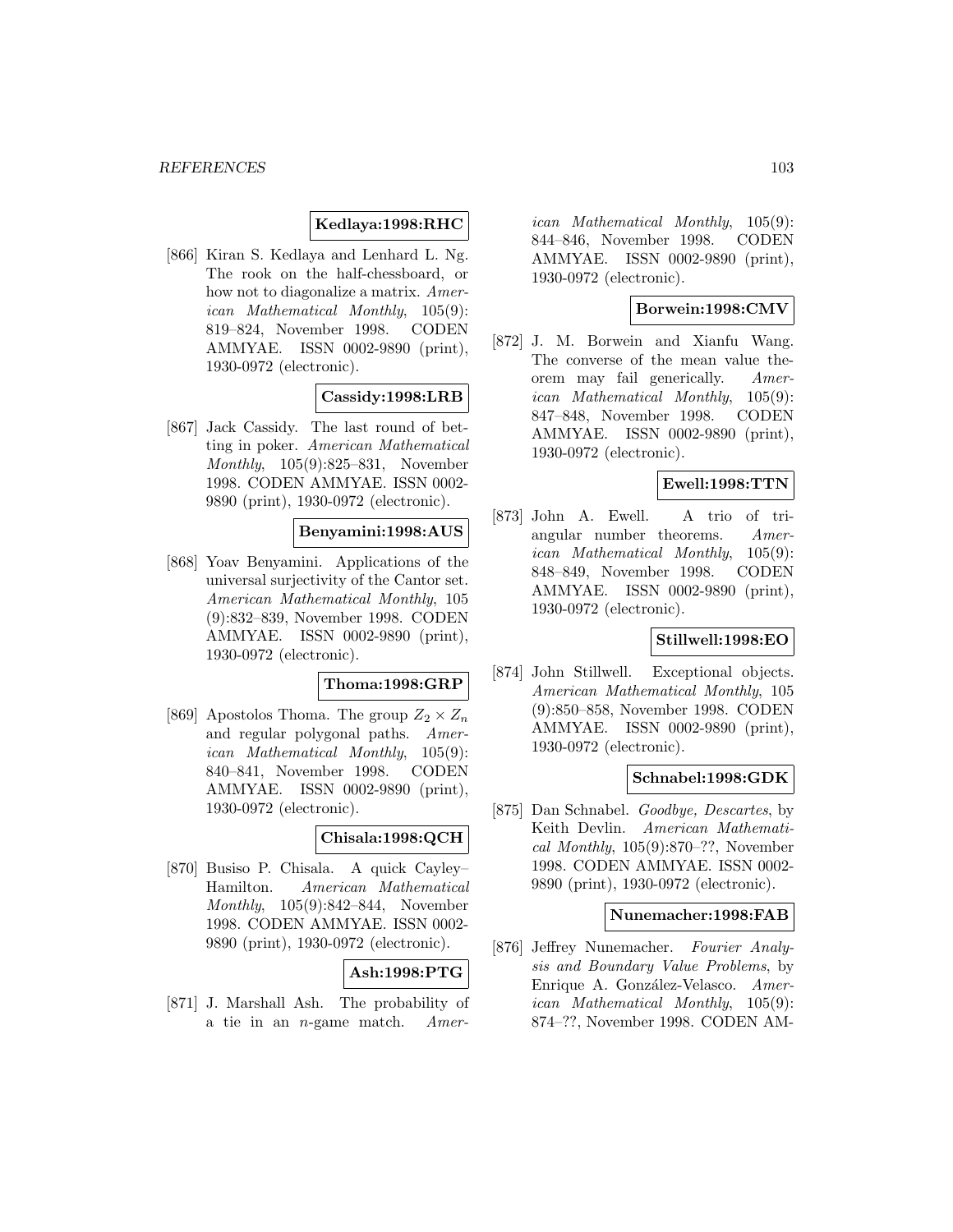MYAE. ISSN 0002-9890 (print), 1930- 0972 (electronic).

**Lucas:1998:FDC**

[877] William F. Lucas. Fair Division: From Cake-Cutting to Dispute Resolution, by Steven J. Brams and Alan D. Taylor. American Mathematical Monthly, 105 (9):877–??, November 1998. CODEN AMMYAE. ISSN 0002-9890 (print), 1930-0972 (electronic).

## **Ipsen:1998:IBK**

[878] Ilse C. F. Ipsen and Carl D. Meyer. The idea behind Krylov methods. American Mathematical Monthly, 105(10): 889–899, December 1998. CODEN AMMYAE. ISSN 0002-9890 (print), 1930-0972 (electronic).

## **Kedlaya:1998:PFS**

[879] Kiran S. Kedlaya. Product-free subsets of groups. American Mathematical Monthly, 105(10):900–906, December 1998. CODEN AMMYAE. ISSN 0002- 9890 (print), 1930-0972 (electronic).

### **Sturmfels:1998:PEC**

[880] Bernd Sturmfels. Polynomial equations and convex polytopes. American Mathematical Monthly, 105(10): 907–922, December 1998. CODEN AMMYAE. ISSN 0002-9890 (print), 1930-0972 (electronic).

#### **Fraenkel:1998:MII**

[881] Aviezri S. Fraenkel. Multivision: An intractable impartial game with a linear winning strategy. American Mathematical Monthly, 105(10):923–928, December 1998. CODEN AMMYAE. ISSN 0002-9890 (print), 1930-0972 (electronic).

## **McCartin:1998:SDS**

[882] Brian J. McCartin. Seven deadly sins of numerical computation. American Mathematical Monthly, 105(10): 929–941, December 1998. CODEN AMMYAE. ISSN 0002-9890 (print), 1930-0972 (electronic).

## **Woon:1998:GIE**

[883] S. C. Woon. Generating integrals and an elementary proof of the finite harmonic series theorem by fractional calculus. American Mathematical Monthly, 105(10):942–945, December 1998. CODEN AMMYAE. ISSN 0002-9890 (print), 1930-0972 (electronic).

## **Redheffer:1998:MM**

[884] Raymond M. Redheffer. Monotonicity of the maxima. American Mathematical Monthly, 105(10):945–948, December 1998. CODEN AMMYAE. ISSN 0002-9890 (print), 1930-0972 (electronic).

### **Komornik:1998:SPF**

[885] Vilmos Komornik. A simple proof of Farkas' lemma. American Mathematical Monthly, 105(10):949–950, December 1998. CODEN AMMYAE. ISSN 0002-9890 (print), 1930-0972 (electronic).

## **Guy:1998:NNN**

[886] Richard K. Guy. Nothing's new in number theory? American Mathematical Monthly, 105(10):951–954, December 1998. CODEN AMMYAE. ISSN 0002- 9890 (print), 1930-0972 (electronic).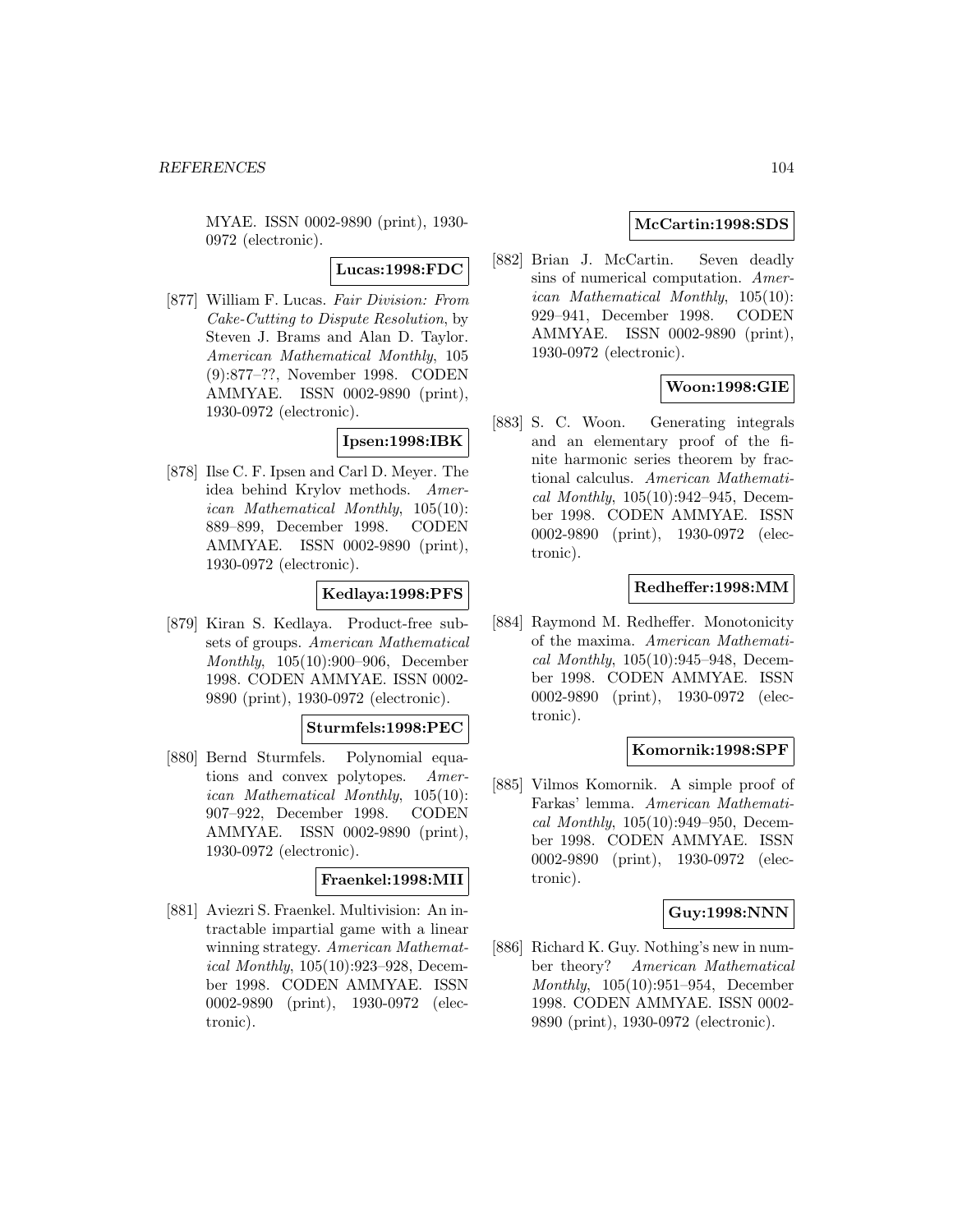## **Blum:1998:JLM**

[887] Lenore Blum. Julia, A Life in Mathematics, by Constance Reid. American Mathematical Monthly, 105(10): 964–??, December 1998. CODEN AM-MYAE. ISSN 0002-9890 (print), 1930- 0972 (electronic).

## **Maki:1998:WWJ**

[888] Daniel P. Maki. Would-be Worlds, by John L. Casti. American Mathematical Monthly, 105(10):972–??, December 1998. CODEN AMMYAE. ISSN 0002- 9890 (print), 1930-0972 (electronic).

## **Hersh:1998:NSH**

[889] Reuben Hersh. The Number Sense: How the Mind Creates Mathematics, by Stanislas Dehaene. American Mathematical Monthly, 105(10): 975–??, December 1998. CODEN AM-MYAE. ISSN 0002-9890 (print), 1930- 0972 (electronic).

#### **McKenna:1999:LTO**

[890] P. J. McKenna. Large torsional oscillations in suspension bridges revisited: fixing an old approximation. American Mathematical Monthly, 106(1):1– 18, 1999. CODEN AMMYAE. ISSN 0002-9890 (print), 1930-0972 (electronic).

#### **Goodson:1999:ICR**

[891] Geoffrey R. Goodson. Inverse conjugacies and reversing symmetry groups. American Mathematical Monthly, 106 (1):19–26, 1999. CODEN AMMYAE. ISSN 0002-9890 (print), 1930-0972 (electronic).

# **Fuchs:1999:MP**

[892] Dmitry Fuchs and Serge Tabachnikov. More on paperfolding. American Mathematical Monthly, 106(1):27–35, 1999. CODEN AMMYAE. ISSN 0002-9890 (print), 1930-0972 (electronic).

# **Bragg:1999:TIH**

[893] L. R. Bragg. Trigonometric integrals and Hadamard products. American Mathematical Monthly, 106(1):36–42, 1999. CODEN AMMYAE. ISSN 0002- 9890 (print), 1930-0972 (electronic).

## **Blecksmith:1999:CP**

[894] Richard Blecksmith, Paul Erdős, and J. L. Selfridge. Cluster primes. American Mathematical Monthly, 106(1):43– 48, 1999. CODEN AMMYAE. ISSN 0002-9890 (print), 1930-0972 (electronic).

## **Zuehlke:1999:FLT**

[895] John A. Zuehlke. Fermat's last theorem for Gaussian integer exponents. American Mathematical Monthly, 106(1):49, 1999. CODEN AMMYAE. ISSN 0002- 9890 (print), 1930-0972 (electronic).

#### **Jamieson:1999:RFA**

[896] M. J. Jamieson. On rational function approximations to square roots. American Mathematical Monthly, 106(1):50– 52, 1999. CODEN AMMYAE. ISSN 0002-9890 (print), 1930-0972 (electronic).

#### **vanderPoorten:1999:NJS**

[897] A. J. van der Poorten and P. G. Walsh. A note on Jacobi symbols and continued fractions. American Mathematical Monthly, 106(1):52–56, 1999. CODEN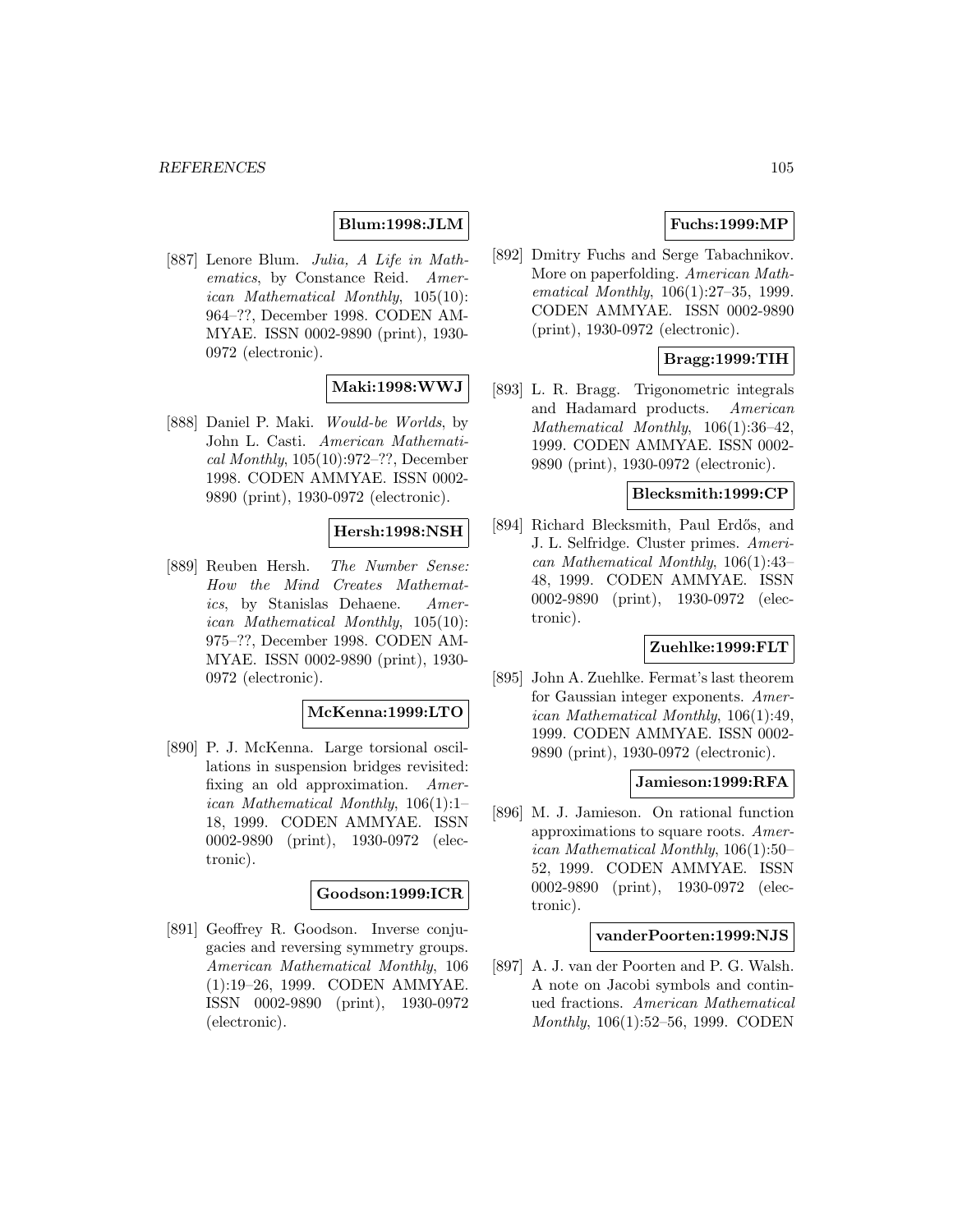AMMYAE. ISSN 0002-9890 (print), 1930-0972 (electronic).

### **Bashmakova:1999:BLA**

[898] I. G. Bashmakova and G. S. Smirnova. The birth of literal algebra. Translated from the Russian and edited by Abe Shenitzer. American Mathematical Monthly, 106(1):57–66, 1999. CODEN AMMYAE. ISSN 0002-9890 (print), 1930-0972 (electronic).

## **Ross:1999:YGG**

[899] Kenneth A. Ross. Yueh-Gin Gung and Dr. Charles Y. Hu Award for Distinguished Service to Leonard Gillman. American Mathematical Monthly, 106(2):97–98, 1999. CODEN AM-MYAE. ISSN 0002-9890 (print), 1930- 0972 (electronic).

## **Feferman:1999:DMN**

[900] Solomon Feferman. Does mathematics need new axioms. American Mathematical Monthly, 106(2):99–111, 1999. CODEN AMMYAE. ISSN 0002-9890 (print), 1930-0972 (electronic).

## **Goodman:1999:SIN**

[901] Gerald S. Goodman. Statistical independence and normal numbers: an aftermath to Mark Kac's Carus Monograph. American Mathematical Monthly, 106(2):112–126, 1999. CO-DEN AMMYAE. ISSN 0002-9890 (print), 1930-0972 (electronic).

## **Long:1999:VDA**

[902] Lyle N. Long and Howard Weiss. The velocity dependence of aerodynamic drag: a primer for mathematicians. American Mathematical Monthly, 106

(2):127–135, 1999. CODEN AM-MYAE. ISSN 0002-9890 (print), 1930- 0972 (electronic).

# **Cannell:1999:GGE**

[903] D. M. Cannell. George Green: an enigmatic mathematician. American Mathematical Monthly, 106(2): 136–151, 1999. CODEN AMMYAE. ISSN 0002-9890 (print), 1930-0972 (electronic).

## **Benjamin:1999:MSI**

[904] Arthur T. Benjamin and Kan Yasuda. Magic "squares" indeed. American Mathematical Monthly, 106(2): 152–156, 1999. CODEN AMMYAE. ISSN 0002-9890 (print), 1930-0972 (electronic).

## **Sasvari:1999:EPB**

[905] Zoltán Sasvári. An elementary proof of Binet's formula for the gamma function. American Mathematical Monthly, 106(2):156–158, 1999. CODEN AM-MYAE. ISSN 0002-9890 (print), 1930- 0972 (electronic).

## **Swan:1999:SPR**

[906] Richard G. Swan. A simple proof of Rankin's campanological theorem. American Mathematical Monthly, 106 (2):159–161, 1999. CODEN AM-MYAE. ISSN 0002-9890 (print), 1930- 0972 (electronic).

### **Sekino:1999:EMD**

[907] Junpei Sekino. n-ellipses and the minimum distance sum problem. American Mathematical Monthly, 106(3): 193–202, 1999. CODEN AMMYAE. ISSN 0002-9890 (print), 1930-0972 (electronic).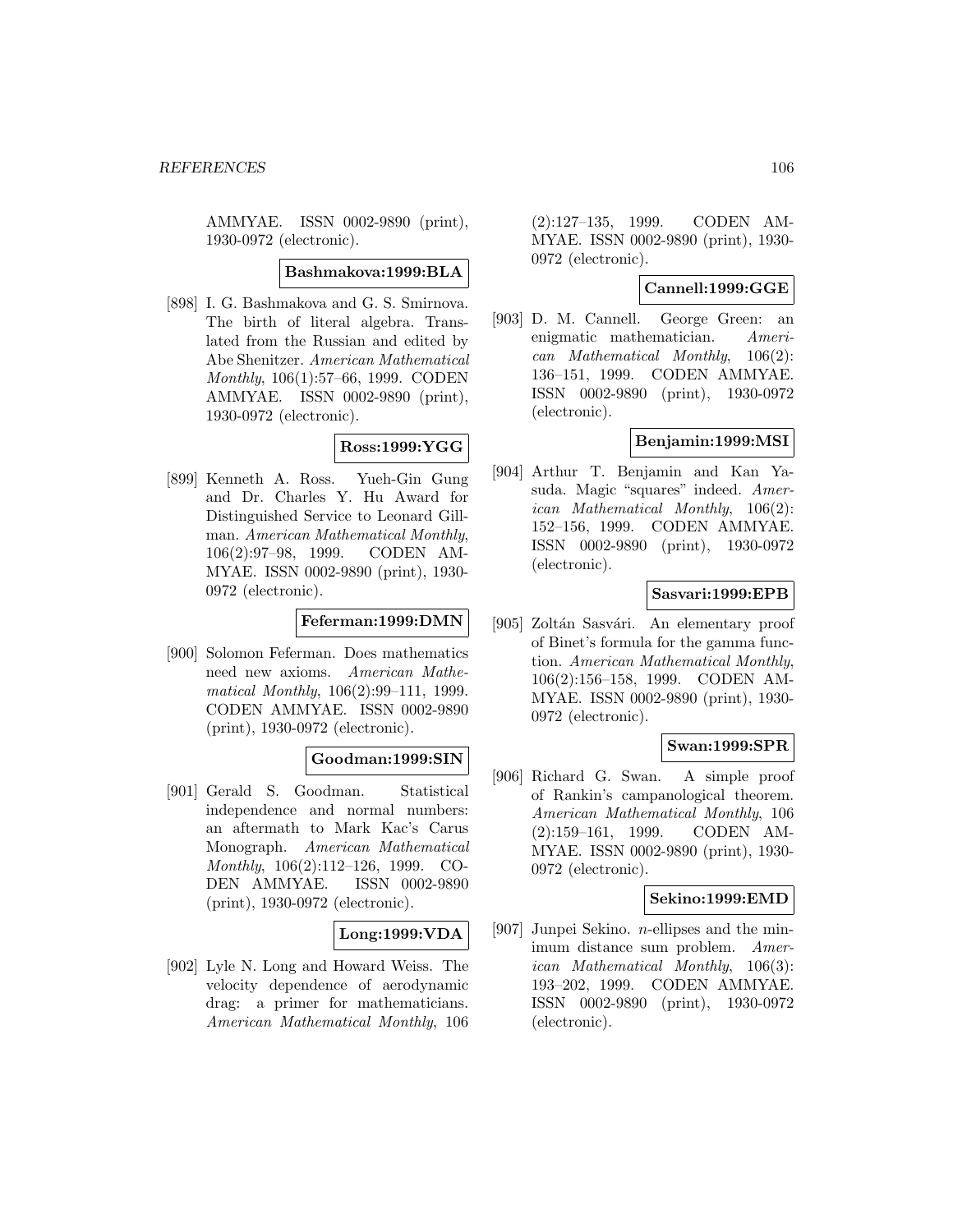## **Grinshpan:1999:BCM**

[908] Arcadii Z. Grinshpan. The Bieberbach conjecture and Milin's functionals. American Mathematical Monthly, 106(3):203–214, 1999. CODEN AM-MYAE. ISSN 0002-9890 (print), 1930- 0972 (electronic).

## **Sardelis:1999:DMG**

[909] Dimitris A. Sardelis and Theodoros M. Valahas. Decision making: a golden rule. American Mathematical Monthly, 106(3):215–226, 1999. CODEN AM-MYAE. ISSN 0002-9890 (print), 1930- 0972 (electronic).

## **Totik:1999:TTI**

[910] Vilmos Totik. A tale of two integrals. American Mathematical Monthly, 106 (3):227–240, 1999. CODEN AM-MYAE. ISSN 0002-9890 (print), 1930- 0972 (electronic).

#### **Paradis:1999:MET**

[911] Jaume Paradís, Pelegrí Viader, and Lluís Bibiloni. A mathematical excursion: from the three-door problem to a Cantor-type set. American Mathematical Monthly, 106(3):241–251, 1999. CODEN AMMYAE. ISSN 0002-9890 (print), 1930-0972 (electronic).

#### **Devaney:1999:MSF**

[912] Robert L. Devaney. The Mandelbrot set, the Farey tree, and the Fibonacci sequence. American Mathematical Monthly, 106(4):289–302, 1999. CODEN AMMYAE. ISSN 0002-9890 (print), 1930-0972 (electronic).

# **Richman:1999:EP**

[913] Fred Richman. Existence proofs. American Mathematical Monthly, 106 (4):303–308, 1999. CODEN AM-MYAE. ISSN 0002-9890 (print), 1930- 0972 (electronic).

## **Corazza:1999:IMP**

[914] Paul Corazza. Introduction to metricpreserving functions. American Mathematical Monthly, 106(4):309–323, 1999. CODEN AMMYAE. ISSN 0002-9890 (print), 1930-0972 (electronic).

## **Flury:1999:MD**

[915] Bernard D. Flury, Robert Irving, and M. N. Goria. Magic dice. American Mathematical Monthly, 106(4): 324–337, 1999. CODEN AMMYAE. ISSN 0002-9890 (print), 1930-0972 (electronic).

## **Granville:1999:SDG**

[916] Andrew Granville and Friedrich Roesler. The set of differences of a given set. American Mathematical Monthly, 106(4):338–344, 1999. CO-DEN AMMYAE. ISSN 0002-9890 (print), 1930-0972 (electronic).

#### **Anoulova:1999:SWL**

[917] S. Anoulova, J. Bennies, J. Lenhard, D. Metzler, Y. Sung, and A. Weber. Six ways of looking at Burtin's lemma. American Mathematical Monthly, 106 (4):345–351, 1999. CODEN AM-MYAE. ISSN 0002-9890 (print), 1930- 0972 (electronic).

## **Maehara:1999:LTI**

[918] Hiroshi Maehara. Lexell's theorem via an inscribed angle theorem. Amer-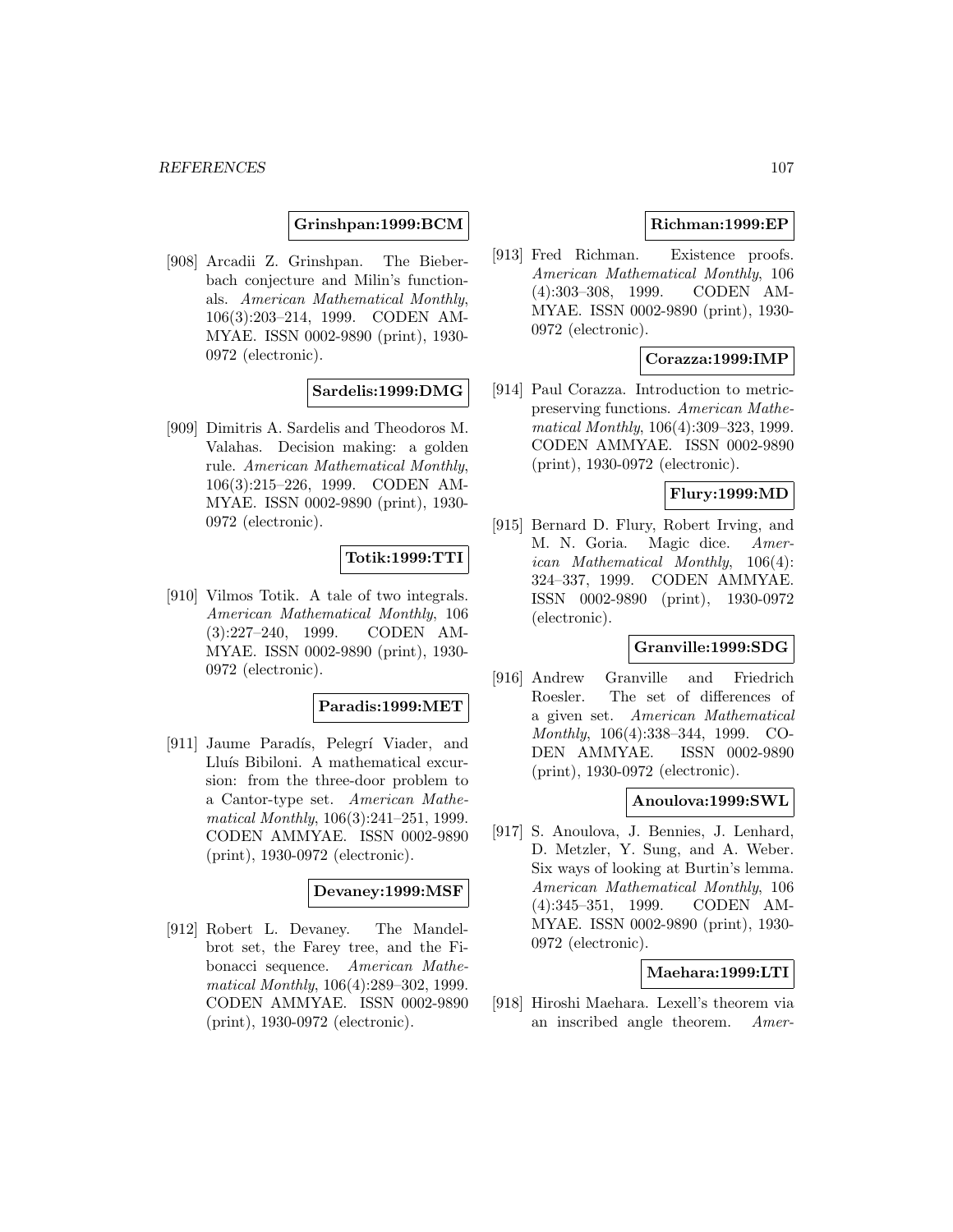ican Mathematical Monthly, 106(4): 352–353, April 1999. CODEN AM-MYAE. ISSN 0002-9890 (print), 1930- 0972 (electronic). URL http://www. jstor.org/stable/2589558.

## **Boyadzhiev:1999:CPD**

[919] Khristo Boyadzhiev. A characteristic property of differentiation. American Mathematical Monthly, 106(4): 353–355, April 1999. CODEN AM-MYAE. ISSN 0002-9890 (print), 1930- 0972 (electronic). URL http://www. jstor.org/stable/2589559.

## **Kedlaya:1999:WMM**

[920] Kiran S. Kedlaya. A weighted mixedmean inequality. American Mathematical Monthly, 106(4):355–358, April 1999. CODEN AMMYAE. ISSN 0002-9890 (print), 1930-0972 (electronic). URL http://www.jstor.org/ stable/2589560.

## **Caines:1999:PTS**

[921] Ian Caines, Carrie Gates, Richard K. Guy, and Richard J. Nowakowski. Periods in taking and splitting games. American Mathematical Monthly, 106 (4):359–361, April 1999. CODEN AM-MYAE. ISSN 0002-9890 (print), 1930- 0972 (electronic). URL http://www. jstor.org/stable/2589561.

## **Mihai:1999:P**

[922] Vasile Mihai. Problem 10725. American Mathematical Monthly, 106(4):362, April 1999. CODEN AMMYAE. ISSN 0002-9890 (print), 1930-0972 (electronic). URL http://www.jstor.org/ stable/2589562.

# **Knuth:1999:P**

[923] Donald E. Knuth. Problem 10726. American Mathematical Monthly, 106 (4):362, April 1999. CODEN AM-MYAE. ISSN 0002-9890 (print), 1930- 0972 (electronic). URL http://www. jstor.org/stable/2589563.

## **Anglesio:1999:P**

[924] Jean Anglesio. Problem 10727. American Mathematical Monthly, 106(4):362, April 1999. CODEN AMMYAE. ISSN 0002-9890 (print), 1930-0972 (electronic). URL http://www.jstor.org/ stable/2589564.

## **Andreescu:1999:P**

[925] Titu Andreescu. Problem 10728. American Mathematical Monthly, 106 (4):362, April 1999. CODEN AM-MYAE. ISSN 0002-9890 (print), 1930- 0972 (electronic). URL http://www. jstor.org/stable/2589565.

## **Bellamy:1999:P**

[926] David P. Bellamy and Felix Lazebnik. Problem 10729. American Mathematical Monthly, 106(4):362, April 1999. CODEN AMMYAE. ISSN 0002-9890 (print), 1930-0972 (electronic). URL http://www.jstor.org/ stable/2589566.

#### **Janous:1999:P**

[927] Walther Janous. Problem 10730. American Mathematical Monthly, 106 (4):363, April 1999. CODEN AM-MYAE. ISSN 0002-9890 (print), 1930- 0972 (electronic). URL http://www. jstor.org/stable/2589567.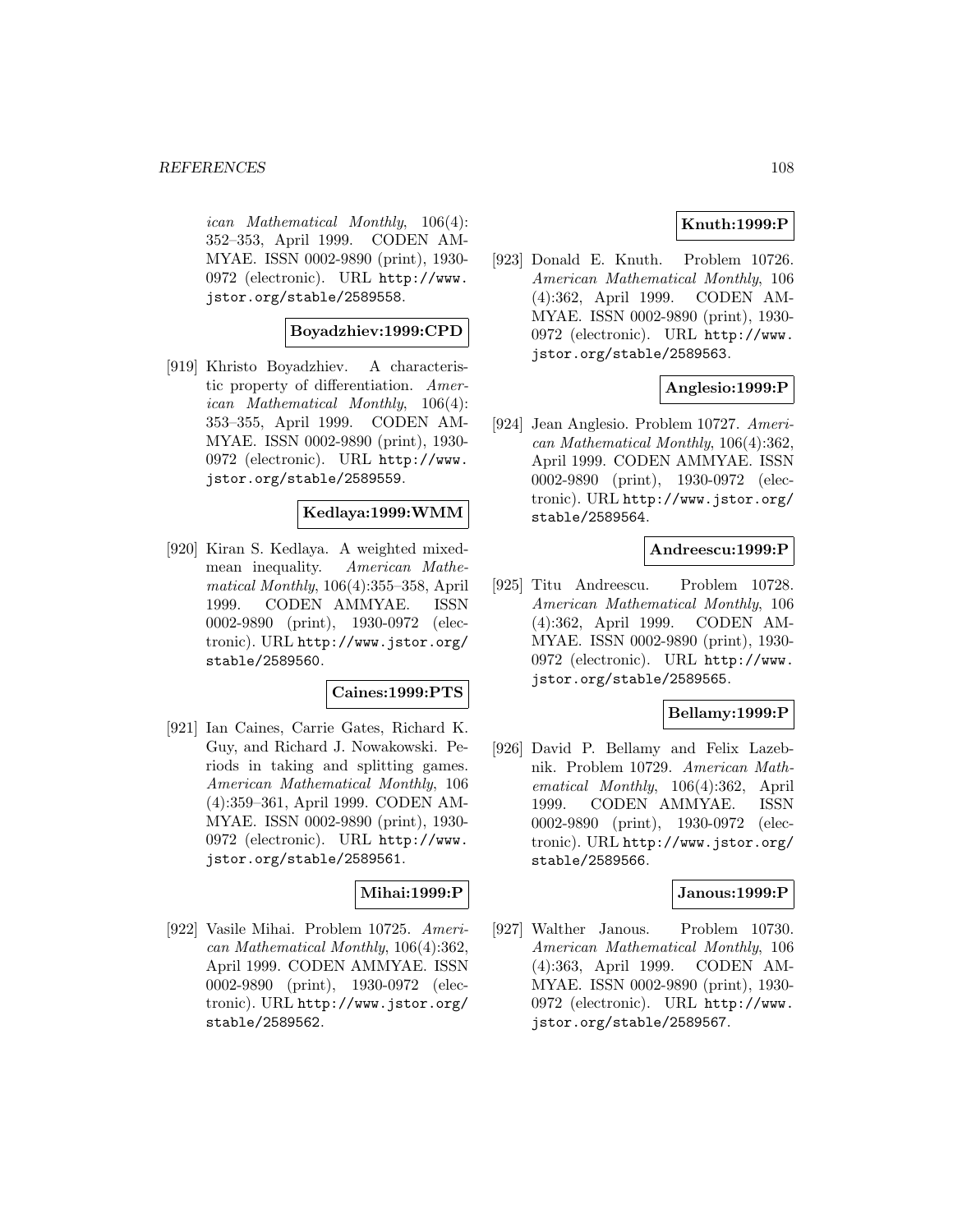# **Pelling:1999:P**

[928] M. J. Pelling. Problem 10731. American Mathematical Monthly, 106(4):363, April 1999. CODEN AMMYAE. ISSN 0002-9890 (print), 1930-0972 (electronic). URL http://www.jstor.org/ stable/2589568.

#### **Goffinet:1999:CSP**

[929] Daniel Goffinet, Kiran S. Kedlaya, Kenneth Schilling, Arlo W. Schurle, Fredric D. Ancel, Phil Bowers, and John Bryant. Connected sets of periodic functions: 10434. American Mathematical Monthly, 106(4): 363–364, April 1999. CODEN AM-MYAE. ISSN 0002-9890 (print), 1930- 0972 (electronic). URL http://www. jstor.org/stable/2589569.

#### **Cavachi:1999:PCD**

[930] Marius Cavachi, Sam Northshield, Simeon T. Stefanov, and Victor Klee. The plane covered by disks: 10440. American Mathematical Monthly, 106 (4):364–365, April 1999. CODEN AM-MYAE. ISSN 0002-9890 (print), 1930- 0972 (electronic). URL http://www. jstor.org/stable/2589570.

# **Rey:1999:RPM**

[931] Joaquin Gomez Rey and Jose Heber Nieto. Random perfect matchings: 10587. American Mathematical Monthly, 106 (4):365, April 1999. CODEN AM-MYAE. ISSN 0002-9890 (print), 1930- 0972 (electronic). URL http://www. jstor.org/stable/2589571.

## **Mazur:1999:CMT**

[932] Marcin Mazur. Characterizations of the medial triangle: 10588. American Mathematical Monthly, 106(4): 365–366, April 1999. CODEN AM-MYAE. ISSN 0002-9890 (print), 1930- 0972 (electronic). URL http://www. jstor.org/stable/2589572.

## **Bateman:1999:BEK**

[933] Paul Bateman, David Bradley, David Callan, and Richard Stong. Binary expansions and  $k$  th powers: 10596. American Mathematical Monthly, 106 (4):366–367, April 1999. CODEN AM-MYAE. ISSN 0002-9890 (print), 1930- 0972 (electronic). URL http://www. jstor.org/stable/2589573.

## **Rosenblatt:1999:SSD**

[934] Joseph Rosenblatt, Thomas Hermann, and John H. Lindsey, II. A supremum of sine differences: 10604. American Mathematical Monthly, 106(4):368, April 1999. CODEN AMMYAE. ISSN 0002-9890 (print), 1930-0972 (electronic). URL http://www.jstor.org/ stable/2589574.

#### **Vukmirovic:1999:CS**

[935] Jovan Vukmirovic and Kenneth Schilling. A convergent series: 10657. American Mathematical Monthly, 106 (4):368, April 1999. CODEN AM-MYAE. ISSN 0002-9890 (print), 1930- 0972 (electronic). URL http://www. jstor.org/stable/2589575.

#### **Rothman:1999:BRF**

[936] Tony Rothman. Book review: The French Mathematician, by Tom Petsinis. American Mathematical Monthly, 106(4):369–373, April 1999. CODEN AMMYAE. ISSN 0002-9890 (print), 1930-0972 (electronic). URL http:// www.jstor.org/stable/2589576.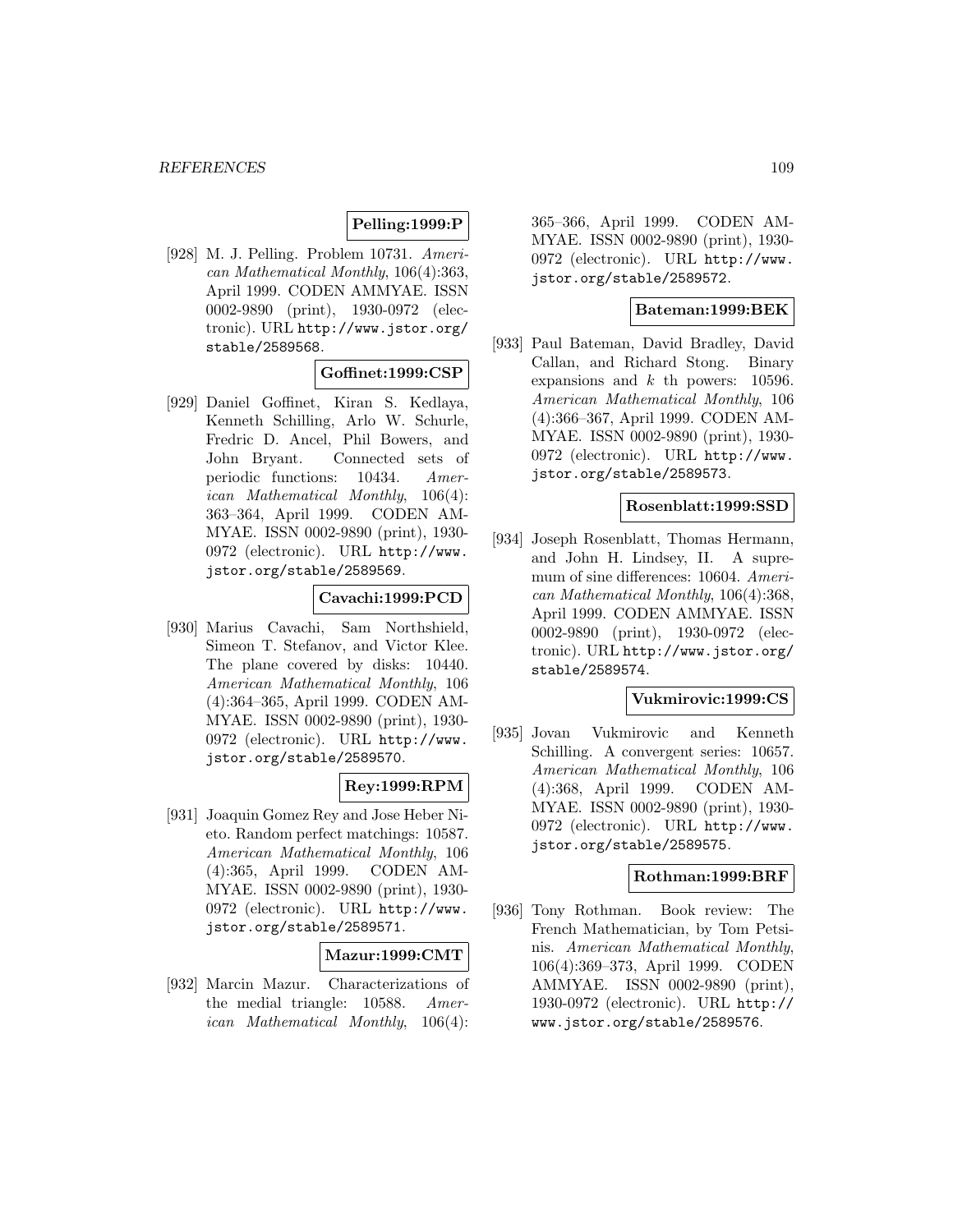# **Gold:1999:BRS**

[937] Bonnie Gold. Book review: Social Constructivism as a Philosophy of Mathematics, by Paul Ernest; What is Mathematics, Really? by Reuben Hersh. American Mathematical Monthly, 106 (4):373–380, April 1999. CODEN AM-MYAE. ISSN 0002-9890 (print), 1930- 0972 (electronic). URL http://www. jstor.org/stable/2589577.

# **Ostebee:1999:TRa**

[938] Arnold Ostebee. Telegraphic reviews. American Mathematical Monthly, 106 (4):381–384, April 1999. CODEN AM-MYAE. ISSN 0002-9890 (print), 1930- 0972 (electronic). URL http://www. jstor.org/stable/2589578.

# **Anonymous:1999:BMa**

[939] Anonymous. Back matter. American Mathematical Monthly, 106(4):??, April 1999. CODEN AMMYAE. ISSN 0002-9890 (print), 1930-0972 (electronic). URL http://www.jstor.org/ stable/2589579.

#### **Anonymous:1999:FMa**

[940] Anonymous. Front matter. American Mathematical Monthly, 106(4):??, April 1999. CODEN AMMYAE. ISSN 0002-9890 (print), 1930-0972 (electronic). URL http://www.jstor.org/ stable/2589551.

#### **Francis:1999:CZP**

[941] George K. Francis and Jeffrey R. Weeks. Conway's ZIP proof. American Mathematical Monthly, 106(5): 393–399, May 1999. CODEN AM-MAE. ISSN 0002-9890 (print), 1930- 0972 (electronic). URL http://www. jstor.org/stable/2589143.

# **Kraft:1999:CCS**

[942] Roger L. Kraft. Chaos, Cantor sets, and hyperbolicity for the logistic maps. American Mathematical Monthly, 106 (5):400–408, May 1999. CODEN AM-MAE. ISSN 0002-9890 (print), 1930- 0972 (electronic). URL http://www. jstor.org/stable/2589144.

# **Apostol:1999:EVE**

[943] Tom M. Apostol. An elementary view of Euler's summation formula. American Mathematical Monthly, 106 (5):409–418, May 1999. CODEN AM-MAE. ISSN 0002-9890 (print), 1930- 0972 (electronic). URL http://www. jstor.org/stable/2589145.

# **Leep:1999:MMS**

[944] David B. Leep and Gerry Myerson. Marriage, magic, and solitaire. American Mathematical Monthly, 106(5): 419–429, May 1999. CODEN AM-MAE. ISSN 0002-9890 (print), 1930- 0972 (electronic). URL http://www. jstor.org/stable/2589146.

## **Howards:1999:IPS**

[945] Hugh Howards, Michael Hutchings, and Frank Morgan. The isoperimetric problem on surfaces. American Mathematical Monthly, 106(5): 430–439, May 1999. CODEN AM-MAE. ISSN 0002-9890 (print), 1930- 0972 (electronic). URL http://www. jstor.org/stable/2589147.

## **Chow:1999:WCF**

[946] Timothy . Chow. What is a closedform number? American Mathematical Monthly, 106(5):440–448, May 1999. CODEN AMMAE. ISSN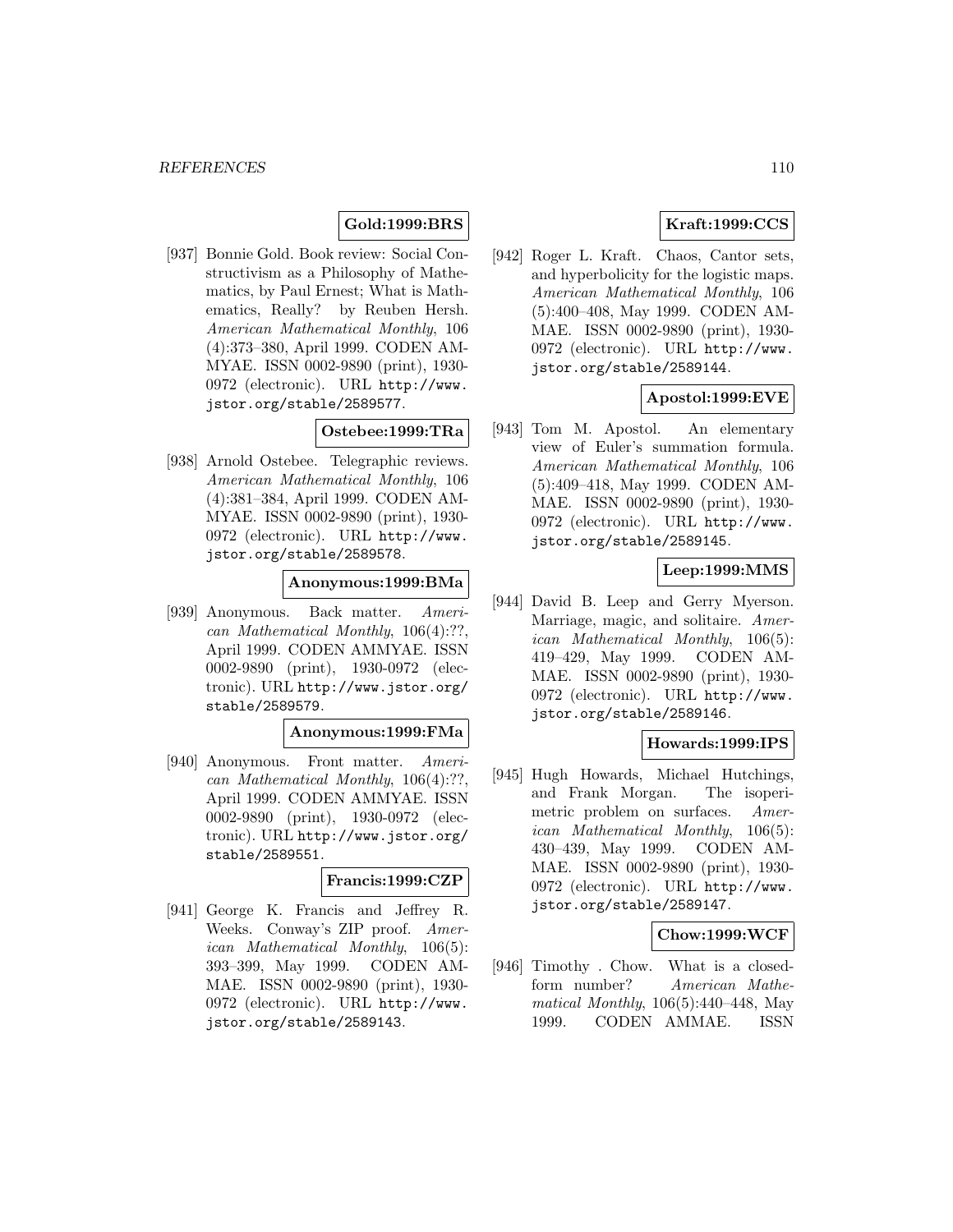0002-9890 (print), 1930-0972 (electronic). URL http://www.jstor.org/ stable/2589148.

## **Martin:1999:SSP**

[947] Greg Martin. The smallest solution of  $\phi(30n + 1)$  is .... American Mathematical Monthly, 106(5): 449–451, May 1999. CODEN AM-MAE. ISSN 0002-9890 (print), 1930- 0972 (electronic). URL http://www. jstor.org/stable/2589149.

#### **Kenter:1999:MRE**

[948] Frank K. Kenter. A matrix representation for Euler's constant,  $\gamma$ . American Mathematical Monthly, 106(5): 452–454, May 1999. CODEN AM-MAE. ISSN 0002-9890 (print), 1930- 0972 (electronic). URL http://www. jstor.org/stable/2589150.

## **Fejzic:1999:MMV**

[949] H. Fejzic and D. Rinne. More on a Mean Value Theorem converse. American Mathematical Monthly, 106(5): 454–455, May 1999. CODEN AM-MAE. ISSN 0002-9890 (print), 1930- 0972 (electronic). URL http://www. jstor.org/stable/2589151.

# **Lange:1999:ECF**

[950] L. J. Lange. An elegant continued fraction for  $\pi$ . American Mathematical Monthly, 106(5):456–458, May 1999. CODEN AMMAE. ISSN 0002-9890 (print), 1930-0972 (electronic). URL http://www.jstor.org/ stable/2589152.

## **Beck:1999:RLD**

[951] Matthias Beck. The reciprocity law for Dedekind sums via the constant

Ehrhart coefficient. American Mathematical Monthly, 106(5):459–462, May 1999. CODEN AMMAE. ISSN 0002-9890 (print), 1930-0972 (electronic). URL http://www.jstor.org/ stable/2589153.

# **Laugwitz:1999:RDE**

[952] Detlef Laugwitz. Riemann's dissertation and its effect on the evolution of mathematics. American Mathematical Monthly, 106(5):463–469, May 1999. CODEN AMMAE. ISSN 0002-9890 (print), 1930-0972 (electronic). URL http://www.jstor.org/ stable/2589154.

## **Deshpande:1999:P**

[953] M. N. Deshpande. Problems: 10732. American Mathematical Monthly, 106 (5):470, May 1999. CODEN AM-MAE. ISSN 0002-9890 (print), 1930- 0972 (electronic). URL http://www. jstor.org/stable/2589155.

## **Kim:1999:Pa**

[954] Sung Soo Kim. Problems: 10733. American Mathematical Monthly, 106 (5):470, May 1999. CODEN AM-MAE. ISSN 0002-9890 (print), 1930- 0972 (electronic). URL http://www. jstor.org/stable/2589156.

## **vanLamoen:1999:P**

[955] Floor van Lamoen. Problems: 10734. American Mathematical Monthly, 106 (5):470, May 1999. CODEN AM-MAE. ISSN 0002-9890 (print), 1930- 0972 (electronic). URL http://www. jstor.org/stable/2589157.

## **Simmons:1999:P**

[956] Gustavus J. Simmons. Problems: 10735. American Mathe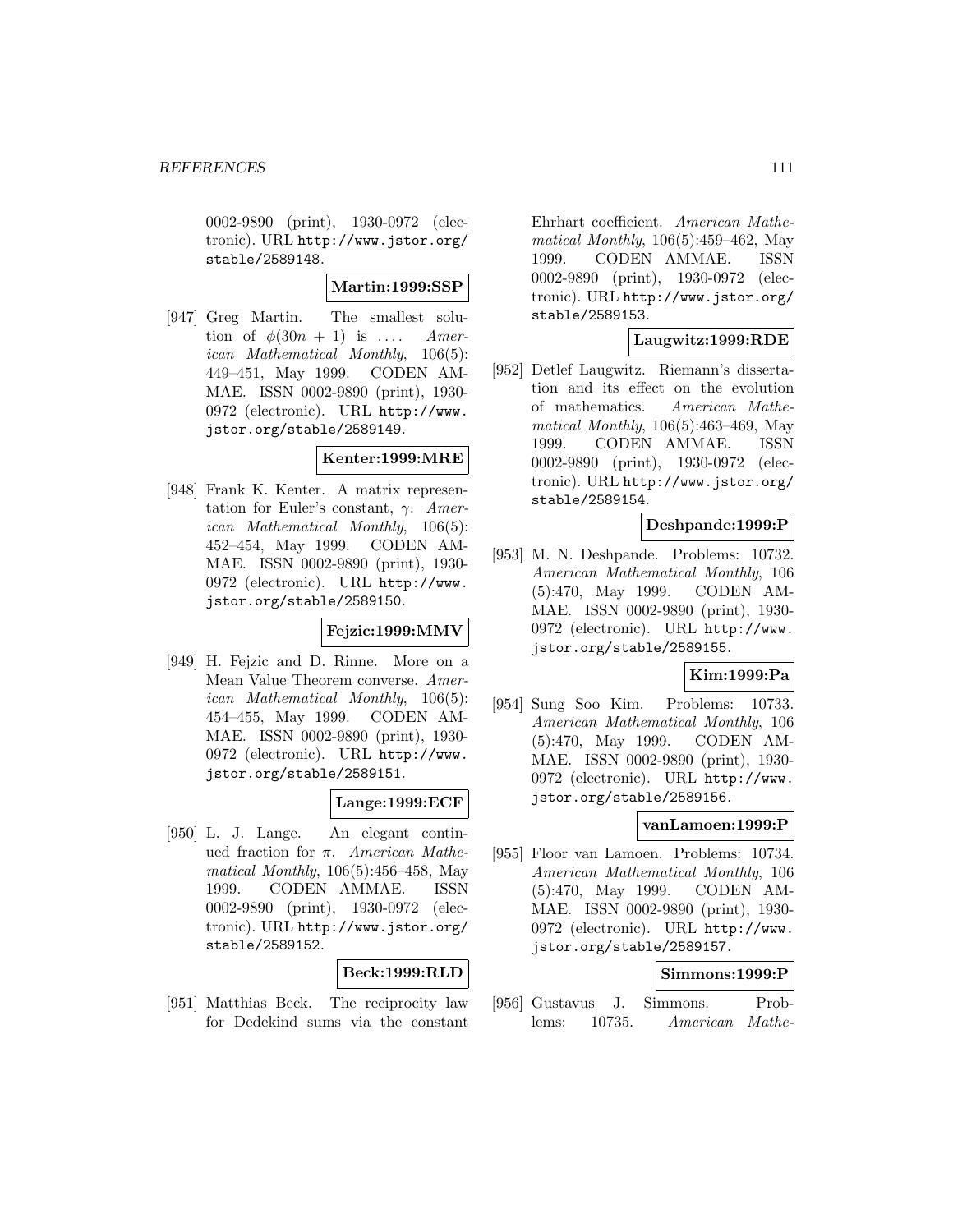matical Monthly, 106(5):470, May 1999. CODEN AMMAE. ISSN 0002-9890 (print), 1930-0972 (electronic). URL http://www.jstor.org/ stable/2589158.

## **Khan:1999:P**

[957] Mizan R. Khan. Problems: 10736. American Mathematical Monthly, 106 (5):470, May 1999. CODEN AM-MAE. ISSN 0002-9890 (print), 1930- 0972 (electronic). URL http://www. jstor.org/stable/2589159.

## **Ali:1999:P**

[958] Hassan Ali Shah Ali. Problems: 10737. American Mathematical Monthly, 106 (5):471, May 1999. CODEN AM-MAE. ISSN 0002-9890 (print), 1930- 0972 (electronic). URL http://www. jstor.org/stable/2589160.

## **Theodorescu:1999:P**

[959] Radu Theodorescu. Problems: 10738. American Mathematical Monthly, 106 (5):471, May 1999. CODEN AM-MAE. ISSN 0002-9890 (print), 1930- 0972 (electronic). URL http://www. jstor.org/stable/2589161.

# **Chang:1999:MRC**

[960] Fu-Chuen Chang, Paul Deiermann, Walter Van Assche, Franz Peherstorfer, and Johannes Kepler. Moments of roots of Chebyshev polynomials: 10448. American Mathematical Monthly, 106(5):471–472, May 1999. CODEN AMMAE. ISSN 0002-9890 (print), 1930-0972 (electronic). URL http://www.jstor.org/ stable/2589162.

# **Keller:1999:IN**

[961] Tim Keller and Gchq Problem Solving Group. Indecomposable numbers: 10589. American Mathematical Monthly, 106(5):473, May 1999. CODEN AMMAE. ISSN 0002-9890 (print), 1930-0972 (electronic). URL http://www.jstor.org/ stable/2589163.

# **Knuth:1999:NCV**

[962] Donald E. Knuth and Gchq Problem Solving Group. Negatively correlated vectors of signs: 10593. American Mathematical Monthly, 106(5): 473–474, May 1999. CODEN AM-MAE. ISSN 0002-9890 (print), 1930- 0972 (electronic). URL http://www. jstor.org/stable/2589164.

## **Cox:1999:TWE**

[963] David Cox and Gchq Problem Solving Group. n-tuples whose elements divide their sum: 10597. American Mathematical Monthly, 106(5): 474–475, May 1999. CODEN AM-MAE. ISSN 0002-9890 (print), 1930- 0972 (electronic). URL http://www. jstor.org/stable/2589165.

## **Krafft:1999:BR**

[964] Olaf Krafft, Martin Schaefer, Nora Thornber, The National Security Agency Problems Group, and Ulrich Abel. Binomial ratios: 10625. American Mathematical Monthly, 106(5): 475–476, May 1999. CODEN AM-MAE. ISSN 0002-9890 (print), 1930- 0972 (electronic). URL http://www. jstor.org/stable/2589166.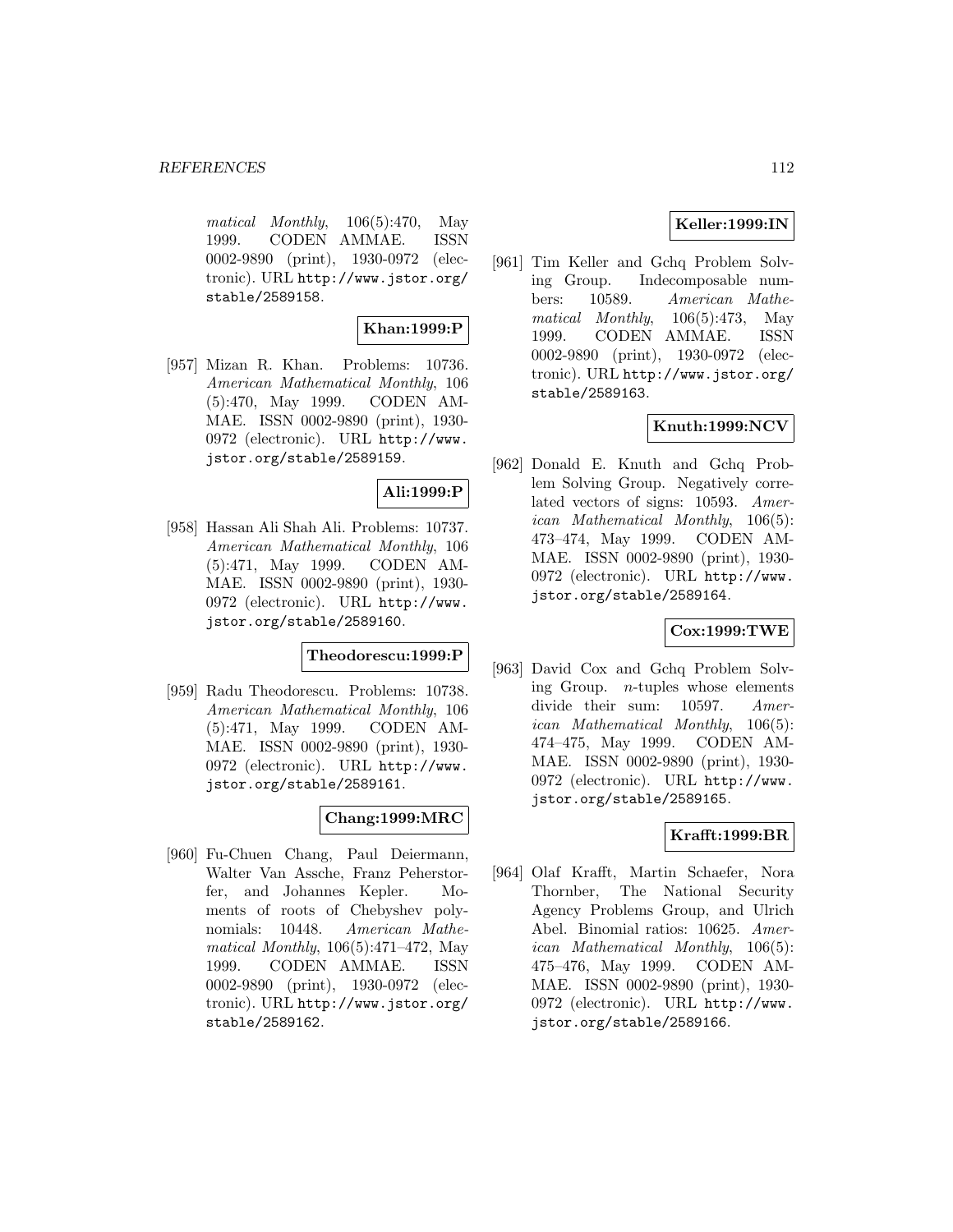# **Bencze:1999:TI**

[965] Mihaly Bencze and Gchq Problems Group. A triangle inequality: 10644. American Mathematical Monthly, 106 (5):476, May 1999. CODEN AM-MAE. ISSN 0002-9890 (print), 1930- 0972 (electronic). URL http://www. jstor.org/stable/2589167.

## **Bhatia:1999:LR**

[966] N. P. Bhatia. Limit of a recurrence: 10648. American Mathematical Monthly, 106(5):476–477, May 1999. CODEN AMMAE. ISSN 0002-9890 (print), 1930-0972 (electronic). URL http://www.jstor.org/ stable/2589168.

## **Mallows:1999:RPR**

[967] Colin L. Mallows and Kenneth Schilling. Random polynomials with real roots: 10660. American Mathematical Monthly, 106(5):477, May 1999. CODEN AMMAE. ISSN 0002-9890 (print), 1930-0972 (electronic). URL http://www.jstor.org/ stable/2589169.

#### **Schnabel:1999:BRL**

[968] Dan Schnabel. Book review: Life's Other Secret, by Ian Stewart; The Magical Maze, by Ian Stewart. American Mathematical Monthly, 106(5): 478–481, May 1999. CODEN AM-MAE. ISSN 0002-9890 (print), 1930- 0972 (electronic). URL http://www. jstor.org/stable/2589170.

#### **Woodburn:1999:BRI**

[969] Cynthia Woodburn. Book review: An Introductory Course in Commutative Algebra. by A. W. Chatters, C.

R. Hajarnavis; Introduction to Algebra, by Peter J. Cameron. American Mathematical Monthly, 106(5): 481–483, May 1999. CODEN AM-MAE. ISSN 0002-9890 (print), 1930- 0972 (electronic). URL http://www. jstor.org/stable/2589171.

### **Ostebee:1999:TRb**

[970] Arnold Ostebee. Telegraphic reviews. American Mathematical Monthly, 106 (5):484–487, May 1999. CODEN AM-MAE. ISSN 0002-9890 (print), 1930- 0972 (electronic). URL http://www. jstor.org/stable/2589172.

### **Anonymous:1999:BMb**

[971] Anonymous. Back matter. American Mathematical Monthly, 106(5):??, May 1999. CODEN AMMAE. ISSN 0002-9890 (print), 1930-0972 (electronic). URL http://www.jstor.org/ stable/2589173.

#### **Anonymous:1999:FMb**

[972] Anonymous. Front matter. American Mathematical Monthly, 106(5):??, May 1999. CODEN AMMAE. ISSN 0002-9890 (print), 1930-0972 (electronic). URL http://www.jstor.org/ stable/2589142.

#### **Lax:1999:CVM**

[973] Peter D. Lax. Change of variables in multiple integrals. American Mathematical Monthly, 106(6): 497–501, June/July 1999. CODEN AMMAE. ISSN 0002-9890 (print), 1930-0972 (electronic). URL http:// www.jstor.org/stable/2589462.

## **Billera:1999:RWP**

[974] Louis J. Billera, Kenneth S. Brown, and Persi Diaconis. Random walks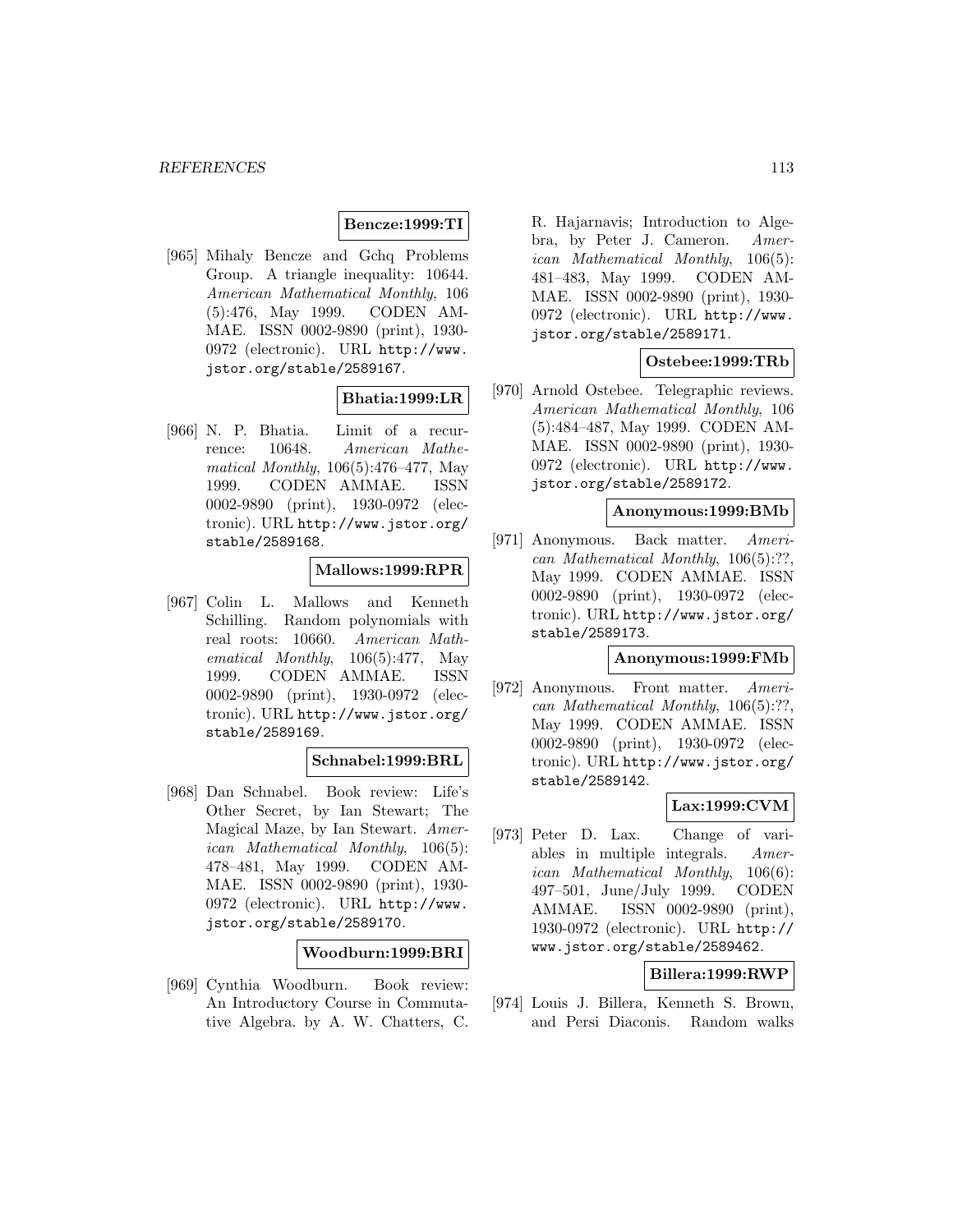and plane arrangements in three dimensions. American Mathematical Monthly, 106(6):502–524, June/July 1999. CODEN AMMAE. ISSN 0002-9890 (print), 1930-0972 (electronic). URL http://www.jstor.org/ stable/2589463.

## **Khan:1999:CFP**

[975] Mizan R. Khan. A counting formula for primitive tetrahedra in  $Z^3$ . American Mathematical Monthly, 106 (6):525–533, June/July 1999. CODEN AMMAE. ISSN 0002-9890 (print), 1930-0972 (electronic). URL http:// www.jstor.org/stable/2589464.

# **Rice:1999:WMG**

[976] Adrian Rice. What makes a great mathematics teacher? The case of Augustus De Morgan. American Mathematical Monthly, 106(6): 534–552, June/July 1999. CODEN AMMAE. ISSN 0002-9890 (print), 1930-0972 (electronic). URL http:// www.jstor.org/stable/2589465.

## **Iii:1999:TAI**

[977] Frank Gerth Iii. The TEAM approach to investing. American Mathematical Monthly, 106(6):553–558, June/ July 1999. CODEN AMMAE. ISSN 0002-9890 (print), 1930-0972 (electronic). URL http://www.jstor.org/ stable/2589466.

## **Schwind:1999:PMF**

[978] William J. Schwind, Jun Ji, and Daniel E. Koditschek. A physically motivated further note on the mean value theorem for integrals. American Mathematical Monthly, 106(6): 559–564, June/July 1999. CODEN

AMMAE. ISSN 0002-9890 (print), 1930-0972 (electronic). URL http:// www.jstor.org/stable/2589467.

# **Butler:1999:HHD**

[979] James P. Butler. Hopping hoops don't hop. American Mathematical Monthly,  $106(6):565-568$ , June/ July 1999. CODEN AMMAE. ISSN 0002-9890 (print), 1930-0972 (electronic). URL http://www.jstor.org/ stable/2589468.

# **Mathe:1999:AHC**

[980] Peter Mathe. Approximation of Holder continuous functions by Bernstein polynomials. American Mathematical Monthly,  $106(6)$ :568-574, June/ July 1999. CODEN AMMAE. ISSN 0002-9890 (print), 1930-0972 (electronic). URL http://www.jstor.org/ stable/2589469.

# **deGuzman:1999:EWS**

[981] Miguel de Guzman. An extension of the Wallace–Simson Theorem: Projecting in arbitrary directions. American Mathematical Monthly, 106(6): 574–580, June/July 1999. CODEN AMMAE. ISSN 0002-9890 (print), 1930-0972 (electronic). URL http:// www.jstor.org/stable/2589470.

#### **Hirschhorn:1999:ASP**

[982] Michael D. Hirschhorn. Another short proof of Ramanujan's mod 5 partition congruence, and more. American Mathematical Monthly, 106(6): 580–583, June/July 1999. CODEN AMMAE. ISSN 0002-9890 (print), 1930-0972 (electronic). URL http:// www.jstor.org/stable/2589471.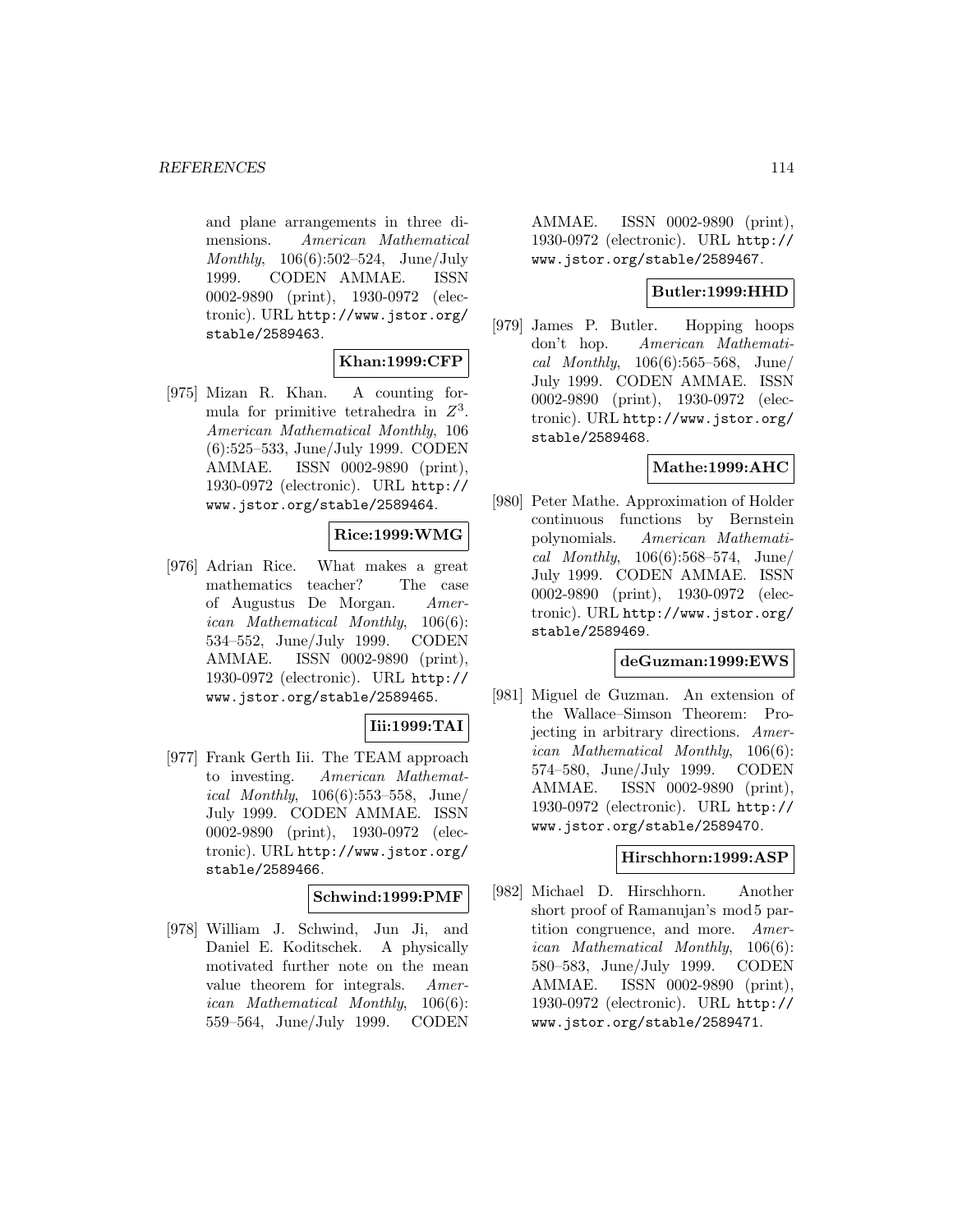# **Snevily:1999:CAT**

[983] Hunter S. Snevily. The Cayley addition table of  $Z_n$ . American Mathematical Monthly, 106(6):584–585, June/ July 1999. CODEN AMMAE. ISSN 0002-9890 (print), 1930-0972 (electronic). URL http://www.jstor.org/ stable/2589472.

## **Ciaurri:1999:P**

[984] Oscar Ciaurri. Problems: 10739. American Mathematical Monthly, 106 (6):586, June/July 1999. CODEN AM-MAE. ISSN 0002-9890 (print), 1930- 0972 (electronic). URL http://www. jstor.org/stable/2589473.

## **VandenEynden:1999:P**

[985] Charles Vanden Eynden. Problems: 10740. American Mathematical Monthly,  $106(6):586$ , June/July 1999. CODEN AMMAE. ISSN 0002-9890 (print), 1930-0972 (electronic). URL http://www.jstor.org/ stable/2589474.

#### **Keller:1999:P**

[986] Tim Keller. Problems: 10741. American Mathematical Monthly, 106(6): 586, June/July 1999. CODEN AM-MAE. ISSN 0002-9890 (print), 1930- 0972 (electronic). URL http://www. jstor.org/stable/2589475.

## **Alkan:1999:P**

[987] Emre Alkan. Problems: 10742. American Mathematical Monthly, 106(6): 586, June/July 1999. CODEN AM-MAE. ISSN 0002-9890 (print), 1930- 0972 (electronic). URL http://www. jstor.org/stable/2589476.

## **Popescu:1999:Pa**

[988] Călin Popescu. Problems: 10743. American Mathematical Monthly, 106 (6):586, June/July 1999. CODEN AM-MAE. ISSN 0002-9890 (print), 1930- 0972 (electronic). URL http://www. jstor.org/stable/2589477.

## **Lindqvist:1999:P**

[989] Peter Lindqvist. Problems: 10744. American Mathematical Monthly, 106 (6):587, June/July 1999. CODEN AM-MAE. ISSN 0002-9890 (print), 1930- 0972 (electronic). URL http://www. jstor.org/stable/2589478.

# **Tabov:1999:UWF**

[990] Jordan Tabov and Murray S. Klamkin. Using the walls to find the center: 10386. American Mathematical Monthly, 106(6):587, June/July 1999. CODEN AMMAE. ISSN 0002-9890 (print), 1930-0972 (electronic). URL http://www.jstor.org/ stable/2589480.

## **Bang:1999:RSI**

[991] Seung-Jin Bang, Jeremy E. Dawson, A. N. 't Woord, O. P. Lossers, and Victor Hernandez. A reciprocal summation identity: 10490. American Mathematical Monthly, 106(6): 588–590, June/July 1999. CODEN AMMAE. ISSN 0002-9890 (print), 1930-0972 (electronic). URL http:// www.jstor.org/stable/2589481.

## **Ionin:1999:LP**

[992] Yury J. Ionin and Robin R. Lewis. A limit of periods: 10603. American Mathematical Monthly, 106(6):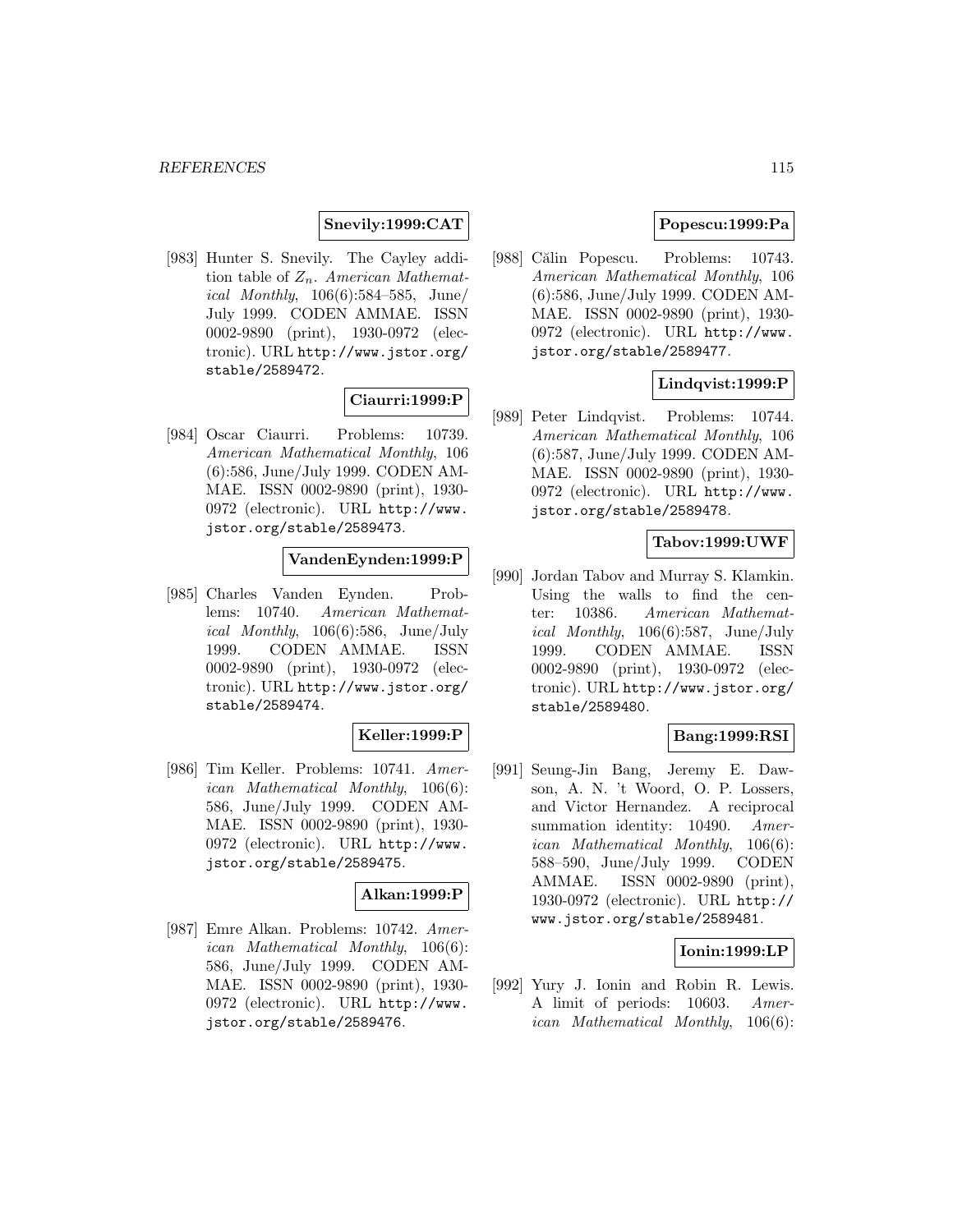590, June/July 1999. CODEN AM-MAE. ISSN 0002-9890 (print), 1930- 0972 (electronic). URL http://www. jstor.org/stable/2589482.

# **Zaslavsky:1999:AI**

[993] Thomas Zaslavsky and Stephen M. Gagola, Jr. Avoiding the identity: 10606. American Mathemat*ical Monthly*,  $106(6):590-591$ , June/ July 1999. CODEN AMMAE. ISSN 0002-9890 (print), 1930-0972 (electronic). URL http://www.jstor.org/ stable/2589483.

## **Conolly:1999:SSR**

[994] Brian Conolly, Allen Stenger, and Thomas Hermann. Some sums require care: 10638. American Mathemat*ical Monthly*,  $106(6):591-592$ , June/ July 1999. CODEN AMMAE. ISSN 0002-9890 (print), 1930-0972 (electronic). URL http://www.jstor.org/ stable/2589484.

## **Diaz:1999:BRI**

[995] Ricardo Diaz. Book review: An Imaginary Tale: The Story of  $\sqrt{-1}$ , by Paul J. Nahin. American Mathemat*ical Monthly*,  $106(6):593-594$ , June/ July 1999. CODEN AMMAE. ISSN 0002-9890 (print), 1930-0972 (electronic). URL http://www.jstor.org/ stable/2589485.

# **Beebee:1999:BRL**

[996] John Beebee and Karen Willmore. Book review: Leaning towards Infinity, by Sue Woolfe. American Mathematical Monthly, 106(6):594–596, June/ July 1999. CODEN AMMAE. ISSN 0002-9890 (print), 1930-0972 (electronic). URL http://www.jstor.org/ stable/2589486.

# **Ostebee:1999:TRc**

[997] Arnold Ostebee. Telegraphic reviews. American Mathematical Monthly, 106 (6):597–600, June/July 1999. CODEN AMMAE. ISSN 0002-9890 (print), 1930-0972 (electronic). URL http:// www.jstor.org/stable/2589487.

## **Anonymous:1999:BMc**

[998] Anonymous. Back matter. American Mathematical Monthly, 106(6): ??, June/July 1999. CODEN AM-MAE. ISSN 0002-9890 (print), 1930- 0972 (electronic). URL http://www. jstor.org/stable/2589488.

#### **Anonymous:1999:FMc**

[999] Anonymous. Front matter. American Mathematical Monthly, 106(6): ??, June/July 1999. CODEN AM-MAE. ISSN 0002-9890 (print), 1930- 0972 (electronic). URL http://www. jstor.org/stable/2589461.

#### **Pritchett:1999:HHR**

[1000] Timothy Pritchett. The hopping hoop revisited. American Mathematical Monthly, 106(7):609–617, August/September 1999. CODEN AM-MAE. ISSN 0002-9890 (print), 1930- 0972 (electronic). URL http://www. jstor.org/stable/2589490.

# **Fenster:1999:WDL**

[1001] Della Dumbaugh Fenster. Why Dickson left quadratic reciprocity out of his history of the theory of numbers. American Mathematical Monthly, 106(7):618–627, August/September 1999. CODEN AMMAE. ISSN 0002-9890 (print), 1930-0972 (electronic). URL http://www.jstor.org/ stable/2589491.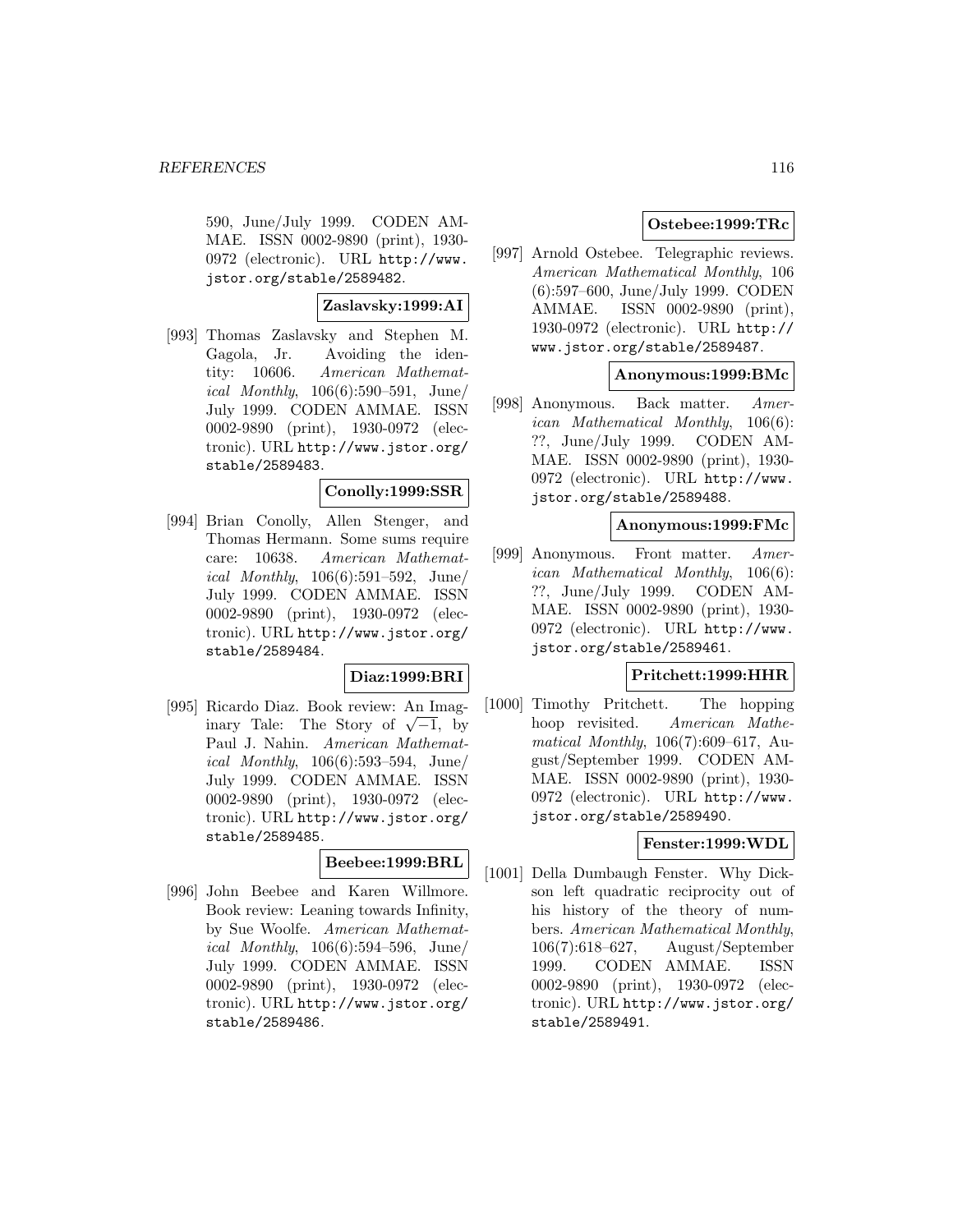### **Bridger:1999:UCL**

[1002] Mark Bridger and Gabriel Stolzenberg. Uniform calculus and the law of bounded change. American Mathematical Monthly, 106(7):628–635, August/September 1999. CODEN AM-MAE. ISSN 0002-9890 (print), 1930- 0972 (electronic). URL http://www. jstor.org/stable/2589492.

# **Gordon:1999:AWQ**

[1003] Gary Gordon. The answer is  $2^n \nln!$ What's the question? American Mathematical Monthly, 106(7):636–645, August/September 1999. CODEN AM-MAE. ISSN 0002-9890 (print), 1930- 0972 (electronic). URL http://www. jstor.org/stable/2589493.

## **Trench:1999:CCI**

[1004] William F. Trench. Conditional convergence of infinite products. American Mathematical Monthly, 106(7):646– 651, August/September 1999. CODEN AMMAE. ISSN 0002-9890 (print), 1930-0972 (electronic). URL http:/ /www.jstor.org/stable/2589494.

## **Clarke:1999:HJS**

[1005] F. W. Clarke, W. N. Everitt, L. L. Littlejohn, and S. J. R. Vorster. H. J. S. Smith and the Fermat two squares theorem. American Mathematical Monthly, 106(7):652–665, August/September 1999. CODEN AM-MAE. ISSN 0002-9890 (print), 1930- 0972 (electronic). URL http://www. jstor.org/stable/2589495.

## **Nathanson:1999:NTS**

[1006] Melvyn B. Nathanson. Number theory and semigroups of intermediate growth. American Mathematical Monthly,  $106(7)$ :666–669, August/ September 1999. CODEN AMMAE. ISSN 0002-9890 (print), 1930-0972 (electronic). URL http://www.jstor. org/stable/2589496.

# **McCutcheon:1999:GHT**

[1007] Randall McCutcheon. The Gottschalk– Hedlund theorem. American Mathematical Monthly, 106(7):670–672, August/September 1999. CODEN AM-MAE. ISSN 0002-9890 (print), 1930- 0972 (electronic). URL http://www. jstor.org/stable/2589497.

#### **Tokieda:1999:MVT**

[1008] Tadashi F. Tokieda. A mean value theorem. American Mathematical Monthly, 106(7):673–674, August/ September 1999. CODEN AMMAE. ISSN 0002-9890 (print), 1930-0972 (electronic). URL http://www.jstor. org/stable/2589498.

### **Sury:1999:EJ**

[1009] B. Sury. On an example of Jacobson. American Mathematical Monthly, 106(7):675–676, August/September 1999. CODEN AMMAE. ISSN 0002-9890 (print), 1930-0972 (electronic). URL http://www.jstor.org/ stable/2589499.

#### **Kleiner:1999:FTEa**

[1010] Israel Kleiner. Field theory: From equations to axiomatization. American Mathematical Monthly, 106(7):677– 684, August/September 1999. CODEN AMMAE. ISSN 0002-9890 (print), 1930-0972 (electronic). URL http:/ /www.jstor.org/stable/2589500.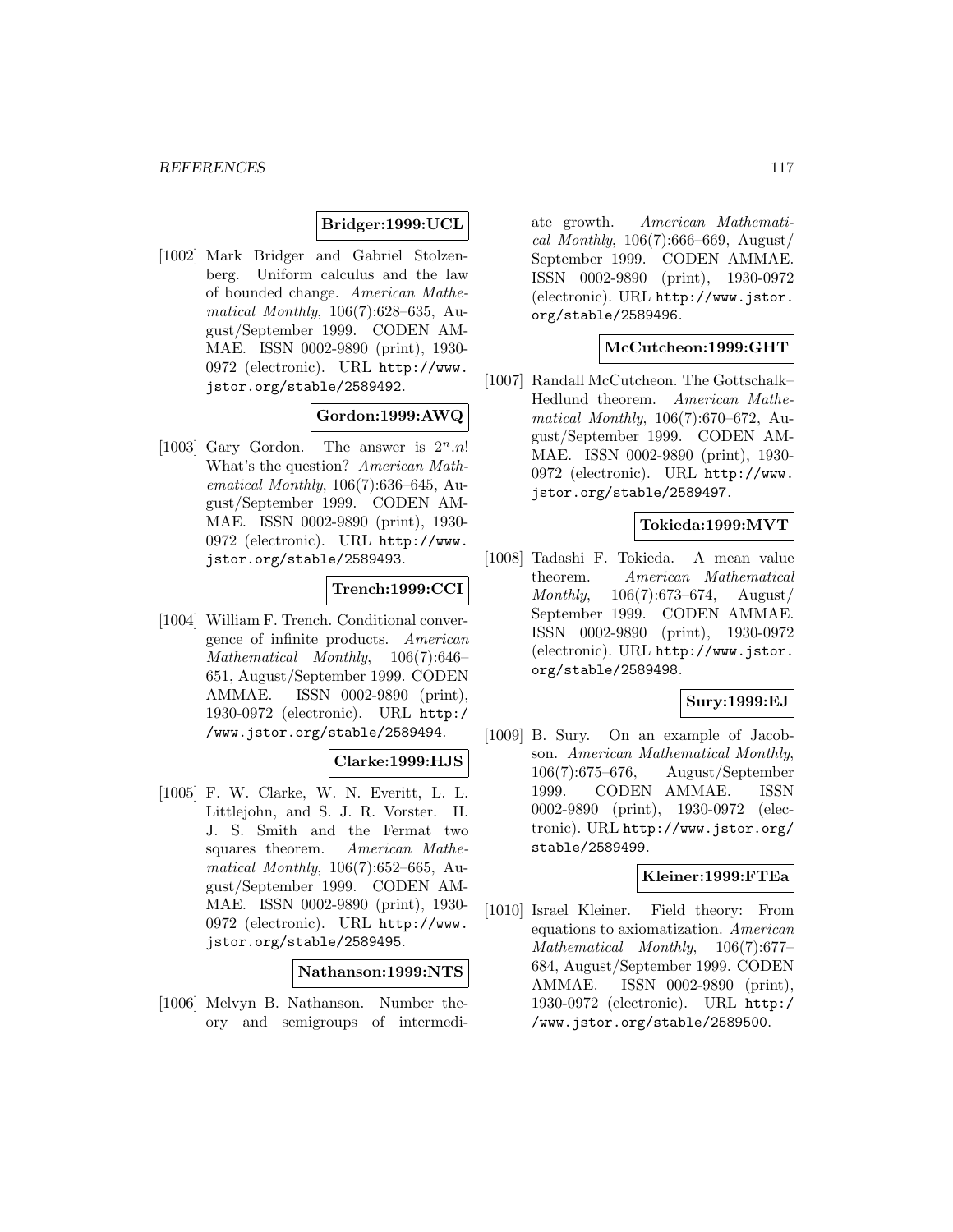#### *REFERENCES* 118

## **Popescu:1999:Pb**

[1011] Călin Popescu. Problems: 10743. American Mathematical Monthly, 106 (7):685, August/September 1999. CO-DEN AMMAE. ISSN 0002-9890 (print), 1930-0972 (electronic). URL http://www.jstor.org/stable/2589501.

# **Tersian:1999:P**

[1012] Stepan Tersian. Problems: 10746. American Mathematical Monthly, 106 (7):685, August/September 1999. CO-DEN AMMAE. ISSN 0002-9890 (print), 1930-0972 (electronic). URL http://www.jstor.org/stable/2589502.

### **Kalakos:1999:P**

[1013] Athanasios Kalakos. Problems: 10747. American Mathematical Monthly, 106 (7):685, August/September 1999. CO-DEN AMMAE. ISSN 0002-9890 (print), 1930-0972 (electronic). URL http://www.jstor.org/stable/2589503.

#### **Borosh:1999:P**

[1014] Itshak Borosh, Douglas A. Hensley, and Joel Zinn. Problems: 10748. American Mathematical Monthly, 106(7):685, August/September 1999. CODEN AM-MAE. ISSN 0002-9890 (print), 1930- 0972 (electronic). URL http://www. jstor.org/stable/2589504.

# **Grigis:1999:P**

[1015] Alain Grigis. Problems: 10749. American Mathematical Monthly, 106(7):685, August/September 1999. CODEN AM-MAE. ISSN 0002-9890 (print), 1930- 0972 (electronic). URL http://www. jstor.org/stable/2589505.

## **Smiley:1999:P**

[1016] Leonard Smiley. Problems: 10750. American Mathematical Monthly, 106 (7):686, August/September 1999. CO-DEN AMMAE. ISSN 0002-9890 (print), 1930-0972 (electronic). URL http://www.jstor.org/stable/2589506.

## **Deutsch:1999:P**

[1017] Emeric Deutsch. Problems: 10751. American Mathematical Monthly, 106 (7):686, August/September 1999. CO-DEN AMMAE. ISSN 0002-9890 (print), 1930-0972 (electronic). URL http://www.jstor.org/stable/2589507.

#### **Costovici:1999:P**

[1018] Gh. Costovici. Problems: 10752. American Mathematical Monthly, 106 (7):686, August/September 1999. CO-DEN AMMAE. ISSN 0002-9890 (print), 1930-0972 (electronic). URL http://www.jstor.org/stable/2589508.

#### **Silverman:1999:ZFR**

[1019] Joseph H. Silverman, David Bradley, and Donald A. Darling. A zeta function over a recurrent sequence: 10486. American Mathematical Monthly, 106(7):686–688, August/ September 1999. CODEN AMMAE. ISSN 0002-9890 (print), 1930-0972 (electronic). URL http://www.jstor. org/stable/2589509.

## **Galvin:1999:MI**

[1020] Fred Galvin, Frank Jelen, and Eberhard Triesch. A matrix of inequalities: 10599. American Mathematical Monthly, 106(7):688, August/ September 1999. CODEN AMMAE. ISSN 0002-9890 (print), 1930-0972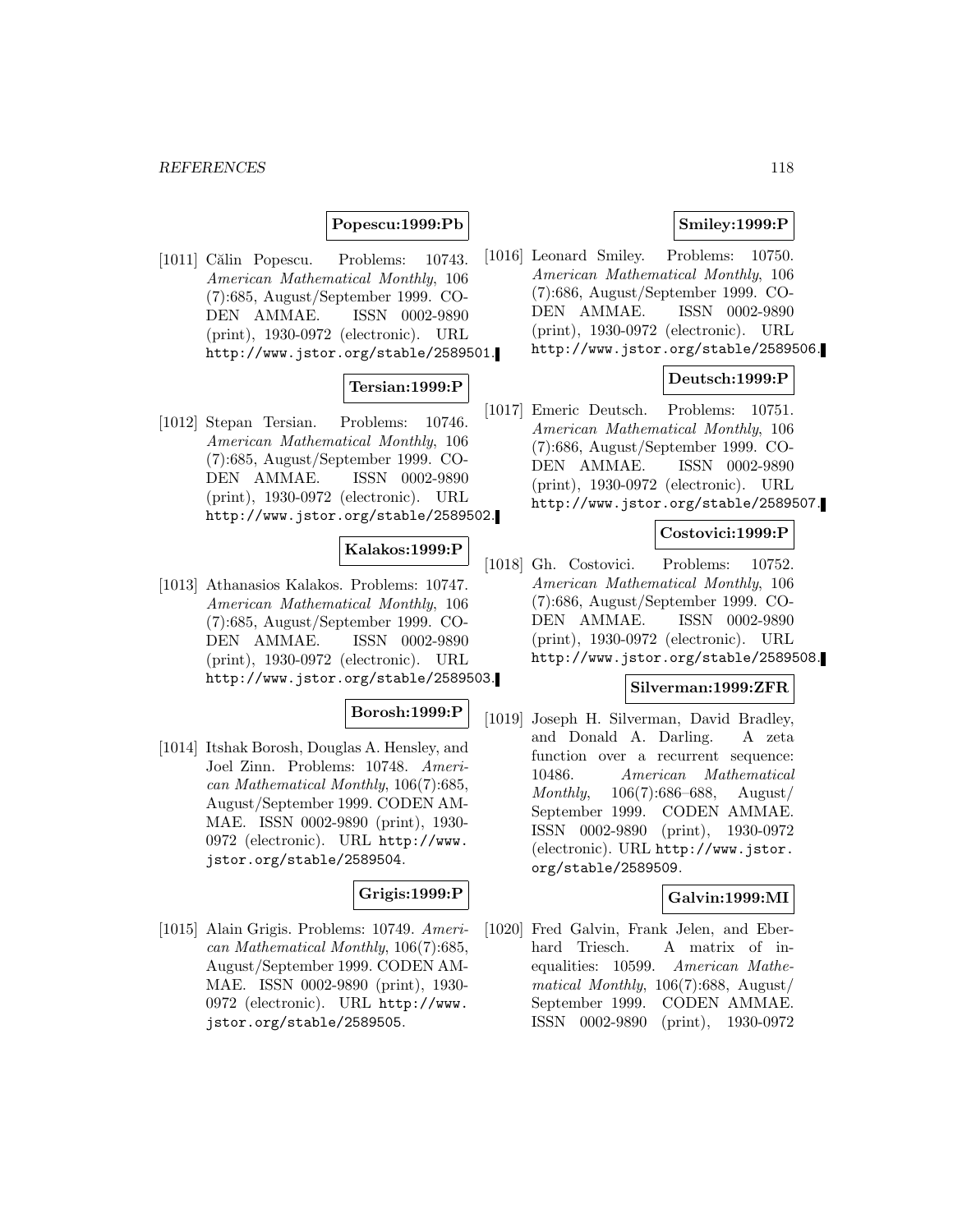(electronic). URL http://www.jstor. org/stable/2589510.

# **Ma:1999:CD**

[1021] Wen-Xiu Ma, Robin J. Chapman, and Joseph J. Rushanan. A complex determinant: 10601. American Mathematical Monthly, 106(7):688–689, August/September 1999. CODEN AM-MAE. ISSN 0002-9890 (print), 1930- 0972 (electronic). URL http://www. jstor.org/stable/2589511.

#### **Knuth:1999:CEN**

[1022] Donald E. Knuth and David Callan. On a convolution of Eulerian numbers: 10609. American Mathematical Monthly,  $106(7):690-691$ , August/ September 1999. CODEN AMMAE. ISSN 0002-9890 (print), 1930-0972 (electronic). URL http://www.jstor. org/stable/2589512.

## **Hall:1999:VAB**

[1023] Richard Hall, National Security Agency Problems Group, and Gchq Problems Group. A variation on additive bases: 10610. American Mathematical Monthly, 106(7):691–692, August/September 1999. CODEN AM-MAE. ISSN 0002-9890 (print), 1930- 0972 (electronic). URL http://www. jstor.org/stable/2589513.

## **Rey:1999:IIR**

[1024] Joaquin Gomez Rey, Anchorage Math Solutions Group, and Gchq Problems Group. An identity involving rooted trees: 10615. American Mathematical Monthly, 106(7):692–693, August/September 1999. CODEN AM-MAE. ISSN 0002-9890 (print), 19300972 (electronic). URL http://www. jstor.org/stable/2589514.

## **Merickel:1999:DSD**

[1025] James G. Merickel and John P. Robertson. Divisors of sums of divisors: 10617. American Mathematical Monthly,  $106(7):693$ , August/ September 1999. CODEN AMMAE. ISSN 0002-9890 (print), 1930-0972 (electronic). URL http://www.jstor. org/stable/2589515.

## **Mullin:1999:BRM**

[1026] Albert A. Mullin. Book review: My Brain is Open: The Mathematical Journeys of Paul Erdős, by Bruce Schechter; The Man Who Loved Only Numbers: The Story of Paul Erdős and the Search for Mathematical Truth, by Paul Hoffman. American Mathematical Monthly, 106(7):694–696, August/September 1999. CODEN AM-MAE. ISSN 0002-9890 (print), 1930- 0972 (electronic). URL http://www. jstor.org/stable/2589516.

## **Ostebee:1999:TRd**

[1027] Arnold Ostebee. Telegraphic reviews. American Mathematical Monthly, 106(7):697–700, August/ September 1999. CODEN AMMAE. ISSN 0002-9890 (print), 1930-0972 (electronic). URL http://www.jstor. org/stable/2589517.

#### **Anonymous:1999:LRF**

[1028] Anonymous. Lester R. Ford awards for 1998. American Mathematical Monthly,  $106(7)$ :701–702, August/ September 1999. CODEN AMMAE. ISSN 0002-9890 (print), 1930-0972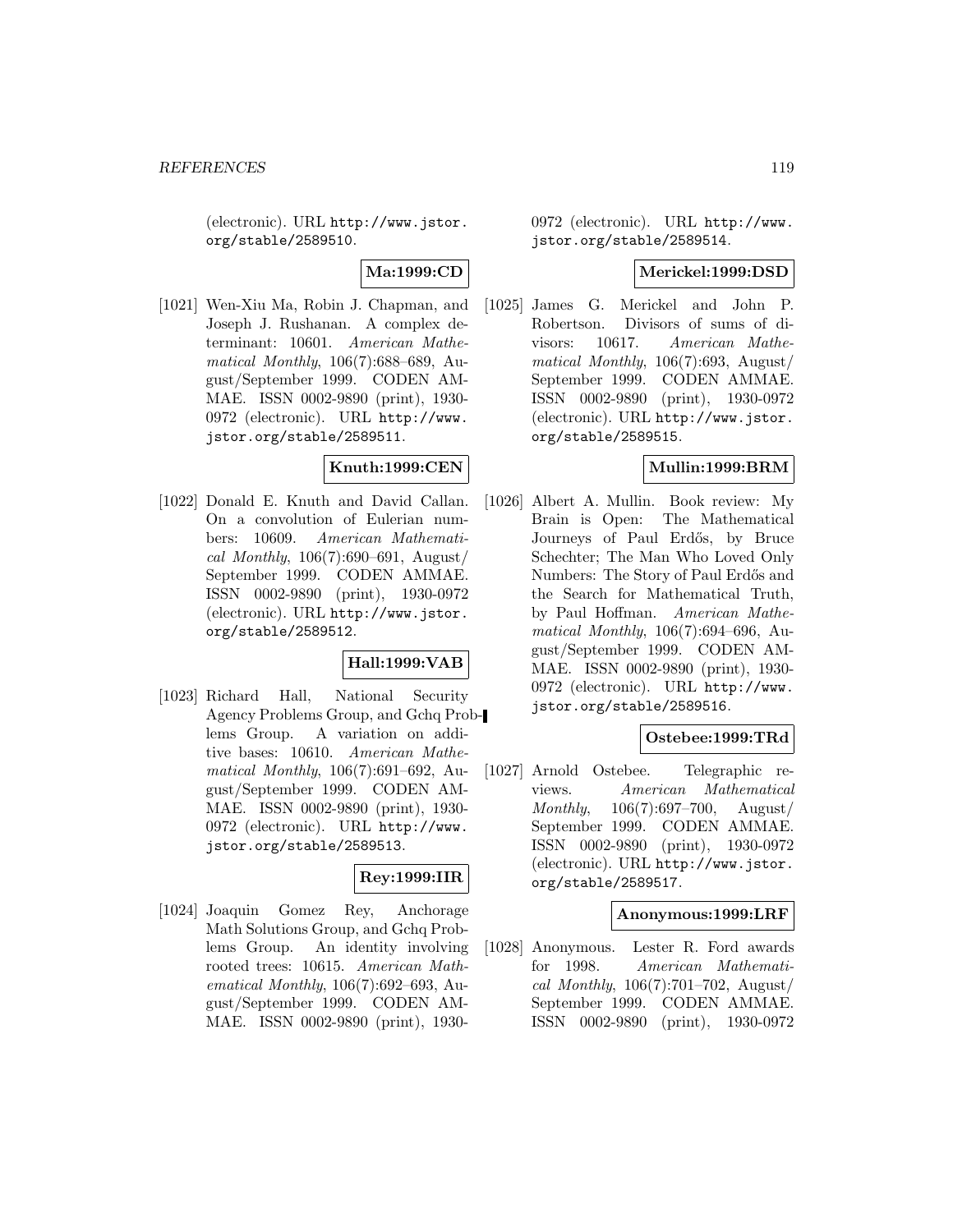(electronic). URL http://www.jstor. org/stable/2589518.

#### **Anonymous:1999:BMd**

[1029] Anonymous. Back matter. American Mathematical Monthly, 106(7):??, August/September 1999. CODEN AM-MAE. ISSN 0002-9890 (print), 1930- 0972 (electronic). URL http://www. jstor.org/stable/2589519.

#### **Anonymous:1999:FMd**

[1030] Anonymous. Front matter. American Mathematical Monthly, 106(7):??, August/September 1999. CODEN AM-MAE. ISSN 0002-9890 (print), 1930- 0972 (electronic). URL http://www. jstor.org/stable/2589489.

#### **Terrell:1999:SFCa**

[1031] William J. Terrell. Some fundamental control theory I: Controllability, observability, and duality. American Mathematical Monthly, 106(8): 705–719, October 1999. CODEN AM-MAE. ISSN 0002-9890 (print), 1930- 0972 (electronic). URL http://www. jstor.org/stable/2589018.

# **Pourciau:1999:EPM**

[1032] Bruce Pourciau. The education of a pure mathematician. American Mathematical Monthly, 106(8):720–732, October 1999. CODEN AMMAE. ISSN 0002-9890 (print), 1930-0972 (electronic). URL http://www.jstor.org/ stable/2589019.

#### **Velleman:1999:MCP**

[1033] Daniel J. Velleman. Multivariable calculus and the plus topology. American Mathematical Monthly, 106(8):

733–740, October 1999. CODEN AM-MAE. ISSN 0002-9890 (print), 1930- 0972 (electronic). URL http://www. jstor.org/stable/2589020.

## **Hubbard:1999:FDP**

[1034] John H. Hubbard. The forced damped pendulum: Chaos, complication and control. American Mathematical Monthly, 106(8):741–758, October 1999. CODEN AMMAE. ISSN 0002-9890 (print), 1930-0972 (electronic). URL http://www.jstor.org/ stable/2589021.

# **Ungar:1999:HPT**

[1035] Abraham A. Ungar. The hyperbolic Pythagorean theorem in the Poincaré disc model of hyperbolic geometry. American Mathematical Monthly, 106 (8):759–763, October 1999. CODEN AMMAE. ISSN 0002-9890 (print), 1930-0972 (electronic). URL http:// www.jstor.org/stable/2589022.

## **Lu:1999:CFI**

[1036] Jitan Lu. Is the composite function integrable? American Mathematical Monthly, 106(8):763–766, October 1999. CODEN AMMAE. ISSN 0002-9890 (print), 1930-0972 (electronic). URL http://www.jstor.org/ stable/2589023.

## **Shen:1999:GLG**

[1037] Jianhong Shen. On the generalized "Lanczos' generalized derivative". American Mathematical Monthly, 106 (8):766–768, October 1999. CODEN AMMAE. ISSN 0002-9890 (print), 1930-0972 (electronic). URL http:// www.jstor.org/stable/2589024.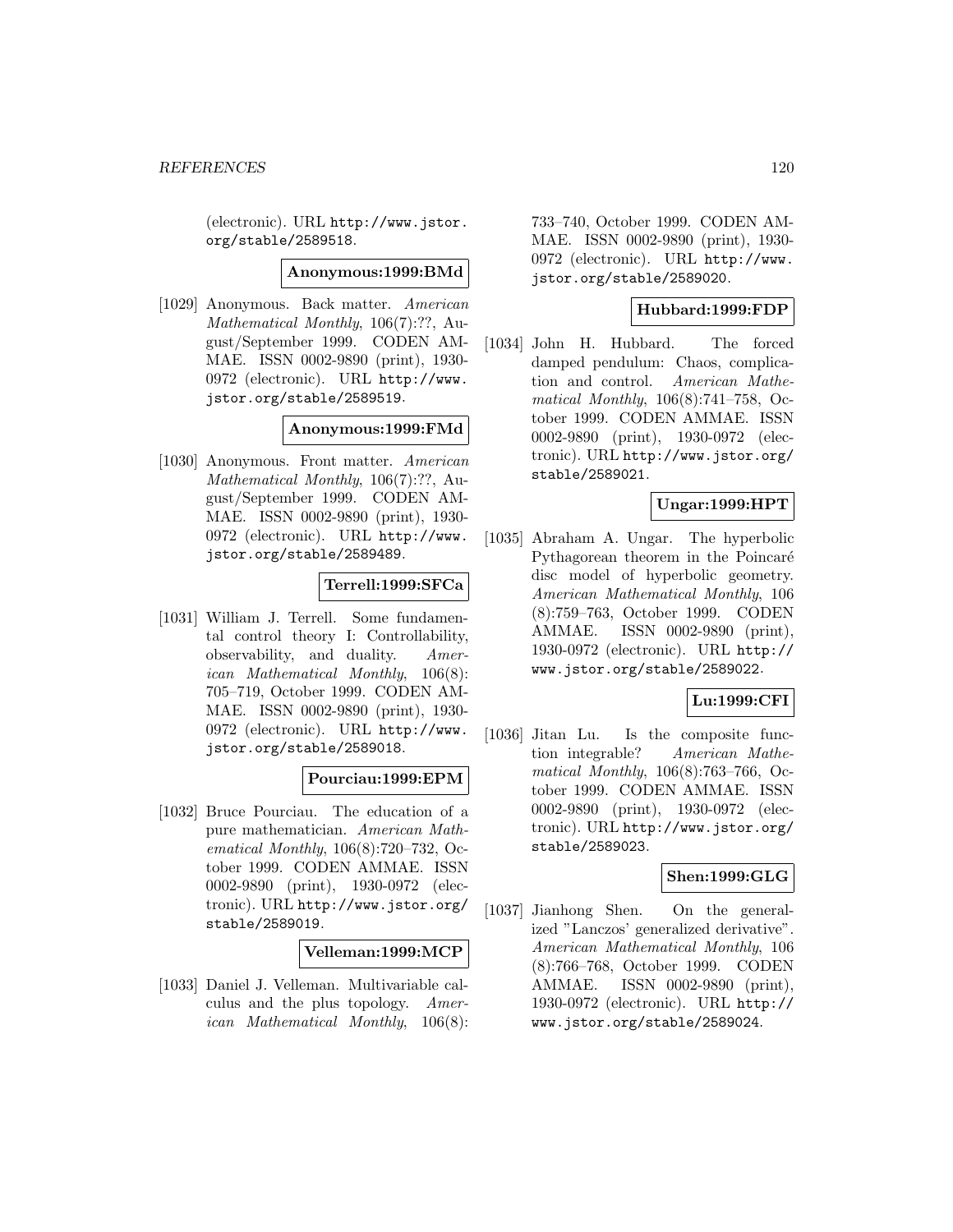# **Rudin:1999:ST**

[1038] Walter Rudin. A stability theorem. American Mathematical Monthly, 106 (8):768–770, October 1999. CODEN AMMAE. ISSN 0002-9890 (print), 1930-0972 (electronic). URL http:// www.jstor.org/stable/2589025.

# **Alperin:1999:RMG**

[1039] Roger C. Alperin. Rationals and the modular group. American Mathematical Monthly, 106(8):771–773, October 1999. CODEN AMMAE. ISSN 0002-9890 (print), 1930-0972 (electronic). URL http://www.jstor.org/ stable/2589026.

## **Osler:1999:UVW**

[1040] Thomas J. Osler. The union of Vieta's and Wallis's products for pi. American Mathematical Monthly, 106(8): 774–776, October 1999. CODEN AM-MAE. ISSN 0002-9890 (print), 1930- 0972 (electronic). URL http://www. jstor.org/stable/2589027.

## **Shapiro:1999:P**

[1041] Louis Shapiro. Problems: 10753. American Mathematical Monthly, 106 (8):777, October 1999. CODEN AM-MAE. ISSN 0002-9890 (print), 1930- 0972 (electronic). URL http://www. jstor.org/stable/2589028.

## **Bracken:1999:P**

[1042] Paul Bracken. Problems: 10754. American Mathematical Monthly, 106(8): 777, October 1999. CODEN AM-MAE. ISSN 0002-9890 (print), 1930- 0972 (electronic). URL http://www. jstor.org/stable/2589029.

# **Fukuta:1999:P**

[1043] Jiro Fukuta. Problems: 10755. American Mathematical Monthly, 106(8): 777, October 1999. CODEN AM-MAE. ISSN 0002-9890 (print), 1930- 0972 (electronic). URL http://www. jstor.org/stable/2589030.

# **Iannucci:1999:P**

[1044] Douglas Iannucci. Problems: 10756. American Mathematical Monthly, 106 (8):778, October 1999. CODEN AM-MAE. ISSN 0002-9890 (print), 1930- 0972 (electronic). URL http://www. jstor.org/stable/2589031.

#### **Kidwell:1999:P**

[1045] Mark Kidwell. Problems: 10757. American Mathematical Monthly, 106 (8):778, October 1999. CODEN AM-MAE. ISSN 0002-9890 (print), 1930- 0972 (electronic). URL http://www. jstor.org/stable/2589032.

#### **Sapir:1999:P**

[1046] Mark Sapir. Problems: 10758. American Mathematical Monthly, 106(8): 778, October 1999. CODEN AM-MAE. ISSN 0002-9890 (print), 1930- 0972 (electronic). URL http://www. jstor.org/stable/2589033.

#### **Popescu:1999:Pc**

[1047] Călin Popescu. Problems: 10759. American Mathematical Monthly, 106 (8):778, October 1999. CODEN AM-MAE. ISSN 0002-9890 (print), 1930- 0972 (electronic). URL http://www. jstor.org/stable/2589034.

# **Kedlaya:1999:CEC**

[1048] Kiran S. Kedlaya and Alain Tissier. Common eigenvector of commuting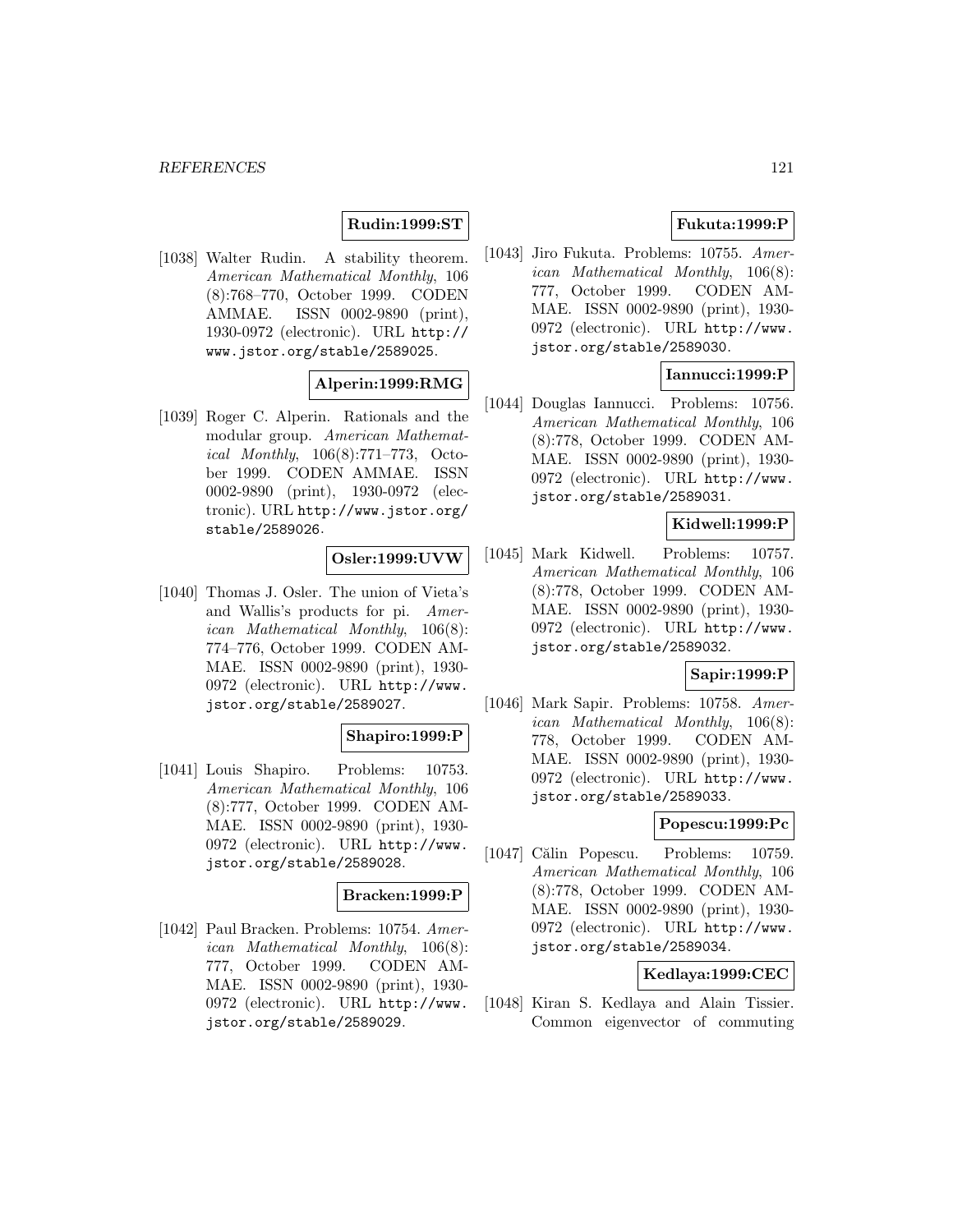matrices: 10633. American Mathematical Monthly, 106(8):778–779, October 1999. CODEN AMMAE. ISSN 0002-9890 (print), 1930-0972 (electronic). URL http://www.jstor.org/ stable/2589035.

#### **Parry:1999:RCL**

[1049] C. F. Parry and Robert L. Young. Reflected concurrent lines: 10637. American Mathematical Monthly, 106(8): 779–780, October 1999. CODEN AM-MAE. ISSN 0002-9890 (print), 1930- 0972 (electronic). URL http://www. jstor.org/stable/2589036.

#### **Ali:1999:CM**

[1050] Hassan Ali Shah Ali and Patrick A. Staley. A constrained maximization: 10646. American Mathematical Monthly, 106(8):780–781, October 1999. CODEN AMMAE. ISSN 0002-9890 (print), 1930-0972 (electronic). URL http://www.jstor.org/ stable/2589037.

#### **Sasvari:1999:PSE**

[1051] Zoltan Sasvari and William F. Trench. A Pólya–Szegö exercise revisited: 10650. American Mathematical Monthly, 106(8):781–782, October 1999. CODEN AMMAE. ISSN 0002-9890 (print), 1930-0972 (electronic). URL http://www.jstor.org/ stable/2589038.

## **Hayman:1999:HPH**

[1052] W. K. Hayman, Tewodros Amdeberhan, and Irl C. Bivens. Harmonic products of harmonic functions: 10651. American Mathematical Monthly, 106 (8):782, October 1999. CODEN AM-MAE. ISSN 0002-9890 (print), 19300972 (electronic). URL http://www. jstor.org/stable/2589039.

### **Bellamy:1999:LVT**

[1053] David P. Bellamy, Felix Lazebnik, Jeffrey Lagarias, and Stephen M. Gagola, Jr. Large values of tangent: 10656. American Mathematical Monthly, 106 (8):782–784, October 1999. CODEN AMMAE. ISSN 0002-9890 (print), 1930-0972 (electronic). URL http:// www.jstor.org/stable/2589040.

## **Mihai:1999:EPC**

[1054] Vasile A. Mihai and J. Schaer. The ellipse in a paper cup: 10664. American Mathematical Monthly, 106(8): 784, October 1999. CODEN AM-MAE. ISSN 0002-9890 (print), 1930- 0972 (electronic). URL http://www. jstor.org/stable/2589041.

#### **Koch:1999:BRF**

[1055] John A. Koch. Book review: The Four-Color Theorem. by Rudolf Fritsch, Gerda Fritsch, J. Peschke. American Mathematical Monthly, 106(8): 785–787, October 1999. CODEN AM-MAE. ISSN 0002-9890 (print), 1930- 0972 (electronic). URL http://www. jstor.org/stable/2589042.

## **Ostebee:1999:TRe**

[1056] Arnold Ostebee. Telegraphic reviews. American Mathematical Monthly, 106 (8):788–791, October 1999. CODEN AMMAE. ISSN 0002-9890 (print), 1930-0972 (electronic). URL http:// www.jstor.org/stable/2589043.

### **Anonymous:1999:BMe**

[1057] Anonymous. Back matter. American Mathematical Monthly, 106(8):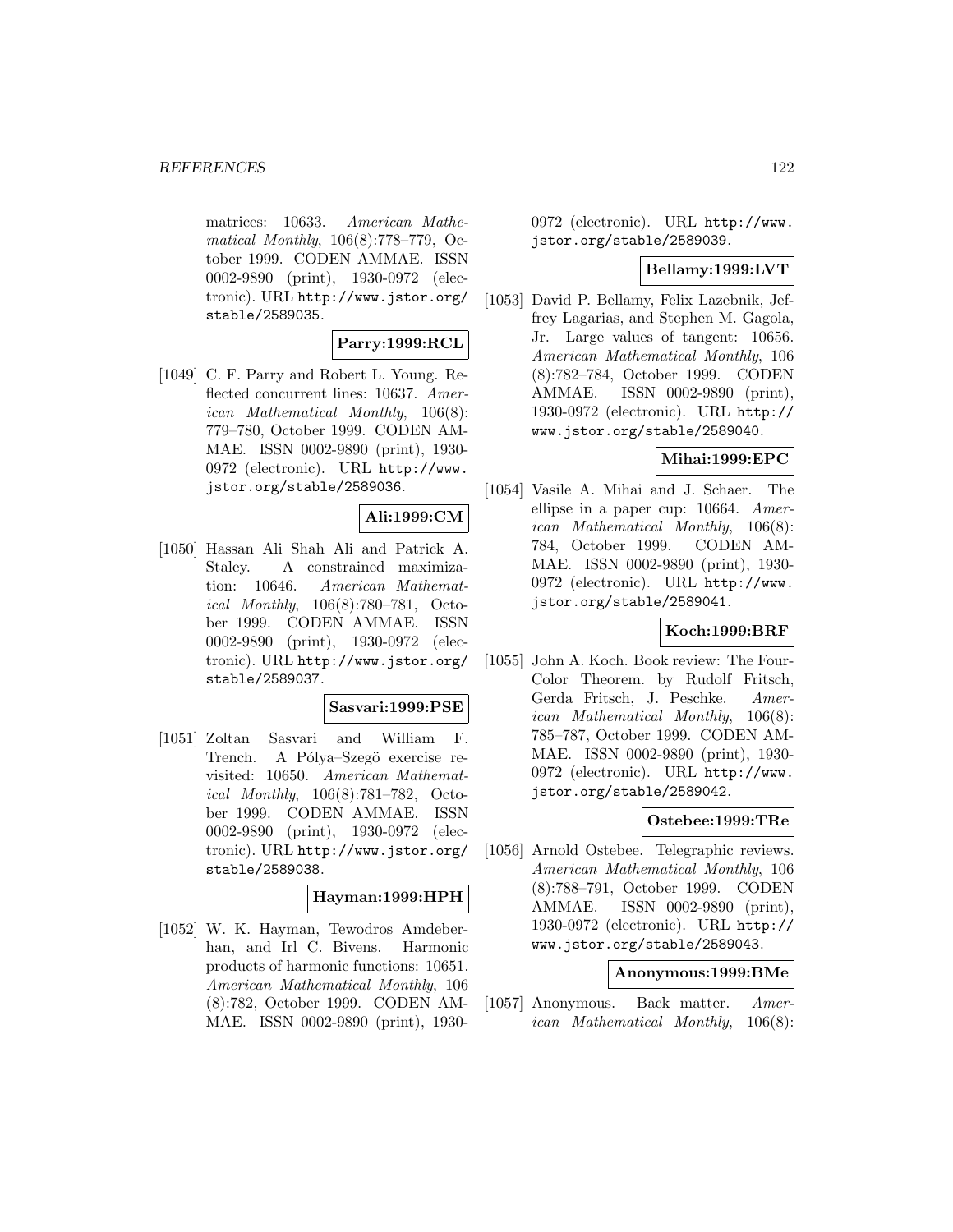??, October 1999. CODEN AM-MAE. ISSN 0002-9890 (print), 1930- 0972 (electronic). URL http://www. jstor.org/stable/2589044.

# **Anonymous:1999:FMe**

[1058] Anonymous. Front matter. American Mathematical Monthly, 106(8): ??, October 1999. CODEN AM-MAE. ISSN 0002-9890 (print), 1930- 0972 (electronic). URL http://www. jstor.org/stable/2589017.

## **Archer:1999:MTP**

[1059] Aaron F. Archer. A modern treatment of the 15 puzzle. American Mathematical Monthly, 106(9):793–799, November 1999. CODEN AMMAE. ISSN 0002-9890 (print), 1930-0972 (electronic). URL http://www.jstor.org/ stable/2589612.

## **Hurley:1999:ECR**

[1060] James F. Hurley, Uwe Koehn, and Susan L. Ganter. Effects of calculus reform: Local and national. American Mathematical Monthly, 106(9): 800–811, November 1999. CODEN AMMAE. ISSN 0002-9890 (print), 1930-0972 (electronic). URL http:// www.jstor.org/stable/2589613.

# **Terrell:1999:SFCb**

[1061] William J. Terrell. Some fundamental control theory II: Feedback linearization of single input nonlinear systems. American Mathematical Monthly, 106 (9):812–828, November 1999. CODEN AMMAE. ISSN 0002-9890 (print), 1930-0972 (electronic). URL http:// www.jstor.org/stable/2589614.

# **Baker:1999:DPE**

[1062] John A. Baker. The Dirichlet problem for ellipsoids. American Mathematical Monthly, 106(9):829–834, November 1999. CODEN AMMAE. ISSN 0002-9890 (print), 1930-0972 (electronic). URL http://www.jstor.org/ stable/2589615.

# **Singer:1999:CWC**

[1063] David A. Singer. Curves whose curvature depends on distance from the origin. American Mathematical Monthly, 106(9):835–841, November 1999. CODEN AMMAE. ISSN 0002-9890 (print), 1930-0972 (electronic). URL http://www.jstor.org/ stable/2589616.

#### **Klosinski:1999:FNW**

[1064] Leonard F. Klosinski, Gerald L. Alexanderson, and Loren C. Larson. The Fifty-Ninth William Lowell Putnam Mathematical Competition. American Mathematical Monthly, 106 (9):842–849, November 1999. CODEN AMMAE. ISSN 0002-9890 (print), 1930-0972 (electronic). URL http:/ /www.jstor.org/stable/2589617.

#### **Thomassen:1999:NUD**

[1065] Carsten Thomassen. On the Nelson unit distance coloring problem. American Mathematical Monthly, 106 (9):850–853, November 1999. CODEN AMMAE. ISSN 0002-9890 (print), 1930-0972 (electronic). URL http:// www.jstor.org/stable/2589618.

#### **Grabiner:1999:DRS**

[1066] David J. Grabiner. Descartes' rule of signs: Another construction. American Mathematical Monthly, 106(9):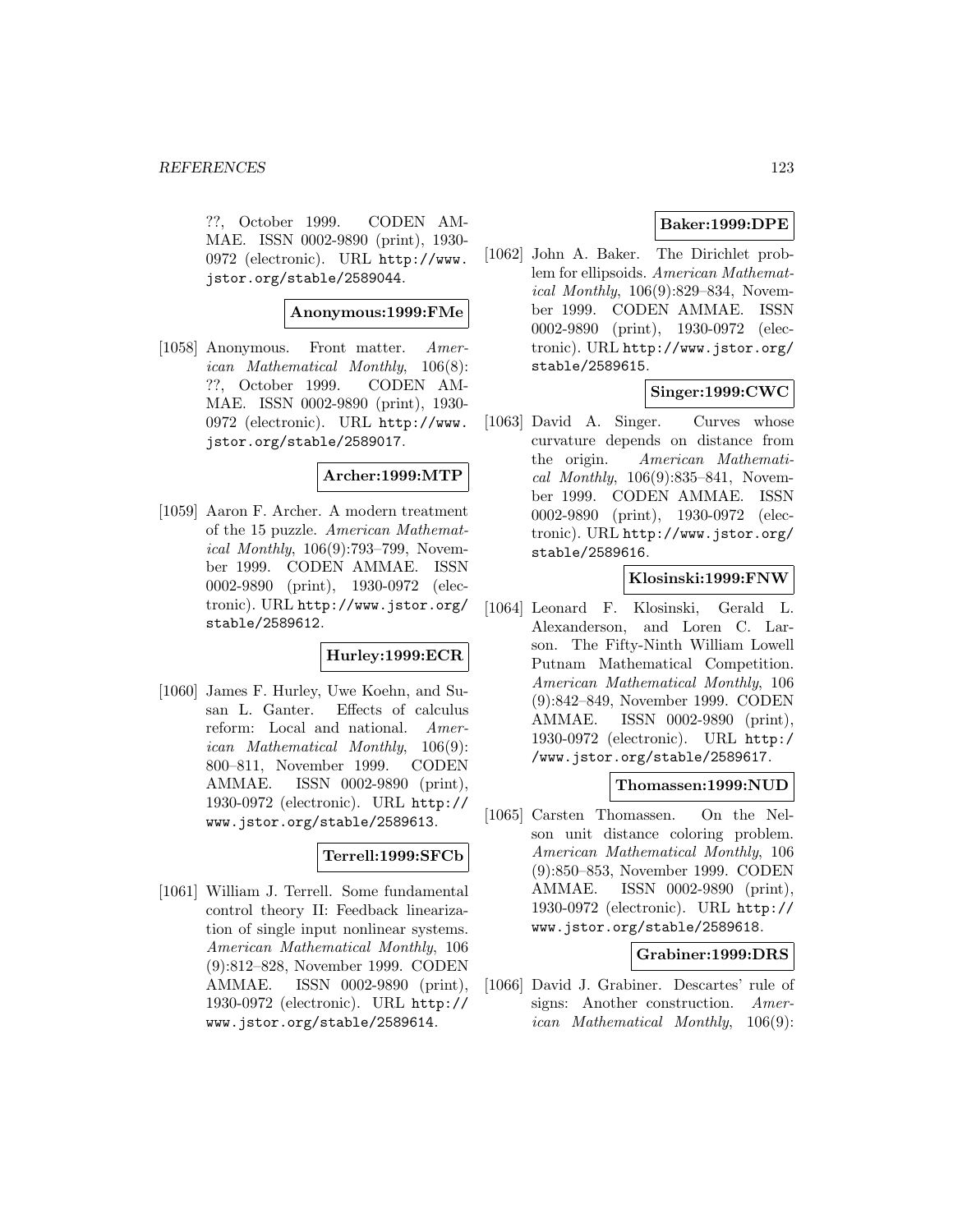854–856, November 1999. CODEN AMMAE. ISSN 0002-9890 (print), 1930-0972 (electronic). URL http:// www.jstor.org/stable/2589619.

### **McCammond:1999:IPS**

[1067] Jonathan P. McCammond. Integrating polynomials in secant and tangent. American Mathematical Monthly, 106 (9):856–858, November 1999. CODEN AMMAE. ISSN 0002-9890 (print), 1930-0972 (electronic). URL http:// www.jstor.org/stable/2589620.

## **Kleiner:1999:FTEb**

[1068] Israel Kleiner. Field theory: From equations to axiomatization. American Mathematical Monthly, 106(9): 859–863, November 1999. CODEN AMMAE. ISSN 0002-9890 (print), 1930-0972 (electronic). URL http:// www.jstor.org/stable/2589621.

# **Reznick:1999:P**

[1069] Bruce Reznick. Problems: 10760. American Mathematical Monthly, 106 (9):864, November 1999. CODEN AM-MAE. ISSN 0002-9890 (print), 1930- 0972 (electronic). URL http://www. jstor.org/stable/2589622.

# **Galvin:1999:P**

[1070] Fred Galvin. Problems: 10761. American Mathematical Monthly, 106(9): 864, November 1999. CODEN AM-MAE. ISSN 0002-9890 (print), 1930- 0972 (electronic). URL http://www. jstor.org/stable/2589623.

# **Quet:1999:P**

[1071] Leroy Quet. Problems: 10762. American Mathematical Monthly, 106(9): 864, November 1999. CODEN AM-MAE. ISSN 0002-9890 (print), 1930- 0972 (electronic). URL http://www. jstor.org/stable/2589624.

# **Anglesio:1999:Pa**

[1072] Jean Anglesio. Problems: 10763. American Mathematical Monthly, 106 (9):864, November 1999. CODEN AM-MAE. ISSN 0002-9890 (print), 1930- 0972 (electronic). URL http://www. jstor.org/stable/2589625.

#### **Redheffer:1999:P**

[1073] Ray Redheffer. Problems: 10764. American Mathematical Monthly, 106 (9):864, November 1999. CODEN AM-MAE. ISSN 0002-9890 (print), 1930- 0972 (electronic). URL http://www. jstor.org/stable/2589626.

## **Ferraro:1999:P**

[1074] Peter J. Ferraro. Problems: 10765. American Mathematical Monthly, 106 (9):864, November 1999. CODEN AM-MAE. ISSN 0002-9890 (print), 1930- 0972 (electronic). URL http://www. jstor.org/stable/2589627.

## **Andras:1999:P**

[1075] Szilard Andras. Problems: 10766. American Mathematical Monthly, 106 (9):865, November 1999. CODEN AM-MAE. ISSN 0002-9890 (print), 1930- 0972 (electronic). URL http://www. jstor.org/stable/2589628.

#### **Lakshminarayanan:1999:CRN**

[1076] S. Lakshminarayanan, S. L. Shah, K. Nandakumar, and Gchq Problems Group. Cramer's rule for non-square matrices: 10618. American Mathematical Monthly, 106(9):865, Novem-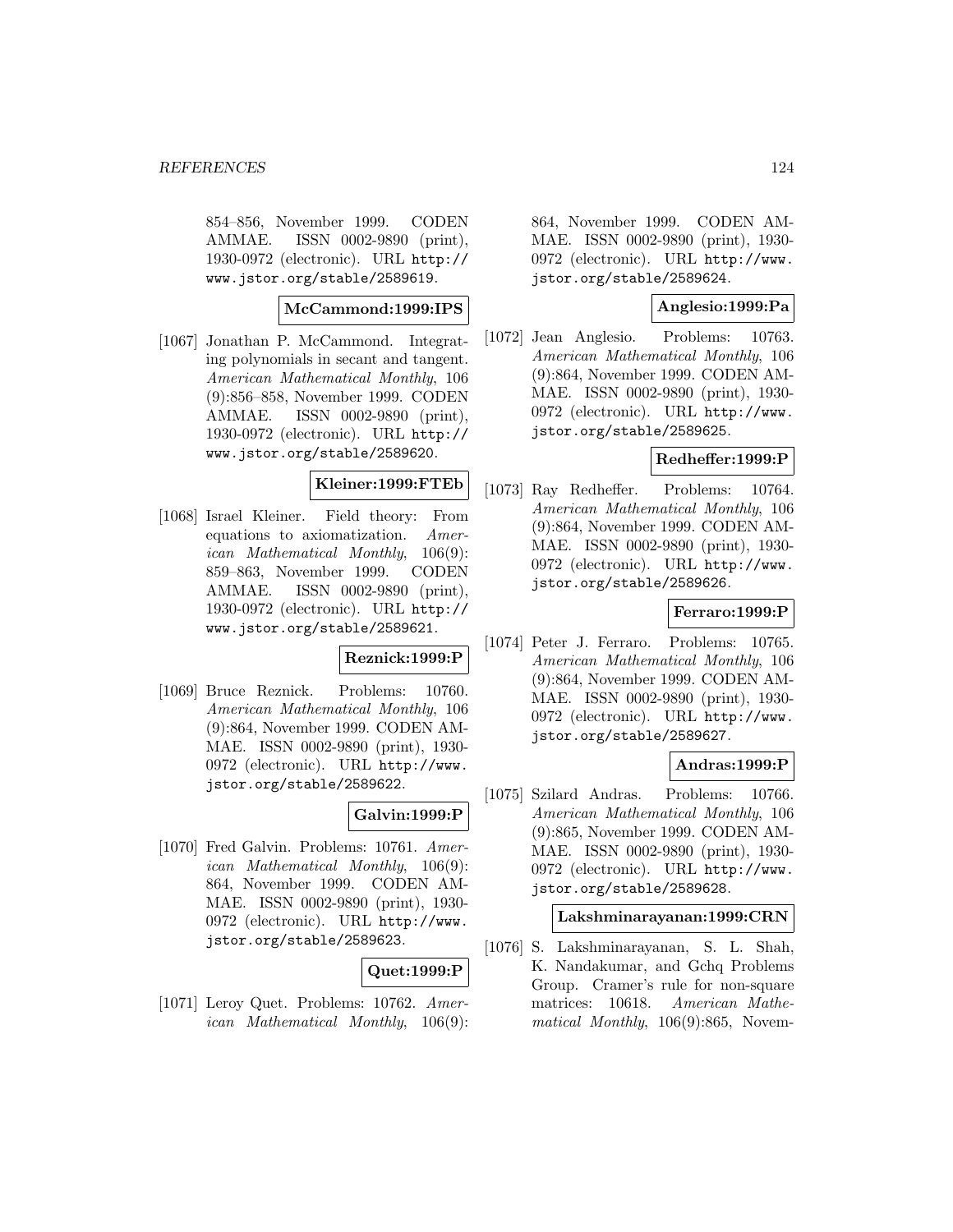ber 1999. CODEN AMMAE. ISSN 0002-9890 (print), 1930-0972 (electronic). URL http://www.jstor.org/ stable/2589629.

## **Propp:1999:ISC**

[1077] James Propp. An identity for strongly connected digraphs: 10620. American Mathematical Monthly, 106(9): 865–867, November 1999. CODEN AMMAE. ISSN 0002-9890 (print), 1930-0972 (electronic). URL http:// www.jstor.org/stable/2589630.

## **Deshpande:1999:SSA**

[1078] M. N. Deshpande, Hansruedi Widmer, and Zachary Franco. Simultaneous squares from arithmetic progressions: 10622. American Mathematical Monthly,  $106(9):867-868$ , November 1999. CODEN AMMAE. ISSN 0002-9890 (print), 1930-0972 (electronic). URL http://www.jstor.org/ stable/2589631.

#### **Barbara:1999:DPI**

[1079] Roy Barbara, Nasha Komanda, and Robin J. Chapman. The divisibility poset inside itself: 10623. American Mathematical Monthly, 106(9): 868–869, November 1999. CODEN AMMAE. ISSN 0002-9890 (print), 1930-0972 (electronic). URL http:// www.jstor.org/stable/2589632.

#### **Luca:1999:EIT**

[1080] Florian Luca and Nasha Komanda. An equation involving the totient: 10626. American Mathematical Monthly, 106 (9):869–870, November 1999. CODEN AMMAE. ISSN 0002-9890 (print), 1930-0972 (electronic). URL http:// www.jstor.org/stable/2589633.

# **Fukuta:1999:TCC**

[1081] Jiro Fukuta, Gchq Problems Group, and Călin Popescu. Three congruent circles between two triangles: 10659. American Mathematical Monthly, 106 (9):870, November 1999. CODEN AM-MAE. ISSN 0002-9890 (print), 1930- 0972 (electronic). URL http://www. jstor.org/stable/2589634.

# **Diamond:1999:LCS**

[1082] Harold G. Diamond and Nathaniel Grossman. Logarithmic convexity of Stirling's ratio: 10680. American Mathematical Monthly, 106(9): 871, November 1999. CODEN AM-MAE. ISSN 0002-9890 (print), 1930- 0972 (electronic). URL http://www. jstor.org/stable/2589636.

#### **Konhauser:1999:QCG**

[1083] Joseph D. E. Konhauser, Stan Wagon, and Con Amore Problems Group. Quadrilateral center of gravity: 10662. American Mathematical Monthly, 106 (9):871, November 1999. CODEN AM-MAE. ISSN 0002-9890 (print), 1930- 0972 (electronic). URL http://www. jstor.org/stable/2589635.

## **Rauff:1999:BRA**

[1084] James V. Rauff. Book review: African Fractals: Modern Computing and Indigenous Design. by Ron Eglash. American Mathematical Monthly, 106 (9):872–875, November 1999. CODEN AMMAE. ISSN 0002-9890 (print), 1930-0972 (electronic). URL http:// www.jstor.org/stable/2589637.

### **Ostebee:1999:TRf**

[1085] Arnold Ostebee. Telegraphic reviews. American Mathematical Monthly, 106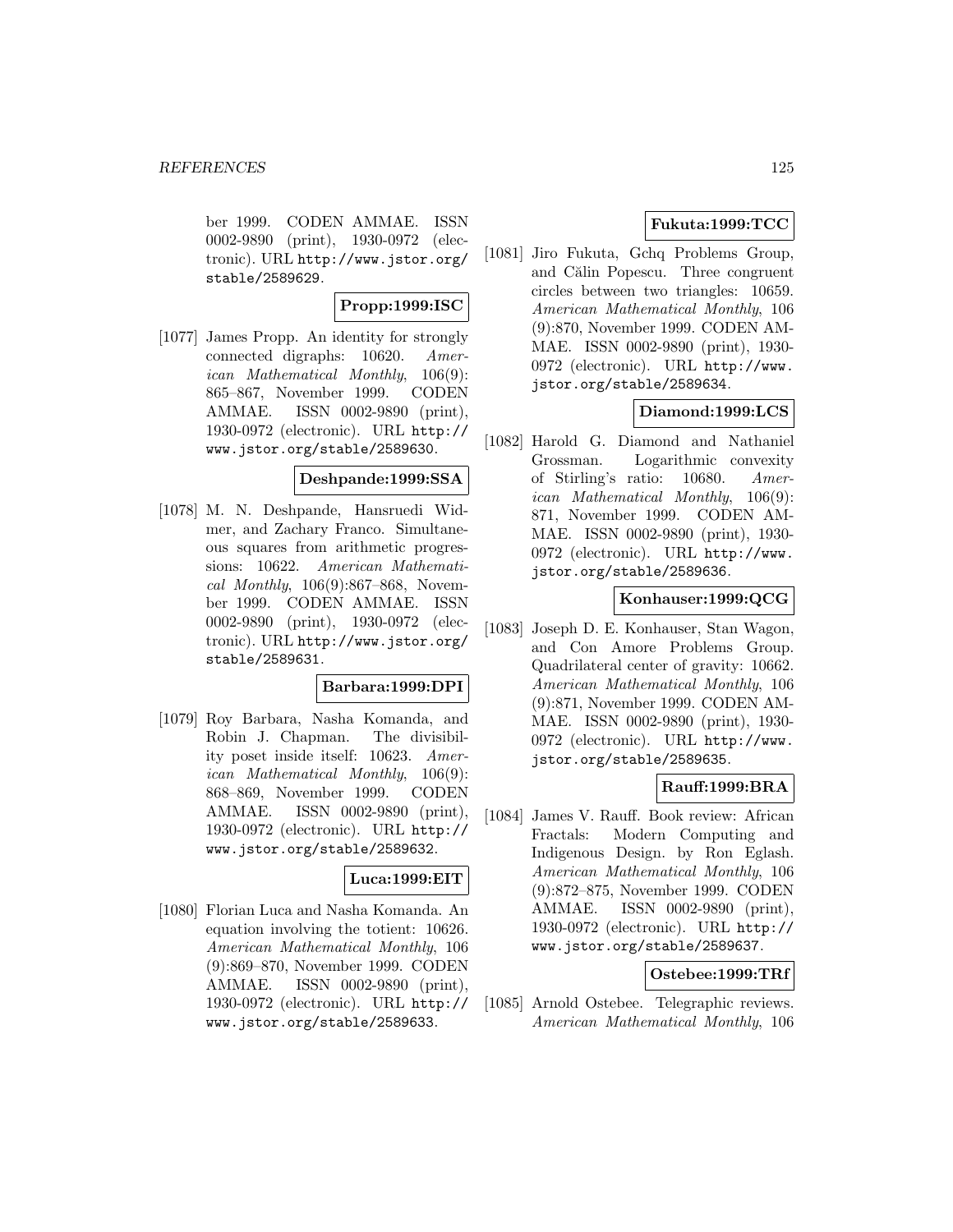(9):876–879, November 1999. CODEN AMMAE. ISSN 0002-9890 (print), 1930-0972 (electronic). URL http:// www.jstor.org/stable/2589638.

**Anonymous:1999:BMf**

[1086] Anonymous. Back matter. American Mathematical Monthly, 106(9): ??, November 1999. CODEN AM-MAE. ISSN 0002-9890 (print), 1930- 0972 (electronic). URL http://www. jstor.org/stable/2589639.

## **Anonymous:1999:FMf**

[1087] Anonymous. Front matter. American Mathematical Monthly, 106(9): ??, November 1999. CODEN AM-MAE. ISSN 0002-9890 (print), 1930- 0972 (electronic). URL http://www. jstor.org/stable/2589611.

### **Borwein:1999:ETE**

[1088] Jonathan M. Borwein and Robert M. Corless. Emerging tools for experimental mathematics. American Mathematical Monthly, 106(10):889–909, December 1999. CODEN AMMAE. ISSN 0002-9890 (print), 1930-0972 (electronic). URL http://www.jstor.org/ stable/2589743.

#### **Tucker:1999:RTS**

[1089] Thomas W. Tucker. Reform, tradition, and synthesis. American Mathematical Monthly, 106(10):910–914, December 1999. CODEN AMMAE. ISSN 0002-9890 (print), 1930-0972 (electronic). URL http://www.jstor.org/ stable/2589744.

## **Krantz:1999:DN**

[1090] Steven G. Krantz. You don't need a weatherman to know which way the

wind blows. American Mathematical Monthly, 106(10):915–918, December 1999. CODEN AMMAE. ISSN 0002-9890 (print), 1930-0972 (electronic). URL http://www.jstor.org/ stable/2589745.

# **Shapiro:1999:WC**

[1091] Helene Shapiro. The Weyr characteristic. American Mathematical Monthly, 106(10):919–929, December 1999. CODEN AMMAE. ISSN 0002-9890 (print), 1930-0972 (electronic). URL http://www.jstor.org/ stable/2589746.

# **Su:1999:RHS**

[1092] Francis Edward Su. Rental harmony: Sperner's lemma in fair division. American Mathematical Monthly, 106(10): 930–942, December 1999. CODEN AMMAE. ISSN 0002-9890 (print), 1930-0972 (electronic). URL http:// www.jstor.org/stable/2589747.

## **Hanin:1999:WTE**

[1093] Leonid G. Hanin. Which tanks empty faster? American Mathematical Monthly, 106(10):943–947, December 1999. CODEN AMMAE. ISSN 0002-9890 (print), 1930-0972 (electronic). URL http://www.jstor.org/ stable/2589748.

## **Callan:1999:TUD**

[1094] David Callan. Two uniformly distributed parameters defining Catalan numbers. American Mathematical Monthly, 106(10):948–949, December 1999. CODEN AMMAE. ISSN 0002-9890 (print), 1930-0972 (electronic). URL http://www.jstor.org/ stable/2589749.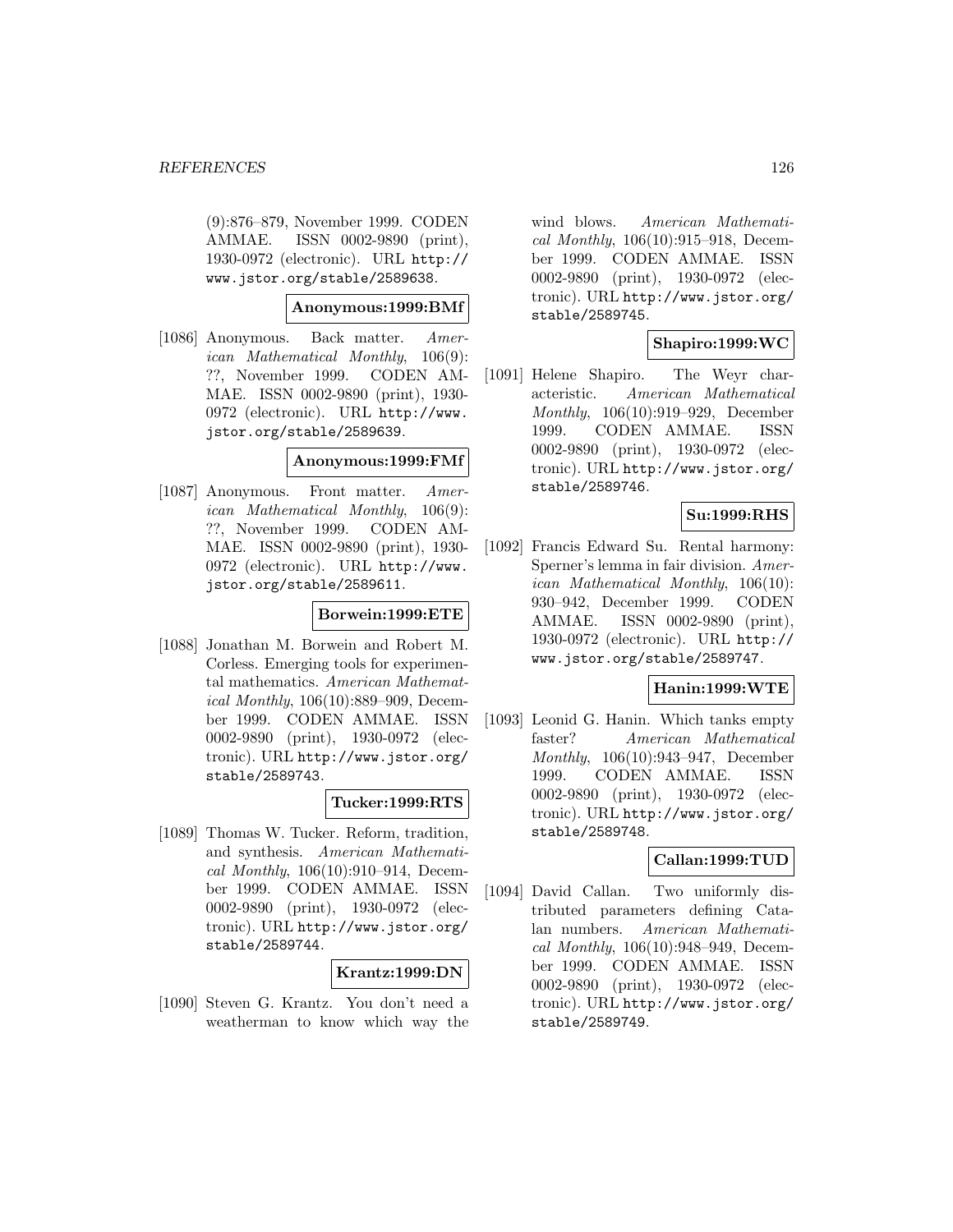## **Kovacs:1999:DCB**

[1095] Istvan Kovacs, Daniel S. Silver, and Susan G. Williams. Determinants of commuting-block matrices. American Mathematical Monthly, 106(10):950– 952, December 1999. CODEN AM-MAE. ISSN 0002-9890 (print), 1930- 0972 (electronic). URL http://www. jstor.org/stable/2589750.

## **iu:1999:MI**

[1096] Paul iu. Mixtilinear incircles. American Mathematical Monthly, 106(10): 952–955, December 1999. CODEN AMMAE. ISSN 0002-9890 (print), 1930-0972 (electronic). URL http:// www.jstor.org/stable/2589751.

# **Etter:1999:AMP**

[1097] David N. Etter. The area of the medial parallelogram of a tetrahedron. American Mathematical Monthly, 106 (10):956–958, December 1999. CODEN AMMAE. ISSN 0002-9890 (print), 1930-0972 (electronic). URL http:// www.jstor.org/stable/2589752.

#### **Nowakowski:1999:UP**

[1098] Richard Nowakowski. Unsolved problems, 1969–1999. American Mathematical Monthly, 106(10):959–962, December 1999. CODEN AMMAE. ISSN 0002-9890 (print), 1930-0972 (electronic). URL http://www.jstor.org/ stable/2589753.

#### **Dearden:1999:P**

[1099] Bruce Dearden and Jerry Metzger. Problems: 10767. American Mathematical Monthly, 106(10):963, December 1999. CODEN AMMAE. ISSN

0002-9890 (print), 1930-0972 (electronic). URL http://www.jstor.org/ stable/2589754.

## **Kim:1999:Pb**

[1100] Sung Soo Kim. Problems: 10768. American Mathematical Monthly, 106 (10):963, December 1999. CODEN AMMAE. ISSN 0002-9890 (print), 1930-0972 (electronic). URL http:// www.jstor.org/stable/2589755.

## **Blatter:1999:P**

[1101] Christian Blatter. Problems: 10769. American Mathematical Monthly, 106 (10):963, December 1999. CODEN AMMAE. ISSN 0002-9890 (print), 1930-0972 (electronic). URL http:// www.jstor.org/stable/2589756.

#### **Popescu:1999:Pd**

 $[1102]$  Călin Popescu. Problems: 10770. American Mathematical Monthly, 106 (10):963, December 1999. CODEN AMMAE. ISSN 0002-9890 (print), 1930-0972 (electronic). URL http:// www.jstor.org/stable/2589757.

#### **Hajja:1999:P**

[1103] Mowaffaq Hajja and Peter Walker. Problems: 10771. American Mathematical Monthly, 106(10):963, December 1999. CODEN AMMAE. ISSN 0002-9890 (print), 1930-0972 (electronic). URL http://www.jstor.org/ stable/2589758.

### **Waterhouse:1999:P**

[1104] William C. Waterhouse. Problems: 10772. American Mathematical Monthly, 106(10):963, December 1999. CODEN AMMAE. ISSN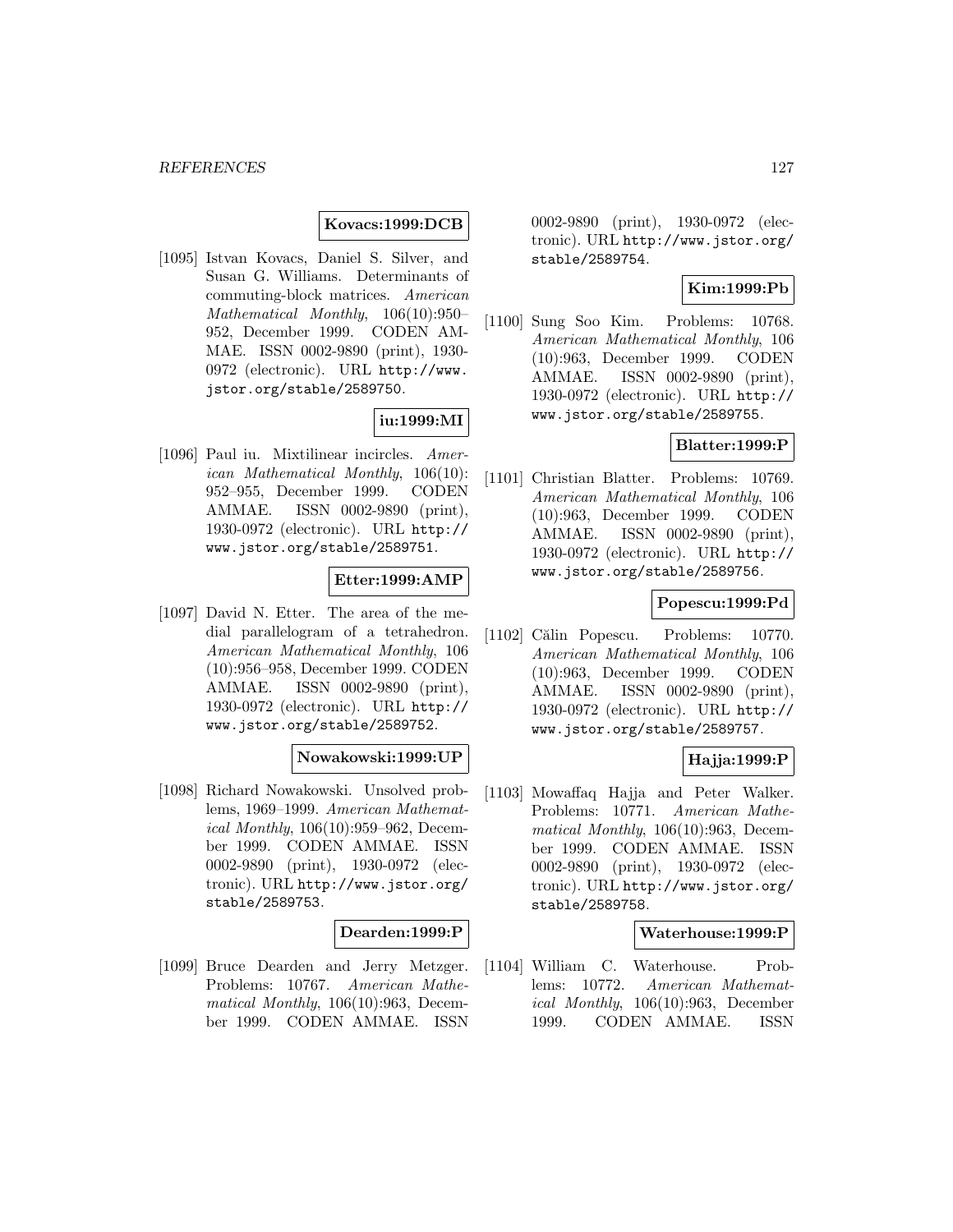0002-9890 (print), 1930-0972 (electronic). URL http://www.jstor.org/ stable/2589759.

# **Anglesio:1999:Pb**

[1105] Jean Anglesio. Problems: 10773. American Mathematical Monthly, 106 (10):964, December 1999. CODEN AMMAE. ISSN 0002-9890 (print), 1930-0972 (electronic). URL http:// www.jstor.org/stable/2589760.

# **Huber:1999:TI**

[1106] Greg Huber and Gchq Problems Group. Tracking the incenters: 10631. American Mathematical Monthly, 106 (10):964–965, December 1999. CODEN AMMAE. ISSN 0002-9890 (print), 1930-0972 (electronic). URL http:/ /www.jstor.org/stable/2589761.

# **Trench:1999:ABF**

[1107] William F. Trench and Ronald A. Kopas. An appearance of the beta function: 10632. American Mathematical Monthly, 106(10):965, December 1999. CODEN AMMAE. ISSN 0002-9890 (print), 1930-0972 (electronic). URL http://www.jstor.org/ stable/2589762.

## **Farnum:1999:AC**

[1108] Nicholas R. Farnum and Alain Tissier. Apery's constant: 10635. American Mathematical Monthly, 106(10):965– 966, December 1999. CODEN AM-MAE. ISSN 0002-9890 (print), 1930- 0972 (electronic). URL http://www. jstor.org/stable/2589763.

## **Kagan:1999:EDF**

[1109] Abram Kagan, Larry Shepp, and Kenneth Schilling. Essentially discontinuous functions: 10668. American

Mathematical Monthly, 106(10):966– 967, December 1999. CODEN AM-MAE. ISSN 0002-9890 (print), 1930- 0972 (electronic). URL http://www. jstor.org/stable/2589764.

# **Benchimol:1999:TRR**

[1110] Salomon Benchimol, Elliott Cohen, and Con Amore Problems Group. Two recurrence relations, one easy, one hard: 10670. American Mathematical Monthly, 106(10):967–968, December 1999. CODEN AMMAE. ISSN 0002-9890 (print), 1930-0972 (electronic). URL http://www.jstor.org/ stable/2589765.

# **Rothe:1999:NZM**

[1111] F. Rothe and Sung Soo Kim. The number of zeros of a Maclaurin polynomial: 10671. American Mathematical Monthly, 106(10):968, December 1999. CODEN AMMAE. ISSN 0002-9890 (print), 1930-0972 (electronic). URL http://www.jstor.org/ stable/2589766.

# **Kumar:1999:GV**

[1112] V. Anil Kumar and John H. Lindsey, II. An AM–GM variation: 10672. American Mathematical Monthly, 106(10): 969, December 1999. CODEN AM-MAE. ISSN 0002-9890 (print), 1930- 0972 (electronic). URL http://www. jstor.org/stable/2589767.

## **Tamvakis:1999:FPA**

[1113] Harry Tamvakis and Gchq Problems Group. Functions with a polynomial addition formula: 10675. American Mathematical Monthly, 106(10): 969, December 1999. CODEN AM-MAE. ISSN 0002-9890 (print), 1930